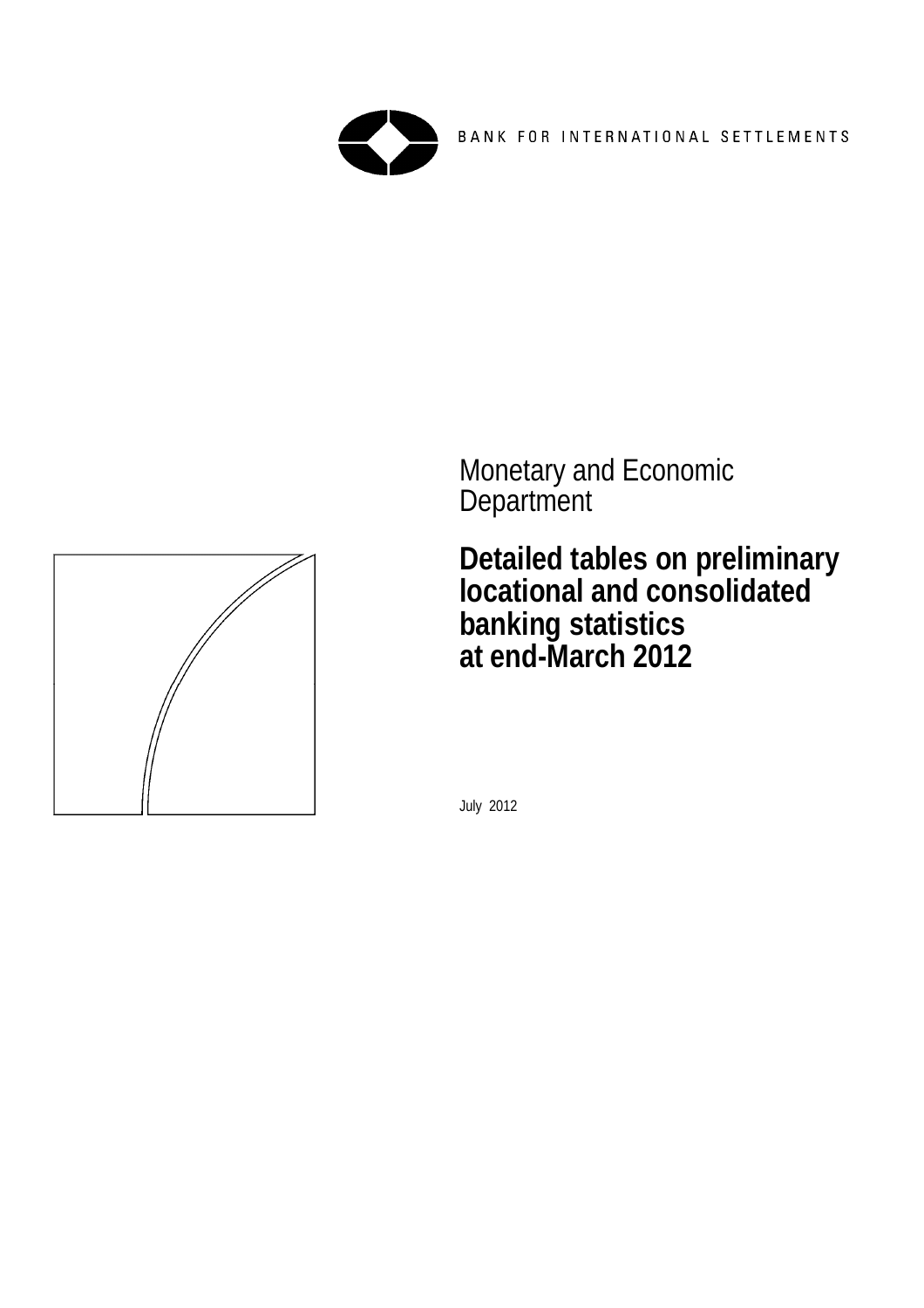Queries concerning this release should be addressed to the authors listed below: Locational banking statistics: Carlos Mallo tel: +41 61 280 8256 e-mail: ibfs.locational@bis.org Consolidated banking

statistics : Stephan Binder tel: +41 61 280 8410 e-mail: ibfs.consolidated@bis.org

Bank for International Settlements Monetary and Economic Department CH-4002 Basel, Switzerland

Fax: +41 61 280 9100 and +41 61 280 8100

This publication is available on the BIS website only (www.bis.org).

*© Bank for International Settlements 2011. All rights reserved. Brief excerpts may be reproduced or translated provided the source is cited.*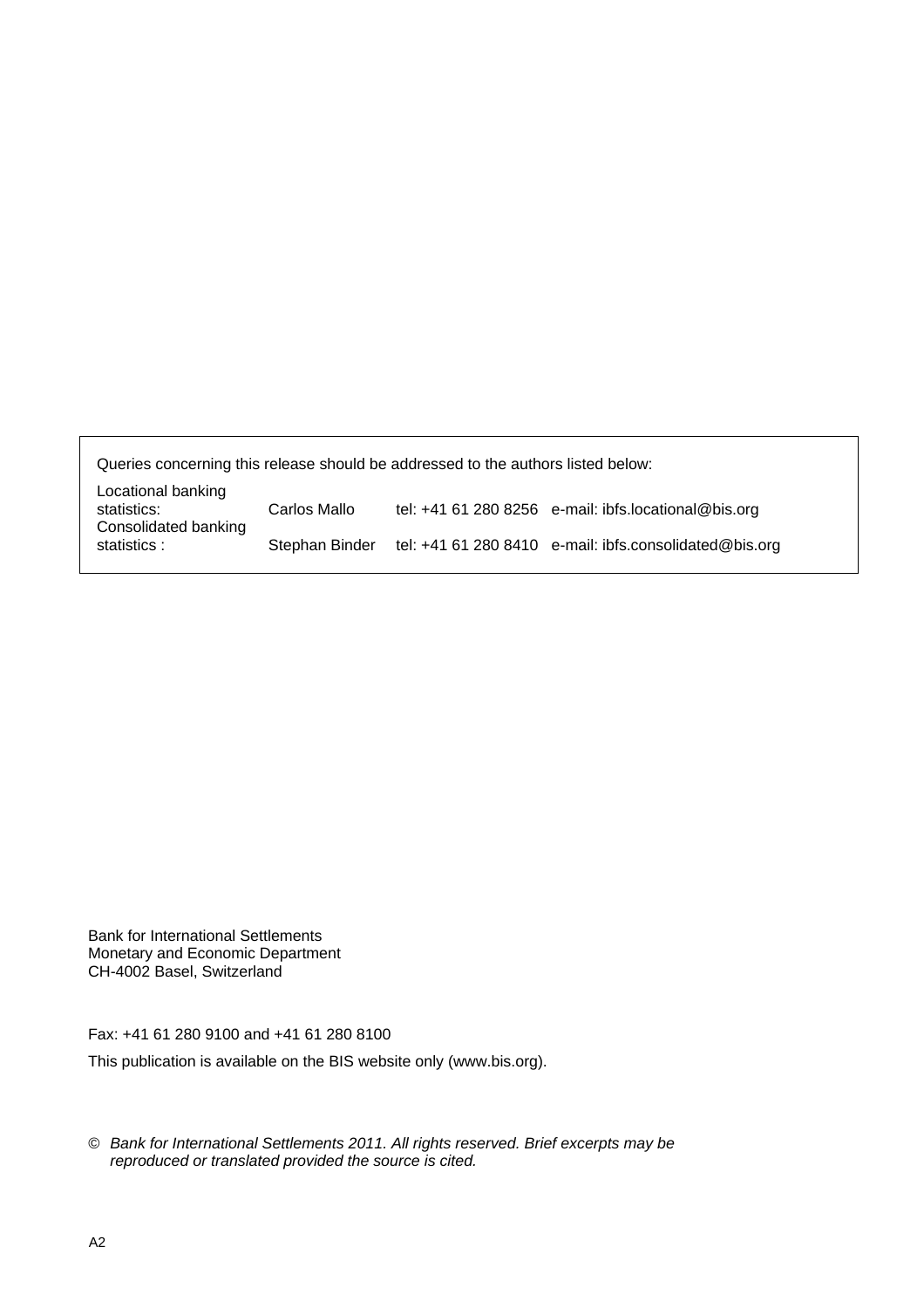# The international banking market<sup>1</sup>

|                                           | Introduction to the BIS locational and consolidated                                                                                                                                                                                                                                                                           |  |
|-------------------------------------------|-------------------------------------------------------------------------------------------------------------------------------------------------------------------------------------------------------------------------------------------------------------------------------------------------------------------------------|--|
|                                           |                                                                                                                                                                                                                                                                                                                               |  |
| 1                                         |                                                                                                                                                                                                                                                                                                                               |  |
| $\mathbf 2$<br>Α<br>B<br>$\mathsf C$<br>D | External positions of banks in individual reporting countries                                                                                                                                                                                                                                                                 |  |
| 3<br>Α<br>B                               | External loans and deposits of banks in individual reporting countries                                                                                                                                                                                                                                                        |  |
| $\overline{\mathbf{4}}$<br>A<br>B         | Local positions in foreign currency of banks in individual reporting countries                                                                                                                                                                                                                                                |  |
| $5\phantom{.0}$<br>A<br>В<br>C<br>D       | Currency breakdown of reporting banks' international positions<br>Local positions in foreign currency vis-à-vis all sectors and vis-à-vis                                                                                                                                                                                     |  |
| 6<br>Α<br>B                               | External positions of reporting banks vis-à-vis individual countries                                                                                                                                                                                                                                                          |  |
| $\overline{7}$<br>A<br>B                  | External loans and deposits of reporting banks vis-à-vis individual countries                                                                                                                                                                                                                                                 |  |
| 8<br>A<br>B                               | International positions by nationality of ownership of reporting banks                                                                                                                                                                                                                                                        |  |
| 9<br>9.1<br>9.2<br>A<br>В<br>C<br>D<br>E  | Consolidated claims of reporting banks on individual countries<br>Consolidated claims of domestically-owned banks - immediate and ultimate risk basis A65<br>Foreign claims by nationality of reporting banks, immediate borrower basis  A74<br>Foreign exposures on selected individual countries, ultimate risk basis  A100 |  |

l

<sup>&</sup>lt;sup>1</sup> More detailed data and a full set of historical time series are available on the BIS website under http://www.bis.org/statistics/bankstats.htm.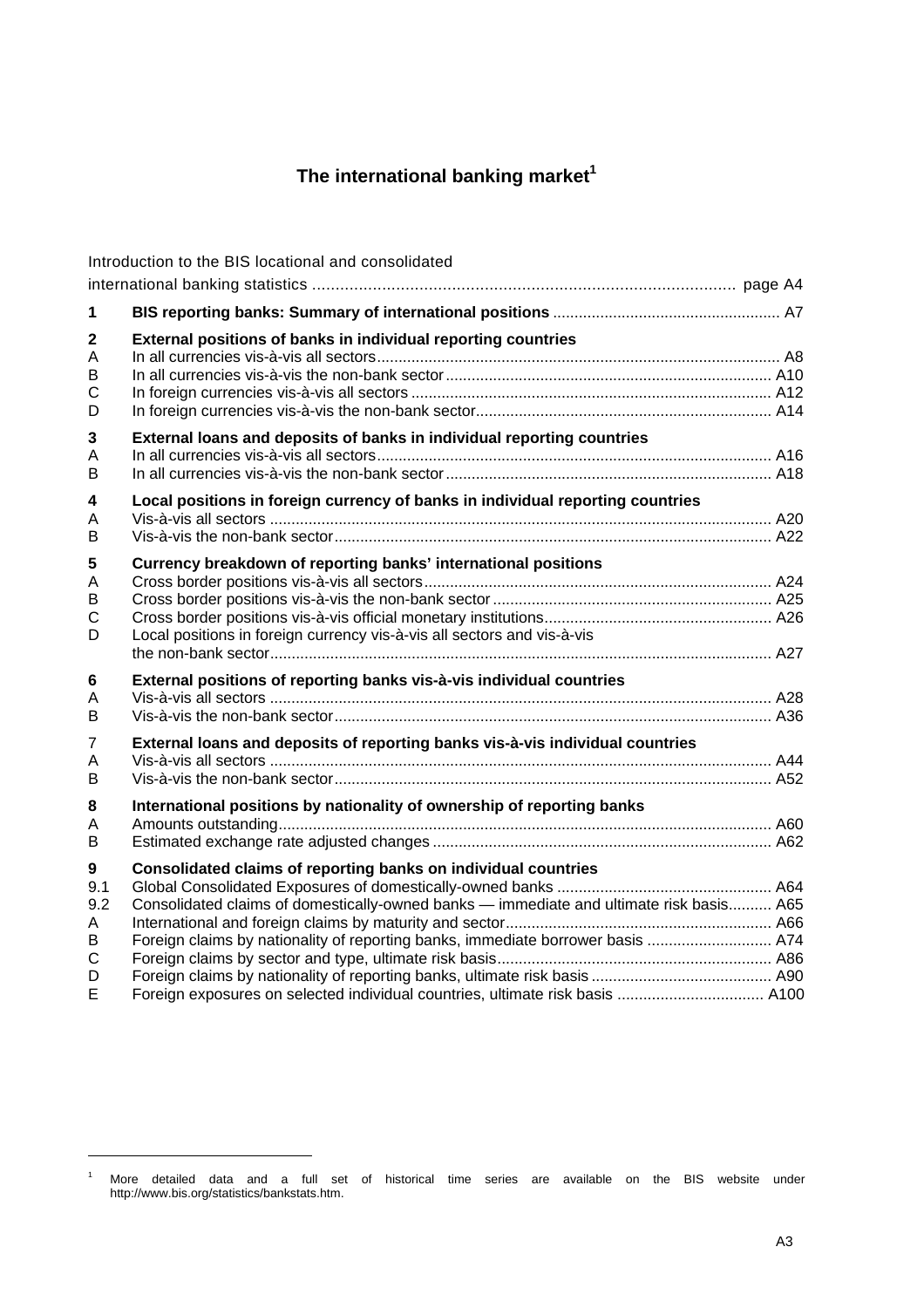## Introduction to the BIS locational and consolidated international banking statistics

The BIS collects and disseminates two different sets of international banking data, both based on information provided by banks. The first set of data is known as the locational statistics and is presented in Annex Tables 1–8 B. These statistics were originally introduced in 1964 to monitor the development of euro-currency markets, although in practice comprehensive locational data are only available from 1977. The second set, known as the consolidated statistics, is shown in Annex Tables 9 A–9 E. They were launched in a comprehensive form in 1983 following the onset of the Mexican debt crisis, with the main purpose of monitoring industrial country banks' exposure to developing countries. Once differences in reporting regimes are taken into account, the two sets of data may be used to complement one another in economic analysis. The basic characteristics of the two data sets are summarised in the table below.

The locational reporting system collects quarterly data on the gross international financial claims and liabilities of banks resident in a given country. The main purpose of the statistics is to provide information on the role of banks and financial centres in the intermediation of international capital flows. The reporting system is currently comprised of 44 countries (see the table overleaf). The key organisational criteria are the country of residence of the reporting banks and their counterparties as well as the recording of all positions on a gross basis, including those vis-à-vis own affiliates. This methodology is consistent with the principles underlying the compilation of national accounts, balances of payments and external debt statistics. The currency detail supplied by the reporting countries allows the approximation of capital flows, adjusted for exchange rate fluctuations.

The consolidated banking statistics report banks' on-balance sheet financial claims (ie contractual lending) vis-à-vis the rest of the world and provide a measure of the risk exposures of lenders' national banking systems. The data cover contractual (immediate borrower) and ultimate risk lending by the head office and all its branches and subsidiaries on a worldwide consolidated basis, net of inter-office accounts. Reporting of lending in this way allows the allocation of claims to the bank entity that would bear the losses as a result of default by borrowers. The consolidated statistics also provide information on the maturity (ie liquidity) and sector risk distribution of banks' contractual lending. Furthermore, to reflect the fact that banks' country risk exposure can differ substantially from that of contractual lending due to the use of risk mitigants such as guarantees and collateral, reporting countries provide information on claims on an ultimate risk basis (ie

| Data characteristics                                                        | Locational<br>$(Tables 1-8 B)$                                                 | Consolidated<br>(Tables $9$ A-9 E)                       |
|-----------------------------------------------------------------------------|--------------------------------------------------------------------------------|----------------------------------------------------------|
| Creditor reporting basis                                                    | Residence (host country)                                                       | Nationality (home country)                               |
| Number of reporting countries                                               | 44                                                                             | 30                                                       |
| Frequency                                                                   | Quarterly since 1977                                                           | Quarterly since March 2000 <sup>1</sup>                  |
| Reported data                                                               | External claims and liabilities                                                | Worldwide consolidated claims                            |
| Inter-office netting-out                                                    | <b>No</b>                                                                      | Yes                                                      |
| Type of counterparty                                                        | Immediate borrower                                                             | Immediate (contractual) and ultimate<br>borrower         |
| Composition of claims by:                                                   |                                                                                |                                                          |
| Country of borrower<br>Currency<br>Type of instrument<br>Maturity<br>Sector | Yes<br>Yes<br>Yes (loans, deposits, securities)<br>No<br>Yes (bank, non-banks) | Yes<br>No<br>No<br>Yes<br>Yes (banks, non-banks, public) |
| Semiannual available since 1983.                                            |                                                                                |                                                          |

A4 Preliminary International Banking Statistics, fourth quarter 2011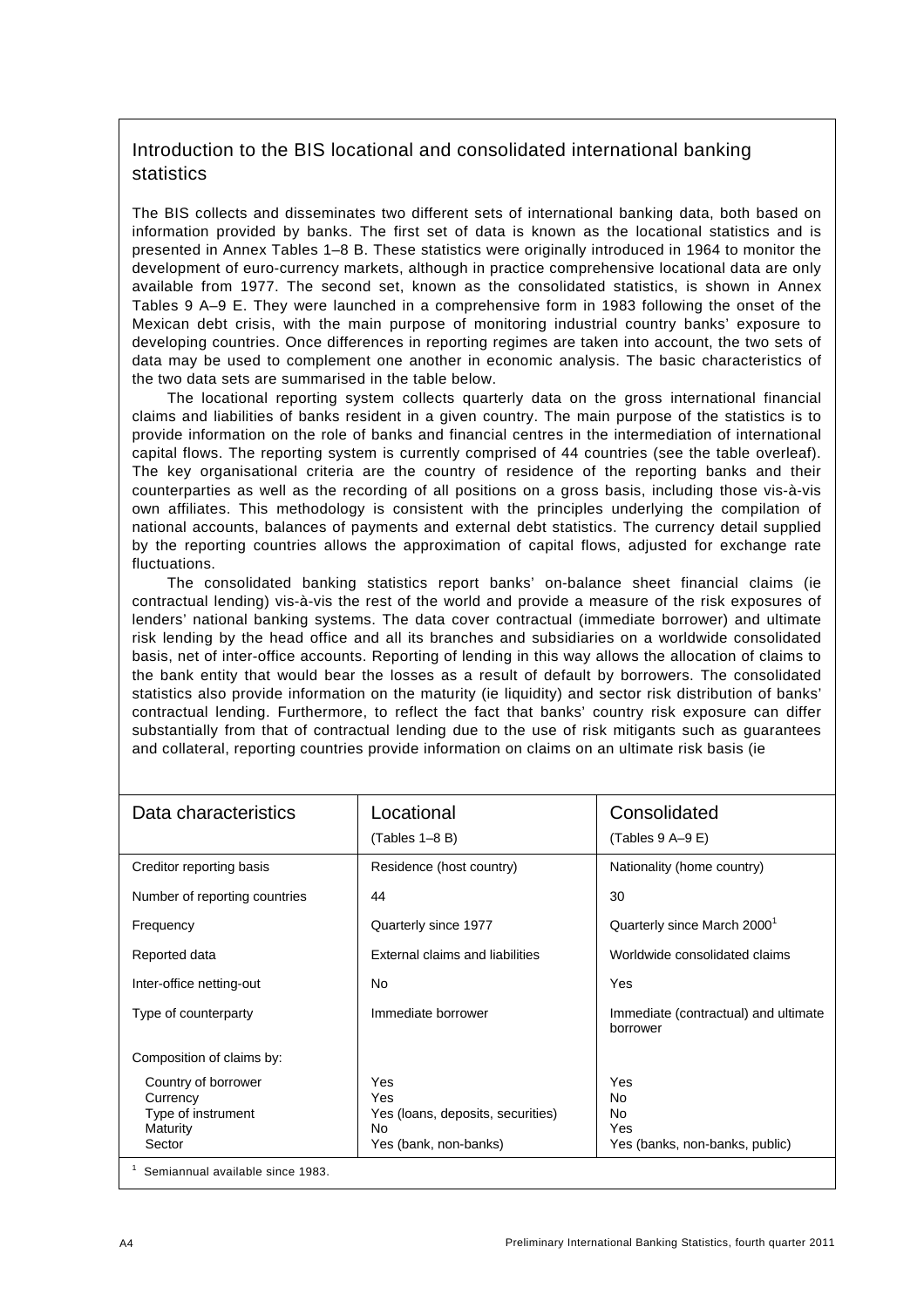Contractual claims net of guarantees and collateral) since June 1999. A finer breakdown of BIS reporting banks' foreign claims on an ultimate risk basis, and information about derivatives, credit commitments and guarantees are provided as of 2005  $Q1.^{\circ}$  The consolidated statistics became available on a quarterly basis in March 2000; previously, the statistics were collected semiannually. There are currently 30 countries reporting these data (see the table below).

Because more countries contribute to the locational bank lending data, one would expect the measure of outstanding debt as reported by the locational data to exceed that of the consolidated data. However, the reporting of worldwide positions in the consolidated data tends to compensate for this. While the locational statistics are appropriate for measuring lending flows in a given period, the consolidated statistics are more suited to gauging the size of banks' country and liquidity risk exposures. The detailed maturity and sector breakdowns of the consolidated statistics can be used to supplement the locational data.

### Reporting countries providing locational banking data

First year of joining followed by first period of data availability in brackets

| Australia (1997, Q4 1997)                                                             | France (1977, Q4 1977)        | Malaysia (2008, Q4 2007)                          |  |  |  |  |  |  |
|---------------------------------------------------------------------------------------|-------------------------------|---------------------------------------------------|--|--|--|--|--|--|
| Austria (1977, Q4 1977)                                                               | Germany (1977, Q4 1977)       | Mexico (2003, Q4 2003)                            |  |  |  |  |  |  |
| Bahamas (1983, Q4 1983) <sup>1</sup>                                                  | Greece (2003, Q4 2003)        | Netherlands (1977, Q4 1977)                       |  |  |  |  |  |  |
| Bahrain (1983, Q4 1983)                                                               | Guernsey (2001, Q4 2001)      | Netherlands Antilles (1983, Q4 1983) <sup>2</sup> |  |  |  |  |  |  |
| Belgium (1977, Q4 1977)                                                               | Hong Kong SAR (1983, Q4 1983) | Norway (1983, Q4 1983)                            |  |  |  |  |  |  |
| Bermuda (2002, Q4 2002)                                                               | India (2001, Q4 2001)         | Panama (2002, Q4 2002)                            |  |  |  |  |  |  |
| Brazil (2002, Q4 2002)                                                                | Indonesia (2012, Q4 2010)     | Portugal (1997, Q4 1997)                          |  |  |  |  |  |  |
| Canada (1977, Q4 1977)                                                                | Ireland (1977, Q4 1977)       | Singapore (1983, Q4 1983)                         |  |  |  |  |  |  |
| Cayman Islands (1983, Q4 1983)                                                        | Isle of Man (2001, Q4 2001)   | South Africa (2009, Q3 2009)                      |  |  |  |  |  |  |
| Chile (2002, Q4 2002)                                                                 | Italy (1977, Q4 1977)         | Spain (1983, Q4 1983)                             |  |  |  |  |  |  |
| Chinese Taipei(2000, Q4 2000)                                                         | Japan (1977, Q4 1977)         | Sweden (1977, Q4 1977)                            |  |  |  |  |  |  |
| Curacao (2010, Q4 2010)                                                               | Jersey (2001, Q4 2001)        | Switzerland (1977, Q4 1977)                       |  |  |  |  |  |  |
| Cyprus (2008, Q4 2008)                                                                | Korea (2005, Q1 2005)         | Turkey (2000, Q4 2000)                            |  |  |  |  |  |  |
| Denmark (1977, Q4 1977)                                                               | Luxembourg (1977, Q4 1977)    | United Kingdom (1977, Q4 1977)                    |  |  |  |  |  |  |
| Finland (1983, Q4 1983)<br>Macao SAR (2006, Q4 2003)<br>United States (1977, Q4 1977) |                               |                                                   |  |  |  |  |  |  |
| Reporting countries providing consolidated banking data                               |                               |                                                   |  |  |  |  |  |  |

First year of joining followed by first period of data availability in brackets

| Australia (2003, Q4 2003)            | Germany (1983, Q4 1983)                    | Norway (1994, Q2 1994)              |
|--------------------------------------|--------------------------------------------|-------------------------------------|
| Austria (1983, Q4 1983)              | Greece (2003, Q4 2003)                     | Panama (2002, Q4 2002) <sup>2</sup> |
| Belgium (1983, Q4 1983)              | Hong Kong SAR (1997, Q4 1997) <sup>3</sup> | Portugal (1999, Q4 1999)            |
| Brazil (2002, Q4 2002) <sup>2</sup>  | India (2001, Q4 2000)                      | Singapore (2000, Q4 2000)           |
| Canada (1983, Q4 1983)               | Ireland (1983, Q4 1983)                    | Spain (1985, Q4 1985)               |
| Chile (2002, Q4 2002)                | Italy (1983, Q4 1983)                      | Sweden (1983, Q4 1983)              |
| Chinese Taipei (2000, Q4 2000)       | Japan (1983, Q4 1983)                      | Switzerland (1983, Q4 1983)         |
| Denmark (1983, Q4 1983) <sup>2</sup> | Luxembourg (1983, Q4 1983) <sup>2</sup>    | Turkey (2000, Q4 2000)              |
| Finland (1985, Q4 1985)              | Mexico (2003, Q4 2003) <sup>2</sup>        | United Kingdom (1983, Q4 1983)      |
| France (1983, Q4 1983)               | Netherlands (1983, Q4 1983)                | United States (1983, Q4 1983)       |
|                                      |                                            |                                     |

<sup>1</sup> Semi-annual reporting. <sup>2</sup> No longer exists from Q4 2010. <sup>3</sup> Provides only consolidated banking statistics on an immediate borrower basis.

 $\degree$  For a more detailed analysis, see the special feature "The BIS consolidated banking statistics: structure, uses and improvements" in September 2005 *BIS Quarterly Review*.

\_\_\_\_\_\_\_\_\_\_\_\_\_\_\_\_\_\_\_\_\_\_\_\_\_\_\_\_\_\_\_\_\_\_\_\_\_\_\_\_\_\_\_\_\_\_\_\_\_\_\_\_\_\_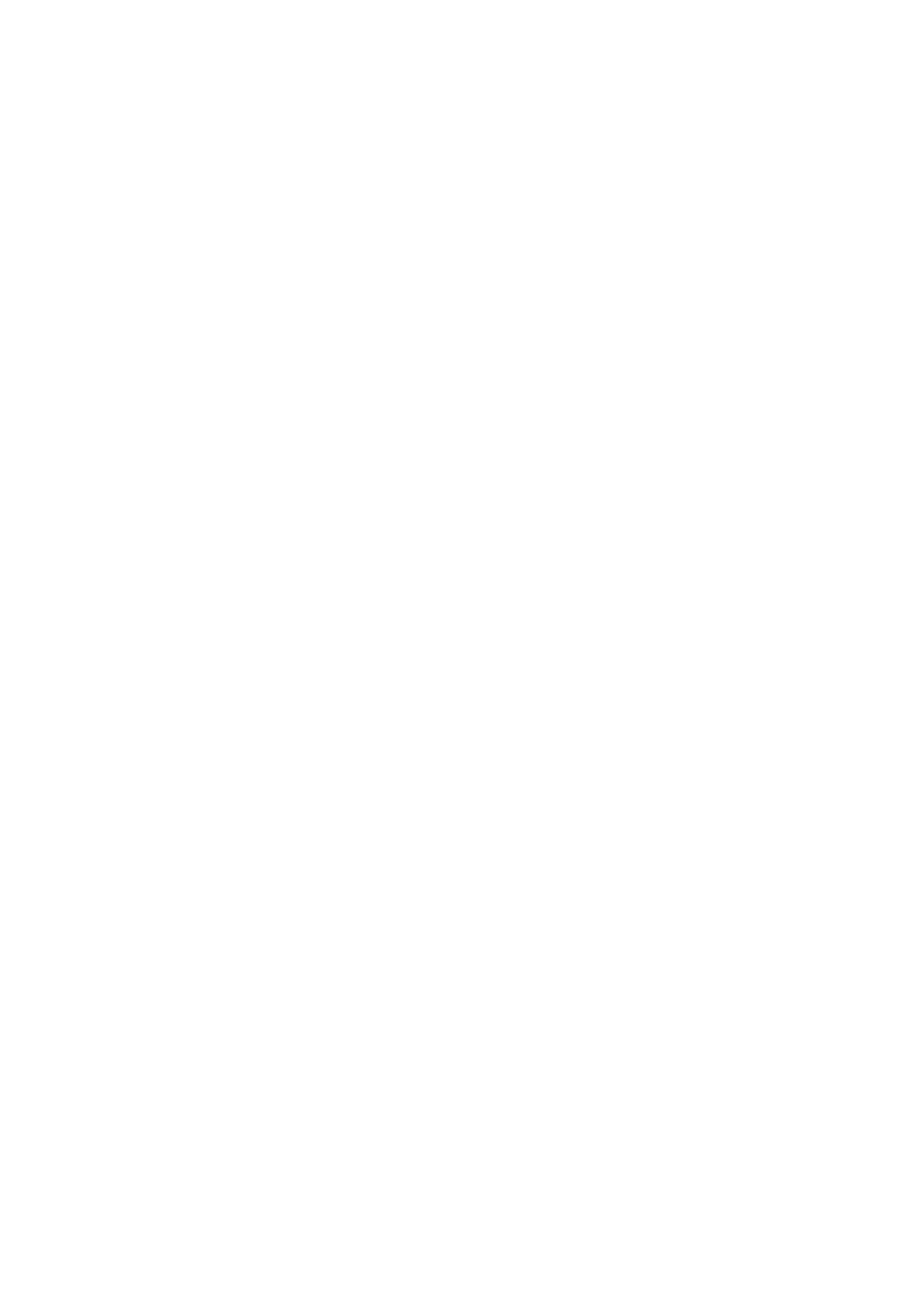## **Table 1: BIS reporting banks**

## **Summary of international positions**

| In billions of US dollars                            |          |                                        |          |          |          |          |          |                                                     |            |         |
|------------------------------------------------------|----------|----------------------------------------|----------|----------|----------|----------|----------|-----------------------------------------------------|------------|---------|
| <b>Positions</b>                                     | Dec 2009 | <b>Amounts outstanding</b><br>Dec 2010 | Dec 2011 | Mar 2012 | 2010     | 2011     | Q2 2011  | Estimated exchange rate adjusted changes<br>Q3 2011 | Q4 2011    | Q1 2012 |
| A. Total assets                                      | 33,836.8 | 34,040.0                               | 34,216.5 | 34,752.4 | 990.5    | 145.7    | $-115.1$ | 808.0                                               | $-1,081.2$ | 143.2   |
| claims on banks                                      | 21,086.9 | 21,047.9                               | 21,264.8 | 21,522.1 | 512.9    | 211.7    | $-248.7$ | 1,026.1                                             | $-815.6$   | 1.9     |
| claims on non-banks                                  | 12,749.9 | 12,992.1                               | 12,951.7 | 13,230.2 | 477.6    | $-65.9$  | 133.6    | $-218.1$                                            | $-265.6$   | 141.3   |
| <b>B.</b> External assets                            | 30,077.2 | 30,200.5                               | 30,309.1 | 30,724.6 | 896.3    | 103.6    | $-191.9$ | 623.4                                               | $-810.4$   | 58.5    |
| claims on banks                                      | 19,253.2 | 19,221.0                               | 19,317.9 | 19,502.7 | 480.5    | 96.4     | $-305.4$ | 829.2                                               | $-637.9$   | $-53.0$ |
| claims on non-banks                                  | 10,824.0 | 10,979.5                               | 10.991.2 | 11,221.9 | 415.8    | 7.2      | 113.5    | $-205.8$                                            | $-172.5$   | 111.5   |
| 1. Loans and deposits                                | 21,659.4 | 22,093.4                               | 22,347.5 | 22,485.0 | 979.4    | 183.8    | $-194.8$ | 536.3                                               | -569.4     | $-99.3$ |
| claims on banks                                      | 15,667.3 | 15,755.2                               | 15,665.2 | 15,772.9 | 614.8    | $-171.4$ | $-337.6$ | 520.4                                               | $-536.6$   | $-60.8$ |
| claims on non-banks                                  | 5,992.1  | 6,338.2                                | 6,682.3  | 6,712.1  | 364.6    | 355.2    | 142.8    | 15.9                                                | $-32.8$    | $-38.6$ |
| 2. Holdings of securities<br>and other assets        | 8,417.8  | 8,107.3                                | 7,961.6  | 8,239.6  | -82.9    | $-80.3$  | 2.9      | 87.1                                                | $-241.0$   | 157.8   |
| claims on banks                                      | 3,585.8  | 3,466.0                                | 3,652.6  | 3.729.7  | $-134.1$ | 267.9    | 32.2     | 308.8                                               | $-101.3$   | 7.8     |
| claims on non-banks                                  | 4,831.9  | 4,641.3                                | 4,308.9  | 4,509.8  | 51.2     | $-348.2$ | $-29.3$  | $-221.7$                                            | $-139.7$   | 150.1   |
| C. Local assets in                                   |          |                                        |          |          |          |          |          |                                                     |            |         |
| foreign currency                                     | 3,759.5  | 3,839.5                                | 3,907.4  | 4,027.8  | 94.1     | 42.2     | 76.8     | 184.6                                               | $-270.8$   | 84.7    |
| claims on banks                                      | 1,833.7  | 1,826.9                                | 1,946.9  | 2,019.5  | 32.3     | 115.3    | 56.7     | 196.9                                               | $-177.8$   | 54.9    |
| claims on non-banks                                  | 1,925.8  | 2,012.6                                | 1,960.5  | 2,008.3  | 61.8     | $-73.1$  | 20.1     | $-12.3$                                             | $-93.1$    | 29.8    |
| <b>D. Total liabilities</b>                          | 32,343.6 | 32,863.8                               | 33,423.0 | 34,020.1 | 1,109.9  | 706.0    | $-124.2$ | 1,030.6                                             | $-915.4$   | 192.3   |
| liabilities to banks                                 | 23,175.2 | 23,180.4                               | 23,702.0 | 23,999.8 | 506.8    | 618.3    | $-177.0$ | 960.0                                               | $-580.7$   | $-0.8$  |
| liabilities to non-banks                             | 9,168.4  | 9,683.4                                | 9,721.0  | 10,020.4 | 603.1    | 87.7     | 52.9     | 70.6                                                | $-334.7$   | 193.1   |
| <b>E. External liabilities</b>                       | 28,136.7 | 28,546.6                               | 28,830.5 | 29,370.1 | 961.5    | 499.9    | $-178.0$ | 840.5                                               | -724.1     | 174.0   |
| liabilities to banks                                 | 20,849.0 | 20,882.7                               | 21.181.5 | 21,515.5 | 510.5    | 454.3    | $-207.4$ | 783.9                                               | $-457.8$   | 57.1    |
| liabilities to non-banks                             | 7,287.7  | 7.663.9                                | 7,649.0  | 7,854.6  | 451.0    | 45.6     | 29.4     | 56.7                                                | $-266.3$   | 116.9   |
| 1. Loans and deposits                                | 23,118.7 | 23,326.9                               | 23,347.8 | 23,733.7 | 834.3    | 165.2    | -243.2   | 654.8                                               | $-643.7$   | 106.4   |
| liabilities to banks                                 |          | 16,522.7  16,318.4  16,368.3  16,546.5 |          |          | 345.0    | 120.1    | $-242.3$ | 589.1                                               | $-426.3$   | $-21.9$ |
| liabilities to non-banks                             | 6,596.0  | 7,008.6                                | 6,979.5  | 7,187.2  | 489.3    | 45.1     | $-0.9$   | 65.7                                                | $-217.4$   | 128.2   |
| 2. Own issues of securities<br>and other liabilities | 5,018.0  | 5,219.6                                | 5,482.7  | 5,636.3  | 127.1    | 334.9    | 65.4     | 185.8                                               | $-80.4$    | 67.6    |
| liabilities to banks                                 | 4,326.3  | 4,564.3                                | 4,813.2  | 4,969.0  | 165.5    | 334.3    | 35.1     | 194.8                                               | $-31.5$    | 78.9    |
| liabilities to non-banks                             | 691.7    | 655.3                                  | 669.5    | 667.3    | $-38.4$  | 0.6      | 30.3     | $-9.0$                                              | $-48.9$    | $-11.3$ |
| <b>F. Local liabilities in</b>                       |          |                                        |          |          |          |          |          |                                                     |            |         |
| foreign currency                                     | 4,206.9  | 4,317.2                                | 4,592.4  | 4,650.1  | 148.4    | 206.0    | 53.8     | 190.1                                               | $-191.3$   | 18.3    |
| liabilities to banks                                 | 2,326.2  | 2,297.7                                | 2,520.4  | 2,484.3  | $-3.7$   | 164.0    | 30.4     | 176.2                                               | $-122.9$   | $-57.9$ |
| liabilities to non-banks                             | 1,880.6  | 2,019.5                                | 2,072.0  | 2,165.8  | 152.1    | 42.1     | 23.4     | 14.0                                                | $-68.4$    | 76.2    |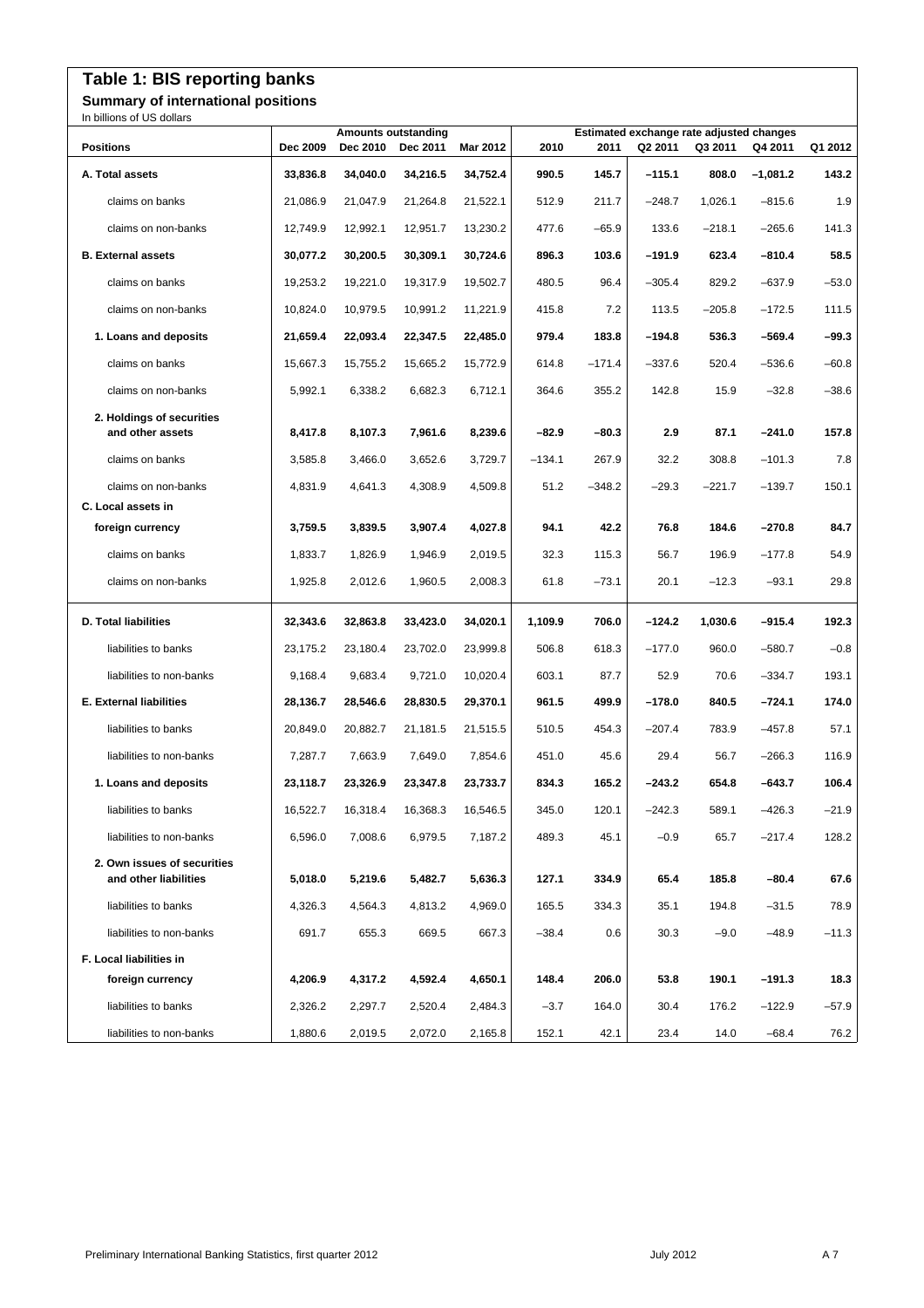## **Table 2A: External positions of banks in all currencies vis-à-vis all sectors**

**In individual reporting countries**

| in billions of US dollars   |           |                            |          |          |                          |                          |                          |                                          |          |           |
|-----------------------------|-----------|----------------------------|----------|----------|--------------------------|--------------------------|--------------------------|------------------------------------------|----------|-----------|
|                             |           | <b>Amounts outstanding</b> |          |          |                          |                          |                          | Estimated exchange rate adjusted changes |          |           |
| <b>Reporting countries</b>  | Dec 2009  | Dec 2010                   | Dec 2011 | Mar 2012 | 2010                     | 2011                     | Q2 2011                  | Q3 2011                                  | Q4 2011  | Q1 2012   |
| Assets                      |           |                            |          |          |                          |                          |                          |                                          |          |           |
| <b>All countries</b>        | 30,077.2  | 30,200.5                   | 30,309.1 | 30,724.6 | 896.3                    | 103.6                    | $-191.9$                 | 623.4                                    | $-810.4$ | 58.5      |
| Australia                   | 230.9     | 255.4                      | 339.4    | 351.0    | 16.7                     | 87.1                     | 42.8                     | 91.5                                     | $-58.9$  | 6.4       |
| Austria                     | 459.9     | 407.2                      | 395.6    | 408.6    | $-30.0$                  | $-2.8$                   | $-5.9$                   | $-8.2$                                   | $-16.7$  | 2.7       |
| Bahamas                     | 436.2     | 519.7                      | 590.4    | 590.4    | 84.0                     | 71.6                     | $-29.8$                  | 102.7                                    | $-35.8$  |           |
| <b>Bahrain</b>              | 179.6     | 176.4                      | 149.7    | 153.9    | $-1.2$                   | $-26.4$                  | $-2.9$                   | $-3.1$                                   | 0.7      | 3.5       |
| Belgium                     | 841.9     | 744.0                      | 733.0    | 715.5    | $-55.4$                  | $-22.4$                  | $-18.0$                  | 50.5                                     | $-26.2$  | $-34.7$   |
| Bermuda                     | 8.9       | 11.0                       | 13.3     | 12.4     | 2.2                      | 2.4                      | 1.4                      | 0.0                                      | 1.7      | $-1.0$    |
| <b>Brazil</b>               | 51.8      | 72.1                       | 79.1     | 82.6     | 19.5                     | 7.6                      | $-0.7$                   | 5.0                                      | $-5.1$   | 3.4       |
| Canada                      | 416.6     | 445.4                      | 461.0    | 454.1    | 25.7                     | 18.1                     | 18.6                     | $-11.4$                                  | 19.8     | $-9.7$    |
| Cayman Islands              | 1,755.9   | 1,761.7                    | 1,543.6  | 1,462.1  | 10.8                     | $-220.7$                 | $-127.4$                 | $-73.5$                                  | $-35.4$  | $-83.6$   |
| Chile                       | 7.3       | 7.7                        | 9.3      | 7.6      | 0.4                      | 1.7                      | $-0.7$                   | 3.5                                      | $-2.0$   | $-1.7$    |
| Chinese Taipei              | 187.8     | 204.1                      | 216.5    | 225.8    | 16.6                     | 12.4                     | 13.4                     | $-12.7$                                  | 10.5     | 7.3       |
| Curacao                     | $\cdots$  | 19.9                       | 15.4     | 15.4     | $\overline{\phantom{0}}$ | $-4.3$                   | 0.8                      | $-3.1$                                   | 0.1      | $\ddotsc$ |
| Cyprus                      | 112.1     | 93.5                       | 84.9     | 87.4     | $-12.9$                  | $-6.8$                   | $-3.6$                   | 5.7                                      | $-6.9$   | 0.7       |
| Denmark                     | 188.9     | 173.3                      | 159.0    | 163.4    | $-7.4$                   | $-11.7$                  | $-8.4$                   | 1.7                                      | 0.2      | 0.8       |
| Finland                     | 137.4     | 319.5                      | 422.4    | 423.3    | 15.8                     | 158.1                    | $-3.2$                   | 129.5                                    | $-2.9$   | $-8.5$    |
| France                      | 2,576.0   | 2,491.9                    | 2,336.0  | 2,434.8  | 47.6                     | $-112.3$                 | 30.1                     | $-40.9$                                  | $-162.3$ | 47.0      |
| Germany                     | 3,130.1   | 2,687.8                    | 2,517.5  | 2,602.0  | $-169.6$                 | $-110.1$                 | 39.0                     | 10.9                                     | $-117.9$ | 21.6      |
| Greece                      | 239.7     | 171.6                      | 144.8    | 135.5    | $-44.2$                  | $-23.4$                  | $-1.0$                   | $-3.7$                                   | $-11.7$  | $-13.0$   |
| Guernsey                    | 202.3     | 192.1                      | 190.6    | 190.3    | $-6.7$                   | 0.5                      | 2.3                      | $-1.1$                                   | $-7.9$   | $-3.4$    |
| Hong Kong SAR               | 747.8     | 829.8                      | 919.5    | 955.3    | 80.3                     | 89.6                     | 49.5                     | 30.1                                     | $-0.5$   | 37.8      |
| India                       | 23.7      | 29.6                       | 30.8     | 36.6     | 6.0                      | 1.6                      | $-1.2$                   | $-1.6$                                   | 1.4      | 5.5       |
| Indonesia                   | $\ddotsc$ | 16.7                       | 13.2     | 12.8     |                          | $-3.5$                   | $-4.1$                   | $-0.0$                                   | 1.7      | $-0.3$    |
| Ireland                     | 914.9     | 696.2                      | 574.2    | 519.8    | $-42.3$                  | $-114.0$                 | $-31.6$                  | 0.6                                      | $-30.8$  | $-67.7$   |
| Isle of Man                 | 81.2      | 74.7                       | 70.1     | 73.0     | $-4.0$                   | $-3.7$                   | 1.2                      | 0.1                                      | $-2.4$   | 1.0       |
| Italy                       | 598.3     | 579.0                      | 640.8    | 647.3    | 15.4                     | 84.0                     | $-3.0$                   | 85.4                                     | 10.2     | $-11.9$   |
| Japan                       | 2,465.1   | 2,834.2                    | 3,011.0  | 3,049.3  | 319.3                    | 150.6                    | $-29.9$                  | 75.4                                     | $-2.6$   | 64.1      |
| (JOM)                       | 522.1     | 590.0                      | 682.0    | 656.2    | 41.9                     | 80.6                     | $-5.8$                   | 22.7                                     | 18.0     | $-14.6$   |
| (Others)                    | 1,943.0   | 2,244.3                    | 2,329.0  | 2,393.1  | 277.4                    | 69.9                     | $-24.1$                  | 52.7                                     | $-20.6$  | 78.7      |
| Jersey                      | 329.4     | 298.1                      | 278.4    | 285.8    | $-23.0$                  | $-16.8$                  | $-5.8$                   | 0.8                                      | $-19.6$  | 2.1       |
| Luxembourg                  | 903.3     | 761.4                      | 740.3    | 777.5    | $-20.6$                  | $-3.2$                   | 30.0                     | 3.1                                      | $-41.8$  | 18.7      |
| Macao SAR                   | 35.4      | 45.1                       | 52.8     | 57.6     | 10.8                     | 8.9                      | 1.9                      | 0.9                                      | 3.9      | 3.8       |
| Malaysia                    | 30.4      | 38.8                       | 47.7     | 54.2     | 8.2                      | 9.4                      | 3.1                      | 0.7                                      | $-1.9$   | 6.1       |
| Mexico                      | 25.5      | 34.5                       | 30.4     | 30.3     | 8.5                      | $-2.0$                   | 1.7                      | $-5.0$                                   | $-0.8$   | $-1.5$    |
| Netherlands                 | 1.056.6   | 1,115.0                    | 1,107.7  | 1,157.2  | 53.5                     | 19.2                     | 44.5                     | 41.3                                     | $-125.8$ | 26.5      |
| <b>Netherlands Antilles</b> | 20.8      | ÷                          |          |          | $-0.3$                   | $\overline{\phantom{0}}$ | $\overline{\phantom{0}}$ | $\qquad \qquad -$                        |          |           |
| Norway                      | 108.8     | 101.2                      | 153.5    | 181.3    | $-5.1$                   | 47.0                     | $-19.7$                  | 32.6                                     | 16.7     | 23.9      |
| Panama                      | 34.9      | 39.2                       | 42.8     | 43.4     | 4.4                      | 3.6                      | 0.7                      | $-0.0$                                   | 2.1      | 0.6       |
| Portugal                    | 161.1     | 152.5                      | 125.0    | 134.5    | 1.8                      | $-24.6$                  | $-2.8$                   | $-8.2$                                   | $-2.9$   | 5.9       |
| Singapore                   | 746.8     | 824.8                      | 868.6    | 883.9    | 62.5                     | 36.7                     | $-2.6$                   | 33.6                                     | $-35.0$  | 21.3      |
| South Africa                | 51.8      | 57.3                       | 55.2     | 50.9     | 8.5                      | 2.3                      | 0.1                      | 8.6                                      | 1.0      | $-5.5$    |
| South Korea                 | 98.1      | 104.9                      | 123.2    | 129.4    | 7.0                      | 18.5                     | 0.8                      | 16.6                                     | $-6.5$   | 6.0       |
| Spain                       | 597.4     | 499.5                      | 497.7    | 549.4    | $-66.4$                  | 9.1                      | 12.2                     | $-19.2$                                  | $-7.0$   | 39.0      |
| Sweden                      | 349.3     | 367.7                      | 427.7    | 446.9    | 25.4                     | 68.9                     | $-3.5$                   | 46.9                                     | 7.1      | 9.3       |
| Switzerland                 | 908.2     | 804.6                      | 776.8    | 762.6    | $-92.3$                  | $-21.4$                  | 26.4                     | $-17.8$                                  | 2.2      | $-25.0$   |
| Turkey                      | 46.0      | 32.4                       | 32.5     | 31.3     | $-12.4$                  | 1.3                      | $-3.9$                   | 2.0                                      | 1.4      | $-1.8$    |
| United Kingdom              | 5,435.8   | 5,510.3                    | 5,756.2  | 5,953.5  | 182.5                    | $-10.9$                  | $-14.7$                  | $-10.0$                                  | $-91.8$  | 114.6     |
| <b>United States</b>        | 3,143.6   | 3,598.9                    | 3,531.7  | 3,384.3  | 456.4                    | $-65.2$                  | $-187.9$                 | 63.3                                     | $-31.7$  | $-151.8$  |
| (IBFs)                      | 670.1     | 670.2                      | 656.9    | 577.2    | 0.4                      | $-13.2$                  | $-47.0$                  | $-21.1$                                  | 9.9      | $-80.1$   |
| (Others)                    | 2,473.6   | 2,928.7                    | 2,874.8  | 2,807.1  | 455.9                    | $-52.0$                  | $-141.0$                 | 84.5                                     | $-41.6$  | $-71.7$   |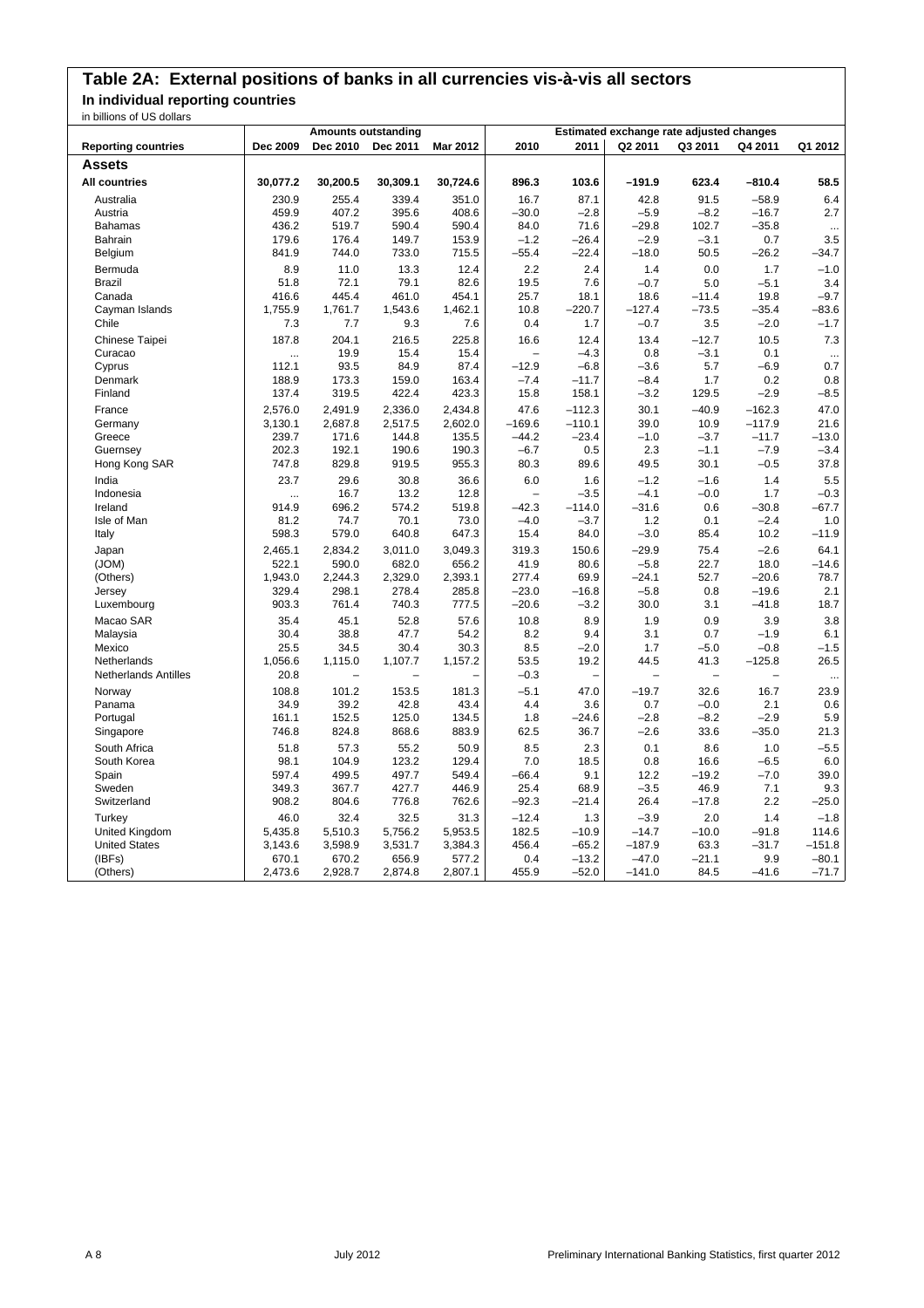# **Table 2A: External positions of banks in all currencies vis-à-vis all sectors**

**In individual reporting countries**

| in billions of US dollars   |                |                            |                |                |                          |              |                                          |                          |                          |                     |
|-----------------------------|----------------|----------------------------|----------------|----------------|--------------------------|--------------|------------------------------------------|--------------------------|--------------------------|---------------------|
|                             |                | <b>Amounts outstanding</b> |                |                |                          |              | Estimated exchange rate adjusted changes |                          |                          |                     |
| <b>Reporting countries</b>  | Dec 2009       | Dec 2010                   | Dec 2011       | Mar 2012       | 2010                     | 2011         | Q2 2011                                  | Q3 2011                  | Q4 2011                  | Q1 2012             |
| <b>Liabilities</b>          |                |                            |                |                |                          |              |                                          |                          |                          |                     |
| <b>All countries</b>        | 28,136.7       | 28,546.6                   | 28,830.5       | 29,370.1       | 961.5                    | 499.9        | $-178.0$                                 | 840.5                    | $-724.1$                 | 174.0               |
| Australia                   | 592.0          | 639.6                      | 676.6          | 693.9          | 45.5                     | 38.8         | 51.5                                     | 29.7                     | $-48.9$                  | 12.6                |
| Austria                     | 276.2          | 253.6                      | 263.3          | 269.5          | $-11.1$                  | 15.5         | $-4.8$                                   | 6.8                      | $-0.4$                   | $-0.4$              |
| <b>Bahamas</b>              | 442.4          | 517.9                      | 588.8          | 588.8          | 76.9                     | 71.0         | $-29.2$                                  | 102.7                    | $-36.6$                  | $\ldots$            |
| Bahrain                     | 174.1          | 171.3                      | 146.9          | 151.5          | $-0.4$                   | $-24.2$      | $-1.8$                                   | $-1.8$                   | $-0.4$                   | 3.9                 |
| Belgium                     | 657.4          | 617.7                      | 580.6          | 553.3          | $-13.2$                  | $-55.5$      | $-22.2$                                  | 63.5                     | $-62.1$                  | $-39.6$             |
| Bermuda                     | 3.1            | 3.2                        | 3.8            | 3.7            | 0.1                      | 0.6          | $-0.0$                                   | $-0.1$                   | 0.6                      | $-0.1$              |
| <b>Brazil</b>               | 71.4           | 105.1                      | 139.5          | 141.7          | 33.7                     | 34.9         | 12.7                                     | 7.2                      | $-1.8$                   | 1.9                 |
| Canada                      | 321.7          | 346.5                      | 375.8          | 377.0          | 23.3                     | 31.0         | 5.5                                      | $-11.7$                  | 24.2                     | $-1.6$              |
| Cayman Islands              | 1,771.1        | 1,795.9                    | 1,584.6        | 1,502.8        | 29.4                     | $-213.4$     | $-125.1$                                 | $-71.7$                  | $-36.9$                  | $-83.9$             |
| Chile                       | 14.4           | 13.4                       | 18.3           | 17.7           | $-1.1$                   | 5.0          | 0.7                                      | 2.7                      | $-0.9$                   | $-0.6$              |
| Chinese Taipei              | 81.9           | 100.3                      | 118.4          | 118.8          | 17.6                     | 18.5         | 13.2                                     | $-0.3$                   | 1.9                      | $-2.2$              |
|                             |                | 17.6                       | 15.2           | 15.2           | $\overline{\phantom{0}}$ | $-2.3$       | 1.9                                      | $-2.6$                   | 1.4                      |                     |
| Curacao                     | <br>101.1      | 81.8                       |                |                | $-14.1$                  |              | $-3.4$                                   | 3.4                      | $-6.2$                   | $\ddotsc$<br>$-4.1$ |
| Cyprus                      |                |                            | 74.5           | 71.7           |                          | $-6.0$       |                                          |                          |                          |                     |
| Denmark                     | 332.9          | 310.7                      | 291.1          | 296.5          | $-8.2$                   | $-13.9$      | $-18.5$                                  | 6.2                      | 5.8                      | $-1.6$              |
| Finland                     | 177.9          | 382.7                      | 546.3          | 580.0          | 8.0                      | 222.7        | 7.1                                      | 166.0                    | 23.6                     | 21.0                |
| France                      | 2,397.3        | 2,422.0                    | 2,124.3        | 2,167.3        | 125.9                    | $-252.8$     | 37.4                                     | $-184.1$                 | $-151.4$                 | $-4.0$              |
| Germany                     | 1,721.4        | 1,803.6                    | 1,643.8        | 2,010.7        | 148.9                    | $-129.7$     | $-46.0$                                  | 130.7                    | $-152.2$                 | 329.4               |
| Greece                      | 161.2          | 110.1                      | 79.5           | 78.7           | $-41.2$                  | $-29.3$      | $-3.6$                                   | $-11.4$                  | $-17.8$                  | $-2.6$              |
| Guernsey                    | 155.5          | 145.8                      | 140.6          | 137.9          | $-12.8$                  | $-3.9$       | 0.3                                      | 0.5                      | $-10.8$                  | $-4.7$              |
| Hong Kong SAR               | 498.0          | 604.8                      | 688.0          | 716.2          | 107.5                    | 84.9         | 56.9                                     | 38.7                     | $-24.5$                  | 26.9                |
| India                       | 89.3           | 106.2                      | 91.2           | 105.1          | 14.7                     | $-5.2$       | 0.6                                      | $-1.9$                   | $-5.7$                   | 11.4                |
| Indonesia                   | ă.             | 16.0                       | 23.6           | 22.8           | L.                       | 7.7          | 1.8                                      | 3.5                      | 1.8                      | $-0.7$              |
| Ireland                     | 905.9          | 582.4                      | 471.1          | 444.9          | $-120.1$                 | $-104.3$     | $-28.0$                                  | 6.8                      | $-27.3$                  | $-37.5$             |
| Isle of Man                 | 61.7           | 55.2                       | 50.7           | 52.5           | $-4.6$                   | $-3.9$       | 1.5                                      | $-0.5$                   | $-2.5$                   | 0.5                 |
| Italy                       | 858.9          | 839.3                      | 827.4          | 799.7          | 26.2                     | 17.0         | 2.9                                      | 37.1                     | $-48.1$                  | $-51.9$             |
| Japan                       | 979.9          | 1,189.1                    | 1,232.6        | 1,253.2        | 170.9                    | 30.3         | $-39.2$                                  | 45.5                     | 33.2                     | 35.6                |
| (JOM)                       | 220.3          | 234.5                      | 260.5          | 282.3          | 5.1                      | 22.9         | $-4.4$                                   | $-2.2$                   | 24.7                     | 25.4                |
| (Others)                    | 759.6          | 954.6                      | 972.1          | 970.9          | 165.8                    | 7.4          | $-34.7$                                  | 47.7                     | 8.5                      | 10.2                |
| Jersey                      | 293.3          | 258.1                      | 241.4          | 245.2          | $-27.6$                  | $-14.2$      | $-7.3$                                   | $-0.7$                   | $-16.3$                  | $-0.6$              |
| Luxembourg                  | 625.9          | 528.3                      | 540.5          | 567.2          | $-18.5$                  | 26.8         | 17.8                                     | 13.4                     | $-9.5$                   | 13.3                |
| Macao SAR                   | 20.8           | 28.5                       | 34.9           | 39.1           | 8.2                      | 6.8          | 2.6                                      | 0.2                      | 2.0                      | 3.7                 |
| Malaysia                    | 49.3           | 55.2                       | 69.4           | 72.9           | 3.3                      | 15.2         | 4.1                                      | 3.4                      | 2.8                      | 2.3                 |
| Mexico                      | 23.2           | 43.0                       | 41.1           | 40.2           | 18.7                     | 1.1          | 2.9                                      | $-9.0$                   | 1.4                      | $-3.2$              |
| Netherlands                 | 1,233.5        | 1,297.1                    | 1,406.2        | 1,474.1        | 108.1                    | 138.8        | 18.4                                     | 141.4                    | $-54.6$                  | 40.6                |
| <b>Netherlands Antilles</b> | 19.2           | ۳                          |                |                | $-1.2$                   |              | $\overline{\phantom{0}}$                 | $\overline{\phantom{0}}$ | $\overline{\phantom{0}}$ | $\ddotsc$           |
| Norway                      | 211.7          | 187.8                      | 229.6          | 258.5          | $-19.4$                  | 31.0         | $-18.2$                                  | 24.6                     | 11.2                     | 22.8                |
| Panama                      | 26.3           | 30.3                       | 35.3           | 35.2           | 4.0                      | 5.0          | 1.4                                      | 1.3                      | 1.5                      | $-0.1$              |
| Portugal                    | 203.2          | 173.5                      | 136.2          | 134.4          | $-15.7$                  | $-34.6$      | $-9.5$                                   | $-8.6$                   | $-12.8$                  | $-5.4$              |
| Singapore                   | 740.4          | 838.3                      | 904.2          | 932.1          | 103.1                    | 69.3         | 19.0                                     | 46.8                     | $-25.6$                  | 24.7                |
| South Africa                | 43.8           | 47.8                       |                |                | 6.4                      | $-3.7$       | $-2.0$                                   | 8.0                      | $-2.0$                   |                     |
|                             | 207.8          | 197.7                      | 39.3<br>214.1  | 39.5<br>221.5  | $-11.9$                  | 15.9         | 0.9                                      | 1.0                      | $-3.6$                   | $-1.1$<br>8.0       |
| South Korea<br>Spain        | 792.0          | 754.1                      | 717.1          | 687.8          | 1.5                      | $-13.4$      | 53.7                                     | $-28.4$                  | $-55.6$                  | $-48.5$             |
| Sweden                      |                |                            |                |                |                          |              |                                          |                          |                          |                     |
| Switzerland                 | 474.0<br>892.1 | 467.0<br>826.7             | 527.4<br>834.5 | 553.7<br>820.2 | $-0.7$<br>$-54.2$        | 70.3<br>20.6 | $-5.4$<br>18.8                           | 32.9<br>59.6             | $-5.1$<br>$-16.5$        | 15.8<br>$-29.0$     |
|                             |                |                            |                |                |                          |              |                                          |                          |                          |                     |
| Turkey                      | 54.8           | 82.0                       | 91.2           | 97.3           | 29.0                     | 13.9         | 8.9                                      | 6.2                      | $-0.9$                   | 4.3                 |
| United Kingdom              | 5,994.8        | 5,902.7                    | 6,029.3        | 6,217.2        | 14.6                     | 69.1         | $-26.7$                                  | 115.6                    | $-58.2$                  | 101.2               |
| <b>United States</b>        | 3,384.0        | 3,596.9                    | 3,942.6        | 3,762.8        | 212.3                    | 348.8        | $-129.6$                                 | 68.1                     | 59.3                     | $-182.3$            |
| (IBFs)                      | 613.1          | 605.8                      | 809.2          | 666.5          | $-6.7$                   | 204.0        | $-20.0$                                  | 65.6                     | 45.5                     | $-143.1$            |
| (Others)                    | 2,770.9        | 2,991.2                    | 3,133.4        | 3,096.3        | 219.0                    | 144.9        | $-109.7$                                 | 2.5                      | 13.9                     | $-39.2$             |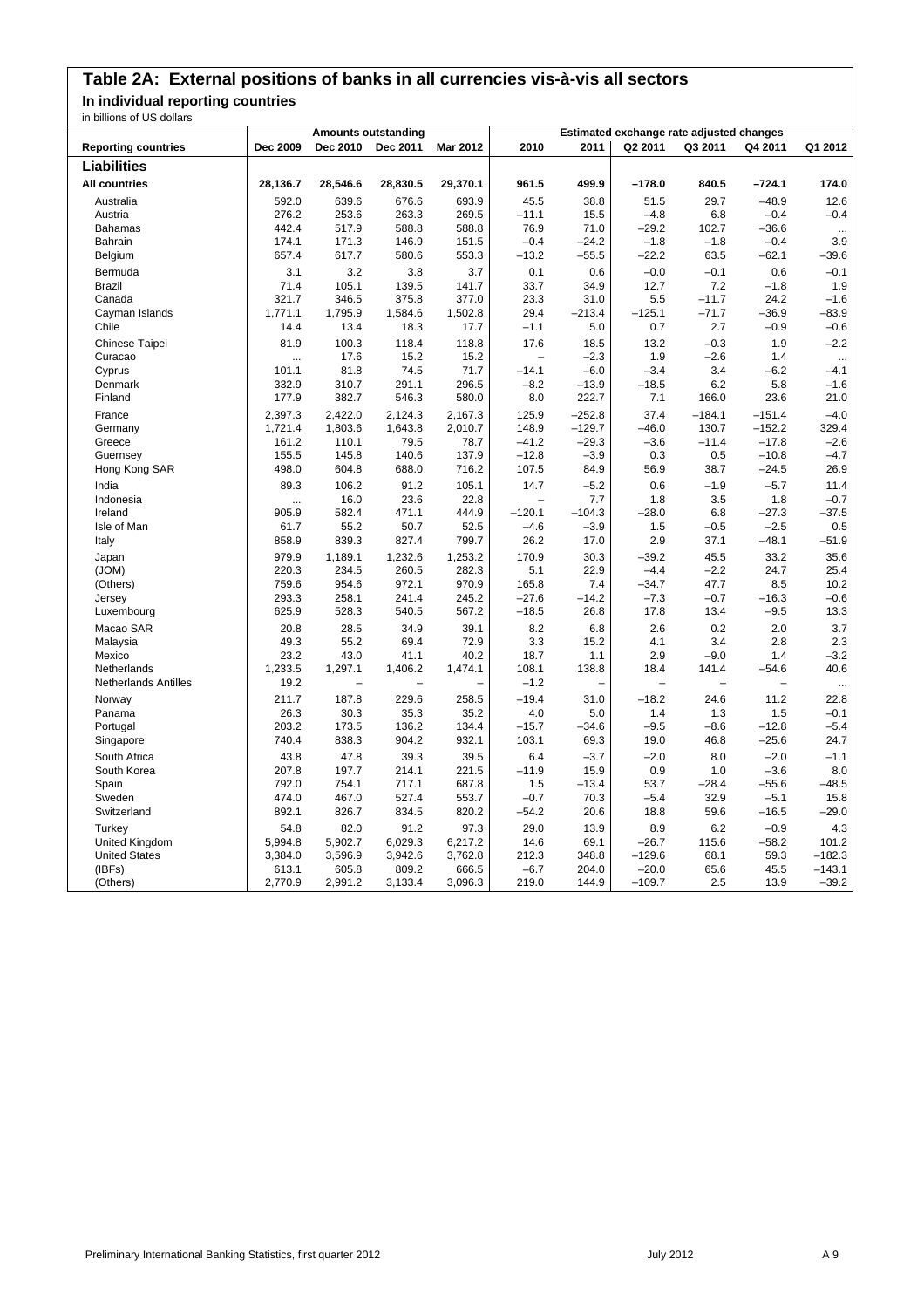### **Table 2B: External positions of banks in all currencies vis-à-vis the non-bank sector Individual reporting countries**

| בושווטט טט וט צוויטוווע     |           | <b>Amounts outstanding</b> |          |          | Estimated exchange rate adjusted changes |            |                |                   |                     |           |
|-----------------------------|-----------|----------------------------|----------|----------|------------------------------------------|------------|----------------|-------------------|---------------------|-----------|
| <b>Reporting countries</b>  | Dec 2009  | Dec 2010                   | Dec 2011 | Mar 2012 | 2010                                     | 2011       | Q2 2011        | Q3 2011           | Q4 2011             | Q1 2012   |
| <b>Assets</b>               |           |                            |          |          |                                          |            |                |                   |                     |           |
| <b>All countries</b>        | 10,824.0  | 10,979.5                   | 10,991.2 | 11,221.9 | 415.8                                    | 7.2        | 113.5          | $-205.8$          | $-172.5$            | 111.5     |
| Australia                   | 64.6      | 71.0                       | 84.3     | 83.2     | 3.3                                      | 13.6       | 7.2            | 7.7               | $-0.5$              | $-2.1$    |
| Austria                     | 204.5     | 197.7                      | 189.8    | 199.7    | 3.3                                      | $-3.8$     | $-1.9$         | $-3.2$            | $-4.8$              | 4.9       |
| <b>Bahamas</b>              | 21.5      | 36.7                       | 41.4     | 41.4     | 15.2                                     | 5.0        | 1.2            | 1.3               | 1.2                 | $\ddotsc$ |
| Bahrain                     | 109.3     | 98.3                       | 90.1     | 91.0     | $-10.1$                                  | $-8.0$     | $-3.1$         | 2.5               | $-1.5$              | 0.6       |
| Belgium                     | 367.8     | 306.1                      | 312.5    | 310.5    | $-41.4$                                  | $-14.8$    | $-11.0$        | 16.4              | $-3.6$              | $-9.7$    |
| Bermuda                     | 2.3       | 3.1                        | 6.3      | 4.7      | 0.8                                      | 3.3        | $-0.4$         | 0.4               | 2.9                 | $-1.7$    |
| <b>Brazil</b>               | 2.8       | 6.0                        | 4.3      | 4.6      | 3.2                                      | $-1.5$     | $-3.2$         | $-0.8$            | $-0.7$              | 0.3       |
| Canada                      | 157.8     | 177.0                      | 171.6    | 172.1    | 17.4                                     | $-4.0$     | 4.0            | $-9.5$            | 9.7                 | $-0.9$    |
| Cayman Islands              | 452.4     | 433.0                      | 387.4    | 293.4    | $-18.8$                                  | $-45.8$    | 6.1            | $-20.1$           | 18.8                | $-94.4$   |
| Chile                       | 2.4       | 3.4                        | 3.9      | 4.1      | 1.0                                      | 0.5        | $-0.5$         | 1.9               | $-0.5$              | 0.2       |
| Chinese Taipei              | 116.7     | 137.4                      | 144.4    | 152.9    | 20.9                                     | 6.9        | 8.7            | $-8.2$            | $-0.5$              | 7.0       |
| Curacao                     | $\ddotsc$ | 10.1                       | 8.2      | 8.2      |                                          | $-1.8$     | $-0.4$         | $-0.3$            | $-0.4$              | $\ddotsc$ |
| Cyprus                      | 56.9      | 52.5                       | 45.3     | 40.3     | $-1.0$                                   | $-6.5$     | $-5.5$         | 6.0               | $-4.8$              | $-6.0$    |
| Denmark                     | 56.2      | 56.9                       | 47.5     | 44.9     | 2.9                                      | $-8.4$     | 3.4            | $-4.6$            | $-1.7$              | $-3.8$    |
| Finland                     | 18.6      | 37.1                       | 76.4     | 77.0     | 1.9                                      | 57.3       | 9.2            | 20.8              | $-3.1$              | $-0.8$    |
| France                      | 853.4     | 809.6                      | 663.4    | 719.5    | $-3.1$                                   | $-136.4$   | 4.0            | $-100.0$          | $-88.4$             | 41.1      |
| Germany                     | 1,177.2   | 1,034.2                    | 964.0    | 997.6    | $-82.8$                                  | $-48.8$    | 15.6           | $-17.0$           | $-43.1$             | 10.9      |
| Greece                      | 76.8      | 48.5                       | 43.4     | 48.3     | $-13.8$                                  | $-4.1$     | $-2.5$         | $-2.0$            | $-0.1$              | 3.6       |
| Guernsey                    | 56.9      | 54.9                       | 58.2     | 56.3     | $-1.3$                                   | 3.6        | $-0.2$         | 0.4               | $-1.0$              | $-2.4$    |
| Hong Kong SAR               | 161.8     | 197.6                      | 239.6    | 252.2    | 36.7                                     | 42.7       | 10.8           | 7.3               | 19.6                | 12.0      |
| India                       | 11.7      | 15.8                       | 15.2     | 17.0     | 4.1                                      | $-0.2$     | 0.1            | $-0.7$            | $-0.2$              | 1.6       |
| Indonesia                   |           | 1.0                        | 0.9      | 1.0      | $\overline{\phantom{0}}$                 | $-0.1$     | $-0.0$         | $-0.1$            | $-0.1$              | 0.1       |
| Ireland                     | 456.6     | 337.1                      | 289.4    | 242.9    | $-15.0$                                  | $-43.3$    | $-4.1$         | 1.3               | $-13.5$             | $-52.4$   |
| Isle of Man                 | 7.5       | 6.2                        | 5.6      | 14.3     | $-0.9$                                   | $-0.6$     | $-0.3$         | 0.1               | $-0.1$              | 8.5       |
| Italy                       | 152.6     | 151.2                      | 140.0    | 144.0    | 8.3                                      | $-7.7$     | $-1.7$         | $-9.7$            | $-3.2$              | $-0.0$    |
| Japan<br>(JOM)              | 1,603.7   | 1,858.4                    | 1,940.3  | 2,039.3  | 244.8                                    | 71.4<br>Ω, | $-33.1$<br>    | 36.0              | $-11.3$<br>$\cdots$ | 107.0     |
| (Others)                    | 1,603.7   | 1,858.4                    | 1,940.3  | 2,039.3  | 244.8                                    | 71.4       | $-33.1$        | 36.0              | $-11.3$             | 107.0     |
| Jersey                      | 13.7      | 12.6                       | 12.5     | 14.3     | $-0.8$                                   | 0.1        | 0.3            | $-0.0$            | $-0.8$              | 1.4       |
| Luxembourg                  | 334.2     | 279.2                      | 251.2    | 256.3    | $-21.6$                                  | $-22.6$    | 7.6            | $-4.2$            | $-19.6$             | $-0.8$    |
| Macao SAR                   | 11.4      | 15.0                       | 20.8     | 24.4     | 3.8                                      | 6.2        | 1.0            | $-0.6$            | 1.9                 | 3.3       |
| Malaysia                    | 6.7       | 6.8                        | 7.9      | 6.8      | $-0.1$                                   | 1.2        | 1.2            | 0.5               | $-1.0$              | $-1.2$    |
| Mexico                      | 4.1       | 3.9                        | 3.8      | 3.4      | $-0.3$                                   | 0.0        | $-0.3$         | $-0.4$            | 0.4                 | $-0.5$    |
| Netherlands                 | 395.3     | 414.1                      | 405.7    | 408.1    | 2.0                                      | $-0.4$     | 22.4           | $-7.6$            | $-35.6$             | $-5.1$    |
| <b>Netherlands Antilles</b> | 10.5      | $\overline{a}$             |          |          | $-0.5$                                   |            | $\overline{a}$ | $\qquad \qquad -$ |                     | $\ddotsc$ |
| Norway                      | 41.8      | 43.2                       | 43.0     | 44.8     | 2.1                                      | $-7.0$     | $-5.3$         | $-4.5$            | $-2.3$              | 1.3       |
| Panama                      | 15.8      | 18.2                       | 19.5     | 20.3     | 2.3                                      | 1.3        | 0.5            | 0.4               | 0.2                 | 0.9       |
| Portugal                    | 79.9      | 73.5                       | 56.4     | 57.7     | $-0.6$                                   | $-15.8$    | $-2.0$         | $-5.0$            | $-1.1$              | $-0.5$    |
| Singapore                   | 219.6     | 268.1                      | 312.8    | 320.5    | 46.2                                     | 44.9       | 7.8            | 17.9              | 6.3                 | 8.0       |
| South Africa                | 6.6       | 6.4                        | 10.0     | 10.8     | 0.0                                      | 4.1        | 0.5            | $-0.0$            | 2.0                 | 0.5       |
| South Korea                 | 45.5      | 46.1                       | 51.8     | 54.2     | 0.8                                      | 5.7        | 2.4            | $-0.9$            | 1.1                 | 2.3       |
| Spain                       | 274.1     | 219.0                      | 208.0    | 219.9    | $-41.1$                                  | $-6.9$     | 3.9            | $-7.5$            | $-4.5$              | 7.1       |
| Sweden                      | 98.8      | 99.5                       | 99.1     | 108.0    | 3.8                                      | 0.9        | $-2.6$         | 1.7               | 1.8                 | 6.7       |
| Switzerland                 | 152.5     | 172.1                      | 171.6    | 172.7    | 19.3                                     | 0.1        | 1.1            | $-5.9$            | $-2.9$              | $-1.2$    |
| Turkey                      | 1.9       | 2.5                        | 3.2      | 3.0      | 0.7                                      | 0.7        | 0.7            | $-0.0$            | 0.1                 | $-0.2$    |
| United Kingdom              | 2,195.1   | 2,367.7                    | 2,406.8  | 2,509.8  | 152.7                                    | $-16.5$    | 39.0           | $-149.2$          | 15.7                | 73.5      |
| <b>United States</b>        | 724.2     | 790.9                      | 933.5    | 926.6    | 71.6                                     | 142.6      | 32.6           | 33.6              | $-3.4$              | $-7.7$    |
| (IBFs)                      | 35.9      | 40.0                       | 63.6     | 53.1     | 4.2                                      | 23.8       | 1.7            | 3.9               | 16.7                | $-10.6$   |
| (Others)                    | 688.3     | 750.9                      | 869.9    | 873.5    | 67.4                                     | 118.8      | 30.9           | 29.7              | $-20.1$             | 2.8       |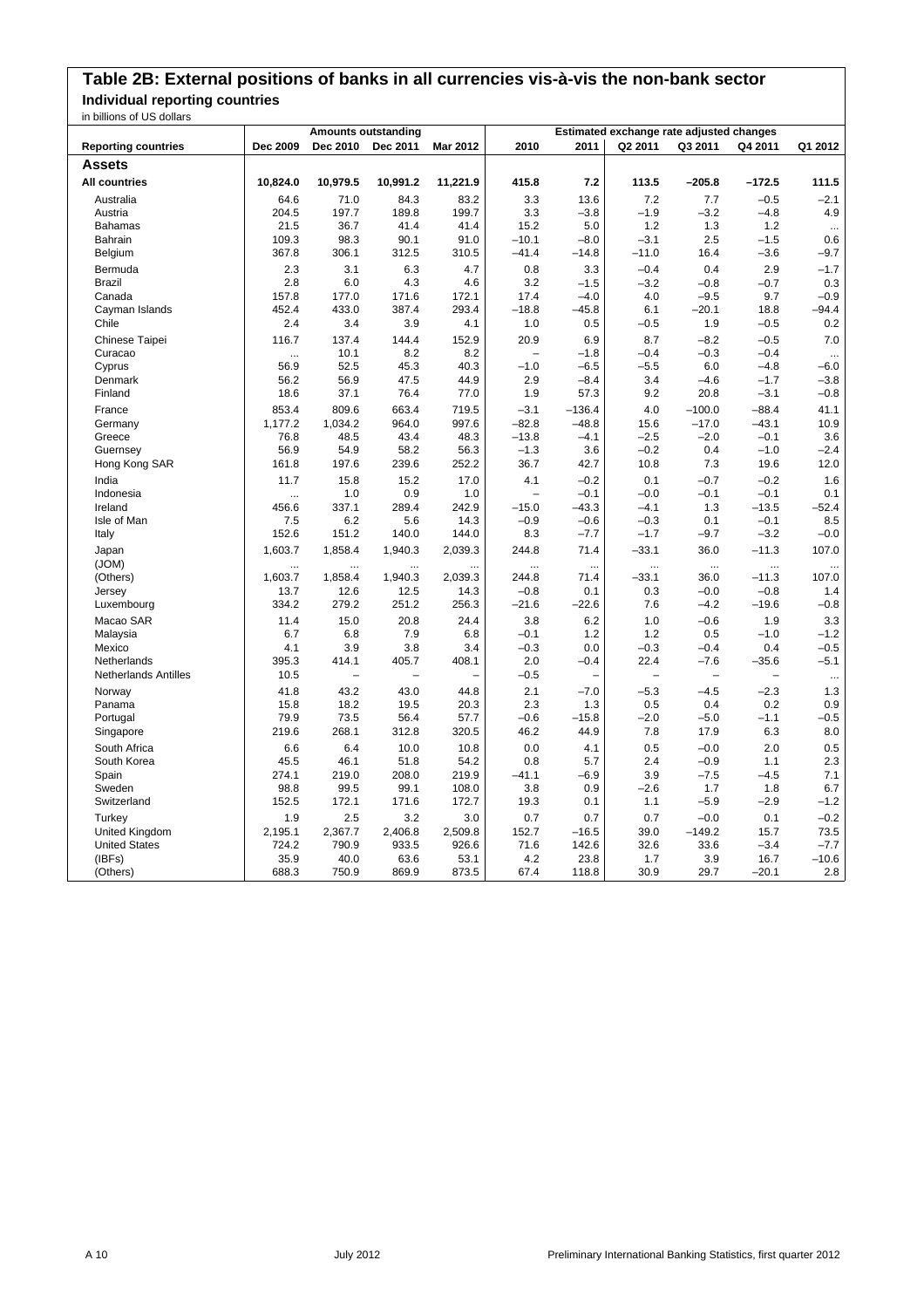## **Table 2B: External positions of banks in all currencies vis-à-vis the non-bank sector Individual reporting countries**

| בוגוווטו טט וט פווטוווע ווו |           | <b>Amounts outstanding</b> |                   | Estimated exchange rate adjusted changes |                          |                          |                   |                   |           |           |
|-----------------------------|-----------|----------------------------|-------------------|------------------------------------------|--------------------------|--------------------------|-------------------|-------------------|-----------|-----------|
| <b>Reporting countries</b>  | Dec 2009  | Dec 2010                   | Dec 2011          | Mar 2012                                 | 2010                     | 2011                     | Q2 2011           | Q3 2011           | Q4 2011   | Q1 2012   |
|                             |           |                            |                   |                                          |                          |                          |                   |                   |           |           |
| <b>Liabilities</b>          |           |                            |                   |                                          |                          |                          |                   |                   |           |           |
| <b>All countries</b>        | 7,287.7   | 7,663.9                    | 7,649.0           | 7,854.6                                  | 451.0                    | 45.6                     | 29.4              | 56.7              | $-266.3$  | 116.9     |
| Australia                   | 76.8      | 47.3                       | 55.5              | 58.7                                     | $-25.8$                  | 8.7                      | 2.9               | 7.4               | $-0.2$    | 2.3       |
| Austria                     | 66.6      | 62.6                       | 71.3              | 73.4                                     | $-0.3$                   | 10.9                     | 1.5               | 2.8               | 1.4       | 0.1       |
| <b>Bahamas</b>              | 144.7     | 153.5                      | 135.4             | 135.4                                    | 10.8                     | $-17.6$                  | 17.4              | $-13.7$           | $-14.1$   | $\ddotsc$ |
| Bahrain                     | 58.2      | 64.2                       | 53.4              | 57.8                                     | 6.6                      | $-10.9$                  | 0.4               | $-1.4$            | 1.2       | 4.3       |
| Belgium                     | 319.1     | 289.3                      | 316.1             | 296.7                                    | $-13.2$                  | 7.4                      | 7.6               | 61.7              | $-45.7$   | $-26.8$   |
| Bermuda                     | 1.8       | 1.9                        | 2.6               | 2.4                                      | 0.1                      | 0.7                      | 0.1               | $-0.1$            | 0.6       | $-0.3$    |
| <b>Brazil</b>               | 2.3       | 2.3                        | 2.7               | 2.7                                      | 0.0                      | 0.5                      | 0.7               | 0.2               | $-0.6$    | $-0.0$    |
| Canada                      | 71.8      | 100.0                      | 113.5             | 117.1                                    | 27.6                     | 14.2                     | 2.6               | 9.0               | 8.7       | 2.8       |
| Cayman Islands              | 835.1     | 903.5                      | 650.9             | 593.6                                    | 69.6                     | $-245.8$                 | $-124.4$          | $-32.5$           | $-48.9$   | $-57.8$   |
| Chile                       | 8.9       | 6.5                        | 10.6              | 9.0                                      | $-2.4$                   | 4.1                      | 0.6               | 2.0               | 0.3       | $-1.6$    |
| Chinese Taipei              | 49.6      | 57.6                       | 55.0              | 61.1                                     | 7.4                      | $-2.2$                   | 2.7               | $-0.7$            | $-3.4$    | 5.0       |
| Curacao                     | $\ddotsc$ | 8.7                        | 6.1               | 6.1                                      | $\overline{\phantom{a}}$ | $-2.6$                   | $-0.1$            | $-0.3$            | $-0.2$    | $\ldots$  |
| Cyprus                      | 24.8      | 33.0                       | 33.2              | 36.6                                     | 9.0                      | 1.0                      | 3.3               | $-2.3$            | $-1.6$    | 2.8       |
| Denmark                     | 37.4      | 45.2                       | 49.1              | 40.2                                     | 8.8                      | 5.3                      | 4.1               | 1.1               | 2.2       | $-10.0$   |
| Finland                     | 16.8      | 28.2                       | 49.6              | 51.8                                     | 4.0                      | 33.7                     | 7.3               | 11.1              | $-6.2$    | 1.1       |
| France                      | 139.1     | 140.7                      | 144.4             | 174.5                                    | 9.0                      | 8.4                      | 25.6              | $-11.8$           | $-13.6$   | 26.0      |
| Germany                     | 310.8     | 301.9                      | 290.2             | 319.6                                    | 7.5                      | $-3.1$                   | 14.9              | 13.0              | $-25.8$   | 21.7      |
| Greece                      | 48.1      | 30.9                       | 25.1              | 23.7                                     | $-14.2$                  | $-5.3$                   | $-6.3$            | $-0.6$            | $-3.0$    | $-2.1$    |
| Guernsey                    | 55.3      | 62.4                       | 57.6              | 54.5                                     | 1.6                      | $-4.5$                   | $-1.1$            | $-0.0$            | $-4.6$    | $-3.9$    |
| Hong Kong SAR               | 174.5     | 189.8                      | 220.8             | 232.9                                    | 16.7                     | 32.0                     | 15.5              | 1.7               | 7.3       | 11.4      |
| India                       | 68.1      | 80.3                       | 68.0              | 77.7                                     | 10.4                     | $-4.0$                   | $-0.4$            | $-1.6$            | $-2.0$    | 7.6       |
| Indonesia                   | $\cdots$  | 3.9                        | 4.0               | 3.9                                      |                          | 0.1                      | 0.0               | 0.4               | 0.1       | $-0.0$    |
| Ireland                     | 150.3     | 157.9                      | 122.0             | 122.8                                    | $-2.7$                   | -35.0                    | $-1.9$            | $-14.3$           | $-4.8$    | $-1.6$    |
| Isle of Man                 | 46.5      | 41.6                       | 37.4              | 38.9                                     | $-3.5$                   | $-3.8$                   | $-0.9$            | $-1.1$            | $-0.5$    | 0.5       |
| Italy                       | 64.0      | 58.2                       | 59.7              | 58.9                                     | $-2.2$                   | 3.0                      | $-6.1$            | $-0.9$            | 3.1       | $-2.6$    |
| Japan                       | 230.6     | 315.1                      | 399.2             | 399.8                                    | 77.1                     | 81.3                     | $-5.1$            | 41.7              | 3.0       | 3.4       |
| (JOM)                       |           | $\ddotsc$                  |                   |                                          |                          |                          | $\ddotsc$         |                   | $\ddotsc$ | $\ddotsc$ |
| (Others)                    | 230.6     | 315.1                      | 399.2             | 399.8                                    | 77.1                     | 81.3                     | $-5.1$            | 41.7              | 3.0       | 3.4       |
| Jersey                      | 106.9     | 86.2                       | 79.8              | 82.9                                     | $-17.3$                  | $-5.5$                   | 2.3               | $-2.1$            | $-7.2$    | 1.4       |
| Luxembourg                  | 173.5     | 143.4                      | 137.5             | 154.8                                    | $-2.3$                   | $-2.3$                   | 1.4               | 7.7               | $-15.9$   | 13.9      |
| Macao SAR                   | 10.5      | 10.0                       | 11.6              | 15.6                                     | $-0.3$                   | 1.7                      | 0.6               | 0.5               | $-0.1$    | 3.9       |
| Malaysia                    | 13.9      | 15.7                       | 17.4              | 19.5                                     | 0.7                      | 2.1                      | 1.1               | $-0.2$            | 1.1       | 1.6       |
| Mexico                      | 0.9       | 1.4                        | 2.5               | 2.7                                      | 0.4                      | 1.1                      | 0.3               | 0.1               | 0.1       | 0.1       |
| Netherlands                 | 266.3     | 298.7                      | 328.5             | 344.1                                    | 35.8                     | 35.5                     | 1.5               | 31.5              | $-4.7$    | 10.2      |
| <b>Netherlands Antilles</b> | 11.7      | $\overline{\phantom{0}}$   | $\qquad \qquad -$ |                                          | $-2.9$                   | $\overline{\phantom{0}}$ | $\qquad \qquad -$ | $\qquad \qquad -$ |           | $\ddotsc$ |
| Norway                      | 19.5      | 21.1                       | 24.3              | 29.6                                     | 2.0                      | $-0.9$                   | $-3.2$            | 5.0               | $-5.5$    | 4.5       |
| Panama                      | 15.8      | 16.7                       | 18.5              | 19.5                                     | 0.9                      | 1.8                      | 0.7               | 0.1               | 0.6       | 1.1       |
| Portugal                    | 33.7      | 26.3                       | 21.2              | 22.6                                     | $-4.9$                   | $-4.6$                   | 0.2               | 0.3               | $-3.0$    | 0.9       |
| Singapore                   | 269.4     | 274.0                      | 296.4             | 308.4                                    | 5.5                      | 24.6                     | 7.5               | 4.5               | 4.2       | 10.0      |
| South Africa                | 6.2       | 5.5                        | 4.2               | 5.9                                      | $-0.5$                   | $-0.6$                   | 0.2               | 0.6               | $-0.7$    | 1.4       |
| South Korea                 | 6.9       | 4.2                        | 5.9               | 6.7                                      | $-2.7$                   | 1.7                      | $-1.1$            | 0.4               | 1.6       | 0.9       |
| Spain                       | 97.6      | 192.9                      | 203.3             | 175.4                                    | 100.3                    | 19.0                     | 21.1              | 18.3              | $-29.6$   | $-33.1$   |
| Sweden                      | 28.4      | 32.8                       | 40.8              | 45.4                                     | 4.2                      | 9.0                      | $-1.6$            | 0.8               | 2.7       | 3.3       |
| Switzerland                 | 483.0     | 457.9                      | 462.9             | 472.9                                    | $-16.8$                  | 10.1                     | 5.1               | 2.8               | $-2.7$    | 2.6       |
| Turkey                      | 7.2       | 7.7                        | 9.9               | 12.4                                     | 0.9                      | 3.0                      | 1.6               | 1.4               | 0.3       | 2.1       |
| United Kingdom              | 1,874.8   | 1,997.4                    | 1,952.9           | 2,080.7                                  | 122.8                    | $-38.6$                  | 46.2              | $-104.2$          | $-63.8$   | 102.0     |
| <b>United States</b>        | 860.5     | 885.8                      | 997.9             | 1,005.9                                  | 23.4                     | 112.1                    | $-15.6$           | 18.5              | 3.4       | 7.7       |
| (IBFs)                      | 26.6      | 20.5                       | 18.7              | 21.0                                     | $-6.1$                   | $-1.8$                   | 0.4               | $-1.9$            | $-2.7$    | 2.2       |
| (Others)                    | 833.8     | 865.3                      | 979.2             | 984.9                                    | 29.5                     | 113.9                    | $-16.0$           | 20.4              | 6.2       | 5.5       |
|                             |           |                            |                   |                                          |                          |                          |                   |                   |           |           |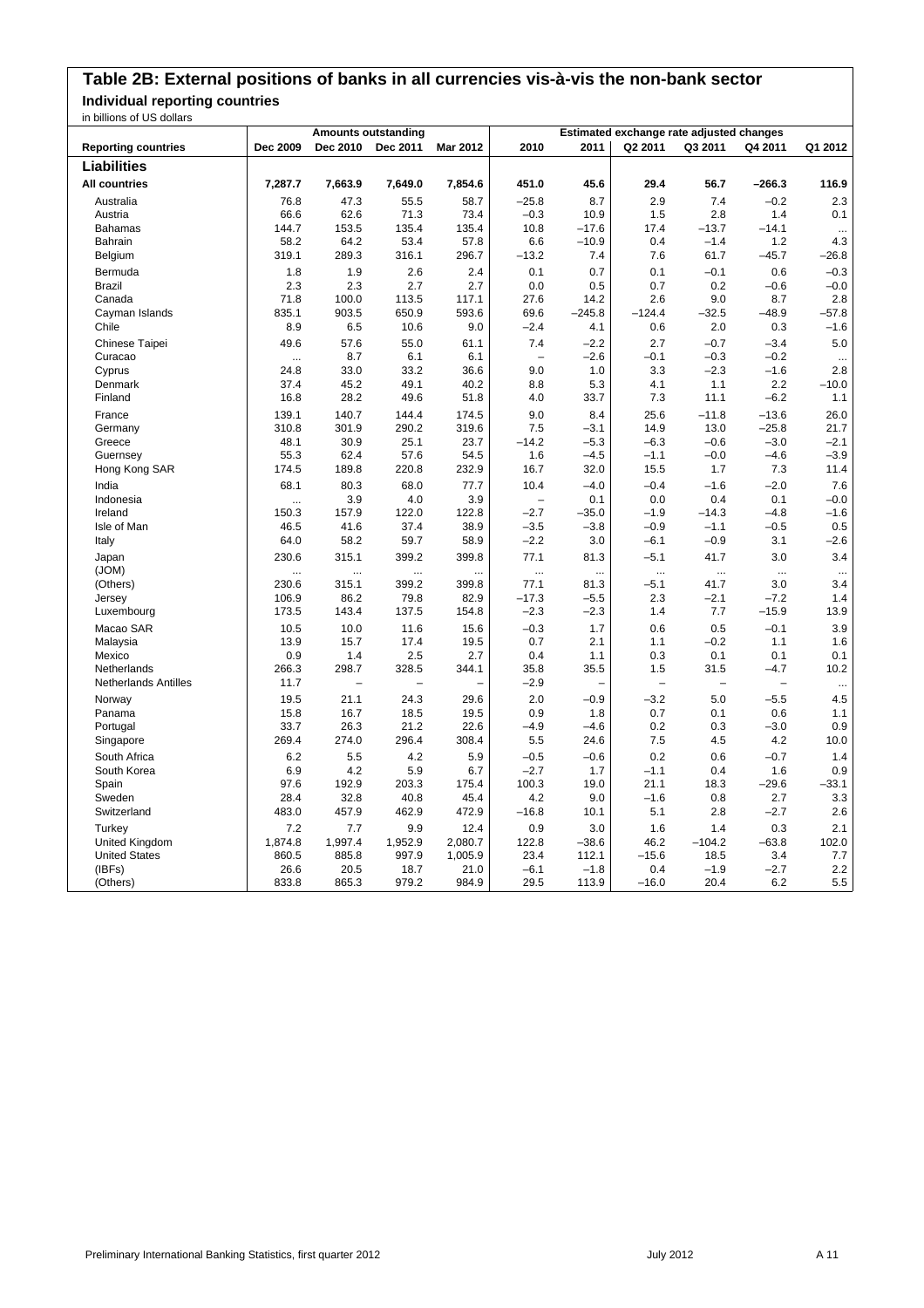# **Table 2C: External positions of banks in foreign currencies vis-à-vis all sectors**

**In individual reporting countries**

| in billions of US dollars   |           |                            |          |          |                |          |                                          |         |          |           |
|-----------------------------|-----------|----------------------------|----------|----------|----------------|----------|------------------------------------------|---------|----------|-----------|
|                             |           | <b>Amounts outstanding</b> |          |          |                |          | Estimated exchange rate adjusted changes |         |          |           |
| <b>Reporting countries</b>  | Dec 2009  | Dec 2010                   | Dec 2011 | Mar 2012 | 2010           | 2011     | Q2 2011                                  | Q3 2011 | Q4 2011  | Q1 2012   |
| Assets                      |           |                            |          |          |                |          |                                          |         |          |           |
| <b>All countries</b>        | 17,291.1  | 17,678.0                   | 18,185.0 | 18,457.8 | 621.6          | 307.0    | $-71.3$                                  | 270.9   | $-322.6$ | 140.0     |
| Australia                   | 134.6     | 140.6                      | 186.2    | 197.9    | 11.8           | 46.9     | 24.9                                     | 62.4    | $-45.5$  | 10.2      |
| Austria                     | 127.2     | 122.2                      | 119.3    | 121.9    | $-6.7$         | $-3.1$   | $-3.1$                                   | $-5.8$  | $-6.0$   | 1.3       |
| <b>Bahamas</b>              | 436.2     | 519.7                      | 590.4    | 590.4    | 84.0           | 71.6     | $-29.8$                                  | 102.7   | $-35.8$  | $\ddotsc$ |
| Bahrain                     | 179.6     | 176.4                      | 149.7    | 153.9    | $-1.2$         | $-26.4$  | $-2.9$                                   | $-3.1$  | 0.7      | 3.5       |
| Belgium                     | 239.6     | 215.3                      | 223.4    | 206.9    | $-25.0$        | 14.8     | $-5.4$                                   | 14.9    | $-3.3$   | $-17.5$   |
| Bermuda                     | 8.8       | 10.9                       | 13.3     | 12.3     | 2.2            | 2.4      | 1.4                                      | $-0.0$  | 1.7      | $-1.0$    |
| <b>Brazil</b>               | 48.5      | 69.3                       | 75.6     | 78.9     | 20.2           | 6.5      | $-1.4$                                   | 5.2     | $-4.4$   | 3.1       |
| Canada                      | 318.2     | 351.1                      | 378.2    | 367.2    | 34.2           | 27.6     | 16.4                                     | $-11.5$ | 28.1     | $-11.8$   |
| Cayman Islands              | 1.755.8   | 1.761.6                    | 1,543.6  | 1,462.1  | 10.8           | $-220.7$ | $-127.4$                                 | $-73.5$ | $-35.4$  | $-83.6$   |
| Chile                       | 6.2       | 5.9                        | 9.1      | 7.2      | $-0.3$         | 3.3      | $-0.8$                                   | 4.1     | $-1.7$   | $-1.9$    |
| Chinese Taipei              | 186.9     | 203.2                      | 215.7    | 225.0    | 16.7           | 12.6     | 13.5                                     | $-12.9$ | 10.7     | 7.3       |
| Curacao                     | $\ddotsc$ | 19.9                       | 15.4     | 15.4     | $\overline{a}$ | $-4.3$   | 0.8                                      | $-3.1$  | 0.1      | $\ldots$  |
| Cyprus                      | 37.0      | 35.2                       | 34.7     | 39.8     | $-1.9$         | $-0.3$   | $-0.7$                                   | $-1.4$  | 0.8      | 4.8       |
| Denmark                     | 168.9     | 152.1                      | 142.2    | 140.8    | $-10.1$        | $-7.6$   | $-12.1$                                  | 4.7     | 2.8      | $-4.5$    |
| Finland                     | 80.7      | 146.8                      | 174.0    | 171.0    | 23.9           | 45.3     | $-5.5$                                   | 36.5    | $-11.1$  | $-4.4$    |
| France                      | 755.2     | 801.2                      | 803.5    | 805.2    | 41.9           | $-1.6$   | 35.3                                     | 2.4     | $-54.7$  | 0.3       |
| Germany                     | 872.6     | 745.7                      | 707.5    | 705.2    | $-105.7$       | $-38.3$  | 17.3                                     | $-7.2$  | $-34.0$  | $-6.4$    |
| Greece                      | 51.2      | 39.2                       | 33.1     | 32.3     | $-2.5$         | $-6.2$   | $-4.6$                                   | $-1.0$  | $-0.7$   | $-1.1$    |
| Guernsey                    | 160.0     | 149.9                      | 153.7    | 151.9    | $-8.0$         | 5.4      | 4.5                                      | $-1.3$  | $-5.0$   | $-3.6$    |
| Hong Kong SAR               | 675.2     | 760.5                      | 857.4    | 891.3    | 83.5           | 96.8     | 46.9                                     | 34.8    | 4.9      | 35.9      |
|                             |           |                            |          |          |                |          |                                          |         |          |           |
| India                       | 22.0      | 27.6                       | 29.1     | 35.0     | 5.8            | 1.6      | $-1.5$                                   | $-1.7$  | 1.5      | 5.6       |
| Indonesia                   | ä.        | 16.1                       | 12.7     | 12.4     |                | $-3.4$   | $-4.0$                                   | 0.1     | 1.7      | $-0.3$    |
| Ireland                     | 495.2     | 365.7                      | 295.8    | 288.9    | $-30.3$        | $-68.9$  | $-4.8$                                   | $-3.5$  | $-27.8$  | $-12.2$   |
| Isle of Man                 | 29.3      | 27.3                       | 23.9     | 25.3     | $-1.4$         | $-3.1$   | 1.0                                      | 1.0     | $-2.5$   | 1.1       |
| Italy                       | 70.5      | 71.4                       | 75.0     | 72.9     | 0.7            | 3.7      | 3.0                                      | 9.1     | $-8.9$   | $-2.4$    |
| Japan                       | 1.877.9   | 2.099.5                    | 2,218.1  | 2.306.7  | 253.5          | 128.9    | $-29.4$                                  | 77.3    | $-5.4$   | 73.0      |
| (JOM)                       | 321.9     | 362.0                      | 450.7    | 463.0    | 40.1           | 88.7     | 5.0                                      | 25.7    | 28.9     | 12.3      |
| (Others)                    | 1,556.0   | 1,737.5                    | 1,767.4  | 1,843.7  | 213.4          | 40.2     | $-34.4$                                  | 51.7    | $-34.2$  | 60.7      |
| Jersey                      | 222.2     | 218.8                      | 203.7    | 207.1    | 1.7            | $-13.1$  | $-4.4$                                   | $-0.9$  | $-15.5$  | 0.8       |
| Luxembourg                  | 255.9     | 224.8                      | 227.1    | 247.9    | $-29.2$        | 1.9      | 9.3                                      | $-4.0$  | $-13.4$  | 18.9      |
| Macao SAR                   | 35.1      | 44.9                       | 52.5     | 57.3     | 10.9           | 8.8      | 1.9                                      | 0.9     | 3.8      | 3.8       |
| Malaysia                    | 26.8      | 33.1                       | 40.6     | 46.6     | 6.5            | 7.7      | 2.6                                      | 0.4     | $-2.2$   | 5.9       |
| Mexico                      | 16.7      | 20.0                       | 16.4     | 16.1     | 3.3            | $-3.7$   | $-1.6$                                   | $-4.1$  | 0.9      | $-0.3$    |
| Netherlands                 | 414.8     | 471.5                      | 460.0    | 471.9    | 48.0           | $-11.1$  | 15.8                                     | $-25.7$ | $-63.5$  | 9.9       |
| <b>Netherlands Antilles</b> | 20.8      | $\overline{\phantom{0}}$   | ÷        |          | $-0.3$         | -        | $\overline{\phantom{0}}$                 | L.      |          | $\ddotsc$ |
| Norway                      | 91.1      | 87.8                       | 131.6    | 159.9    | $-1.3$         | 41.2     | $-13.9$                                  | 25.4    | 16.4     | 25.4      |
| Panama                      | 34.9      | 39.2                       | 42.8     | 43.4     | 4.4            | 3.6      | 0.7                                      | $-0.0$  | 2.1      | 0.6       |
| Portugal                    | 23.8      | 22.8                       | 17.6     | 17.0     | $-0.8$         | $-5.2$   | $-2.6$                                   | $-1.3$  | $-1.1$   | $-0.7$    |
| Singapore                   | 746.8     | 824.8                      | 868.6    | 883.9    | 62.5           | 36.7     | $-2.6$                                   | 33.6    | $-35.0$  | 21.3      |
| South Africa                | 33.0      | 33.8                       | 38.7     | 36.5     | 5.9            | 5.2      | 3.1                                      | 2.1     | 3.5      | $-2.4$    |
| South Korea                 | 98.1      | 104.9                      | 123.2    | 129.4    | 7.0            | 18.5     | 0.8                                      | 16.6    | $-6.5$   | 6.0       |
| Spain                       | 195.1     | 179.5                      | 186.8    | 187.1    | $-13.6$        | 8.1      | 5.9                                      | $-4.0$  | $-0.6$   | $-1.7$    |
| Sweden                      | 292.6     | 306.8                      | 355.5    | 362.8    | 25.9           | 55.5     | 10.3                                     | 22.8    | 11.9     | 0.5       |
| Switzerland                 | 808.8     | 707.5                      | 677.7    | 678.6    | $-82.2$        | $-23.7$  | 26.0                                     | $-17.6$ | $-2.6$   | $-6.1$    |
| Turkey                      | 42.6      | 29.5                       | 28.3     | 25.5     | $-12.0$        | $-0.7$   | $-5.0$                                   | 1.7     | 1.2      | $-3.2$    |
| United Kingdom              | 4,859.4   | 4,954.0                    | 5,287.5  | 5,449.4  | 175.2          | 86.5     | $-2.6$                                   | $-8.5$  | $-45.4$  | 96.3      |
| <b>United States</b>        | 335.5     | 340.0                      | 345.4    | 319.4    | 13.5           | 7.5      | $-46.7$                                  | 4.6     | 52.4     | $-30.4$   |
| (IBFs)                      | 42.4      | 53.9                       | 64.7     | 35.4     | 11.8           | 10.9     | $-5.2$                                   | $-6.9$  | 26.7     | $-29.7$   |
| (Others)                    | 293.1     | 286.1                      | 280.7    | 284.1    | 1.7            | $-3.4$   | $-41.4$                                  | 11.5    | 25.8     | $-0.7$    |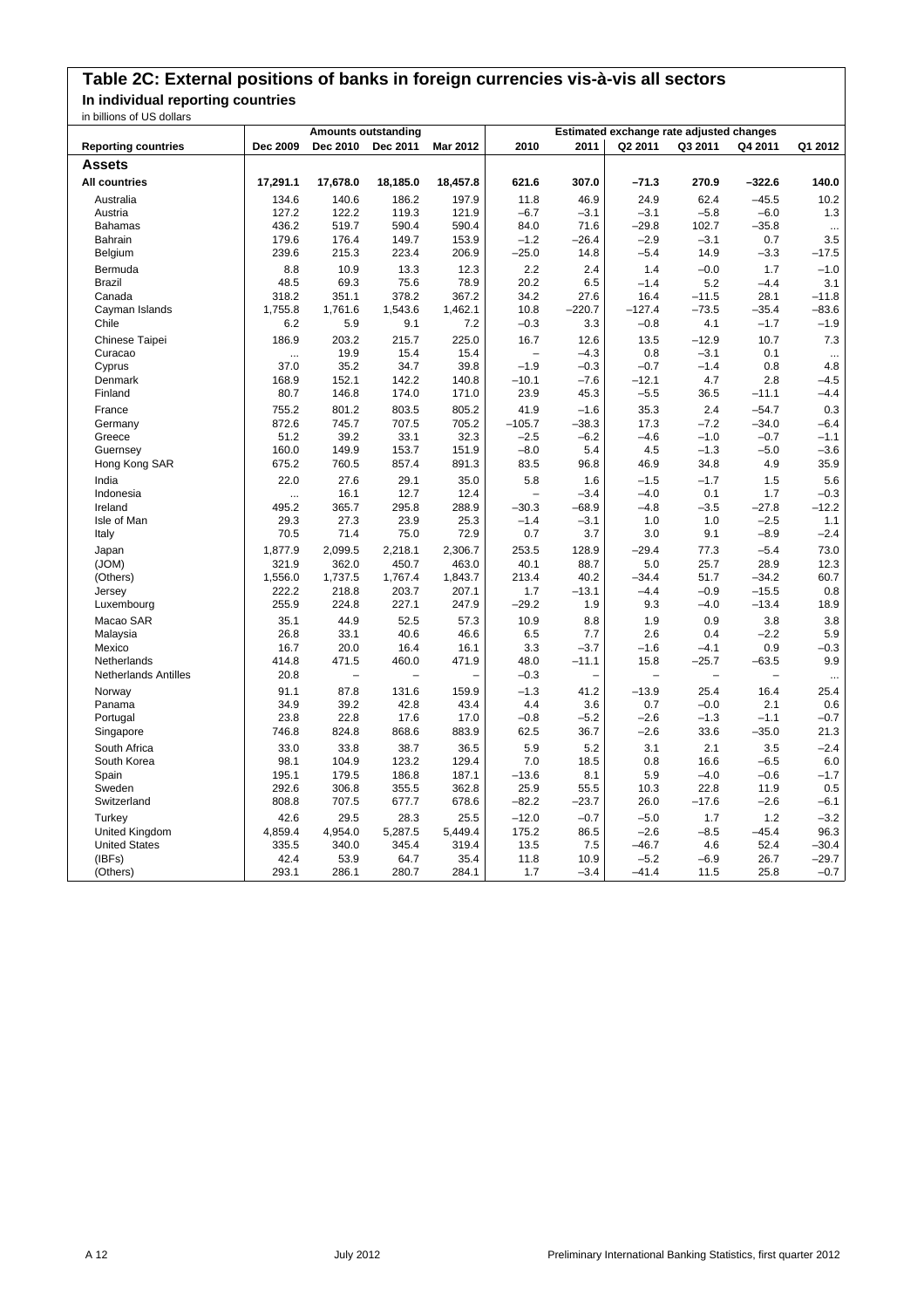# **Table 2C: External positions of banks in foreign currencies vis-à-vis all sectors**

**In individual reporting countries**  $in$  billions of  $U$ 

| III DIIIUIIS UI US UUIIDIS  |                 | <b>Amounts outstanding</b> |                   |          |                 |                          |                          | Estimated exchange rate adjusted changes |          |           |
|-----------------------------|-----------------|----------------------------|-------------------|----------|-----------------|--------------------------|--------------------------|------------------------------------------|----------|-----------|
| <b>Reporting countries</b>  | Dec 2009        | Dec 2010                   | Dec 2011          | Mar 2012 | 2010            | 2011                     | Q2 2011                  | Q3 2011                                  | Q4 2011  | Q1 2012   |
| Liabilities                 |                 |                            |                   |          |                 |                          |                          |                                          |          |           |
|                             |                 |                            |                   |          |                 |                          |                          |                                          |          |           |
| <b>All countries</b>        | 16,643.2        | 16,778.1                   | 16,912.8          | 17,290.7 | 315.1           | 111.9                    | -54.1                    | 178.9                                    | $-399.8$ | 254.6     |
| Australia                   | 480.4           | 517.8                      | 537.6             | 546.3    | 46.5            | 20.2                     | 40.8                     | 4.6                                      | $-27.8$  | 7.3       |
| Austria                     | 84.5            | 72.4                       | 77.9              | 80.1     | $-14.2$         | 4.8                      | $-3.6$                   | $-2.0$                                   | $-1.4$   | 1.5       |
| <b>Bahamas</b>              | 442.4           | 517.9                      | 588.8             | 588.8    | 76.9            | 71.0                     | $-29.2$                  | 102.7                                    | $-36.6$  | $\ddotsc$ |
| Bahrain                     | 174.1<br>236.8  | 171.3                      | 146.9             | 151.5    | $-0.4$          | $-24.2$<br>$-17.7$       | $-1.8$                   | $-1.8$<br>8.6                            | $-0.4$   | 3.9       |
| Belgium                     |                 | 215.0                      | 195.7             | 183.8    | $-22.7$         |                          | $-18.2$                  |                                          | $-15.6$  | $-12.4$   |
| Bermuda                     | 3.0             | 3.1                        | 3.6               | 3.6      | 0.2             | 0.6                      | $-0.0$                   | $-0.1$                                   | 0.6      | $-0.1$    |
| <b>Brazil</b>               | 67.7            | 103.5                      | 135.6             | 137.3    | 35.7            | 32.2                     | 11.5                     | 5.3                                      | $-1.6$   | 1.5       |
| Canada                      | 233.4           | 252.8                      | 290.9             | 292.7    | 21.9            | 38.3                     | 3.5                      | $-6.1$                                   | 20.5     | 1.0       |
| Cayman Islands<br>Chile     | 1,771.1<br>13.6 | 1,795.4                    | 1,584.1           | 1,502.2  | 29.0<br>$-2.4$  | $-213.4$                 | $-124.8$                 | $-72.0$<br>3.4                           | $-36.8$  | $-83.8$   |
|                             |                 | 11.2                       | 17.9              | 17.5     |                 | 6.7                      | 0.8                      |                                          | $-0.8$   | $-0.4$    |
| Chinese Taipei              | 74.3            | 91.9                       | 110.2             | 109.4    | 17.7            | 18.5                     | 13.8                     | $-0.8$                                   | 3.3      | $-2.5$    |
| Curacao                     |                 | 17.6                       | 15.2              | 15.2     | $\qquad \qquad$ | $-2.3$                   | 1.9                      | $-2.6$                                   | 1.4      | $\ldots$  |
| Cyprus                      | 31.2            | 32.1                       | 31.6              | 33.8     | 0.6             | $-0.6$                   | $-0.6$                   | $-1.3$                                   | $-1.5$   | 2.1       |
| Denmark                     | 282.7           | 259.8                      | 248.4             | 238.9    | $-12.4$         | $-6.5$                   | $-16.8$                  | 6.5                                      | 11.3     | $-14.9$   |
| Finland                     | 106.3           | 170.2                      | 217.1             | 212.0    | 15.8            | 64.3                     | 2.9                      | 31.5                                     | $-5.6$   | $-6.7$    |
| France                      | 897.6           | 913.4                      | 644.3             | 695.5    | 9.1             | $-273.7$                 | 27.7                     | $-174.8$                                 | $-119.4$ | 50.7      |
| Germany                     | 810.6           | 828.2                      | 765.3             | 810.7    | 11.0            | $-63.7$                  | $-12.7$                  | 6.1                                      | $-45.2$  | 41.7      |
| Greece                      | 38.2            | 31.9                       | 23.7              | 22.7     | $-6.5$          | $-8.3$                   | $-5.6$                   | $-2.4$                                   | $-2.6$   | $-1.1$    |
| Guernsey                    | 125.9           | 118.3                      | 116.6             | 113.6    | $-11.6$         | $-0.6$                   | 1.5                      | 0.4                                      | $-8.6$   | $-4.3$    |
| Hong Kong SAR               | 418.4           | 517.1                      | 589.1             | 618.6    | 99.2            | 73.8                     | 41.0                     | 45.1                                     | $-25.6$  | 28.2      |
| India                       | 39.6            | 44.6                       | 39.5              | 44.3     | 5.1             | $-5.0$                   | 1.0                      | $-1.6$                                   | $-6.0$   | 4.7       |
| Indonesia                   |                 | 8.6                        | 15.7              | 14.9     |                 | 7.1                      | 1.7                      | 3.2                                      | 1.9      | $-0.8$    |
| Ireland                     | 424.2           | 269.6                      | 220.6             | 215.2    | $-101.9$        | -48.3                    | $-9.0$                   | 5.4                                      | $-13.3$  | $-9.2$    |
| Isle of Man                 | 23.4            | 21.3                       | 18.1              | 19.3     | $-1.6$          | $-3.0$                   | 1.2                      | 0.4                                      | $-2.3$   | 1.0       |
| Italy                       | 106.4           | 95.2                       | 58.8              | 56.4     | $-11.8$         | $-36.4$                  | $-0.4$                   | $-26.1$                                  | $-11.9$  | $-2.8$    |
| Japan                       | 645.0           | 777.8                      | 866.2             | 932.4    | 141.0           | 90.4                     | $-10.4$                  | 26.5                                     | 30.6     | 62.9      |
| (JOM)                       | 148.2           | 162.4                      | 192.2             | 216.6    | 14.2            | 29.8                     | $-3.4$                   | $-0.6$                                   | 24.0     | 24.4      |
| (Others)                    | 496.8           | 615.3                      | 674.0             | 715.8    | 126.8           | 60.6                     | $-7.0$                   | 27.0                                     | 6.6      | 38.4      |
| Jersey                      | 223.5           | 197.6                      | 184.7             | 185.0    | $-20.9$         | $-11.1$                  | $-8.4$                   | $-0.9$                                   | $-12.5$  | $-2.1$    |
| Luxembourg                  | 191.2           | 163.1                      | 155.3             | 177.9    | $-6.8$          | $-7.9$                   | 0.1                      | $-3.3$                                   | $-13.2$  | 21.4      |
| Macao SAR                   | 20.3            | 27.9                       | 32.9              | 38.0     | 8.2             | 5.3                      | 1.5                      | 0.3                                      | 2.2      | 4.6       |
| Malaysia                    | 27.0            | 27.1                       | 38.9              | 42.1     | 0.2             | 11.9                     | 2.8                      | 4.3                                      | 1.2      | 3.0       |
| Mexico                      | 9.5             | 15.5                       | 16.4              | 18.6     | 6.0             | 0.9                      | $-1.0$                   | $-0.2$                                   | $-2.9$   | 2.3       |
| Netherlands                 | 646.8           | 678.0                      | 743.1             | 786.5    | 26.2            | 67.0                     | 39.0                     | $-20.2$                                  | $-12.9$  | 37.6      |
| <b>Netherlands Antilles</b> | 19.2            | $\overline{\phantom{0}}$   | $\qquad \qquad -$ | L,       | $-1.2$          | $\overline{\phantom{0}}$ | $\overline{\phantom{0}}$ | $\equiv$                                 |          |           |
| Norway                      | 149.6           | 126.3                      | 161.1             | 189.1    | $-19.6$         | 32.0                     | $-13.5$                  | 25.6                                     | 8.2      | 25.5      |
| Panama                      | 26.3            | 30.3                       | 35.3              | 35.2     | 4.0             | 5.0                      | 1.4                      | 1.3                                      | 1.5      | $-0.1$    |
| Portugal                    | 29.4            | 27.8                       | 20.9              | 20.8     | $-1.4$          | $-7.0$                   | $-2.0$                   | $-2.3$                                   | $-3.0$   | $-0.0$    |
| Singapore                   | 740.4           | 838.3                      | 904.2             | 932.1    | 103.1           | 69.3                     | 19.0                     | 46.8                                     | $-25.6$  | 24.7      |
| South Africa                | 23.9            | 19.9                       | 20.3              | 20.6     | 1.1             | 0.4                      | 0.8                      | 0.9                                      | 0.8      | 0.2       |
| South Korea                 | 207.8           | 197.7                      | 214.1             | 221.5    | $-11.9$         | 15.9                     | 0.9                      | 1.0                                      | $-3.6$   | 8.0       |
| Spain                       | 262.1           | 169.0                      | 111.2             | 113.0    | $-91.5$         | $-58.0$                  | 1.4                      | $-24.0$                                  | $-13.0$  | 1.1       |
| Sweden                      | 394.6           | 391.3                      | 444.1             | 459.3    | 8.0             | 59.8                     | $-1.9$                   | 23.4                                     | 3.5      | 8.2       |
| Switzerland                 | 799.5           | 713.8                      | 668.3             | 667.8    | $-64.3$         | $-39.5$                  | 11.5                     | 10.9                                     | $-23.7$  | $-8.4$    |
| Turkey                      | 41.0            | 57.7                       | 79.3              | 85.4     | 17.7            | 23.1                     | 10.4                     | 7.4                                      | 0.1      | 5.1       |
| United Kingdom              | 5,084.1         | 5,052.3                    | 5,290.4           | 5,405.8  | 61.9            | 171.5                    | $-41.1$                  | 143.8                                    | $-29.2$  | 56.1      |
| <b>United States</b>        | 216.2           | 186.7                      | 232.8             | 235.3    | $-27.8$         | 49.3                     | 9.1                      | 6.2                                      | 15.6     | $-0.0$    |
| (IBFs)                      | 49.2            | 45.7                       | 64.6              | 46.1     | $-3.0$          | 19.5                     | $-1.0$                   | 5.1                                      | 11.4     | $-18.9$   |
| (Others)                    | 167.0           | 141.1                      | 168.3             | 189.2    | $-24.8$         | 29.8                     | 10.1                     | 1.1                                      | 4.2      | 18.9      |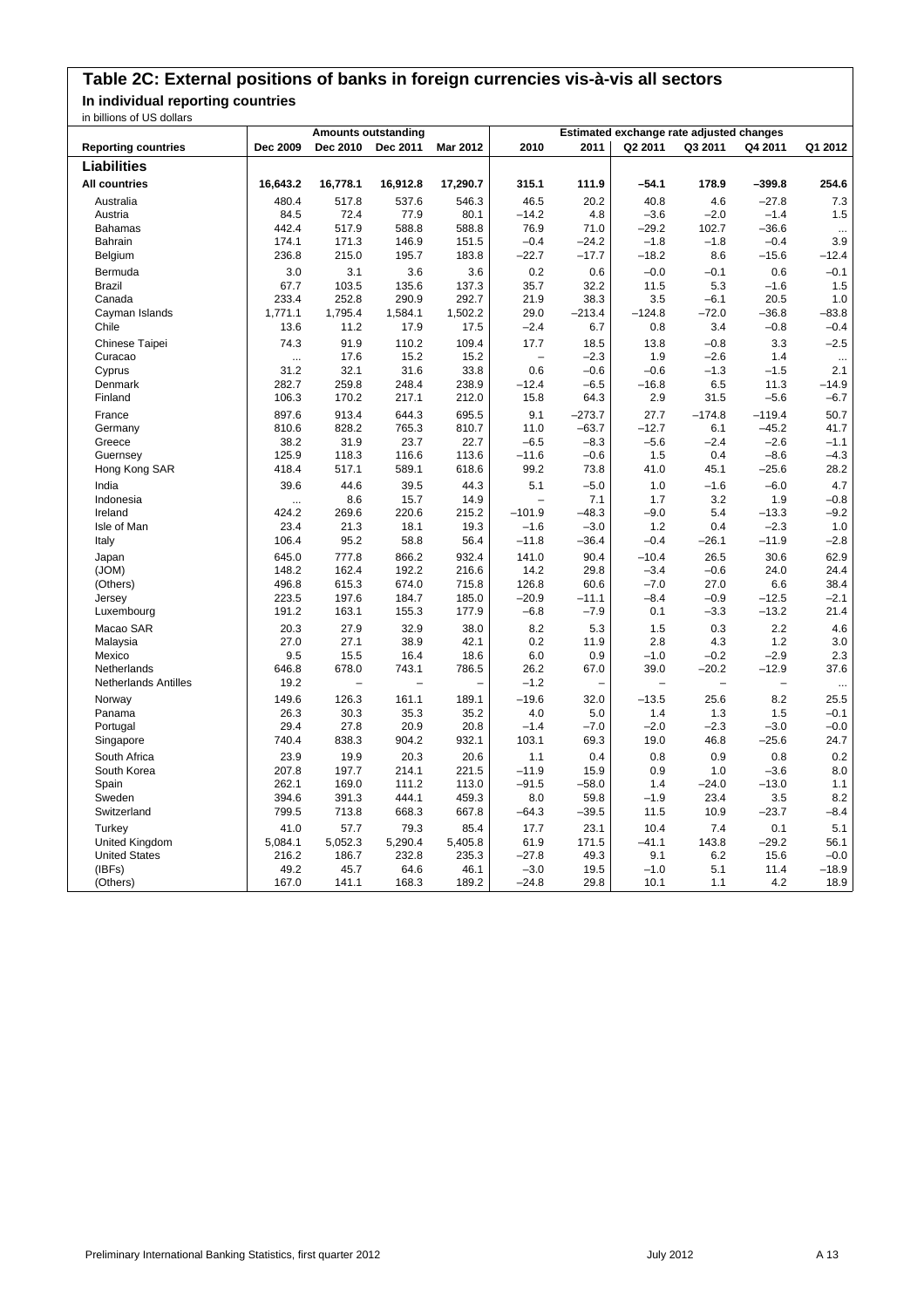### **Table 2D: External positions of banks in foreign currencies vis-à-vis the non-bank sector In individual reporting countries**

|                                        | <b>Amounts outstanding</b><br>Estimated exchange rate adjusted changes |                      |                          |                 |                          |                   |                      |                   |                                 |                    |
|----------------------------------------|------------------------------------------------------------------------|----------------------|--------------------------|-----------------|--------------------------|-------------------|----------------------|-------------------|---------------------------------|--------------------|
| <b>Reporting countries</b>             | Dec 2009                                                               | Dec 2010             | Dec 2011                 | Mar 2012        | 2010                     | 2011              | Q2 2011              | Q3 2011           | Q4 2011                         | Q1 2012            |
| Assets                                 |                                                                        |                      |                          |                 |                          |                   |                      |                   |                                 |                    |
| <b>All countries</b>                   | 6,677.7                                                                | 6,960.1              | 7,047.7                  | 7,186.7         | 374.3                    | 57.3              | 32.6                 | $-147.7$          | 10.0                            | 88.1               |
| Australia                              | 43.9                                                                   | 45.5                 | 55.4                     | 53.3            | 4.9                      | 10.0              | 1.8                  | 8.5               | $-2.6$                          | $-2.4$             |
| Austria                                | 51.9                                                                   | 55.0                 | 54.9                     | 58.5            | 2.3                      | $-0.3$            | 0.3                  | $-2.1$            | $-1.8$                          | 3.0                |
| <b>Bahamas</b>                         | 21.5                                                                   | 36.7                 | 41.4                     | 41.4            | 15.2                     | 5.0               | 1.2                  | 1.3               | 1.2                             | $\ldots$           |
| Bahrain                                | 109.3                                                                  | 98.3                 | 90.1                     | 91.0            | $-10.1$                  | $-8.0$            | $-3.1$               | 2.5               | $-1.5$                          | 0.6                |
| Belgium                                | 96.3                                                                   | 79.8                 | 94.3                     | 78.4            | $-16.1$                  | 20.2              | $-5.7$               | 22.5              | 2.7                             | $-16.4$            |
| Bermuda                                | 2.3                                                                    | 3.1                  | 6.3                      | 4.7             | 0.8                      | 3.3               | $-0.4$               | 0.4               | 2.9                             | $-1.7$             |
| Brazil                                 | 0.7                                                                    | 4.8                  | 1.9                      | 1.8             | 4.1                      | $-3.0$            | $-3.4$               | $-0.7$            | $-0.5$                          | $-0.1$             |
| Canada                                 | 105.9                                                                  | 132.1                | 127.4                    | 127.6           | 26.5                     | $-4.4$            | 1.2                  | $-9.0$            | 13.3                            | $-0.1$             |
| Cayman Islands                         | 452.4                                                                  | 433.0                | 387.4                    | 293.3           | $-18.8$                  | $-45.8$           | 6.1                  | $-20.1$           | 18.8                            | $-94.4$            |
| Chile                                  | 2.2                                                                    | 3.1                  | 3.8                      | 4.0             | 0.9                      | 0.7               | $-0.6$               | 2.0               | $-0.4$                          | 0.2                |
| Chinese Taipei                         | 116.0                                                                  | 136.7                | 143.7                    | 152.2           | 21.0                     | 6.8               | 8.8                  | $-8.4$            | $-0.4$                          | 7.0                |
| Curacao                                |                                                                        | 10.1                 | 8.2                      | 8.2             |                          | $-1.8$            | $-0.4$               | $-0.3$            | $-0.4$                          | $\ldots$           |
| Cyprus                                 | 13.5                                                                   | 11.4                 | 15.4                     | 17.1            | $-2.3$                   | 4.0               | 1.2                  | 0.0               | 0.9                             | 1.5                |
| Denmark                                | 46.0                                                                   | 47.3                 | 40.1                     | 33.9            | 2.9                      | $-6.3$            | 2.4                  | $-1.4$            | $-0.7$                          | $-7.0$             |
| Finland                                | 5.1                                                                    | 18.7                 | 43.5                     | 42.3            | 4.0                      | 27.8              | 7.4                  | 6.1               | 3.3                             | $-1.6$             |
| France                                 | 275.6                                                                  | 302.0                | 243.2                    | 256.1           | 24.5                     | $-60.0$           | 0.7                  | $-39.0$           | $-41.0$                         | 12.1               |
| Germany                                | 397.9                                                                  | 339.4                | 318.8                    | 324.2           | $-54.7$                  | $-20.7$           | 3.5                  | $-13.9$           | $-8.4$                          | 3.6                |
| Greece                                 | 16.2                                                                   | 8.0                  | 7.8                      | 7.2             | 1.4                      | $-0.1$            | $-0.4$               | $-0.4$            | $-0.2$                          | $-0.6$             |
| Guernsey                               | 52.0                                                                   | 48.4                 | 50.5                     | 48.8            | $-3.1$                   | 2.2               | $-0.1$               | 0.1               | $-2.3$                          | $-1.8$             |
| Hong Kong SAR                          | 142.3                                                                  | 173.4                | 210.6                    | 222.9           | 32.0                     | 37.8              | 10.1                 | 6.8               | 18.5                            | 11.8               |
| India                                  | 10.0                                                                   | 14.0                 | 13.6                     | 15.4            | 4.0                      | $-0.3$            | $-0.3$               | $-0.7$            | $-0.2$                          | 1.7                |
| Indonesia                              |                                                                        | 0.6                  | 0.6                      | 0.7             | $\overline{\phantom{0}}$ | 0.0               | 0.1                  | 0.0               | $-0.1$                          | 0.1                |
| Ireland                                | 245.3                                                                  | 172.6                | 149.2                    | 145.7           | 1.2                      | $-22.6$           | 2.2                  | 1.5               | $-18.2$                         | $-5.7$             |
| Isle of Man                            | 1.8<br>17.8                                                            | 1.5<br>18.5          | 1.1<br>15.6              | 5.4<br>16.9     | $-0.2$<br>0.7            | $-0.5$<br>$-2.9$  | $-0.1$<br>0.4        | $-0.1$<br>$-1.4$  | $-0.1$<br>$-1.8$                | 4.3<br>1.2         |
| Italy                                  |                                                                        |                      |                          |                 |                          |                   |                      |                   |                                 |                    |
| Japan<br>(JOM)                         | 1,367.4<br>$\ddotsc$                                                   | 1,522.3<br>$\ddotsc$ | 1,567.6<br>$\ddotsc$     | 1,670.7<br>     | 180.8<br>                | 52.0<br>$\ddotsc$ | $-42.8$<br>$\ddotsc$ | 41.6<br>$\ddotsc$ | $-16.1$<br>$\ddot{\phantom{a}}$ | 91.0<br>$\ddotsc$  |
| (Others)                               | 1,367.4                                                                | 1,522.3              | 1,567.6                  | 1,670.7         | 180.8                    | 52.0              | $-42.8$              | 41.6              | $-16.1$                         | 91.0               |
| Jersey                                 | 5.9                                                                    | 5.1                  | 5.5                      | 5.6             | $-0.7$                   | 0.5               | 0.2                  | 0.3               | $-0.3$                          | 0.0                |
| Luxembourg                             | 111.1                                                                  | 97.3                 | 88.4                     | 91.7            | $-12.2$                  | $-9.0$            | $-2.5$               | 0.3               | $-4.8$                          | 2.6                |
| Macao SAR                              | 11.2                                                                   | 15.0                 | 20.7                     | 24.3            | 3.8                      | 6.1               | 1.0                  | $-0.6$            | 1.8                             | 3.3                |
| Malaysia                               | 3.7                                                                    | 4.1                  | 5.1                      | 5.5             | 0.4                      | 1.1               | 0.9                  | 0.3               | $-0.3$                          | 0.3                |
| Mexico                                 | 2.9                                                                    | 2.9                  | 3.1                      | 2.7             | $-0.1$                   | 0.3               | $-0.2$               | $-0.3$            | 0.4                             | $-0.4$             |
| Netherlands                            | 165.4                                                                  | 179.9                | 192.0                    | 202.5           | 5.9                      | 12.5              | 7.5                  | $-0.9$            | $-7.9$                          | 9.6                |
| <b>Netherlands Antilles</b>            | 10.5                                                                   | $\qquad \qquad -$    | $\overline{\phantom{0}}$ |                 | $-0.5$                   | ۳                 | -                    | $\qquad \qquad -$ | $\qquad \qquad -$               | $\ddotsc$          |
| Norway                                 | 39.1                                                                   | 40.6                 | 40.0                     | 41.2            | 2.1                      | $-4.4$            | $-5.5$               | $-3.2$            | $-0.7$                          | 0.8                |
| Panama                                 | 15.8                                                                   | 18.2                 | 19.5                     | 20.3            | 2.3                      | 1.3               | 0.5                  | 0.4               | 0.2                             | 0.9                |
| Portugal                               | 5.5                                                                    | 5.3                  | 3.2                      | 2.7             | $-0.1$                   | $-2.2$            | $-0.9$               | $-0.9$            | $-0.2$                          | $-0.5$             |
| Singapore                              | 219.6                                                                  | 268.1                | 312.8                    | 320.5           | 46.2                     | 44.9              | 7.8                  | 17.9              | 6.3                             | 8.0                |
| South Africa                           | 4.3                                                                    | 3.6                  | 7.7                      | 8.1             | $-0.1$                   | 4.1               | 0.6                  | $-0.1$            | 1.5                             | 0.4                |
| South Korea                            | 45.5                                                                   | 46.1                 | 51.8                     | 54.2            | 0.8                      | 5.7               | 2.4                  | $-0.9$            | 1.1                             | 2.3                |
| Spain                                  | 95.9                                                                   | 87.5                 | 84.2                     | 85.4            | $-7.5$                   | $-3.2$            | $-0.4$               | $-2.9$            | $-0.5$                          | 0.4                |
| Sweden                                 | 86.1                                                                   | 83.1                 | 83.4                     | 85.6            | 1.0                      | 1.2               | $-0.6$               | $-1.1$            | 2.5                             | 0.8                |
| Switzerland                            | 126.3                                                                  | 142.2                | 142.9                    | 145.7           | 18.3                     | 1.4               | 1.6                  | $-4.6$            | $-2.5$                          | 1.7                |
| Turkey                                 | 1.7                                                                    | 2.3                  | 3.0                      | 2.8             | 0.6                      | 0.7               | 0.7                  | $-0.0$            | 0.1                             | $-0.2$             |
| United Kingdom<br><b>United States</b> | 2,014.0<br>119.9                                                       | 2,145.2<br>97.5      | 2,187.9<br>104.0         | 2,271.8<br>94.3 | 111.9<br>$-20.0$         | $-3.4$<br>6.5     | 55.0<br>$-25.5$      | $-156.7$<br>9.1   | 25.9<br>22.6                    | 62.5               |
| (IBFs)                                 | 6.8                                                                    | 8.2                  | 21.6                     | 8.6             |                          |                   | $-1.0$               | 1.0               | 13.5                            | $-10.6$<br>$-13.1$ |
| (Others)                               | 113.1                                                                  | 89.3                 | 82.4                     | 85.7            | 1.5<br>$-21.5$           | 13.6<br>$-7.1$    | $-24.5$              | 8.1               | 9.1                             | 2.5                |
|                                        |                                                                        |                      |                          |                 |                          |                   |                      |                   |                                 |                    |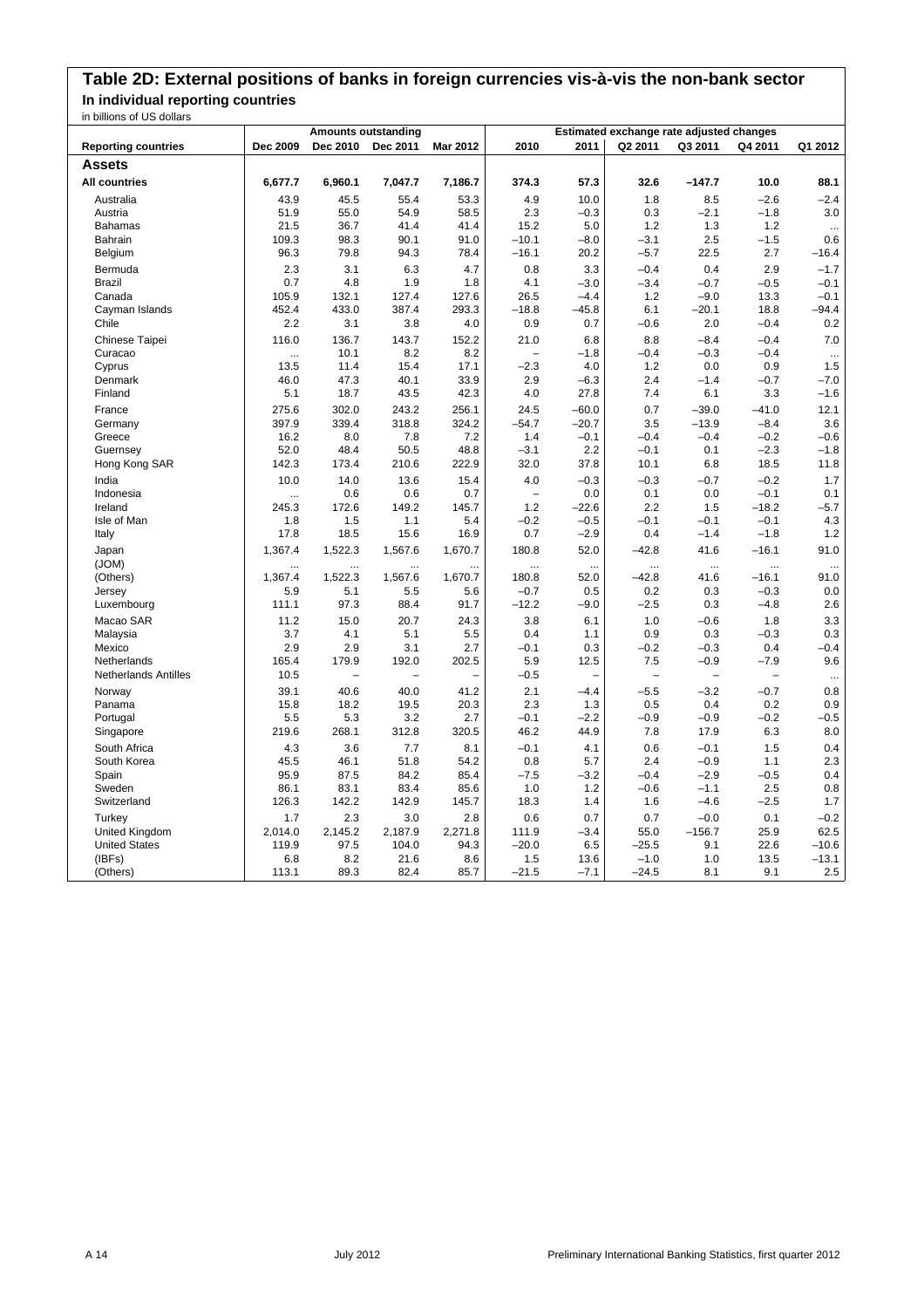## **Table 2D: External positions of banks in foreign currencies vis-à-vis the non-bank sector In individual reporting countries**

|                             | <b>Amounts outstanding</b><br>Estimated exchange rate adjusted changes |                    |                   |             |                          |                          |                    |                   |                  |                  |
|-----------------------------|------------------------------------------------------------------------|--------------------|-------------------|-------------|--------------------------|--------------------------|--------------------|-------------------|------------------|------------------|
| <b>Reporting countries</b>  | Dec 2009                                                               | Dec 2010           | Dec 2011          | Mar 2012    | 2010                     | 2011                     | Q2 2011            | Q3 2011           | Q4 2011          | Q1 2012          |
| Liabilities                 |                                                                        |                    |                   |             |                          |                          |                    |                   |                  |                  |
| <b>All countries</b>        | 4,664.8                                                                | 4,929.9            | 4,807.3           | 4,926.6     | 299.9                    | $-90.8$                  | $-5.0$             | $-88.5$           | $-115.0$         | 85.6             |
| Australia                   | 51.0                                                                   | 25.0               | 28.3              | 29.1        | $-23.4$                  | 3.6                      | 2.4                | 1.0               | 1.2              | 0.6              |
| Austria                     | 13.5                                                                   | 12.1               | 15.3              | 14.7        | $-1.6$                   | 3.3                      | 0.7                | 0.9               | $-0.7$           | $-0.7$           |
| <b>Bahamas</b>              | 144.7                                                                  | 153.5              | 135.4             | 135.4       | 10.8                     | $-17.6$                  | 17.4               | $-13.7$           | $-14.1$          |                  |
| Bahrain                     | 58.2                                                                   | 64.2               | 53.4              | 57.8        | 6.6                      | $-10.9$                  | 0.4                | $-1.4$            | 1.2              | 4.3              |
| Belgium                     | 77.7                                                                   | 73.5               | 89.7              | 71.7        | $-4.6$                   | 17.9                     | 1.5                | 20.9              | $-2.6$           | $-18.3$          |
| Bermuda                     | 1.7                                                                    | 1.8                | 2.5               | 2.3         | 0.2                      | 0.7                      | 0.1                | $-0.1$            | 0.6              | $-0.3$           |
| Brazil                      | 2.0                                                                    | 2.2                | 2.4               | 2.2         | 0.2                      | 0.2                      | 0.2                | $-0.5$            | 0.1              | $-0.2$           |
| Canada                      | 47.5                                                                   | 75.9               | 93.9              | 97.7        | 28.8                     | 18.3                     | 1.2                | 5.6               | 10.9             | 3.4              |
| Cayman Islands              | 835.1                                                                  | 903.4              | 650.8             | 593.5       | 69.6                     | $-245.8$                 | $-124.4$           | $-32.5$           | $-48.9$          | $-57.8$          |
| Chile                       | 8.6                                                                    | 6.0                | 10.3              | 8.8         | $-2.6$                   | 4.3                      | 0.5                | 2.1               | 0.3              | $-1.5$           |
| Chinese Taipei              | 42.7                                                                   | 50.2               | 47.7              | 53.9        | 7.6                      | $-2.4$                   | 3.1                | $-1.2$            | $-2.1$           | 5.3              |
| Curacao                     | $\cdots$                                                               | 8.7                | 6.1               | 6.1         | $\overline{\phantom{0}}$ | $-2.6$                   | $-0.1$             | $-0.3$            | $-0.2$           | $\ddotsc$        |
| Cyprus                      | 13.8                                                                   | 18.3               | 17.5              | 19.5        | 4.6                      | $-0.8$                   | 0.9                | $-1.8$            | $-0.6$           | 2.0              |
| Denmark                     | 31.1                                                                   | 37.9               | 41.7              | 32.9        | 7.2                      | 5.1                      | 4.8                | 0.8               | 1.9              | $-9.7$           |
| Finland                     | 4.1                                                                    | 15.7               | 22.4              | 21.8        | 8.8                      | 11.1                     | 0.3                | 4.3               | $-1.7$           | $-0.8$           |
| France                      | 44.4                                                                   | 45.1               | 42.2              | 47.3        | 0.9                      | $-2.8$                   | 5.2                | $-1.0$            | $-2.2$           | 4.8              |
| Germany                     | 76.8                                                                   | 72.9               | 65.2              | 71.3        | $-4.2$                   | $-8.0$                   | 3.7                | $-6.8$            | $-6.3$           | 5.9              |
| Greece                      | 13.6                                                                   | 7.2                | 4.4               | 4.2         | $-6.4$                   | $-2.8$                   | $-2.9$             | $-0.4$            | $-0.4$           | $-0.2$           |
| Guernsey                    | 38.2                                                                   | 46.5               | 44.8              | 41.6        | 2.3                      | $-1.5$                   | $-0.4$             | 0.1               | $-2.9$           | $-3.5$           |
| Hong Kong SAR               | 130.9                                                                  | 143.9              | 172.9             | 183.8       | 14.4                     | 30.0                     | 13.2               | $-0.2$            | 8.1              | 10.1             |
| India                       | 24.3                                                                   | 27.1               | 24.1              | 25.5        | 3.0                      | $-2.9$                   | 0.7                | $-1.3$            | $-2.4$           | 1.3              |
| Indonesia                   |                                                                        | 0.5                | 0.5               | 0.5         | -                        | 0.0                      | $-0.0$             | 0.1               | 0.0              | 0.0              |
| Ireland                     | 87.7                                                                   | 79.2               | 63.9              | 66.9        | $-6.8$                   | $-15.1$                  | 13.0               | $-11.5$           | $-2.5$           | 2.4              |
| Isle of Man                 | 13.8                                                                   | 12.3               | 10.3              | 10.9        | $-1.2$                   | $-1.9$                   | 0.0                | $-0.8$            | $-0.4$           | 0.5              |
| Italy                       | 4.6                                                                    | 5.0                | 4.5               | 4.4         | 0.5                      | $-0.5$                   | $-0.4$             | $-0.4$            | $-0.8$           | $-0.1$           |
| Japan                       | 161.1                                                                  | 231.4              | 324.7             | 330.0       | 72.3                     | 94.1                     | $-0.8$             | 46.2              | 3.1              | 4.3              |
| (JOM)<br>(Others)           | $\cdots$<br>161.1                                                      | $\ddotsc$<br>231.4 | $\cdots$<br>324.7 | .<br>330.0  | <br>72.3                 | $\ddotsc$<br>94.1        | $\ldots$<br>$-0.8$ | $\ldots$<br>46.2  | $\ddotsc$<br>3.1 | $\ddotsc$<br>4.3 |
| Jersey                      | 58.5                                                                   | 47.6               | 42.0              | 42.5        | $-9.5$                   | $-5.3$                   | $-0.3$             | $-1.9$            | $-4.4$           | 0.1              |
| Luxembourg                  | 53.1                                                                   | 51.4               | 47.7              | 59.4        | $-4.1$                   | $-3.6$                   | $-2.4$             | 2.5               | $-4.4$           | 11.3             |
| Macao SAR                   | 10.2                                                                   | 9.6                | 11.2              |             | $-0.3$                   |                          |                    | 0.6               | $-0.0$           | 3.8              |
| Malaysia                    | 4.0                                                                    | 3.4                | 4.0               | 15.2<br>5.2 | $-0.6$                   | 1.7<br>0.6               | 0.6<br>0.1         | $-0.1$            | 0.2              | 1.2              |
| Mexico                      | 0.7                                                                    | 1.2                | 2.4               | 2.5         | 0.5                      | 1.1                      | 0.2                | 0.1               | 0.0              | 0.1              |
| Netherlands                 | 152.0                                                                  | 164.6              | 195.5             | 207.7       | 11.5                     | 31.2                     | 3.6                | 3.3               | 7.1              | 11.2             |
| <b>Netherlands Antilles</b> | 11.7                                                                   | $\qquad \qquad -$  | $\qquad \qquad -$ | -           | $-2.9$                   | $\overline{\phantom{0}}$ | $\qquad \qquad -$  | $\qquad \qquad -$ |                  | $\ddotsc$        |
| Norway                      | 12.4                                                                   | 14.0               | 16.9              | 21.1        | 2.0                      | 1.7                      | $-2.9$             | 5.8               | $-4.1$           | 3.8              |
| Panama                      | 15.8                                                                   | 16.7               | 18.5              | 19.5        | 0.9                      | 1.8                      | 0.7                | 0.1               | 0.6              | 1.1              |
| Portugal                    | 5.5                                                                    | 4.0                | 4.3               | 6.0         | $-1.5$                   | 0.3                      | 1.1                | 0.1               | $-0.3$           | 1.7              |
| Singapore                   | 269.4                                                                  | 274.0              | 296.4             | 308.4       | 5.5                      | 24.6                     | 7.5                | 4.5               | 4.2              | 10.0             |
| South Africa                | 2.9                                                                    | 1.5                | 1.7               | 2.9         | $-0.9$                   | 0.2                      | 0.4                | 0.5               | $-0.7$           | 1.2              |
| South Korea                 | 6.9                                                                    | 4.2                | 5.9               | 6.7         | $-2.7$                   | 1.7                      | $-1.1$             | 0.4               | 1.6              | 0.9              |
| Spain                       | 31.6                                                                   | 34.1               | 25.8              | 26.3        | 2.6                      | $-8.2$                   | $-0.7$             | $-2.4$            | $-0.7$           | 0.4              |
| Sweden                      | 15.8                                                                   | 17.3               | 24.6              | 24.8        | 2.3                      | 7.8                      | $-0.6$             | 1.3               | 1.0              | $-0.2$           |
| Switzerland                 | 441.5                                                                  | 408.3              | 407.1             | 415.1       | $-20.1$                  | 3.2                      | $2.5\,$            | $-0.6$            | $-4.3$           | 3.0              |
| Turkey                      | 5.6                                                                    | 5.7                | 7.7               | 10.4        | 0.4                      | 2.3                      | 1.3                | 1.5               | $-0.3$           | 2.6              |
| United Kingdom              | 1,607.7                                                                | 1,726.3            | 1,695.6           | 1,794.7     | 135.3                    | $-23.7$                  | 46.0               | $-110.5$          | $-48.4$          | 83.0             |
| <b>United States</b>        | 32.6                                                                   | 26.8               | 25.2              | 24.1        | $-5.4$                   | $-1.6$                   | $-1.6$             | $-1.8$            | $-0.5$           | $-1.3$           |
| (IBFs)                      | 4.9                                                                    | 5.2                | 4.6               | 2.0         | 0.3                      | $-0.7$                   | $-1.1$             | 0.7               | $-1.0$           | $-2.6$           |
| (Others)                    | 27.7                                                                   | 21.5               | 20.6              | 22.1        | $-5.7$                   | $-0.9$                   | $-0.4$             | $-2.5$            | 0.4              | 1.3              |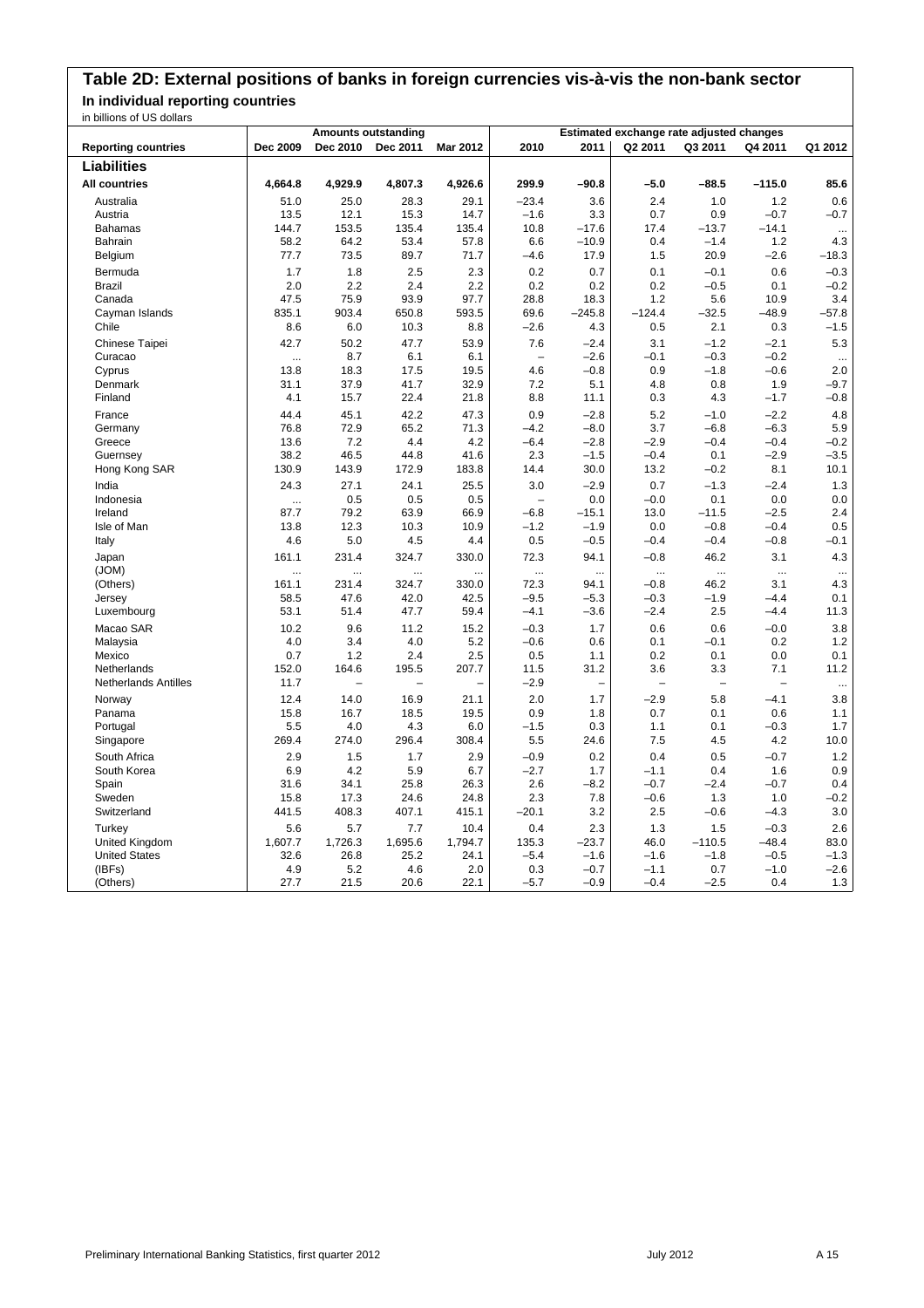### **Table 3A: External loans and deposits of banks in all currencies vis-à-vis all sectors In individual reporting countries**

| in billions of UU dollars   | <b>Amounts outstanding</b><br>Estimated exchange rate adjusted changes |                   |                          |                |                   |                   |                |                |                    |               |
|-----------------------------|------------------------------------------------------------------------|-------------------|--------------------------|----------------|-------------------|-------------------|----------------|----------------|--------------------|---------------|
| <b>Reporting countries</b>  | Dec 2009                                                               | Dec 2010          | Dec 2011                 | Mar 2012       | 2010              | 2011              | Q2 2011        | Q3 2011        | Q4 2011            | Q1 2012       |
| Loans                       |                                                                        |                   |                          |                |                   |                   |                |                |                    |               |
| <b>All countries</b>        | 21,659.4                                                               | 22,093.4          | 22,347.5                 | 22,485.0       | 979.4             | 183.8             | $-194.8$       | 536.3          | $-569.4$           | $-99.3$       |
| Australia                   | 100.9                                                                  | 106.0             | 140.9                    | 159.8          | 5.6               | 36.2              | 25.7           | 11.2           | $-12.0$            | 16.7          |
| Austria                     | 316.3                                                                  | 270.9             | 273.9                    | 283.6          | $-30.8$           | 9.2               | $-3.1$         | $-3.9$         | $-7.5$             | 2.5           |
| <b>Bahamas</b>              | 424.5                                                                  | 498.8             | 573.1                    | 573.1          | 74.9              | 75.1              | $-28.8$        | 103.5          | $-34.9$            | $\ddotsc$     |
| Bahrain                     | 179.6                                                                  | 176.4             | 149.7                    | 153.9          | $-1.2$            | $-26.4$           | $-2.9$         | $-3.1$         | 0.7                | 3.5           |
| Belgium                     | 563.5                                                                  | 511.8             | 460.5                    | 460.4          | $-26.6$           | $-41.9$           | $-14.4$        | 38.0           | $-49.3$            | $-10.3$       |
| Bermuda                     | 3.8                                                                    | 5.3               | 5.3                      | 5.5            | 1.5               | $-0.0$            | 1.5            | 0.2            | $-1.1$             | 0.2           |
| <b>Brazil</b>               | 32.9                                                                   | 37.8              | 40.1                     | 43.5           | 4.2               | 2.6               | $-2.9$         | 4.5            | $-4.5$             | 3.3           |
| Canada                      | 370.8                                                                  | 380.8             | 404.0                    | 394.0          | 7.1               | 25.5              | 22.8           | $-6.6$         | 14.5               | $-12.5$       |
| Cayman Islands              | 1,587.7                                                                | 1,620.2           | 1,386.8                  | 1,304.9        | 37.0              | $-236.1$          | $-130.4$       | $-108.2$       | $-9.1$             | $-83.7$       |
| Chile                       | 5.2                                                                    | 5.0               | 6.9                      | 6.7            | $-0.3$            | 1.9               | $-0.8$         | 2.9            | $-1.4$             | $-0.1$        |
| Chinese Taipei              | 84.0                                                                   | 88.2              | 108.0                    | 108.7          | 3.9               | 19.7              | 9.7            | 1.2            | 10.5               | $-0.9$        |
| Curacao                     | $\cdots$                                                               | 19.9              | 15.4                     | 15.4           | $\overline{a}$    | $-4.3$            | 0.8            | $-3.1$         | 0.1                | $\ddotsc$     |
| Cyprus                      | 57.7                                                                   | 49.2              | 50.1                     | 59.2           | $-6.5$            | 2.3               | 4.3            | 0.6            | $-4.9$             | 8.0           |
| Denmark                     | 159.5                                                                  | 156.3             | 144.2                    | 151.3          | 3.3               | $-9.7$            | $-8.0$         | 4.0            | $-3.0$             | 3.8           |
| Finland                     | 112.6                                                                  | 115.1             | 123.0                    | 125.7          | 14.4              | 31.1              | $-7.4$         | 12.1           | $-9.6$             | 0.7           |
| France                      | 1,425.8                                                                | 1,496.5           | 1,558.8                  | 1,578.9        | 138.0             | 94.3              | 40.3           | 88.8           | $-75.6$            | $-11.4$       |
| Germany                     | 2,096.9                                                                | 1,809.0           | 1,716.6                  | 1,778.1        | $-83.0$           | $-53.5$           | 31.5           | 48.4           | $-87.2$            | 21.9          |
| Greece                      | 161.0                                                                  | 115.3             | 93.7                     | 80.1           | $-27.0$           | $-19.1$           | 2.3            | $-1.9$         | $-12.0$            | $-16.0$       |
| Guernsey                    | 148.5                                                                  | 147.4             | 148.7                    | 147.7          | 1.3               | 2.5               | 4.7            | $-3.3$         | $-2.3$             | $-3.4$        |
| Hong Kong SAR               | 501.3                                                                  | 572.4             | 662.9                    | 689.3          | 69.8              | 90.5              | 43.2           | 38.3           | $-8.6$             | 27.7          |
| India                       | 21.9                                                                   | 27.7              | 29.4                     | 34.9           | 5.9               | 2.1               | $-1.1$         | $-1.5$         | 1.7                | 5.3           |
| Indonesia                   | i.                                                                     | 13.3              | 9.8                      | 9.6            | L                 | $-3.5$            | $-4.4$         | 0.4            | 1.8                | $-0.2$        |
| Ireland                     | 467.5                                                                  | 459.8             | 395.0                    | 334.9          | 19.9              | $-58.6$           | $-19.3$        | 13.5           | $-19.6$            | $-69.0$       |
| Isle of Man                 | 81.2                                                                   | 74.0              | 69.3                     | 72.0           | $-4.7$            | $-3.8$            | 1.3            | 0.1            | $-2.4$             | 0.7           |
| Italy                       | 251.0                                                                  | 250.2             | 278.0                    | 283.0          | 12.7              | 36.4              | $-7.4$         | 30.0           | 2.5                | $-2.8$        |
| Japan                       | 871.6                                                                  | 1,039.2           | 1,206.5                  | 1,150.0        | 126.2             | 151.5             | $-11.2$        | 86.9           | 17.4               | $-38.5$       |
| (JOM)                       | 522.1                                                                  | 590.0             | 682.0                    | 656.2          | 41.9              | 80.6              | $-5.8$         | 22.7           | 18.0               | $-14.6$       |
| (Others)                    | 349.5                                                                  | 449.2             | 524.5                    | 493.8          | 84.2              | 70.8              | $-5.4$         | 64.2           | $-0.5$             | $-23.9$       |
| Jersey                      | 296.6<br>619.1                                                         | 245.2<br>530.8    | 234.0<br>549.3           | 238.9<br>584.0 | $-43.3$<br>$-5.7$ | $-8.6$<br>32.3    | $-2.7$<br>33.8 | 3.7<br>5.8     | $-19.1$<br>$-24.9$ | 0.4<br>21.1   |
| Luxembourg                  |                                                                        |                   |                          |                |                   |                   |                |                |                    |               |
| Macao SAR                   | 31.9                                                                   | 42.0              | 49.1                     | 53.9           | 11.1              | 8.2               | 2.2            | 0.5            | 3.3                | 3.9           |
| Malaysia                    | 21.7<br>15.4                                                           | 29.2              | 35.5                     | 39.9           | 7.3               | 6.7               | 2.5            | $-0.3$         | $-2.1$             | 4.1<br>$-0.2$ |
| Mexico<br>Netherlands       | 699.8                                                                  | 13.1<br>707.7     | 11.5<br>664.5            | 11.7<br>710.4  | $-2.4$<br>10.9    | $-1.0$<br>$-30.9$ | 0.2<br>41.5    | 1.1<br>$-39.7$ | $-0.5$<br>$-107.5$ | 34.0          |
| <b>Netherlands Antilles</b> | 20.8                                                                   | $\qquad \qquad -$ | $\overline{\phantom{a}}$ |                | $-0.3$            |                   | $\overline{a}$ | $\overline{a}$ |                    |               |
|                             |                                                                        |                   |                          |                |                   |                   |                |                |                    |               |
| Norway<br>Panama            | 65.6<br>25.8                                                           | 64.2<br>29.2      | 96.8                     | 122.4<br>32.2  | $-0.1$<br>3.4     | 30.7              | $-20.5$        | 23.4<br>$-0.3$ | 14.1<br>2.1        | 23.2<br>0.0   |
| Portugal                    | 88.9                                                                   | 85.1              | 32.1<br>77.0             | 83.5           | 1.5               | 2.9<br>$-6.2$     | 0.9<br>$-2.0$  | $-4.3$         | 3.2                | 4.4           |
| Singapore                   | 688.6                                                                  | 791.1             | 786.4                    | 801.0          | 88.4              | $-11.6$           | $-6.3$         | 10.8           | $-26.4$            | 20.2          |
| South Africa                | 26.0                                                                   | 30.9              | 30.6                     | 29.1           | 4.2               | 1.0               | 2.5            | $-0.7$         | 3.8                | $-1.9$        |
| South Korea                 | 74.3                                                                   | 81.4              | 97.6                     | 100.2          | 7.4               | 16.3              | 4.5            | 11.6           | $-1.4$             | 2.4           |
| Spain                       | 335.8                                                                  | 300.8             | 296.7                    | 329.5          | $-16.2$           | 3.0               | 0.8            | $-9.1$         | $-0.8$             | 24.8          |
| Sweden                      | 211.3                                                                  | 228.9             | 282.3                    | 305.2          | 22.5              | 59.2              | 3.4            | 21.2           | 15.1               | 16.5          |
| Switzerland                 | 826.0                                                                  | 736.2             | 714.8                    | 699.1          | $-78.9$           | $-15.3$           | 29.4           | $-15.3$        | 5.7                | $-24.8$       |
| Turkey                      | 42.7                                                                   | 28.7              | 28.8                     | 27.7           | $-13.0$           | 1.3               | $-4.0$         | 1.7            | 1.7                | $-1.6$        |
| United Kingdom              | 4,417.2                                                                | 4,523.6           | 4,803.3                  | 4,946.5        | 183.4             | 41.8              | $-36.1$        | 108.5          | $-101.4$           | 74.3          |
| <b>United States</b>        | 3,126.3                                                                | 3,578.9           | 3,507.0                  | 3,365.7        | 453.5             | $-70.0$           | $-190.9$       | 64.7           | $-38.8$            | $-145.6$      |
| (IBFs)                      | 669.2                                                                  | 669.1             | 655.8                    | 576.3          | 0.1               | $-13.2$           | $-47.3$        | $-20.5$        | 9.4                | $-79.9$       |
| (Others)                    | 2,457.1                                                                | 2,909.8           | 2,851.2                  | 2,789.4        | 453.4             | $-56.8$           | $-143.6$       | 85.2           | $-48.2$            | $-65.8$       |
|                             |                                                                        |                   |                          |                |                   |                   |                |                |                    |               |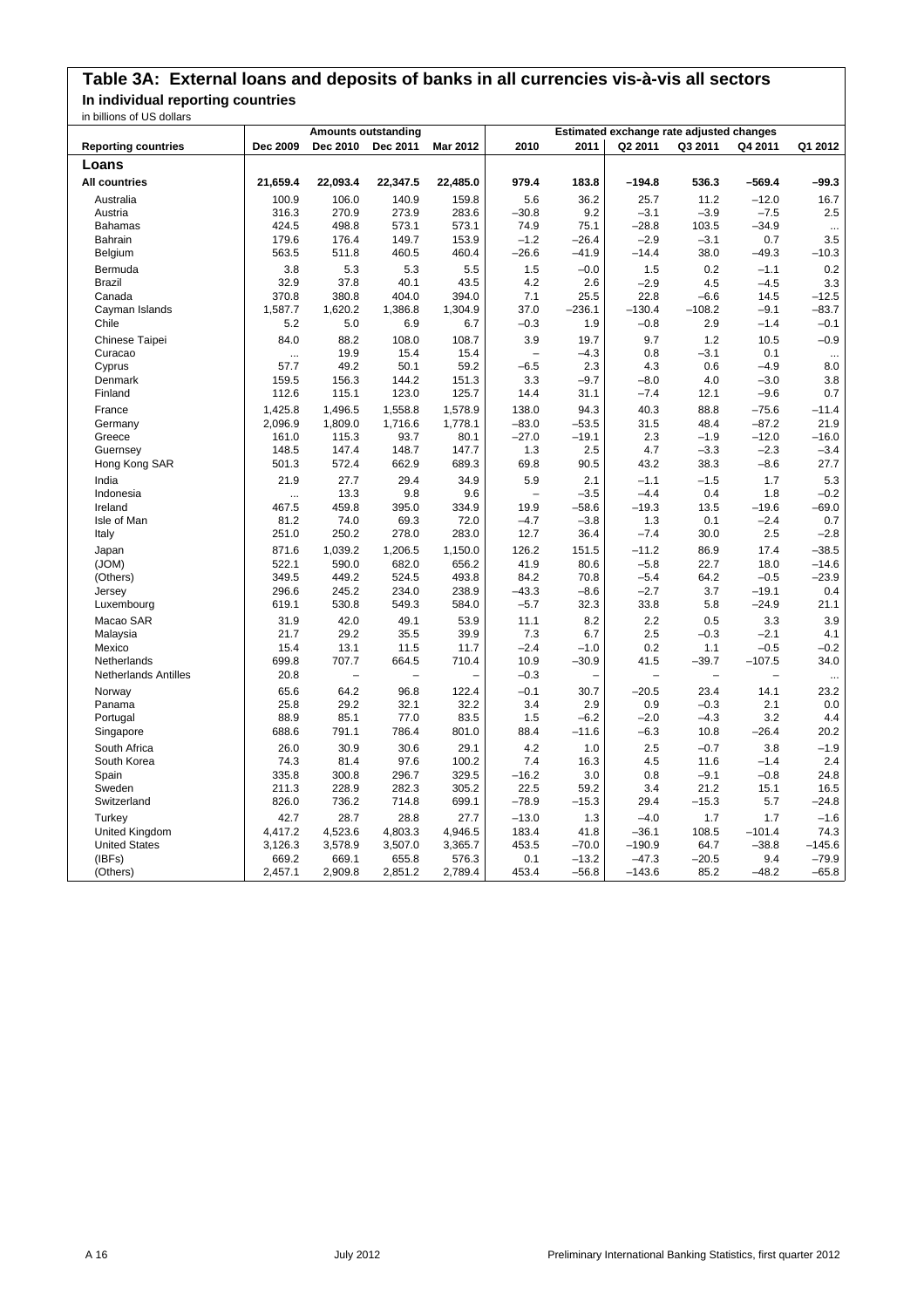## **Table 3A: External loans and deposits of banks in all currencies vis-à-vis all sectors In individual reporting countries**

|                             | <b>Amounts outstanding</b><br>Estimated exchange rate adjusted changes |                          |                          |                          |                          |                          |             |                   |                          |                   |
|-----------------------------|------------------------------------------------------------------------|--------------------------|--------------------------|--------------------------|--------------------------|--------------------------|-------------|-------------------|--------------------------|-------------------|
| <b>Reporting countries</b>  | Dec 2009                                                               | Dec 2010                 | Dec 2011                 | Mar 2012                 | 2010                     | 2011                     | Q2 2011     | Q3 2011           | Q4 2011                  | Q1 2012           |
| <b>Deposits</b>             |                                                                        |                          |                          |                          |                          |                          |             |                   |                          |                   |
| <b>All countries</b>        | 23,118.7                                                               | 23,326.9                 | 23,347.8                 | 23,733.7                 | 834.3                    | 165.2                    | $-243.2$    | 654.8             | $-643.7$                 | 106.4             |
| Australia                   | 153.0                                                                  | 135.0                    | 149.5                    | 169.4                    | $-20.6$                  | 14.7                     | 21.1        | 0.6               | $-27.8$                  | 18.2              |
| Austria                     | 190.8                                                                  | 170.9                    | 177.4                    | 185.7                    | $-12.2$                  | 10.1                     | $-7.8$      | 5.6               | $-4.9$                   | 3.7               |
| <b>Bahamas</b>              | 440.7                                                                  | 510.5                    | 569.4                    | 569.4                    | 71.4                     | 58.9                     | $-35.8$     | 103.3             | $-35.7$                  | $\ldots$          |
| Bahrain                     | 174.1                                                                  | 171.3                    | 146.9                    | 151.5                    | $-0.4$                   | $-24.2$                  | $-1.8$      | $-1.8$            | $-0.4$                   | 3.9               |
| Belgium                     | 580.5                                                                  | 550.8                    | 473.1                    | 447.6                    | $-4.6$                   | $-70.3$                  | $-23.9$     | 46.5              | $-65.1$                  | $-35.4$           |
| Bermuda                     | 2.8                                                                    | 2.9                      | 3.5                      | 3.4                      | 0.1                      | 0.6                      | $-0.0$      | $-0.1$            | 0.6                      | $-0.1$            |
| <b>Brazil</b>               | 54.1                                                                   | 80.7                     | 107.3                    | 107.5                    | 26.6                     | 27.0                     | 11.4        | 5.0               | $-0.3$                   | $-0.1$            |
| Canada                      | 315.1                                                                  | 339.6                    | 368.0                    | 369.1                    | 23.2                     | 29.9                     | 5.6         | $-11.7$           | 23.1                     | $-1.4$            |
| Cayman Islands              | 1,639.3                                                                | 1,693.0                  | 1,484.2                  | 1,409.0                  | 56.5                     | $-211.2$                 | $-126.7$    | $-75.0$           | $-33.0$                  | $-77.0$           |
| Chile                       | 11.8                                                                   | 8.6                      | 14.2                     | 14.5                     | $-3.3$                   | 5.6                      | 0.8         | 1.9               | 0.3                      | 0.3               |
| Chinese Taipei              | 77.7                                                                   | 95.0                     | 111.2                    | 110.0                    | 16.5                     | 16.6                     | 12.4        | $-0.2$            | 2.5                      | $-3.1$            |
| Curacao                     |                                                                        | 17.6                     | 15.2                     | 15.2                     | $\overline{\phantom{0}}$ | $-2.3$                   | 1.9         | $-2.6$            | 1.4                      | $\ddotsc$         |
| Cyprus                      | 95.3                                                                   | 80.8                     | 73.2                     | 70.6                     | $-9.6$                   | $-6.4$                   | $-3.4$      | 3.4               | $-6.5$                   | $-3.9$            |
| Denmark                     | 209.2                                                                  | 204.6                    | 200.2                    | 210.4                    | 4.7                      | $-0.2$                   | $-13.3$     | 13.7              | 7.1                      | 5.0               |
| Finland                     | 120.5                                                                  | 149.3                    | 218.8                    | 249.5                    | 14.7                     | 95.8                     | 10.6        | 50.4              | 14.5                     | 25.3              |
| France                      | 1,724.4                                                                | 1,727.4                  | 1,467.6                  | 1,513.8                  | 73.0                     | $-228.6$                 | 28.0        | $-125.4$          | $-136.2$                 | 14.7              |
| Germany                     | 1,249.9                                                                | 1,291.8                  | 1,137.7                  | 1,500.0                  | 113.7                    | $-123.3$                 | $-43.6$     | 129.0             | $-155.2$                 | 327.6             |
| Greece                      | 160.7                                                                  | 109.8                    | 79.3                     | 78.5                     | $-41.0$                  | $-29.2$                  | $-3.6$      | $-11.2$           | $-17.8$                  | $-2.6$            |
| Guernsey                    | 149.9                                                                  | 133.3                    | 127.7                    | 124.8                    | $-13.4$                  | $-4.3$                   | 0.1         | 0.2               | $-10.7$                  | $-4.8$            |
| Hong Kong SAR               | 463.5                                                                  | 562.9                    | 633.2                    | 655.3                    | 100.0                    | 72.0                     | 51.9        | 35.6              | $-26.0$                  | 20.8              |
| India                       | 66.7                                                                   | 74.3                     | 71.8                     | 81.7                     | 6.2                      | 4.3                      | 1.4         | 3.6               | $-2.4$                   | 8.0               |
| Indonesia                   |                                                                        | 9.6                      | 15.5                     | 14.6                     |                          | 5.9                      | 1.4         | 3.1               | 1.4                      | $-0.9$            |
| Ireland                     | 905.9                                                                  | 582.4                    | 471.1                    | 444.9                    | $-120.1$                 | $-104.3$                 | $-28.0$     | 6.8               | $-27.3$                  | $-37.5$           |
| Isle of Man<br>Italy        | 61.7<br>609.5                                                          | 55.0<br>586.8            | 50.5<br>514.6            | 47.3<br>489.1            | $-4.9$<br>10.6           | $-3.9$<br>$-56.5$        | 1.5<br>1.0  | $-0.5$<br>$-32.0$ | $-2.5$<br>$-50.8$        | $-4.4$<br>$-40.2$ |
| Japan                       | 958.9                                                                  | 1,169.1                  | 1,208.1                  | 1,223.5                  | 172.6                    | 25.9                     | $-39.6$     | 44.1              | 33.6                     | 30.2              |
| (JOM)                       | 220.3                                                                  | 234.5                    | 260.5                    | 282.3                    | 5.1                      | 22.9                     | $-4.4$      | $-2.2$            | 24.7                     | 25.4              |
| (Others)                    | 738.6                                                                  | 934.6                    | 947.6                    | 941.2                    | 167.5                    | 3.0                      | $-35.2$     | 46.3              | 8.9                      | 4.7               |
| Jersey                      | 181.7                                                                  | 164.0                    | 154.6                    | 155.2                    | $-12.2$                  | $-8.0$                   | $-4.3$      | 0.3               | $-13.9$                  | $-2.4$            |
| Luxembourg                  | 593.2                                                                  | 528.3                    | 540.5                    | 566.9                    | $-19.1$                  | 26.8                     | 17.8        | 13.3              | $-9.5$                   | 13.0              |
| Macao SAR                   | 20.7                                                                   | 28.3                     | 34.5                     | 38.5                     | 8.1                      | 6.6                      | 2.8         | 0.3               | 2.1                      | 3.5               |
| Malaysia                    | 32.4                                                                   | 35.4                     | 45.6                     | 46.3                     | 1.9                      | 10.6                     | 1.5         | 3.4               | 1.5                      | 0.1               |
| Mexico                      | 10.2                                                                   | 17.9                     | 16.7                     | 16.9                     | 7.4                      | $-0.5$                   | 0.6         | $-1.6$            | $-0.2$                   | $-0.4$            |
| Netherlands                 | 822.1                                                                  | 819.2                    | 838.0                    | 875.2                    | 44.0                     | 37.9                     | $-8.9$      | 77.7              | $-47.1$                  | 19.4              |
| <b>Netherlands Antilles</b> | 19.2                                                                   | $\overline{\phantom{0}}$ | $\overline{\phantom{a}}$ | $\overline{\phantom{0}}$ | $-1.2$                   | $\overline{\phantom{0}}$ | $\equiv$    | $\equiv$          | $\overline{\phantom{0}}$ |                   |
| Norway                      | 137.5                                                                  | 123.3                    | 159.9                    | 173.2                    | $-12.3$                  | 30.2                     | $-14.0$     | 19.9              | 14.5                     | 9.2               |
| Panama                      | 21.2                                                                   | 20.6                     | 24.1                     | 24.6                     | $-0.6$                   | 3.5                      | 0.9         | 1.0               | 0.7                      | 0.6               |
| Portugal                    | 201.3                                                                  | 172.9                    | 136.0                    | 134.2                    | $-14.9$                  | $-34.2$                  | $-9.5$      | $-8.6$            | $-12.8$                  | $-5.4$            |
| Singapore                   | 640.4                                                                  | 762.9                    | 762.6                    | 775.5                    | 127.1                    | 0.9                      | 10.8        | 17.6              | $-16.9$                  | 11.1              |
| South Africa                | 19.5                                                                   | 21.1                     | 18.2                     | 19.7                     | 0.7                      | $-1.3$                   | 1.2         | $-0.5$            | 0.4                      | 1.0               |
| South Korea                 | 125.7                                                                  | 117.4                    | 126.2                    | 127.4                    | $-9.8$                   | 8.4                      | 4.4         | $-7.8$            | $-2.2$                   | 1.7               |
| Spain<br>Sweden             | 716.8<br>199.5                                                         | 670.9<br>196.9           | 625.9<br>211.4           | 583.7<br>222.8           | $-7.8$<br>$-0.8$         | $-23.7$<br>19.0          | 56.3<br>0.1 | $-29.0$<br>6.3    | $-56.2$<br>$-5.0$        | $-59.1$<br>6.7    |
| Switzerland                 | 892.1                                                                  | 826.7                    | 834.5                    | 820.2                    | $-54.2$                  | 20.6                     | 18.8        | 59.6              | $-16.5$                  | $-29.0$           |
| Turkey                      | 54.8                                                                   | 81.0                     | 87.5                     | 93.2                     | 28.0                     | 11.2                     | 7.6         | 6.2               | $-1.3$                   | 3.8               |
| United Kingdom              | 4,731.5                                                                | 4,728.8                  | 4,985.2                  | 5,114.5                  | 75.6                     | 191.9                    | $-16.0$     | 216.7             | $-35.1$                  | 57.0              |
| <b>United States</b>        | 3,283.0                                                                | 3,498.4                  | 3,857.6                  | 3,689.5                  | 214.8                    | 362.4                    | $-134.6$    | 87.7              | 71.8                     | $-170.5$          |
| (IBFs)                      | 613.1                                                                  | 605.8                    | 809.2                    | 666.5                    | $-6.7$                   | 204.0                    | $-20.0$     | 65.6              | 45.5                     | $-143.1$          |
| (Others)                    | 2,669.9                                                                | 2,892.6                  | 3,048.4                  | 3,023.0                  | 221.4                    | 158.5                    | $-114.7$    | 22.1              | 26.3                     | $-27.5$           |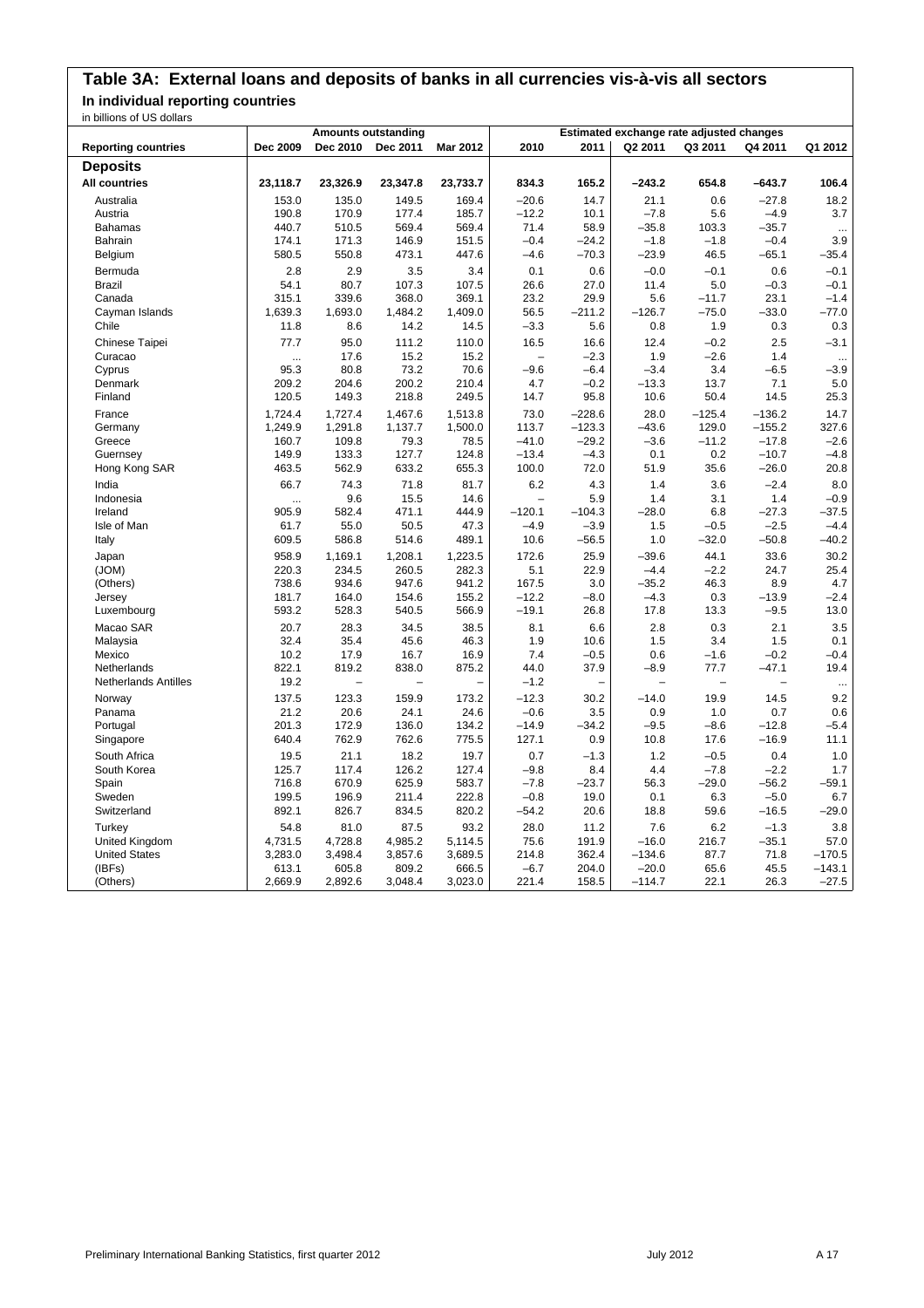### **Table 3B: External loans and deposits of banks in all currencies vis-à-vis the non-bank sector In individual reporting currencies**

|                             |                    | <b>Amounts outstanding</b> |                   |                 |                          |                          | Estimated exchange rate adjusted changes |                   |                          |           |
|-----------------------------|--------------------|----------------------------|-------------------|-----------------|--------------------------|--------------------------|------------------------------------------|-------------------|--------------------------|-----------|
| <b>Reporting countries</b>  | Dec 2009           | Dec 2010                   | Dec 2011          | <b>Mar 2012</b> | 2010                     | 2011                     | Q2 2011                                  | Q3 2011           | Q4 2011                  | Q1 2012   |
| Loans                       |                    |                            |                   |                 |                          |                          |                                          |                   |                          |           |
| <b>All countries</b>        | 5,992.1            | 6,338.2                    | 6,682.3           | 6,712.1         | 364.6                    | 355.2                    | 142.8                                    | 15.9              | $-32.8$                  | $-38.6$   |
| Australia                   | 26.2               | 31.6                       | 43.2              | 43.1            | 3.2                      | 12.1                     | 14.2                                     | $-3.2$            | 3.1                      | $-0.6$    |
| Austria                     | 141.7              | 135.2                      | 137.5             | 143.8           | 0.3                      | 5.6                      | $-1.3$                                   | 0.7               | 0.3                      | 2.5       |
| <b>Bahamas</b>              | 11.2               | 19.6                       | 29.2              | 29.2            | 8.5                      | 9.9                      | 3.5                                      | 1.5               | 1.4                      | $\ldots$  |
| Bahrain                     | 109.3              | 98.3                       | 90.1              | 91.0            | $-10.1$                  | $-8.0$                   | $-3.1$                                   | 2.5               | $-1.5$                   | 0.6       |
| Belgium                     | 149.4              | 123.7                      | 95.4              | 111.1           | $-19.0$                  | $-26.1$                  | $-10.2$                                  | 1.4               | $-11.3$                  | 13.5      |
| Bermuda                     | 0.2                | 0.5                        | 0.8               | 0.8             | 0.2                      | 0.3                      | 0.0                                      | 0.3               | 0.0                      | 0.1       |
| <b>Brazil</b>               | 0.2                | 2.5                        | 1.6               | 2.3             | 2.3                      | $-0.9$                   | $-2.5$                                   | $-0.9$            | 0.1                      | 0.7       |
| Canada                      | 117.3              | 118.2                      | 118.8             | 116.2           | $-0.7$                   | 1.7                      | 7.9                                      | $-5.2$            | 4.3                      | $-3.8$    |
| Cayman Islands              | 371.9              | 346.8                      | 308.5             | 211.7           | $-24.9$                  | $-38.4$                  | 9.2                                      | $-44.0$           | 46.3                     | $-97.1$   |
| Chile                       | 1.9                | 2.9                        | 3.1               | 3.7             | 1.0                      | 0.3                      | $-0.7$                                   | 1.8               | $-0.5$                   | 0.6       |
| Chinese Taipei              | 30.4               | 43.3                       | 58.4              | 62.0            | 12.6                     | 14.9                     | 6.4                                      | 4.7               | 0.2                      | 2.3       |
| Curacao                     |                    | 10.1                       | 8.2               | 8.2             | $\overline{a}$           | $-1.8$                   | $-0.4$                                   | $-0.3$            | $-0.4$                   | $\ddotsc$ |
| Cyprus                      | 17.5               | 16.1                       | 20.3              | 21.2            | $-1.1$                   | 4.6                      | 1.4                                      | 1.8               | $-0.4$                   | 0.6       |
| Denmark                     | 45.5               | 48.7                       | 42.7              | 44.5            | 4.6                      | $-5.1$                   | 3.8                                      | $-3.5$            | $-2.0$                   | 0.7       |
| Finland                     | 11.4               | 10.3                       | 39.5              | 37.2            | 0.0                      | 45.8                     | 4.2                                      | 8.3               | 3.8                      | $-2.9$    |
| France                      | 256.6              | 275.7                      | 292.1             | 305.8           | 28.4                     | 22.2                     | 4.5                                      | $-1.6$            | $-14.8$                  | 7.9       |
| Germany                     | 676.4              | 616.2                      | 589.5             | 619.2           | $-31.8$                  | $-14.4$                  | 13.7                                     | 8.9               | $-32.2$                  | 17.5      |
| Greece                      | 18.8               | 8.7                        | 8.3               | 8.5             | 0.1                      | $-0.2$                   | 0.5                                      | 0.2               | $-0.6$                   | 0.0       |
| Guernsey                    | 35.3               | 38.0                       | 39.4              | 36.5            | 3.0                      | 1.5                      | 0.5                                      | 0.4               | $-1.2$                   | $-3.1$    |
| Hong Kong SAR               | 77.6               | 105.0                      | 134.9             | 140.7           | 27.8                     | 30.1                     | 8.4                                      | 7.6               | 3.9                      | 5.6       |
| India                       | 11.5               | 15.4                       | 15.0              | 16.7            | 3.9                      | $-0.1$                   | 0.1                                      | $-0.7$            | 0.0                      | 1.5       |
| Indonesia                   |                    | 0.2                        | 0.2               | 0.2             | $\overline{\phantom{0}}$ | $-0.0$                   | $-0.0$                                   | 0.0               | $-0.0$                   | 0.0       |
| Ireland                     | 138.8              | 186.5                      | 165.1             | 114.5           | 27.2                     | $-18.2$                  | 0.6                                      | 8.9               | $-7.7$                   | $-53.7$   |
| Isle of Man                 | 7.5                | 6.0                        | 5.4               | 14.1            | $-1.2$                   | $-0.6$                   | $-0.2$                                   | 0.0               | $-0.1$                   | 8.4       |
| Italy                       | 69.1               | 70.0                       | 61.4              | 61.5            | 5.1                      | $-7.5$                   | $-7.5$                                   | $-3.0$            | $-1.0$                   | $-1.6$    |
| Japan<br>(JOM)              | 385.4<br>$\ddotsc$ | 455.1<br>$\ddotsc$         | 532.2<br>         | 518.8<br>.      | 60.9<br>                 | 74.2<br>                 | $-6.9$<br>                               | 44.3<br>$\ddotsc$ | 2.0<br>$\ddotsc$         | $-10.4$   |
| (Others)                    | 385.4              | 455.1                      | 532.2             | 518.8           | 60.9                     | 74.2                     | $-6.9$                                   | 44.3              | 2.0                      | $-10.4$   |
| Jersey                      | 12.6               | 10.9                       | 10.7              | 12.0            | $-1.4$                   | $-0.0$                   | 0.7                                      | $-0.3$            | $-0.6$                   | 0.9       |
| Luxembourg                  | 180.3              | 151.6                      | 152.5             | 155.0           | $-11.0$                  | 4.7                      | 10.7                                     | $-1.1$            | $-6.7$                   | $-1.3$    |
| Macao SAR                   | 10.7               | 14.4                       | 19.3              | 22.8            | 3.8                      | 5.2                      | 1.2                                      | $-0.9$            | 1.2                      | 3.3       |
| Malaysia                    | 5.1                | 5.0                        | 6.0               | 4.3             | $-0.4$                   | 1.1                      | 1.1                                      | 0.5               | $-0.8$                   | $-1.9$    |
| Mexico                      | 2.7                | 2.5                        | 2.1               | 1.9             | $-0.3$                   | $-0.4$                   | 0.1                                      | $-1.2$            | 0.7                      | $-0.3$    |
| Netherlands                 | 248.1              | 259.4                      | 281.2             | 288.7           | 3.0                      | 27.7                     | 18.2                                     | $-2.3$            | $-14.4$                  | 3.1       |
| <b>Netherlands Antilles</b> | 10.5               | $\qquad \qquad -$          | $\qquad \qquad -$ |                 | $-0.5$                   | $\overline{\phantom{0}}$ | $\qquad \qquad -$                        | $\qquad \qquad -$ | $\overline{\phantom{0}}$ | $\ddotsc$ |
| Norway                      | 19.1               | 20.7                       | 24.5              | 24.9            | 1.8                      | 2.1                      | 0.9                                      | $-0.5$            | 1.2                      | 0.2       |
| Panama                      | 11.0               | 13.2                       | 13.9              | 14.5            | 2.2                      | 0.7                      | 0.7                                      | 0.3               | $\qquad \qquad -$        | 0.6       |
| Portugal                    | 21.6               | 19.0                       | 17.7              | 17.6            | $-1.2$                   | $-0.9$                   | $-1.1$                                   | $-1.4$            | 2.4                      | $-0.7$    |
| Singapore                   | 219.6              | 268.1                      | 312.8             | 320.5           | 46.2                     | 44.9                     | 7.8                                      | 17.9              | 6.3                      | 8.0       |
| South Africa                | 3.6                | 3.6                        | 6.3               | 6.5             | $-0.2$                   | 3.0                      | 1.0                                      | $-0.1$            | 1.5                      | 0.2       |
| South Korea                 | 41.3               | 43.4                       | 48.9              | 50.6            | 2.3                      | 5.5                      | 3.5                                      | $-0.6$            | 1.4                      | 1.7       |
| Spain                       | 89.4               | 87.0                       | 88.3              | 89.2            | 2.3                      | 3.4                      | 4.7                                      | $-0.0$            | 1.5                      | $-1.1$    |
| Sweden                      | 58.8               | 62.3                       | 66.1              | 74.1            | 4.9                      | 4.6                      | $-0.8$                                   | 1.7               | 2.9                      | 6.7       |
| Switzerland                 | 125.5              | 142.1                      | 145.8             | 148.4           | 16.0                     | 4.3                      | 4.3                                      | $-3.4$            | $-3.2$                   | 0.9       |
| Turkey                      | 1.6                | 2.0                        | 2.6               | 2.4             | 0.4                      | 0.7                      | 0.7                                      | $-0.0$            | 0.0                      | $-0.3$    |
| United Kingdom              | 1,502.8            | 1,665.8                    | 1,721.5           | 1,800.0         | 125.3                    | 8.0                      | 11.5                                     | $-57.4$           | $-9.0$                   | 57.8      |
| <b>United States</b>        | 716.5              | 782.7                      | 921.3             | 916.3           | 70.9                     | 138.6                    | 31.3                                     | 33.7              | $-8.8$                   | $-5.8$    |
| (IBFs)                      | 35.9               | 40.0                       | 63.6              | 53.1            | 4.2                      | 23.8                     | 1.5                                      | 4.1               | 16.7                     | $-10.6$   |
| (Others)                    | 680.7              | 742.6                      | 857.8             | 863.2           | 66.7                     | 114.8                    | 29.8                                     | 29.6              | $-25.5$                  | 4.8       |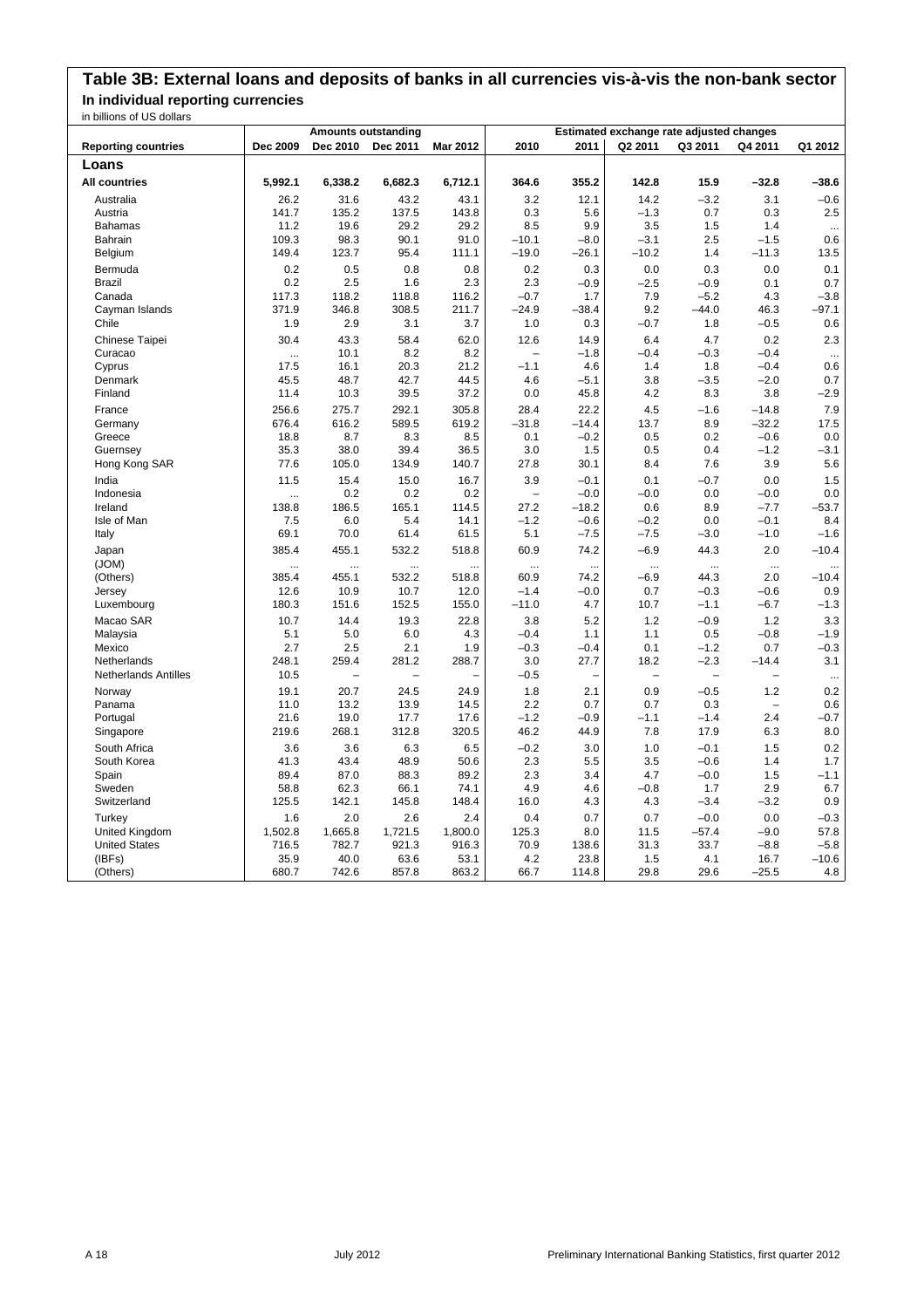## **Table 3B: External loans and deposits of banks in all currencies vis-à-vis the non-bank sector In individual reporting currencies**

| ili biliolis ol os goliais     |                | <b>Amounts outstanding</b><br>Estimated exchange rate adjusted changes |                          |               |                          |                          |                          |                          |                |              |
|--------------------------------|----------------|------------------------------------------------------------------------|--------------------------|---------------|--------------------------|--------------------------|--------------------------|--------------------------|----------------|--------------|
| <b>Reporting countries</b>     | Dec 2009       | Dec 2010                                                               | Dec 2011                 | Mar 2012      | 2010                     | 2011                     | Q2 2011                  | Q3 2011                  | Q4 2011        | Q1 2012      |
|                                |                |                                                                        |                          |               |                          |                          |                          |                          |                |              |
| <b>Deposits</b>                |                |                                                                        |                          |               |                          |                          |                          |                          |                |              |
| <b>All countries</b>           | 6,596.0        | 7,008.6                                                                | 6,979.5                  | 7,187.2       | 489.3                    | 45.1                     | $-0.9$                   | 65.7                     | $-217.4$       | 128.2        |
| Australia                      | 44.5           | 25.2                                                                   | 26.2                     | 26.9          | $-19.4$                  | 1.1                      | 2.6                      | $-1.5$                   | 0.6            | 0.3          |
| Austria                        | 66.6           | 62.6                                                                   | 71.3                     | 73.4          | $-0.3$                   | 10.9                     | 1.5                      | 2.8                      | 1.4            | 0.1          |
| Bahamas                        | 144.7          | 153.0                                                                  | 124.5                    | 124.5         | 10.3                     | $-28.1$                  | 10.9                     | $-12.4$                  | $-12.8$        | $\ddotsc$    |
| Bahrain                        | 58.2           | 64.2                                                                   | 53.4                     | 57.8          | 6.6                      | $-10.9$                  | 0.4                      | $-1.4$                   | 1.2            | 4.3          |
| Belgium                        | 257.2          | 234.9                                                                  | 217.2                    | 202.7         | $-8.6$                   | $-11.2$                  | 4.7                      | 41.1                     | $-49.7$        | $-19.6$      |
| Bermuda                        | 1.5            | 1.6                                                                    | 2.4                      | 2.1           | 0.2                      | 0.7                      | 0.1                      | $-0.1$                   | 0.6            | $-0.3$       |
| <b>Brazil</b>                  | 1.9            | 1.7                                                                    | 2.1                      | 2.3           | $-0.1$                   | 0.5                      | $-0.1$                   | 0.9                      | $-0.8$         | 0.2          |
| Canada                         | 71.8           | 100.0                                                                  | 113.5                    | 117.1         | 27.6                     | 14.2                     | 2.6                      | 9.0                      | 8.7            | 2.8          |
| Cayman Islands                 | 817.5          | 894.5                                                                  | 638.3                    | 582.3         | 77.7                     | $-258.8$                 | $-137.2$                 | $-33.2$                  | $-47.4$        | $-56.5$      |
| Chile                          | 7.1            | 5.9                                                                    | 8.0                      | 9.0           | $-1.2$                   | 2.0                      | 0.5                      | $-0.1$                   | 0.0            | 1.0          |
| Chinese Taipei                 | 49.0           | 56.8                                                                   | 53.1                     | 58.5          | 7.2                      | $-3.4$                   | 2.1                      | $-0.8$                   | $-3.1$         | 4.3          |
| Curacao                        |                | 8.7                                                                    | 6.1                      | 6.1           | $\overline{\phantom{0}}$ | $-2.6$                   | $-0.1$                   | $-0.3$                   | $-0.2$         | $\ldots$     |
| Cyprus                         | 24.6           | 32.8                                                                   | 33.1                     | 36.4          | 9.0                      | 0.9                      | 3.3                      | $-2.3$                   | $-1.5$         | 2.8          |
| Denmark                        | 37.4           | 45.2                                                                   | 49.1                     | 40.2          | 8.8                      | 5.3                      | 4.1                      | 1.1                      | 2.2            | $-10.0$      |
| Finland                        | 16.8           | 15.2                                                                   | 33.5                     | 35.8          | 2.7                      | 30.2                     | 8.5                      | 4.9                      | $-6.7$         | 1.4          |
| France                         | 139.1          | 140.7                                                                  | 144.4                    | 174.5         | 9.0                      | 8.4                      | 25.6                     | $-11.8$                  | $-13.6$        | 26.0         |
| Germany                        | 310.8          | 301.9                                                                  | 290.2                    | 319.6         | 7.5                      | -3.1                     | 14.9                     | 13.0                     | $-25.8$        | 21.7         |
| Greece                         | 48.1           | 30.9                                                                   | 25.1                     | 23.7          | $-14.2$                  | $-5.3$                   | $-6.3$                   | $-0.6$                   | $-3.0$         | $-2.1$       |
| Guernsey                       | 50.7           | 50.7                                                                   | 45.7                     | 42.4          | 0.8                      | $-4.8$                   | $-1.3$                   | $-0.2$                   | $-4.6$         | $-3.9$       |
| Hong Kong SAR                  | 162.8          | 176.2                                                                  | 204.1                    | 215.3         | 14.8                     | 28.8                     | 15.0                     | 0.6                      | 7.7            | 10.5         |
| India                          | 52.5           | 57.1                                                                   | 56.6                     | 63.9          | 3.4                      | 6.2                      | 1.2                      | 3.7                      | 1.3            | 5.5          |
| Indonesia                      |                | 1.6                                                                    | 1.7                      | 1.7           |                          | 0.2                      | $-0.0$                   | 0.3                      | 0.0            | $-0.0$       |
| Ireland                        | 150.3          | 157.9                                                                  | 122.0                    | 122.8         | $-2.7$                   | $-35.0$                  | $-1.9$                   | $-14.3$                  | $-4.8$         | $-1.6$       |
| Isle of Man                    | 46.5           | 41.4                                                                   | 37.2                     | 36.0          | $-3.7$                   | $-3.8$                   | $-0.9$                   | $-1.1$                   | $-0.5$         | $-2.2$       |
| Italy                          | 63.2           | 58.2                                                                   | 59.7                     | 58.9          | $-1.4$                   | 3.0                      | $-6.1$                   | $-0.9$                   | 3.1            | $-2.6$       |
| Japan                          | 230.6          | 315.1                                                                  | 399.2                    | 399.8         | 77.1                     | 81.3                     | $-5.1$                   | 41.7                     | 3.0            | 3.4          |
| (JOM)                          |                |                                                                        |                          |               | $\ddotsc$                |                          | $\ddotsc$                | $\ldots$                 | $\ddotsc$      | $\ddotsc$    |
| (Others)                       | 230.6          | 315.1                                                                  | 399.2                    | 399.8         | 77.1                     | 81.3                     | $-5.1$                   | 41.7                     | 3.0            | 3.4          |
| Jersey                         | 93.1           | 70.6                                                                   | 67.1                     | 71.3          | $-19.4$                  | $-2.8$                   | 1.2                      | 0.4                      | $-5.5$         | 2.6          |
| Luxembourg                     | 173.5          | 143.4                                                                  | 137.5                    | 154.8         | $-2.3$                   | $-2.3$                   | 1.4                      | 7.7                      | $-15.9$        | 13.9         |
| Macao SAR                      | 10.4           | 9.9                                                                    | 11.6                     | 15.6          | $-0.2$                   | 1.8                      | 0.6                      | 0.6                      | $-0.0$         | 3.9          |
| Malaysia                       | 9.1            | 9.7                                                                    | 10.9                     | 12.5          | $-0.0$                   | 1.5                      | 0.7                      | 0.0                      | 0.5            | 1.2          |
| Mexico                         | 0.2            | 0.2                                                                    | 0.6                      | 0.6           | 0.0                      | 0.3                      | 0.1                      | $-0.1$                   | 0.4            | 0.0          |
| Netherlands                    | 266.3          | 298.4                                                                  | 328.5                    | 344.1         | 35.5                     | 35.8                     | 1.5                      | 31.8                     | $-4.7$         | 10.2         |
| <b>Netherlands Antilles</b>    | 11.7           | $\overline{\phantom{0}}$                                               | $\overline{\phantom{0}}$ |               | $-2.9$                   | $\overline{\phantom{0}}$ | $\overline{\phantom{0}}$ | $\overline{\phantom{0}}$ |                | $\ddotsc$    |
| Norway                         | 14.6           | 16.2                                                                   | 19.3                     | 24.9          | 1.8                      | 3.0                      | $-4.1$                   | 7.8                      | $-2.9$         | 5.0          |
| Panama                         | 15.2           | 15.7                                                                   | 17.3                     | 18.4          | 0.5                      | 1.6                      | 0.5                      | $-0.1$                   | 0.7            | 1.1          |
| Portugal                       | 33.7           | 26.3                                                                   | 21.2                     | 22.6          | $-4.9$                   | $-4.6$                   | 0.2                      | 0.3                      | $-3.0$         | 0.9          |
| Singapore                      | 269.4          | 274.0                                                                  | 296.4                    | 308.4         | 5.5                      | 24.6                     | 7.5                      | 4.5                      | 4.2            | 10.0         |
|                                | 3.2            | 3.0                                                                    | 2.5                      |               |                          |                          | 0.5                      | $-0.1$                   | $-0.7$         |              |
| South Africa                   | 3.3            | 2.2                                                                    | 4.3                      | 3.0<br>4.5    | $-0.4$<br>$-1.1$         | $-0.1$<br>2.1            | $-0.9$                   | $-0.2$                   | 2.4            | 0.4<br>0.3   |
| South Korea                    | 97.6           | 192.9                                                                  | 203.3                    | 175.4         | 100.3                    | 19.0                     | 21.1                     | 18.3                     | $-29.6$        | $-33.1$      |
| Spain<br>Sweden                | 18.5           | 19.7                                                                   | 25.2                     | 30.6          | 1.4                      | 6.3                      | $-0.1$                   | 1.8                      | 0.1            | 4.6          |
| Switzerland                    | 483.0          | 457.9                                                                  | 462.9                    | 472.9         | $-16.8$                  | 10.1                     | 5.1                      | 2.8                      | $-2.7$         | 2.6          |
|                                |                |                                                                        |                          |               |                          |                          |                          |                          |                |              |
| Turkey                         | 7.2<br>1,441.2 | 7.7                                                                    | 9.7                      | 12.2          | 0.9<br>162.4             | 2.8<br>$-3.6$            | 1.5<br>43.4              | 1.4<br>$-85.5$           | 0.3<br>$-30.3$ | 2.1<br>104.4 |
| United Kingdom                 | 791.7          | 1,614.8                                                                | 1,608.9                  | 1,734.3       |                          |                          | $-20.2$                  |                          |                |              |
| <b>United States</b><br>(IBFs) | 26.6           | 811.9<br>20.5                                                          | 934.8<br>18.7            | 947.7<br>21.0 | 18.2<br>$-6.1$           | 122.9<br>$-1.8$          | 0.4                      | 36.4<br>$-1.9$           | 13.9<br>$-2.7$ | 12.7<br>2.2  |
| (Others)                       | 765.1          | 791.4                                                                  | 916.1                    | 926.8         | 24.3                     | 124.7                    | $-20.6$                  | 38.3                     | 16.7           | 10.5         |
|                                |                |                                                                        |                          |               |                          |                          |                          |                          |                |              |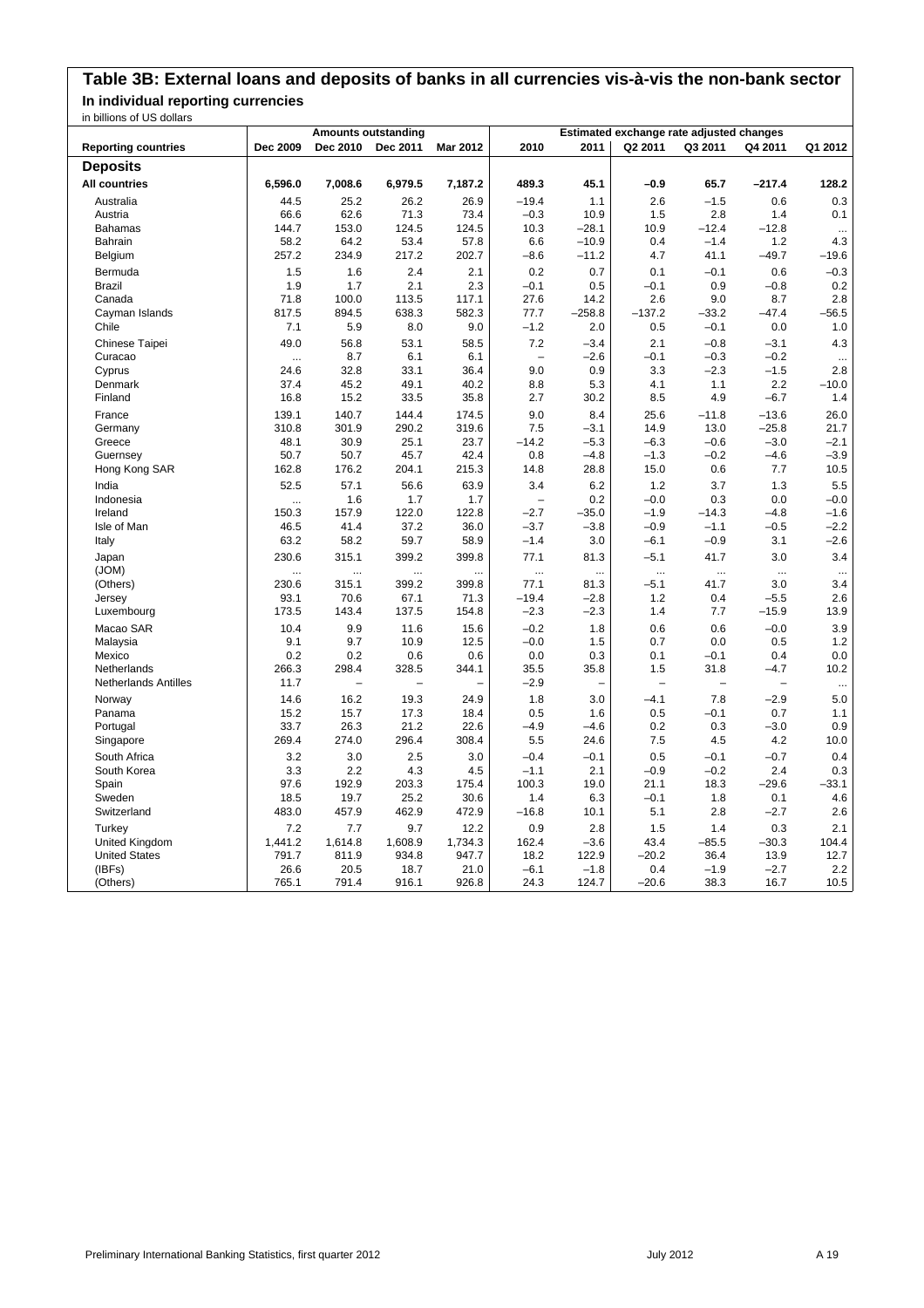## **Table 4A: Local positions in foreign currency of banks vis-à-vis all sectors**

**In individual reporting countries**

| in billions of US dollars   |           |                            |                |                          |                          |                |                                          |                          |           |                      |
|-----------------------------|-----------|----------------------------|----------------|--------------------------|--------------------------|----------------|------------------------------------------|--------------------------|-----------|----------------------|
|                             |           | <b>Amounts outstanding</b> |                |                          |                          |                | Estimated exchange rate adjusted changes |                          |           |                      |
| <b>Reporting countries</b>  | Dec 2009  | Dec 2010                   | Dec 2011       | Mar 2012                 | 2010                     | 2011           | Q2 2011                                  | Q3 2011                  | Q4 2011   | Q1 2012              |
| Assets                      |           |                            |                |                          |                          |                |                                          |                          |           |                      |
| <b>All countries</b>        | 3,759.5   | 3,839.5                    | 3,907.4        | 4,027.8                  | 94.1                     | 42.2           | 76.8                                     | 184.6                    | $-270.8$  | 84.7                 |
| Australia                   | 57.3      | 62.0                       | 57.8           | 64.6                     | 9.8                      | $-4.1$         | 3.4                                      | 1.5                      | $-11.0$   | 6.5                  |
| Austria                     | 133.3     | 110.4                      | 104.7          | 107.6                    | $-31.3$                  | $-6.4$         | $-0.2$                                   | 1.4                      | $-7.6$    | $-0.3$               |
| <b>Bahamas</b>              | 11.4      | 12.9                       | 8.3            | 8.3                      | 1.9                      | $-4.7$         | 0.1                                      | $-2.1$                   | $-2.4$    | $\ldots$             |
| <b>Bahrain</b>              | 42.1      | 45.8                       | 47.5           | 46.5                     | 4.2                      | 1.9            | 0.5                                      | 4.8                      | $-0.4$    | $-1.2$               |
| Belgium                     | 48.3      | 47.6                       | 52.5           | 40.1                     | $-0.9$                   | $-0.4$         | $-3.0$                                   | 10.0                     | $-8.3$    | $-12.6$              |
| Bermuda                     | 1.7       | 1.5                        | 1.5            | 1.6                      | $-0.1$                   | $-0.0$         | $-0.0$                                   | 0.2                      | 0.1       | 0.1                  |
| <b>Brazil</b>               | 22.2      | 28.1                       | 36.8           | 43.0                     | 6.0                      | 8.8            | 1.1                                      | 1.9                      | $-5.5$    | 6.1                  |
| Canada                      | 33.5      | 39.9                       | 49.9           | 52.6                     | 6.5                      | 10.1           | 6.4                                      | 2.9                      | 0.9       | 2.6                  |
| Cayman Islands              | 21.4      | 21.1                       | 26.7           | 30.7                     | $-0.2$                   | 5.7            | 4.0                                      | 0.1                      | $-2.2$    | 3.9                  |
| Chile                       | 19.0      | 23.6                       | 31.3           | 33.2                     | 4.6                      | 7.8            | 3.8                                      | 5.7                      | $-5.9$    | 1.9                  |
| Chinese Taipei              | 105.0     | 125.2                      | 129.1          | 131.8                    | 19.5                     | 3.6            | 17.3                                     | $-2.2$                   | $-10.3$   | 2.2                  |
| Curacao                     | i.        | 1.5                        | 0.4            | 0.4                      | $\overline{\phantom{0}}$ | $-1.2$         | $-0.3$                                   | 0.0                      | $-0.0$    | $\ddot{\phantom{a}}$ |
| Cyprus                      | 9.2       | 10.4                       | 12.7           | 11.4                     | 0.9                      | 2.2            | 0.4                                      | 0.9                      | $-1.0$    | $-1.5$               |
| Denmark                     | 93.5      | 88.8                       | 68.6           | 62.8                     | $-0.5$                   | $-19.3$        | $-4.4$                                   | $-1.3$                   | $-3.7$    | $-7.5$               |
| Finland                     | 4.0       | 4.1                        | 8.3            | 9.2                      | $-1.1$                   | 4.3            | 1.0                                      | 0.9                      | 1.1       | 0.7                  |
| France                      | 165.1     | 212.9                      | 238.7          | 202.7                    | 44.2                     | 27.4           | 7.5                                      | 33.6                     | $-14.2$   | $-38.9$              |
| Germany                     | 196.8     | 200.9                      | 190.7          | 193.7                    | $-1.5$                   | $-10.9$        | $-0.3$                                   | 0.6                      | $-6.2$    | 1.3                  |
| Greece                      | 27.1      | 36.2                       | 35.5           | 33.6                     | $-1.6$                   | $-0.8$         | 0.5                                      | $-0.0$                   | $-1.5$    | $-2.3$               |
| Guernsey                    | 11.3      | 8.6                        | 9.1            | 7.8                      | $-2.5$                   | 0.6            | 0.3                                      | 0.4                      | $-0.0$    | $-1.4$               |
| Hong Kong SAR               | 128.9     | 210.0                      | 264.6          | 280.9                    | 80.2                     | 53.8           | 11.6                                     | 24.2                     | $-16.1$   | 16.8                 |
| India                       | 24.8      | 30.7                       | 30.4           | 33.0                     | 5.9                      | $-0.3$         | 0.2                                      | $-0.4$                   | $-0.9$    | 2.6                  |
| Indonesia                   |           | 37.7                       | 54.1           | 55.9                     |                          | 16.3           | 6.1                                      | 3.2                      | 2.4       | 1.8                  |
| Ireland                     | 100.2     | 68.1                       | 46.4           | 41.3                     | $-14.8$                  | $-21.5$        | $-3.5$                                   | 2.5                      | $-7.2$    | $-5.8$               |
| Isle of Man                 | 2.1       | 1.7                        | 2.0            | 2.1                      | $-0.4$                   | 0.3            | $-0.6$                                   | 1.0                      | 0.1       | 0.1                  |
| Italy                       | 62.6      | 54.9                       | 52.9           | 50.9                     | $-8.7$                   | $-2.1$         | $-1.0$                                   | $-2.0$                   | $-2.8$    | $-2.3$               |
| Japan                       | 167.2     | 174.3                      | 228.9          | 225.1                    | 9.0                      | 55.5           | 8.9                                      | 26.8                     | 7.9       | $-4.8$               |
| (JOM)                       | 11.9      | 9.4                        | 12.7           | 9.3                      | $-2.5$                   | 3.3            | $-0.9$                                   | 3.3                      | $-2.5$    | $-3.4$               |
| (Others)                    | 155.3     | 164.9                      | 216.2          | 215.8                    | 11.5                     | 52.2           | 9.7                                      | 23.5                     | 10.4      | $-1.3$               |
| Jersey                      | 4.7       | 4.5                        | 4.7            | 3.5                      | $-0.1$                   | 0.3            | 0.3                                      | 0.2                      | 0.2       | $-1.2$               |
| Luxembourg                  | 31.4      | 25.3                       | 18.3           | 22.7                     | $-3.6$                   | $-7.1$         | 1.0                                      | $-3.2$                   | $-9.7$    | 4.3                  |
| Macao SAR                   | 10.0      | 12.8                       | 16.9           | 17.2                     | 3.1                      | 4.5            | 1.7                                      | 1.4                      | 0.6       | 0.1                  |
| Malaysia                    | 9.2       | 10.9                       | 18.4           | 21.3                     | 1.7                      | 7.5            | 2.2                                      | 1.5                      | 1.9       | 2.9                  |
| Mexico                      | 26.9      | 27.3                       | 33.5           | 33.7                     | 0.4                      | 6.3            | $-0.4$                                   | 2.1                      | 2.2       | 0.1                  |
| Netherlands                 | 102.6     | 65.7                       | 62.3           | 73.2                     | $-37.0$                  | $-3.2$         | 1.0                                      | 1.1                      | $-2.7$    | 10.3                 |
| <b>Netherlands Antilles</b> | 2.3       | $\overline{a}$             | $\overline{a}$ | $\overline{\phantom{0}}$ | $-0.7$                   | $\overline{a}$ | $\overline{\phantom{0}}$                 | $\overline{\phantom{0}}$ | $\equiv$  | $\ddotsc$            |
| Norway                      | 30.5      | 29.1                       | 27.5           | 28.4                     | $-0.9$                   | $-2.6$         | $-0.5$                                   | $-1.3$                   | $-1.1$    | 0.5                  |
| Panama                      | 0.3       | 0.2                        | 0.1            | 0.1                      | $-0.1$                   | $-0.1$         | 0.1                                      | 0.0                      | $-0.1$    |                      |
| Portugal                    | 4.7       | 6.1                        | 6.1            | 5.6                      | 1.4                      | $-0.0$         | $-0.2$                                   | 0.0                      | $-0.0$    | $-0.5$               |
| Singapore                   | 122.6     | 146.5                      | 166.7          | 183.7                    | 21.2                     | 19.2           | 25.0                                     | 5.8                      | $-4.5$    | 18.2                 |
| South Africa                | 3.3       | 3.6                        | 7.2            | 8.1                      | 0.4                      | 0.7            | $-0.3$                                   | 1.2                      | $-0.7$    | 0.8                  |
| South Korea                 | 115.2     | 132.9                      | 140.0          | 164.5                    | 14.5                     | 6.2            | $-7.2$                                   | 8.1                      | $-34.0$   | 25.7                 |
| Spain                       | 33.1      | 37.3                       | 35.7           | 33.9                     | 2.6                      | $-2.3$         | 0.3                                      | $-1.9$                   | $-0.2$    | $-1.5$               |
| Sweden                      | 51.9      | 53.5                       | 51.8           | 54.3                     | 4.1                      | $-0.7$         | 5.5                                      | 2.0                      | $-8.1$    | 1.5                  |
| Switzerland                 | 70.2      | 61.0                       | 66.5           | 65.7                     | $-8.2$                   | 6.5            | 4.2                                      | 3.2                      | $-6.6$    | $-1.4$               |
| Turkey                      | 71.9      | 101.8                      | 122.3          | 129.5                    | 31.5                     | 22.2           | 7.2                                      | 3.6                      | 5.5       | 5.6                  |
| United Kingdom              | 1,580.9   | 1,461.9                    | 1,340.1        | 1,411.5                  | $-65.2$                  | $-142.0$       | $-22.9$                                  | 46.1                     | $-118.7$  | 51.7                 |
| <b>United States</b>        | $\cdots$  | $\ddotsc$                  | $\cdots$       | $\cdots$                 | $\ddotsc$                | $\ddotsc$      |                                          | $\cdots$                 | $\cdots$  | $\ddotsc$            |
| (IBFs)                      | $\cdots$  | $\cdots$                   | $\cdots$       | $\ddotsc$                | $\ddotsc$                | $\ddotsc$      | $\cdots$                                 | $\cdots$                 | $\ddotsc$ | $\ddotsc$            |
| (Others)                    | $\ddotsc$ | $\ddotsc$                  | $\ddotsc$      |                          |                          |                |                                          | .                        |           |                      |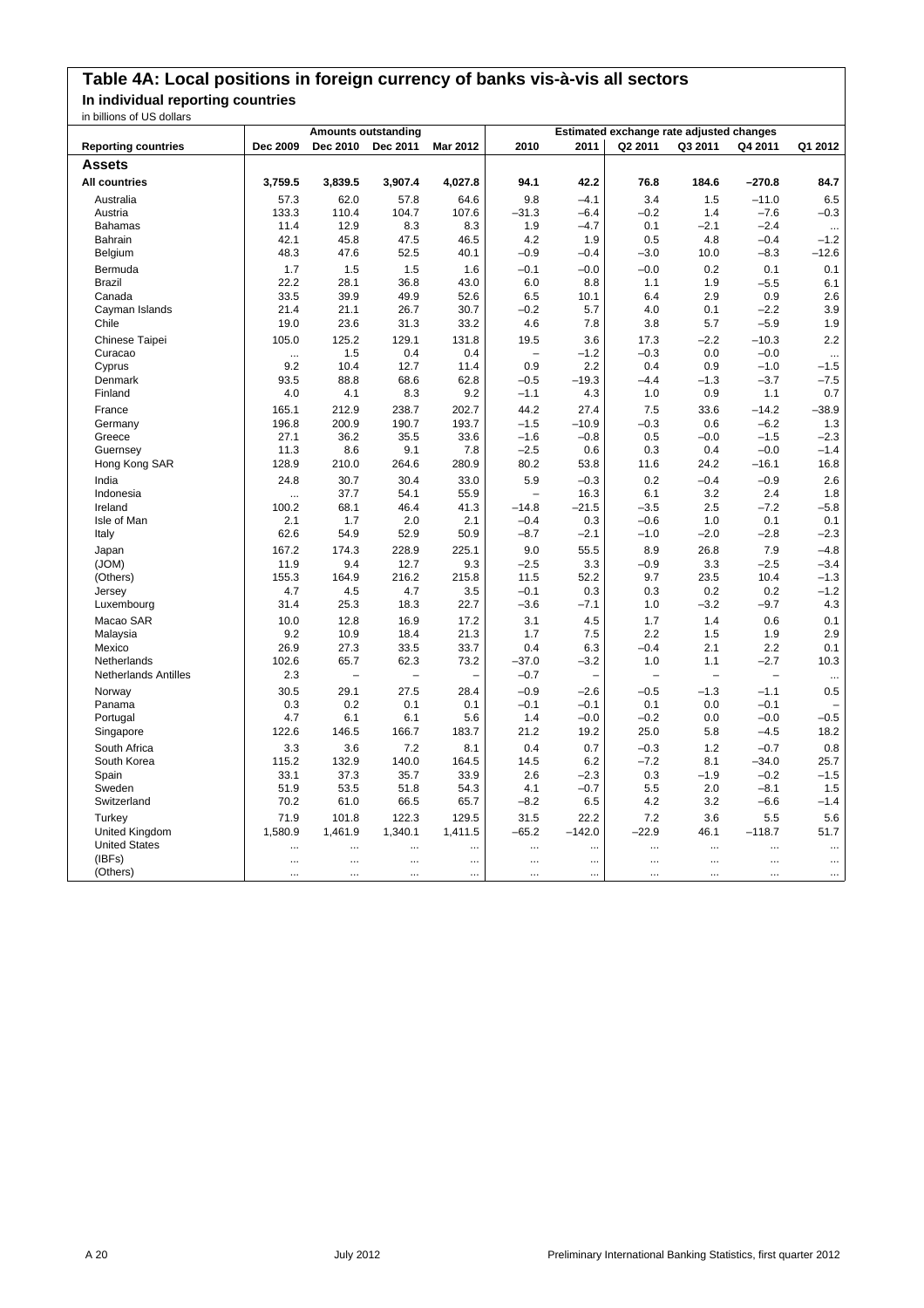## **Table 4A: Local positions in foreign currency of banks vis-à-vis all sectors**

**In individual reporting countries**

| in billions of US dollars   |           |                            |                          |           |           |                          |                                          |                          |                |           |
|-----------------------------|-----------|----------------------------|--------------------------|-----------|-----------|--------------------------|------------------------------------------|--------------------------|----------------|-----------|
|                             |           | <b>Amounts outstanding</b> |                          |           |           |                          | Estimated exchange rate adjusted changes |                          |                |           |
| <b>Reporting countries</b>  | Dec 2009  | Dec 2010                   | Dec 2011                 | Mar 2012  | 2010      | 2011                     | Q2 2011                                  | Q3 2011                  | Q4 2011        | Q1 2012   |
| Liabilities                 |           |                            |                          |           |           |                          |                                          |                          |                |           |
| <b>All countries</b>        | 4,206.9   | 4,317.2                    | 4,592.4                  | 4,650.1   | 148.4     | 206.0                    | 53.8                                     | 190.1                    | $-191.3$       | 18.3      |
| Australia                   | 47.0      | 63.8                       | 62.9                     | 68.3      | 20.2      | $-1.0$                   | 8.3                                      | $-12.1$                  | 2.1            | 5.3       |
| Austria                     | 72.8      | 47.3                       | 47.2                     | 48.0      | $-28.0$   | $-0.3$                   | $-0.4$                                   | $-1.8$                   | 0.3            | $-0.2$    |
| Bahamas                     | 10.1      | 11.5                       | 13.8                     | 13.8      | 1.7       | 2.5                      | 1.9                                      | $-0.5$                   | $-0.7$         | $\ddotsc$ |
| Bahrain                     | 47.6      | 50.8                       | 50.2                     | 48.9      | 3.7       | $-0.4$                   | $-0.5$                                   | 3.2                      | 0.4            | $-1.6$    |
| Belgium                     | 38.8      | 44.8                       | 60.5                     | 46.0      | 5.9       | 14.2                     | $-2.5$                                   | 12.2                     | 0.4            | $-14.7$   |
| Bermuda                     | 7.3       | 8.8                        | 11.1                     | 10.4      | 1.6       | 2.3                      | 1.3                                      | 0.3                      | 1.3            | $-0.7$    |
| <b>Brazil</b>               | 16.4      | 32.1                       | 22.9                     | 28.8      | 15.8      | $-9.2$                   | $-5.6$                                   | $-6.1$                   | $-7.6$         | 5.8       |
| Canada                      | 106.5     | 129.8                      | 164.7                    | 187.2     | 24.8      | 35.1                     | 3.0                                      | 5.8                      | 9.6            | 22.2      |
| Cayman Islands              | 67.5      | 57.5                       | 58.1                     | 59.0      | $-9.1$    | 0.6                      | 1.7                                      | 0.5                      | $-1.2$         | 0.6       |
| Chile                       | 23.2      | 33.2                       | 29.2                     | 31.7      | 10.1      | $-4.0$                   | 0.6                                      | 0.5                      | $-6.0$         | 2.5       |
| Chinese Taipei              | 226.7     | 256.3                      | 267.6                    | 267.8     | 30.0      | 11.2                     | 16.0                                     | $-9.5$                   | 1.3            | $-1.3$    |
| Curacao                     | $\cdots$  | 3.7                        | 1.4                      | 1.4       | $\equiv$  | $-2.4$                   | $-2.1$                                   | $-0.6$                   | 0.0            | $\ddotsc$ |
| Cyprus                      | 9.8       | 12.3                       | 9.8                      | 10.0      | 2.6       | $-2.5$                   | 0.4                                      | $-1.0$                   | $-0.4$         | 0.1       |
| Denmark                     | 25.0      | 20.6                       | 21.2                     | 19.1      | $-3.1$    | 1.0                      | $-0.5$                                   | 0.8                      | 0.2            | $-2.6$    |
| Finland                     | 3.4       | 5.7                        | 9.6                      | 9.7       | $-1.1$    | 4.1                      | 1.0                                      | 3.2                      | $-0.3$         | 0.0       |
| France                      | 201.7     | 241.8                      | 322.2                    | 250.0     | 36.3      | 81.7                     | 12.2                                     | 41.1                     | 19.5           | $-74.1$   |
| Germany                     | 103.2     | 102.0                      | 123.7                    | 115.0     | $-2.8$    | 21.8                     | 8.1                                      | $-3.9$                   | 18.2           | $-9.6$    |
| Greece                      | 30.5      | 24.5                       | 18.6                     | 17.1      | $-6.4$    | $-6.1$                   | $-2.1$                                   | $-2.1$                   | $-0.9$         | $-1.5$    |
| Guernsey                    | 43.3      | 39.3                       | 43.6                     | 44.7      | 2.3       | 4.7                      | 0.8                                      | $-0.8$                   | 2.7            | 0.5       |
| Hong Kong SAR               | 349.9     | 415.2                      | 492.6                    | 501.7     | 66.4      | 79.5                     | 14.7                                     | 29.1                     | $-1.6$         | 7.5       |
| India                       | 6.8       | 7.8                        | 7.3                      | 7.4       | 1.1       | $-0.5$                   | 0.6                                      | $-0.7$                   | $-0.8$         | $-0.0$    |
| Indonesia                   |           | 41.8                       | 47.0                     | 49.3      |           | 5.2                      | $-1.4$                                   | 1.7                      | 1.3            | 2.3       |
| Ireland                     | 64.4      | 48.3                       | 36.3                     | 29.0      | $-0.3$    | $-11.7$                  | $-1.1$                                   | 3.9                      | $-2.5$         | $-7.7$    |
| Isle of Man                 | 8.0       | 7.4                        | 7.4                      | 7.7       | $-0.3$    | 0.1                      | $-1.0$                                   | 1.5                      | $-0.1$         | 0.2       |
| Italy                       | 74.5      | 50.7                       | 47.5                     | 45.6      | $-25.4$   | $-3.4$                   | $-0.8$                                   | $-2.1$                   | $-4.9$         | $-2.0$    |
| Japan                       | 357.7     | 369.7                      | 456.7                    | 447.6     | 16.7      | 88.3                     | $-4.2$                                   | 40.0                     | 27.3           | $-11.0$   |
| (JOM)                       | 11.8      | 9.4                        | 12.7                     | 9.3       | $-2.4$    | 3.3                      | $-0.8$                                   | 3.3                      | $-2.5$         | $-3.4$    |
| (Others)                    | 345.9     | 360.4                      | 444.0                    | 438.3     | 19.1      | 85.0                     | $-3.4$                                   | 36.8                     | 29.8           | $-7.6$    |
| Jersey                      | 21.5      | 22.9                       | 20.9                     | 22.2      | 1.8       | $-1.4$                   | 3.5                                      | 0.9                      | $-3.6$         | 1.0       |
| Luxembourg                  | 111.8     | 103.0                      | 98.0                     | 103.6     | $-16.7$   | $-5.0$                   | 3.9                                      | $-4.0$                   | $-8.5$         | 4.8       |
| Macao SAR                   | 20.7      | 24.5                       | 30.5                     | 32.7      | 4.4       | 6.4                      | 1.2                                      | 2.0                      | 2.2            | 1.7       |
| Malaysia                    | 19.3      | 23.6                       | 30.9                     | 35.9      | 4.3       | 7.5                      | 1.9                                      | 2.5                      | 1.9            | 4.8       |
| Mexico                      | 22.2      | 19.6                       | 19.4                     | 22.6      | $-2.6$    | $-0.2$                   | 1.4                                      | $-2.8$                   | $-0.6$         | 3.2       |
| Netherlands                 | 62.7      | 58.1                       | 54.8                     | 60.7      | 2.8       | $-3.3$                   | $-0.9$                                   | 5.9                      | $-8.6$         | 5.8       |
| <b>Netherlands Antilles</b> | 3.1       | $\overline{\phantom{0}}$   | $\overline{\phantom{0}}$ | L,        | 0.7       | $\overline{\phantom{0}}$ | $\overline{\phantom{0}}$                 | $\overline{\phantom{0}}$ | $\overline{a}$ |           |
| Norway                      | 16.3      | 20.5                       | 24.0                     | 19.9      | 4.7       | 3.3                      | $-1.1$                                   | 1.4                      | 2.6            | $-4.4$    |
| Panama                      | 0.4       | 0.4                        | 0.4                      | 0.4       | 0.1       | $-0.1$                   | $-0.1$                                   | 0.2                      | $-0.1$         | 0.0       |
| Portugal                    | 7.5       | 9.0                        | 8.3                      | 7.8       | 1.5       | $-0.6$                   | $-0.2$                                   | $-0.7$                   | $-0.1$         | $-0.5$    |
| Singapore                   | 129.0     | 133.0                      | 131.2                    | 135.6     | 4.8       | $-1.3$                   | 5.7                                      | 5.9                      | $-11.2$        | 3.9       |
| South Africa                | 6.0       | 7.3                        | 9.5                      | 8.8       | 3.1       | $-0.6$                   | $-0.3$                                   | 3.5                      | $-2.9$         | $-0.8$    |
| South Korea                 | 61.5      | 69.5                       | 71.9                     | 103.3     | 7.6       | 2.3                      | $-9.5$                                   | 8.4                      | $-32.4$        | 31.7      |
| Spain                       | 54.5      | 44.3                       | 45.1                     | 39.1      | $-10.0$   | 0.7                      | 1.4                                      | $-7.0$                   | 3.9            | $-6.3$    |
| Sweden                      | 56.4      | 91.1                       | 75.2                     | 78.5      | 36.6      | $-14.6$                  | 0.0                                      | 2.9                      | $-8.9$         | 1.5       |
| Switzerland                 | 152.8     | 151.0                      | 163.2                    | 168.5     | 4.3       | 15.5                     | 12.5                                     | 2.1                      | $-6.3$         | 2.5       |
| Turkey                      | 102.4     | 104.8                      | 107.4                    | 113.1     | 5.5       | 4.0                      | $-3.4$                                   | $-1.2$                   | 5.7            | 4.3       |
| <b>United Kingdom</b>       | 1,417.3   | 1,307.6                    | 1,268.6                  | 1,332.3   | $-67.1$   | $-117.2$                 | $-11.0$                                  | 67.4                     | $-182.2$       | 45.1      |
| <b>United States</b>        |           | $\cdots$                   | $\ddotsc$                | $\ddotsc$ | $\ddotsc$ | $\cdots$                 | $\ddotsc$                                |                          |                |           |
| (IBFs)                      | $\ddotsc$ | $\cdots$                   | $\cdots$                 | $\ddotsc$ | $\ddotsc$ | $\ddotsc$                | $\ddotsc$                                | $\ddotsc$                | $\ddotsc$      | $\ddotsc$ |
| (Others)                    |           | $\ldots$                   | $\ddotsc$                | $\ldots$  |           |                          | $\ddotsc$                                | $\ddotsc$                |                | $\cdots$  |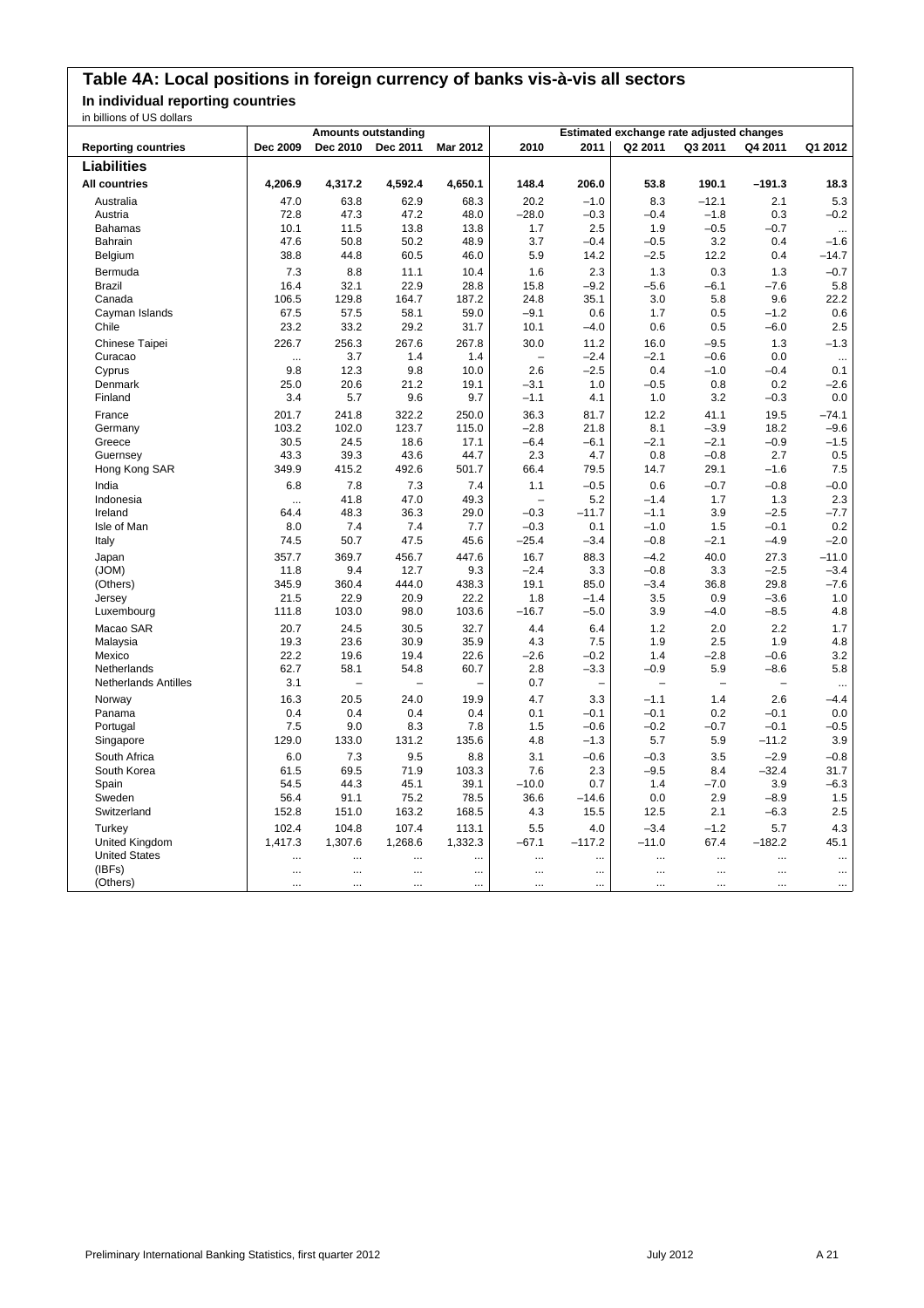## **Table 4B: Local positions in foreign currency of banks vis-à-vis the non-bank sector In individual reporting countries**

|                             |                    | <b>Amounts outstanding</b> |                          |                          |                          |                  | Estimated exchange rate adjusted changes |                |                  |                  |
|-----------------------------|--------------------|----------------------------|--------------------------|--------------------------|--------------------------|------------------|------------------------------------------|----------------|------------------|------------------|
| <b>Reporting countries</b>  | Dec 2009           | <b>Dec 2010</b>            | Dec 2011                 | Mar 2012                 | 2010                     | 2011             | Q2 2011                                  | Q3 2011        | Q4 2011          | Q1 2012          |
| <b>Assets</b>               |                    |                            |                          |                          |                          |                  |                                          |                |                  |                  |
| <b>All countries</b>        | 1,925.8            | 2,012.6                    | 1,960.5                  | 2,008.3                  | 61.8                     | $-73.1$          | 20.1                                     | $-12.3$        | $-93.1$          | 29.8             |
| Australia                   | 43.0               | 49.3                       | 49.3                     | 53.2                     | 10.6                     | 0.1              | 1.2                                      | $-0.6$         | $-3.2$           | 3.7              |
| Austria                     | 72.9               | 74.8                       | 70.8                     | 71.6                     | $-4.1$                   | $-4.4$           | $-0.6$                                   | $-1.0$         | $-1.8$           | $-1.5$           |
| <b>Bahamas</b>              | 6.1                | 7.8                        | 3.2                      | 3.2                      | 1.9                      | $-4.7$           | 0.1                                      | $-2.2$         | $-2.4$           | $\ldots$         |
| Bahrain                     | 27.5               | 28.3                       | 33.1                     | 32.3                     | 1.2                      | 5.0              | 1.4                                      | 4.8            | $-0.2$           | $-1.0$           |
| Belgium                     | 31.3               | 28.3                       | 30.6                     | 19.1                     | $-3.1$                   | $-3.1$           | $-0.5$                                   | 4.2            | $-4.7$           | $-11.7$          |
| Bermuda                     | 1.5                | 1.3                        | 1.3                      | 1.2                      | $-0.2$                   | $-0.1$           | $-0.1$                                   | 0.2            | 0.0              | $-0.0$           |
| <b>Brazil</b>               | 19.0               | 20.4                       | 31.9                     | 34.0                     | 1.4                      | 11.6             | 3.0                                      | 4.8            | $-0.5$           | 2.0              |
| Canada                      | 27.2               | 29.7                       | 38.7                     | 39.4                     | 2.5                      | 9.0              | 5.4                                      | 5.0            | $-0.4$           | 0.7              |
| Cayman Islands              | 11.6               | 11.1                       | 12.6                     | 13.0                     | $-0.5$                   | 1.5              | 2.8                                      | $-1.5$         | $-0.3$           | 0.4              |
| Chile                       | 17.5               | 21.9                       | 28.3                     | 30.2                     | 4.4                      | 6.5              | 3.8                                      | 3.0            | $-3.7$           | 1.8              |
| Chinese Taipei              | 30.9               | 39.6                       | 44.5                     | 43.4                     | 8.3                      | 4.8              | 4.4                                      | 1.8            | $-3.1$           | $-1.4$           |
| Curacao                     | $\bar{\mathbf{r}}$ | 1.3                        | 0.3                      | 0.3                      | $\overline{\phantom{0}}$ | $-1.0$           | $-0.0$                                   | 0.1            | $-0.1$           | $\ddotsc$        |
| Cyprus                      | 8.9                | 10.0                       | 12.4                     | 11.0                     | 0.8                      | 2.4              | 0.5                                      | 0.9            | $-0.9$           | $-1.5$           |
| Denmark                     | 59.7               | 54.3                       | 39.3                     | 37.7                     | $-3.6$                   | $-15.0$          | $-3.8$                                   | $-2.4$         | $-3.9$           | $-2.5$           |
| Finland                     | 3.4                | 3.2                        | 7.2                      | 8.0                      | $-0.7$                   | 4.2              | 1.1                                      | 0.8            | 1.1              | 0.7              |
| France                      | 57.8               | 58.3                       | 65.9                     | 60.5                     | $-0.8$                   | 8.0              | 0.5                                      | 9.2            | $-2.9$           | $-6.2$           |
| Germany                     | 108.6              | 119.8                      | 112.4                    | 114.6                    | 7.1                      | $-8.1$           | 0.5                                      | $-1.4$         | $-2.7$           | 1.4              |
| Greece                      | 26.0               | 35.9                       | 35.4                     | 33.5                     | $-0.8$                   | $-0.6$           | 0.3                                      | 0.3            | $-1.5$           | $-2.4$           |
| Guernsey                    | 3.3                | 2.5                        | 2.4                      | 2.3                      | $-0.7$                   | $-0.1$           | $-0.2$                                   | 0.4            | $-0.3$           | $-0.1$           |
| Hong Kong SAR               |                    |                            | $\ddotsc$                |                          |                          |                  |                                          |                | $\ddotsc$        | $\ldots$         |
| India                       | 21.2               | 25.9                       | 24.6                     | 26.4                     | 4.7                      | $-1.3$           | $-0.3$                                   | $-0.0$         | $-1.4$           | 1.8              |
| Indonesia                   |                    | 34.3                       | 45.8                     | 47.0                     | $\overline{\phantom{0}}$ | 11.5             | 4.5                                      | 2.9            | 1.7              | 1.2              |
| Ireland                     | 58.8               | 43.5                       | 35.7                     | 35.2                     | $-12.8$                  | $-7.7$           | $-2.2$                                   | $-0.6$         | $-3.4$           | $-1.1$           |
| Isle of Man<br>Italy        | 2.0<br>27.2        | 1.6<br>29.4                | 1.4<br>27.9              | 0.3<br>28.7              | $-0.4$<br>1.5            | $-0.2$<br>$-1.6$ | $-0.7$<br>$-0.6$                         | 1.0<br>$-0.7$  | $-0.4$<br>$-1.4$ | $-1.1$<br>0.7    |
|                             |                    |                            |                          |                          |                          |                  |                                          |                |                  |                  |
| Japan<br>(JOM)              | 63.6<br>ä.         | 76.3<br>ă.                 | 86.3<br>$\cdots$         | 92.4<br>                 | 13.2<br>                 | 10.2<br>         | 2.8<br>$\ddotsc$                         | 5.0<br>        | 0.9<br>$\cdots$  | 5.8<br>$\ddotsc$ |
| (Others)                    | 63.6               | 76.3                       | 86.3                     | 92.4                     | 13.2                     | 10.2             | 2.8                                      | 5.0            | 0.9              | 5.8              |
| Jersey                      | 1.8                | 2.0                        | 1.7                      | 2.0                      | 0.3                      | $-0.4$           | 0.4                                      | $-0.0$         | $-0.5$           | 0.3              |
| Luxembourg                  | 8.1                | 7.2                        | 8.1                      | 9.4                      | $-1.9$                   | 0.9              | 0.4                                      | $-0.2$         | $-1.0$           | 1.3              |
| Macao SAR                   | 9.7                | 12.1                       | 16.1                     | 16.3                     | 2.5                      | 4.4              | 1.8                                      | 1.1            | 0.5              | 0.0              |
| Malaysia                    | 4.1                | 2.1                        | 2.4                      | 2.5                      | $-2.0$                   | 0.3              | 0.4                                      | 0.3            | $-0.5$           | 0.1              |
| Mexico                      | 23.7               | 25.7                       | 30.6                     | 30.6                     | 2.0                      | 5.0              | $-0.6$                                   | 1.7            | 1.6              | $-0.1$           |
| Netherlands                 | 40.5               | 41.3                       | 45.6                     | 55.4                     | 1.4                      | 4.7              | 3.3                                      | 3.3            | $-2.0$           | 9.1              |
| <b>Netherlands Antilles</b> | 2.1                | $\qquad \qquad -$          | $\overline{\phantom{0}}$ | $\overline{\phantom{0}}$ | $-0.8$                   | -                | $\overline{\phantom{0}}$                 | $\overline{a}$ | $\equiv$         | $\ldots$         |
| Norway                      | 28.5               | 26.9                       | 26.3                     | 27.4                     | $-1.2$                   | $-1.5$           | $-0.6$                                   | $-0.5$         | $-0.1$           | 0.7              |
| Panama                      | 0.2                | 0.1                        | 0.1                      | 0.0                      | $-0.1$                   | $-0.0$           | $-0.0$                                   | 0.0            | $-0.0$           | $-0.0$           |
| Portugal                    | 2.8                | 2.9                        | 3.1                      | 3.0                      | 0.1                      | 0.1              | $-0.2$                                   | $-0.0$         | 0.2              | $-0.0$           |
| Singapore                   | $\ddotsc$          | $\ldots$                   | $\ldots$                 | $\ddotsc$                | $\ldots$                 | $\ddotsc$        | $\ldots$                                 | $\cdots$       | $\ldots$         | $\ldots$         |
| South Africa                | 1.9                | 1.8                        | 3.0                      | 3.3                      | $-0.2$                   | 0.7              | $-0.1$                                   | 0.6            | 0.1              | 0.3              |
| South Korea                 | 80.0               | 85.2                       | 90.1                     | 91.3                     | 2.4                      | 4.0              | $-6.0$                                   | 1.2            | $-7.3$           | 2.2              |
| Spain                       | 28.0               | 32.8                       | 31.0                     | 29.9                     | 3.3                      | $-2.3$           | $-1.0$                                   | 0.0            | $-0.4$           | $-0.8$           |
| Sweden                      | 36.7               | 35.5                       | 39.6                     | 39.3                     | 0.3                      | 4.9              | 4.9                                      | 2.3            | $-3.1$           | $-1.1$           |
| Switzerland                 | 33.8               | 37.4                       | 37.7                     | 37.7                     | 4.1                      | 0.6              | 1.5                                      | $-1.4$         | $-1.1$           | $-0.3$           |
| Turkey                      | 35.1               | 48.7                       | 56.1                     | 54.8                     | 14.6                     | 8.0              | 1.6                                      | 0.5            | 3.0              | $-1.8$           |
| United Kingdom              | 859.9              | 842.1                      | 728.0                    | 766.8                    | 7.3                      | $-129.4$         | $-9.0$                                   | $-55.1$        | $-47.0$          | 30.0             |
| <b>United States</b>        | $\cdots$           | $\cdots$                   | $\cdots$                 | $\cdots$                 | $\ddotsc$                | $\ddotsc$        |                                          |                |                  | $\ddotsc$        |
| (IBFs)                      | $\ddotsc$          | $\ddotsc$                  | $\ldots$                 | $\ddotsc$                | $\ddotsc$                |                  |                                          | $\ddotsc$      |                  | $\ddotsc$        |
| (Others)                    | $\ddotsc$          | $\ldots$                   | $\ddotsc$                |                          |                          |                  |                                          |                |                  |                  |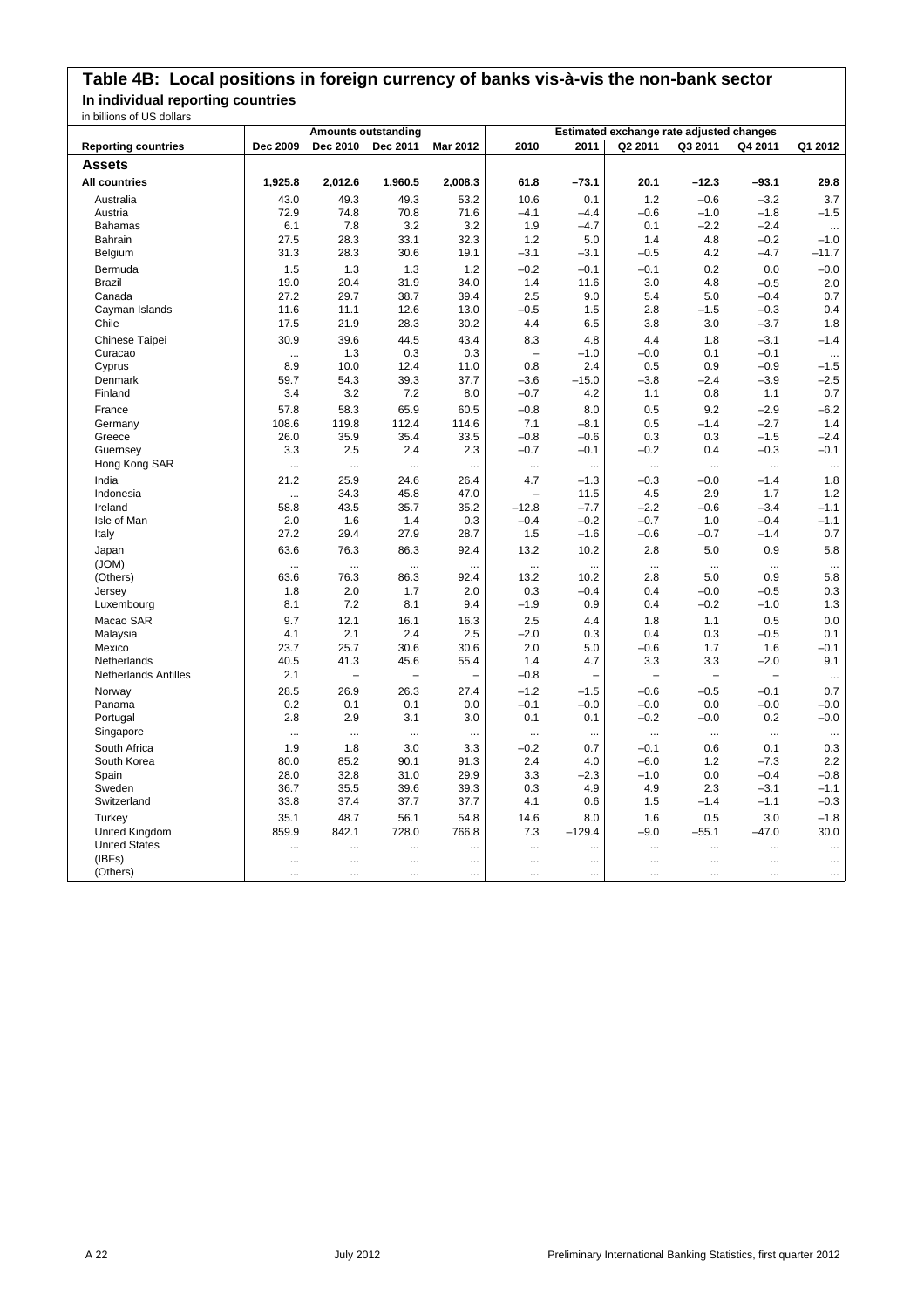## **Table 4B: Local positions in foreign currency of banks vis-à-vis the non-bank sector In individual reporting countries**

| ב וסווטט טט וט פווטוווע    |              | <b>Amounts outstanding</b> |                          |               |                          |           |               | Estimated exchange rate adjusted changes |                     |                   |
|----------------------------|--------------|----------------------------|--------------------------|---------------|--------------------------|-----------|---------------|------------------------------------------|---------------------|-------------------|
| <b>Reporting countries</b> | Dec 2009     | Dec 2010                   | Dec 2011                 | Mar 2012      | 2010                     | 2011      | Q2 2011       | Q3 2011                                  | Q4 2011             | Q1 2012           |
| <b>Liabilities</b>         |              |                            |                          |               |                          |           |               |                                          |                     |                   |
|                            |              |                            |                          |               |                          |           |               |                                          |                     |                   |
| <b>All countries</b>       | 1,880.6      | 2,019.5                    | 2,072.0                  | 2,165.8       | 152.1                    | 42.1      | 23.4          | 14.0                                     | $-68.4$             | 76.2              |
| Australia                  | 30.4         | 43.5                       | 41.9                     | 42.9          | 13.5                     | $-1.5$    | $-0.3$        | $-6.5$                                   | 3.5                 | 0.8               |
| Austria                    | 4.8          | 5.5                        | 5.1                      | 5.3           | 0.7                      | $-0.5$    | 0.1           | $-0.5$                                   | $-0.3$              | 0.2               |
| <b>Bahamas</b>             | 5.7          | 4.7                        | 8.9                      | 8.9           | $-0.9$                   | 4.4       | 2.4           | $-0.2$                                   | $-0.3$              | $\ddotsc$         |
| Bahrain                    | 32.3         | 34.1                       | 36.4                     | 35.6          | 2.2                      | 2.5       | $-0.3$        | 3.4                                      | 0.9                 | $-1.0$            |
| Belgium                    | 21.7         | 25.0                       | 28.7                     | 19.0          | 3.2                      | 2.1       | 0.5           | 6.8                                      | $-5.9$              | $-9.8$            |
| Bermuda                    | 7.2          | 8.7                        | 11.0                     | 10.3          | 1.6                      | 2.3       | 1.3           | 0.3                                      | 1.3                 | $-0.7$            |
| <b>Brazil</b>              | 12.6         | 24.3                       | 18.8                     | 19.7          | 11.7                     | $-5.5$    | $-2.8$        | $-0.9$                                   | $-3.4$              | 0.8               |
| Canada                     | 104.7        | 127.3                      | 162.2                    | 183.9         | 24.0                     | 35.1      | 3.1           | 5.7                                      | 9.8                 | 21.4              |
| Cayman Islands             | 49.1         | 41.6                       | 36.9                     | 32.7          | $-7.1$                   | $-4.7$    | $-2.9$        | 2.1                                      | $-0.4$              | $-4.4$            |
| Chile                      | 21.9         | 31.3                       | 26.4                     | 28.7          | 9.3                      | $-4.8$    | 0.1           | $-0.8$                                   | $-4.2$              | 2.2               |
| Chinese Taipei             | 145.8        | 166.4                      | 171.3                    | 168.4         | 21.2                     | 5.1       | 7.6           | $-10.0$                                  | 5.7                 | $-3.9$            |
| Cucacao                    |              | 3.3                        | 1.3                      | 1.3           | $\overline{\phantom{0}}$ | $-2.0$    | 0.1           | $-0.2$                                   | 0.1                 |                   |
| Cyprus                     | 9.6          | 12.2                       | 9.4                      | 9.7           | 2.6                      | $-2.7$    | 0.3           | $-1.0$                                   | $-0.5$              | 0.2               |
| Denmark                    | 10.9         | 11.1                       | 12.6                     | 11.1          | 0.6                      | 1.7       | $-0.1$        | 0.6                                      | 0.7                 | $-1.7$            |
| Finland                    | 2.1          | 3.9                        | 3.2                      | 3.3           | 1.0                      | $-0.7$    | $-0.4$        | 0.4                                      | $-0.5$              | 0.0               |
| France                     | 20.6         | 18.7                       | 28.6                     | 20.2          | $-1.9$                   | 10.1      | 2.2           | 5.0                                      | 2.4                 | $-8.6$            |
| Germany                    | 34.6         | 35.1                       | 43.4                     | 45.6          | 0.3                      | 8.4       | 7.9           | $-2.3$                                   | 0.5                 | 2.0               |
| Greece                     | 29.3         | 24.2                       | 17.6                     | 16.8          | $-5.6$                   | $-6.7$    | $-2.3$        | $-2.2$                                   | $-1.2$              | $-0.8$            |
| Guernsey                   | 29.7         | 25.2                       | 29.9                     | 32.1          | 1.7                      | 5.1       | 0.8           | $-1.3$                                   | 2.7                 | 1.8               |
| Hong Kong SAR              |              |                            |                          | $\ddotsc$     | $\ldots$                 |           | $\ddotsc$     | $\ldots$                                 |                     | $\ddotsc$         |
| India                      | 4.8          | 5.3                        | 4.9                      | 4.8           | 0.5                      | $-0.4$    | 0.2           | $-0.5$                                   | $-0.6$              | $-0.1$            |
| Indonesia                  |              | 39.8                       | 43.6                     | 45.4          | $\overline{\phantom{0}}$ | 3.9       | $-1.1$        | 1.3                                      | 0.9                 | 1.7               |
| Ireland                    | <br>20.1     | 21.6                       | 14.6                     | 15.1          | 2.2                      | $-7.0$    | 3.6           | $-5.5$                                   | 0.0                 | 0.3               |
| Isle of Man                | 7.3          | 6.7                        | 6.3                      | 6.5           | $-0.4$                   | $-0.3$    | $-1.0$        | 1.5                                      | $-0.5$              | 0.1               |
|                            | 14.4         | 12.9                       | 12.3                     | 13.0          | $-1.5$                   | $-0.6$    | 0.2           | $-1.1$                                   | $-1.4$              | 0.6               |
| Italy                      |              |                            |                          |               |                          |           |               |                                          |                     |                   |
| Japan                      | 196.3        | 237.3                      | 243.2                    | 255.7         | 43.3                     | 6.6       | $-6.4$        | 5.6                                      | $-3.9$              | 11.4              |
| (JOM)                      | $\ddotsc$    |                            | <br>243.2                | $\ddotsc$     | $\ddotsc$                | $\ddotsc$ | $\ddotsc$     | $\ddotsc$<br>5.6                         | $\ddotsc$<br>$-3.9$ | $\ddotsc$<br>11.4 |
| (Others)                   | 196.3        | 237.3<br>16.9              | 15.8                     | 255.7<br>18.7 | 43.3<br>$-0.1$           | 6.6       | $-6.4$<br>3.7 | $-2.3$                                   | $-1.9$              | 2.7               |
| Jersey                     | 17.3<br>53.5 |                            |                          |               |                          | $-0.8$    |               |                                          | $-3.4$              | 4.7               |
| Luxembourg                 |              | 42.5                       | 46.8                     | 52.0          | $-4.7$                   | 4.4       | 3.5           | 1.6                                      |                     |                   |
| Macao SAR                  | 20.3         | 23.6                       | 29.6                     | 31.3          | 3.8                      | 6.2       | 1.3           | 1.7                                      | 2.2                 | 1.4               |
| Malaysia                   | 12.9         | 15.9                       | 21.6                     | 26.3          | 3.0                      | 5.8       | 0.1           | 1.7                                      | 3.4                 | 4.6               |
| Mexico                     | 18.1         | 18.0                       | 16.4                     | 20.3          | $-0.0$                   | $-1.6$    | $-0.0$        | $-1.9$                                   | $-0.7$              | 3.9               |
| Netherlands                | 33.0         | 30.3                       | 39.1                     | 41.5          | 6.1                      | 8.8       | 2.9           | 1.2                                      | 4.1                 | 2.4               |
| Netherlands Antilles       | 2.6          | $\qquad \qquad -$          | $\overline{\phantom{0}}$ |               | 0.7                      |           | ÷             | $\overline{a}$                           | L.                  | $\ldots$          |
| Norway                     | 14.6         | 18.7                       | 22.7                     | 18.8          | 4.4                      | 3.9       | $-0.6$        | 1.7                                      | 3.1                 | $-4.3$            |
| Panama                     | $0.3\,$      | 0.2                        | 0.3                      | 0.3           | $-0.0$                   | 0.1       | $-0.1$        | 0.1                                      | $-0.1$              | 0.0               |
| Portugal                   | 5.2          | 5.0                        | 4.8                      | 4.6           | $-0.2$                   | $-0.1$    | $-0.2$        | $-0.3$                                   | $-0.0$              | $-0.2$            |
| Singapore                  | $\cdots$     |                            | $\cdots$                 | $\ddotsc$     | $\ldots$                 | $\ddotsc$ | $\ldots$      | $\ldots$                                 | $\cdots$            | $\ldots$          |
| South Africa               | 4.7          | 5.8                        | 5.2                      | 5.3           | 1.3                      | $-0.9$    | 0.1           | 0.5                                      | $-0.8$              | $-0.0$            |
| South Korea                | 29.4         | 28.5                       | 30.5                     | 35.8          | $-1.0$                   | 2.0       | 0.1           | 0.1                                      | $-4.8$              | 5.3               |
| Spain                      | 47.6         | 41.0                       | 36.3                     | 34.9          | $-6.2$                   | -4.8      | 0.4           | $-4.8$                                   | $-1.9$              | $-1.6$            |
| Sweden                     | 19.2         | 22.6                       | 25.9                     | 28.9          | 4.2                      | 3.8       | 0.6           | 2.2                                      | $-1.1$              | 2.4               |
| Switzerland                | 128.3        | 126.3                      | 131.0                    | 138.4         | 3.4                      | 7.3       | 6.4           | $-0.7$                                   | $-3.5$              | 5.0               |
| Turkey                     | 98.4         | 99.8                       | 100.0                    | 106.0         | 4.4                      | 1.6       | $-4.0$        | $-1.6$                                   | 3.7                 | 4.6               |
| United Kingdom             | 559.2        | 554.7                      | 527.4                    | 567.1         | 10.7                     | $-43.4$   | $-3.8$        | 14.9                                     | $-72.4$             | 32.8              |
| <b>United States</b>       |              |                            |                          | $\ddotsc$     | $\ddotsc$                |           |               |                                          | $\ddotsc$           |                   |
| (IBFs)                     |              |                            | $\ddotsc$                | $\ddotsc$     | $\ddotsc$                | $\ddotsc$ | $\ddotsc$     |                                          |                     | $\ddotsc$         |
| (Others)                   | $\ddotsc$    | $\cdots$                   | $\ddotsc$                | $\ddotsc$     | $\cdots$                 | $\cdots$  | $\ddotsc$     | $\cdots$                                 | $\ddotsc$           |                   |
|                            |              |                            |                          |               |                          |           |               |                                          |                     |                   |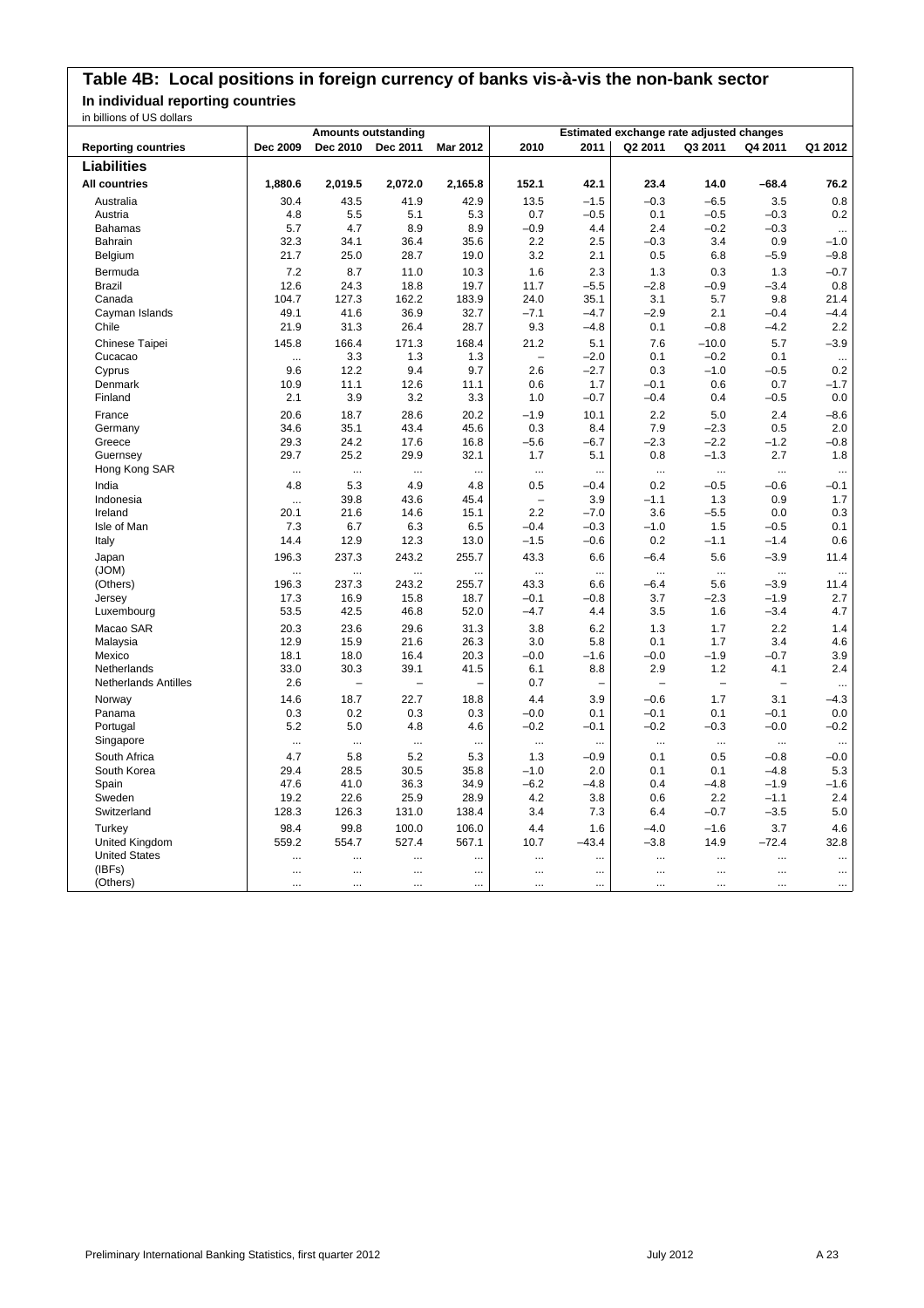## **Table 5A: Currency Breakdown**

**Reporting banks' cross-border positions vis-à-vis all sectors**

| in billions of US dollars  |          |                                        |          |          |          |          |          |                                                     |          |          |
|----------------------------|----------|----------------------------------------|----------|----------|----------|----------|----------|-----------------------------------------------------|----------|----------|
| <b>Currencies</b>          | Dec 2009 | <b>Amounts outstanding</b><br>Dec 2010 | Dec 2011 | Mar 2012 | 2010     | 2011     | Q2 2011  | Estimated exchange rate adjusted changes<br>Q3 2011 | Q4 2011  | Q1 2012  |
| <b>Assets</b>              |          |                                        |          |          |          |          |          |                                                     |          |          |
| <b>All Currencies</b>      | 30,077.2 | 30,200.5                               | 30,309.1 | 30,724.6 | 896.3    | 103.6    | $-191.9$ | 623.4                                               | $-810.4$ | 58.5     |
| A) Domestic currency       | 12,786.1 | 12,522.6                               | 12,124.1 | 12,266.8 | 274.8    | $-203.4$ | $-120.6$ | 352.4                                               | $-487.8$ | $-81.5$  |
| U.S. dollar                | 2,808.2  | 3,259.0                                | 3,186.3  | 3,064.9  | 442.9    | $-72.6$  | $-141.3$ | 58.8                                                | $-84.1$  | $-121.4$ |
| Euro                       | 8,109.9  | 7,277.7                                | 6,961.9  | 7,224.7  | $-205.9$ | $-88.4$  | 26.7     | 237.8                                               | $-318.6$ | 37.7     |
| Yen                        | 587.2    | 734.7                                  | 792.9    | 742.6    | 65.9     | 21.7     | $-0.5$   | $-1.9$                                              | 2.8      | $-8.9$   |
| Pound sterling             | 777.7    | 725.3                                  | 626.4    | 669.0    | $-18.7$  | $-106.7$ | $-15.6$  | $-0.5$                                              | $-53.3$  | 19.7     |
| Swiss franc                | 99.4     | 97.1                                   | 99.1     | 84.0     | $-10.1$  | 2.3      | 0.4      | $-0.2$                                              | 4.8      | $-18.9$  |
| Other                      | 403.7    | 428.8                                  | 457.5    | 481.5    | 0.6      | 40.4     | 9.6      | 58.4                                                | $-39.4$  | 10.3     |
| <b>B) Foreign currency</b> | 15.813.2 | 16,011.7                               | 16,378.3 | 16,597.3 | 465.0    | 172.3    | $-114.3$ | 204.8                                               | $-298.0$ | 79.3     |
| U.S. dollar                | 9.011.0  | 9,267.5                                | 9,675.8  | 9,628.0  | 318.2    | 157.4    | $-73.1$  | 21.6                                                | $-209.3$ | $-49.3$  |
| Euro                       | 3,577.1  | 3,316.5                                | 3,348.3  | 3,594.7  | $-45.7$  | 82.5     | $-58.0$  | 130.9                                               | 27.9     | 136.7    |
| Yen                        | 455.2    | 532.4                                  | 550.0    | 511.9    | 19.5     | $-14.6$  | $-26.0$  | 47.3                                                | 8.8      | $-9.7$   |
| Pound sterling             | 929.8    | 820.7                                  | 700.4    | 726.9    | $-49.2$  | $-104.0$ | 18.1     | $-20.7$                                             | $-39.5$  | 1.5      |
| Swiss franc                | 329.1    | 369.3                                  | 393.3    | 361.0    | 10.3     | 30.9     | $-18.9$  | 52.0                                                | $-15.7$  | $-48.0$  |
| Other                      | 1,511.0  | 1,705.3                                | 1,710.5  | 1,774.7  | 211.9    | 20.2     | 43.6     | $-26.4$                                             | $-70.2$  | 48.2     |
| C) Unallocated             | 1,477.9  | 1,666.3                                | 1,806.7  | 1,860.4  | 156.6    | 134.6    | 43.0     | 66.2                                                | $-24.6$  | 60.8     |
| <b>Liabilities</b>         |          |                                        |          |          |          |          |          |                                                     |          |          |
| <b>All Currencies</b>      | 28,136.7 | 28,546.6                               | 28,830.5 | 29,370.1 | 961.5    | 499.9    | $-178.0$ | 840.5                                               | $-724.1$ | 174.0    |
| A) Domestic currency       | 11,493.6 | 11,768.5                               | 11,917.8 | 12,079.4 | 646.4    | 388.0    | $-123.9$ | 661.6                                               | $-324.3$ | $-80.6$  |
| US dollar                  | 3,167.8  | 3,410.2                                | 3,709.7  | 3,527.5  | 240.0    | 299.5    | $-138.8$ | 61.9                                                | 43.8     | $-182.3$ |
| Euro                       | 6,246.4  | 6,180.4                                | 6,145.2  | 6,431.2  | 378.7    | 180.5    | 0.9      | 541.3                                               | $-315.8$ | 86.3     |
| Yen                        | 334.8    | 411.3                                  | 366.4    | 320.7    | 29.9     | $-60.1$  | $-28.8$  | 19.0                                                | 2.6      | $-27.3$  |
| Pound sterling             | 1,048.5  | 972.4                                  | 852.0    | 929.2    | $-58.2$  | $-109.8$ | 14.7     | $-28.8$                                             | $-35.1$  | 45.7     |
| Swiss franc                | 92.6     | 112.9                                  | 166.2    | 152.4    | 10.1     | 60.1     | 7.3      | 48.8                                                | 7.1      | $-20.6$  |
| Other                      | 603.4    | 681.3                                  | 678.2    | 718.4    | 45.9     | 17.8     | 20.7     | 19.4                                                | $-26.8$  | 17.5     |
| B) Foreign currency        | 15,444.9 | 15,368.6                               | 15,355.7 | 15,671.9 | 105.9    | $-41.2$  | $-119.2$ | 86.1                                                | $-354.0$ | 197.9    |
| U.S. dollar                | 9,078.3  | 9,345.1                                | 9,228.9  | 9,259.7  | 281.9    | -274.7   | $-115.6$ | $-96.3$                                             | $-296.8$ | 29.2     |
| Euro                       | 3,178.4  | 2,831.2                                | 2,899.8  | 3,143.0  | $-132.2$ | 191.3    | $-13.5$  | 168.0                                               | $-38.5$  | 147.7    |
| Yen                        | 587.3    | 599.4                                  | 620.3    | 577.1    | $-53.2$  | $-6.3$   | $-15.5$  | 1.9                                                 | 6.3      | $-11.0$  |
| Pound sterling             | 858.6    | 754.5                                  | 662.9    | 698.8    | $-72.6$  | $-76.2$  | 16.0     | 5.7                                                 | $-39.6$  | 12.0     |
| Swiss franc                | 372.7    | 346.0                                  | 370.0    | 339.7    | $-51.1$  | 29.0     | $-17.4$  | 11.9                                                | 25.4     | $-45.0$  |
| Other                      | 1,369.5  | 1,492.3                                | 1,573.8  | 1,653.5  | 133.1    | 95.8     | 26.8     | $-5.2$                                              | $-10.8$  | 65.0     |
| C) Unallocated             | 1,198.3  | 1,409.5                                | 1,557.1  | 1,618.8  | 209.2    | 153.2    | 65.1     | 92.8                                                | $-45.8$  | 56.7     |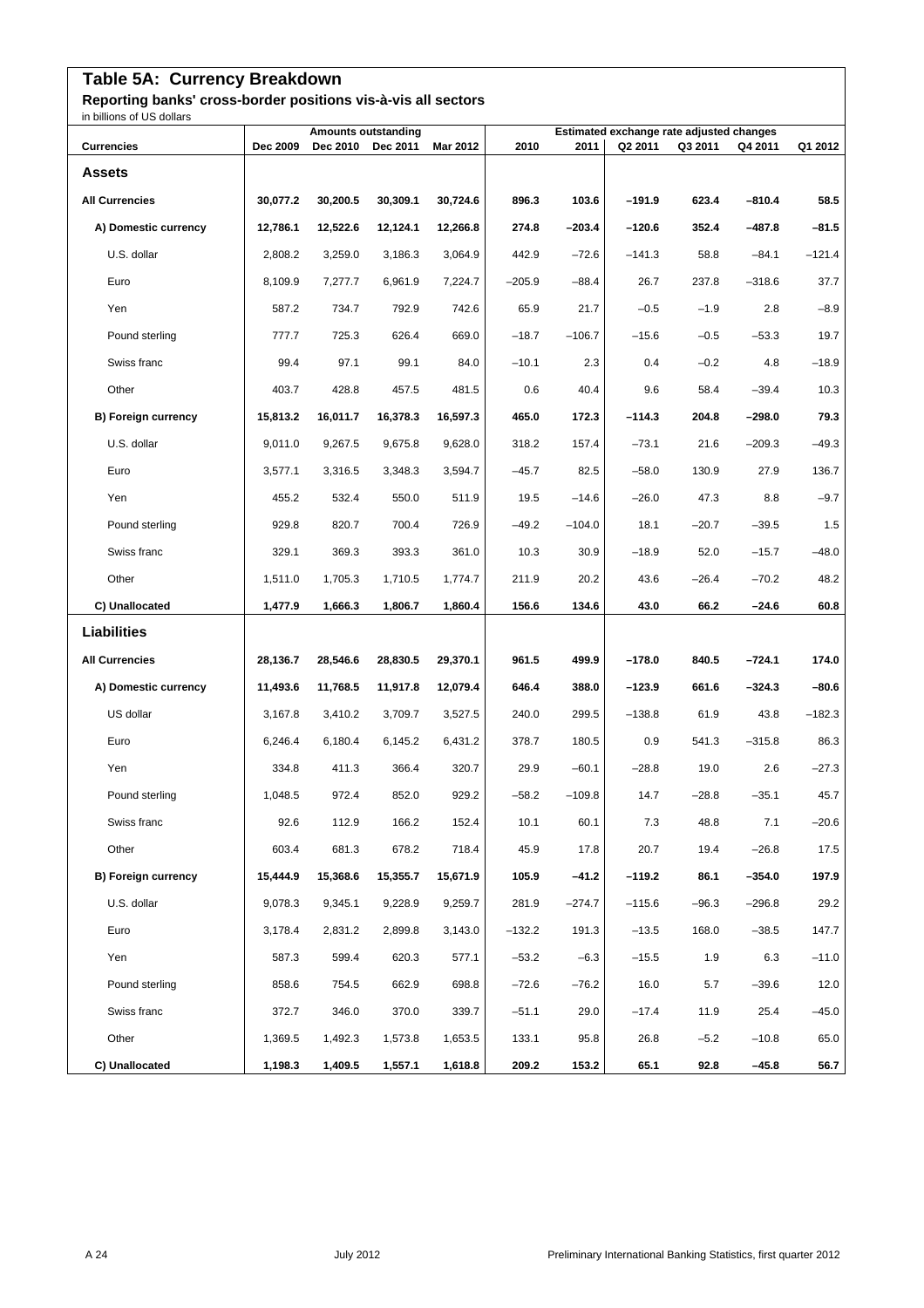## **Table 5B: Currency Breakdown**

**Reporting banks' cross border positions vis-à-vis non-banks**

| In billions of US dollars  |          |                                        |          |          |          |          |         |                                                     |          |         |
|----------------------------|----------|----------------------------------------|----------|----------|----------|----------|---------|-----------------------------------------------------|----------|---------|
| <b>Currencies</b>          | Dec 2009 | <b>Amounts outstanding</b><br>Dec 2010 | Dec 2011 | Mar 2012 | 2010     | 2011     | Q2 2011 | Estimated exchange rate adjusted changes<br>Q3 2011 | Q4 2011  | Q1 2012 |
| <b>Assets</b>              |          |                                        |          |          |          |          |         |                                                     |          |         |
| All currencies             | 10,824.0 | 10,979.5                               | 10,991.2 | 11,221.9 | 415.8    | 7.2      | 113.5   | $-205.8$                                            | $-172.5$ | 111.5   |
| A) Domestic currency       | 4,146.4  | 4,019.4                                | 3,943.5  | 4,035.2  | 41.5     | $-50.1$  | 80.9    | $-58.1$                                             | $-182.6$ | 23.4    |
| U.S. dollar                | 604.3    | 693.4                                  | 829.5    | 832.3    | 91.6     | 136.1    | 58.1    | 24.6                                                | $-26.0$  | 2.8     |
| Euro                       | 2,950.7  | 2,584.3                                | 2,335.0  | 2,393.1  | $-151.9$ | $-197.2$ | 20.8    | $-80.7$                                             | $-147.4$ | $-16.8$ |
| Yen                        | 236.3    | 336.1                                  | 372.7    | 368.6    | 64.0     | 19.4     | 9.7     | $-5.7$                                              | 4.8      | 16.0    |
| Pound sterling             | 199.6    | 241.3                                  | 238.1    | 263.1    | 41.7     | $-12.4$  | $-16.1$ | 7.7                                                 | $-9.4$   | 16.1    |
| Swiss franc                | 26.2     | 29.8                                   | 28.7     | 27.0     | 1.0      | $-1.3$   | $-0.5$  | $-1.3$                                              | $-0.4$   | $-2.8$  |
| Other                      | 129.3    | 134.5                                  | 139.6    | 151.1    | $-4.9$   | 5.3      | 8.9     | $-2.6$                                              | $-4.1$   | 8.0     |
| <b>B) Foreign currency</b> | 6,294.0  | 6,493.0                                | 6,494.8  | 6,610.1  | 292.7    | $-29.7$  | 14.0    | $-171.5$                                            | $-16.1$  | 64.9    |
| U.S. dollar                | 3.839.8  | 4,063.2                                | 3,988.0  | 4,005.7  | 260.7    | $-81.7$  | $-14.6$ | $-138.5$                                            | $-20.0$  | 16.5    |
| Euro                       | 1,238.2  | 1,171.2                                | 1,220.3  | 1,288.2  | $-35.7$  | 34.4     | 29.5    | $-33.6$                                             | 1.4      | 28.2    |
| Yen                        | 142.6    | 161.4                                  | 215.8    | 205.1    | 2.0      | 36.6     | 3.5     | 12.2                                                | 23.2     | 0.5     |
| Pound sterling             | 310.2    | 273.5                                  | 264.6    | 275.5    | $-6.1$   | 3.0      | 2.7     | 6.1                                                 | $-10.6$  | 1.4     |
| Swiss franc                | 115.7    | 120.8                                  | 106.9    | 112.2    | $-3.3$   | $-17.0$  | $-5.3$  | $-8.2$                                              | $-4.2$   | 0.7     |
| Other                      | 647.5    | 703.0                                  | 699.2    | 723.4    | 75.1     | $-5.1$   | $-1.8$  | $-9.5$                                              | $-5.8$   | 17.7    |
| C) Unallocated             | 383.7    | 467.1                                  | 552.9    | 576.6    | 81.6     | 87.0     | 18.6    | 23.8                                                | 26.1     | 23.2    |
| <b>Liabilities</b>         |          |                                        |          |          |          |          |         |                                                     |          |         |
| All currencies             | 7,287.7  | 7,663.9                                | 7,649.0  | 7,854.6  | 451.0    | 45.6     | 29.4    | 56.7                                                | $-266.3$ | 116.9   |
| A) Domestic currency       | 2,622.9  | 2,734.1                                | 2,841.7  | 2,927.9  | 151.1    | 136.4    | 34.5    | 145.1                                               | $-151.3$ | 31.3    |
| <b>US dollar</b>           | 827.8    | 859.1                                  | 972.7    | 981.8    | 28.8     | 113.6    | $-14.0$ | 20.3                                                | 4.0      | 9.0     |
| Euro                       | 1,132.3  | 1,180.9                                | 1,203.9  | 1,233.5  | 125.9    | 46.5     | 46.5    | 108.6                                               | $-133.2$ | $-9.0$  |
| Yen                        | 69.6     | 83.7                                   | 74.5     | 69.7     | 4.8      | $-12.8$  | $-4.2$  | $-4.5$                                              | $-0.1$   | $-0.9$  |
| Pound sterling             | 365.2    | 354.8                                  | 335.0    | 367.3    | $-23.2$  | $-20.0$  | $1.2$   | 5.7                                                 | $-20.0$  | 19.9    |
| Swiss franc                | 41.5     | 49.6                                   | 55.7     | 57.8     | 3.3      | 6.8      | 2.6     | 3.4                                                 | 1.7      | $-0.3$  |
| Other                      | 186.5    | 206.0                                  | 199.9    | 217.9    | 11.4     | 2.3      | 2.4     | 11.6                                                | $-3.6$   | 12.6    |
| B) Foreign currency        | 4,242.7  | 4,493.2                                | 4,320.2  | 4,412.6  | 283.3    | $-144.5$ | $-26.3$ | $-93.1$                                             | $-127.1$ | 61.7    |
| U.S. dollar                | 2,731.5  | 3,056.9                                | 2,857.9  | 2,873.8  | 312.3    | $-162.2$ | $-76.1$ | $-88.0$                                             | $-96.3$  | 15.1    |
| Euro                       | 912.6    | 872.3                                  | 868.2    | 923.4    | 12.2     | $-10.2$  | 28.0    | 11.0                                                | $-38.5$  | 27.4    |
| Yen                        | 107.8    | 106.3                                  | 138.8    | 130.1    | $-15.2$  | 19.5     | $0.0\,$ | $-7.7$                                              | 22.4     | $-1.4$  |
| Pound sterling             | 170.1    | 133.0                                  | 125.3    | 131.7    | $-38.5$  | 1.8      | 10.5    | 2.3                                                 | $-7.1$   | 2.0     |
| Swiss franc                | 57.2     | 56.4                                   | 56.6     | 58.9     | $-8.6$   | 3.2      | $-4.6$  | 12.0                                                | $-6.2$   | $-0.0$  |
| Other                      | 263.6    | 268.4                                  | 273.5    | 294.7    | 21.1     | 3.4      | 15.9    | $-22.8$                                             | $-1.4$   | 18.6    |
| C) Unallocated             | 422.1    | 436.7                                  | 487.1    | 514.0    | 16.7     | 53.7     | 21.3    | 4.7                                                 | 12.1     | 24.0    |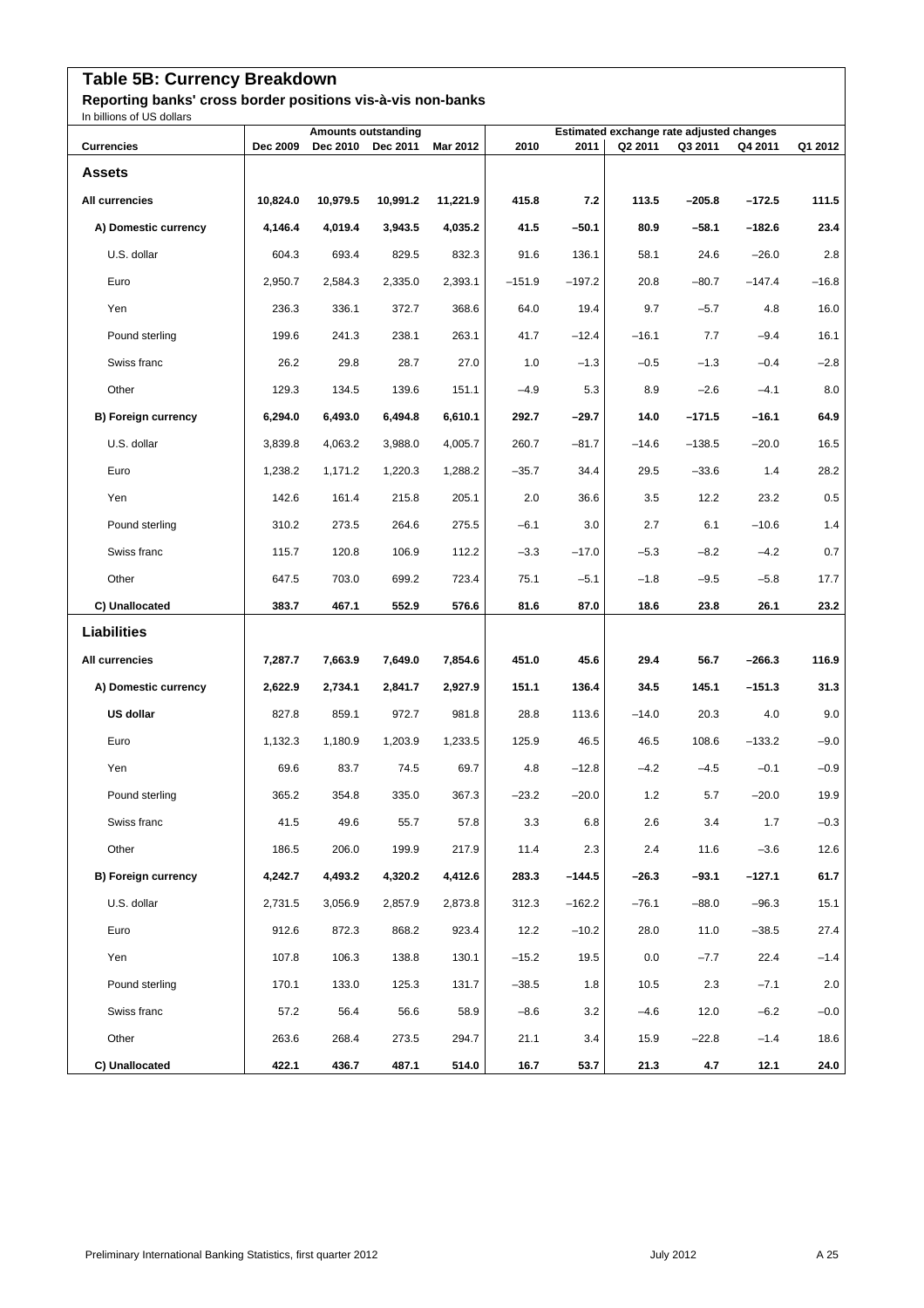## **Table 5C: Currency breakdown**

**Reporting banks' cross border positions vis-à-vis official monetary authorities**

| in billions of US dollars  |          | <b>Amounts outstanding</b> |           |                          |         |           |          | Estimated exchange rate adjusted changes |          |          |
|----------------------------|----------|----------------------------|-----------|--------------------------|---------|-----------|----------|------------------------------------------|----------|----------|
| <b>Currencies</b>          | Dec 2009 | <b>Dec 2010</b>            | Dec 2011  | Mar 2012                 | 2010    | 2011      | Q2 2011  | Q3 2011                                  | Q4 2011  | Q1 2012  |
| <b>Assets</b>              |          |                            |           |                          |         |           |          |                                          |          |          |
| <b>All Currencies</b>      | 151.0    | 190.4                      | 262.5     | 335.7                    | 14.5    | 78.9      | $-27.6$  | 60.2                                     | 17.3     | 66.7     |
| A) Domestic currency       | 54.4     | 35.0                       | 74.4      | 104.9                    | $-43.9$ | 42.8      | 5.4      | 10.0                                     | 26.7     | 27.7     |
| U.S. dollar                | $\ldots$ | $\ddotsc$                  | $\ddotsc$ | $\cdots$                 |         | $\ddotsc$ | $\cdots$ | $\cdots$                                 | $\cdots$ | $\cdots$ |
| Euro                       | 46.2     | 29.6                       | 68.2      | 95.2                     | $-41.3$ | 41.7      | 1.9      | 7.6                                      | 31.6     | 24.4     |
| Yen                        | 0.0      | 0.0                        | 0.0       | $\overline{\phantom{a}}$ | $-0.0$  | $-0.0$    | $-0.0$   | $\overline{\phantom{a}}$                 | 0.0      | $-0.0$   |
| Pound sterling             | 5.6      | 2.4                        | 1.5       | 4.6                      | $-2.9$  | $-0.9$    | $-0.3$   | 0.5                                      | $-2.6$   | 2.9      |
| Swiss franc                | 0.1      | 0.0                        | 0.1       | 0.0                      | $-0.1$  | 0.0       | 0.0      | $-0.0$                                   | 0.1      | $-0.0$   |
| Other                      | 2.4      | 3.0                        | 4.6       | 5.1                      | 0.4     | 1.9       | 3.8      | 1.9                                      | $-2.4$   | 0.4      |
| <b>B) Foreign currency</b> | 76.9     | 96.7                       | 142.7     | 191.4                    | 20.9    | 50.4      | $-23.0$  | 47.9                                     | 16.3     | 45.0     |
| U.S. dollar                | 40.5     | 36.5                       | 35.2      | 46.8                     | $-4.6$  | $-1.3$    | 5.2      | $-4.6$                                   | $-3.5$   | 11.6     |
| Euro                       | 17.3     | 31.6                       | 71.9      | 108.6                    | 16.0    | 44.0      | $-20.7$  | 51.3                                     | 11.2     | 33.7     |
| Yen                        | 1.1      | 2.2                        | 1.0       | 0.5                      | 0.9     | $-1.3$    | 0.2      | 0.2                                      | $-0.6$   | $-0.4$   |
| Pound sterling             | 4.7      | 11.6                       | 16.4      | 23.5                     | 7.6     | 4.9       | $-2.9$   | $-0.9$                                   | 5.8      | 6.4      |
| Swiss franc                | 0.9      | 2.8                        | 0.7       | 0.5                      | 1.3     | $-2.5$    | $-5.1$   | $-0.1$                                   | $-1.3$   | $-0.3$   |
| Other                      | 12.4     | 12.0                       | 17.5      | 11.5                     | $-0.3$  | 6.6       | 0.2      | 2.0                                      | 4.7      | $-6.1$   |
| C) Unallocated             | 19.7     | 58.7                       | 45.5      | 39.4                     | 37.4    | $-14.2$   | $-10.0$  | 2.2                                      | $-25.7$  | $-5.9$   |
| <b>Liabilities</b>         |          |                            |           |                          |         |           |          |                                          |          |          |
| <b>All Currencies</b>      | 863.2    | 852.0                      | 903.8     | 951.1                    | 9.1     | 60.6      | 16.9     | $-0.8$                                   | 0.2      | 37.7     |
| A) Domestic currency       | 359.7    | 351.4                      | 385.1     | 394.2                    | 6.5     | 38.2      | 19.8     | $-6.9$                                   | 14.4     | 3.0      |
| U.S. dollar                | 168.3    | 160.8                      | 195.3     | 177.8                    | $-7.6$  | 34.5      | 12.4     | 7.7                                      | 15.4     | $-17.5$  |
| Euro                       | 129.0    | 121.8                      | 114.0     | 123.8                    | 6.2     | $-4.3$    | 6.1      | $-11.9$                                  | $-2.7$   | 6.0      |
| Yen                        | 2.3      | 1.2                        | 1.8       | 2.5                      | $-1.3$  | 0.6       | $-0.5$   | 0.6                                      | 0.4      | $0.8\,$  |
| Pound sterling             | 49.2     | 48.4                       | 47.0      | 61.9                     | 1.0     | $-1.0$    | $-3.6$   | $-4.2$                                   | $-0.1$   | 13.0     |
| Swiss franc                | 0.1      | 0.9                        | 1.0       | $2.8\,$                  | $0.8\,$ | 0.1       | 0.0      | 0.3                                      | $0.5\,$  | 1.7      |
| Other                      | 10.6     | 18.2                       | 26.0      | 25.4                     | 7.3     | 8.3       | 5.3      | 0.7                                      | 0.9      | $-1.0$   |
| <b>B) Foreign currency</b> | 440.0    | 425.2                      | 441.5     | 483.3                    | $-9.1$  | 20.4      | $-5.8$   | 14.1                                     | $-8.2$   | 38.4     |
| U.S. dollar                | 271.0    | 252.1                      | 292.1     | 322.4                    | $-19.1$ | 39.9      | 25.6     | $-16.6$                                  | 12.9     | 30.3     |
| Euro                       | 72.8     | 80.2                       | 62.5      | 76.8                     | 12.6    | $-16.2$   | $-27.3$  | 31.0                                     | $-20.4$  | 12.1     |
| Yen                        | 12.4     | 16.4                       | 3.6       | 5.5                      | 2.8     | $-13.1$   | 1.8      | $-5.4$                                   | $-0.8$   | 2.2      |
| Pound sterling             | 23.6     | 12.2                       | 12.5      | 11.9                     | $-10.6$ | 0.5       | $-1.2$   | $0.0\,$                                  | $-0.4$   | $-1.1$   |
| Swiss franc                | 21.1     | 3.7                        | 10.0      | 8.5                      | $-16.7$ | 7.2       | 0.2      | 0.1                                      | 7.5      | $-1.9$   |
| Other                      | 39.1     | 60.6                       | 60.8      | 58.2                     | 22.0    | 2.1       | $-4.8$   | $5.0\,$                                  | $-7.0$   | $-3.1$   |
| C) Unallocated             | 63.5     | 75.3                       | 77.2      | 73.6                     | 11.7    | 2.0       | 2.9      | $-8.1$                                   | $-6.1$   | $-3.8$   |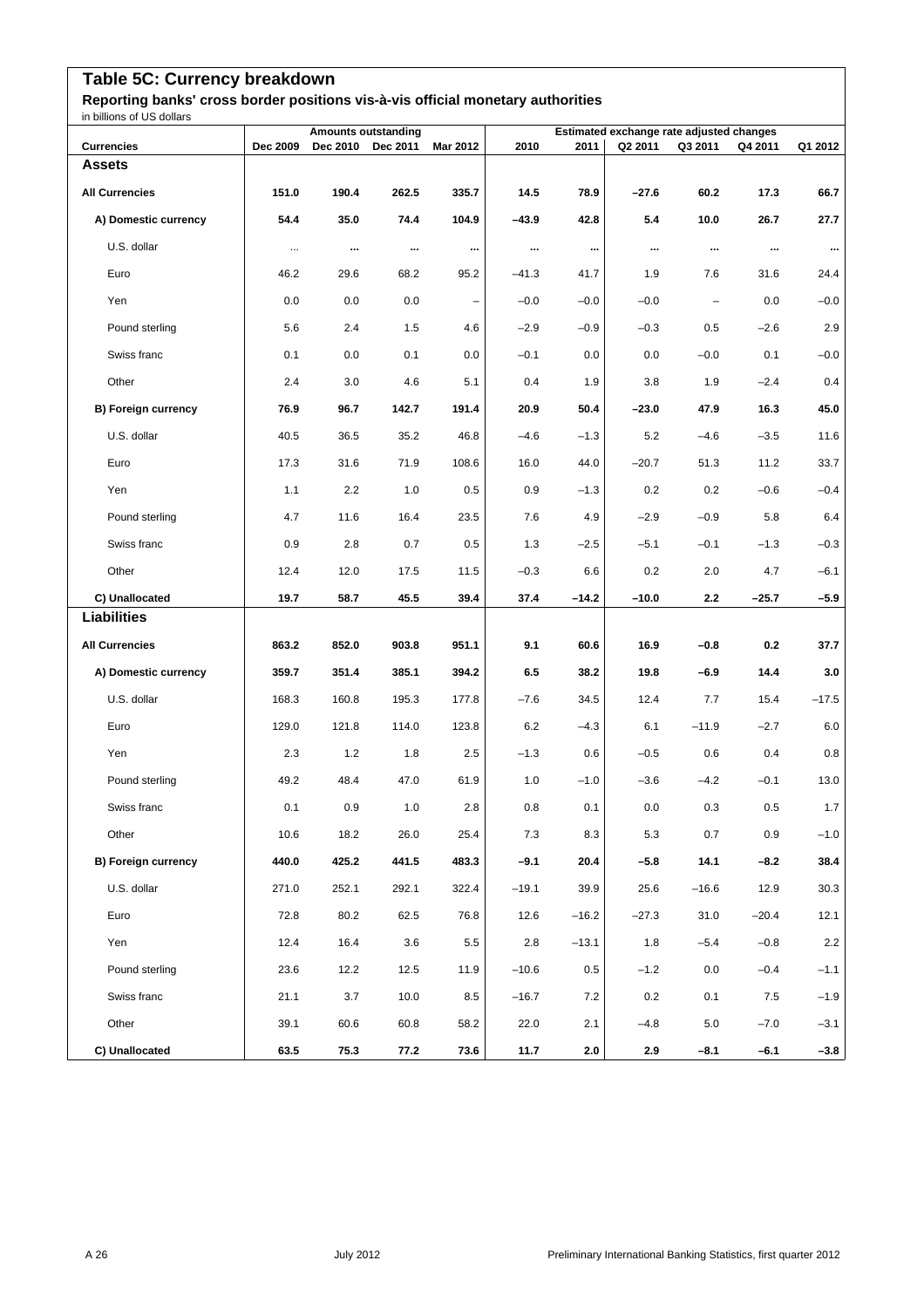## **Table 5D: Currency breakdown**

**Reporting banks' local positions in foreign currency**

| In billions of US dollars         |          |          | <b>Amounts outstanding</b> |                                   |         | Estimated exchange rate adjusted changes |         |         |          |         |  |  |
|-----------------------------------|----------|----------|----------------------------|-----------------------------------|---------|------------------------------------------|---------|---------|----------|---------|--|--|
| <b>Currencies</b>                 | Dec 2009 | Dec 2010 | Dec 2011                   | Mar 2012<br>Vis-à-vis all sectors | 2010    | 2011                                     | Q2 2011 | Q3 2011 | Q4 2011  | Q1 2012 |  |  |
| <b>Assets</b>                     |          |          |                            |                                   |         |                                          |         |         |          |         |  |  |
| All currencies                    | 3,759.5  | 3,839.5  | 3,907.4                    | 4,027.8                           | 94.1    | 42.2                                     | 76.8    | 184.6   | $-270.8$ | 84.7    |  |  |
| US dollar                         | 1,697.4  | 1,685.6  | 1,807.4                    | 1,853.7                           | $-13.5$ | 59.8                                     | 27.2    | 60.1    | $-130.8$ | 45.8    |  |  |
| Euro                              | 1,043.3  | 942.5    | 859.9                      | 902.0                             | $-24.4$ | $-45.1$                                  | $-0.5$  | 53.9    | $-49.1$  | 13.2    |  |  |
| Yen                               | 145.3    | 161.5    | 141.3                      | 139.5                             | $-1.7$  | $-28.4$                                  | $-6.5$  | 2.2     | $-27.9$  | 5.7     |  |  |
| Pound sterling                    | 140.0    | 144.9    | 143.7                      | 134.0                             | 15.2    | 2.0                                      | 3.9     | 14.1    | $-10.4$  |         |  |  |
|                                   |          |          |                            |                                   |         |                                          |         |         |          | $-14.6$ |  |  |
| Swiss franc                       | 252.5    | 239.0    | 211.1                      | 214.1                             | $-35.2$ | $-27.4$                                  | $-3.9$  | 1.9     | $-17.1$  | $-6.0$  |  |  |
| Other                             | 217.2    | 257.4    | 241.5                      | 246.4                             | 49.9    | $-11.4$                                  | 12.5    | 17.6    | $-17.7$  | 3.7     |  |  |
| Unallocated<br><b>Liabilities</b> | 263.8    | 408.5    | 502.6                      | 538.1                             | 103.8   | 92.6                                     | 44.2    | 34.7    | $-17.6$  | 36.9    |  |  |
|                                   |          |          |                            |                                   |         |                                          |         |         |          |         |  |  |
| All currencies                    | 4,206.9  | 4,317.2  | 4,592.4                    | 4,650.1                           | 148.4   | 206.0                                    | 53.8    | 190.1   | $-191.3$ | 18.3    |  |  |
| US dollar                         | 1,921.0  | 1,956.5  | 2,194.3                    | 2,224.1                           | 51.8    | 120.0                                    | $-2.8$  | 7.7     | $-49.4$  | 28.8    |  |  |
| Euro                              | 934.8    | 863.0    | 856.0                      | 909.0                             | $-4.3$  | 33.5                                     | 28.0    | 89.4    | $-64.5$  | 25.0    |  |  |
| Yen                               | 126.4    | 130.7    | 107.4                      | 108.6                             | $-11.3$ | $-29.2$                                  | $-4.0$  | 6.8     | $-20.7$  | 7.0     |  |  |
| Pound sterling                    | 153.4    | 150.3    | 143.5                      | 124.7                             | 5.7     | $-2.4$                                   | $-0.5$  | 15.0    | $-12.0$  | $-23.4$ |  |  |
| Swiss franc                       | 131.4    | 117.9    | 110.9                      | 109.1                             | $-23.7$ | $-5.6$                                   | $-5.6$  | 9.6     | $-8.4$   | $-6.5$  |  |  |
| Other                             | 437.3    | 480.6    | 477.5                      | 453.9                             | 53.8    | 2.5                                      | 20.5    | 23.6    | $-27.1$  | $-27.9$ |  |  |
| Unallocated                       | 502.6    | 618.2    | 702.7                      | 720.6                             | 76.4    | 87.3                                     | 18.2    | 38.1    | $-9.2$   | 15.4    |  |  |
| <b>Assets</b>                     |          |          |                            | Vis-à-vis the non-bank sector     |         |                                          |         |         |          |         |  |  |
| All currencies                    | 1,925.8  | 2,012.6  | 1,960.5                    | 2,008.3                           | 61.8    | $-73.1$                                  | 20.1    | $-12.3$ | $-93.1$  | 29.8    |  |  |
| US dollar                         | 946.2    | 994.7    | 1,061.4                    | 1,079.4                           | 39.7    | 35.1                                     | 28.2    | 20.1    | $-52.8$  | 17.6    |  |  |
| Euro                              | 524.5    | 503.1    | 402.9                      | 419.0                             | 16.4    | $-87.9$                                  | $-19.1$ | -36.2   | $-7.4$   | 3.1     |  |  |
| Yen                               | 97.2     | 108.4    | 96.8                       | 93.8                              | $-2.1$  | $-17.3$                                  | $-1.4$  | $-1.4$  | $-17.5$  | 2.1     |  |  |
| Pound sterling                    | 65.1     | 58.7     | 58.0                       | 62.2                              | $-2.9$  | 1.1                                      | 1.9     | $-1.2$  | $-0.2$   | 2.1     |  |  |
| Swiss franc                       | 168.1    | 165.6    | 146.4                      | 147.9                             | $-18.1$ | $-18.9$                                  | $-3.4$  | $-2.0$  | $-8.5$   | $-4.8$  |  |  |
| Other                             | 113.1    | 134.4    | 132.7                      | 142.4                             | 27.1    | $-0.1$                                   | 7.7     | 4.3     | $-8.9$   | 8.4     |  |  |
| Unallocated                       | 11.8     | 47.6     | 62.2                       | 63.6                              | 1.7     | 14.9                                     | 6.3     | 4.1     | 2.2      | 1.3     |  |  |
| <b>Liabilities</b>                |          |          |                            |                                   |         |                                          |         |         |          |         |  |  |
| All currencies                    | 1,880.6  | 2,019.5  | 2,072.0                    | 2,165.8                           | 152.1   | 42.1                                     | 23.4    | 14.0    | $-68.4$  | 76.2    |  |  |
| US dollar                         | 1,091.8  | 1,194.3  | 1,263.9                    | 1,318.2                           | 119.9   | 33.8                                     | $-1.4$  | 2.9     | -44.6    | 53.8    |  |  |
| Euro                              | 482.1    | 465.1    | 446.0                      | 475.8                             | 18.5    | 1.6                                      | 12.0    | $-3.1$  | $-8.3$   | 15.2    |  |  |
| Yen                               | 52.2     | 56.8     | 43.4                       | 47.0                              | $-2.5$  | $-16.4$                                  | $-1.7$  | $1.0$   | $-12.6$  | 6.0     |  |  |
| Pound sterling                    | 73.2     | 65.6     | 57.1                       | 57.8                              | $-4.6$  | $-5.5$                                   | 2.9     | $-0.9$  | $-3.5$   | $-1.3$  |  |  |
| Swiss franc                       | 31.2     | 28.0     | 22.0                       | 23.0                              | $-2.5$  | $-5.2$                                   | $-4.5$  | 3.4     | $-5.0$   | 0.1     |  |  |
| Other                             | 127.3    | 143.1    | 165.1                      | 166.0                             | 18.8    | 25.5                                     | 15.8    | 7.9     | 2.5      | $-0.7$  |  |  |
| Unallocated                       | 22.9     | 66.6     | 74.5                       | 77.9                              | 4.5     | 8.2                                      | 0.4     | 2.8     | 3.2      | 3.1     |  |  |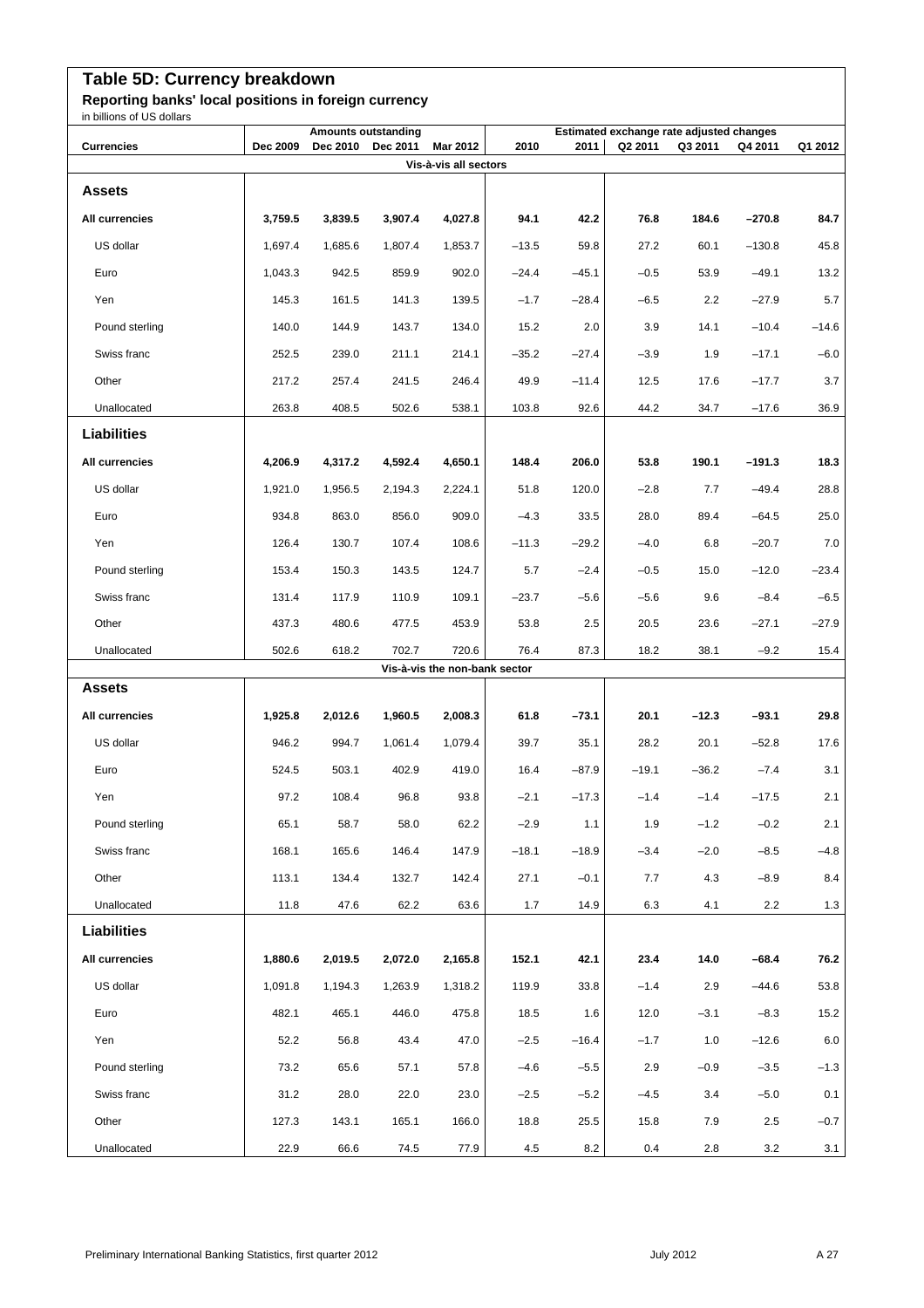## **Table 6A: External positions of reporting banks vis-à-vis all sectors**

**Vis-à-vis individual countries**

| in millions of US dollars        | Estimated exchange rate adjusted changes |                      |                                             |                      |                     |                     |                        |                       |                       |                        |
|----------------------------------|------------------------------------------|----------------------|---------------------------------------------|----------------------|---------------------|---------------------|------------------------|-----------------------|-----------------------|------------------------|
| Vis-à-vis countries              | Dec 2009                                 | <b>Dec 2010</b>      | <b>Amounts outstanding</b><br>Dec 2011      | Mar 2012             | 2010                | 2011                | Q2 2011                | Q3 2011               | Q4 2011               | Q1 2012                |
| Assets                           |                                          |                      |                                             |                      |                     |                     |                        |                       |                       |                        |
| <b>All countries</b>             |                                          |                      | 30,077,224 30,200,531 30,309,106 30,724,570 |                      | 896,348             | 103,555             | $-191,919$             | 623,385               | $-810,426$            | 58,509                 |
| <b>Developed Countries</b>       |                                          |                      | 23,350,776 22,870,248 22,596,572 22,919,811 |                      | 87,597              | $-277,844$          | $-244,929$             | 425,108               | $-646.588$            | $-12,476$              |
| i) Europe                        |                                          |                      | 16,834,657 16,003,825 15,431,147 15,826,853 |                      | $-260,631$          | $-313.796$          | $-91,010$              | 492,589               | $-589,798$            | 60,145                 |
| Euro area                        | 10,642,946                               | 9,637,724            | 9,008,908                                   | 9,344,726            | $-439,349$          | $-464, 486$         | 11,083                 | 78,726                | $-480,340$            | 102,690                |
| (of which in EUR)                | 7,938,004                                | 7,110,809            | 6,835,125                                   | 7,132,507            | $-258,664$          | $-107,317$          | 11,740                 | 209,509               | $-261,852$            | 75,690                 |
| Austria                          | 258,621                                  | 241,534              | 230,177                                     | 245,848              | $-3,057$            | $-5,325$            | $-1,708$               | 2,142                 | $-7,985$              | 8,899                  |
| Belgium                          | 491,041                                  | 469,222              | 441,388                                     | 457,696              | $-13,654$           | $-20,842$           | $-13,382$              | 25,090                | $-32,583$             | 5,425                  |
| Cyprus                           | 107,396                                  | 69,460               | 65,387                                      | 54,916               | $-32,468$           | $-2,700$            | 1,144                  | 5,283                 | $-3,816$              | $-11.744$              |
| Estonia<br>Finland               | 17,666                                   | 14,523               | 10,850                                      | 11,243               | $-2,678$            | $-3,423$            | 95                     | $-1,796$              | $-677$                | 44                     |
| France                           | 164,816<br>1,749,075                     | 172,565<br>1,772,034 | 227,760<br>1,699,901                        | 244,379<br>1,662,007 | 12,976<br>70,116    | 61,232<br>$-60,885$ | $-1,538$<br>98,211     | 43,021<br>$-3,124$    | 8,445<br>$-96,923$    | 10,455<br>$-76,901$    |
| Germany                          | 1,697,377                                | 1,790,037            | 1,669,933                                   | 1,957,138            | 103,750             | $-65,108$           | $-50,834$              | 174,234               | $-113,164$            | 239,184                |
| Greece                           | 240,818                                  | 175,280              | 125,864                                     | 100,880              | $-44,076$           | $-47,767$           | $-13,632$              | $-7,160$              | $-21,620$             | $-27,680$              |
| Ireland                          | 1,170,231                                | 833,581              | 747,643                                     | 710,901              | $-196,514$          | $-73,875$           | $-16,372$              | $-2,165$              | $-24,608$             | $-54,567$              |
| Italy                            | 1,147,083                                | 914,140              | 743,965                                     | 751,651              | $-123,309$          | $-152,043$          | 10,105                 | $-112,460$            | $-68,906$             | $-14,848$              |
| Luxembourg                       | 884,533                                  | 896,766              | 890,969                                     | 940,038              | 57,248              | 12,946              | 27,867                 | $-8,600$              | $-15,120$             | 29,412                 |
| Malta                            | 39,468                                   | 35,619               | 37,186                                      | 37,630               | $-2,178$            | 2,639               | 483                    | 2,169                 | $-1,219$              | $-258$                 |
| Netherlands                      | 1,239,056                                | 1,121,768            | 1,174,944                                   | 1,238,235            | $-58,209$           | 62,933              | $-13,146$              | 40,080                | $-31,452$             | 33,633                 |
| Portugal<br>Slovakia             | 281,372<br>17,982                        | 219,490<br>20,285    | 182,097<br>19,390                           | 174,680<br>22,558    | $-37,472$<br>3,421  | $-33,970$<br>$-213$ | $-12,595$<br>$-1,579$  | $-16,031$<br>3,121    | $-12,394$<br>$-2,831$ | $-12,557$<br>2,521     |
| Slovenia                         | 31,958                                   | 29,011               | 26,164                                      | 25,604               | $-561$              | $-2,136$            | $-614$                 | $-958$                | $-1,414$              | $-1,382$               |
| Spain                            | 1,104,453                                | 862.409              | 715,290                                     | 709,322              | $-172,685$          | $-135,948$          | $-1,422$               | $-64, 119$            | $-54.073$             | $-26,949$              |
| Andorra                          | 3,732                                    | 2,567                | 2,476                                       | 2,352                | $-919$              | -25                 | 432                    | $-781$                | $-9$                  | $-191$                 |
| Denmark                          | 297,950                                  | 289,996              | 288,934                                     | 302,466              | $-12,927$           | 10,999              | $-19,952$              | 19,708                | 2,570                 | 7,104                  |
| Iceland                          | 26,061                                   | 14,342               | 9,543                                       | 9,421                | $-864$              | $-4,762$            | 113                    | $-848$                | $-1,398$              | $-341$                 |
| Liechtenstein                    | 7,513                                    | 8,313                | 7,207                                       | 6,558                | 1,016               | $-1,048$            | 208                    | $-484$                | $-1,123$              | $-755$                 |
| Norway                           | 239,721                                  | 235,601              | 235,361                                     | 254,680              | $-5.123$            | 69                  | $-11,337$              | 10,941                | $-4,203$              | 16,273                 |
| Sweden                           | 306,382                                  | 308,805              | 310.714                                     | 321,587              | 2,133               | 5,062               | $-5.641$               | 2,390                 | $-4,595$              | 5,351                  |
| Switzerland<br>(of which in CHF) | 612,215<br>138,433                       | 606,718<br>179,838   | 652,865<br>230,169                          | 614,820<br>194,276   | $-14,067$<br>25,147 | 59,126<br>57,613    | $-14,283$<br>$-11,493$ | 91,629<br>42,211      | 14,803<br>15,897      | $-51,276$<br>$-44,795$ |
| United Kingdom                   | 4,696,244                                | 4,898,300            | 4,914,144                                   | 4,969,207            | 209,808             | 81,728              | $-51,688$              | 291,367               | $-115,388$            | $-18,728$              |
| (of which in GBP)                | 757,198                                  | 657,756              | 540,131                                     | 553,534              | $-50,154$           | $-112,334$          | 11,772                 | $-28,387$             | $-27,317$             | $-5,822$               |
| Vatican                          |                                          | 54                   | 18                                          | 21                   | 51                  | -36                 | 14                     | $-26$                 | 17                    | 3                      |
| Other                            | 1,893                                    | 1,405                | 977                                         | 1,015                | $-386$              | $-426$              | 40                     | $-34$                 | $-132$                | 16                     |
| <b>Liabilities</b>               |                                          |                      |                                             |                      |                     |                     |                        |                       |                       |                        |
| <b>All Countries</b>             |                                          |                      | 28,136,729 28,546,608 28,830,530 29,370,058 |                      | 961,495             | 499,944             | $-177,990$             | 840,511               | $-724, 123$           | 173,957                |
| <b>Developed Countries</b>       |                                          |                      | 18,044,793 18,733,316 18,920,013 19,194,732 |                      | 875,253             | 480,161             | $-129,448$             | 913,226               | $-637,928$            | $-6,576$               |
| i) Europe                        |                                          |                      | 12,816,129 12,914,450 13,234,800 13,541,587 |                      | 323,194             | 598,489             | 43,313                 | 804,376               | $-495, 197$           | 35,548                 |
| Euro area                        | 6,925,290                                | 6,671,725            | 6,852,632                                   | 6,981,077            | $-4,991$            | 343,103             | 120,791                | 360,254               | $-347,115$            | $-32,545$              |
| (of which in EUR)                | 4,628,931                                | 4,407,876            | 4,491,412                                   | 4,656,313            | 35,143              | 241,580             | 42,962                 | 314,360               | $-229,821$            | 19,813                 |
| Austria                          | 123,472                                  | 97,629               | 107,618                                     | 114,738              | $-20,709$           | 12,890              | 3,465                  | 5,568                 | $-9,459$              | 4,454                  |
| Belgium                          | 529,798                                  | 529,562              | 561,099                                     | 546,927              | $-15,279$           | 40,835              | $-1,889$               | 52,571                | $-32,707$             | $-27,342$              |
| Cyprus<br>Estonia                | 60,090<br>1,681                          | 47,513<br>1,730      | 45,901<br>3,759                             | 52,952<br>4,222      | $-9,716$<br>127     | $-371$<br>2,212     | $-339$<br>986          | 981<br>744            | $-4,282$<br>$-259$    | 6,090<br>372           |
| Finland                          | 118,065                                  | 114,006              | 103,714                                     | 104,567              | $-2,502$            | $-8,953$            | $-7,452$               | 16,529                | $-15,575$             | $-1,599$               |
| France                           | 1,138,849                                | 1,218,195            | 1,399,063                                   | 1,371,712            | 95,260              | 225,137             | 64,164                 | 191,664               | $-39,760$             | $-57,279$              |
| Germany                          | 1,950,629                                | 1,833,183            | 1,778,849                                   | 1,839,756            | 6,732               | $-2,837$            | 41,187                 | 100,287               | $-111,334$            | 16,777                 |
| Greece                           | 124,566                                  | 111,560              | 99,692                                      | 88,853               | $-4,559$            | $-8,792$            | 9,166                  | $-3,806$              | $-8,569$              | $-13,365$              |
| Ireland                          | 590,567                                  | 566,345              | 575,860                                     | 578,169              | 435                 | 20,493              | 5,580                  | $-1,784$              | $-25,252$             | $-10,664$              |
| Italy                            | 310,478                                  | 299,014              | 309,523                                     | 359,645              | $-2,781$            | 19,234              | $-3,762$               | 23,881                | $-5,794$              | 40,974                 |
| Luxembourg                       | 775,114                                  | 779,316              | 794,359                                     | 794,180              | 27,451              | 33,523              | 2,250                  | 22,121                | $-19,132$             | $-17,791$              |
| Malta                            | 18,465                                   | 20,850               | 21,878                                      | 22,622               | 2,958               | 1,708               | 4,846                  | $-636$                | $-3,307$              | 267                    |
| Netherlands<br>Portugal          | 770,371<br>98,035                        | 672,620<br>98,014    | 676,247<br>89,749                           | 684,894<br>96,911    | $-67,788$<br>6,670  | 2,603<br>$-6,111$   | $-1,769$<br>3,399      | $-35,355$<br>$-3,441$ | $-69,055$<br>$-1,510$ | $-5,875$<br>4,875      |
| Slovakia                         | 5,882                                    | 5,954                | 5,408                                       | 6,310                | 373                 | $-424$              | $-1,386$               | 701                   | $-395$                | 746                    |
| Slovenia                         | 4,699                                    | 3,136                | 3,118                                       | 3,908                | $-1,512$            | 69                  | $-148$                 | 346                   | $-1,213$              | 693                    |
| Spain                            | 304,529                                  | 273,098              | 276,795                                     | 310,711              | $-20,151$           | 11,885              | 2,492                  | $-10,115$             | 487                   | 26,121                 |
| Andorra                          | 4,204                                    | 3,121                | 3,036                                       | 3,156                | $-948$              | 28                  | 630                    | $-598$                | 86                    | 42                     |
| Denmark                          | 159,348                                  | 183,374              | 170,999                                     | 182,211              | 8,627               | $-1,758$            | $-11,329$              | 9,967                 | $-1,822$              | 6,460                  |
| Iceland                          | 4,964                                    | 6,194                | 3,877                                       | 4,820                | 1,204               | $-2,253$            | 401                    | $-63$                 | $-691$                | 832                    |
| Liechtenstein                    | 30,344                                   | 22,593               | 23,454                                      | 26,561               | $-4,486$            | 1,420               | 748                    | $-602$                | 804                   | 2,531                  |
| Norway<br>Sweden                 | 86,013<br>162,851                        | 103,112<br>191,874   | 123,003<br>247,596                          | 159,612<br>262,077   | $-11,924$           | 23,055<br>53,829    | $-16,839$<br>5,181     | 25,352<br>19,214      | $-6,790$<br>11,035    | 33,647<br>8,445        |
| Switzerland                      | 997,420                                  | 927,660              | 923,047                                     | 904,177              | 17,161<br>$-65,413$ | 16,242              | 13,197                 | 37,578                | 1,751                 | $-35,405$              |
| (of which in CHF)                | 125,560                                  | 93,734               | 150,491                                     | 109,249              | $-34,824$           | 63,501              | $-5,923$               | 8,396                 | 56,134                | $-46,573$              |
| United Kingdom                   | 4,441,648                                | 4,800,789            | 4,882,744                                   | 5,013,485            | 383,513             | 164,285             | $-69,481$              | 353,776               | $-153,186$            | 51,673                 |
| (of which in GBP)                | 500,140                                  | 419,990              | 316,857                                     | 338,681              | $-69,181$           | $-97,222$           | 173                    | $-411$                | $-33,404$             | 10,261                 |
| Vatican                          | 1,221                                    | 1,378                | 1,950                                       | 1,786                | 236                 | 642                 | 179                    | $-476$                | 671                   | $-217$                 |
| Other                            | 2,826                                    | 2,630                | 2,462                                       | 2,625                | 217                 | $-104$              | $-164$                 | $-25$                 | 60                    | 86                     |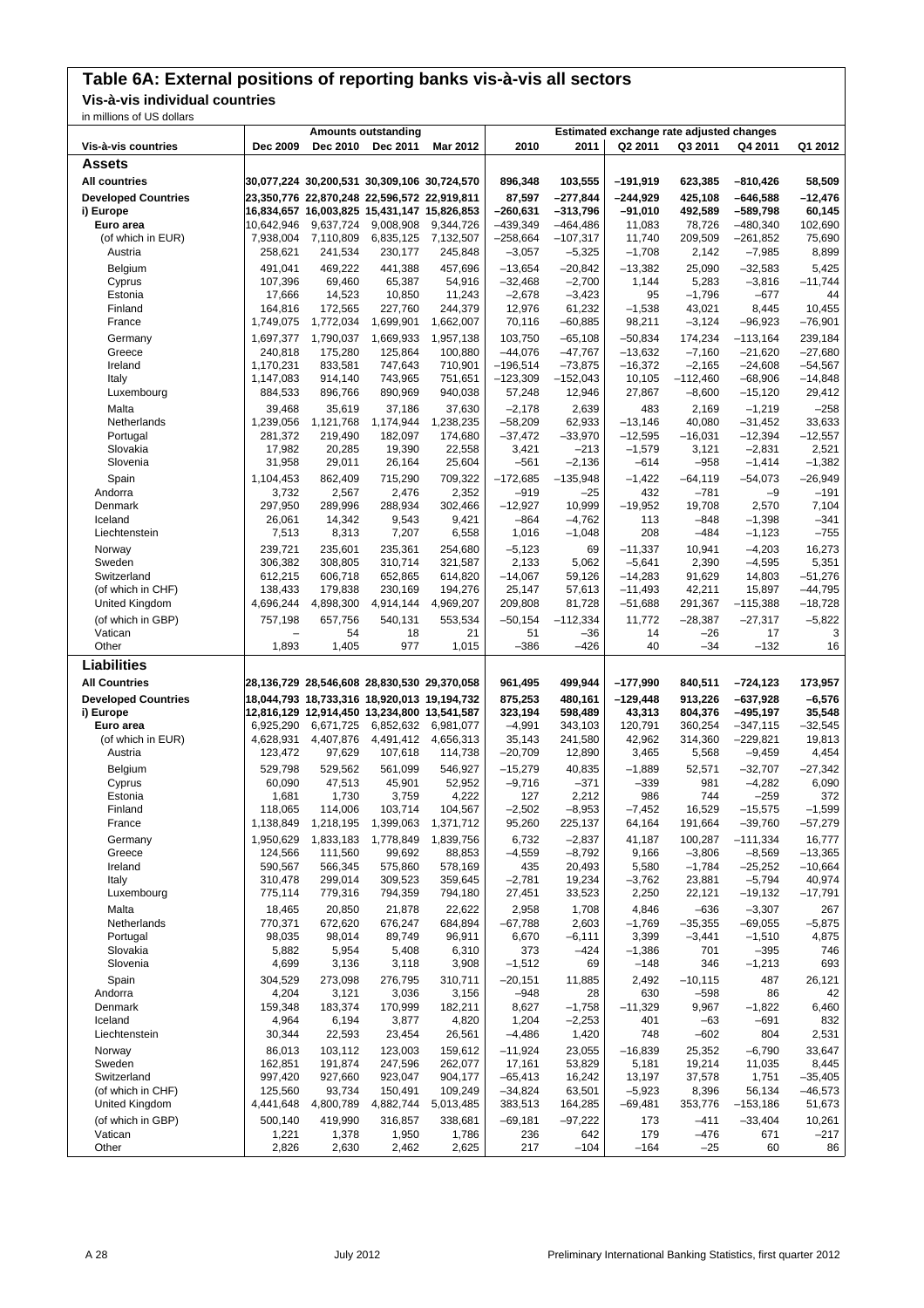## **Table 6A (cont.)**

| Vis-à-vis countries                          | Dec 2009                 | Dec 2010           | <b>Amounts outstanding</b><br>Dec 2011 | Mar 2012               | 2010                     | 2011                     | Q2 2011                   | Estimated exchange rate adjusted changes<br>Q3 2011 | Q4 2011              | Q1 2012           |
|----------------------------------------------|--------------------------|--------------------|----------------------------------------|------------------------|--------------------------|--------------------------|---------------------------|-----------------------------------------------------|----------------------|-------------------|
| Assets                                       |                          |                    |                                        |                        |                          |                          |                           |                                                     |                      |                   |
| ii) Other                                    | 6,516,119                | 6,866,423          | 7,165,425                              | 7,092,958              | 348,228                  | 35,952                   | $-153,919$                | $-67,481$                                           | $-56,790$            | $-72,621$         |
| Australia                                    | 371,159                  | 391,213            | 398,417                                | 399,940                | 22,291                   | 8,240                    | 17,693                    | 8,287                                               | $-33,293$            | 446               |
| Canada                                       | 394,841                  | 388,551            | 389,803                                | 388,456                | 376                      | $-1,985$                 | 4,878                     | $-22,936$                                           | 3,133                | $-3,575$          |
| Japan                                        | 684,355                  | 811,622            | 900,215                                | 968,534                | 109,799                  | 62,414                   | $-32,564$                 | 43,958                                              | 71,455               | 83,375            |
| (of which in JPY)<br>New Zealand             | 219,399<br>50,131        | 276,928<br>48,873  | 315,793<br>54,114                      | 312,781<br>53,956      | 29,127<br>62             | 19,544<br>5,593          | $-16,963$<br>4,836        | 40,742<br>4,970                                     | 12,405<br>$-4,351$   | 14,045<br>$-754$  |
| <b>United States</b>                         | 5,014,474                | 5,223,184          | 5,420,813                              | 5,279,767              | 213,895                  | $-37,399$                | $-148,659$                | $-101,700$                                          | $-91,874$            | $-152,348$        |
| (of which in USD)                            | 4,228,677                | 4,425,323          | 4,600,420                              | 4,474,902              | 218,468                  | $-50,698$                | $-144,721$                | $-128,535$                                          | $-88,744$            | $-125,829$        |
| <b>Offshore centres</b>                      | 3,616,946                | 3,916,580          | 3,983,042                              | 3,962,861              | 285,855                  | 52,843                   | $-106,497$                | 154,277                                             | $-82,681$            | $-17,305$         |
| Aruba                                        | 611                      | 725                | 698                                    | 649                    | 100                      | $-32$                    | 27                        | 32                                                  | $-33$                | $-51$             |
| <b>Bahamas</b>                               | 269,620                  | 367,474            | 481,340                                | 390,355                | 97,674                   | 114,176                  | $-21,857$                 | 108,442                                             | 11,074               | $-91,822$         |
| <b>Bahrain</b>                               | 49,498                   | 47,585             | 44,568                                 | 41,865                 | $-1,300$                 | $-2,738$<br>515          | $-5,040$                  | $-537$                                              | $-1,094$<br>911      | $-2,919$          |
| <b>Barbados</b><br>Bermuda                   | 19,940<br>86,461         | 18,205<br>87,759   | 18,672<br>92,656                       | 18,848<br>94,195       | $-1,881$<br>$-550$       | 4,021                    | $-46$<br>1,794            | $-1,314$<br>3,924                                   | $-2,008$             | 62<br>1,902       |
| Cayman Islands                               | 1,732,729                | 1,782,040          | 1,664,466                              | 1,723,978              | 36,959                   | $-128,442$               | $-110,217$                | $-19,010$                                           | $-10,688$            | 66,412            |
| Curacao                                      | $\overline{\phantom{0}}$ | 55,486             | 42,259                                 | 41,026                 | $-22$                    | $-12,980$                | $-4,098$                  | $-8,269$                                            | 2,992                | $-1,719$          |
| Gibraltar                                    | 10,319                   | 11,599             | 8,310                                  | 8,584                  | 1,587                    | $-3.185$                 | $-180$                    | $-2,582$                                            | $-337$               | 61                |
| Guernsey                                     | 136,293                  | 115,084            | 108,977                                | 111,019                | $-18,365$                | $-5,471$                 | $-2,707$                  | -919                                                | $-5,444$             | 368               |
| Hong Kong SAR                                | 316,981                  | 426,174            | 470,304                                | 463,528                | 106,257                  | 43,182                   | 38,362                    | 29,133                                              | $-37,243$            | $-6,176$          |
| Isle of Man                                  | 37,565                   | 32,797             | 33,363                                 | 34,175                 | $-3,888$                 | 949                      | 734                       | 1,179                                               | 172                  | 109               |
| Jersey<br>Lebanon                            | 258,220<br>9,612         | 224,787<br>8,187   | 207,065<br>8,932                       | 203,754<br>10,535      | $-26,584$<br>$-1,222$    | $-16,473$<br>801         | $-4,071$<br>-919          | 3,631<br>1,161                                      | $-15,275$<br>$-586$  | $-6,991$<br>1,520 |
| Macao SAR                                    | 10,909                   | 16,994             | 17,789                                 | 19,822                 | 6,166                    | 883                      | $-14$                     | $-305$                                              | 1,131                | 1,996             |
| <b>Mauritius</b>                             | 15,604                   | 19,942             | 16,661                                 | 17,385                 | 4,333                    | $-3,226$                 | $-434$                    | $-917$                                              | $-377$               | 655               |
| <b>Netherlands Antilles</b>                  | 59,518                   | 149                |                                        |                        | $-3,721$                 | $-130$                   |                           |                                                     |                      | $\ldots$          |
| Panama                                       | 83,716                   | 97,750             | 107.626                                | 106,128                | 8,999                    | 7,712                    | 2,072                     | 1,055                                               | 2,544                | 813               |
| Samoa                                        | 1,636                    | 3,033              | 3,833                                  | 4,031                  | 1,362                    | 778                      | 260                       | 667                                                 | $-397$               | 159               |
| Singapore                                    | 401,473                  | 474,376            | 513,481                                | 524,251                | 63,090                   | 36,845                   | $-3,609$                  | 32,175                                              | $-24,897$            | 12,761            |
| Sint Maarten                                 | $\qquad \qquad -$        | 167                | 183                                    | 285                    | $\overline{\phantom{0}}$ | $-122$                   | $-21$                     | $-59$                                               | $-45$                | 98                |
| Vanuatu<br>West Indies UK                    | 122<br>102,479           | 109<br>119,425     | 136<br>134,614                         | 145<br>140,630         | $-13$<br>17,006          | 28<br>15,285             | 15<br>2,536               | 1<br>6,299                                          | 10<br>$-2,566$       | 8<br>4,960        |
| <b>Liabilities</b>                           |                          |                    |                                        |                        |                          |                          |                           |                                                     |                      |                   |
| ii) Other                                    | 5,228,664                | 5,818,866          | 5,685,213                              | 5,653,145              | 552,059                  | $-118,328$               | $-172,761$                | 108,850                                             | $-142,731$           | $-42,124$         |
| Australia                                    | 133,006                  | 152,571            | 184,932                                | 210,278                | 19,117                   | 34,561                   | 18,866                    | 5,669                                               | 4,551                | 23,456            |
| Canada                                       | 204,085                  | 226,578            | 259,778                                | 249,833                | 23,632                   | 33,089                   | 11,500                    | 2,676                                               | 1,898                | $-11,311$         |
| Japan                                        | 564,387                  | 628,255            | 761,576                                | 729,073                | 43,217                   | 127,966                  | $-21,351$                 | 49,778                                              | 44,913               | $-24,275$         |
| (of which in JPY)                            | 196,674                  | 179,349            | 232,350                                | 219,366                | $-41,161$                | 43,369                   | $-1,365$                  | $-5,406$                                            | 27,871               | $-804$            |
| New Zealand                                  | 19,438                   | 20,069             | 25,326                                 | 26,264                 | 495                      | 5,521                    | 2,781                     | 8,041                                               | $-7,300$             | 779               |
| <b>United States</b>                         | 4.306.141                | 4,789,940          | 4,451,384                              | 4,435,497<br>3,609,460 | 465,771                  | $-320,253$               | $-185.236$<br>$-205, 132$ | 42,850                                              | $-186,923$           | $-30,750$         |
| (of which in USD)<br><b>Offshore centres</b> | 3,619,822<br>4,597,961   | 4,007,999          | 3,649,902<br>4,382,167                 |                        | 384,871                  | $-357,573$<br>$-252,088$ |                           | 2,099                                               | $-190,694$           | $-40,731$         |
| Aruba                                        | 1,731                    | 4,505,249<br>1,149 | 1,223                                  | 4,339,472<br>1,238     | $-78,218$<br>$-539$      | 84                       | $-118,055$<br>$-405$      | $-37,431$<br>65                                     | $-120,422$<br>$-155$ | $-67,572$<br>3    |
| Bahamas                                      | 384,850                  | 354,988            | 547.909                                | 464,861                | $-27.814$                | $-32.481$                | $-3,040$                  | 7,892                                               | $-37,047$            | $-84,020$         |
| Bahrain                                      | 30,839                   | 43,264             | 30,032                                 | 34,145                 | 13,090                   | $-12,480$                | $-2,017$                  | 857                                                 | $-802$               | 3,750             |
| <b>Barbados</b>                              | 32,933                   | 27,325             | 22,632                                 | 37,358                 | 6,120                    | $-4,789$                 | $-1,983$                  | 1,214                                               | $-260$               | 14,526            |
| Bermuda                                      | 79,087                   | 80,205             | 81,904                                 | 82,557                 | 1,706                    | 2,425                    | 4,677                     | $-3,286$                                            | $-1,193$             | 147               |
| Cayman Islands                               | 1,854,445                | 1,855,699          | 1,639,398                              | 1,627,866              | 1,738                    | $-173,688$               | $-100,028$                | $-72,539$                                           | $-57,641$            | $-11,785$         |
| Curacao<br>Gibraltar                         | 12,181                   | 109,272<br>15,339  | 91,276<br>12,027                       | 91,498<br>12,277       | $-91$<br>3,506           | $-16,093$<br>$-3,163$    | $-6,615$<br>$-219$        | $-3,926$<br>$-1,931$                                | $-9,190$<br>$-382$   | -601<br>$-6$      |
| Guernsey                                     | 175,040                  | 178,031            | 157,124                                | 157,100                | 6,373                    | $-19,315$                | $-9,154$                  | $-4,933$                                            | $-6,948$             | $-3,150$          |
| Hong Kong SAR                                | 521,569                  | 484,975            | 494,892                                | 490,833                | $-33,236$                | 12,262                   | 6,487                     | 12,858                                              | 23,517               | $-5,966$          |
| Isle of Man                                  | 88,769                   | 78,349             | 70,710                                 | 69,176                 | $-7,638$                 | $-6,788$                 | 2,185                     | $-1,150$                                            | $-2,950$             | $-3,468$          |
| Jersey                                       | 414,371                  | 379,240            | 334,212                                | 345,619                | $-48,265$                | $-4,319$                 | $-4,989$                  | 5,599                                               | $-14,583$            | 3,551             |
| Lebanon                                      | 45,516                   | 47,231             | 45,019                                 | 45,783                 | 2,162                    | $-1,890$                 | 494                       | $-2,945$                                            | 127                  | 472               |
| Macao SAR                                    | 29,558                   | 37,228             | 48,356                                 | 50,734                 | 8,254                    | 11,289                   | 3,617                     | 653                                                 | 7,249                | 2,162             |
| Mauritius                                    | 16,999                   | 19,819             | 17,087                                 | 20,185                 | 2,875                    | $-1,986$                 | 174                       | $-174$                                              | 133                  | 2,820             |
| <b>Netherlands Antilles</b><br>Panama        | 126,993<br>92,654        | 75<br>87,722       | <br>88,129                             | $\ddotsc$<br>88,876    | $-15,375$<br>$-2,345$    | 15<br>1,005              | $\ldots$<br>–189          | <br>$-1,665$                                        | $\ddotsc$<br>999     | $-24$             |
| Samoa                                        | 7,319                    | 8,057              | 8,954                                  | 9,632                  | 771                      | 919                      | 340                       | 234                                                 | 448                  | 603               |
| Singapore                                    | 442,524                  | 458,528            | 453,131                                | 461,814                | 12,619                   | $-3,286$                 | $-5,969$                  | 18,095                                              | $-17,306$            | 5,431             |
| Sint Maarten                                 |                          | 8                  | 237                                    | 379                    |                          | $-1,444$                 | $-1,646$                  | 34                                                  | 94                   | 140               |
| Vanuatu                                      | 484                      | 420                | 457                                    | 535                    | $-62$                    | 39                       | -23                       | 9                                                   | 6                    | 72                |
| West Indies UK                               | 231,485                  | 229,279            | 235,048                                | 244,531                | $-3,069$                 | 8,253                    | 3,717                     | 7,929                                               | $-4,693$             | 7,721             |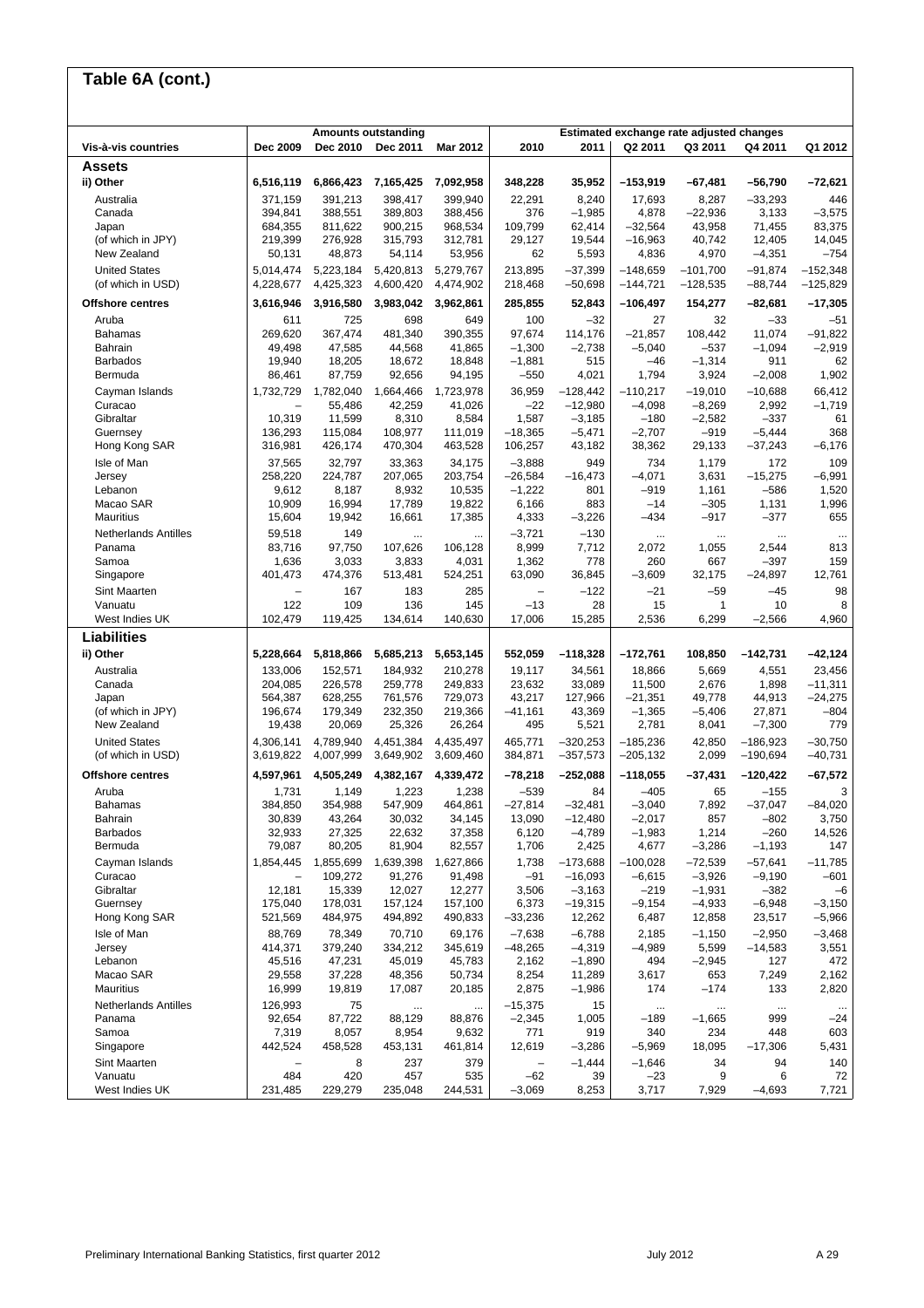| Table 6A (cont.)                           |                 |                 |                                        |                  |                |                                 |                                                     |                          |                            |                   |  |  |
|--------------------------------------------|-----------------|-----------------|----------------------------------------|------------------|----------------|---------------------------------|-----------------------------------------------------|--------------------------|----------------------------|-------------------|--|--|
|                                            |                 |                 |                                        |                  |                |                                 |                                                     |                          |                            |                   |  |  |
| Vis-à-vis countries                        | Dec 2009        | Dec 2010        | <b>Amounts outstanding</b><br>Dec 2011 | <b>Mar 2012</b>  | 2010           | 2011                            | Estimated exchange rate adjusted changes<br>Q2 2011 | Q3 2011                  | Q4 2011                    | Q1 2012           |  |  |
| Assets                                     |                 |                 |                                        |                  |                |                                 |                                                     |                          |                            |                   |  |  |
| <b>Developing countries</b>                | 2,436,020       | 2,837,162       | 3,066,026                              | 3,167,536        | 424,247        | 235,563                         | 143,825                                             | $-6,280$                 | -77,059                    | 84,037            |  |  |
| i) Africa & Middle East                    | 478,239         | 499,162         | 480,518                                | 495,306          | 28,050         | $-16,308$                       | -4,646                                              | $-4,962$                 | $-6,203$                   | 11,328            |  |  |
| Algeria                                    | 2,528           | 2,711           | 2,567                                  | 2,801            | 279            | $-120$                          | 123                                                 | $-202$                   | $-73$                      | 199               |  |  |
| Angola                                     | 8,601           | 8,523           | 9,195                                  | 10,357           | 16             | 750                             | 1,042                                               | $-422$                   | 420                        | 1,084             |  |  |
| Benin<br>Botswana                          | 103<br>209      | 67<br>387       | 70<br>599                              | 95<br>713        | -31<br>221     | 5<br>214                        | $-28$<br>32                                         | $-1$<br>274              | $-7$<br>$-68$              | 22<br>113         |  |  |
| <b>Burkina Faso</b>                        | 375             | 413             | 361                                    | 570              | 56             | $-44$                           | 103                                                 | $-104$                   | $-51$                      | 199               |  |  |
| Burundi                                    | 28              | 30              | 22                                     | 23               | $\overline{2}$ | $-8$                            | $-7$                                                | $\overline{2}$           | $-11$                      | $\mathbf{1}$      |  |  |
| Cameroon                                   | 1,218           | 1,250           | 1,372                                  | 1,473            | 84             | 168                             | 836                                                 | $-198$                   | $-345$                     | 73                |  |  |
| Cape Verde<br>Central African Republic     | 700<br>13       | 722<br>7        | 807<br>$-1$                            | 587<br>45        | 45<br>$-5$     | 111<br>$-7$                     | 116<br>3                                            | $-15$<br>3               | 24<br>$-47$                | $-236$<br>45      |  |  |
| Chad                                       | 90              | 65              | 71                                     | 71               | $-22$          | 6                               | $-4$                                                | 22                       | $-16$                      | $-1$              |  |  |
| Comoros Islands                            | 10              | 10              | 21                                     | 20               | $\mathbf{1}$   | 12                              | $\overline{2}$                                      | 5                        | $-2$                       | $-2$              |  |  |
| Congo                                      | 293             | 353             | 377                                    | 334              | 71             | 33                              | $-158$                                              | 165                      | $-66$                      | -51               |  |  |
| Congo Democratic Republic<br>Côte d'Ivoire | 522<br>1,755    | 668<br>1,337    | 1,060<br>2,147                         | 1,183<br>2,056   | 167<br>$-336$  | 403<br>897                      | 547<br>337                                          | 297<br>171               | -344<br>348                | 114<br>$-143$     |  |  |
| Djibouti                                   | 249             | 226             | 234                                    | 257              | -34            | 12                              | 6                                                   | $-4$                     | 8                          | 21                |  |  |
| Egypt                                      | 16,708          | 21,831          | 14,387                                 | 13,195           | 5,187          | $-7,445$                        | 1,563                                               | $-2,638$                 | $-1,455$                   | $-1,279$          |  |  |
| <b>Equatorial Guinea</b>                   | 129             | 53              | 51                                     | 54               | -75            | $-1$                            | 22<br>$-3$                                          | $-16$                    | $-7$<br>3                  | 2                 |  |  |
| Eritrea<br>Ethiopia                        | 8<br>242        | 10<br>355       | 10<br>258                              | 8<br>195         | 2<br>114       | $\overline{\phantom{0}}$<br>-92 | 145                                                 | $-2$<br>-20              | $-166$                     | $-2$<br>-67       |  |  |
| Gabon                                      | 750             | 879             | 924                                    | 937              | 155            | 81                              | 31                                                  | 71                       | 3                          | $-15$             |  |  |
| Gambia                                     | 107             | 100             | 108                                    | 86               | $-18$          | 8                               | 5                                                   | 6                        | 3                          | $-23$             |  |  |
| Ghana                                      | 3,211           | 4,619           | 5,071                                  | 4,574            | 1,434          | 466                             | $-401$                                              | $-220$                   | 1,622                      | -536              |  |  |
| Guinea<br>Guinea-Bissau                    | 319<br>12       | 450<br>7        | 353<br>3                               | 290<br>4         | 145<br>-4      | $-92$<br>$-4$                   | $-28$                                               | 1<br>2                   | 35<br>$-3$                 | $-69$<br>1        |  |  |
| Iran                                       | 18,795          | 16,569          | 10,745                                 | 10,088           | $-1,270$       | $-5,782$                        | $-2,519$                                            | $-1,397$                 | -975                       | -902              |  |  |
| Iraq                                       | 1,393           | 1,445           | 1,617                                  | 1,681            | $-12$          | 178                             | $-24$                                               | $-105$                   | 49                         | 44                |  |  |
| Israel                                     | 14,966          | 20,365<br>4,758 | 20,980<br>4,785                        | 18,737<br>4,762  | 5,581<br>483   | 628<br>13                       | 525<br>199                                          | $-300$<br>41             | $-2,718$<br>572            | $-2,367$<br>$-40$ |  |  |
| Jordan<br>Kenya                            | 4,316<br>1,643  | 1,685           | 2,312                                  | 2,474            | 66             | 650                             | 25                                                  | 182                      | 211                        | 138               |  |  |
| Kuwait                                     | 23,234          | 22,454          | 17,753                                 | 18,629           | $-784$         | $-4,714$                        | $-3,891$                                            | $-498$                   | $-639$                     | 754               |  |  |
| Lesotho                                    | 22              | 41              | 42                                     | 18               | 17             | 6                               | $-49$                                               | 14                       | 11                         | $-25$             |  |  |
| Liberia<br>Liabilities                     | 24,168          | 26,835          | 27,364                                 | 28,225           | 2,347          | 395                             | 494                                                 | $-327$                   | 15                         | 875               |  |  |
|                                            |                 |                 |                                        |                  |                |                                 |                                                     |                          |                            |                   |  |  |
| <b>Developing countries</b>                | 2,107,757       | 2,184,999       | 2,344,061                              | 2,518,438        | 89,601         | 176,745                         | 37,626                                              | $-4,342$                 | 82,119                     | 156,589           |  |  |
| i) Africa & Middle East                    | 754,516         | 740,885         | 787,449                                | 848,815          | $-12,300$      | 53,394                          | 16,148                                              | $-17,859$                | 14,624                     | 54,067            |  |  |
| Algeria<br>Angola                          | 6,210<br>12,379 | 6,262<br>16,290 | 6,141<br>24,511                        | 6,164<br>27,820  | 286<br>4,024   | 37<br>8,316                     | 485<br>2,583                                        | 178<br>3,646             | 87<br>$-614$               | $-100$<br>3,192   |  |  |
| Benin                                      | 422             | 276             | 284                                    | 328              | $-125$         | 14                              | -8                                                  | -3                       | 29                         | 36                |  |  |
| <b>Botswana</b>                            | 1,615           | 1,636           | 1,680                                  | 1,522            | 43             | 113                             | $-208$                                              | 316                      | -689                       | $-183$            |  |  |
| Burkina Faso                               | 347             | 466             | 331                                    | 372              | 137            | $-132$                          | $-29$                                               | $\overline{\phantom{0}}$ | $-39$                      | 32                |  |  |
| Burundi<br>Cameroon                        | 236<br>1,870    | 242<br>1,724    | 241<br>2,015                           | 230<br>1,830     | 8<br>$-37$     | $\overline{\phantom{0}}$<br>321 | $-41$<br>$-106$                                     | $-5$<br>$-164$           | 28<br>516                  | $-14$<br>$-223$   |  |  |
| Cape Verde                                 | 1,346           | 1,606           | 1,435                                  | 1,259            | 315            | $-151$                          | 29                                                  | $-110$                   | $-116$                     | $-204$            |  |  |
| Central African Republic                   | 83              | 89              | 65                                     | 72               | 9              | $-22$                           | 9                                                   | $-33$                    | $-1$                       | $\sqrt{5}$        |  |  |
| Chad<br>Comoros Islands                    | 238<br>56       | 155<br>48       | 238<br>68                              | 286<br>64        | $-72$<br>$-6$  | 86<br>21                        | 40<br>$-13$                                         | $-6$<br>$-14$            | $-10$<br>$\sqrt{2}$        | 45<br>$-5$        |  |  |
| Congo                                      | 812             | 1,111           | 1,001                                  | 1,054            | 344            | $-78$                           | 11                                                  | 94                       | 40                         | 30                |  |  |
| Congo Democratic Republic                  | 1,382           | 1,695           | 2,255                                  | 2,243            | 363            | 575                             | 265                                                 | 570                      | $-427$                     | $-32$             |  |  |
| Côte d'Ivoire                              | 2,100<br>796    | 2,393<br>462    | 2,571<br>689                           | 3,212<br>671     | 394<br>$-311$  | 234<br>244                      | $-97$<br>281                                        | 120                      | 197<br>12                  | 577<br>$-25$      |  |  |
| Djibouti<br>Egypt                          | 27,221          | 25,018          | 29,229                                 | 26,386           | $-1,630$       | 4,478                           | 1,427                                               | 13<br>$-5,775$           | 2,454                      | $-3,133$          |  |  |
| <b>Equatorial Guinea</b>                   | 1,125           | 5,073           | 3,400                                  | 2,469            | 3,987          | $-1,658$                        | $-542$                                              | 257                      | $-1,270$                   | -948              |  |  |
| Eritrea                                    | 47              | 39              | 128                                    | 62               | $-7$           | 90                              | 41                                                  | $-32$                    | 36                         | -67               |  |  |
| Ethiopia<br>Gabon                          | 648<br>1,229    | 972<br>1,201    | 1,024<br>1,189                         | 1,294<br>1,444   | 347<br>32      | 72<br>$\overline{\phantom{0}}$  | 295<br>243                                          | $-49$<br>$-24$           | 28<br>$-23$                | 254<br>232        |  |  |
| Gambia                                     | 179             | 195             | 198                                    | 220              | $-12$          | 4                               | 8                                                   | $-13$                    | $-5$                       | 18                |  |  |
| Ghana                                      | 1,402           | 2,199           | 2,352                                  | 3,556            | 634            | 170                             | 1,198                                               | $-1,389$                 | 315                        | 1,183             |  |  |
| Guinea                                     | 618             | 409             | 1,012                                  | 887              | $-195$         | 612                             | 837                                                 | $^{-2}$                  | $-209$                     | $-132$            |  |  |
| Guinea-Bissau<br>Iran                      | 53<br>30,007    | 59<br>17,752    | 50<br>14,354                           | 56<br>15,650     | 8<br>$-11,076$ | $-7$<br>$-3,129$                | 6<br>$-2,586$                                       | $-9$<br>$-603$           | $\overline{2}$<br>$-1,729$ | 5<br>1,006        |  |  |
| Iraq                                       | 4,442           | 4,639           | 4,724                                  | 4,572            | 351            | 144                             | $-325$                                              | 655                      | $-46$                      | $-216$            |  |  |
| Israel                                     | 32,090          | 26,227          | 32,234                                 | 32,029           | $-5,380$       | 6,223                           | 1,079                                               | 2,510                    | $-18$                      | $-498$            |  |  |
| Jordan                                     | 12,117          | 14,009          | 14,486                                 | 13,863           | 2,033          | 550                             | 1,434                                               | $-1,298$                 | 120                        | $-727$            |  |  |
| Kenya<br>Kuwait                            | 8,725<br>42,113 | 8,977<br>49,963 | 9,942<br>57,711                        | 10,381<br>62,644 | 420<br>7,419   | 1,149<br>8,263                  | $-16$<br>$-1,067$                                   | 155<br>$-2,420$          | 524<br>$-1,267$            | 218<br>4,325      |  |  |
| Lesotho                                    | 566             | 846             | 719                                    | 683              | 174            | $-33$                           | $-70$                                               | 64                       | $-34$                      | $-62$             |  |  |
| Liberia                                    | 18,307          | 21,119          | 17,758                                 | 16,358           | 3,167          | $-3,280$                        | 432                                                 | $-2,021$                 | $-383$                     | $-1,521$          |  |  |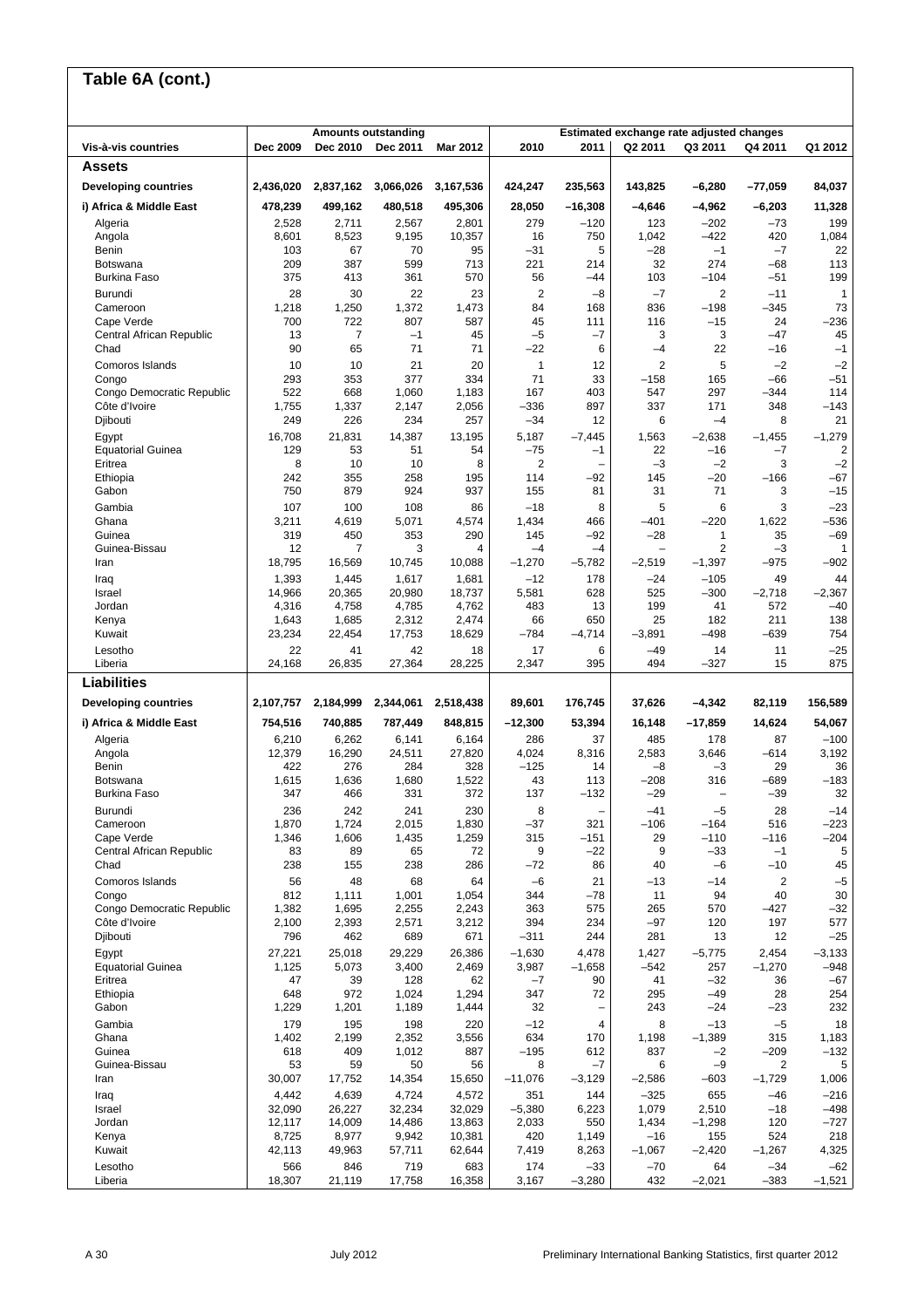#### **Vis-à-vis countries Dec 2009 Dec 2010 Dec 2011 Mar 2012 2010 2011 Q2 2011 Q3 2011 Q4 2011 Q1 2012 Assets** Libya 1,655 1,954 1,154 1,274 29 -797 7 71 -144 113 Madagascar 654 717 864 857 72 156 68 93 1 –13 Malawi 211 223 218 137 11 –4 –17 81 –9 –82 Mali 254 262 346 256 25 91 5 –11 15 –97 Mauritania 244 292 321 402 57 41 36 –17 –26 77 Morocco 10,068 9,388 11,930 10,915 –275 2,788 478 –160 1,147 –1,239 Mozambique 900 1,033 1,274 1,304 135 305 –31 89 85 1 Namibia 1,001 833 718 687 –138 –89 –257 52 106 –51 Niger 151 79 81 55 –71 5 21 8 –2 –28 Nigeria 8,990 7,539 8,036 7,876 –1,382 507 944 –611 80 –184 Oman 9,649 9,534 10,400 10,629 –161 887 –127 410 376 217 Palestinian Territory | 35 12 22 29 -20 10 - 1 3 7<br>Qatar and 19.504 61.068 65.069 74.080 11.614 4.265 -865 299 4.889 8.890 Qatar | 49,504 61,068 65,069 74,080 11,614 4,265 –865 299 4,889 8,890 Rwanda 44 34 135 192 –10 104 30 –64 110 52 Sao Tomé and Principe | 41 54 62 67 | 16 11 | 2 4 7 3 Saudi Arabia 82,079 86,121 82,810 82,541 9,786 –2,214 73 1,896 –2,415 –1,304 Senegal 1,080 892 1,028 1,139 –138 160 122 32 –45 84 Seychelles 1,231 1,637 1,953 2,283 447 317 –105 86 –2 307 Sierra Leone 67 199 127 98 138 –69 19 50 –78 –31 Somalia 110 91 92 100 –11 4 –2 1 1 5 South Africa 36,158 38,273 31,923 34,315 2,634 –6,179 400 –448 –3,402 1,999 St. Helena 10 12 9 6 2 –3 –11 – 5 –3 Sudan 1,244 1,379 1,241 1,272 156 –119 10 4 53 8 Swaziland 70 168 148 139 96 –9 6 –65 –40 –14 Syria 939 811 660 651 –111 –152 –203 –28 –56 –15 Tanzania 762 931 1,274 1,284 232 357 –1,233 257 88 – Togo 341 294 556 854 –25 269 –27 2 268 290 Tunisia 4,807 3,792 3,701 4,134 –732 –143 –201 319 –527 359 Uganda 423 536 697 769 118 164 31 78 81 66 United Arab Emirates 102,954 102,453 99,951 100,378 –1,620 –2,471 1,014 –841 –1,676 15 Yemen 1,257 1,477 1,343 1,339 51 –123 –118 –55 –10 –10 Zambia 999 1,050 1,345 1,331 52 302 –93 206 52 –17 Zimbabwe 373 295 334 307 –86 42 53 –77 59 –32 Residual 33,217 26,504 25,031 29,064 –6,723 –1,454 –3,723 –1,411 –1,531 4,024 **Liabilities** Libya 66,091 59,666 66,126 65,314 –5,103 7,020 –1,006 45 5,773 –1,298 Madagascar 1,482 1,045 924 1,048 –393 –107 23 –63 8 107 Malawi 201 461 417 362 224 –37 –3 12 1 –61 Mali 489 448 405 464 –24 –22 210 –168 –87 46 Mauritania 481 606 1,153 1,492 139 566 63 267 –124 329 Morocco 10,898 8,978 6,622 6,234 –1,315 –2,292 –395 –289 290 –536 Mozambique 1,843 2,339 2,808 2,771 423 532 175 113 240 –74 Namibia 1,375 1,426 1,230 1,289 –40 –84 –382 124 21 13 Niger 122 136 131 166 18 –2 –1 197 –204 32 Nigeria 23,166 23,409 19,133 26,110 95 –4,275 –1,869 –10 –678 6,787 Oman 6,396 7,326 10,398 11,879 966 3,235 1,930 1,328 –436 1,398 Palestinian Territory | 1,055 1,029 1,008 1,333 | 5 –9 –106 33 –15 310 Qatar 19,034 32,028 41,330 52,116 6,889 9,691 –1,171 1,381 8,689 10,428 Rwanda 616 628 839 697 –5 287 63 –29 333 –147 Sao Tomé and Principe | 83 38 43 47 | -43 7 | 7 8 -1 3 Saudi Arabia 169,182 167,784 188,652 216,806 –331 21,786 7,553 11,602 1,826 26,904 Senegal 1,667 1,338 1,258 1,584 –218 –52 –137 276 –164 291 Seychelles 5,750 6,269 8,025 8,714 616 1,865 744 181 545 587 Sierra Leone 155 224 278 343 20 58 56 –18 17 61 Somalia 47 46 49 49 – 3 –1 –17 21 –1 South Africa 41,916 46,149 36,605 38,838 4,831 –9,209 1,386 –1,080 –7,646 1,766 St. Helena 14 11 18 11 –6 7 –5 2 6 –7 Sudan 1,614 1,787 1,230 1,423 214 –539 –307 31 –346 168 Swaziland 1,120 902 628 475 –246 –209 –47 –36 8 –168 Syria 18,586 17,966 5,209 4,919 –89 –13,061 –8,666 –3,610 –403 –405 Tanzania 2,077 2,031 2,271 2,312 –25 271 –109 521 –111 15 Togo 428 387 994 456 –24 624 –8 11 615 –548 Tunisia 5,374 6,362 5,404 5,320 1,163 –878 –758 620 –770 –184 Uganda 1,792 1,990 1,686 1,976 189 –280 –39 128 –90 249 United Arab Emirates 82,113 74,669 73,894 85,230 –7,773 745 3,320 –20,008 421 10,363 Yemen 6,054 4,970 3,327 3,931 –999 –1,630 –748 –161 –372 556 Zambia 1,116 1,539 1,656 1,807 426 146 466 –116 –225 133 Zimbabwe 1,237 1,374 1,187 1,216 138 –158 139 –22 –137 10 Residual 70,161 52,372 68,018 62,139 –17,667 15,696 10,174 –3,718 9,633 –5,922 **Table 6A (cont.) Amounts outstanding Estimated exchange rate adjusted changes**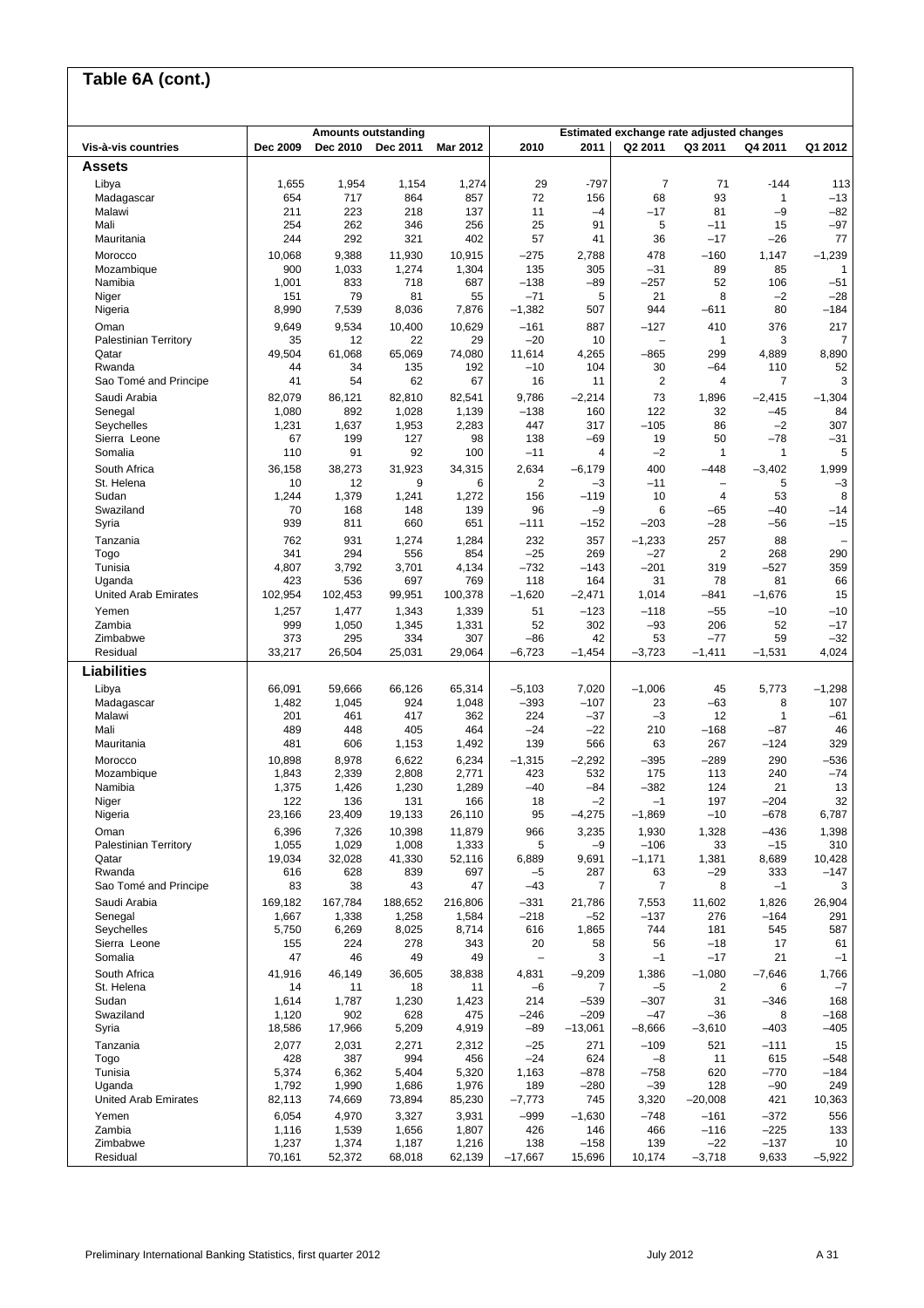#### **Vis-à-vis countries Dec 2009 Dec 2010 Dec 2011 Mar 2012 2010 2011 Q2 2011 Q3 2011 Q4 2011 Q1 2012 Assets ii) Asia & Pacific 783,155 1,064,096 1,261,149 1,327,923 274,508 194,993 107,076 29,621 –68,057 67,212**  Afghanistan 127 96 64 61 –30 –31 –58 4 –15 –4 Armenia 316 275 483 497 –35 210 67 –5 136 12 Azerbaijan 2,939 3,448 3,875 3,770 642 481 343 –21 –143 –149 Bangladesh 1,778 2,498 3,118 2,896 710 616 373 –18 –140 –228 Bhutan 69 72 80 82 7 10 22 –23 –1 – British Overseas Territories 505 414 536 533 –587 126 228 50 –190 –6 Brunei 942 1,265 1,343 1,481 316 78 –67 82 –77 131 Cambodia 845 848 935 1,195 –6 90 154 42 –58 259 China 177,207 330,716 476,302 530,614 153,286 147,575 67,578 30,757 –31,440 53,853 Chinese Taipei 53,847 82,693 90,281 77,810 27,265 6,930 8,015 845 –8,757 –12,386 Fiji 421 398 117 96 –31 –284 –141 –29 –126 –23 French Polynesia 2,552 2,541 2,247 2,278 126 –256 –327 103 –31 –25 Georgia 464 430 2,924 3,030 –56 2,510 6 1,575 830 93 India 134,420 185,533 201,736 205,368 49,983 15,323 9,873 3,037 –7,097 3,850 Indonesia 46,646 59,228 66,742 67,162 12,000 7,164 898 1,717 –215 588 Kazakhstan 16,340 15,001 10,754 10,365 –1,266 –4,515 6 –2,801 –1,912 –438 Kiribati 1 1 17 10 –1 16 –1 6 11 –7 Kyrgyz Republic 75 19 22 20 –55 3 –4 –3 4 –2 Laos 381 435 438 427 52 4 –28 23 17 –11 Malaysia 38,469 42,926 52,396 55,105 3,971 9,126 4,670 –4,186 –2,032 2,767 Maldives 645 629 613 611 –16 –13 36 74 –75 –4 Marshall Islands 26,086 27,760 31,184 32,201 1,449 3,420 876 –103 851 1,012 Micronesia – – 29 29 – 29 3 8 15 – **Liabilities ii) Asia & Pacific 668,778 724,642 807,722 901,818 54,645 86,308 26,017 –13,689 76,754 90,287**  Afghanistan 2,100 2,433 3,037 3,328 390 634 262 173 151 250 Armenia 347 335 512 546 – 188 65 19 53 27 Azerbaijan 1,084 2,072 1,184 1,682 979 –859 –304 –268 –857 478 Bangladesh 4,751 4,897 4,392 4,555 178 –492 128 –1,087 44 125 Bhutan 355 393 257 266 39 –134 11 –91 –68 7 British Overseas Territories 1,155 661 1,148 1,294 –510 492 –56 292 210 136 Brunei 4,201 4,022 5,539 5,373 –97 1,564 1,185 –1,411 1,495 –211 Cambodia 541 695 668 775 157 –26 108 97 –189 103 China 201,821 244,642 302,161 376,681 42,042 59,132 24,915 –19,880 67,686 72,504 Chinese Taipei 115,204 112,891 115,393 115,839 –2,574 2,513 –1,603 1,764 9,352 279 Fiji 213 269 341 333 47 74 158 –118 9 –13 French Polynesia 1,280 1,320 1,192 1,176 91 –112 –244 142 24 –43 Georgia 1,391 1,643 2,712 2,800 261 1,069 –386 695 870 74 India 45,537 36,987 32,146 34,974 –8,408 –4,836 –8,977 –3,411 –137 2,671 Indonesia 19,547 16,328 15,735 20,484 –3,222 –522 –2,294 –844 2,014 4,684 Kazakhstan | 12,256 15,383 16,560 18,881 | 3,542 1,332 | 1,910 3,033 46 2,213 Kiribati 72 78 78 99 7 –2 –21 –7 –18 19 Kyrgyz Republic 497 642 730 829 167 102 83 80 –36 88 Laos 387 528 434 342 141 –87 –47 –30 30 –95 Malaysia 20,981 26,230 30,156 32,638 4,535 4,178 593 2,796 –3,240 2,277 Maldives 149 198 235 244 48 47 7 29 1 5 Marshall Islands | 8,392 10,980 10,615 10,668 | 2,743 –306 | –203 –38 131 –19 Micronesia 26 24 47 45 –4 24 –7 16 –1 –2 **Table 6A (cont.) Amounts outstanding Estimated exchange rate adjusted changes**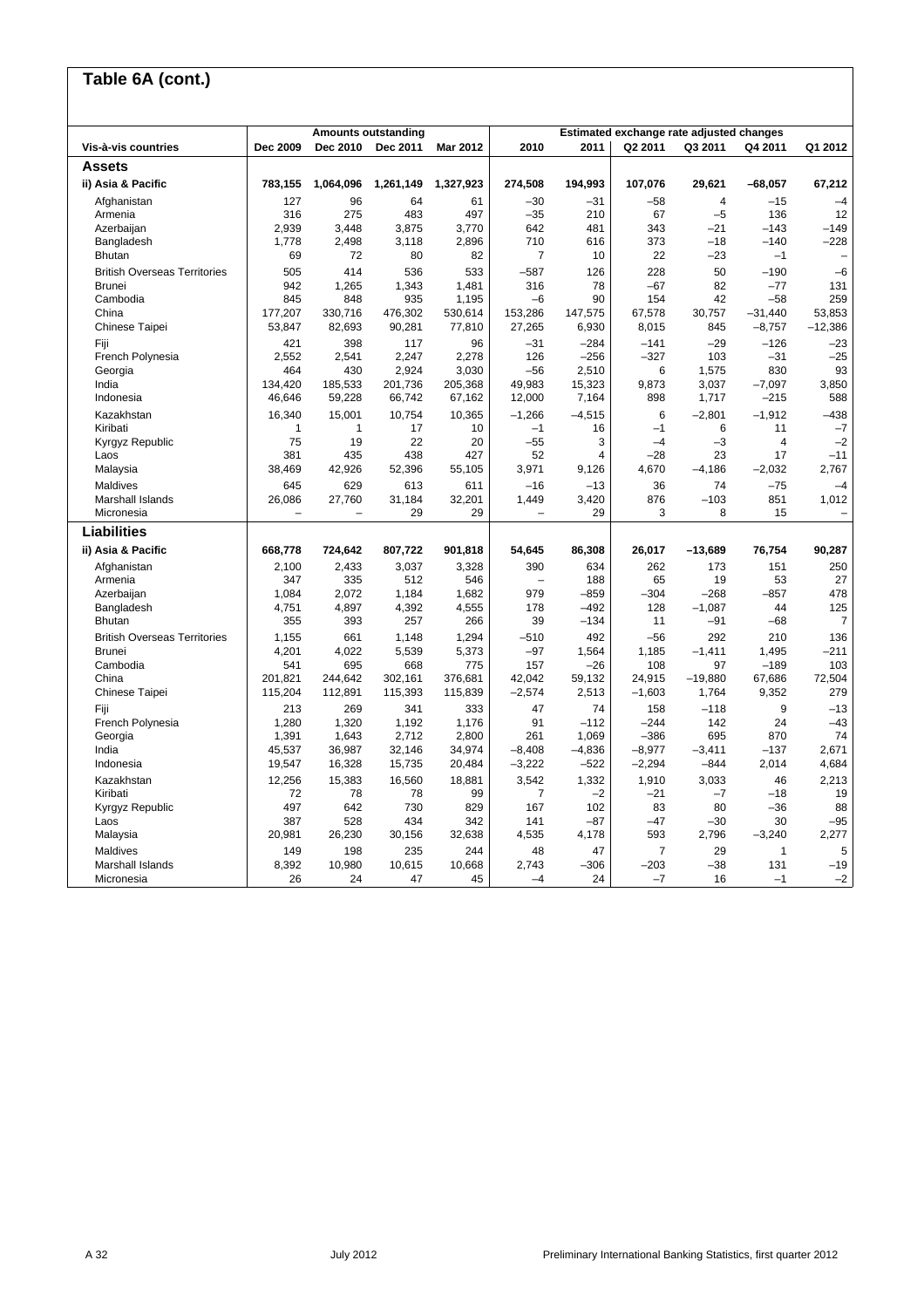#### **Vis-à-vis countries Dec 2009 Dec 2010 Dec 2011 Mar 2012 2010 2011 Q2 2011 Q3 2011 Q4 2011 Q1 2012 Assets** Mongolia 156 644 891 888 474 245 560 –18 –10 –5 Myanmar 278 241 221 223 –24 –14 –23 –1 16 –4 Nauru 10 19 5 6 3 –14 –1 –23 –1 1 Nepal 71 81 90 80 9 9 12 5 13 –10 New Caledonia 3,829 3,473 3,647 3,829 –96 299 187 22 45 71 North Korea 72 96 380 116 29 288 194 –184 282 –266 Pakistan 4,739 4,604 5,188 5,176 –190 587 151 646 –605 –13 Palau 31 30 28 28 –1 –2 – –1 –1 – Papua New Guinea 524 784 1,109 1,169 296 330 188 108 91 55 Philippines 18,638 26,065 26,385 28,112 7,660 210 –580 2,431 –3,005 1,768 Solomon Islands 31 35 30 34 3 –4 –6 1 –1 4 South Korea 201,901 198,404 201,383 205,373 –5,575 1,759 7,591 –7,201 –7,520 4,482 Sri Lanka 2,881 3,912 4,056 4,207 1,028 105 90 74 –161 139 Tajikistan 17 8 9 111 –9 1 7 3 –8 100 Thailand 26,839 40,999 41,187 50,045 13,679 –234 3,209 891 –7,206 9,038 Timor Leste 5 10 7 3 | 5 —3 | 2 —2 — —4 Tonga 27 40 41 44 10 1 3 – 1 2 Turkmenistan | 249 137 260 263 |–99 122 | 62 57 29 10 Tuvalu 11 31 33 32 12 2 –1 2 1 –2 US Pacific Islands 173 825 573 645 662 –247 –324 –26 –75 71 Uzbekistan 1,064 1,329 974 987 283 –347 4 76 –434 6 Vietnam 12,362 15,917 18,364 18,732 3,682 2,472 1,368 –181 407 317 Wallis/Futuna 18 14 26 24 –3 13 –2 – 16 –3 Residual 4,154 9,172 10,026 12,155 4,950 801 1,864 1,804 514 2,178 **Liabilities** Mongolia 84 511 249 466 428 –259 –165 26 111 215 Myanmar 1,378 974 846 872 –356 –127 –110 28 47 13 Nauru 24 12 35 8 –12 24 –1 – 27 –28 Nepal 2,077 1,705 1,746 2,032 –348 55 –99 10 184 267 New Caledonia 1,341 1,198 1,142 1,219 –99 –33 15 –83 –33 51 North Korea 106 113 107 82 | 6 —2 | 55 —75 68 —26 Pakistan 13,096 11,230 11,665 10,603 –1,698 466 1,839 –1,824 –883 –1,075 Palau 2 8 – – 6 –8 –14 – –1 – Papua New Guinea 3,180 3,244 2,806 3,838 61 –446 43 –165 –449 1,036 Philippines 17,828 17,392 20,424 15,770 –422 3,068 2,340 –1,449 3,256 –4,688 Solomon Islands 185 221 288 295 30 70 34 5 –13 3 South Korea 42,985 50,696 66,564 63,090 5,823 16,105 1,074 11,181 –2,293 –3,592 Sri Lanka 1,940 2,759 1,581 1,617 823 –1,148 568 –1,150 16 Tajikistan 112 161 258 292 49 106 –120 78 40 30 Thailand 18,884 21,006 24,284 28,892 1,904 3,503 1,961 3,187 –1,559 4,467 Timor Leste 22 126 117 257 102 –8 169 –97 –71 139 Tonga 29 54 86 88 23 33 8 27 – 1 Turkmenistan 14,402 13,874 16,425 18,186 –469 2,650 353 1,302 96 1,700 Tuvalu 20 18 19 18 –5 1 –3 5 1 –1 US Pacific Islands 86 274 144 119 198 –128 –206 4 –52 –26 Uzbekistan 10,847 12,446 15,031 15,085 2,115 2,689 600 1,247 103 –24 Vietnam 4,107 4,927 5,401 5,033 921 489 –12 84 778 –359 Wallis/Futuna 35 33 20 23 1 –12 3 –1 –3 2 Residual 93,721 98,009 93,212 100,081 5,008 –4,752 2,404 –7,978 –78 6,608 **Table 6A (cont.) Amounts outstanding Estimated exchange rate adjusted changes**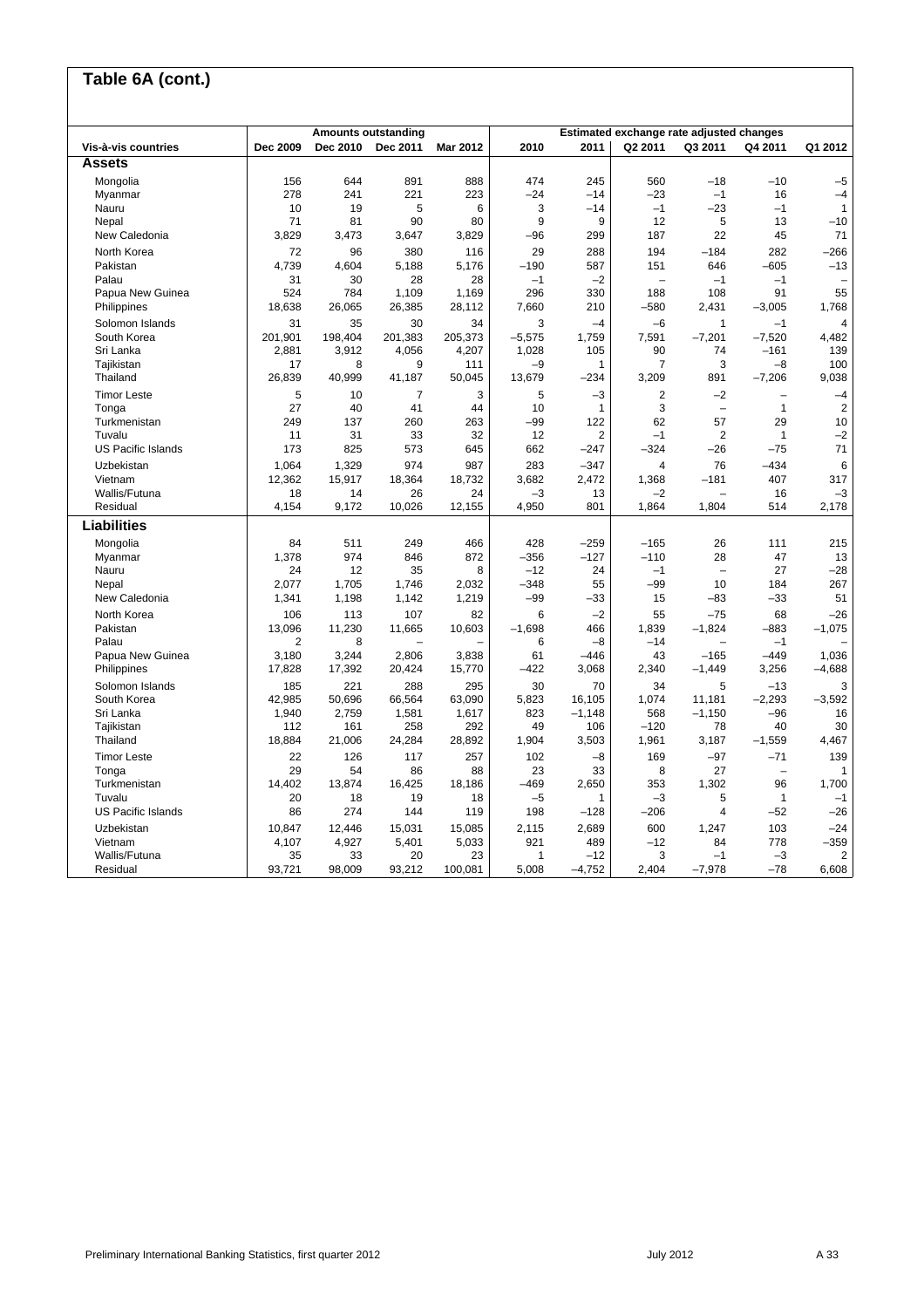#### **Vis-à-vis countries Dec 2009 Dec 2010 Dec 2011 Mar 2012 2010 2011 Q2 2011 Q3 2011 Q4 2011 Q1 2012 Assets iii) Europe 761,936 741,236 724,258 728,305 1,719 –10,693 10,135 –33,578 –14,118 –8,809**  Albania 1,365 1,151 1,374 1,461 –147 262 179 –44 86 54 Belarus 2,573 3,460 2,901 2,787 1,029 –498 121 –287 –245 –185 Bosnia and Herzegovina 4,963 4,000 3,812 3,649 –710 –88 –41 –38 66 –276 Bulgaria 23,733 21,411 17,953 17,469 –809 –3,139 –117 –1,190 –865 –923 Croatia 45,162 39,649 37,863 38,433 –2,869 –1,021 164 –2,345 –698 –476 Czech Republic 45,527 47,437 45,237 46,335 3,691 –653 –1,135 1,249 –1,752 200 Hungary 92,705 73,627 60,059 58,664 –14,557 –12,823 –3,499 –5,465 –6,893 –3,001 Latvia 19,945 15,666 13,373 13,615 –2,705 –2,012 –216 470 –1,239 –127 Lithuania 19,880 14,628 13,743 13,361 –3,996 –514 611 607 –1,402 –741 Macedonia, FYR | 732 1,061 1,481 1,594 | 144 478 | 228 – 55 343 69 Moldova 564 479 361 387 –68 –113 –23 –2 46 21 Montenegro 1,722 1,585 1,346 1,343 –54 –199 42 –42 –133 –47 Poland 121,281 122,232 117,987 122,487 4,151 –3,210 688 –12,086 –4,838 1,667 Romania 62,244 57,766 52,801 53,516 674 –3,818 502 –2,139 –1,994 –661 Russia 142,357 139,442 155,372 153,472 –950 13,362 3,300 –370 8,361 –3,081 Serbia 12,674 11,199 11,277 10,106 –726 405 1,084 –342 –343 –1,470 Turkey 132,758 155,780 161,842 164,870 20,271 7,572 7,936 –8,885 –970 1,272 Ukraine 26,238 25,563 19,781 18,575 –355 –5,878 –673 –3,074 –1,261 –1,371 Res. Serbia & Montenegro 65 1 – – –66 –1 – – –1 – Residual Europe 5,448 **Liabilities iii) Europe 302,202 295,129 294,347 309,650 4,034 5,050 –9,474 6,270 –6,761 10,386**  Albania 502 707 855 886 223 177 5 145 155 9 Belarus 2,830 1,890 4,525 4,065 –917 2,687 405 94 2,154 –494 Bosnia and Herzegovina 2,135 1,817 1,828 1,664 –184 67 –194 145 16 –212 Bulgaria 8,579 8,527 9,137 10,152 184 936 839 710 –1,366 780 Croatia 9,424 8,935 6,397 7,461 70 –2,322 –76 2,438 –2,965 872 Czech Republic 20,091 23,346 20,330 25,626 3,579 –1,966 707 1,255 –206 4,865 Hungary 16,169 17,586 16,767 14,377 2,042 –368 –3,132 988 –799 –2,744 Latvia 4,312 5,516 5,769 6,217 1,316 295 98 197 270 351 Lithuania 3,157 2,802 4,052 5,474 –315 1,482 1,131 1,407 –964 1,285 Macedonia, FYR 726 827 1,114 1,213 117 327 158 21 158 68 Moldova | 1,108 697 781 921 | –362 107 | 160 186 –218 120 Montenegro 259 255 163 184 4 –73 –92 128 –118 16 Poland 17,250 23,398 23,705 18,100 6,451 464 –2,693 –4,713 731 –6,092 Romania 5,026 4,250 3,382 3,235 147 –820 –17 –494 75 –211 Russia 117,629 101,862 119,140 134,279 –11,749 19,284 –2,366 4,589 –912 13,371 Serbia 3,036 3,602 3,222 2,924 760 –307 –200 408 –404 –379 Turkey 59,480 53,165 43,877 43,041 –3,433 –9,061 –3,467 1,365 –876 –1,293 Ukraine 18,597 25,398 20,495 20,873 7,150 –4,673 –247 –2,272 –1,944 148 Res. Serbia & Montenegro 214 184 813 449 –31 629 –93 1,070 –373 –364 Residual Europe 11,678 10,336 7,994 8,508 -1,047 -1,780 -393 -1,397 825 290 **Table 6A (cont.) Amounts outstanding Estimated exchange rate adjusted changes**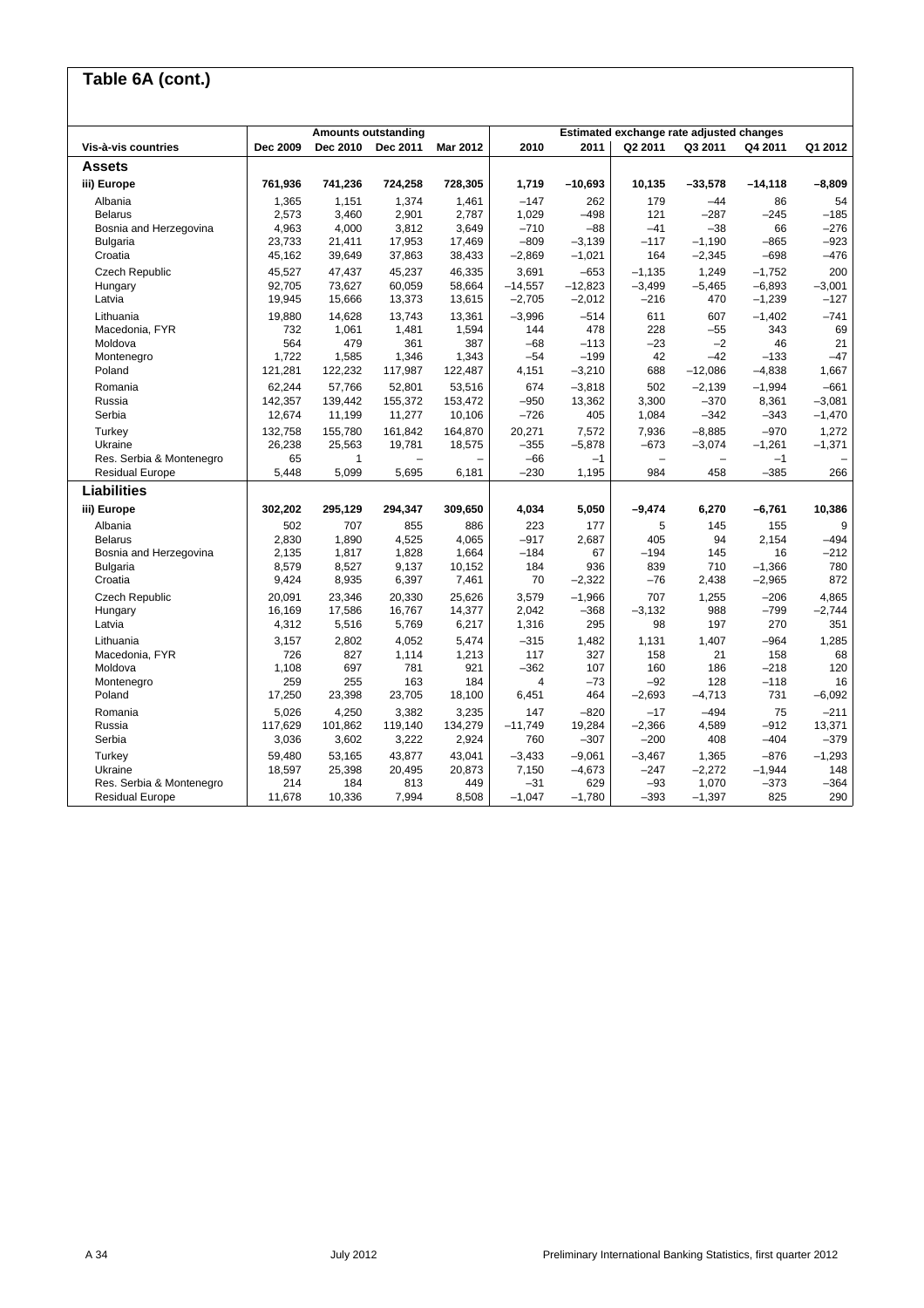#### **Vis-à-vis countries Dec 2009 Dec 2010 Dec 2011 Mar 2012 2010 2011 Q2 2011 Q3 2011 Q4 2011 Q1 2012 Assets iv) Latin America/Caribbean 412,690 532,668 600,101 616,002 119,970 67,570 31,260 2,639 11,318 14,306**  Argentina 14,292 14,818 16,032 16,094 495 1,068 167 790 –872 11 Belize 2,749 2,711 3,088 3,367 96 391 4 309 80 250 Bolivia 707 519 1,001 650 –187 492 24 –5 519 –354 Bonaire, Saint Eustatius and Sa – 8 93 99 – 87 3 5 23 5 Brazil 165,800 248,411 278,656 290,672 83,000 30,273 17,328 47 –324 11,293 Chile 47,354 49,287 54,369 54,462 2,009 5,133 2,174 –909 2,470 –58 Colombia 10,680 15,252 18,995 18,455 4,482 3,658 –103 903 1,548 –559 Costa Rica 5,852 6,194 7,805 8,081 343 1,621 575 684 217 268 Cuba 1,984 1,812 1,662 1,654 –121 –118 –25 –58 –15 –48 Dominica 60 65 64 73 5 –1 1 3 1 8 Dominican Republic 3,651 4,066 4,782 4,736 475 724 208 41 438 –69 Ecuador 2,143 2,547 2,469 2,927 397 –75 73 92 –161 453 El Salvador 3,192 3,014 3,202 3,309 –194 194 112 –222 149 96 Falkland Islands 35 38 26 41 5 –11 4 –6 –11 14 Grenada 52 152 95 48 96 –59 –5 –6 –55 –47 Guatemala 3,783 4,486 6,063 6,115 705 1,578 853 444 176 48 Guyana 836 704 1,876 875 –135 1,187 7 –630 1,798 –1,036 Haiti 195 154 157 159 –38 3 –4 –2 6 2 Honduras 1,289 1,237 1,711 1,651 –48 479 124 –60 341 –65 Jamaica 2,065 2,219 2,823 2,885 161 579 582 –52 87 37 Mexico 95,923 114,934 123,799 124,645 18,555 9,032 6,920 –4,657 2,920 490 Nicaragua 604 494 535 654 –107 42 11 40 –15 118 Paraguay 832 1,383 1,699 1,698 568 322 147 83 218 –4 Peru 15,384 20,337 22,671 24,540 4,979 2,315 15 544 633 1,783 St. Lucia 428 431 543 550 3 114 56 72 23 7 St. Vincent 1,312 1,374 1,301 1,364 –3 –75 18 –11 –51 21 Surinam 35 46 221 146 9 177 18 145 4 –77 Trinidad and Tobago 6,184 6,490 6,446 6,460 354 –29 –84 45 –10 –27 Turks and Caicos 914 565 531 528 –341 –33 –144 24 10 –8 Uruguay 4,072 5,500 6,902 6,373 1,347 1,365 623 1,382 1,257 –536 Venezuela 7,483 9,390 12,818 13,057 1,915 3,556 1,386 2,414 –285 238 Residual 12,800 14,030 17,666 19,634 1,139 3,580 190 1,190 198 2,048 **Int. organisations 117,083 133,768 170,513 189,627 20,443 38,651 14,538 10,332 3,935 16,188 Unallocated 556,399 442,773 492,953 484,735 78,207 54,346 1,145 39,949 –8,031 –11,934 Liabilities iv) Latin America/Caribbean 382,261 424,343 454,543 458,155 43,222 31,991 4,935 20,936 –2,499 1,849**  Argentina 28,086 26,413 24,497 26,153 –1,421 –1,830 –939 352 –1,942 1,561 Belize 9,720 10,099 11,521 12,049 602 1,539 107 362 665 394 Bolivia 2,832 2,765 4,143 4,084 –43 1,398 205 505 406 –74 Bonaire, Saint Eustatius and Sa – – 82 56 – 83 13 4 55 –27 Brazil 63,986 85,867 87,987 91,538 22,432 2,161 4,194 396 –4,434 3,344 Chile 24,636 26,995 33,546 30,910 2,584 6,788 –468 6,104 –362 –2,791 Colombia 15,191 13,996 14,990 16,202 –1,412 1,021 996 498 –1,162 1,188 Costa Rica 4,664 4,305 4,354 5,556 –300 68 297 –139 249 1,182 Cuba 4,288 5,403 4,123 2,865 1,315 –1,141 –190 338 –1,372 –1,350 Dominica 275 300 311 304 31 16 37 –8 –19 –11 Dominican Republic 5,960 6,371 6,318 6,140 444 –34 172 –218 489 –198 Ecuador 7,389 7,288 8,101 8,944 –87 817 –105 536 206 835 El Salvador 2,864 2,455 2,336 2,483 –417 –117 – –131 –223 143 Falkland Islands 135 156 102 191 25 –54 –25 –1 –89 85 Grenada 139 100 75 72 –35 –25 –18 –11 5 –4 Guatemala 4,220 4,526 4,563 4,457 321 42 –192 88 152 –111 Guyana 441 430 418 412 –19 –9 50 –103 –18 –8 Haiti 790 1,388 1,105 1,340 593 –283 –21 –148 –81 234 Honduras 3,597 3,329 3,615 3,726 –262 287 16 –440 355 109 Jamaica 1,884 2,162 2,179 2,013 253 24 116 –83 –204 –181 Mexico 81,394 96,029 108,765 102,814 13,298 13,229 –3,250 9,866 4,727 –6,444 Nicaragua 1,322 1,726 1,707 1,919 407 –16 254 –114 –220 210 Paraguay 1,836 2,174 1,949 2,142 356 –217 –647 218 –136 185 Peru 9,481 14,568 16,752 19,406 5,102 2,228 –541 –911 1,645 2,619 St. Lucia 482 494 320 431 22 –176 –58 –13 –93 107 St. Vincent 2,783 2,605 2,425 2,492 –49 –155 58 –136 –84 29 Surinam 1,264 1,284 1,575 1,809 23 313 –1 134 163 210 Trinidad and Tobago 7,729 7,190 8,072 7,880 –516 898 797 –223 466 –221 Turks and Caicos 2,233 2,185 1,542 1,549 –7 –643 –141 –344 –28 –19 Uruguay 14,653 13,113 13,605 14,971 –1,329 525 211 477 –851 1,321 Venezuela 54,097 55,268 56,023 55,813 1,770 1,090 2,134 4,322 –2,961 –415 Residual 23,890 23,359 27,442 27,434 –457 4,162 1,872 –242 2,199 –54 **Int. organisations 210,745 214,478 242,692 254,153 11,376 35,380 9,450 31,648 –17,926 6,243 Table 6A (cont.) Amounts outstanding Estimated exchange rate adjusted changes**

**Unallocated 3,175,473 2,908,566 2,941,597 3,063,263 63,484 59,748 22,439 –62,590 –29,966 85,273**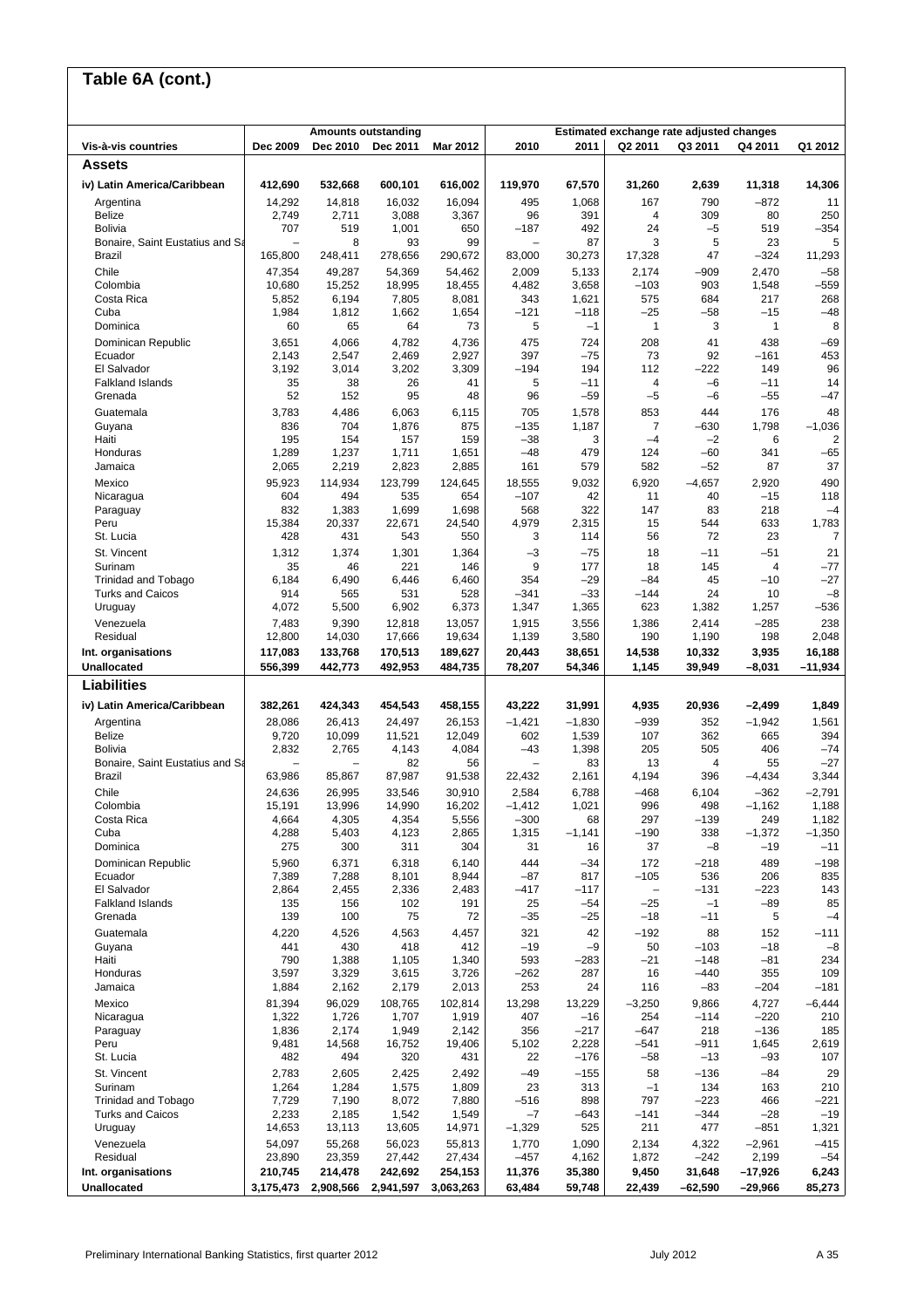## **Table 6B: External positions of reporting banks vis-à-vis the non-bank sector**

**Vis-à-vis individual countries**

| in millions of US dollars<br><b>Amounts outstanding</b><br>Estimated exchange rate adjusted changes |                     |                   |                                             |                     |                        |                        |                       |                       |                       |                        |
|-----------------------------------------------------------------------------------------------------|---------------------|-------------------|---------------------------------------------|---------------------|------------------------|------------------------|-----------------------|-----------------------|-----------------------|------------------------|
| Vis-à-vis countries                                                                                 | Dec 2009            | <b>Dec 2010</b>   | Dec 2011                                    | Mar 2012            | 2010                   | 2011                   | Q2 2011               | Q3 2011               | Q4 2011               | Q1 2012                |
| Assets                                                                                              |                     |                   |                                             |                     |                        |                        |                       |                       |                       |                        |
| <b>All countries</b>                                                                                |                     |                   | 10,824,046 10,979,505 10,991,233 11,221,915 |                     | 415,809                | 7,183                  | 113,517               | $-205,825$            | $-172,541$            | 111,507                |
| <b>Developed Countries</b>                                                                          | 8,158,051           | 8,106,358         | 8,002,993                                   | 8,122,351           | 190,178                | $-95,905$              | 50,228                | $-217,879$            | $-133,863$            | 5,988                  |
| i) Europe                                                                                           | 5,303,291           | 5,018,291         | 4,890,859                                   | 5,012,592           | $-82,582$              | $-92,366$              | 76,158                | $-134,567$            | $-163,289$            | 8,874                  |
| Euro area                                                                                           | 3,881,289           | 3,614,186         | 3,409,185                                   | 3,509,642           | $-106,770$             | $-186,007$             | 23,519                | $-128,264$            | $-117,414$            | 12,144                 |
| (of which in EUR)                                                                                   | 3,118,452           | 2,811,946         | 2,632,718                                   | 2,718,257           | $-137,634$             | $-163,567$             | 32,115                | $-101,076$            | $-105,251$            | 685                    |
| Austria                                                                                             | 71,919              | 66,789            | 68,177                                      | 77,301              | $-580$                 | 3,559                  | 2,742                 | $-765$                | 1,624                 | 7,007                  |
| Belgium                                                                                             | 149,916             | 148,767           | 144,694                                     | 151,199             | 6,226                  | 674                    | 9,844                 | $-2,227$              | $-20,089$             | 2,375                  |
| Cyprus<br>Estonia                                                                                   | 31,719<br>2,502     | 30,348<br>2,271   | 36,655<br>2,267                             | 32,156<br>3,325     | $-682$<br>$-619$       | 7,133<br>73            | 9,805<br>131          | $-2,216$<br>$-47$     | $-202$<br>48          | $-5,007$<br>970        |
| Finland                                                                                             | 47,469              | 43,391            | 46,267                                      | 50,698              | $-919$                 | 3,022                  | 1,210                 | 790                   | $-1,326$              | 2,975                  |
| France                                                                                              | 465,188             | 460,562           | 492,360                                     | 535,258             | 22,547                 | 12,269                 | 41,554                | $-1,255$              | $-41,484$             | 29,991                 |
| Germany                                                                                             | 614,458             | 694,687           | 618,205                                     | 602,694             | 60,334                 | $-68,723$              | $-28,278$             | $-22,553$             | $-9,759$              | $-32,132$              |
| Greece<br>Ireland                                                                                   | 140,142<br>521,200  | 97,862<br>476,164 | 72,183<br>435,505                           | 49,748<br>425,914   | $-27,346$<br>$-68,310$ | $-24,942$<br>$-33,931$ | $-17,256$<br>$-3,628$ | 640<br>$-13,444$      | $-10,936$<br>$-5,546$ | $-23,960$<br>$-19,551$ |
| Italy                                                                                               | 453,583             | 304,334           | 239,245                                     | 250,493             | $-84,672$              | $-61,104$              | 5,612                 | $-53,241$             | $-11,853$             | 3,998                  |
| Luxembourg                                                                                          | 332,624             | 374,462           | 377,879                                     | 425,308             | 56,604                 | 9,486                  | 17,216                | $-23,666$             | 11,559                | 39,216                 |
| Malta                                                                                               | 10,222              | 9,850             | 10,264                                      | 12,602              | 35                     | 593                    | $-477$                | 584                   | $-185$                | 2,168                  |
| Netherlands                                                                                         | 596,809             | 535,825           | 536,908                                     | 567,220             | $-30,227$              | $-289$                 | $-4,001$              | 11,707                | $-17,986$             | 16,797                 |
| Portugal<br>Slovakia                                                                                | 81,907<br>11,731    | 54,875<br>12,838  | 52,321<br>12,299                            | 48,587<br>13,804    | $-17,545$<br>1,976     | $-1,724$<br>$-154$     | $-5,263$<br>$-210$    | $-3,315$<br>$-269$    | $-2,963$<br>33        | $-5,230$<br>1,091      |
| Slovenia                                                                                            | 13,474              | 13,440            | 13,528                                      | 13,811              | 1,289                  | 502                    | $-311$                | $-436$                | 19                    | $-147$                 |
| Spain                                                                                               | 336,426             | 287,721           | 250,428                                     | 249,524             | $-24,882$              | $-32,451$              | $-5,170$              | $-18,552$             | $-8,368$              | $-8,417$               |
| Andorra                                                                                             | 1,974               | 1,872             | 1,397                                       | 1,457               | 42                     | $-448$                 | $-172$                | $-65$                 | $-46$                 | 16                     |
| Denmark<br>Iceland                                                                                  | 88,075<br>9,121     | 75,446<br>4,473   | 89,795<br>3,726                             | 87,546<br>3,439     | $-15,134$<br>$-3,018$  | 17,238<br>$-758$       | 2,182<br>$-288$       | 2,698<br>$-357$       | $-1,902$<br>$-392$    | $-3,960$<br>$-369$     |
| Liechtenstein                                                                                       | 5,550               | 6,520             | 4,998                                       | 5,915               | 1,077                  | $-1,509$               | $-672$                | $-122$                | $-166$                | 795                    |
| Norway                                                                                              | 50,680              | 53,596            | 48,507                                      | 59,046              | 1,267                  | $-5,293$               | $-3,659$              | $-106$                | $-7,103$              | 9,891                  |
| Sweden                                                                                              | 93,645              | 96,805            | 91,193                                      | 90,424              | 1,622                  | $-6,043$               | 2,672                 | $-3,040$              | $-1,026$              | $-2,114$               |
| Switzerland                                                                                         | 168,575             | 181,364           | 177,847                                     | 182,991             | 9,274                  | $-2,775$               | $-363$                | $-9,523$              | $-979$                | 1,044                  |
| (of which in CHF)<br>United Kingdom                                                                 | 59,669<br>1,003,567 | 72,383<br>983,307 | 61,143<br>1,063,408                         | 63,519<br>1,068,695 | 7,165<br>29,113        | $-12,913$<br>93,131    | $-2,349$<br>52,862    | $-7,552$<br>4,236     | $-2,702$<br>$-34,314$ | $-259$<br>$-11,151$    |
| (of which in GBP)                                                                                   | 246,157             | 216,329           | 209,809                                     | 217,969             | $-4,117$               | $-3,509$               | 9,997                 | $-2,481$              | $-7,571$              | 616                    |
| Vatican                                                                                             |                     | 8                 |                                             | 3                   | 8                      | $-8$                   | 3                     | $-14$                 | $-1$                  | 3                      |
| Other                                                                                               | 815                 | 714               | 803                                         | 3,434               | $-64$                  | 109                    | 74                    | $-8$                  | 54                    | 2,576                  |
| Liabilities                                                                                         |                     |                   |                                             |                     |                        |                        |                       |                       |                       |                        |
| <b>All Countries</b>                                                                                | 7,287,723           | 7,663,941         | 7,649,024                                   | 7,854,559           | 450,996                | 45,643                 | 29,429                | 56,652                | $-266,284$            | 116,881                |
| <b>Developed Countries</b>                                                                          | 4,537,658           | 4,928,046         | 4,912,777                                   | 4,989,200           | 447,815                | -24,877                | -54,692               | 54,528                | $-192,723$            | 11,462                 |
| i) Europe                                                                                           | 2,571,893           | 2,702,062         | 2,917,636                                   | 2,975,124           | 190,063                | 244,622                | 64,394                | 153,724               | $-132,009$            | $-1,665$               |
| Euro area                                                                                           | 1,459,878           | 1,510,476         | 1,594,557                                   | 1,674,234           | 87,824                 | 100,834                | 68,604                | 70,026                | $-112,870$            | 41,221                 |
| (of which in EUR)                                                                                   | 928,234             | 954,854           | 1,005,969                                   | 1,061,393           | 71,376                 | 69,656                 | 56,700                | 80,665                | $-92,600$             | 22,590                 |
| Austria<br>Belgium                                                                                  | 22,052<br>96,205    | 18,505<br>67,527  | 22,127<br>73,518                            | 22,654<br>67,996    | $-2,628$<br>$-22,861$  | 4,322<br>8,667         | 1,640<br>5,631        | 607<br>7,984          | 652<br>$-4,868$       | $-71$<br>$-7,370$      |
| Cyprus                                                                                              | 19,833              | 20,635            | 20,975                                      | 20,895              | 1,580                  | 618                    | $-3,769$              | 1,530                 | $-568$                | $-373$                 |
| Estonia                                                                                             | 382                 | 556               | 547                                         | 520                 | 193                    | 26                     | 210                   | 155                   | $-257$                | $-40$                  |
| Finland                                                                                             | 9,777               | 13,713            | 17,036                                      | 15,274              | 4,741                  | 3,436                  | 15                    | 9,152                 | $-6,382$              | $-2,200$               |
| France                                                                                              | 177,601             | 171,240           | 217,799<br>372,597                          | 237,031<br>400,895  | 4,815                  | 44,816                 | 14,682<br>14,938      | 19,479                | $-33,436$             | 14,121<br>17,480       |
| Germany<br>Greece                                                                                   | 326,334<br>12,347   | 375,561<br>19,095 | 25,469                                      | 27,996              | 47,853<br>7,147        | 10,029<br>7,234        | 4,147                 | 27,884<br>407         | $-37,754$<br>1,864    | 1,904                  |
| Ireland                                                                                             | 234,741             | 261,489           | 290,554                                     | 301,315             | 23,025                 | 33,553                 | 15,808                | $-8,341$              | $-9,329$              | 4,920                  |
| Italy                                                                                               | 67,717              | 48,737            | 49,981                                      | 73,797              | $-14,215$              | 1,191                  | 780                   | 2,086                 | 623                   | 21,928                 |
| Luxembourg                                                                                          | 171,971             | 156,252           | 196,457                                     | 190,928             | $-11,636$              | 43,012                 | $-2,251$              | 24,883                | $-925$                | $-9,723$               |
| Malta<br>Netherlands                                                                                | 13,577<br>248,153   | 8,891<br>291,350  | 8,512<br>241,351                            | 8,751<br>243,925    | $-3,734$<br>52,496     | $-239$<br>$-57,485$    | $-21$<br>17,949       | $-1,499$<br>$-15,762$ | 398<br>$-20,071$      | 64<br>$-2,641$         |
| Portugal                                                                                            | 16,768              | 17,703            | 18,239                                      | 18,186              | 2,311                  | 877                    | 1,297                 | $-116$                | $-2,220$              | $-344$                 |
| Slovakia                                                                                            | 1,755               | 1,811             | 1,235                                       | 2,139               | 182                    | -602                   | $-991$                | 31                    | 51                    | 855                    |
| Slovenia                                                                                            | 1,039               | 1,032             | 1,083                                       | 1,074               | 48                     | 70                     | $-74$                 | $-320$                | $-16$                 | $-41$                  |
| Spain<br>Andorra                                                                                    | 39,626<br>1,484     | 36,379<br>1,385   | 37,077<br>1,500                             | 40,858<br>1,390     | $-1,489$<br>$-27$      | 1,308<br>158           | $-1,387$<br>$-17$     | 1,867<br>63           | $-633$<br>93          | 2,752<br>$-150$        |
| Denmark                                                                                             | 12,344              | 19,250            | 28,778                                      | 23,642              | 1,690                  | 11,129                 | 4,585                 | 911                   | 2,812                 | $-5,696$               |
| Iceland                                                                                             | 1,357               | 2,047             | 1,818                                       | 2,099               | 802                    | $-195$                 | $-26$                 | $-34$                 | -76                   | 229                    |
| Liechtenstein                                                                                       | 6,137               | 5,685             | 5,272                                       | 5,856               | $-200$                 | $-321$                 | 99                    | $-33$                 | $-361$                | 458                    |
| Norway                                                                                              | 17,715              | 22,874            | 20,083                                      | 22,499              | 3,676                  | $-2,856$               | $-3,139$              | $-1,747$              | $-5,466$              | 2,119                  |
| Sweden<br>Switzerland                                                                               | 25,174<br>199,710   | 33,517<br>171,078 | 34,534<br>185,859                           | 32,297<br>180,363   | 6,800<br>$-22,568$     | 564<br>19,314          | $-1,772$<br>$-3,111$  | 5,843<br>12,348       | $-4,472$<br>5,744     | $-2,743$<br>$-9,253$   |
| (of which in CHF)                                                                                   | 22,488              | 18,635            | 20,145                                      | 20,290              | $-5,167$               | 4,611                  | $-3,170$              | 8,020                 | $-1,940$              | $-694$                 |
| United Kingdom                                                                                      | 846,687             | 934,745           | 1,044,037                                   | 1,031,510           | 112,374                | 115,768                | $-687$                | 66,473                | $-17,628$             | $-27,851$              |
| (of which in GBP)                                                                                   | 97,453              | 71,481            | 64,259                                      | 66,792              | $-23,589$              | $-3,167$               | 4,281                 | 1,130                 | $-2,596$              | 236                    |
| Vatican<br>Other                                                                                    | 595<br>812          | 439<br>566        | 655<br>543                                  | 704<br>530          | $-124$<br>$-185$       | 242<br>-16             | $-8$<br>$-133$        | $-136$<br>9           | 178<br>37             | 29<br>$-28$            |
|                                                                                                     |                     |                   |                                             |                     |                        |                        |                       |                       |                       |                        |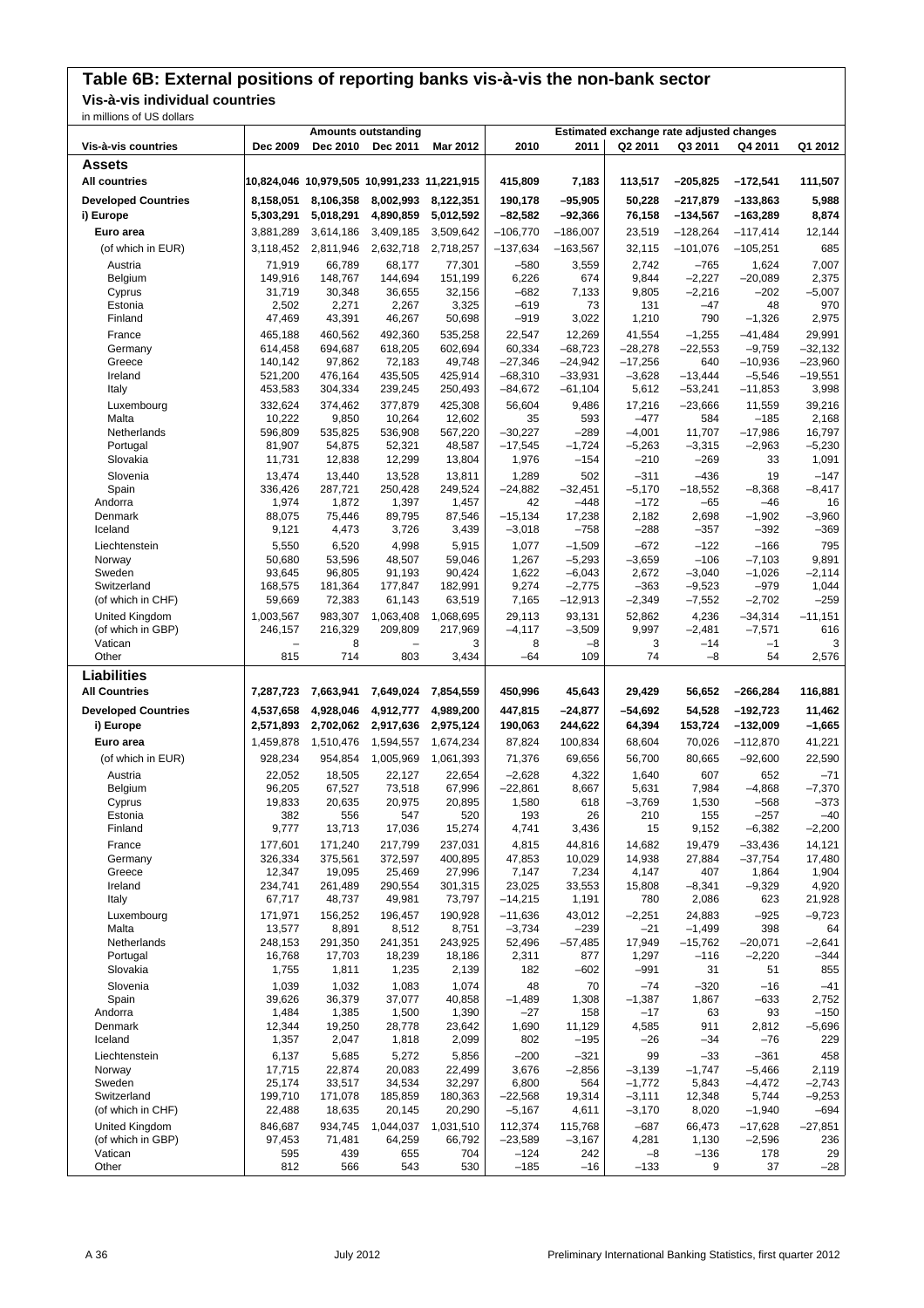# **Table 6B (cont.)**

|                             |                    |                    | <b>Amounts outstanding</b> |                    |                            |                      |                      | Estimated exchange rate adjusted changes |                     |                    |
|-----------------------------|--------------------|--------------------|----------------------------|--------------------|----------------------------|----------------------|----------------------|------------------------------------------|---------------------|--------------------|
| Vis-à-vis countries         | Dec 2009           | Dec 2010           | Dec 2011                   | Mar 2012           | 2010                       | 2011                 | Q2 2011              | Q3 2011                                  | Q4 2011             | Q1 2012            |
| <b>Assets</b>               |                    |                    |                            |                    |                            |                      |                      |                                          |                     |                    |
| ii) Other                   | 2,854,760          | 3,088,067          | 3,112,134                  | 3,109,759          | 272,760                    | $-3,539$             | $-25,930$            | $-83,312$                                | 29,426              | $-2,886$           |
| Australia<br>Canada         | 130,513<br>137,670 | 152,942<br>134,470 | 147,212<br>134,925         | 140.006<br>137,498 | 27,784<br>310              | $-3,564$<br>351      | $-297$<br>$-4,098$   | $-4,845$<br>3,054                        | $-334$<br>$-3,551$  | $-8,196$<br>1,743  |
| Japan                       | 181,749            | 201,360            | 297,748                    | 288,842            | 18,078                     | 81,138               | 185                  | 35,400                                   | 50,636              | $-1,780$           |
| (of which in JPY)           | 86,545             | 90,466             | 146,083                    | 137,874            | $-5,730$                   | 43,298               | 6,830                | 12,564                                   | 26,029              | $-553$             |
| New Zealand                 | 15,059             | 14,767             | 16,157                     | 16,372             | 1,483                      | 1,541                | 2,580                | 241                                      | $-849$              | 45                 |
| <b>United States</b>        | 2,389,129          | 2,582,184          | 2,514,421                  | 2.525.225          | 223,407                    | $-82,339$            | $-24,275$            | $-117,032$                               | $-14,951$           | 5,162              |
| (of which in USD)           | 2,040,939          | 2,219,340          | 2,146,733                  | 2,139,613          | 203,592                    | $-71,132$            | $-22,166$            | $-118,370$                               | $-1,509$            | $-7,208$           |
| <b>Offshore centres</b>     | 1,322,849          | 1,426,792          | 1,444,206                  | 1,497,622          | 99,941                     | 2,698                | 294                  | 450                                      | $-28.996$           | 59,110             |
| Aruba                       | 570                | 653                | 655                        | 618                | 60                         | 6                    | 24                   | 61                                       | $-40$               | $-38$              |
| <b>Bahamas</b>              | 26,332             | 23,310             | 28,490                     | 26,348             | $-2,938$                   | 5,656                | 497                  | 101                                      | 6,258               | $-2,463$           |
| <b>Bahrain</b>              | 3,827              | 4,913              | 4,577                      | 4,640              | 1,007                      | $-321$               | $-145$               | $-86$                                    | $-96$               | 40                 |
| <b>Barbados</b><br>Bermuda  | 11,867<br>76,771   | 8,226<br>78,611    | 8,046<br>83,645            | 7,463<br>83,934    | $-3,849$<br>125            | $-142$<br>4,202      | $-69$<br>1,447       | $-881$<br>4,280                          | 638<br>$-1,921$     | $-662$<br>619      |
|                             |                    |                    |                            |                    |                            |                      |                      |                                          |                     |                    |
| Cayman Islands<br>Curacao   | 673,332            | 744,914<br>18,533  | 750,578<br>15,295          | 783,417<br>13,109  | 64,165<br>$-2$             | $-7,147$<br>$-3,026$ | $-1,541$<br>$-2,138$ | 2,235<br>$-3,502$                        | $-24,617$<br>4,562  | 41,185<br>$-2,288$ |
| Gibraltar                   | 5,876              | 7,239              | 4,749                      | 5,195              | 1,526                      | $-2,448$             | 92                   | $-2,305$                                 | $-203$              | 320                |
| Guernsey                    | 30,241             | 27,357             | 23,755                     | 24,696             | $-2,563$                   | $-3,816$             | $-2,117$             | $-1,604$                                 | 275                 | 611                |
| Hong Kong SAR               | 73,345             | 97,664             | 110,467                    | 119,426            | 23,877                     | 12,651               | 4,626                | 2,321                                    | $-4,594$            | 8,556              |
| Isle of Man                 | 23,735             | 21,716             | 21,299                     | 21,749             | $-1,459$                   | $-246$               | $-452$               | 184                                      | 321                 |                    |
| Jersey                      | 138,433            | 124,002            | 102,394                    | 106,014            | $-9,954$                   | $-21,762$            | $-6,721$             | $-5,029$                                 | $-4,951$            | 1,644              |
| Lebanon                     | 4,964              | 3,773              | 4,056                      | 3,911              | $-1,087$                   | 304                  | $-24$                | 375                                      | 10                  | $-193$             |
| Macao SAR                   | 3,737              | 3,291              | 3,019                      | 3,296              | $-442$                     | $-278$               | $-40$                | 71                                       | $-157$              | 270                |
| <b>Mauritius</b>            | 10,481             | 14,388             | 10,785                     | 11,082             | 3,855                      | $-3,543$             | $-346$               | $-1,626$                                 | $-401$              | 240                |
| <b>Netherlands Antilles</b> | 17,983             | 53                 | $\cdots$                   | $\cdots$           | $-346$                     | $-52$                | $\ldots$             | $\cdots$                                 | $\cdots$            | $\ddotsc$          |
| Panama                      | 72,006             | 87,549             | 96.318                     | 95,474             | 10,631                     | 6,642                | 1,785                | 414                                      | 1,904               | 1,453              |
| Samoa                       | 1,505              | 2,798              | 3,568                      | 3,749              | 1,264                      | 751                  | 260                  | 672                                      | $-398$              | 140                |
| Singapore                   | 46,882             | 48,595             | 52,111                     | 56,617             | 780                        | 3,828                | 2,190                | 569                                      | $-4,261$            | 4,387              |
| Sint Maarten                |                    | 80                 | 33                         | 30                 | $\overline{\phantom{0}}$   | -46                  | 3                    | $-69$                                    | 22                  | $-4$               |
| Vanuatu                     | 84                 | 80                 | 117                        | 122                | $-10$                      | 36                   | 20                   | 7                                        | 6                   | 4                  |
| West Indies UK              | 87,990             | 102,332            | 113,256                    | 119,112            | 14,724                     | 11,078               | 2,228                | 3,718                                    | $-907$              | 4,734              |
| <b>Liabilities</b>          |                    |                    |                            |                    |                            |                      |                      |                                          |                     |                    |
| ii) Other                   | 1,965,765          | 2,225,984          | 1,995,141                  | 2,014,076          | 257,752                    | $-269,499$           | $-119,086$           | -99,196                                  | $-60,714$           | 13,127             |
| Australia                   | 52,311             | 44,591             | 60,005                     | 56,896             | $-7,253$                   | 17,211               | 6,909                | $-3,846$                                 | 10,572              | $-3,634$           |
| Canada                      | 71,500             | 81,568             | 75,629                     | 80,257             | 10,740                     | $-5,398$             | 2,968                | 9,426                                    | $-10,471$           | 4,020              |
| Japan<br>(of which in JPY)  | 106,855<br>38,935  | 108,907<br>29,347  | 144,581<br>56,541          | 142,124<br>52,718  | $-2,216$<br>$-14,338$      | 24,331<br>18,332     | $-6,836$<br>$-2,626$ | 7,054<br>$-4,116$                        | 16,624<br>19,903    | $-134$<br>$-882$   |
| New Zealand                 | 8,382              | 9,742              | 9,165                      | 10,208             | 1,331                      | $-520$               | $-457$               | 994                                      | $-1,523$            | 950                |
| <b>United States</b>        | 1,726,053          | 1,980,639          | 1,705,236                  | 1,723,860          | 255,285                    | $-305,116$           | $-121,670$           | $-112,742$                               | $-76,001$           | 11,721             |
| (of which in USD)           | 1,403,921          | 1,641,637          | 1,374,054                  | 1,358,097          | 229,185                    | $-277,253$           | $-147,246$           | $-96,902$                                | $-59,759$           | $-16,024$          |
| <b>Offshore centres</b>     | 1,341,407          | 1,303,279          | 1,282,031                  | 1,347,137          | $-46,067$                  | 24,683               | 42,305               | 8,591                                    | $-49,669$           | 56,356             |
| Aruba                       | 1,141              | 843                | 961                        | 898                | $-267$                     | 131                  | 5                    | 102                                      | $-170$              | $-75$              |
| Bahamas                     | 48,390             | 46,157             | 39,383                     | 39,337             | $-1,233$                   | $-6,663$             | 1,725                | 265                                      | $-3,890$            | $-358$             |
| Bahrain                     | 5,201              | 5,260              | 6,205                      | 6,610              | 51                         | 1,095                | 722                  | $-28$                                    | $-63$               | 328                |
| <b>Barbados</b>             | 19,906             | 10,732             | 3,624                      | 19,395             | 2,558                      | $-7,192$             | $-522$               | 904                                      | $-1,984$            | 15,613             |
| Bermuda<br>Cayman Islands   | 63,358<br>525,265  | 61,230<br>502,228  | 65,039<br>505,075          | 66,131<br>529,777  | $-1,851$<br>$-25,884$      | 4,120<br>43,212      | 2,861<br>33,709      | $-2,058$<br>12,282                       | $-985$<br>$-28,998$ | 783<br>25,301      |
| Curacao                     | $\qquad \qquad -$  | 15,231             | 10,983                     | 9,502              | $-46$                      | $-4,547$             | $-6,466$             | 76                                       | $-194$              | $-1,546$           |
| Gibraltar                   | 5,881              | 8,995              | 5,833                      | 5,843              | 3,271                      | $-3,149$             | $-532$               | $-1,804$                                 | $-497$              | $-81$              |
| Guernsey                    | 38,451             | 41,378             | 34,608                     | 37,552             | 3,065                      | $-6,567$             | 3                    | $-3,707$                                 | $-2,712$            | 2,227              |
| Hong Kong SAR               | 108,003            | 103,521            | 111,418                    | 104,142            | $-4,433$                   | 8,237                | 279                  | 963                                      | 5,609               | $-8,069$           |
| Isle of Man                 | 17,493             | 17,148             | 17,948                     | 18,723             | 196                        | 1,092                | 2,385                | $-308$                                   | $-372$              | 302                |
| Jersey                      | 110,475            | 113,924            | 103,164                    | 112,691            | $-16,519$                  | $-10,166$            | 471                  | $-1,578$                                 | $-8,379$            | 6,688              |
| Lebanon                     | 10,056             | 9,344              | 9,021                      | 8,855              | $-427$                     | $-258$               | 101                  | $-85$                                    | $-127$              | $-252$             |
| Macao SAR                   | 4,371              | 4,491              | 5,379                      | 7,142              | 137                        | 904                  | 382                  | $-32$                                    | 493                 | 1,738              |
| Mauritius                   | 9,680              | 10,895             | 9,629                      | 10,584             | 1,149                      | -620                 | 613                  | -484                                     | 136                 | 743                |
| Netherlands Antilles        | 17,803             | 16                 | $\ldots$                   | $\ddotsc$          | $-2,259$                   | 30                   | $\cdots$             | $\cdots$                                 | $\ldots$            | $\ldots$           |
| Panama                      | 81,497             | 76,822             | 77,947                     | 77,622             | $-2,288$                   | 1,707                | $-34$                | -661                                     | 424                 | $-1,085$           |
| Samoa                       | 6,396              | 7,097              | 8,009                      | 8,721              | 730                        | 938                  | 334                  | 239                                      | 386                 | 636                |
| Singapore<br>Sint Maarten   | 59,643             | 68,125             | 65,579                     | 72,297<br>46       | 7,012<br>$\qquad \qquad -$ | $-1,687$             | 3,516                | 2,138                                    | $-6,185$<br>37      | 6,045              |
| Vanuatu                     | 262                | 6<br>254           | 83<br>323                  | 374                | $-7$                       | 79<br>70             | 17<br>$-34$          | 6<br>11                                  | 28                  | -38<br>47          |
| West Indies UK              | 199,802            | 195,377            | 199,510                    | 208,758            | $-5,448$                   | 5,817                | 3,854                | 2,887                                    | $-2,569$            | 7,592              |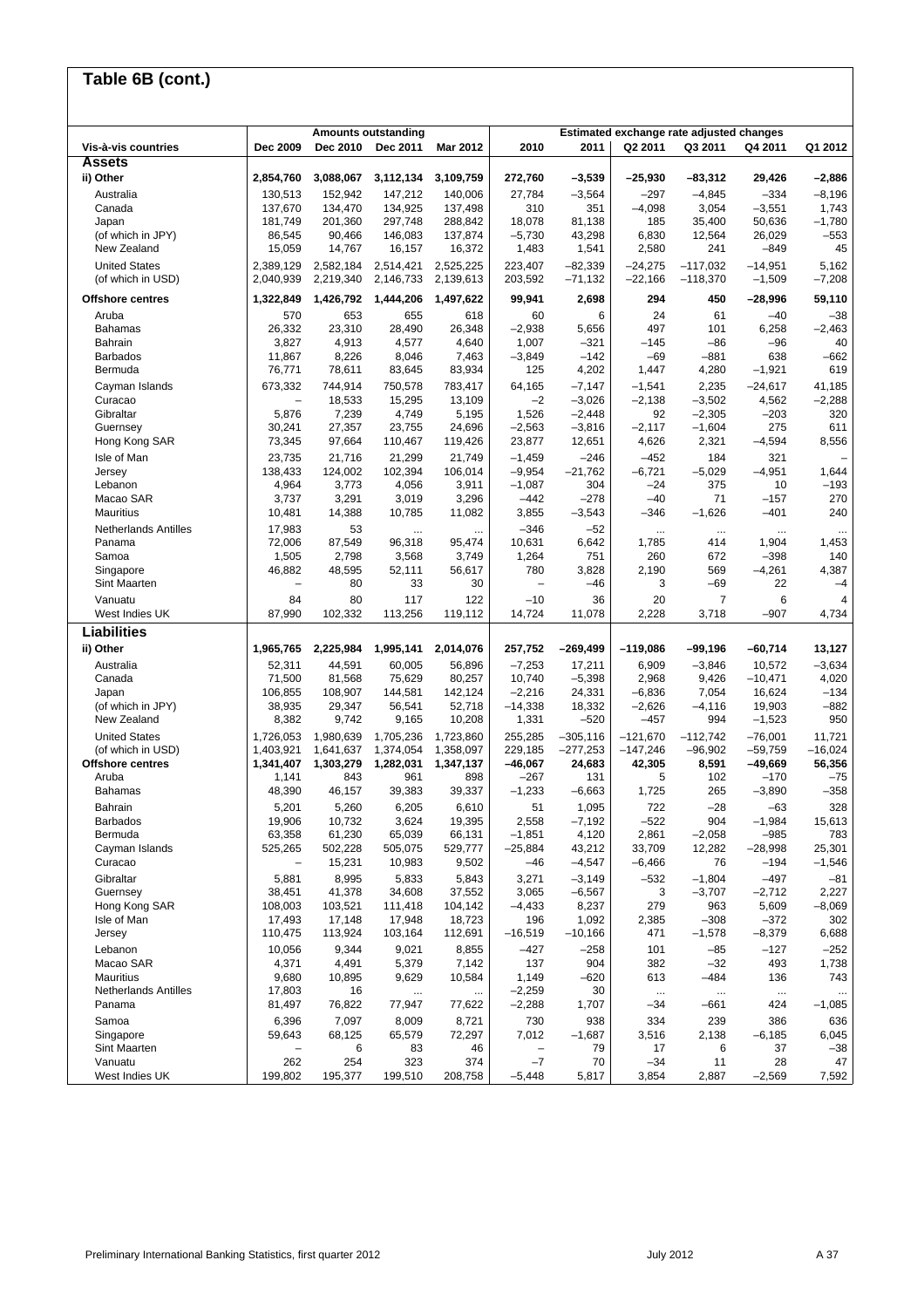| Table 6B (cont.)                       |                |                       |                                        |                |                 |                   |                                                     |                                    |                                    |                                   |
|----------------------------------------|----------------|-----------------------|----------------------------------------|----------------|-----------------|-------------------|-----------------------------------------------------|------------------------------------|------------------------------------|-----------------------------------|
|                                        |                |                       |                                        |                |                 |                   |                                                     |                                    |                                    |                                   |
| Vis-à-vis countries                    | Dec 2009       | Dec 2010              | <b>Amounts outstanding</b><br>Dec 2011 | Mar 2012       | 2010            | 2011              | Estimated exchange rate adjusted changes<br>Q2 2011 | Q3 2011                            | Q4 2011                            | Q1 2012                           |
| <b>Assets</b>                          |                |                       |                                        |                |                 |                   |                                                     |                                    |                                    |                                   |
| <b>Developing countries</b>            | 1,255,491      | 1,360,394             | 1,431,079                              | 1,485,251      | 124,123         | 71,645            | 52,162                                              | -346                               | $-10,456$                          | 43,972                            |
| i) Africa & Middle East                | 281,352        | 292,690               | 284,293                                | 288,593        | 11,851          | -7,050            | 586                                                 | 830                                | $-9,702$                           | 2,415                             |
| Algeria                                | 1,311          | 1,170                 | 968                                    | 1,124          | $-87$           | $-189$            | 117                                                 | $-129$                             | $-100$                             | 139                               |
| Angola                                 | 3,854          | 3,420                 | 4,111                                  | 4,781          | $-418$          | 748               | 914                                                 | $-269$                             | 322                                | 619                               |
| Benin<br>Botswana                      | 69<br>125      | 48<br>155             | 53<br>453                              | 80<br>519      | $-18$<br>69     | 6<br>301          | $-41$<br>121                                        | $-1$<br>137                        | $\qquad \qquad -$<br>16            | 25<br>65                          |
| <b>Burkina Faso</b>                    | 316            | 350                   | 309                                    | 527            | 48              | -36               | 64                                                  | $-83$                              | $-37$                              | 209                               |
| Burundi                                | 13             | 19                    | 13                                     | 14             | 6               | $-5$              | 3                                                   | $-5$                               | $-3$                               | 1                                 |
| Cameroon                               | 1,125          | 1,113                 | 1,216                                  | 1,247          | 39              | 145               | 729                                                 | $-102$                             | $-330$                             | 6                                 |
| Cape Verde<br>Central African Republic | 124<br>13      | 182<br>$\overline{7}$ | 266<br>$-2$                            | 306<br>44      | 62<br>$-5$      | 96<br>$-8$        | 50<br>3                                             | 18<br>3                            | 35<br>$-47$                        | 31<br>45                          |
| Chad                                   | 82             | 58                    | 65                                     | 70             | $-22$           | 7                 | $-7$                                                | $-8$                               | 13                                 | 4                                 |
| Comoros Islands                        | 8              | 6                     | 16                                     | 15             | $-2$            | 11                | $\overline{2}$                                      | 6                                  | $-3$                               | $-1$                              |
| Congo<br>Congo Democratic Republic     | 287<br>483     | 351<br>525            | 373<br>835                             | 308<br>809     | 74<br>63        | 31<br>319         | $-162$<br>183                                       | 172<br>598                         | $-70$<br>$-351$                    | $-72$<br>$-33$                    |
| Côte d'Ivoire                          | 1,566          | 1,125                 | 1,928                                  | 1,809          | $-359$          | 892               | 369                                                 | 174                                | 387                                | $-167$                            |
| Djibouti                               | 241            | 225                   | 217                                    | 238            | $-27$           | $-4$              | $-9$                                                | $-6$                               | 11                                 | 19                                |
| Egypt                                  | 9,395          | 9,840                 | 6,617                                  | 6,775          | 438             | $-3,234$          | $-540$                                              | $-586$<br>$\overline{\phantom{0}}$ | $-897$                             | 122                               |
| <b>Equatorial Guinea</b><br>Eritrea    | 116<br>7       | 27<br>10              | 30<br>8                                | 36<br>8        | -89<br>3        | 4<br>$-2$         | 5<br>$-3$                                           | $-2$                               | $-7$<br>1                          | 5<br>۳                            |
| Ethiopia                               | 239            | 354                   | 241                                    | 172            | 117             | $-108$            | 143                                                 | -20                                | $-178$                             | $-73$                             |
| Gabon                                  | 732            | 861                   | 909                                    | 913            | 156             | 85                | 36                                                  | 60                                 | 17                                 | $-23$                             |
| Gambia<br>Ghana                        | 101<br>2,683   | 92<br>3,958           | 97<br>4,303                            | 80<br>3,811    | $-20$<br>1,296  | 5<br>358          | $\mathbf{1}$<br>$-405$                              | $\overline{4}$<br>$-139$           | 6<br>1,550                         | $-18$<br>$-529$                   |
| Guinea                                 | 287            | 232                   | 319                                    | 255            | -39             | 94                | $-8$                                                | 50                                 | 56                                 | $-70$                             |
| Guinea-Bissau                          | 12             | 7                     | 3                                      | $\overline{4}$ | $-4$            | $-4$              | $\equiv$                                            | $\overline{2}$                     | $-3$                               | $\mathbf{1}$                      |
| Iran                                   | 8,033          | 6,493                 | 4,233                                  | 4,337          | $-1,133$        | $-2,225$          | -784                                                | -391                               | $-380$                             | 1                                 |
| Iraq<br>Israel                         | 973<br>8,627   | 936<br>11,861         | 864<br>11,257                          | 900<br>10,521  | $-3$<br>3,173   | $-58$<br>$-650$   | 88<br>$-1,319$                                      | $-90$<br>397                       | 9<br>$-1,989$                      | 20<br>$-819$                      |
| Jordan                                 | 2,817          | 3,019                 | 2,931                                  | 2,976          | 192             | $-104$            | 101                                                 | $-116$                             | 656                                | 38                                |
| Kenya                                  | 1,102          | 1,234                 | 1,669                                  | 1,744          | 154             | 454               | -98                                                 | 216                                | 214                                | 52                                |
| Kuwait<br>Lesotho                      | 15,900<br>20   | 14,717<br>26          | 12,180<br>12                           | 10,773<br>12   | $-1,239$<br>5   | $-2,509$<br>$-12$ | $-1,383$<br>$-7$                                    | $-121$<br>$-5$                     | $-697$<br>$\overline{\phantom{0}}$ | $-1,465$<br>$-1$                  |
| Liberia                                | 23,332         | 26,246                | 26,714                                 | 27,596         | 2,624           | 341               | 476                                                 | $-311$                             | $-24$                              | 890                               |
| Liabilities                            |                |                       |                                        |                |                 |                   |                                                     |                                    |                                    |                                   |
| <b>Developing countries</b>            | 803,603        | 870,549               | 902,260                                | 955,869        | 68,456          | 48,193            | 25,186                                              | 1,260                              | 8,487                              | 46,190                            |
| i) Africa & Middle East                | 248,358        | 276,860               | 290,056                                | 326,134        | 24,536          | 17,240            | 5,060                                               | 3,447                              | $-6,260$                           | 32,764                            |
| Algeria                                | 3,550          | 3,296                 | 3,181                                  | 3,196          | -76             | $-38$             | $-31$                                               | 38                                 | 132                                | $-65$                             |
| Angola<br>Benin                        | 5,154<br>300   | 3,438<br>190          | 2,763<br>218                           | 6,916<br>236   | $-1,705$<br>-97 | $-654$<br>35      | 2,625<br>10                                         | 783<br>$-9$                        | $-5,394$<br>31                     | 4,125<br>13                       |
| Botswana                               | 333            | 403                   | 510                                    | 506            | 70              | 122               | 4                                                   | 120                                | $-38$                              | $-13$                             |
| Burkina Faso                           | 226            | 231                   | 218                                    | 250            | 19              | -9                | 28                                                  | $\overline{a}$                     | $-29$                              | 27                                |
| Burundi<br>Cameroon                    | 141<br>1,212   | 143<br>1,298          | 128<br>1,528                           | 134<br>1,416   | $-1$<br>144     | $-14$<br>260      | $-4$<br>130                                         | $-3$<br>$-20$                      | $-6$<br>290                        | $\overline{\mathbf{4}}$<br>$-141$ |
| Cape Verde                             | 89             | 61                    | 87                                     | 84             | -22             | 29                | 21                                                  | $-22$                              | 16                                 | $-5$                              |
| Central African Republic               | 66             | 72                    | 61                                     | 63             | 8               | $-9$              | 9                                                   | $-23$                              | 2                                  | $\overline{\phantom{0}}$          |
| Chad                                   | 222            | 133                   | 216                                    | 258            | -80             | 88                | 25                                                  | $-5$                               | 3                                  | 39                                |
| Comoros Islands<br>Congo               | 53<br>636      | 43<br>754             | 53<br>677                              | 48<br>745      | $-9$<br>151     | 11<br>$-57$       | $-21$<br>$-21$                                      | $-20$<br>$-9$                      | 4<br>62                            | $-6$<br>52                        |
| Congo Democratic Republic              | 1,140          | 1,238                 | 1,581                                  | 1,570          | 143             | 348               | 222                                                 | 478                                | $-339$                             | $-28$                             |
| Côte d'Ivoire<br>Djibouti              | 1,203<br>225   | 1,216<br>203          | 1,253<br>239                           | 1,348<br>205   | 79<br>$-15$     | 71<br>38          | $-230$<br>29                                        | 226<br>$-15$                       | $-33$<br>37                        | 62<br>$-36$                       |
| Egypt                                  | 13,389         | 12,746                | 12,909                                 | 12,712         | $-463$          | 264               | 878                                                 | $-2,451$                           | 1,405                              | $-308$                            |
| <b>Equatorial Guinea</b>               | 406            | 4,883                 | 3,320                                  | 2,256          | 4,498           | $-1,550$          | $-548$                                              | 226                                | $-1,124$                           | $-1,076$                          |
| Eritrea                                | 20             | 26                    | 114                                    | 46             | 7               | 88                | 42                                                  | $-35$                              | 39                                 | $-69$                             |
| Ethiopia<br>Gabon                      | 289<br>868     | 359<br>856            | 409<br>1,040                           | 407<br>1,216   | 80<br>21        | 64<br>199         | 16<br>270                                           | 48<br>29                           | 27<br>$-10$                        | $-12$<br>158                      |
| Gambia                                 | 126            | 115                   | 126                                    | 146            | $-16$           | 13                | $\overline{4}$                                      | 21                                 | $-10$                              | 17                                |
| Ghana                                  | 713            | 939                   | 898                                    | 1,843          | 238             | $-30$             | $-139$                                              | $-41$                              | 33                                 | 934                               |
| Guinea<br>Guinea-Bissau                | 320<br>50      | 222<br>47             | 241<br>45                              | 276<br>53      | $-87$<br>$-1$   | 25<br>$-2$        | 20<br>$\qquad \qquad -$                             | 41<br>$\mathbf{1}$                 | $-21$<br>$\mathbf{1}$              | 31<br>$\overline{7}$              |
| Iran                                   | 4,877          | 3,210                 | 3,442                                  | 3,405          | $-1,410$        | 340               | 75                                                  | 583                                | $-1,271$                           | $-125$                            |
| Iraq                                   | 563            | 432                   | 683                                    | 744            | $-130$          | 258               | $-47$                                               | 56                                 | $-168$                             | 54                                |
| Israel                                 | 17,550         | 15,638                | 15,334                                 | 16,274         | $-1,679$        | $-149$            | 274                                                 | 13                                 | $-37$                              | 748                               |
| Jordan<br>Kenya                        | 5,385<br>4,509 | 4,651<br>4,510        | 4,303<br>4,248                         | 4,524<br>4,479 | $-680$<br>70    | $-333$<br>$-190$  | $-25$<br>57                                         | $-345$<br>$-35$                    | $-128$<br>$-138$                   | 184<br>128                        |
| Kuwait                                 | 22,045         | 23,914                | 30,777                                 | 34,336         | 1,532           | 7,166             | $-798$                                              | $-227$                             | 3,179                              | 3,312                             |
| Lesotho                                | 135            | 119                   | 122                                    | 137            | $-29$           | 19                | $-12$                                               | 11                                 | 6                                  | 10                                |
| Liberia                                | 17,450         | 20,048                | 16,942                                 | 15,493         | 2,948           | $-3,025$          | 533                                                 | $-2,117$                           | $-420$                             | $-1,569$                          |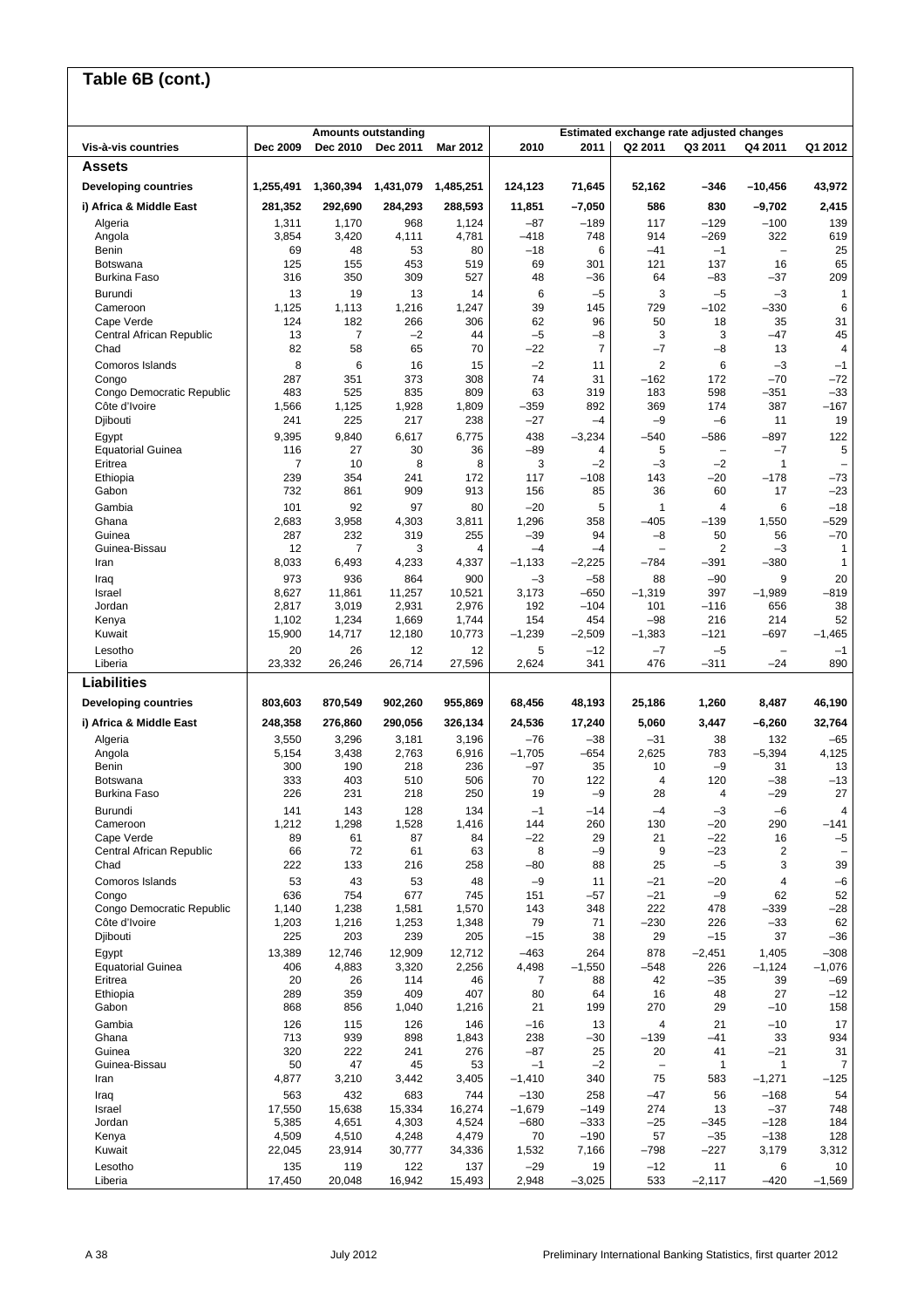#### **Vis-à-vis countries Dec 2009 Dec 2010 Dec 2011 Mar 2012 2010 2011 Q2 2011 Q3 2011 Q4 2011 Q1 2012 Assets** Libya 1,356 922 720 665 –418 –200 –51 8 –120 –58 Madagascar 607 659 750 733 59 94 71 15 12 –20 Malawi 159 107 186 111 –54 80 1 83 –6 –75 Mali 218 184 167 169 –20 –12 3 4 1 –3 Mauritania 147 150 204 261 11 61 18 10 14 54 Morocco 5,380 5,327 5,999 5,659 231 837 301 –215 669 –504 Mozambique 736 821 973 983 96 202 41 –24 27 –12 Namibia 920 768 679 676 –119 –68 –229 41 110 –22 Niger 147 43 33 22 –103 –8 16 –24 – –12 Nigeria 5,651 4,384 4,249 4,407 –1,233 –130 327 –320 33 138 Oman 7,904 7,696 8,206 8,450 –255 522 –85 129 233 235 Palestinian Territory 8 9 10 17 1 1 –2 1 1 1 7<br>Qatar 1 36,699 43,936 39,313 39,102 7,382 -4,584 -242 -759 -548 -293 Qatar 36,699 43,936 39,313 39,102 7,382 –4,584 –242 –759 –548 –293 Rwanda 40 34 25 25 –7 –9 –4 –3 –1 – Sao Tomé and Principe 41 52 61 65 14 12 2 4 6 2 Saudi Arabia 37,594 36,702 43,514 44,787 –1,096 7,390 –343 6,995 –3,209 921 Senegal 902 734 850 805 –111 136 140 17 –58 –66 Seychelles 1,118 1,573 1,839 2,082 495 268 –123 65 34 218 Sierra Leone 60 190 120 94 135 –67 22 46 –79 –28 Somalia 110 91 92 100 –11 4 –2 1 1 5 South Africa 16,209 17,221 16,327 17,888 1,344 –817 1,742 –850 –1,395 1,335 St. Helena 10 12 6 3 2 –6 –11 – 2 –3 Sudan 642 665 533 540 35 –127 –9 28 1 –6 Swaziland 42 114 62 66 71 –50 23 –108 18 3 Syria 675 688 582 529 17 –106 –24 18 –55 –58 Tanzania 593 747 1,056 1,059 157 319 –1,255 218 98 –4 Togo 98 72 27 31 –22 –47 –13 –50 – 3 Tunisia 2,447 1,987 2,230 2,447 –233 308 –2 210 –55 155 Uganda 266 362 423 454 100 63 17 31 23 28 United Arab Emirates 61,272 63,571 58,247 59,963 1,608 –5,293 1,271 –4,038 –3,280 1,478 Yemen 1,141 1,361 1,270 1,249 50 –80 –103 –11 –18 –26 Zambia 722 766 1,119 1,110 43 358 –100 275 68 –11 Zimbabwe 350 281 313 285 –79 36 40 –67 53 –33 Residual 13,095 11,794 10,900 10,952 –1,298 –890 511 –352 –461 49 **Liabilities** Libya 5,715 7,533 7,871 7,547 1,900 359 55 –219 417 –380 Madagascar 863 567 585 694 –263 31 –8 12 92 95 Malawi 138 220 226 254 78 10 –9 –3 –3 25 Mali 263 205 254 266 –46 55 9 –9 41 6 Mauritania 311 456 893 1,202 155 444 76 179 –124 304 Morocco 3,996 4,144 4,387 3,871 410 330 271 –157 761 –616 Mozambique 427 484 541 498 77 79 7 52 10 –53 Namibia 694 895 548 642 173 –300 –231 –55 13 74 Niger 111 114 110 133 8 –1 1 177 –186 21 Nigeria 7,253 7,619 8,601 9,829 377 1,041 839 –414 250 1,177 Oman 4,492 5,021 6,753 8,525 558 1,884 776 1,535 –706 1,700 Palestinian Territory | 277 262 310 326 -12 51 7 8 11 14 Qatar 9,109 19,747 25,397 35,883 4,446 5,821 –1,742 448 4,889 10,285 Rwanda 226 148 243 205 –80 100 –28 43 55 –41 Sao Tomé and Principe | 12 9 15 12 | -3 6 | 2 -5 5 -3 Saudi Arabia 40,890 54,169 53,551 58,342 13,275 63 –828 10,568 –6,250 4,354 Senegal 1,331 978 1,112 1,126 –278 160 –98 –1 122 –16 Seychelles 5,307 5,713 7,207 7,852 496 1,595 590 156 514 550 Sierra Leone 83 112 141 177 23 31 58 –37 18 34 Somalia 16 16 19 19 – 4 – 3 1 – South Africa 12,653 13,917 12,864 14,132 1,547 –905 225 –1,311 –559 987 St. Helena 14 11 18 11 –6 7 –5 1 7 –7 Sudan 538 467 435 477 –62 –30 –204 –13 27 32 Swaziland 308 264 184 172 –63 –51 –43 5 –46 –20 Syria 2,275 1,987 1,717 1,738 –210 –253 25 –186 –116 –5 Tanzania 871 950 985 1,102 90 54 –17 119 –72 98 Togo 308 276 244 277 –19 –19 –1 –7 –18 27 Tunisia 1,701 1,580 1,484 1,542 –36 –59 14 22 –24 20 Uganda 333 312 297 306 –24 –6 –33 121 –109 3 United Arab Emirates 31,935 32,120 33,778 41,294 –38 2,799 1,764 –4,483 –1,537 6,993 Yemen 1,009 1,782 1,227 1,575 727 –562 –201 –306 –74 338 Zambia 570 721 706 794 156 3 251 23 –218 75 Zimbabwe 782 708 764 68 77 32 95 –54 –14 Residual 10,302 7,919 8,923 9,221 –2,260 1,052 112 –217 505 255 **Table 6B (cont.) Amounts outstanding Estimated exchange rate adjusted changes**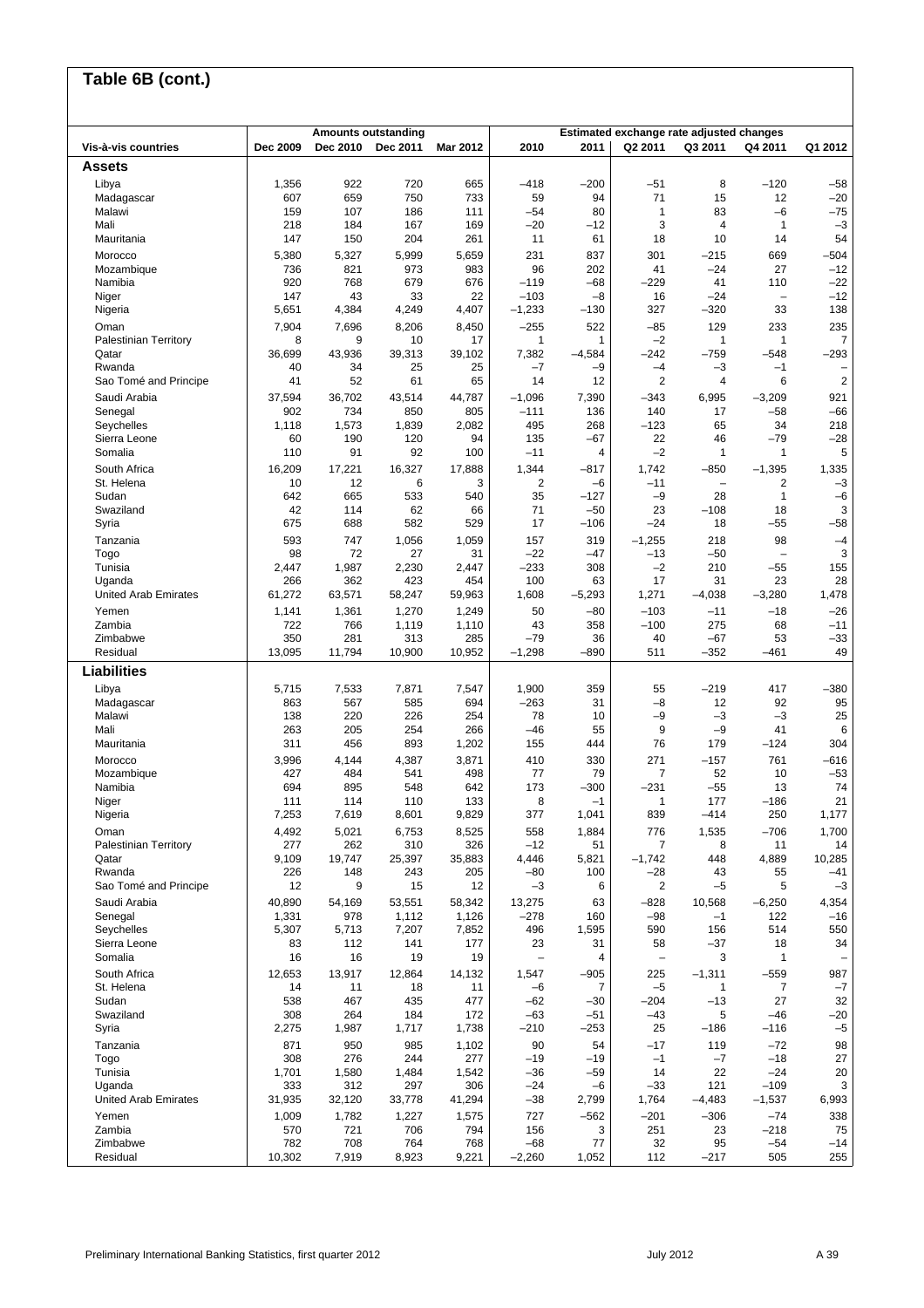| Table 6B (cont.)                    |          |                          |                                        |          |                          |                          |                                                     |                   |                          |                          |
|-------------------------------------|----------|--------------------------|----------------------------------------|----------|--------------------------|--------------------------|-----------------------------------------------------|-------------------|--------------------------|--------------------------|
|                                     |          |                          |                                        |          |                          |                          |                                                     |                   |                          |                          |
| Vis-à-vis countries                 | Dec 2009 | Dec 2010                 | <b>Amounts outstanding</b><br>Dec 2011 | Mar 2012 | 2010                     | 2011                     | Estimated exchange rate adjusted changes<br>Q2 2011 | Q3 2011           | Q4 2011                  | Q1 2012                  |
| Assets                              |          |                          |                                        |          |                          |                          |                                                     |                   |                          |                          |
| ii) Asia & Pacific                  | 300,407  | 388,613                  | 455,932                                | 484,954  | 87,593                   | 66,907                   | 37,695                                              | 7,204             | 1,571                    | 27,764                   |
| Afghanistan                         | 96       | 64                       | 30                                     | 28       | $-31$                    | $-33$                    | 3                                                   | $\overline{2}$    | $-13$                    | $-3$                     |
| Armenia                             | 168      | 158                      | 297                                    | 335      | $-7$                     | 139                      | 67                                                  | $-24$             | 90                       | 37                       |
| Azerbaijan                          | 2,075    | 2,243                    | 2,546                                  | 2,475    | 271                      | 337                      | 343                                                 | $-179$            | -80                      | -101                     |
| Bangladesh                          | 917      | 1,029                    | 1,200                                  | 1,107    | 107                      | 176                      | 129                                                 | $-3$              | -96                      | $-97$                    |
| <b>Bhutan</b>                       | 68       | 72                       | 77                                     | 80       | 8                        | 7                        | 10                                                  | $-10$             | $-2$                     | $\mathbf{1}$             |
| <b>British Overseas Territories</b> | 485      | 401                      | 534                                    | 531      | -579                     | 137                      | 227                                                 | 50                | $-190$                   | $-6$                     |
| <b>Brunei</b>                       | 491      | 726                      | 828                                    | 796      | 229                      | 104                      | $-25$                                               | 90                | $-81$                    | $-38$                    |
| Cambodia                            | 349      | 246                      | 259                                    | 252      | $-100$                   | 16                       | 154                                                 | $-31$             | $-131$                   | $-8$                     |
| China                               | 57,749   | 87,583                   | 140,193                                | 156,310  | 29,542                   | 53,402                   | 22,809                                              | 7,702             | 5,873                    | 15,391                   |
| Chinese Taipei                      | 17,832   | 21,167                   | 21,758                                 | 21,526   | 3,022                    | 314                      | 1,665                                               | $-216$            | $-157$                   | $-292$                   |
| Fiji                                | 51       | 48                       | 36                                     | 23       | $-19$                    | $-12$                    | $\overline{4}$                                      | $-15$             | 7                        | $-13$                    |
| French Polynesia                    | 897      | 823                      | 813                                    | 808      | $-32$                    | 10                       | 21                                                  | $-2$              | 33                       | $-24$                    |
| Georgia                             | 278      | 250                      | 2,355                                  | 2,436    | $-27$                    | 2,120                    | 25                                                  | 1,298             | 731                      | 70                       |
| India                               | 58,226   | 80,912                   | 84,896                                 | 87,221   | 22,407                   | 3,745                    | 5,775                                               | $-1,321$          | -846                     | 2,265                    |
| Indonesia                           | 22,760   | 29,780                   | 33,639                                 | 34,017   | 6,848                    | 3,772                    | 1,037                                               | 406               | 804                      | 374                      |
| Kazakhstan                          | 6,685    | 6,712                    | 5,548                                  | 5,405    | -39                      | $-1,133$                 | 338                                                 | $-743$            | $-867$                   | $-167$                   |
| Kiribati                            | ÷        | $\overline{\phantom{0}}$ | $\mathbf{1}$                           | 3        | $\overline{\phantom{0}}$ | $\mathbf{1}$             | $-1$                                                | $\mathbf{1}$      | $\overline{\phantom{0}}$ | $\overline{\mathbf{c}}$  |
| Kyrgyz Republic                     | 75       | 16                       | 16                                     | 19       | -58                      |                          | $-2$                                                | $-3$              | $\overline{\phantom{0}}$ | 3                        |
| Laos                                | 270      | 278                      | 287                                    | 283      | 13                       | 10                       | $-12$                                               | 9                 | 5                        | $-4$                     |
| Malaysia                            | 17,216   | 19,302                   | 21,843                                 | 23,551   | 1,980                    | 2,477                    | 1,861                                               | $-2,306$          | -61                      | 1,616                    |
| Maldives                            | 268      | 271                      | 338                                    | 338      | 5                        | 70                       | 26                                                  | 62                | 3                        | $-3$                     |
| Marshall Islands                    | 25,336   | 26,710                   | 29,998                                 | 30,891   | 1,291                    | 3,298                    | 928                                                 | $-50$             | 703                      | 877                      |
| Micronesia                          | ÷        |                          | 29                                     | 29       | $\overline{\phantom{0}}$ | 29                       | 2                                                   | 10                | 15                       | $\overline{\phantom{a}}$ |
| Liabilities                         |          |                          |                                        |          |                          |                          |                                                     |                   |                          |                          |
| ii) Asia & Pacific                  | 234,019  | 260,293                  | 283,236                                | 285,132  | 26,207                   | 24,156                   | 8,894                                               | $-453$            | 15,506                   | 234                      |
| Afghanistan                         | 131      | 146                      | 181                                    | 175      | 17                       | 43                       | -3                                                  | 50                | $-12$                    | $-10$                    |
| Armenia                             | 170      | 223                      | 261                                    | 293      | 60                       | 41                       | 2                                                   | 45                | $-33$                    | 29                       |
| Azerbaijan                          | 496      | 765                      | 684                                    | 696      | 241                      | $-53$                    | $-84$                                               | $-173$            | -369                     | 4                        |
| Bangladesh                          | 836      | 985                      | 890                                    | 941      | 148                      | $-84$                    | 118                                                 | $-110$            | -66                      | 34                       |
| <b>Bhutan</b>                       | 5        | 3                        | 3                                      | 5        | $-3$                     | $\overline{\phantom{0}}$ | 2                                                   | $\qquad \qquad -$ | $-1$                     | $\overline{2}$           |
| <b>British Overseas Territories</b> | 1,154    | 645                      | 1,147                                  | 1,293    | $-525$                   | 507                      | -56                                                 | 293               | 213                      | 136                      |
| <b>Brunei</b>                       | 2,530    | 2,630                    | 2,539                                  | 2,381    | 132                      | $-105$                   | 302                                                 | $-1,279$          | 812                      | $-176$                   |
| Cambodia                            | 130      | 157                      | 223                                    | 186      | 30                       | 68                       | 121                                                 | 67                | $-108$                   | $-39$                    |
| China                               | 70,177   | 86,290                   | 103,624                                | 103,018  | 16,118                   | 17,854                   | $-1,259$                                            | 6,228             | 15,448                   | $-1,104$                 |
| Chinese Taipei                      | 49,011   | 51,385                   | 54,228                                 | 53,791   | 2,304                    | 3,021                    | 3,682                                               | $-1,813$          | 1,627                    | -620                     |
| Fiji                                | 103      | 90                       | 121                                    | 125      | $-16$                    | 33                       | $\overline{\phantom{0}}$                            | $-11$             | 29                       | 3                        |
| French Polynesia                    | 329      | 337                      | 332                                    | 352      | 17                       | $\overline{\phantom{0}}$ | -6                                                  | $\mathbf{1}$      | 15                       | 13                       |
| Georgia                             | 329      | 420                      | 417                                    | 459      | 103                      | $\mathbf{1}$             | 63                                                  | $-14$             | $-6$                     | 38                       |
| India                               | 16,920   | 15,617                   | 14,339                                 | 11,088   | $-1,206$                 | $-1,249$                 | 1,306                                               | $-2,346$          | $-754$                   | $-3,348$                 |
| Indonesia                           | 4,948    | 5,754                    | 5,920                                  | 6,114    | 901                      | 209                      | 409                                                 | $-644$            | 116                      | 146                      |
| Kazakhstan                          | 4,114    | 5,129                    | 5,373                                  | 5,535    | 1,069                    | 286                      | $-317$                                              | 536               | $-209$                   | 123                      |
| Kiribati                            | 71       | 77                       | 64                                     | 82       | 7                        | $-15$                    | $-42$                                               | $-12$             | $-5$                     | 16                       |
| Kyrgyz Republic                     | 87       | 63                       | 62                                     | 74       | $-23$                    | $\mathbf{1}$             | 21                                                  | 5                 | $-23$                    | 11                       |
| Laos                                | 90       | 66                       | 38                                     | 56       | $-29$                    | $-28$                    | $-3$                                                | $-1$              | $\overline{7}$           | 17                       |
| Malaysia                            | 7,953    | 9,458                    | 10,688                                 | 13,296   | 800                      | 1,277                    | 1,075                                               | 853               | -742                     | 2,480                    |
| <b>Maldives</b>                     | 67       | 83                       | 95                                     | 126      | 16                       | 14                       | $-1$                                                | 11                | $-8$                     | 30                       |
| Marshall Islands                    | 8,120    | 10,420                   | 10,176                                 | 10,291   | 2,482                    | $-182$                   | -58                                                 | 37                | $-45$                    | 45                       |
| Micronesia                          | 26       | 24                       | 47                                     | 45       | $-4$                     | 24                       | $-8$                                                | 17                | $-1$                     | $-2$                     |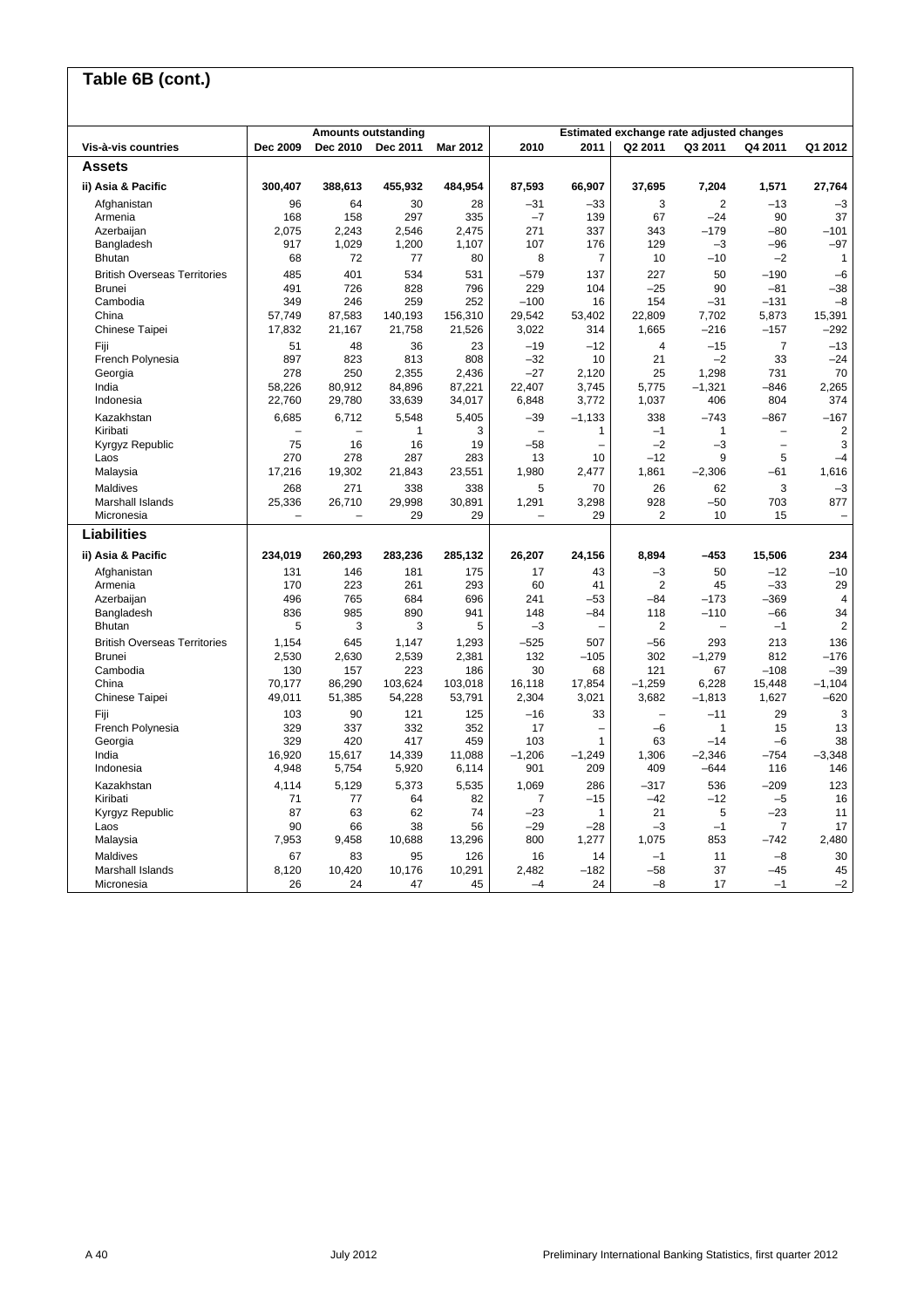#### **Vis-à-vis countries Dec 2009 Dec 2010 Dec 2011 Mar 2012 2010 2011 Q2 2011 Q3 2011 Q4 2011 Q1 2012 Assets** Mongolia 110 509 705 645 382 190 510 –7 –30 –60 Myanmar 40 35 31 24 –5 –2 1 –8 4 –8 Nauru 10 8 5 6 –2 –3 –1 –12 –1 1 Nepal 37 38 58 43 – 21 16 2 19 –15 New Caledonia 1,846 1,808 1,880 2,004 67 139 77 8 14 63 North Korea | 47 44 55 29 | –5 13 | 2 10 1 –27 Pakistan 3,283 3,562 3,883 3,812 224 326 116 653 –674 –87 Palau 30 28 26 25 –2 –2 –1 –1 – –1 Papua New Guinea | 209 330 520 550 136 191 62 77 59 28<br>Philippines | 10,943 12,660 11,732 12,767 2,283 -1,022 -169 274 -1,205 1,077 Philippines 10,943 12,660 11,732 12,767 2,283 –1,022 –169 274 –1,205 1,077 Solomon Islands 21 27 22 22 4 –5 –3 –1 –1 – South Korea 50,424 57,266 55,257 59,221 7,246 –2,614 –653 –196 –1,175 3,852 Sri Lanka 1,651 2,328 2,495 2,563 687 136 93 128 –72 54 Tajikistan 2 – 2 22 –2 2 2 – – 20 Thailand 10,005 14,337 15,153 17,246 4,227 793 601 833 –1,408 2,067 Timor Leste 5 7 7 3 | 2 —| 2 —2 — —4 Tonga – – – – – – – – – – – – – – – – – Turkmenistan 54 12 168 180 –42 153 62 69 26 21 Tuvalu 11 31 33 32 20 2 – 2 1 –2 US Pacific Islands 171 823 572 644 655 –247 –324 –33 –76 71 Uzbekistan 653 805 412 472 160 –393 22 2 –423 59 Vietnam 6,151 8,033 9,538 10,112 2,043 1,564 544 158 573 513 Wallis/Futuna 18 14 25 24 –3 12 –2 – 15 –2 Residual 2,394 7,117 5,832 6,044 4,685 –1,334 1,355 519 183 265 **Liabilities** Mongolia 28 272 50 364 245 –221 –92 –6 2 313 Myanmar 1,079 602 490 510 –436 –114 –187 5 66 5 Nauru 24 12 8 8 –12 –4 –1 – –1 – Nepal 345 413 417 496 73 11 –34 53 –8 72 New Caledonia 741 730 639 678 5 –82 24 –70 23 27 North Korea 64 47 29 26 | –17 –18 | 6 —6 — —3 Pakistan 2,785 3,075 3,197 3,262 304 148 38 –10 –101 26 Palau 2 8 – – 6 –8 –14 – –1 – Papua New Guinea 2,015 2,088 1,694 2,544 70 –399 –68 –68 –191 861 Philippines 5,934 5,471 7,715 5,624 –475 2,277 342 31 1,969 –2,118 Solomon Islands 78 61 64 69 –15 3 6 –3 –1 4 South Korea 8,417 9,346 12,236 12,220 846 2,673 1,157 436 –1,053 –77 Sri Lanka 863 1,334 733 826 467 –568 166 –463 –17 75 Tajikistan 22 31 30 30 8 – 2 –9 8 – Thailand 6,600 7,526 9,869 11,698 984 2,506 1,313 1,023 –662 1,702 Timor Leste 11 55 44 77 42 –10 56 –39 –20 32 Tonga 2 2 3 3 – 1 – 1 – – Turkmenistan 32 28 46 93 –3 20 –2 58 –39 46 Tuvalu 7 18 2 1 11 –16 –1 1 –1 –1 US Pacific Islands 86 269 143 119 190 –124 –201 4 –53 –25 Uzbekistan 1,284 1,353 2,282 2,150 92 965 308 294 151 –154 Vietnam 786 874 1,788 1,106 90 945 134 288 523 –694 Wallis/Futuna 34 33 20 23 2 –12 3 –1 –3 2 Residual 34,983 35,878 30,285 32,783 1,098 –5,478 677 –3,709 –969 2,313 **Table 6B (cont.) Amounts outstanding Estimated exchange rate adjusted changes**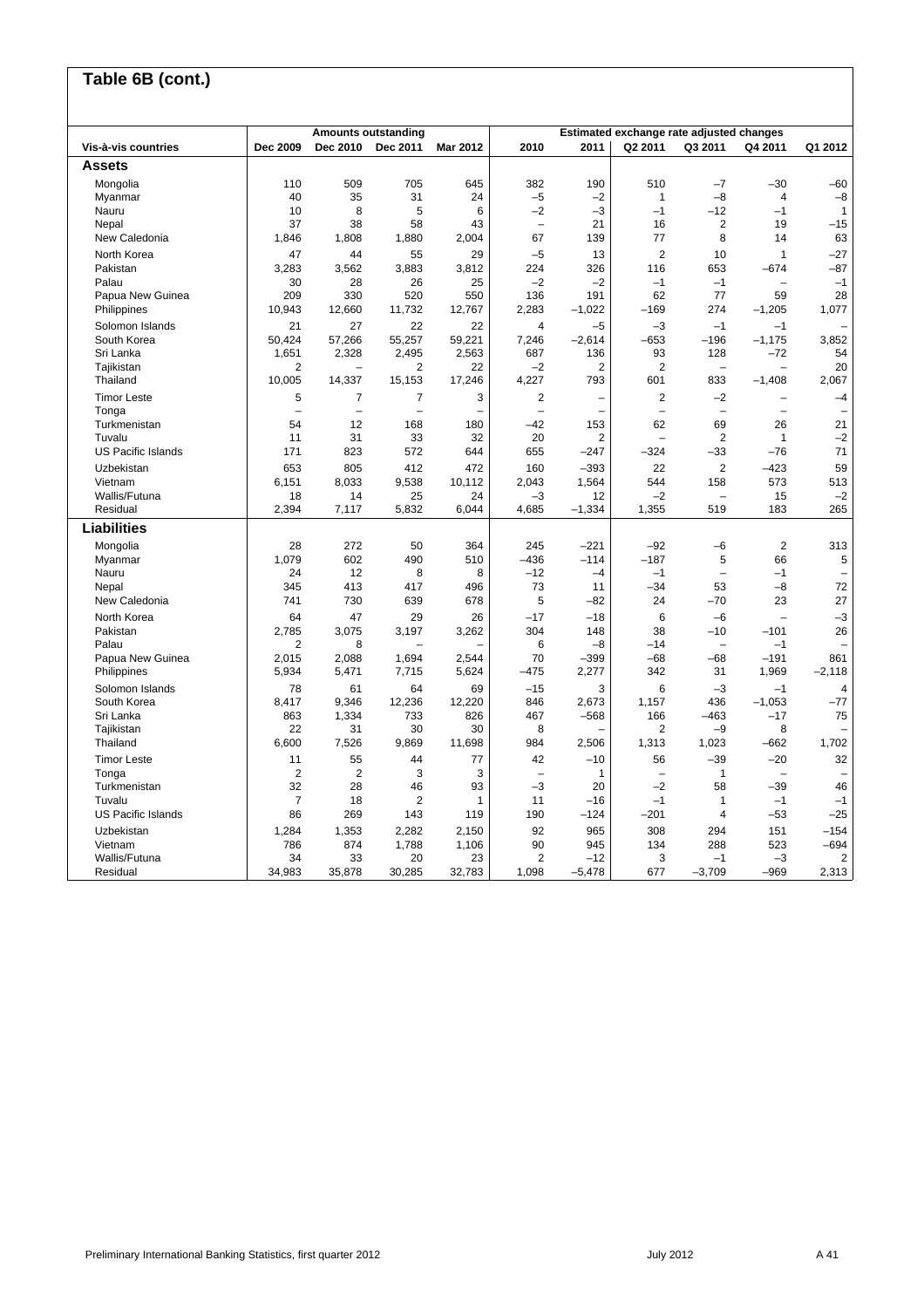| Table 6B (cont.)         |          |              |                                        |          |                |           |                                                     |                          |                |                          |
|--------------------------|----------|--------------|----------------------------------------|----------|----------------|-----------|-----------------------------------------------------|--------------------------|----------------|--------------------------|
|                          |          |              |                                        |          |                |           |                                                     |                          |                |                          |
| Vis-à-vis countries      | Dec 2009 | Dec 2010     | <b>Amounts outstanding</b><br>Dec 2011 | Mar 2012 | 2010           | 2011      | Estimated exchange rate adjusted changes<br>Q2 2011 | Q3 2011                  | Q4 2011        | Q1 2012                  |
|                          |          |              |                                        |          |                |           |                                                     |                          |                |                          |
| <b>Assets</b>            |          |              |                                        |          |                |           |                                                     |                          |                |                          |
| iii) Europe              | 394,778  | 345,601      | 337,180                                | 339,161  | $-30,984$      | $-8,013$  | 6,814                                               | $-13.701$                | $-3,515$       | $-4,072$                 |
| Albania                  | 959      | 700          | 775                                    | 802      | $-202$         | 92        | 3                                                   | $-8$                     | 87             | 8                        |
| <b>Belarus</b>           | 934      | 1.067        | 462                                    | 395      | 173            | $-610$    | $-31$                                               | $-66$                    | $-115$         | $-76$                    |
| Bosnia and Herzegovina   | 1,441    | 1,136        | 1,459                                  | 1,515    | $-218$         | 370       | $-20$                                               | $-3$                     | 422            | 10                       |
| <b>Bulgaria</b>          | 11,155   | 10,201       | 8,695                                  | 8,550    | $-160$         | $-1,295$  | $-181$                                              | $-346$                   | $-404$         | $-393$                   |
| Croatia                  | 23,613   | 20,727       | 18,147                                 | 18,904   | $-1,008$       | $-2,157$  | $-449$                                              | $-1,142$                 | $-979$         | 196                      |
| <b>Czech Republic</b>    | 25,228   | 24,169       | 23,708                                 | 25,043   | 421            | 34        | 370                                                 | $-199$                   | $-523$         | 761                      |
| Hungary                  | 45.742   | 31,861       | 26,041                                 | 26,758   | $-10,237$      | $-5,352$  | $-564$                                              | $-934$                   | $-3,401$       |                          |
| Latvia                   | 4,793    | 3,654        | 3,058                                  | 3,208    | $-593$         | $-509$    | 139                                                 | 54                       | $-261$         | 59                       |
| Lithuania                | 6,148    | 4,481        | 3,867                                  | 3,828    | $-1,285$       | $-525$    | 42                                                  | $-137$                   | $-324$         | $-150$                   |
| Macedonia, FYR           | 513      | 475          | 689                                    | 688      | 40             | 242       | 20                                                  | 65                       | 156            | $-22$                    |
| Moldova                  | 91       | 126          | 97                                     | 99       | 40             | $-26$     | $-23$                                               | $\overline{7}$           | $-10$          | $\qquad \qquad -$        |
| Montenegro               | 766      | 767          | 908                                    | 880      | 43             | 180       | 170                                                 | $-22$                    | 76             | $-57$                    |
| Poland                   | 60,510   | 56,375       | 53,100                                 | 55,243   | $-395$         | $-2,440$  | 70                                                  | $-4,057$                 | $-396$         | 958                      |
| Romania                  | 27,219   | 22,991       | 20,123                                 | 20,665   | $-2,200$       | $-2,350$  | 700                                                 | $-1,188$                 | $-1,093$       | $-32$                    |
| Russia                   | 76,898   | 65,747       | 74,176                                 | 69,182   | $-10,695$      | 5,806     | 2,411                                               | $-435$                   | 4,459          | $-5,588$                 |
| Serbia                   | 6,435    | 4,975        | 5,150                                  | 5,109    | $-1,064$       | 337       | 684                                                 | $-213$                   | $-316$         | $-194$                   |
| Turkey                   | 91,304   | 85,330       | 87,426                                 | 88,817   | $-3,397$       | 1,829     | 3,622                                               | $-4,502$                 | $-327$         | 363                      |
| Ukraine                  | 8,973    | 8,863        | 7,448                                  | 7,532    | $-175$         | $-1,544$  | $-88$                                               | $-696$                   | $-398$         | 17                       |
| Res. Serbia & Montenegro | 65       | $\mathbf{1}$ |                                        |          | $-66$<br>$-7$  | $-1$      | $\equiv$                                            | $\overline{\phantom{0}}$ | $-1$           | $\qquad \qquad -$        |
| <b>Residual Europe</b>   | 1,991    | 1,955        | 1.851                                  | 1,943    |                | $-95$     | $-62$                                               | 120                      | $-165$         | 68                       |
| <b>Liabilities</b>       |          |              |                                        |          |                |           |                                                     |                          |                |                          |
| iii) Europe              | 94,603   | 100,072      | 84,465                                 | 91,287   | 8,589          | $-14,632$ | $-1,472$                                            | -4,996                   | 378            | 5,427                    |
| Albania                  | 100      | 87           | 80                                     | 98       | $-8$           | $-4$      | $-7$                                                | $-6$                     | $\overline{2}$ | 15                       |
| <b>Belarus</b>           | 309      | 474          | 299                                    | 311      | 178            | $-180$    | 10 <sup>1</sup>                                     | $-241$                   | 10             | $\overline{7}$           |
| Bosnia and Herzegovina   | 474      | 437          | 375                                    | 437      | $-10$          | $-52$     | $-6$                                                | $-1$                     | $-6$           | 50                       |
| <b>Bulgaria</b>          | 1,873    | 2,433        | 2,120                                  | 1,992    | 414            | $-265$    | 20                                                  | 4                        | $-74$          | $-178$                   |
| Croatia                  | 1,868    | 1,653        | 1,850                                  | 1,866    | $-125$         | 273       | $-72$                                               | 296                      | 3              | $-36$                    |
| <b>Czech Republic</b>    | 5,898    | 5,077        | 5,196                                  | 5,428    | $-587$         | 213       | 107                                                 | 228                      | $-65$          | 126                      |
| Hungary                  | 9,693    | 9,475        | 7,339                                  | 7,704    | 350            | $-1,979$  | $-241$                                              | $-552$                   | $-33$          | 180                      |
| Latvia                   | 587      | 643          | 502                                    | 552      | 73             | $-135$    | $-36$                                               | $\overline{2}$           | $-56$          | 38                       |
| Lithuania                | 657      | 1,063        | 717                                    | 858      | 386            | $-362$    | $-88$                                               | $-339$                   | 141            | 123                      |
| Macedonia, FYR           | 228      | 202          | 217                                    | 232      | $-28$          | 23        | $\mathbf{1}$                                        | 34                       | $-17$          | 9                        |
| Moldova                  | 169      | 149          | 174                                    | 199      | $-9$           | 30        | $\overline{7}$                                      | 55                       | $-47$          | 21                       |
| Montenegro               | 105      | 107          | 61                                     | 78       | $\overline{7}$ | $-29$     | $-6$                                                | 32                       | $-29$          | 15                       |
| Poland                   | 4,357    | 5,797        | 4,990                                  | 5,105    | 1,582          | $-806$    | 449                                                 | $-1,301$                 | $-114$         | 20                       |
| Romania                  | 1,483    | 1,800        | 1,737                                  | 1,752    | 426            | $-24$     | 10                                                  | 39                       | 31             | $-25$                    |
| Russia                   | 32,380   | 33,299       | 34,575                                 | 37,668   | 1,918          | 1,742     | $-1,282$                                            | $-2,154$                 | 1,732          | 2,591                    |
| Serbia                   | 928      | 991          | 907                                    | 984      | 100            | $-62$     | 55                                                  | $-7$                     | $-26$          | 51                       |
| Turkey                   | 27,609   | 31,637       | 19.019                                 | 21,302   | 4,837          | $-12,640$ | $-248$                                              | $-734$                   | $-879$         | 2,066                    |
| Ukraine                  | 2,163    | 2,408        | 2,635                                  | 2,843    | 356            | 273       | $-171$                                              | 327                      | $-45$          | 172                      |
| Res. Serbia & Montenegro | 2        | 7            | 3                                      | 3        | 4              | $-4$      | $\mathbf{1}$                                        | $-3$                     | $-1$           | $\overline{\phantom{0}}$ |
| <b>Residual Europe</b>   | 3,720    | 2,333        | 1,669                                  | 1,875    | $-1,274$       | $-647$    | 23                                                  | $-676$                   | $-149$         | 182                      |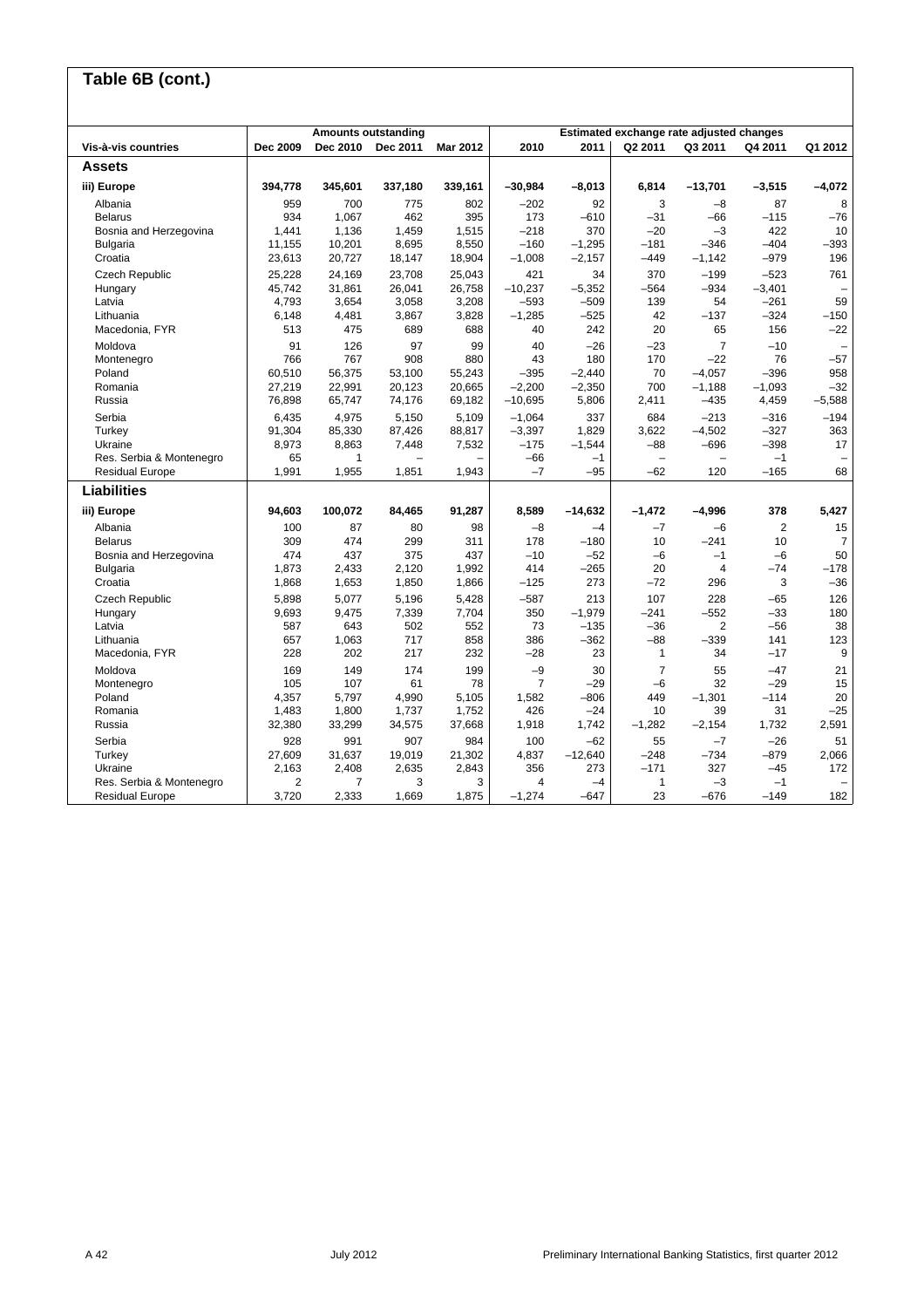# **Table 6B (cont.)**

| Vis-à-vis countries                      | Dec 2009                 | <b>Amounts outstanding</b><br>Dec 2010 | Dec 2011          | Mar 2012          | 2010                          | 2011                | Q2 2011         | Estimated exchange rate adjusted changes<br>Q3 2011 | Q4 2011            | Q1 2012           |
|------------------------------------------|--------------------------|----------------------------------------|-------------------|-------------------|-------------------------------|---------------------|-----------------|-----------------------------------------------------|--------------------|-------------------|
| <b>Assets</b>                            |                          |                                        |                   |                   |                               |                     |                 |                                                     |                    |                   |
| iv) Latin America/Caribbean              | 278,954                  | 333,490                                | 353,674           | 372,543           | 55,664                        | 19,800              | 7,067           | 5,320                                               | 1,190              | 17,864            |
| Argentina                                | 10,808                   | 11,721                                 | 12,477            | 12,612            | 871                           | 581                 | $-335$          | 508                                                 | $-605$             | 106               |
| <b>Belize</b>                            | 2,714                    | 2,688                                  | 3,023             | 3,276             | 107                           | 348                 | 5               | 301                                                 | 78                 | 223               |
| <b>Bolivia</b>                           | 629                      | 483                                    | 428               | 434               | $-146$                        | $-55$               | 25              | $-5$                                                | $-22$              | 6                 |
| Bonaire, Saint Eustatius and Sa          |                          | 8                                      | 88                | 94                | $\overline{\phantom{0}}$      | 81                  | $\overline{2}$  | 3                                                   | 24                 | 5                 |
| Brazil                                   | 103,729                  | 141,660                                | 148,617           | 158,672           | 38,155                        | 7,022               | 3,877           | 368                                                 | $-1,457$           | 9,464             |
| Chile<br>Colombia                        | 24,592<br>7,599          | 24,331<br>8,577                        | 27.065<br>10,472  | 26,705<br>10,816  | $-108$<br>941                 | 2,712<br>1,819      | 509<br>$-6$     | $-117$<br>851                                       | 2,545<br>991       | $-389$<br>346     |
| Costa Rica                               | 3,192                    | 3,340                                  | 4,614             | 4,116             | 148                           | 1,275               | 456             | 847                                                 | $-65$              | -503              |
| Cuba                                     | 599                      | 526                                    | 427               | 470               | $-52$                         | $-94$               | 3               | $-40$                                               | $-62$              | 36                |
| Dominica                                 | 41                       | 57                                     | 53                | 62                | 16                            | $-4$                | 1               | 2                                                   | $-2$               | 8                 |
| Dominican Republic                       | 3,047                    | 3,213                                  | 3,666             | 3,828             | 224                           | 457                 | 81              | 62                                                  | 85                 | 142               |
| Ecuador<br>El Salvador                   | 1,803<br>780             | 2,063<br>675                           | 2,052<br>556      | 1,987<br>727      | 256<br>$-104$                 | $-8$<br>$-123$      | 11<br>52        | 48<br>$-104$                                        | $-41$<br>$-23$     | $-70$<br>170      |
| <b>Falkland Islands</b>                  | 35                       | 28                                     | 24                | 39                | $-5$                          | $-3$                | 4               | $-6$                                                | $-2$               | 14                |
| Grenada                                  | 24                       | 41                                     | 39                | 18                | 14                            | $-3$                | $-1$            | $-4$                                                | $-4$               | $-21$             |
| Guatemala                                | 2,928                    | 3,118                                  | 3,753             | 4,016             | 189                           | 625                 | 192             | 237                                                 | 24                 | 261               |
| Guyana                                   | 813                      | 681                                    | 524               | 534               | $-136$                        | $-152$              | 5               | $-634$                                              | 467                | 10                |
| Haiti                                    | 94                       | 61                                     | 63                | 69                | $-31$                         | 2                   | 3               | $-2$                                                | $-2$               | 6                 |
| Honduras<br>Jamaica                      | 683<br>1,144             | 607<br>1,279                           | 736<br>1,738      | 815<br>1,731      | $-68$<br>156                  | 129<br>408          | 46<br>390       | 19<br>$-72$                                         | 74<br>106          | 78<br>$-18$       |
| Mexico                                   | 78,580                   | 88,001                                 | 89,199            | 92,639            | 10,053                        | 1,190               | 1,334           | 780                                                 | $-1,050$           | 3,184             |
| Nicaragua                                | 429                      | 325                                    | 391               | 494               | $-101$                        | 67                  | $-5$            | 47                                                  | $-1$               | 102               |
| Paraguay                                 | 628                      | 636                                    | 799               | 832               | 10                            | 169                 | 28              | 77                                                  | 29                 | 31                |
| Peru                                     | 7,474                    | 9,967                                  | 11,945            | 12,600            | 2,562                         | 1,929               | -80             | 457                                                 | 1,237              | 639               |
| St. Lucia                                | 239                      | 190                                    | 270               | 254               | $-46$                         | 82                  | 21              | 57                                                  | 21                 | $-17$             |
| St. Vincent<br>Surinam                   | 599<br>35                | 600<br>46                              | 572<br>221        | 607<br>146        | $\overline{\phantom{m}}$<br>9 | $-27$<br>177        | $-15$<br>20     | 35<br>144                                           | $-39$<br>5         | 24<br>$-77$       |
| <b>Trinidad and Tobago</b>               | 2,816                    | 2,706                                  | 2,667             | 2,945             | $-104$                        | $-38$               | 17              | $-76$                                               | $-167$             | 271               |
| <b>Turks and Caicos</b>                  | 712                      | 467                                    | 472               | 458               | $-243$                        | 9                   | $-95$           | 27                                                  | 12                 | $-19$             |
| Uruguay                                  | 3,257                    | 4,229                                  | 3,140             | 4,455             | 882                           | $-1,163$            | 301             | 673                                                 | $-516$             | 1,324             |
| Venezuela                                | 6,286                    | 6,912                                  | 6,064             | 6,391             | 658                           | $-853$              | $-79$           | $-364$                                              | $-462$             | 298               |
| Residual                                 | 12,645                   | 14,254                                 | 17,519            | 19,701            | 1,555                         | 3,240               | 301             | 1,199                                               | 12                 | 2,228             |
| Int. organisations<br><b>Unallocated</b> | 43,566<br>44,089         | 41,530<br>44,431                       | 53,419<br>59,536  | 56,424<br>60,267  | 3,494<br>-1,929               | 13,091<br>15,652    | 8,966<br>1,867  | $-326$<br>12,275                                    | 2,182<br>$-1,408$  | 1,959<br>479      |
| <b>Liabilities</b>                       |                          |                                        |                   |                   |                               |                     |                 |                                                     |                    |                   |
|                                          |                          |                                        |                   |                   |                               |                     |                 |                                                     |                    |                   |
| iv) Latin America/Caribbean              | 226,623                  | 233,324                                | 244,503           | 253,316           | 9,123                         | 21,428              | 12,704          | 3,262                                               | $-1,137$           | 7,764             |
| Argentina<br><b>Belize</b>               | 25,819<br>9,320          | 24,391<br>9,716                        | 22,526<br>10,847  | 22,996<br>11,392  | $-1,198$<br>696               | $-1,787$<br>1,244   | $-841$<br>$-79$ | 157<br>337                                          | $-1,659$<br>577    | 385<br>412        |
| Bolivia                                  | 2,069                    | 1,723                                  | 1,869             | 2,007             | $-331$                        | 150                 | $-18$           | 102                                                 | $-37$              | 134               |
| Bonaire, Saint Eustatius and Sa          | $\overline{\phantom{0}}$ |                                        | 28                | 32                | $\qquad \qquad -$             | 29                  | 10              | 3                                                   | 5                  | 3                 |
| <b>Brazil</b>                            | 23,718                   | 30,554                                 | 35,000            | 34,592            | 7,548                         | 13,796              | 14,942          | $-3,906$                                            | $-1,895$           | -537              |
| Chile                                    | 6,987                    | 8,407                                  | 12,823            | 13,107            | 1,439                         | 4,538               | $-1,149$        | 4,650                                               | $-459$             | 215               |
| Colombia<br>Costa Rica                   | 11,499<br>3,483          | 11,315<br>3,018                        | 11,455<br>2,969   | 12,942<br>3,194   | $-326$<br>$-405$              | 156<br>$-32$        | $-48$<br>142    | 833<br>96                                           | -691<br>$-77$      | 1,468<br>206      |
| Cuba                                     | 220                      | 243                                    | 249               | 258               | 35                            | 15                  | 298             | -325                                                | 3                  | 5                 |
| Dominica                                 | 270                      | 296                                    | 273               | 273               | 31                            | $-19$               | 37              | $-24$                                               | $-33$              | $-4$              |
| Dominican Republic                       | 4,526                    | 3,951                                  | 4,073             | 4,312             | $-556$                        | 135                 | 111             | $-32$                                               | $-92$              | 225               |
| Ecuador                                  | 4,990                    | 4,673                                  | 4,902             | 4,986             | $-306$                        | 233                 | $-175$          | 23                                                  | 265                | 76                |
| El Salvador<br><b>Falkland Islands</b>   | 1,290<br>43              | 1,318<br>67                            | 1,412<br>92       | 1,554<br>99       | 36<br>25                      | 96<br>26            | $-50$<br>$-34$  | 29<br>21                                            | 62<br>$-19$        | 140<br>5          |
| Grenada                                  | 131                      | 98                                     | 71                | 66                | $-28$                         | -26                 | $-19$           | $-10$                                               | 6                  | $-6$              |
| Guatemala                                | 3,198                    | 3,363                                  | 3,576             | 3,690             | 174                           | 216                 | 53              | 70                                                  | $-57$              | 110               |
| Guyana                                   | 211                      | 148                                    | 141               | 150               | $-64$                         | $-5$                | $\overline{7}$  | 3                                                   | $-12$              | 7                 |
| Haiti                                    | 342                      | 406                                    | 415               | 467               | 58                            | 11                  | $-1$            | 16                                                  | $-20$              | 51                |
| Honduras<br>Jamaica                      | 1,117<br>957             | 1,094<br>942                           | 1,472<br>1,031    | 1,388<br>981      | $-21$<br>$-9$                 | 379<br>95           | 149<br>17       | 7<br>19                                             | 141<br>46          | -85<br>$-58$      |
| Mexico                                   | 42,461                   | 44,275                                 | 45,133            | 45,702            | 1,909                         | 998                 | $-1,988$        | 2,346                                               | 574                | 402               |
| Nicaragua                                | 680                      | 844                                    | 715               | 769               | 168                           | $-127$              | 36              | $-60$                                               | $\mathbf{1}$       | 52                |
| Paraguay                                 | 1,241                    | 1,253                                  | 1,074             | 1,126             | 28                            | $-173$              | $-158$          | 88                                                  | $-28$              | 46                |
| Peru                                     | 5,032                    | 5,157                                  | 5,901             | 6,495             | 149                           | 759                 | 45              | 656                                                 | $-62$              | 578               |
| St. Lucia                                | 445                      | 285                                    | 195               | 292               | $-153$                        | $-90$               | -52             | $-25$                                               | $-6$               | 94                |
| St. Vincent<br>Surinam                   | 2,769<br>434             | 2,590<br>458                           | 2,372<br>544      | 2,417<br>610      | $-49$<br>11                   | $-194$<br>98        | 55<br>10        | $-172$<br>86                                        | $-62$<br>23        | 8<br>55           |
| <b>Trinidad and Tobago</b>               | 1,687                    | 1,718                                  | 1,433             | 1,627             | 38                            | $-279$              | 146             | $-437$                                              | $-27$              | 185               |
| <b>Turks and Caicos</b>                  | 1,887                    | 1,862                                  | 1,337             | 1,299             | 16                            | $-526$              | $-108$          | $-320$                                              | 19                 | $-63$             |
| Uruguay                                  | 8,830                    | 7,277                                  | 6,735             | 8,156             | $-1,435$                      | $-520$              | $-194$          | 97                                                  | $-300$             | 1,387             |
| Venezuela                                | 37,923                   | 39,207                                 | 37,172            | 39,463            | 1,853                         | $-1,882$            | $-302$          | $-855$                                              | 506                | 2,142             |
| Residual                                 | 23,044                   | 22,675                                 | 26,668            | 26,874            | $-209$                        | 4,111               | 1,861           | $-213$                                              | 2,170              | 125               |
| Int. organisations<br><b>Unallocated</b> | 55,991<br>549,064        | 61,613<br>500,454                      | 75,041<br>476,915 | 81,860<br>480,493 | 6,923<br>-26,132              | 15,170<br>$-17,524$ | 10,109<br>6,521 | $-2,002$<br>$-5,725$                                | 3,067<br>$-35,445$ | 5,545<br>$-2,673$ |
|                                          |                          |                                        |                   |                   |                               |                     |                 |                                                     |                    |                   |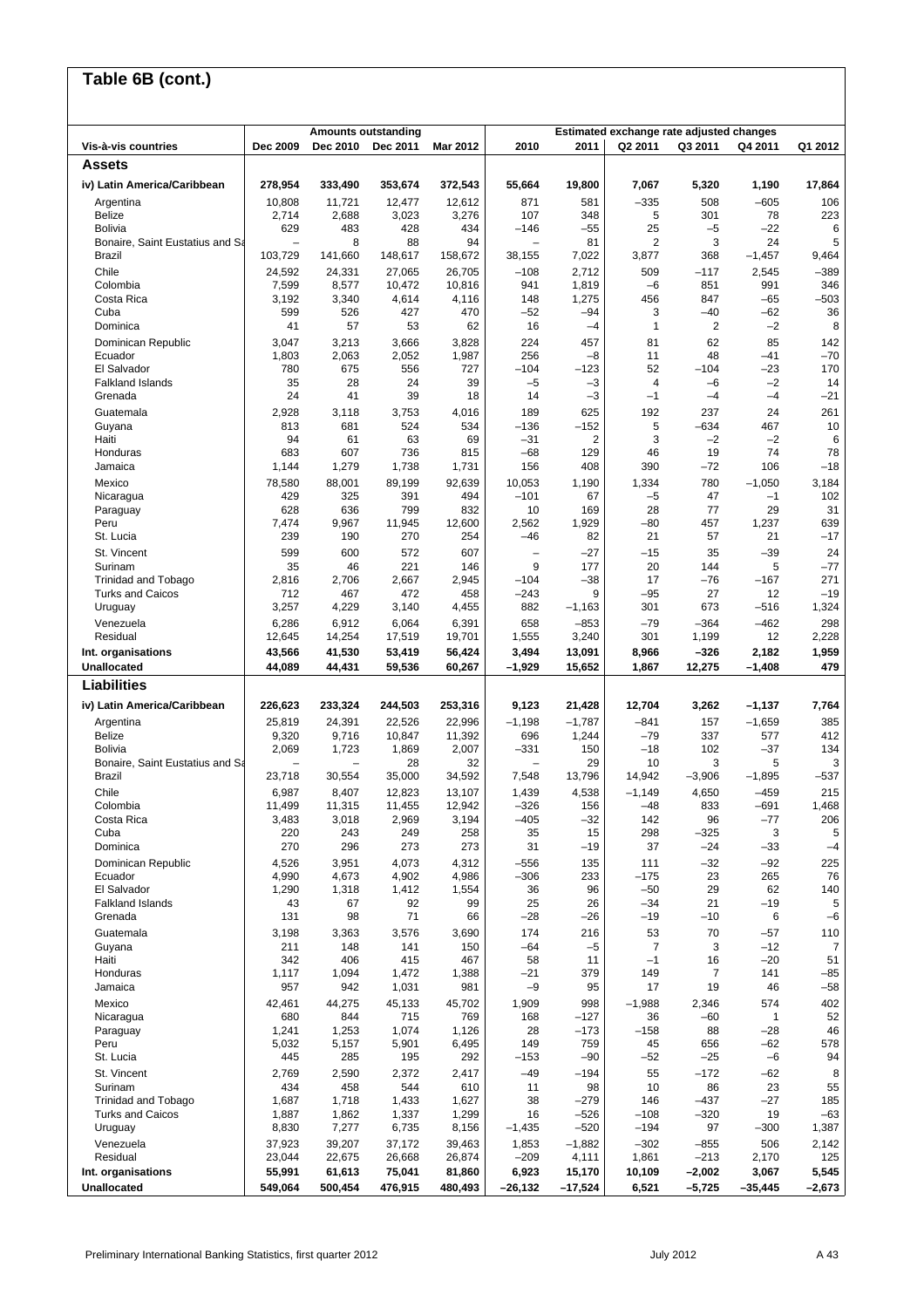### **Table 7A: External loans and deposits of reporting banks vis-à-vis all sectors**

**Vis-à-vis individual countries**

| <b>Amounts outstanding</b><br>Estimated exchange rate adjusted changes<br>Dec 2009<br>Dec 2010<br>Dec 2011<br>2010<br>2011<br>Q2 2011<br>Q3 2011<br>Q1 2012<br>Vis-à-vis countries<br>Mar 2012<br>Q4 2011<br>Loans<br>$-99,337$<br><b>All countries</b><br>21,659,399 22,093,380 22,347,523 22,484,967<br>979,395<br>183,817<br>$-194,831$<br>536,296<br>$-569,409$<br>$-219,890$<br>$-437,943$<br><b>Developed Countries</b><br>16,479,076 16,324,831 16,250,825 16,367,334<br>370.604<br>-151,410<br>296,598<br>$-101,708$<br>11,887,023 11,475,130 11,109,686 11,345,425<br>$-408,812$<br>i) Europe<br>117,144<br>$-182,264$<br>$-108,959$<br>417,705<br>13,662<br>Euro area<br>6,866,155<br>6,375,453<br>6,049,112<br>6,243,496<br>$-106, 153$<br>$-210,986$<br>$-9,018$<br>185,462<br>$-331,510$<br>43,568<br>34,318<br>(of which in EUR)<br>4,625,514<br>4,320,240<br>4,342,122<br>4,517,001<br>65,000<br>138,501<br>$-3,659$<br>347,404<br>$-164,876$<br>97,634<br>$-11,806$<br>$-6,584$<br>687<br>3,928<br>Austria<br>102,996<br>104,728<br>91,130<br>5,687<br>$-5,427$<br>Belgium<br>341,603<br>310,577<br>278,200<br>279,079<br>$-17,269$<br>$-30,624$<br>$-18,780$<br>16,145<br>$-19,653$<br>$-5,008$<br>Cyprus<br>98,004<br>61,983<br>51,843<br>$-27,345$<br>$-2,413$<br>1,075<br>5,484<br>$-3,707$<br>$-11,322$<br>65,685<br>$-1,994$<br>207<br>Estonia<br>13,026<br>9,841<br>7,657<br>7,891<br>$-2,747$<br>$-661$<br>$-401$<br>$-10$<br>13,304<br>8,348<br>Finland<br>110,054<br>123,358<br>171,632<br>184,347<br>16,830<br>53,632<br>$-2,403$<br>35,703<br>1,330,277<br>91,714<br>$-93,828$<br>75,884<br>$-104,414$<br>$-104,880$<br>France<br>1,295,356<br>1,229,601<br>1,150,754<br>$-13.486$<br>Germany<br>1,079,381<br>1,184,955<br>1,117,919<br>1,383,025<br>126,176<br>$-35,498$<br>$-54,655$<br>162,456<br>$-90,078$<br>232,202<br>Greece<br>104,084<br>$-9,101$<br>$-14,941$<br>776<br>$-864$<br>$-10,604$<br>$-2,624$<br>120,624<br>87,225<br>86,578<br>$-58,053$<br>$-25,402$<br>$-43,418$<br>Ireland<br>811,354<br>566,474<br>500,910<br>469,179<br>$-122,986$<br>5,627<br>$-15,373$<br>567,313<br>505,712<br>447,324<br>445,141<br>$-19,256$<br>$-44,208$<br>15,442<br>$-44,247$<br>$-41,515$<br>$-15,546$<br>Italy<br>643,821<br>633,339<br>651,976<br>665,324<br>22,488<br>34,214<br>13,122<br>3,783<br>6,628<br>$-1,783$<br>Luxembourg<br>754<br>Malta<br>29,203<br>25,853<br>27,724<br>28,137<br>$-2,407$<br>2,652<br>1,954<br>$-1,529$<br>Netherlands<br>781,137<br>699,666<br>770,203<br>790,741<br>$-54,837$<br>86,168<br>$-12,054$<br>56,472<br>$-14,011$<br>2,868<br>Portugal<br>177,626<br>152,600<br>126,492<br>123,653<br>$-11,335$<br>$-23,507$<br>$-6,439$<br>$-8,468$<br>$-10,130$<br>$-6,351$<br>1,947<br>Slovakia<br>10,302<br>12,676<br>12,098<br>14,448<br>2,846<br>$-146$<br>$-1,597$<br>2,971<br>$-2,516$<br>26,730<br>22,741<br>19,854<br>$-1,924$<br>$-2,388$<br>$-536$<br>$-426$<br>$-898$<br>$-1,296$<br>Slovenia<br>19,179<br>446,543<br>Spain<br>657,625<br>522,887<br>447,184<br>$-102,680$<br>$-68,248$<br>12.172<br>$-37,668$<br>$-31,187$<br>$-13,492$<br>Andorra<br>2,271<br>2,224<br>2,453<br>2,192<br>99<br>305<br>456<br>$-680$<br>101<br>$-325$<br>Denmark<br>206,586<br>188,561<br>168,983<br>191,420<br>$-9,185$<br>$-12,428$<br>$-23,484$<br>5,119<br>$-6,882$<br>18,630<br>227<br>Iceland<br>21,803<br>10,824<br>6,769<br>6,803<br>$-379$<br>$-3,984$<br>$-549$<br>$-1,159$<br>-126<br>6,389<br>5,820<br>5,180<br>$-209$<br>$-540$<br>$-95$<br>$-716$<br>$-740$<br>Liechtenstein<br>6,864<br>246<br>176,915<br>177,948<br>$-1,751$<br>738<br>$-9,495$<br>8,409<br>$-3.608$<br>9,603<br>182,036<br>189,495<br>Norway<br>$-1,972$<br>$-11,370$<br>5,586<br>Sweden<br>218,027<br>210,836<br>206,699<br>215,568<br>$-3,310$<br>$-2,315$<br>$-5,024$<br>Switzerland<br>541,031<br>514,172<br>573,040<br>534,803<br>$-28,500$<br>70,181<br>$-11,588$<br>98,485<br>21,982<br>$-49,220$<br>(of which in CHF)<br>106,925<br>195,118<br>158,564<br>8,108<br>75,928<br>$-6,857$<br>57,803<br>20,237<br>$-43,956$<br>126,336<br>3,840,773<br>265,835<br>$-22,255$<br>$-82,029$<br>$-13,324$<br>United Kingdom<br>3,989,044<br>3,918,148<br>3,955,727<br>$-44,985$<br>123,889<br>6,920<br>(of which in GBP)<br>568,830<br>503,865<br>405,926<br>407,011<br>$-31,675$<br>$-94,421$<br>$-20,194$<br>$-12,744$<br>$-13,179$<br>Vatican<br>54<br>21<br>51<br>$-37$<br>1<br>$-14$<br>17<br>3<br>18<br>$\overline{7}$<br>Other<br>1,477<br>658<br>696<br>720<br>-691<br>52<br>52<br>$-7$<br>16<br><b>Deposits</b><br>834,322<br>165,165<br>$-243,183$<br>$-643,687$<br>106,351<br><b>All Countries</b><br>23,118,658 23,326,918 23,347,795 23,733,725<br>654,826<br>16,201,658 16,426,149 16,384,705 16,632,445<br>792,418<br>$-158,034$<br>640,432<br>$-602,152$<br>14,579<br><b>Developed Countries</b><br>208,221<br>11,438,326 11,127,508 11,272,131 11,560,701<br>$-473,355$<br>62,334<br>i) Europe<br>262,334<br>382,012<br>32,930<br>567,512<br>5,772,964<br>$-17,835$<br>$-323,760$<br>$-18,867$<br>Euro area<br>6,161,437<br>5,891,960<br>6,011,047<br>271,311<br>102,960<br>310,057<br>(of which in EUR)<br>4,144,524<br>3,814,564<br>3,845,734<br>3,985,927<br>23,558<br>178,260<br>36,488<br>260,046<br>$-233,522$<br>15,989<br>Austria<br>108,733<br>82,273<br>92,777<br>99,765<br>$-20,543$<br>13,104<br>3,277<br>6,417<br>$-9,046$<br>4,680<br>$-17,667$<br>Belgium<br>445,364<br>404,601<br>388,884<br>380,528<br>$-22,175$<br>$-11,481$<br>$-8,411$<br>34,819<br>$-36,356$<br>$-9,646$<br>$-371$<br>$-317$<br>$-4,270$<br>6,087<br>59.905<br>47,336<br>45,726<br>52,769<br>1,014<br>Cyprus<br>1,671<br>1,709<br>2,439<br>126<br>2,219<br>996<br>743<br>$-260$<br>$-1,364$<br>Estonia<br>3,745<br>Finland<br>99,733<br>98,473<br>84,980<br>86,496<br>1,890<br>$-11,776$<br>$-7,444$<br>14,832<br>$-15,540$<br>-397<br>1,080,020<br>1,127,769<br>99,785<br>200,859<br>$-39,003$<br>$-57,721$<br>France<br>1,287,053<br>1,256,366<br>59,190<br>157,327<br>1,538,108<br>1,591,259<br>9,242<br>$-17,579$<br>46,470<br>15,526<br>1,764,491<br>1,601,495<br>60,669<br>$-101,781$<br>Germany<br>111,125<br>124,178<br>98,745<br>87,405<br>$-4,162$<br>$-9,347$<br>9,226<br>$-4,147$<br>$-8,932$<br>$-13,828$<br>Greece<br>Ireland<br>494,089<br>468,023<br>481,556<br>486,408<br>$-2,734$<br>23,692<br>$-3,851$<br>10,520<br>$-15,971$<br>$-6,532$<br>256,337<br>240,403<br>257,186<br>306,543<br>$-3,639$<br>24,671<br>$-4,907$<br>$-3,546$<br>41,503<br>Italy<br>31,157<br>Luxembourg<br>658,075<br>644.416<br>668,862<br>667,721<br>9,185<br>39,676<br>3,914<br>33,992<br>$-15,968$<br>$-15,868$<br>$-625$<br>Malta<br>18,385<br>20,827<br>21,838<br>21,072<br>3,031<br>1,691<br>4,851<br>$-3,327$<br>$-1,215$<br>Netherlands<br>693,415<br>598,223<br>599,524<br>607,925<br>$-66,873$<br>9,741<br>$-3,138$<br>$-25,197$<br>$-68,550$<br>$-4,389$<br>Portugal<br>84,944<br>84,606<br>77,854<br>83,889<br>5,948<br>$-4,884$<br>2,346<br>$-3,113$<br>$-1,202$<br>4,043<br>$-396$<br>Slovakia<br>5,762<br>5,828<br>5,272<br>6,179<br>384<br>$-438$<br>$-1,371$<br>681<br>755<br>2,930<br>3,002<br>331<br>725<br>Slovenia<br>4,679<br>3,821<br>$-1,625$<br>158<br>$-132$<br>$-1,192$<br>26,795<br>Spain<br>261,656<br>232,927<br>236,848<br>270,462<br>$-16,031$<br>11,376<br>2,262<br>$-9,362$<br>1,580<br>Andorra<br>4,202<br>3,115<br>3,024<br>3,111<br>$-952$<br>631<br>$-600$<br>80<br>22<br>10<br>$-7,999$<br>Denmark<br>138,998<br>130,745<br>117,428<br>134,178<br>$-4,782$<br>$-8,992$<br>$-2,980$<br>$-6,610$<br>13,252<br>Iceland<br>4,861<br>5,998<br>3,703<br>1,303<br>$-2,235$<br>410<br>-54<br>$-687$<br>955<br>4,766<br>26,454<br>$-4,467$<br>1,374<br>753<br>$-659$<br>836<br>2,547<br>Liechtenstein<br>30,279<br>22,515<br>23,334<br>79,293<br>98,215<br>134,194<br>$-13,997$<br>$-15,605$<br>Norway<br>69,442<br>21,101<br>21,231<br>$-2,695$<br>33,422<br>8,746<br>Sweden<br>149,340<br>164,665<br>217,791<br>231,958<br>16,216<br>50,986<br>10,588<br>22,788<br>11,831<br>Switzerland<br>942,359<br>846,896<br>839,380<br>830,841<br>$-86,513$<br>12,237<br>14,981<br>35,111<br>5,053<br>$-23,481$<br>(of which in CHF)<br>116,659<br>80,958<br>133,927<br>91,664<br>$-36,380$<br>59,528<br>$-6,997$<br>7,500<br>56,381<br>$-46,968$<br>4,097,340<br>4,072,933<br>4,179,799<br>372,918<br>35,691<br>$-73,786$<br>$-158, 122$<br>45,890<br>United Kingdom<br>3,933,612<br>183,131<br>(of which in GBP)<br>461,993<br>374,584<br>269,421<br>286,664<br>$-66,633$<br>$-103,067$<br>2,194<br>$-3,218$<br>$-35,836$<br>7,434<br>Vatican<br>1,221<br>1,378<br>1,950<br>1,783<br>236<br>642<br>162<br>$-459$<br>671<br>$-220$<br>Other<br>2,575<br>2,413<br>2,570<br>209<br>$-125$<br>$-164$<br>$-53$<br>81<br>2,599<br>48 | in millions of US dollars |  |  |  |  |  |
|--------------------------------------------------------------------------------------------------------------------------------------------------------------------------------------------------------------------------------------------------------------------------------------------------------------------------------------------------------------------------------------------------------------------------------------------------------------------------------------------------------------------------------------------------------------------------------------------------------------------------------------------------------------------------------------------------------------------------------------------------------------------------------------------------------------------------------------------------------------------------------------------------------------------------------------------------------------------------------------------------------------------------------------------------------------------------------------------------------------------------------------------------------------------------------------------------------------------------------------------------------------------------------------------------------------------------------------------------------------------------------------------------------------------------------------------------------------------------------------------------------------------------------------------------------------------------------------------------------------------------------------------------------------------------------------------------------------------------------------------------------------------------------------------------------------------------------------------------------------------------------------------------------------------------------------------------------------------------------------------------------------------------------------------------------------------------------------------------------------------------------------------------------------------------------------------------------------------------------------------------------------------------------------------------------------------------------------------------------------------------------------------------------------------------------------------------------------------------------------------------------------------------------------------------------------------------------------------------------------------------------------------------------------------------------------------------------------------------------------------------------------------------------------------------------------------------------------------------------------------------------------------------------------------------------------------------------------------------------------------------------------------------------------------------------------------------------------------------------------------------------------------------------------------------------------------------------------------------------------------------------------------------------------------------------------------------------------------------------------------------------------------------------------------------------------------------------------------------------------------------------------------------------------------------------------------------------------------------------------------------------------------------------------------------------------------------------------------------------------------------------------------------------------------------------------------------------------------------------------------------------------------------------------------------------------------------------------------------------------------------------------------------------------------------------------------------------------------------------------------------------------------------------------------------------------------------------------------------------------------------------------------------------------------------------------------------------------------------------------------------------------------------------------------------------------------------------------------------------------------------------------------------------------------------------------------------------------------------------------------------------------------------------------------------------------------------------------------------------------------------------------------------------------------------------------------------------------------------------------------------------------------------------------------------------------------------------------------------------------------------------------------------------------------------------------------------------------------------------------------------------------------------------------------------------------------------------------------------------------------------------------------------------------------------------------------------------------------------------------------------------------------------------------------------------------------------------------------------------------------------------------------------------------------------------------------------------------------------------------------------------------------------------------------------------------------------------------------------------------------------------------------------------------------------------------------------------------------------------------------------------------------------------------------------------------------------------------------------------------------------------------------------------------------------------------------------------------------------------------------------------------------------------------------------------------------------------------------------------------------------------------------------------------------------------------------------------------------------------------------------------------------------------------------------------------------------------------------------------------------------------------------------------------------------------------------------------------------------------------------------------------------------------------------------------------------------------------------------------------------------------------------------------------------------------------------------------------------------------------------------------------------------------------------------------------------------------------------------------------------------------------------------------------------------------------------------------------------------------------------------------------------------------------------------------------------------------------------------------------------------------------------------------------------------------------------------------------------------------------------------------------------------------------------------------------------------------------------------------------------------------------------------------------------------------------------------------------------------------------------------------------------------------------------------------------------------------------------------------------------------------------------------------------------------------------------------------------------------------------------------------------------------------------------------------------------------------------------------------------------------------------------------------------------------------------------------------------------------------------------------------------------------------------------------------------------------------------------------------------------------------------------------------------------------------------------------------------------------------------------------------------------------------------------------------------------------------------------------------------------------------------------------------------------------------------------------------------------------------------------------------------------------------------------------------------------------------------------------------------------------------------------------------------------------|---------------------------|--|--|--|--|--|
|                                                                                                                                                                                                                                                                                                                                                                                                                                                                                                                                                                                                                                                                                                                                                                                                                                                                                                                                                                                                                                                                                                                                                                                                                                                                                                                                                                                                                                                                                                                                                                                                                                                                                                                                                                                                                                                                                                                                                                                                                                                                                                                                                                                                                                                                                                                                                                                                                                                                                                                                                                                                                                                                                                                                                                                                                                                                                                                                                                                                                                                                                                                                                                                                                                                                                                                                                                                                                                                                                                                                                                                                                                                                                                                                                                                                                                                                                                                                                                                                                                                                                                                                                                                                                                                                                                                                                                                                                                                                                                                                                                                                                                                                                                                                                                                                                                                                                                                                                                                                                                                                                                                                                                                                                                                                                                                                                                                                                                                                                                                                                                                                                                                                                                                                                                                                                                                                                                                                                                                                                                                                                                                                                                                                                                                                                                                                                                                                                                                                                                                                                                                                                                                                                                                                                                                                                                                                                                                                                                                                                                                                                                                                                                                                                                                                                                                                                                                                                                                                                                                                                                                                                                                                                                                                                                                                                                                                                                                                                                                                                                                                                                                                                                                                                                                                                                                                                                                                                                                                                                                                                                                                                                                                                                                                                                                                  |                           |  |  |  |  |  |
|                                                                                                                                                                                                                                                                                                                                                                                                                                                                                                                                                                                                                                                                                                                                                                                                                                                                                                                                                                                                                                                                                                                                                                                                                                                                                                                                                                                                                                                                                                                                                                                                                                                                                                                                                                                                                                                                                                                                                                                                                                                                                                                                                                                                                                                                                                                                                                                                                                                                                                                                                                                                                                                                                                                                                                                                                                                                                                                                                                                                                                                                                                                                                                                                                                                                                                                                                                                                                                                                                                                                                                                                                                                                                                                                                                                                                                                                                                                                                                                                                                                                                                                                                                                                                                                                                                                                                                                                                                                                                                                                                                                                                                                                                                                                                                                                                                                                                                                                                                                                                                                                                                                                                                                                                                                                                                                                                                                                                                                                                                                                                                                                                                                                                                                                                                                                                                                                                                                                                                                                                                                                                                                                                                                                                                                                                                                                                                                                                                                                                                                                                                                                                                                                                                                                                                                                                                                                                                                                                                                                                                                                                                                                                                                                                                                                                                                                                                                                                                                                                                                                                                                                                                                                                                                                                                                                                                                                                                                                                                                                                                                                                                                                                                                                                                                                                                                                                                                                                                                                                                                                                                                                                                                                                                                                                                                                  |                           |  |  |  |  |  |
|                                                                                                                                                                                                                                                                                                                                                                                                                                                                                                                                                                                                                                                                                                                                                                                                                                                                                                                                                                                                                                                                                                                                                                                                                                                                                                                                                                                                                                                                                                                                                                                                                                                                                                                                                                                                                                                                                                                                                                                                                                                                                                                                                                                                                                                                                                                                                                                                                                                                                                                                                                                                                                                                                                                                                                                                                                                                                                                                                                                                                                                                                                                                                                                                                                                                                                                                                                                                                                                                                                                                                                                                                                                                                                                                                                                                                                                                                                                                                                                                                                                                                                                                                                                                                                                                                                                                                                                                                                                                                                                                                                                                                                                                                                                                                                                                                                                                                                                                                                                                                                                                                                                                                                                                                                                                                                                                                                                                                                                                                                                                                                                                                                                                                                                                                                                                                                                                                                                                                                                                                                                                                                                                                                                                                                                                                                                                                                                                                                                                                                                                                                                                                                                                                                                                                                                                                                                                                                                                                                                                                                                                                                                                                                                                                                                                                                                                                                                                                                                                                                                                                                                                                                                                                                                                                                                                                                                                                                                                                                                                                                                                                                                                                                                                                                                                                                                                                                                                                                                                                                                                                                                                                                                                                                                                                                                                  |                           |  |  |  |  |  |
|                                                                                                                                                                                                                                                                                                                                                                                                                                                                                                                                                                                                                                                                                                                                                                                                                                                                                                                                                                                                                                                                                                                                                                                                                                                                                                                                                                                                                                                                                                                                                                                                                                                                                                                                                                                                                                                                                                                                                                                                                                                                                                                                                                                                                                                                                                                                                                                                                                                                                                                                                                                                                                                                                                                                                                                                                                                                                                                                                                                                                                                                                                                                                                                                                                                                                                                                                                                                                                                                                                                                                                                                                                                                                                                                                                                                                                                                                                                                                                                                                                                                                                                                                                                                                                                                                                                                                                                                                                                                                                                                                                                                                                                                                                                                                                                                                                                                                                                                                                                                                                                                                                                                                                                                                                                                                                                                                                                                                                                                                                                                                                                                                                                                                                                                                                                                                                                                                                                                                                                                                                                                                                                                                                                                                                                                                                                                                                                                                                                                                                                                                                                                                                                                                                                                                                                                                                                                                                                                                                                                                                                                                                                                                                                                                                                                                                                                                                                                                                                                                                                                                                                                                                                                                                                                                                                                                                                                                                                                                                                                                                                                                                                                                                                                                                                                                                                                                                                                                                                                                                                                                                                                                                                                                                                                                                                                  |                           |  |  |  |  |  |
|                                                                                                                                                                                                                                                                                                                                                                                                                                                                                                                                                                                                                                                                                                                                                                                                                                                                                                                                                                                                                                                                                                                                                                                                                                                                                                                                                                                                                                                                                                                                                                                                                                                                                                                                                                                                                                                                                                                                                                                                                                                                                                                                                                                                                                                                                                                                                                                                                                                                                                                                                                                                                                                                                                                                                                                                                                                                                                                                                                                                                                                                                                                                                                                                                                                                                                                                                                                                                                                                                                                                                                                                                                                                                                                                                                                                                                                                                                                                                                                                                                                                                                                                                                                                                                                                                                                                                                                                                                                                                                                                                                                                                                                                                                                                                                                                                                                                                                                                                                                                                                                                                                                                                                                                                                                                                                                                                                                                                                                                                                                                                                                                                                                                                                                                                                                                                                                                                                                                                                                                                                                                                                                                                                                                                                                                                                                                                                                                                                                                                                                                                                                                                                                                                                                                                                                                                                                                                                                                                                                                                                                                                                                                                                                                                                                                                                                                                                                                                                                                                                                                                                                                                                                                                                                                                                                                                                                                                                                                                                                                                                                                                                                                                                                                                                                                                                                                                                                                                                                                                                                                                                                                                                                                                                                                                                                                  |                           |  |  |  |  |  |
|                                                                                                                                                                                                                                                                                                                                                                                                                                                                                                                                                                                                                                                                                                                                                                                                                                                                                                                                                                                                                                                                                                                                                                                                                                                                                                                                                                                                                                                                                                                                                                                                                                                                                                                                                                                                                                                                                                                                                                                                                                                                                                                                                                                                                                                                                                                                                                                                                                                                                                                                                                                                                                                                                                                                                                                                                                                                                                                                                                                                                                                                                                                                                                                                                                                                                                                                                                                                                                                                                                                                                                                                                                                                                                                                                                                                                                                                                                                                                                                                                                                                                                                                                                                                                                                                                                                                                                                                                                                                                                                                                                                                                                                                                                                                                                                                                                                                                                                                                                                                                                                                                                                                                                                                                                                                                                                                                                                                                                                                                                                                                                                                                                                                                                                                                                                                                                                                                                                                                                                                                                                                                                                                                                                                                                                                                                                                                                                                                                                                                                                                                                                                                                                                                                                                                                                                                                                                                                                                                                                                                                                                                                                                                                                                                                                                                                                                                                                                                                                                                                                                                                                                                                                                                                                                                                                                                                                                                                                                                                                                                                                                                                                                                                                                                                                                                                                                                                                                                                                                                                                                                                                                                                                                                                                                                                                                  |                           |  |  |  |  |  |
|                                                                                                                                                                                                                                                                                                                                                                                                                                                                                                                                                                                                                                                                                                                                                                                                                                                                                                                                                                                                                                                                                                                                                                                                                                                                                                                                                                                                                                                                                                                                                                                                                                                                                                                                                                                                                                                                                                                                                                                                                                                                                                                                                                                                                                                                                                                                                                                                                                                                                                                                                                                                                                                                                                                                                                                                                                                                                                                                                                                                                                                                                                                                                                                                                                                                                                                                                                                                                                                                                                                                                                                                                                                                                                                                                                                                                                                                                                                                                                                                                                                                                                                                                                                                                                                                                                                                                                                                                                                                                                                                                                                                                                                                                                                                                                                                                                                                                                                                                                                                                                                                                                                                                                                                                                                                                                                                                                                                                                                                                                                                                                                                                                                                                                                                                                                                                                                                                                                                                                                                                                                                                                                                                                                                                                                                                                                                                                                                                                                                                                                                                                                                                                                                                                                                                                                                                                                                                                                                                                                                                                                                                                                                                                                                                                                                                                                                                                                                                                                                                                                                                                                                                                                                                                                                                                                                                                                                                                                                                                                                                                                                                                                                                                                                                                                                                                                                                                                                                                                                                                                                                                                                                                                                                                                                                                                                  |                           |  |  |  |  |  |
|                                                                                                                                                                                                                                                                                                                                                                                                                                                                                                                                                                                                                                                                                                                                                                                                                                                                                                                                                                                                                                                                                                                                                                                                                                                                                                                                                                                                                                                                                                                                                                                                                                                                                                                                                                                                                                                                                                                                                                                                                                                                                                                                                                                                                                                                                                                                                                                                                                                                                                                                                                                                                                                                                                                                                                                                                                                                                                                                                                                                                                                                                                                                                                                                                                                                                                                                                                                                                                                                                                                                                                                                                                                                                                                                                                                                                                                                                                                                                                                                                                                                                                                                                                                                                                                                                                                                                                                                                                                                                                                                                                                                                                                                                                                                                                                                                                                                                                                                                                                                                                                                                                                                                                                                                                                                                                                                                                                                                                                                                                                                                                                                                                                                                                                                                                                                                                                                                                                                                                                                                                                                                                                                                                                                                                                                                                                                                                                                                                                                                                                                                                                                                                                                                                                                                                                                                                                                                                                                                                                                                                                                                                                                                                                                                                                                                                                                                                                                                                                                                                                                                                                                                                                                                                                                                                                                                                                                                                                                                                                                                                                                                                                                                                                                                                                                                                                                                                                                                                                                                                                                                                                                                                                                                                                                                                                                  |                           |  |  |  |  |  |
|                                                                                                                                                                                                                                                                                                                                                                                                                                                                                                                                                                                                                                                                                                                                                                                                                                                                                                                                                                                                                                                                                                                                                                                                                                                                                                                                                                                                                                                                                                                                                                                                                                                                                                                                                                                                                                                                                                                                                                                                                                                                                                                                                                                                                                                                                                                                                                                                                                                                                                                                                                                                                                                                                                                                                                                                                                                                                                                                                                                                                                                                                                                                                                                                                                                                                                                                                                                                                                                                                                                                                                                                                                                                                                                                                                                                                                                                                                                                                                                                                                                                                                                                                                                                                                                                                                                                                                                                                                                                                                                                                                                                                                                                                                                                                                                                                                                                                                                                                                                                                                                                                                                                                                                                                                                                                                                                                                                                                                                                                                                                                                                                                                                                                                                                                                                                                                                                                                                                                                                                                                                                                                                                                                                                                                                                                                                                                                                                                                                                                                                                                                                                                                                                                                                                                                                                                                                                                                                                                                                                                                                                                                                                                                                                                                                                                                                                                                                                                                                                                                                                                                                                                                                                                                                                                                                                                                                                                                                                                                                                                                                                                                                                                                                                                                                                                                                                                                                                                                                                                                                                                                                                                                                                                                                                                                                                  |                           |  |  |  |  |  |
|                                                                                                                                                                                                                                                                                                                                                                                                                                                                                                                                                                                                                                                                                                                                                                                                                                                                                                                                                                                                                                                                                                                                                                                                                                                                                                                                                                                                                                                                                                                                                                                                                                                                                                                                                                                                                                                                                                                                                                                                                                                                                                                                                                                                                                                                                                                                                                                                                                                                                                                                                                                                                                                                                                                                                                                                                                                                                                                                                                                                                                                                                                                                                                                                                                                                                                                                                                                                                                                                                                                                                                                                                                                                                                                                                                                                                                                                                                                                                                                                                                                                                                                                                                                                                                                                                                                                                                                                                                                                                                                                                                                                                                                                                                                                                                                                                                                                                                                                                                                                                                                                                                                                                                                                                                                                                                                                                                                                                                                                                                                                                                                                                                                                                                                                                                                                                                                                                                                                                                                                                                                                                                                                                                                                                                                                                                                                                                                                                                                                                                                                                                                                                                                                                                                                                                                                                                                                                                                                                                                                                                                                                                                                                                                                                                                                                                                                                                                                                                                                                                                                                                                                                                                                                                                                                                                                                                                                                                                                                                                                                                                                                                                                                                                                                                                                                                                                                                                                                                                                                                                                                                                                                                                                                                                                                                                                  |                           |  |  |  |  |  |
|                                                                                                                                                                                                                                                                                                                                                                                                                                                                                                                                                                                                                                                                                                                                                                                                                                                                                                                                                                                                                                                                                                                                                                                                                                                                                                                                                                                                                                                                                                                                                                                                                                                                                                                                                                                                                                                                                                                                                                                                                                                                                                                                                                                                                                                                                                                                                                                                                                                                                                                                                                                                                                                                                                                                                                                                                                                                                                                                                                                                                                                                                                                                                                                                                                                                                                                                                                                                                                                                                                                                                                                                                                                                                                                                                                                                                                                                                                                                                                                                                                                                                                                                                                                                                                                                                                                                                                                                                                                                                                                                                                                                                                                                                                                                                                                                                                                                                                                                                                                                                                                                                                                                                                                                                                                                                                                                                                                                                                                                                                                                                                                                                                                                                                                                                                                                                                                                                                                                                                                                                                                                                                                                                                                                                                                                                                                                                                                                                                                                                                                                                                                                                                                                                                                                                                                                                                                                                                                                                                                                                                                                                                                                                                                                                                                                                                                                                                                                                                                                                                                                                                                                                                                                                                                                                                                                                                                                                                                                                                                                                                                                                                                                                                                                                                                                                                                                                                                                                                                                                                                                                                                                                                                                                                                                                                                                  |                           |  |  |  |  |  |
|                                                                                                                                                                                                                                                                                                                                                                                                                                                                                                                                                                                                                                                                                                                                                                                                                                                                                                                                                                                                                                                                                                                                                                                                                                                                                                                                                                                                                                                                                                                                                                                                                                                                                                                                                                                                                                                                                                                                                                                                                                                                                                                                                                                                                                                                                                                                                                                                                                                                                                                                                                                                                                                                                                                                                                                                                                                                                                                                                                                                                                                                                                                                                                                                                                                                                                                                                                                                                                                                                                                                                                                                                                                                                                                                                                                                                                                                                                                                                                                                                                                                                                                                                                                                                                                                                                                                                                                                                                                                                                                                                                                                                                                                                                                                                                                                                                                                                                                                                                                                                                                                                                                                                                                                                                                                                                                                                                                                                                                                                                                                                                                                                                                                                                                                                                                                                                                                                                                                                                                                                                                                                                                                                                                                                                                                                                                                                                                                                                                                                                                                                                                                                                                                                                                                                                                                                                                                                                                                                                                                                                                                                                                                                                                                                                                                                                                                                                                                                                                                                                                                                                                                                                                                                                                                                                                                                                                                                                                                                                                                                                                                                                                                                                                                                                                                                                                                                                                                                                                                                                                                                                                                                                                                                                                                                                                                  |                           |  |  |  |  |  |
|                                                                                                                                                                                                                                                                                                                                                                                                                                                                                                                                                                                                                                                                                                                                                                                                                                                                                                                                                                                                                                                                                                                                                                                                                                                                                                                                                                                                                                                                                                                                                                                                                                                                                                                                                                                                                                                                                                                                                                                                                                                                                                                                                                                                                                                                                                                                                                                                                                                                                                                                                                                                                                                                                                                                                                                                                                                                                                                                                                                                                                                                                                                                                                                                                                                                                                                                                                                                                                                                                                                                                                                                                                                                                                                                                                                                                                                                                                                                                                                                                                                                                                                                                                                                                                                                                                                                                                                                                                                                                                                                                                                                                                                                                                                                                                                                                                                                                                                                                                                                                                                                                                                                                                                                                                                                                                                                                                                                                                                                                                                                                                                                                                                                                                                                                                                                                                                                                                                                                                                                                                                                                                                                                                                                                                                                                                                                                                                                                                                                                                                                                                                                                                                                                                                                                                                                                                                                                                                                                                                                                                                                                                                                                                                                                                                                                                                                                                                                                                                                                                                                                                                                                                                                                                                                                                                                                                                                                                                                                                                                                                                                                                                                                                                                                                                                                                                                                                                                                                                                                                                                                                                                                                                                                                                                                                                                  |                           |  |  |  |  |  |
|                                                                                                                                                                                                                                                                                                                                                                                                                                                                                                                                                                                                                                                                                                                                                                                                                                                                                                                                                                                                                                                                                                                                                                                                                                                                                                                                                                                                                                                                                                                                                                                                                                                                                                                                                                                                                                                                                                                                                                                                                                                                                                                                                                                                                                                                                                                                                                                                                                                                                                                                                                                                                                                                                                                                                                                                                                                                                                                                                                                                                                                                                                                                                                                                                                                                                                                                                                                                                                                                                                                                                                                                                                                                                                                                                                                                                                                                                                                                                                                                                                                                                                                                                                                                                                                                                                                                                                                                                                                                                                                                                                                                                                                                                                                                                                                                                                                                                                                                                                                                                                                                                                                                                                                                                                                                                                                                                                                                                                                                                                                                                                                                                                                                                                                                                                                                                                                                                                                                                                                                                                                                                                                                                                                                                                                                                                                                                                                                                                                                                                                                                                                                                                                                                                                                                                                                                                                                                                                                                                                                                                                                                                                                                                                                                                                                                                                                                                                                                                                                                                                                                                                                                                                                                                                                                                                                                                                                                                                                                                                                                                                                                                                                                                                                                                                                                                                                                                                                                                                                                                                                                                                                                                                                                                                                                                                                  |                           |  |  |  |  |  |
|                                                                                                                                                                                                                                                                                                                                                                                                                                                                                                                                                                                                                                                                                                                                                                                                                                                                                                                                                                                                                                                                                                                                                                                                                                                                                                                                                                                                                                                                                                                                                                                                                                                                                                                                                                                                                                                                                                                                                                                                                                                                                                                                                                                                                                                                                                                                                                                                                                                                                                                                                                                                                                                                                                                                                                                                                                                                                                                                                                                                                                                                                                                                                                                                                                                                                                                                                                                                                                                                                                                                                                                                                                                                                                                                                                                                                                                                                                                                                                                                                                                                                                                                                                                                                                                                                                                                                                                                                                                                                                                                                                                                                                                                                                                                                                                                                                                                                                                                                                                                                                                                                                                                                                                                                                                                                                                                                                                                                                                                                                                                                                                                                                                                                                                                                                                                                                                                                                                                                                                                                                                                                                                                                                                                                                                                                                                                                                                                                                                                                                                                                                                                                                                                                                                                                                                                                                                                                                                                                                                                                                                                                                                                                                                                                                                                                                                                                                                                                                                                                                                                                                                                                                                                                                                                                                                                                                                                                                                                                                                                                                                                                                                                                                                                                                                                                                                                                                                                                                                                                                                                                                                                                                                                                                                                                                                                  |                           |  |  |  |  |  |
|                                                                                                                                                                                                                                                                                                                                                                                                                                                                                                                                                                                                                                                                                                                                                                                                                                                                                                                                                                                                                                                                                                                                                                                                                                                                                                                                                                                                                                                                                                                                                                                                                                                                                                                                                                                                                                                                                                                                                                                                                                                                                                                                                                                                                                                                                                                                                                                                                                                                                                                                                                                                                                                                                                                                                                                                                                                                                                                                                                                                                                                                                                                                                                                                                                                                                                                                                                                                                                                                                                                                                                                                                                                                                                                                                                                                                                                                                                                                                                                                                                                                                                                                                                                                                                                                                                                                                                                                                                                                                                                                                                                                                                                                                                                                                                                                                                                                                                                                                                                                                                                                                                                                                                                                                                                                                                                                                                                                                                                                                                                                                                                                                                                                                                                                                                                                                                                                                                                                                                                                                                                                                                                                                                                                                                                                                                                                                                                                                                                                                                                                                                                                                                                                                                                                                                                                                                                                                                                                                                                                                                                                                                                                                                                                                                                                                                                                                                                                                                                                                                                                                                                                                                                                                                                                                                                                                                                                                                                                                                                                                                                                                                                                                                                                                                                                                                                                                                                                                                                                                                                                                                                                                                                                                                                                                                                                  |                           |  |  |  |  |  |
|                                                                                                                                                                                                                                                                                                                                                                                                                                                                                                                                                                                                                                                                                                                                                                                                                                                                                                                                                                                                                                                                                                                                                                                                                                                                                                                                                                                                                                                                                                                                                                                                                                                                                                                                                                                                                                                                                                                                                                                                                                                                                                                                                                                                                                                                                                                                                                                                                                                                                                                                                                                                                                                                                                                                                                                                                                                                                                                                                                                                                                                                                                                                                                                                                                                                                                                                                                                                                                                                                                                                                                                                                                                                                                                                                                                                                                                                                                                                                                                                                                                                                                                                                                                                                                                                                                                                                                                                                                                                                                                                                                                                                                                                                                                                                                                                                                                                                                                                                                                                                                                                                                                                                                                                                                                                                                                                                                                                                                                                                                                                                                                                                                                                                                                                                                                                                                                                                                                                                                                                                                                                                                                                                                                                                                                                                                                                                                                                                                                                                                                                                                                                                                                                                                                                                                                                                                                                                                                                                                                                                                                                                                                                                                                                                                                                                                                                                                                                                                                                                                                                                                                                                                                                                                                                                                                                                                                                                                                                                                                                                                                                                                                                                                                                                                                                                                                                                                                                                                                                                                                                                                                                                                                                                                                                                                                                  |                           |  |  |  |  |  |
|                                                                                                                                                                                                                                                                                                                                                                                                                                                                                                                                                                                                                                                                                                                                                                                                                                                                                                                                                                                                                                                                                                                                                                                                                                                                                                                                                                                                                                                                                                                                                                                                                                                                                                                                                                                                                                                                                                                                                                                                                                                                                                                                                                                                                                                                                                                                                                                                                                                                                                                                                                                                                                                                                                                                                                                                                                                                                                                                                                                                                                                                                                                                                                                                                                                                                                                                                                                                                                                                                                                                                                                                                                                                                                                                                                                                                                                                                                                                                                                                                                                                                                                                                                                                                                                                                                                                                                                                                                                                                                                                                                                                                                                                                                                                                                                                                                                                                                                                                                                                                                                                                                                                                                                                                                                                                                                                                                                                                                                                                                                                                                                                                                                                                                                                                                                                                                                                                                                                                                                                                                                                                                                                                                                                                                                                                                                                                                                                                                                                                                                                                                                                                                                                                                                                                                                                                                                                                                                                                                                                                                                                                                                                                                                                                                                                                                                                                                                                                                                                                                                                                                                                                                                                                                                                                                                                                                                                                                                                                                                                                                                                                                                                                                                                                                                                                                                                                                                                                                                                                                                                                                                                                                                                                                                                                                                                  |                           |  |  |  |  |  |
|                                                                                                                                                                                                                                                                                                                                                                                                                                                                                                                                                                                                                                                                                                                                                                                                                                                                                                                                                                                                                                                                                                                                                                                                                                                                                                                                                                                                                                                                                                                                                                                                                                                                                                                                                                                                                                                                                                                                                                                                                                                                                                                                                                                                                                                                                                                                                                                                                                                                                                                                                                                                                                                                                                                                                                                                                                                                                                                                                                                                                                                                                                                                                                                                                                                                                                                                                                                                                                                                                                                                                                                                                                                                                                                                                                                                                                                                                                                                                                                                                                                                                                                                                                                                                                                                                                                                                                                                                                                                                                                                                                                                                                                                                                                                                                                                                                                                                                                                                                                                                                                                                                                                                                                                                                                                                                                                                                                                                                                                                                                                                                                                                                                                                                                                                                                                                                                                                                                                                                                                                                                                                                                                                                                                                                                                                                                                                                                                                                                                                                                                                                                                                                                                                                                                                                                                                                                                                                                                                                                                                                                                                                                                                                                                                                                                                                                                                                                                                                                                                                                                                                                                                                                                                                                                                                                                                                                                                                                                                                                                                                                                                                                                                                                                                                                                                                                                                                                                                                                                                                                                                                                                                                                                                                                                                                                                  |                           |  |  |  |  |  |
|                                                                                                                                                                                                                                                                                                                                                                                                                                                                                                                                                                                                                                                                                                                                                                                                                                                                                                                                                                                                                                                                                                                                                                                                                                                                                                                                                                                                                                                                                                                                                                                                                                                                                                                                                                                                                                                                                                                                                                                                                                                                                                                                                                                                                                                                                                                                                                                                                                                                                                                                                                                                                                                                                                                                                                                                                                                                                                                                                                                                                                                                                                                                                                                                                                                                                                                                                                                                                                                                                                                                                                                                                                                                                                                                                                                                                                                                                                                                                                                                                                                                                                                                                                                                                                                                                                                                                                                                                                                                                                                                                                                                                                                                                                                                                                                                                                                                                                                                                                                                                                                                                                                                                                                                                                                                                                                                                                                                                                                                                                                                                                                                                                                                                                                                                                                                                                                                                                                                                                                                                                                                                                                                                                                                                                                                                                                                                                                                                                                                                                                                                                                                                                                                                                                                                                                                                                                                                                                                                                                                                                                                                                                                                                                                                                                                                                                                                                                                                                                                                                                                                                                                                                                                                                                                                                                                                                                                                                                                                                                                                                                                                                                                                                                                                                                                                                                                                                                                                                                                                                                                                                                                                                                                                                                                                                                                  |                           |  |  |  |  |  |
|                                                                                                                                                                                                                                                                                                                                                                                                                                                                                                                                                                                                                                                                                                                                                                                                                                                                                                                                                                                                                                                                                                                                                                                                                                                                                                                                                                                                                                                                                                                                                                                                                                                                                                                                                                                                                                                                                                                                                                                                                                                                                                                                                                                                                                                                                                                                                                                                                                                                                                                                                                                                                                                                                                                                                                                                                                                                                                                                                                                                                                                                                                                                                                                                                                                                                                                                                                                                                                                                                                                                                                                                                                                                                                                                                                                                                                                                                                                                                                                                                                                                                                                                                                                                                                                                                                                                                                                                                                                                                                                                                                                                                                                                                                                                                                                                                                                                                                                                                                                                                                                                                                                                                                                                                                                                                                                                                                                                                                                                                                                                                                                                                                                                                                                                                                                                                                                                                                                                                                                                                                                                                                                                                                                                                                                                                                                                                                                                                                                                                                                                                                                                                                                                                                                                                                                                                                                                                                                                                                                                                                                                                                                                                                                                                                                                                                                                                                                                                                                                                                                                                                                                                                                                                                                                                                                                                                                                                                                                                                                                                                                                                                                                                                                                                                                                                                                                                                                                                                                                                                                                                                                                                                                                                                                                                                                                  |                           |  |  |  |  |  |
|                                                                                                                                                                                                                                                                                                                                                                                                                                                                                                                                                                                                                                                                                                                                                                                                                                                                                                                                                                                                                                                                                                                                                                                                                                                                                                                                                                                                                                                                                                                                                                                                                                                                                                                                                                                                                                                                                                                                                                                                                                                                                                                                                                                                                                                                                                                                                                                                                                                                                                                                                                                                                                                                                                                                                                                                                                                                                                                                                                                                                                                                                                                                                                                                                                                                                                                                                                                                                                                                                                                                                                                                                                                                                                                                                                                                                                                                                                                                                                                                                                                                                                                                                                                                                                                                                                                                                                                                                                                                                                                                                                                                                                                                                                                                                                                                                                                                                                                                                                                                                                                                                                                                                                                                                                                                                                                                                                                                                                                                                                                                                                                                                                                                                                                                                                                                                                                                                                                                                                                                                                                                                                                                                                                                                                                                                                                                                                                                                                                                                                                                                                                                                                                                                                                                                                                                                                                                                                                                                                                                                                                                                                                                                                                                                                                                                                                                                                                                                                                                                                                                                                                                                                                                                                                                                                                                                                                                                                                                                                                                                                                                                                                                                                                                                                                                                                                                                                                                                                                                                                                                                                                                                                                                                                                                                                                                  |                           |  |  |  |  |  |
|                                                                                                                                                                                                                                                                                                                                                                                                                                                                                                                                                                                                                                                                                                                                                                                                                                                                                                                                                                                                                                                                                                                                                                                                                                                                                                                                                                                                                                                                                                                                                                                                                                                                                                                                                                                                                                                                                                                                                                                                                                                                                                                                                                                                                                                                                                                                                                                                                                                                                                                                                                                                                                                                                                                                                                                                                                                                                                                                                                                                                                                                                                                                                                                                                                                                                                                                                                                                                                                                                                                                                                                                                                                                                                                                                                                                                                                                                                                                                                                                                                                                                                                                                                                                                                                                                                                                                                                                                                                                                                                                                                                                                                                                                                                                                                                                                                                                                                                                                                                                                                                                                                                                                                                                                                                                                                                                                                                                                                                                                                                                                                                                                                                                                                                                                                                                                                                                                                                                                                                                                                                                                                                                                                                                                                                                                                                                                                                                                                                                                                                                                                                                                                                                                                                                                                                                                                                                                                                                                                                                                                                                                                                                                                                                                                                                                                                                                                                                                                                                                                                                                                                                                                                                                                                                                                                                                                                                                                                                                                                                                                                                                                                                                                                                                                                                                                                                                                                                                                                                                                                                                                                                                                                                                                                                                                                                  |                           |  |  |  |  |  |
|                                                                                                                                                                                                                                                                                                                                                                                                                                                                                                                                                                                                                                                                                                                                                                                                                                                                                                                                                                                                                                                                                                                                                                                                                                                                                                                                                                                                                                                                                                                                                                                                                                                                                                                                                                                                                                                                                                                                                                                                                                                                                                                                                                                                                                                                                                                                                                                                                                                                                                                                                                                                                                                                                                                                                                                                                                                                                                                                                                                                                                                                                                                                                                                                                                                                                                                                                                                                                                                                                                                                                                                                                                                                                                                                                                                                                                                                                                                                                                                                                                                                                                                                                                                                                                                                                                                                                                                                                                                                                                                                                                                                                                                                                                                                                                                                                                                                                                                                                                                                                                                                                                                                                                                                                                                                                                                                                                                                                                                                                                                                                                                                                                                                                                                                                                                                                                                                                                                                                                                                                                                                                                                                                                                                                                                                                                                                                                                                                                                                                                                                                                                                                                                                                                                                                                                                                                                                                                                                                                                                                                                                                                                                                                                                                                                                                                                                                                                                                                                                                                                                                                                                                                                                                                                                                                                                                                                                                                                                                                                                                                                                                                                                                                                                                                                                                                                                                                                                                                                                                                                                                                                                                                                                                                                                                                                                  |                           |  |  |  |  |  |
|                                                                                                                                                                                                                                                                                                                                                                                                                                                                                                                                                                                                                                                                                                                                                                                                                                                                                                                                                                                                                                                                                                                                                                                                                                                                                                                                                                                                                                                                                                                                                                                                                                                                                                                                                                                                                                                                                                                                                                                                                                                                                                                                                                                                                                                                                                                                                                                                                                                                                                                                                                                                                                                                                                                                                                                                                                                                                                                                                                                                                                                                                                                                                                                                                                                                                                                                                                                                                                                                                                                                                                                                                                                                                                                                                                                                                                                                                                                                                                                                                                                                                                                                                                                                                                                                                                                                                                                                                                                                                                                                                                                                                                                                                                                                                                                                                                                                                                                                                                                                                                                                                                                                                                                                                                                                                                                                                                                                                                                                                                                                                                                                                                                                                                                                                                                                                                                                                                                                                                                                                                                                                                                                                                                                                                                                                                                                                                                                                                                                                                                                                                                                                                                                                                                                                                                                                                                                                                                                                                                                                                                                                                                                                                                                                                                                                                                                                                                                                                                                                                                                                                                                                                                                                                                                                                                                                                                                                                                                                                                                                                                                                                                                                                                                                                                                                                                                                                                                                                                                                                                                                                                                                                                                                                                                                                                                  |                           |  |  |  |  |  |
|                                                                                                                                                                                                                                                                                                                                                                                                                                                                                                                                                                                                                                                                                                                                                                                                                                                                                                                                                                                                                                                                                                                                                                                                                                                                                                                                                                                                                                                                                                                                                                                                                                                                                                                                                                                                                                                                                                                                                                                                                                                                                                                                                                                                                                                                                                                                                                                                                                                                                                                                                                                                                                                                                                                                                                                                                                                                                                                                                                                                                                                                                                                                                                                                                                                                                                                                                                                                                                                                                                                                                                                                                                                                                                                                                                                                                                                                                                                                                                                                                                                                                                                                                                                                                                                                                                                                                                                                                                                                                                                                                                                                                                                                                                                                                                                                                                                                                                                                                                                                                                                                                                                                                                                                                                                                                                                                                                                                                                                                                                                                                                                                                                                                                                                                                                                                                                                                                                                                                                                                                                                                                                                                                                                                                                                                                                                                                                                                                                                                                                                                                                                                                                                                                                                                                                                                                                                                                                                                                                                                                                                                                                                                                                                                                                                                                                                                                                                                                                                                                                                                                                                                                                                                                                                                                                                                                                                                                                                                                                                                                                                                                                                                                                                                                                                                                                                                                                                                                                                                                                                                                                                                                                                                                                                                                                                                  |                           |  |  |  |  |  |
|                                                                                                                                                                                                                                                                                                                                                                                                                                                                                                                                                                                                                                                                                                                                                                                                                                                                                                                                                                                                                                                                                                                                                                                                                                                                                                                                                                                                                                                                                                                                                                                                                                                                                                                                                                                                                                                                                                                                                                                                                                                                                                                                                                                                                                                                                                                                                                                                                                                                                                                                                                                                                                                                                                                                                                                                                                                                                                                                                                                                                                                                                                                                                                                                                                                                                                                                                                                                                                                                                                                                                                                                                                                                                                                                                                                                                                                                                                                                                                                                                                                                                                                                                                                                                                                                                                                                                                                                                                                                                                                                                                                                                                                                                                                                                                                                                                                                                                                                                                                                                                                                                                                                                                                                                                                                                                                                                                                                                                                                                                                                                                                                                                                                                                                                                                                                                                                                                                                                                                                                                                                                                                                                                                                                                                                                                                                                                                                                                                                                                                                                                                                                                                                                                                                                                                                                                                                                                                                                                                                                                                                                                                                                                                                                                                                                                                                                                                                                                                                                                                                                                                                                                                                                                                                                                                                                                                                                                                                                                                                                                                                                                                                                                                                                                                                                                                                                                                                                                                                                                                                                                                                                                                                                                                                                                                                                  |                           |  |  |  |  |  |
|                                                                                                                                                                                                                                                                                                                                                                                                                                                                                                                                                                                                                                                                                                                                                                                                                                                                                                                                                                                                                                                                                                                                                                                                                                                                                                                                                                                                                                                                                                                                                                                                                                                                                                                                                                                                                                                                                                                                                                                                                                                                                                                                                                                                                                                                                                                                                                                                                                                                                                                                                                                                                                                                                                                                                                                                                                                                                                                                                                                                                                                                                                                                                                                                                                                                                                                                                                                                                                                                                                                                                                                                                                                                                                                                                                                                                                                                                                                                                                                                                                                                                                                                                                                                                                                                                                                                                                                                                                                                                                                                                                                                                                                                                                                                                                                                                                                                                                                                                                                                                                                                                                                                                                                                                                                                                                                                                                                                                                                                                                                                                                                                                                                                                                                                                                                                                                                                                                                                                                                                                                                                                                                                                                                                                                                                                                                                                                                                                                                                                                                                                                                                                                                                                                                                                                                                                                                                                                                                                                                                                                                                                                                                                                                                                                                                                                                                                                                                                                                                                                                                                                                                                                                                                                                                                                                                                                                                                                                                                                                                                                                                                                                                                                                                                                                                                                                                                                                                                                                                                                                                                                                                                                                                                                                                                                                                  |                           |  |  |  |  |  |
|                                                                                                                                                                                                                                                                                                                                                                                                                                                                                                                                                                                                                                                                                                                                                                                                                                                                                                                                                                                                                                                                                                                                                                                                                                                                                                                                                                                                                                                                                                                                                                                                                                                                                                                                                                                                                                                                                                                                                                                                                                                                                                                                                                                                                                                                                                                                                                                                                                                                                                                                                                                                                                                                                                                                                                                                                                                                                                                                                                                                                                                                                                                                                                                                                                                                                                                                                                                                                                                                                                                                                                                                                                                                                                                                                                                                                                                                                                                                                                                                                                                                                                                                                                                                                                                                                                                                                                                                                                                                                                                                                                                                                                                                                                                                                                                                                                                                                                                                                                                                                                                                                                                                                                                                                                                                                                                                                                                                                                                                                                                                                                                                                                                                                                                                                                                                                                                                                                                                                                                                                                                                                                                                                                                                                                                                                                                                                                                                                                                                                                                                                                                                                                                                                                                                                                                                                                                                                                                                                                                                                                                                                                                                                                                                                                                                                                                                                                                                                                                                                                                                                                                                                                                                                                                                                                                                                                                                                                                                                                                                                                                                                                                                                                                                                                                                                                                                                                                                                                                                                                                                                                                                                                                                                                                                                                                                  |                           |  |  |  |  |  |
|                                                                                                                                                                                                                                                                                                                                                                                                                                                                                                                                                                                                                                                                                                                                                                                                                                                                                                                                                                                                                                                                                                                                                                                                                                                                                                                                                                                                                                                                                                                                                                                                                                                                                                                                                                                                                                                                                                                                                                                                                                                                                                                                                                                                                                                                                                                                                                                                                                                                                                                                                                                                                                                                                                                                                                                                                                                                                                                                                                                                                                                                                                                                                                                                                                                                                                                                                                                                                                                                                                                                                                                                                                                                                                                                                                                                                                                                                                                                                                                                                                                                                                                                                                                                                                                                                                                                                                                                                                                                                                                                                                                                                                                                                                                                                                                                                                                                                                                                                                                                                                                                                                                                                                                                                                                                                                                                                                                                                                                                                                                                                                                                                                                                                                                                                                                                                                                                                                                                                                                                                                                                                                                                                                                                                                                                                                                                                                                                                                                                                                                                                                                                                                                                                                                                                                                                                                                                                                                                                                                                                                                                                                                                                                                                                                                                                                                                                                                                                                                                                                                                                                                                                                                                                                                                                                                                                                                                                                                                                                                                                                                                                                                                                                                                                                                                                                                                                                                                                                                                                                                                                                                                                                                                                                                                                                                                  |                           |  |  |  |  |  |
|                                                                                                                                                                                                                                                                                                                                                                                                                                                                                                                                                                                                                                                                                                                                                                                                                                                                                                                                                                                                                                                                                                                                                                                                                                                                                                                                                                                                                                                                                                                                                                                                                                                                                                                                                                                                                                                                                                                                                                                                                                                                                                                                                                                                                                                                                                                                                                                                                                                                                                                                                                                                                                                                                                                                                                                                                                                                                                                                                                                                                                                                                                                                                                                                                                                                                                                                                                                                                                                                                                                                                                                                                                                                                                                                                                                                                                                                                                                                                                                                                                                                                                                                                                                                                                                                                                                                                                                                                                                                                                                                                                                                                                                                                                                                                                                                                                                                                                                                                                                                                                                                                                                                                                                                                                                                                                                                                                                                                                                                                                                                                                                                                                                                                                                                                                                                                                                                                                                                                                                                                                                                                                                                                                                                                                                                                                                                                                                                                                                                                                                                                                                                                                                                                                                                                                                                                                                                                                                                                                                                                                                                                                                                                                                                                                                                                                                                                                                                                                                                                                                                                                                                                                                                                                                                                                                                                                                                                                                                                                                                                                                                                                                                                                                                                                                                                                                                                                                                                                                                                                                                                                                                                                                                                                                                                                                                  |                           |  |  |  |  |  |
|                                                                                                                                                                                                                                                                                                                                                                                                                                                                                                                                                                                                                                                                                                                                                                                                                                                                                                                                                                                                                                                                                                                                                                                                                                                                                                                                                                                                                                                                                                                                                                                                                                                                                                                                                                                                                                                                                                                                                                                                                                                                                                                                                                                                                                                                                                                                                                                                                                                                                                                                                                                                                                                                                                                                                                                                                                                                                                                                                                                                                                                                                                                                                                                                                                                                                                                                                                                                                                                                                                                                                                                                                                                                                                                                                                                                                                                                                                                                                                                                                                                                                                                                                                                                                                                                                                                                                                                                                                                                                                                                                                                                                                                                                                                                                                                                                                                                                                                                                                                                                                                                                                                                                                                                                                                                                                                                                                                                                                                                                                                                                                                                                                                                                                                                                                                                                                                                                                                                                                                                                                                                                                                                                                                                                                                                                                                                                                                                                                                                                                                                                                                                                                                                                                                                                                                                                                                                                                                                                                                                                                                                                                                                                                                                                                                                                                                                                                                                                                                                                                                                                                                                                                                                                                                                                                                                                                                                                                                                                                                                                                                                                                                                                                                                                                                                                                                                                                                                                                                                                                                                                                                                                                                                                                                                                                                                  |                           |  |  |  |  |  |
|                                                                                                                                                                                                                                                                                                                                                                                                                                                                                                                                                                                                                                                                                                                                                                                                                                                                                                                                                                                                                                                                                                                                                                                                                                                                                                                                                                                                                                                                                                                                                                                                                                                                                                                                                                                                                                                                                                                                                                                                                                                                                                                                                                                                                                                                                                                                                                                                                                                                                                                                                                                                                                                                                                                                                                                                                                                                                                                                                                                                                                                                                                                                                                                                                                                                                                                                                                                                                                                                                                                                                                                                                                                                                                                                                                                                                                                                                                                                                                                                                                                                                                                                                                                                                                                                                                                                                                                                                                                                                                                                                                                                                                                                                                                                                                                                                                                                                                                                                                                                                                                                                                                                                                                                                                                                                                                                                                                                                                                                                                                                                                                                                                                                                                                                                                                                                                                                                                                                                                                                                                                                                                                                                                                                                                                                                                                                                                                                                                                                                                                                                                                                                                                                                                                                                                                                                                                                                                                                                                                                                                                                                                                                                                                                                                                                                                                                                                                                                                                                                                                                                                                                                                                                                                                                                                                                                                                                                                                                                                                                                                                                                                                                                                                                                                                                                                                                                                                                                                                                                                                                                                                                                                                                                                                                                                                                  |                           |  |  |  |  |  |
|                                                                                                                                                                                                                                                                                                                                                                                                                                                                                                                                                                                                                                                                                                                                                                                                                                                                                                                                                                                                                                                                                                                                                                                                                                                                                                                                                                                                                                                                                                                                                                                                                                                                                                                                                                                                                                                                                                                                                                                                                                                                                                                                                                                                                                                                                                                                                                                                                                                                                                                                                                                                                                                                                                                                                                                                                                                                                                                                                                                                                                                                                                                                                                                                                                                                                                                                                                                                                                                                                                                                                                                                                                                                                                                                                                                                                                                                                                                                                                                                                                                                                                                                                                                                                                                                                                                                                                                                                                                                                                                                                                                                                                                                                                                                                                                                                                                                                                                                                                                                                                                                                                                                                                                                                                                                                                                                                                                                                                                                                                                                                                                                                                                                                                                                                                                                                                                                                                                                                                                                                                                                                                                                                                                                                                                                                                                                                                                                                                                                                                                                                                                                                                                                                                                                                                                                                                                                                                                                                                                                                                                                                                                                                                                                                                                                                                                                                                                                                                                                                                                                                                                                                                                                                                                                                                                                                                                                                                                                                                                                                                                                                                                                                                                                                                                                                                                                                                                                                                                                                                                                                                                                                                                                                                                                                                                                  |                           |  |  |  |  |  |
|                                                                                                                                                                                                                                                                                                                                                                                                                                                                                                                                                                                                                                                                                                                                                                                                                                                                                                                                                                                                                                                                                                                                                                                                                                                                                                                                                                                                                                                                                                                                                                                                                                                                                                                                                                                                                                                                                                                                                                                                                                                                                                                                                                                                                                                                                                                                                                                                                                                                                                                                                                                                                                                                                                                                                                                                                                                                                                                                                                                                                                                                                                                                                                                                                                                                                                                                                                                                                                                                                                                                                                                                                                                                                                                                                                                                                                                                                                                                                                                                                                                                                                                                                                                                                                                                                                                                                                                                                                                                                                                                                                                                                                                                                                                                                                                                                                                                                                                                                                                                                                                                                                                                                                                                                                                                                                                                                                                                                                                                                                                                                                                                                                                                                                                                                                                                                                                                                                                                                                                                                                                                                                                                                                                                                                                                                                                                                                                                                                                                                                                                                                                                                                                                                                                                                                                                                                                                                                                                                                                                                                                                                                                                                                                                                                                                                                                                                                                                                                                                                                                                                                                                                                                                                                                                                                                                                                                                                                                                                                                                                                                                                                                                                                                                                                                                                                                                                                                                                                                                                                                                                                                                                                                                                                                                                                                                  |                           |  |  |  |  |  |
|                                                                                                                                                                                                                                                                                                                                                                                                                                                                                                                                                                                                                                                                                                                                                                                                                                                                                                                                                                                                                                                                                                                                                                                                                                                                                                                                                                                                                                                                                                                                                                                                                                                                                                                                                                                                                                                                                                                                                                                                                                                                                                                                                                                                                                                                                                                                                                                                                                                                                                                                                                                                                                                                                                                                                                                                                                                                                                                                                                                                                                                                                                                                                                                                                                                                                                                                                                                                                                                                                                                                                                                                                                                                                                                                                                                                                                                                                                                                                                                                                                                                                                                                                                                                                                                                                                                                                                                                                                                                                                                                                                                                                                                                                                                                                                                                                                                                                                                                                                                                                                                                                                                                                                                                                                                                                                                                                                                                                                                                                                                                                                                                                                                                                                                                                                                                                                                                                                                                                                                                                                                                                                                                                                                                                                                                                                                                                                                                                                                                                                                                                                                                                                                                                                                                                                                                                                                                                                                                                                                                                                                                                                                                                                                                                                                                                                                                                                                                                                                                                                                                                                                                                                                                                                                                                                                                                                                                                                                                                                                                                                                                                                                                                                                                                                                                                                                                                                                                                                                                                                                                                                                                                                                                                                                                                                                                  |                           |  |  |  |  |  |
|                                                                                                                                                                                                                                                                                                                                                                                                                                                                                                                                                                                                                                                                                                                                                                                                                                                                                                                                                                                                                                                                                                                                                                                                                                                                                                                                                                                                                                                                                                                                                                                                                                                                                                                                                                                                                                                                                                                                                                                                                                                                                                                                                                                                                                                                                                                                                                                                                                                                                                                                                                                                                                                                                                                                                                                                                                                                                                                                                                                                                                                                                                                                                                                                                                                                                                                                                                                                                                                                                                                                                                                                                                                                                                                                                                                                                                                                                                                                                                                                                                                                                                                                                                                                                                                                                                                                                                                                                                                                                                                                                                                                                                                                                                                                                                                                                                                                                                                                                                                                                                                                                                                                                                                                                                                                                                                                                                                                                                                                                                                                                                                                                                                                                                                                                                                                                                                                                                                                                                                                                                                                                                                                                                                                                                                                                                                                                                                                                                                                                                                                                                                                                                                                                                                                                                                                                                                                                                                                                                                                                                                                                                                                                                                                                                                                                                                                                                                                                                                                                                                                                                                                                                                                                                                                                                                                                                                                                                                                                                                                                                                                                                                                                                                                                                                                                                                                                                                                                                                                                                                                                                                                                                                                                                                                                                                                  |                           |  |  |  |  |  |
|                                                                                                                                                                                                                                                                                                                                                                                                                                                                                                                                                                                                                                                                                                                                                                                                                                                                                                                                                                                                                                                                                                                                                                                                                                                                                                                                                                                                                                                                                                                                                                                                                                                                                                                                                                                                                                                                                                                                                                                                                                                                                                                                                                                                                                                                                                                                                                                                                                                                                                                                                                                                                                                                                                                                                                                                                                                                                                                                                                                                                                                                                                                                                                                                                                                                                                                                                                                                                                                                                                                                                                                                                                                                                                                                                                                                                                                                                                                                                                                                                                                                                                                                                                                                                                                                                                                                                                                                                                                                                                                                                                                                                                                                                                                                                                                                                                                                                                                                                                                                                                                                                                                                                                                                                                                                                                                                                                                                                                                                                                                                                                                                                                                                                                                                                                                                                                                                                                                                                                                                                                                                                                                                                                                                                                                                                                                                                                                                                                                                                                                                                                                                                                                                                                                                                                                                                                                                                                                                                                                                                                                                                                                                                                                                                                                                                                                                                                                                                                                                                                                                                                                                                                                                                                                                                                                                                                                                                                                                                                                                                                                                                                                                                                                                                                                                                                                                                                                                                                                                                                                                                                                                                                                                                                                                                                                                  |                           |  |  |  |  |  |
|                                                                                                                                                                                                                                                                                                                                                                                                                                                                                                                                                                                                                                                                                                                                                                                                                                                                                                                                                                                                                                                                                                                                                                                                                                                                                                                                                                                                                                                                                                                                                                                                                                                                                                                                                                                                                                                                                                                                                                                                                                                                                                                                                                                                                                                                                                                                                                                                                                                                                                                                                                                                                                                                                                                                                                                                                                                                                                                                                                                                                                                                                                                                                                                                                                                                                                                                                                                                                                                                                                                                                                                                                                                                                                                                                                                                                                                                                                                                                                                                                                                                                                                                                                                                                                                                                                                                                                                                                                                                                                                                                                                                                                                                                                                                                                                                                                                                                                                                                                                                                                                                                                                                                                                                                                                                                                                                                                                                                                                                                                                                                                                                                                                                                                                                                                                                                                                                                                                                                                                                                                                                                                                                                                                                                                                                                                                                                                                                                                                                                                                                                                                                                                                                                                                                                                                                                                                                                                                                                                                                                                                                                                                                                                                                                                                                                                                                                                                                                                                                                                                                                                                                                                                                                                                                                                                                                                                                                                                                                                                                                                                                                                                                                                                                                                                                                                                                                                                                                                                                                                                                                                                                                                                                                                                                                                                                  |                           |  |  |  |  |  |
|                                                                                                                                                                                                                                                                                                                                                                                                                                                                                                                                                                                                                                                                                                                                                                                                                                                                                                                                                                                                                                                                                                                                                                                                                                                                                                                                                                                                                                                                                                                                                                                                                                                                                                                                                                                                                                                                                                                                                                                                                                                                                                                                                                                                                                                                                                                                                                                                                                                                                                                                                                                                                                                                                                                                                                                                                                                                                                                                                                                                                                                                                                                                                                                                                                                                                                                                                                                                                                                                                                                                                                                                                                                                                                                                                                                                                                                                                                                                                                                                                                                                                                                                                                                                                                                                                                                                                                                                                                                                                                                                                                                                                                                                                                                                                                                                                                                                                                                                                                                                                                                                                                                                                                                                                                                                                                                                                                                                                                                                                                                                                                                                                                                                                                                                                                                                                                                                                                                                                                                                                                                                                                                                                                                                                                                                                                                                                                                                                                                                                                                                                                                                                                                                                                                                                                                                                                                                                                                                                                                                                                                                                                                                                                                                                                                                                                                                                                                                                                                                                                                                                                                                                                                                                                                                                                                                                                                                                                                                                                                                                                                                                                                                                                                                                                                                                                                                                                                                                                                                                                                                                                                                                                                                                                                                                                                                  |                           |  |  |  |  |  |
|                                                                                                                                                                                                                                                                                                                                                                                                                                                                                                                                                                                                                                                                                                                                                                                                                                                                                                                                                                                                                                                                                                                                                                                                                                                                                                                                                                                                                                                                                                                                                                                                                                                                                                                                                                                                                                                                                                                                                                                                                                                                                                                                                                                                                                                                                                                                                                                                                                                                                                                                                                                                                                                                                                                                                                                                                                                                                                                                                                                                                                                                                                                                                                                                                                                                                                                                                                                                                                                                                                                                                                                                                                                                                                                                                                                                                                                                                                                                                                                                                                                                                                                                                                                                                                                                                                                                                                                                                                                                                                                                                                                                                                                                                                                                                                                                                                                                                                                                                                                                                                                                                                                                                                                                                                                                                                                                                                                                                                                                                                                                                                                                                                                                                                                                                                                                                                                                                                                                                                                                                                                                                                                                                                                                                                                                                                                                                                                                                                                                                                                                                                                                                                                                                                                                                                                                                                                                                                                                                                                                                                                                                                                                                                                                                                                                                                                                                                                                                                                                                                                                                                                                                                                                                                                                                                                                                                                                                                                                                                                                                                                                                                                                                                                                                                                                                                                                                                                                                                                                                                                                                                                                                                                                                                                                                                                                  |                           |  |  |  |  |  |
|                                                                                                                                                                                                                                                                                                                                                                                                                                                                                                                                                                                                                                                                                                                                                                                                                                                                                                                                                                                                                                                                                                                                                                                                                                                                                                                                                                                                                                                                                                                                                                                                                                                                                                                                                                                                                                                                                                                                                                                                                                                                                                                                                                                                                                                                                                                                                                                                                                                                                                                                                                                                                                                                                                                                                                                                                                                                                                                                                                                                                                                                                                                                                                                                                                                                                                                                                                                                                                                                                                                                                                                                                                                                                                                                                                                                                                                                                                                                                                                                                                                                                                                                                                                                                                                                                                                                                                                                                                                                                                                                                                                                                                                                                                                                                                                                                                                                                                                                                                                                                                                                                                                                                                                                                                                                                                                                                                                                                                                                                                                                                                                                                                                                                                                                                                                                                                                                                                                                                                                                                                                                                                                                                                                                                                                                                                                                                                                                                                                                                                                                                                                                                                                                                                                                                                                                                                                                                                                                                                                                                                                                                                                                                                                                                                                                                                                                                                                                                                                                                                                                                                                                                                                                                                                                                                                                                                                                                                                                                                                                                                                                                                                                                                                                                                                                                                                                                                                                                                                                                                                                                                                                                                                                                                                                                                                                  |                           |  |  |  |  |  |
|                                                                                                                                                                                                                                                                                                                                                                                                                                                                                                                                                                                                                                                                                                                                                                                                                                                                                                                                                                                                                                                                                                                                                                                                                                                                                                                                                                                                                                                                                                                                                                                                                                                                                                                                                                                                                                                                                                                                                                                                                                                                                                                                                                                                                                                                                                                                                                                                                                                                                                                                                                                                                                                                                                                                                                                                                                                                                                                                                                                                                                                                                                                                                                                                                                                                                                                                                                                                                                                                                                                                                                                                                                                                                                                                                                                                                                                                                                                                                                                                                                                                                                                                                                                                                                                                                                                                                                                                                                                                                                                                                                                                                                                                                                                                                                                                                                                                                                                                                                                                                                                                                                                                                                                                                                                                                                                                                                                                                                                                                                                                                                                                                                                                                                                                                                                                                                                                                                                                                                                                                                                                                                                                                                                                                                                                                                                                                                                                                                                                                                                                                                                                                                                                                                                                                                                                                                                                                                                                                                                                                                                                                                                                                                                                                                                                                                                                                                                                                                                                                                                                                                                                                                                                                                                                                                                                                                                                                                                                                                                                                                                                                                                                                                                                                                                                                                                                                                                                                                                                                                                                                                                                                                                                                                                                                                                                  |                           |  |  |  |  |  |
|                                                                                                                                                                                                                                                                                                                                                                                                                                                                                                                                                                                                                                                                                                                                                                                                                                                                                                                                                                                                                                                                                                                                                                                                                                                                                                                                                                                                                                                                                                                                                                                                                                                                                                                                                                                                                                                                                                                                                                                                                                                                                                                                                                                                                                                                                                                                                                                                                                                                                                                                                                                                                                                                                                                                                                                                                                                                                                                                                                                                                                                                                                                                                                                                                                                                                                                                                                                                                                                                                                                                                                                                                                                                                                                                                                                                                                                                                                                                                                                                                                                                                                                                                                                                                                                                                                                                                                                                                                                                                                                                                                                                                                                                                                                                                                                                                                                                                                                                                                                                                                                                                                                                                                                                                                                                                                                                                                                                                                                                                                                                                                                                                                                                                                                                                                                                                                                                                                                                                                                                                                                                                                                                                                                                                                                                                                                                                                                                                                                                                                                                                                                                                                                                                                                                                                                                                                                                                                                                                                                                                                                                                                                                                                                                                                                                                                                                                                                                                                                                                                                                                                                                                                                                                                                                                                                                                                                                                                                                                                                                                                                                                                                                                                                                                                                                                                                                                                                                                                                                                                                                                                                                                                                                                                                                                                                                  |                           |  |  |  |  |  |
|                                                                                                                                                                                                                                                                                                                                                                                                                                                                                                                                                                                                                                                                                                                                                                                                                                                                                                                                                                                                                                                                                                                                                                                                                                                                                                                                                                                                                                                                                                                                                                                                                                                                                                                                                                                                                                                                                                                                                                                                                                                                                                                                                                                                                                                                                                                                                                                                                                                                                                                                                                                                                                                                                                                                                                                                                                                                                                                                                                                                                                                                                                                                                                                                                                                                                                                                                                                                                                                                                                                                                                                                                                                                                                                                                                                                                                                                                                                                                                                                                                                                                                                                                                                                                                                                                                                                                                                                                                                                                                                                                                                                                                                                                                                                                                                                                                                                                                                                                                                                                                                                                                                                                                                                                                                                                                                                                                                                                                                                                                                                                                                                                                                                                                                                                                                                                                                                                                                                                                                                                                                                                                                                                                                                                                                                                                                                                                                                                                                                                                                                                                                                                                                                                                                                                                                                                                                                                                                                                                                                                                                                                                                                                                                                                                                                                                                                                                                                                                                                                                                                                                                                                                                                                                                                                                                                                                                                                                                                                                                                                                                                                                                                                                                                                                                                                                                                                                                                                                                                                                                                                                                                                                                                                                                                                                                                  |                           |  |  |  |  |  |
|                                                                                                                                                                                                                                                                                                                                                                                                                                                                                                                                                                                                                                                                                                                                                                                                                                                                                                                                                                                                                                                                                                                                                                                                                                                                                                                                                                                                                                                                                                                                                                                                                                                                                                                                                                                                                                                                                                                                                                                                                                                                                                                                                                                                                                                                                                                                                                                                                                                                                                                                                                                                                                                                                                                                                                                                                                                                                                                                                                                                                                                                                                                                                                                                                                                                                                                                                                                                                                                                                                                                                                                                                                                                                                                                                                                                                                                                                                                                                                                                                                                                                                                                                                                                                                                                                                                                                                                                                                                                                                                                                                                                                                                                                                                                                                                                                                                                                                                                                                                                                                                                                                                                                                                                                                                                                                                                                                                                                                                                                                                                                                                                                                                                                                                                                                                                                                                                                                                                                                                                                                                                                                                                                                                                                                                                                                                                                                                                                                                                                                                                                                                                                                                                                                                                                                                                                                                                                                                                                                                                                                                                                                                                                                                                                                                                                                                                                                                                                                                                                                                                                                                                                                                                                                                                                                                                                                                                                                                                                                                                                                                                                                                                                                                                                                                                                                                                                                                                                                                                                                                                                                                                                                                                                                                                                                                                  |                           |  |  |  |  |  |
|                                                                                                                                                                                                                                                                                                                                                                                                                                                                                                                                                                                                                                                                                                                                                                                                                                                                                                                                                                                                                                                                                                                                                                                                                                                                                                                                                                                                                                                                                                                                                                                                                                                                                                                                                                                                                                                                                                                                                                                                                                                                                                                                                                                                                                                                                                                                                                                                                                                                                                                                                                                                                                                                                                                                                                                                                                                                                                                                                                                                                                                                                                                                                                                                                                                                                                                                                                                                                                                                                                                                                                                                                                                                                                                                                                                                                                                                                                                                                                                                                                                                                                                                                                                                                                                                                                                                                                                                                                                                                                                                                                                                                                                                                                                                                                                                                                                                                                                                                                                                                                                                                                                                                                                                                                                                                                                                                                                                                                                                                                                                                                                                                                                                                                                                                                                                                                                                                                                                                                                                                                                                                                                                                                                                                                                                                                                                                                                                                                                                                                                                                                                                                                                                                                                                                                                                                                                                                                                                                                                                                                                                                                                                                                                                                                                                                                                                                                                                                                                                                                                                                                                                                                                                                                                                                                                                                                                                                                                                                                                                                                                                                                                                                                                                                                                                                                                                                                                                                                                                                                                                                                                                                                                                                                                                                                                                  |                           |  |  |  |  |  |
|                                                                                                                                                                                                                                                                                                                                                                                                                                                                                                                                                                                                                                                                                                                                                                                                                                                                                                                                                                                                                                                                                                                                                                                                                                                                                                                                                                                                                                                                                                                                                                                                                                                                                                                                                                                                                                                                                                                                                                                                                                                                                                                                                                                                                                                                                                                                                                                                                                                                                                                                                                                                                                                                                                                                                                                                                                                                                                                                                                                                                                                                                                                                                                                                                                                                                                                                                                                                                                                                                                                                                                                                                                                                                                                                                                                                                                                                                                                                                                                                                                                                                                                                                                                                                                                                                                                                                                                                                                                                                                                                                                                                                                                                                                                                                                                                                                                                                                                                                                                                                                                                                                                                                                                                                                                                                                                                                                                                                                                                                                                                                                                                                                                                                                                                                                                                                                                                                                                                                                                                                                                                                                                                                                                                                                                                                                                                                                                                                                                                                                                                                                                                                                                                                                                                                                                                                                                                                                                                                                                                                                                                                                                                                                                                                                                                                                                                                                                                                                                                                                                                                                                                                                                                                                                                                                                                                                                                                                                                                                                                                                                                                                                                                                                                                                                                                                                                                                                                                                                                                                                                                                                                                                                                                                                                                                                                  |                           |  |  |  |  |  |
|                                                                                                                                                                                                                                                                                                                                                                                                                                                                                                                                                                                                                                                                                                                                                                                                                                                                                                                                                                                                                                                                                                                                                                                                                                                                                                                                                                                                                                                                                                                                                                                                                                                                                                                                                                                                                                                                                                                                                                                                                                                                                                                                                                                                                                                                                                                                                                                                                                                                                                                                                                                                                                                                                                                                                                                                                                                                                                                                                                                                                                                                                                                                                                                                                                                                                                                                                                                                                                                                                                                                                                                                                                                                                                                                                                                                                                                                                                                                                                                                                                                                                                                                                                                                                                                                                                                                                                                                                                                                                                                                                                                                                                                                                                                                                                                                                                                                                                                                                                                                                                                                                                                                                                                                                                                                                                                                                                                                                                                                                                                                                                                                                                                                                                                                                                                                                                                                                                                                                                                                                                                                                                                                                                                                                                                                                                                                                                                                                                                                                                                                                                                                                                                                                                                                                                                                                                                                                                                                                                                                                                                                                                                                                                                                                                                                                                                                                                                                                                                                                                                                                                                                                                                                                                                                                                                                                                                                                                                                                                                                                                                                                                                                                                                                                                                                                                                                                                                                                                                                                                                                                                                                                                                                                                                                                                                                  |                           |  |  |  |  |  |
|                                                                                                                                                                                                                                                                                                                                                                                                                                                                                                                                                                                                                                                                                                                                                                                                                                                                                                                                                                                                                                                                                                                                                                                                                                                                                                                                                                                                                                                                                                                                                                                                                                                                                                                                                                                                                                                                                                                                                                                                                                                                                                                                                                                                                                                                                                                                                                                                                                                                                                                                                                                                                                                                                                                                                                                                                                                                                                                                                                                                                                                                                                                                                                                                                                                                                                                                                                                                                                                                                                                                                                                                                                                                                                                                                                                                                                                                                                                                                                                                                                                                                                                                                                                                                                                                                                                                                                                                                                                                                                                                                                                                                                                                                                                                                                                                                                                                                                                                                                                                                                                                                                                                                                                                                                                                                                                                                                                                                                                                                                                                                                                                                                                                                                                                                                                                                                                                                                                                                                                                                                                                                                                                                                                                                                                                                                                                                                                                                                                                                                                                                                                                                                                                                                                                                                                                                                                                                                                                                                                                                                                                                                                                                                                                                                                                                                                                                                                                                                                                                                                                                                                                                                                                                                                                                                                                                                                                                                                                                                                                                                                                                                                                                                                                                                                                                                                                                                                                                                                                                                                                                                                                                                                                                                                                                                                                  |                           |  |  |  |  |  |
|                                                                                                                                                                                                                                                                                                                                                                                                                                                                                                                                                                                                                                                                                                                                                                                                                                                                                                                                                                                                                                                                                                                                                                                                                                                                                                                                                                                                                                                                                                                                                                                                                                                                                                                                                                                                                                                                                                                                                                                                                                                                                                                                                                                                                                                                                                                                                                                                                                                                                                                                                                                                                                                                                                                                                                                                                                                                                                                                                                                                                                                                                                                                                                                                                                                                                                                                                                                                                                                                                                                                                                                                                                                                                                                                                                                                                                                                                                                                                                                                                                                                                                                                                                                                                                                                                                                                                                                                                                                                                                                                                                                                                                                                                                                                                                                                                                                                                                                                                                                                                                                                                                                                                                                                                                                                                                                                                                                                                                                                                                                                                                                                                                                                                                                                                                                                                                                                                                                                                                                                                                                                                                                                                                                                                                                                                                                                                                                                                                                                                                                                                                                                                                                                                                                                                                                                                                                                                                                                                                                                                                                                                                                                                                                                                                                                                                                                                                                                                                                                                                                                                                                                                                                                                                                                                                                                                                                                                                                                                                                                                                                                                                                                                                                                                                                                                                                                                                                                                                                                                                                                                                                                                                                                                                                                                                                                  |                           |  |  |  |  |  |
|                                                                                                                                                                                                                                                                                                                                                                                                                                                                                                                                                                                                                                                                                                                                                                                                                                                                                                                                                                                                                                                                                                                                                                                                                                                                                                                                                                                                                                                                                                                                                                                                                                                                                                                                                                                                                                                                                                                                                                                                                                                                                                                                                                                                                                                                                                                                                                                                                                                                                                                                                                                                                                                                                                                                                                                                                                                                                                                                                                                                                                                                                                                                                                                                                                                                                                                                                                                                                                                                                                                                                                                                                                                                                                                                                                                                                                                                                                                                                                                                                                                                                                                                                                                                                                                                                                                                                                                                                                                                                                                                                                                                                                                                                                                                                                                                                                                                                                                                                                                                                                                                                                                                                                                                                                                                                                                                                                                                                                                                                                                                                                                                                                                                                                                                                                                                                                                                                                                                                                                                                                                                                                                                                                                                                                                                                                                                                                                                                                                                                                                                                                                                                                                                                                                                                                                                                                                                                                                                                                                                                                                                                                                                                                                                                                                                                                                                                                                                                                                                                                                                                                                                                                                                                                                                                                                                                                                                                                                                                                                                                                                                                                                                                                                                                                                                                                                                                                                                                                                                                                                                                                                                                                                                                                                                                                                                  |                           |  |  |  |  |  |
|                                                                                                                                                                                                                                                                                                                                                                                                                                                                                                                                                                                                                                                                                                                                                                                                                                                                                                                                                                                                                                                                                                                                                                                                                                                                                                                                                                                                                                                                                                                                                                                                                                                                                                                                                                                                                                                                                                                                                                                                                                                                                                                                                                                                                                                                                                                                                                                                                                                                                                                                                                                                                                                                                                                                                                                                                                                                                                                                                                                                                                                                                                                                                                                                                                                                                                                                                                                                                                                                                                                                                                                                                                                                                                                                                                                                                                                                                                                                                                                                                                                                                                                                                                                                                                                                                                                                                                                                                                                                                                                                                                                                                                                                                                                                                                                                                                                                                                                                                                                                                                                                                                                                                                                                                                                                                                                                                                                                                                                                                                                                                                                                                                                                                                                                                                                                                                                                                                                                                                                                                                                                                                                                                                                                                                                                                                                                                                                                                                                                                                                                                                                                                                                                                                                                                                                                                                                                                                                                                                                                                                                                                                                                                                                                                                                                                                                                                                                                                                                                                                                                                                                                                                                                                                                                                                                                                                                                                                                                                                                                                                                                                                                                                                                                                                                                                                                                                                                                                                                                                                                                                                                                                                                                                                                                                                                                  |                           |  |  |  |  |  |
|                                                                                                                                                                                                                                                                                                                                                                                                                                                                                                                                                                                                                                                                                                                                                                                                                                                                                                                                                                                                                                                                                                                                                                                                                                                                                                                                                                                                                                                                                                                                                                                                                                                                                                                                                                                                                                                                                                                                                                                                                                                                                                                                                                                                                                                                                                                                                                                                                                                                                                                                                                                                                                                                                                                                                                                                                                                                                                                                                                                                                                                                                                                                                                                                                                                                                                                                                                                                                                                                                                                                                                                                                                                                                                                                                                                                                                                                                                                                                                                                                                                                                                                                                                                                                                                                                                                                                                                                                                                                                                                                                                                                                                                                                                                                                                                                                                                                                                                                                                                                                                                                                                                                                                                                                                                                                                                                                                                                                                                                                                                                                                                                                                                                                                                                                                                                                                                                                                                                                                                                                                                                                                                                                                                                                                                                                                                                                                                                                                                                                                                                                                                                                                                                                                                                                                                                                                                                                                                                                                                                                                                                                                                                                                                                                                                                                                                                                                                                                                                                                                                                                                                                                                                                                                                                                                                                                                                                                                                                                                                                                                                                                                                                                                                                                                                                                                                                                                                                                                                                                                                                                                                                                                                                                                                                                                                                  |                           |  |  |  |  |  |
|                                                                                                                                                                                                                                                                                                                                                                                                                                                                                                                                                                                                                                                                                                                                                                                                                                                                                                                                                                                                                                                                                                                                                                                                                                                                                                                                                                                                                                                                                                                                                                                                                                                                                                                                                                                                                                                                                                                                                                                                                                                                                                                                                                                                                                                                                                                                                                                                                                                                                                                                                                                                                                                                                                                                                                                                                                                                                                                                                                                                                                                                                                                                                                                                                                                                                                                                                                                                                                                                                                                                                                                                                                                                                                                                                                                                                                                                                                                                                                                                                                                                                                                                                                                                                                                                                                                                                                                                                                                                                                                                                                                                                                                                                                                                                                                                                                                                                                                                                                                                                                                                                                                                                                                                                                                                                                                                                                                                                                                                                                                                                                                                                                                                                                                                                                                                                                                                                                                                                                                                                                                                                                                                                                                                                                                                                                                                                                                                                                                                                                                                                                                                                                                                                                                                                                                                                                                                                                                                                                                                                                                                                                                                                                                                                                                                                                                                                                                                                                                                                                                                                                                                                                                                                                                                                                                                                                                                                                                                                                                                                                                                                                                                                                                                                                                                                                                                                                                                                                                                                                                                                                                                                                                                                                                                                                                                  |                           |  |  |  |  |  |
|                                                                                                                                                                                                                                                                                                                                                                                                                                                                                                                                                                                                                                                                                                                                                                                                                                                                                                                                                                                                                                                                                                                                                                                                                                                                                                                                                                                                                                                                                                                                                                                                                                                                                                                                                                                                                                                                                                                                                                                                                                                                                                                                                                                                                                                                                                                                                                                                                                                                                                                                                                                                                                                                                                                                                                                                                                                                                                                                                                                                                                                                                                                                                                                                                                                                                                                                                                                                                                                                                                                                                                                                                                                                                                                                                                                                                                                                                                                                                                                                                                                                                                                                                                                                                                                                                                                                                                                                                                                                                                                                                                                                                                                                                                                                                                                                                                                                                                                                                                                                                                                                                                                                                                                                                                                                                                                                                                                                                                                                                                                                                                                                                                                                                                                                                                                                                                                                                                                                                                                                                                                                                                                                                                                                                                                                                                                                                                                                                                                                                                                                                                                                                                                                                                                                                                                                                                                                                                                                                                                                                                                                                                                                                                                                                                                                                                                                                                                                                                                                                                                                                                                                                                                                                                                                                                                                                                                                                                                                                                                                                                                                                                                                                                                                                                                                                                                                                                                                                                                                                                                                                                                                                                                                                                                                                                                                  |                           |  |  |  |  |  |
|                                                                                                                                                                                                                                                                                                                                                                                                                                                                                                                                                                                                                                                                                                                                                                                                                                                                                                                                                                                                                                                                                                                                                                                                                                                                                                                                                                                                                                                                                                                                                                                                                                                                                                                                                                                                                                                                                                                                                                                                                                                                                                                                                                                                                                                                                                                                                                                                                                                                                                                                                                                                                                                                                                                                                                                                                                                                                                                                                                                                                                                                                                                                                                                                                                                                                                                                                                                                                                                                                                                                                                                                                                                                                                                                                                                                                                                                                                                                                                                                                                                                                                                                                                                                                                                                                                                                                                                                                                                                                                                                                                                                                                                                                                                                                                                                                                                                                                                                                                                                                                                                                                                                                                                                                                                                                                                                                                                                                                                                                                                                                                                                                                                                                                                                                                                                                                                                                                                                                                                                                                                                                                                                                                                                                                                                                                                                                                                                                                                                                                                                                                                                                                                                                                                                                                                                                                                                                                                                                                                                                                                                                                                                                                                                                                                                                                                                                                                                                                                                                                                                                                                                                                                                                                                                                                                                                                                                                                                                                                                                                                                                                                                                                                                                                                                                                                                                                                                                                                                                                                                                                                                                                                                                                                                                                                                                  |                           |  |  |  |  |  |
|                                                                                                                                                                                                                                                                                                                                                                                                                                                                                                                                                                                                                                                                                                                                                                                                                                                                                                                                                                                                                                                                                                                                                                                                                                                                                                                                                                                                                                                                                                                                                                                                                                                                                                                                                                                                                                                                                                                                                                                                                                                                                                                                                                                                                                                                                                                                                                                                                                                                                                                                                                                                                                                                                                                                                                                                                                                                                                                                                                                                                                                                                                                                                                                                                                                                                                                                                                                                                                                                                                                                                                                                                                                                                                                                                                                                                                                                                                                                                                                                                                                                                                                                                                                                                                                                                                                                                                                                                                                                                                                                                                                                                                                                                                                                                                                                                                                                                                                                                                                                                                                                                                                                                                                                                                                                                                                                                                                                                                                                                                                                                                                                                                                                                                                                                                                                                                                                                                                                                                                                                                                                                                                                                                                                                                                                                                                                                                                                                                                                                                                                                                                                                                                                                                                                                                                                                                                                                                                                                                                                                                                                                                                                                                                                                                                                                                                                                                                                                                                                                                                                                                                                                                                                                                                                                                                                                                                                                                                                                                                                                                                                                                                                                                                                                                                                                                                                                                                                                                                                                                                                                                                                                                                                                                                                                                                                  |                           |  |  |  |  |  |
|                                                                                                                                                                                                                                                                                                                                                                                                                                                                                                                                                                                                                                                                                                                                                                                                                                                                                                                                                                                                                                                                                                                                                                                                                                                                                                                                                                                                                                                                                                                                                                                                                                                                                                                                                                                                                                                                                                                                                                                                                                                                                                                                                                                                                                                                                                                                                                                                                                                                                                                                                                                                                                                                                                                                                                                                                                                                                                                                                                                                                                                                                                                                                                                                                                                                                                                                                                                                                                                                                                                                                                                                                                                                                                                                                                                                                                                                                                                                                                                                                                                                                                                                                                                                                                                                                                                                                                                                                                                                                                                                                                                                                                                                                                                                                                                                                                                                                                                                                                                                                                                                                                                                                                                                                                                                                                                                                                                                                                                                                                                                                                                                                                                                                                                                                                                                                                                                                                                                                                                                                                                                                                                                                                                                                                                                                                                                                                                                                                                                                                                                                                                                                                                                                                                                                                                                                                                                                                                                                                                                                                                                                                                                                                                                                                                                                                                                                                                                                                                                                                                                                                                                                                                                                                                                                                                                                                                                                                                                                                                                                                                                                                                                                                                                                                                                                                                                                                                                                                                                                                                                                                                                                                                                                                                                                                                                  |                           |  |  |  |  |  |
|                                                                                                                                                                                                                                                                                                                                                                                                                                                                                                                                                                                                                                                                                                                                                                                                                                                                                                                                                                                                                                                                                                                                                                                                                                                                                                                                                                                                                                                                                                                                                                                                                                                                                                                                                                                                                                                                                                                                                                                                                                                                                                                                                                                                                                                                                                                                                                                                                                                                                                                                                                                                                                                                                                                                                                                                                                                                                                                                                                                                                                                                                                                                                                                                                                                                                                                                                                                                                                                                                                                                                                                                                                                                                                                                                                                                                                                                                                                                                                                                                                                                                                                                                                                                                                                                                                                                                                                                                                                                                                                                                                                                                                                                                                                                                                                                                                                                                                                                                                                                                                                                                                                                                                                                                                                                                                                                                                                                                                                                                                                                                                                                                                                                                                                                                                                                                                                                                                                                                                                                                                                                                                                                                                                                                                                                                                                                                                                                                                                                                                                                                                                                                                                                                                                                                                                                                                                                                                                                                                                                                                                                                                                                                                                                                                                                                                                                                                                                                                                                                                                                                                                                                                                                                                                                                                                                                                                                                                                                                                                                                                                                                                                                                                                                                                                                                                                                                                                                                                                                                                                                                                                                                                                                                                                                                                                                  |                           |  |  |  |  |  |
|                                                                                                                                                                                                                                                                                                                                                                                                                                                                                                                                                                                                                                                                                                                                                                                                                                                                                                                                                                                                                                                                                                                                                                                                                                                                                                                                                                                                                                                                                                                                                                                                                                                                                                                                                                                                                                                                                                                                                                                                                                                                                                                                                                                                                                                                                                                                                                                                                                                                                                                                                                                                                                                                                                                                                                                                                                                                                                                                                                                                                                                                                                                                                                                                                                                                                                                                                                                                                                                                                                                                                                                                                                                                                                                                                                                                                                                                                                                                                                                                                                                                                                                                                                                                                                                                                                                                                                                                                                                                                                                                                                                                                                                                                                                                                                                                                                                                                                                                                                                                                                                                                                                                                                                                                                                                                                                                                                                                                                                                                                                                                                                                                                                                                                                                                                                                                                                                                                                                                                                                                                                                                                                                                                                                                                                                                                                                                                                                                                                                                                                                                                                                                                                                                                                                                                                                                                                                                                                                                                                                                                                                                                                                                                                                                                                                                                                                                                                                                                                                                                                                                                                                                                                                                                                                                                                                                                                                                                                                                                                                                                                                                                                                                                                                                                                                                                                                                                                                                                                                                                                                                                                                                                                                                                                                                                                                  |                           |  |  |  |  |  |
|                                                                                                                                                                                                                                                                                                                                                                                                                                                                                                                                                                                                                                                                                                                                                                                                                                                                                                                                                                                                                                                                                                                                                                                                                                                                                                                                                                                                                                                                                                                                                                                                                                                                                                                                                                                                                                                                                                                                                                                                                                                                                                                                                                                                                                                                                                                                                                                                                                                                                                                                                                                                                                                                                                                                                                                                                                                                                                                                                                                                                                                                                                                                                                                                                                                                                                                                                                                                                                                                                                                                                                                                                                                                                                                                                                                                                                                                                                                                                                                                                                                                                                                                                                                                                                                                                                                                                                                                                                                                                                                                                                                                                                                                                                                                                                                                                                                                                                                                                                                                                                                                                                                                                                                                                                                                                                                                                                                                                                                                                                                                                                                                                                                                                                                                                                                                                                                                                                                                                                                                                                                                                                                                                                                                                                                                                                                                                                                                                                                                                                                                                                                                                                                                                                                                                                                                                                                                                                                                                                                                                                                                                                                                                                                                                                                                                                                                                                                                                                                                                                                                                                                                                                                                                                                                                                                                                                                                                                                                                                                                                                                                                                                                                                                                                                                                                                                                                                                                                                                                                                                                                                                                                                                                                                                                                                                                  |                           |  |  |  |  |  |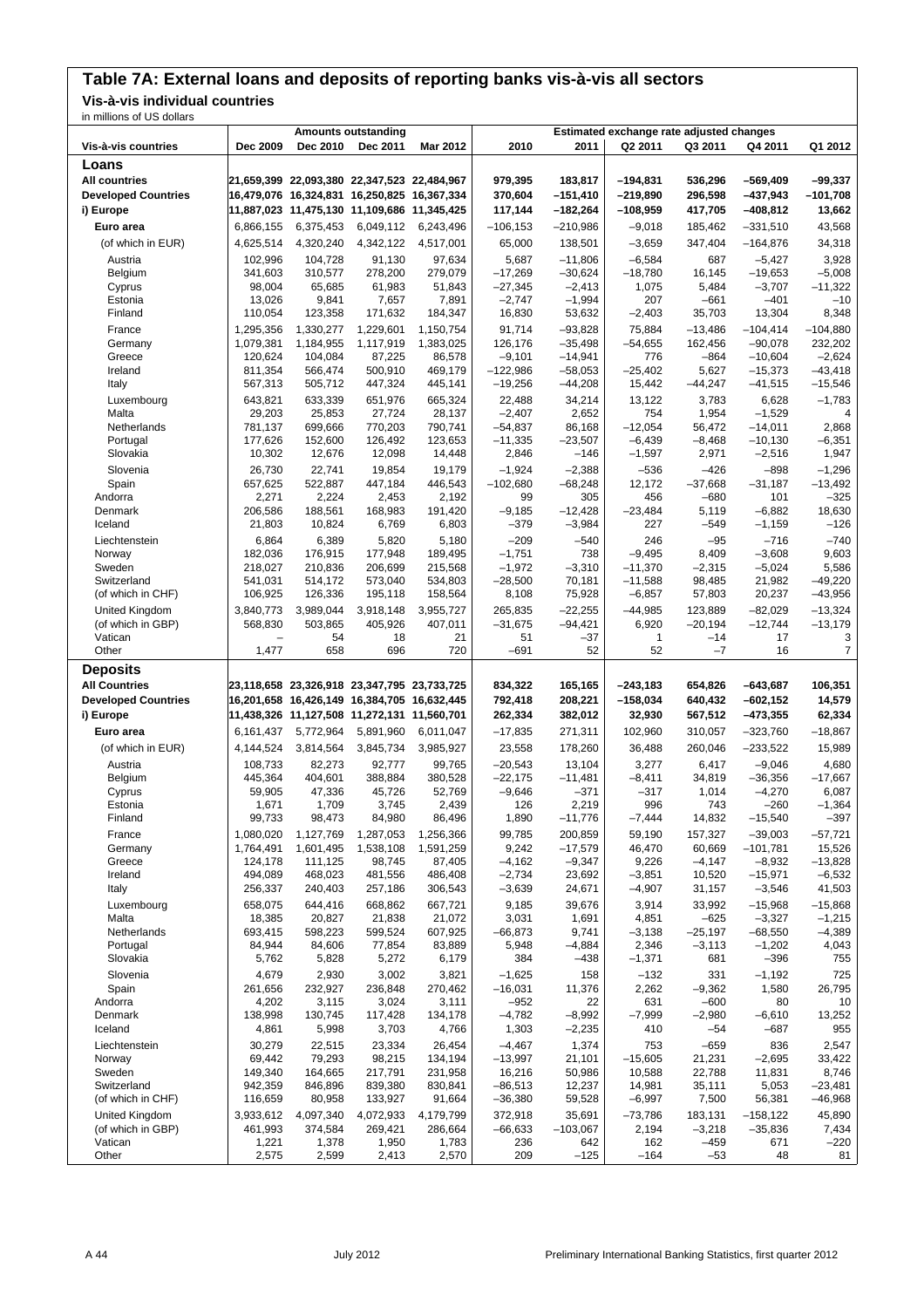#### **Vis-à-vis countries Dec 2009 Dec 2010 Dec 2011 Mar 2012 2010 2011 Q2 2011 Q3 2011 Q4 2011 Q1 2012 Loans ii) Other 4,592,053 4,849,701 5,141,139 5,021,909 253,460 30,854 –110,931 –121,107 –29,131 –115,370**  Australia 191,448 206,522 226,428 225,968 15,183 22,383 18,706 14,867 –32,444 –1,189 Canada 291,153 297,497 307,234 305,268 9,920 6,866 11,177 –25,774 5,490 –3,490 Japan 596,568 728,225 799,319 865,291 111,630 48,224 –36,412 40,100 65,062 78,708 (of which in JPY) 172,749 228,185 268,939 268,097 32,149 25,141 –19,196 45,153 20,282 13,743 New Zealand 34,200 30,754 34,423 33,785 –2,075 3,891 2,320 4,229 –2,339 –1,029 United States 3,477,664 3,583,867 3,771,744 3,589,360 116,990 –49,657 –106,704 –154,466 –63,022 –188,612 (of which in USD) 2,990,833 3,110,304 3,253,839 3,081,352 126,318 –82,318 –118,564 –164,239 –69,921 –172,776 **Offshore centres 2,977,405 3,229,658 3,306,769 3,280,525 252,411 73,887 –111,419 172,436 –70,974 –31,426**  Aruba 560 654 648 604 80 –1 27 37 –25 –46 Bahamas 260,709 359,503 472,270 381,881 98,704 113,025 –21,991 107,811 11,087 –91,162 Bahrain 48,581 46,651 44,163 41,369 –1,312 –2,209 –5,041 –556 –930 –3,010 Barbados 19,330 17,602 18,054 18,304 –1,906 508 –19 –1,458 966 137 Bermuda 64,847 68,165 70,528 70,506 2,598 2,072 1,695 2,854 –2,935 –197 Cayman Islands 1,354,712 1,327,496 1,200,841 1,261,897 –28,241 –129,037 –123,827 –3,552 –12,989 58,936 Curacao – 20,561 16,587 14,211 –22 –3,818 –214 –4,428 4,297 –2,521 Gibraltar 9,224 10,983 8,087 8,365 2,054 –2,788 –445 –2,176 –237 71 Guernsey 122,524 101,767 97,329 98,938 –17,827 –3,487 –2,126 581 –5,339 –64 Hong Kong SAR | 280,369 385,030 427,981 417,799 103,466 42,206 38,449 28,059 -31,530 -9.342 Isle of Man 35,570 31,461 31,870 32,581 –3,148 782 859 1,192 –228 66 Jersey 167,908 159,150 157,374 157,800 –4,230 297 1,607 7,799 –12,252 –2,702 Lebanon 7,881 7,595 7,830 9,657 –93 299 –1,034 801 –616 1,745 Macao SAR 10,413 16,360 17,214 18,866 6,028 942 20 –309 1,213 1,615 Mauritius 14,751 19,255 15,525 16,243 4,489 –3,682 –556 –1,065 –345 651 Netherlands Antilles 20,522 134 ... ... 239 –114 ... ... ... ... Panama 82,420 96,211 105,899 104,321 8,775 7,542 2,425 1,004 2,284 726 Samoa 1,569 2,910 3,673 3,852 1,305 741 253 385 –111 140 Singapore 366,821 438,356 477,745 483,474 63,566 37,145 –3,115 29,594 –21,480 7,909 Sint Maarten – 97 38 137 – –64 –14 –6 –52 98 Vanuatu 121 109 133 144 –12 25 12 3 8 10 West Indies UK 97,298 114,858 128,454 134,620 17,740 13,684 1,464 5,381 –1,348 5,119 **Deposits ii) Other 4,763,332 5,298,641 5,112,574 5,071,744 530,084 –173,791 –190,964 72,920 –128,797 –47,755**  Australia 128,812 144,681 177,769 202,557 17,158 35,180 19,265 5,013 5,684 22,958 Canada 194,135 217,368 248,572 231,882 24,899 30,913 11,192 213 2,537 –17,901 Japan 479,067 526,416 659,183 624,611 29,338 127,578 –23,704 53,629 47,644 –26,830 (of which in JPY) 170,626 144,846 195,487 182,489 –45,698 42,680 –1,528 –4,522 26,701 –2,821 New Zealand 14,580 15,390 18,512 19,815 804 3,266 929 6,198 –5,995 1,193 United States 3,945,238 4,393,404 4,006,348 3,990,708 458,017 –371,557 –199,349 8,017 –178,798 –27,152 (of which in USD) 3,377,629 3,747,407 3,354,711 3,319,915 367,577 –391,338 –218,004 –6,647 –185,654 –35,085 **Offshore centres 4,484,502 4,368,379 4,240,812 4,200,635 –97,198 –259,088 –128,175 –30,198 –112,507 –62,854**  Aruba 1,691 1,146 1,221 1,182 –501 85 –395 66 –155 –51 Bahamas 381,751 352,743 546,139 463,279 –26,957 –32,007 –2,992 8,052 –36,986 –83,832 Bahrain 30,778 43,154 29,926 33,959 13,056 –12,477 –1,961 869 –806 3,670 Barbados 30,555 26,214 21,728 36,620 7,392 –4,583 –1,944 970 370 14,694 Bermuda 70,952 71,583 73,847 74,857 1,168 2,869 4,330 –2,629 –415 649 Cayman Islands 1,841,444 1,834,522 1,615,846 1,602,044 –5,976 –176,777 –100,826 –71,334 –55,588 –14,023 Curacao – 109,109 91,150 91,385 –87 –16,056 –6,690 –3,669 –9,175 –588 Gibraltar 12,177 15,332 11,966 12,213 3,502 –3,218 –214 –1,897 –417 –6 Guernsey 168,642 164,160 143,581 143,508 –1,437 –19,328 –10,231 –3,835 –5,819 –2,917 Hong Kong SAR | 476,467 441,807 448,763 447,367 -30,428 8,879 505 15,740 27,241 -2,877 Isle of Man 88,703 78,305 70,665 69,140 –7,614 –6,793 2,183 –1,172 –2,966 –3,458 Jersey 407,560 371,851 327,731 338,953 –48,903 –3,536 –4,743 6,203 –14,344 3,509 Lebanon 44,977 46,744 44,405 45,121 2,178 –2,032 497 –2,959 129 444 Macao SAR 28,694 33,578 43,792 48,475 5,468 10,375 3,483 1,139 6,182 4,468 Mauritius 14,504 16,591 14,328 17,606 2,340 –1,994 563 –915 211 3,125 Netherlands Antilles 126,840 75 ... ... –15,455 11 ... ... ... ... Panama 91,392 86,526 86,796 87,488 –2,295 868 –86 –1,739 1,039 –79 Samoa 7,273 7,997 8,845 9,482 758 870 294 176 498 562 Singapore 420,749 430,048 423,740 431,742 9,050 –4,495 –7,939 18,749 –17,486 5,764 Sint Maarten – 8 237 378 – –1,444 –1,645 33 95 139 Vanuatu 483 420 454 525 –61 36 –25 10 7 65 **Table 7A (cont.) Amounts outstanding Estimated exchange rate adjusted changes**

West Indies UK 230,269 227,429 233,243 242,841 –3,398 8,310 3,129 8,263 –4,278 7,840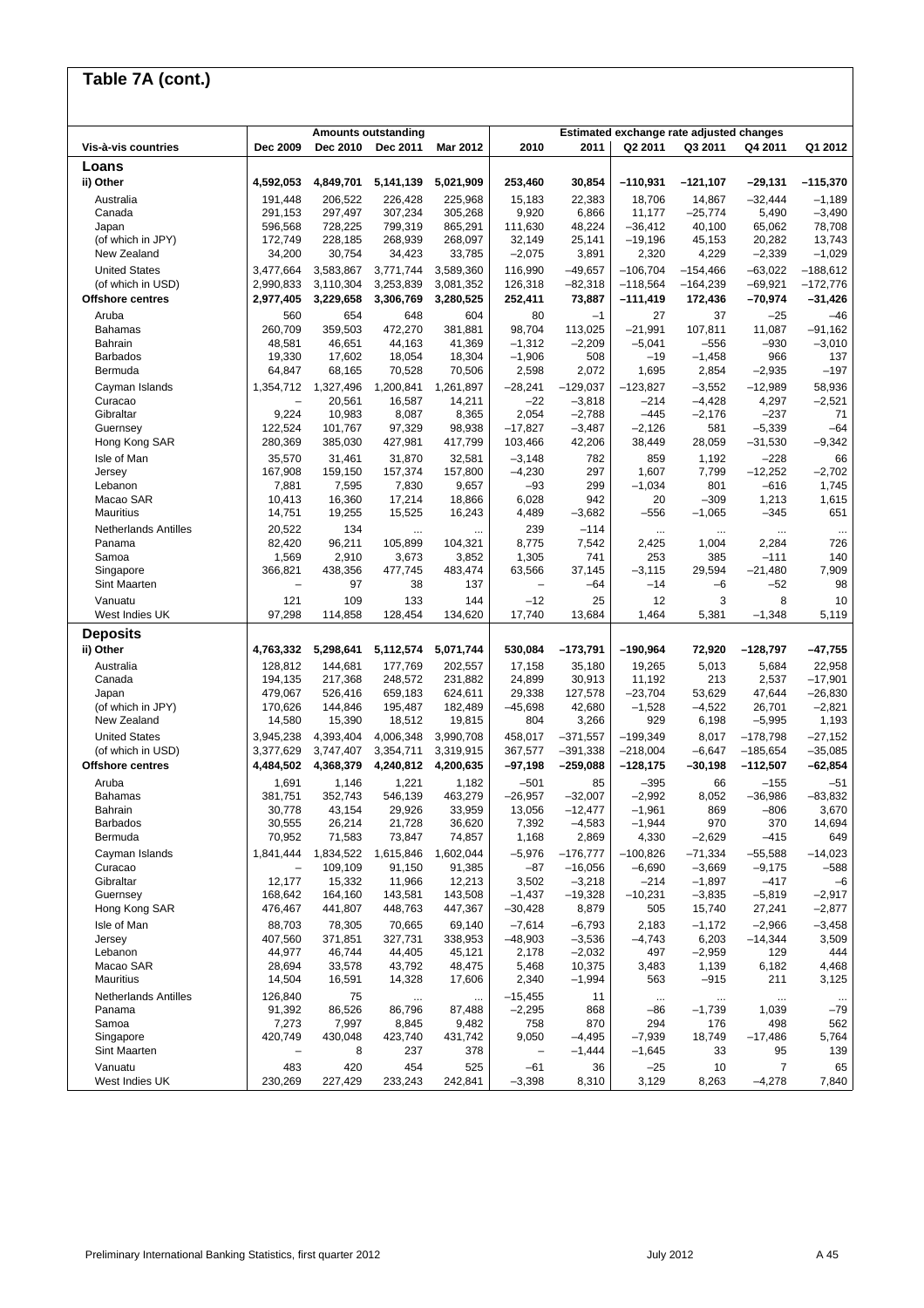#### **Vis-à-vis countries Dec 2009 Dec 2010 Dec 2011 Mar 2012 2010 2011 Q2 2011 Q3 2011 Q4 2011 Q1 2012 Loans Developing countries 1,920,659 2,218,067 2,433,581 2,501,632 320,927 225,773 121,594 28,015 –53,957 54,430 i) Africa & Middle East 439,255 456,136 441,475 455,820 24,150 –11,972 –4,590 –4,214 –182 11,190**  Algeria 2,025 2,017 1,702 1,895 76 –292 74 –124 –118 166 Angola 8,325 8,239 8,651 9,771 7 480 525 –353 597 1,045 Benin 103 67 70 95 –27 5 –28 –2 –6 22 Botswana 145 306 482 591 203 177 45 198 –59 108 Burkina Faso 353 394 344 550 59 –41 101 –102 –49 196 Burundi 21 16 15 16 –5 – –9 6 –10 1 Cameroon 1,160 1,182 853 866 72 –309 117 –222 –27 –9 Cape Verde 639 659 743 520 42 110 115 –12 26 –238 Central African Republic 13 7 –1 45 –5 –7 3 3 –47 45 Chad 82 58 71 71 –21 13 –4 22 –16 –1 Comoros Islands 10 10 21 20 1 12 2 5 –2 –2 Congo 287 323 373 303 47 58 –144 150 –55 –77 Congo Democratic Republic 503 628 1,030 984 146 411 226 601 –339 –53 Côte d'Ivoire 1,460 1,060 1,711 1,533 –322 734 258 159 311 –224 Djibouti 145 105 139 138 –53 37 2 24 11 –3 Egypt 12,598 16,808 10,507 10,180 4,212 –6,280 1,732 –2,421 –1,256 –389 Equatorial Guinea  $\begin{vmatrix} 120 & 41 & 37 & 38 & -77 & -2 & 22 & -16 & -5 \end{vmatrix}$ Eritrea 2 1 3 1 –1 2 –1 – 2 –2 Ethiopia 242 355 243 193 114 –107 145 –20 –181 –54 Gabon 712 814 886 885 129 107 30 86 –8 –28 Gambia 107 100 108 86 –18 8 4 7 3 –23 Ghana 3,100 4,280 4,789 4,384 1,206 552 –456 –171 1,587 –442 Guinea 281 325 290 231 61 –29 –28 –21 40 –65 Guinea-Bissau 9 5 3 4 –3 –2 – 2 –3 1 Iran 18,656 16,256 10,507 9,847 –1,459 –5,714 –2,483 –1,483 –884 –898 Iraq 1,279 1,244 1,473 1,541 –3 236 –6 –83 39 47 Israel 12,907 15,944 16,907 15,125 3,246 983 460 –587 –425 –1,881 Jordan 4,246 4,575 4,629 4,583 367 50 265 –38 595 –62 Kenya 1,504 1,597 2,218 2,297 115 643 9 148 244 57 Kuwait 22,034 21,770 17,383 18,282 –263 –4,367 –2,588 –524 –525 782 Lesotho 22 39 33 15 15 –4 –49 4 12 –19 Liberia 22,434 25,077 25,530 26,368 2,342 312 551 –361 –34 859 **Deposits Developing countries 2,040,394 2,096,975 2,253,685 2,427,863 80,988 173,822 34,740 –7,074 83,307 156,941 i) Africa & Middle East 747,290 726,607 773,835 834,160 –12,772 53,806 13,971 –16,754 15,308 53,278**  Algeria 6,005 6,064 5,897 5,910 278 –14 485 180 27 –104 Angola 12,362 16,281 24,507 27,818 4,032 8,321 2,582 3,645 –615 3,194 Benin 422 276 284 328 –125 14 –8 –3 29 36 Botswana 1,574 1,581 1,583 1,447 29 70 –201 245 –668 –160 Burkina Faso 347 466 331 372 137 –132 –29 – –39 32 Burundi 236 242 240 230 8 –1 –40 –6 28 –13 Cameroon 1,870 1,723 2,014 1,828 –38 321 –106 –165 517 –224 Cape Verde 1,346 1,606 1,435 1,259 315 –151 29 –110 –116 –204 Central African Republic 83 89 65 72 9 –22 9 –33 –1 5 Chad 238 155 238 286 –72 86 40 –6 –10 45 Comoros Islands 56 48 68 64 –6 21 –13 –14 2 –5 Congo 811 1,111 1,001 1,054 345 –78 10 95 40 30 Congo Democratic Republic | 1,381 1,695 2,255 2,243 363 574 265 568 -426 -32<br>Côte d'Ivoire | 2.100 2.354 2.551 3.184 357 246 -86 107 212 570 Côte d'Ivoire 2,100 2,354 2,551 3,184 357 246 –86 107 212 570 Djibouti 796 462 688 670 –311 243 281 12 12 –25 Egypt 26,999 24,749 28,997 26,134 –1,671 4,509 1,437 –5,773 2,464 –3,147 Equatorial Guinea 1,125 5,073 3,400 2,469 3,987 –1,658 –542 257 –1,270 –948 Eritrea 47 39 128 62 –7 90 41 –32 36 –67 Ethiopia 648 972 1,024 1,294 347 72 295 –49 28 254 Gabon 1,165 1,141 1,134 1,390 32 4 243 –25 –22 234 Gambia 179 195 198 220 –12 4 8 –13 –5 18 Ghana 1,402 2,198 2,351 3,553 633 169 1,198 –1,392 316 1,181 Guinea 597 382 972 851 –200 600 840 –25 –203 –128 Guinea-Bissau 53 59 50 56 8 –7 6 –9 2 5 Iran 29,488 17,210 13,832 15,091 –11,135 –3,125 –2,591 –610 –1,745 985 Iraq 4,442 4,637 4,723 4,571 349 145 –325 657 –47 –216 Israel 31,818 25,987 31,998 31,691 –5,348 6,224 1,069 2,537 –70 –596 Jordan 12,004 13,890 14,358 13,742 2,027 541 1,433 –1,312 126 –720 Kenya 8,718 8,950 9,915 10,354 412 1,148 –12 152 527 219 Kuwait 41,420 49,187 57,151 62,018 7,414 8,451 –1,082 –2,409 –1,111 4,279 Lesotho 511 821 701 681 204 –27 –66 74 –44 –46 Liberia 18,288 21,079 17,733 16,315 3,157 –3,265 473 –2,059 –354 –1,538 **Table 7A (cont.) Amounts outstanding Estimated exchange rate adjusted changes**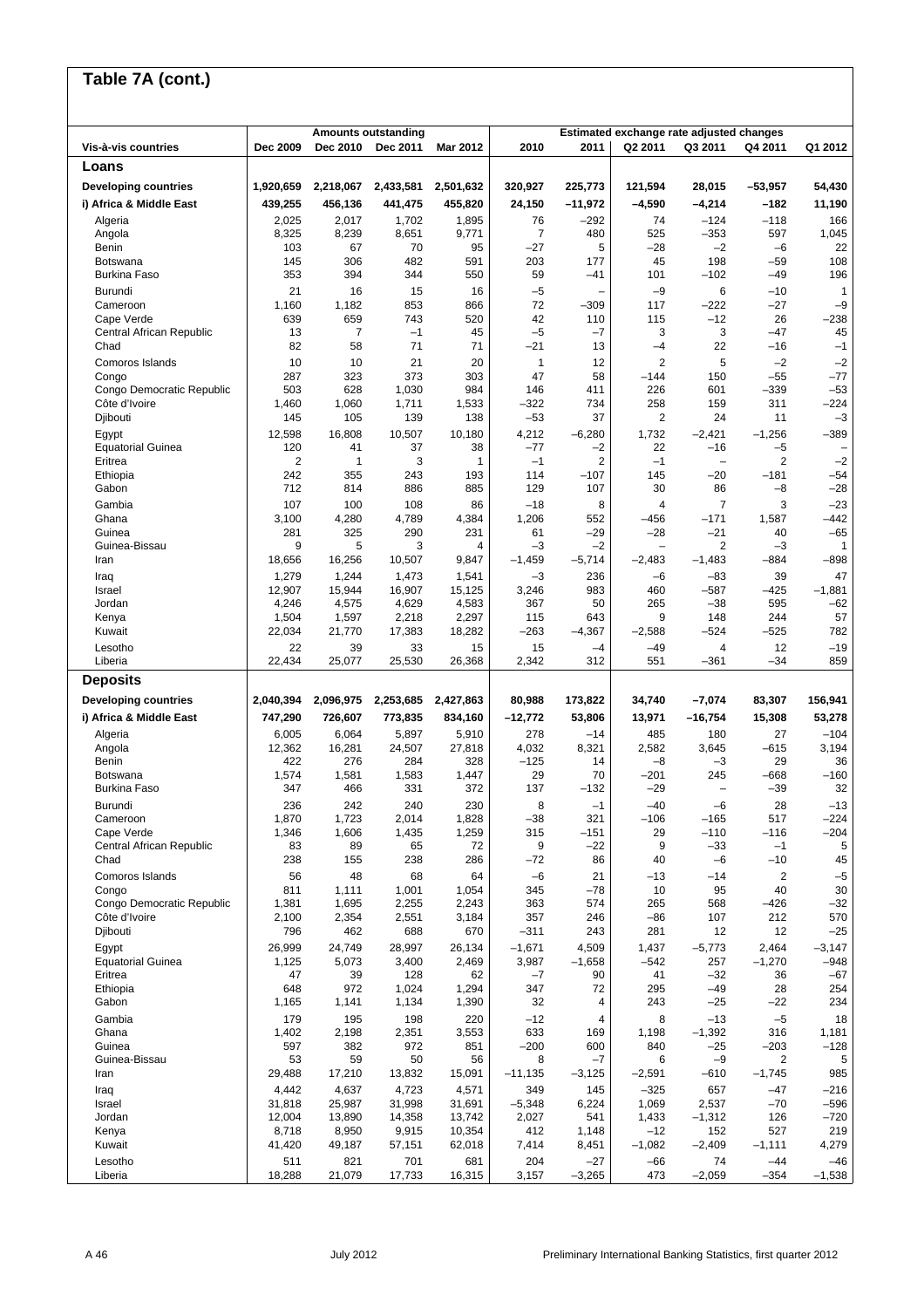#### **Vis-à-vis countries Dec 2009 Dec 2010 Dec 2011 Mar 2012 2010 2011 Q2 2011 Q3 2011 Q4 2011 Q1 2012 Loans** Libya 1,595 1,802 969 1,144 –61 –833 –13 37 –129 169 Madagascar 634 687 775 765 61 92 70 21 4 –13 Malawi 210 223 218 137 12 –4 –17 81 –9 –82 Mali 238 243 331 240 23 94 6 –10 14 –98 Mauritania 237 285 314 389 57 39 35 –17 –26 71 Morocco 7,062 7,390 9,203 8,177 644 2,040 271 –44 1,320 –1,223 Mozambique 878 1,015 1,198 1,212 152 244 –30 72 42 –14 Namibia 975 784 643 652 –157 –120 –281 57 67 –8 Niger 148 76 78 55 –72 5 21 8 –2 –25 Nigeria 8,256 7,175 7,607 7,122 –1,033 443 957 –639 67 –504 Oman 9,524 9,426 10,263 10,485 –144 859 –147 387 390 210 Palestinian Territory | 35 12 22 29 -20 10 - 1 3 7<br>Qatar and 1922 5,120 9,086 47,373 58,429 62,939 72,142 11,185 4,803 -712 182 5,120 9,086 Qatar 47,373 58,429 62,939 72,142 11,185 4,803 –712 182 5,120 9,086 Rwanda 44 34 134 191 –10 103 32 –66 111 52 Sao Tomé and Principe | 41 53 61 66 | 15 11 | 2 4 6 3 Saudi Arabia 78,479 82,558 79,760 79,418 9,927 –1,708 282 1,957 –2,397 –1,348 Senegal 933 780 781 855 –107 19 –66 51 –17 51 Seychelles | 1,197 1,353 1,878 2,190 | 191 542 | 124 79 1 289 Sierra Leone 67 185 100 71 123 –84 19 49 –78 –30 Somalia 110 91 92 100 –11 4 –2 1 1 5 South Africa 27,258 28,807 24,990 26,468 2,022 –3,557 –318 862 –2,069 1,182 St. Helena 10 12 9 6 2 –3 –11 – 5 –3 Sudan 1,243 1,377 1,238 1,269 154 –120 10 4 52 8 Swaziland 56 157 130 120 99 –19 20 –90 7 –15 Syria 939 809 658 648 –112 –152 –207 –28 –53 –16 Tanzania 557 649 857 900 154 218 33 130 65 36 Togo 329 283 545 842 –24 271 –27 3 269 289 Tunisia 3,497 2,990 2,819 3,260 –324 –93 –188 379 –506 366 Uganda 411 530 637 681 123 109 24 67 44 39 United Arab Emirates 95,825 95,118 93,127 93,394 –1,665 –1,847 590 –1,226 –452 –123 Yemen 1,209 1,420 1,294 1,284 41 –115 –109 –50 –11 –15 Zambia 970 1,009 1,249 1,228 41 245 –108 130 72 –23 Zimbabwe 371 290 334 307 –89 47 48 –66 59 –32 Residual 33,020 25,782 24,472 28,515 –7,248 –1,296 –3,789 –1,415 –1,571 4,038 **Deposits** Libya 65,963 59,551 66,010 65,191 –5,098 7,015 –1,007 46 5,773 –1,302 Madagascar 1,481 1,044 907 1,031 –393 –124 24 –63 –10 107 Malawi 200 460 416 362 224 –38 –2 10 2 –60 Mali 489 447 404 460 –26 –22 210 –168 –87 43 Mauritania 481 606 1,128 1,478 139 540 63 267 –148 340 Morocco 10,744 8,935 6,572 6,177 –1,210 –2,301 –397 –289 285 –541 Mozambique 1,833 2,336 2,805 2,767 430 532 169 116 244 –75 Namibia 1,062 1,029 1,104 1,102 –81 148 –212 151 43 –39 Niger 121 134 125 164 17 –7 –2 196 –207 37 Nigeria 23,012 23,245 18,945 25,930 87 –4,299 –1,873 –24 –681 6,795 Oman 6,384 7,298 10,328 11,803 952 3,190 1,903 1,329 –453 1,394 Palestinian Territory 1,055 1,029 1,008 1,334 5 –9 –106 34 –16 311 Qatar 18,652 25,399 34,677 45,318 6,813 9,638 –1,205 1,314 8,687 10,411 Rwanda 616 628 839 697 –5 287 63 –29 333 –147 Sao Tomé and Principe | 83 38 43 47 | -43 7 | 7 8 -1 3 Saudi Arabia 168,633 167,247 188,008 216,180 –224 21,667 7,570 11,566 1,717 26,934 Senegal 1,656 1,328 1,247 1,574 –217 –53 –137 276 –165 293 Seychelles 5,746 6,248 7,735 8,381 615 1,594 726 204 441 543 Sierra Leone 155 224 278 343 20 58 56 –18 17 61 Somalia 47 46 49 49 – 3 –1 –17 21 –1 South Africa 41,741 45,849 36,134 38,391 4,765 –9,414 1,382 –1,349 –7,612 1,805 St. Helena 14 11 18 11 –6 7 –5 – 8 –7 Sudan 1,614 1,785 1,227 1,421 212 –540 –308 32 –348 169 Swaziland 1,030 814 620 467 –235 –137 –26 –12 16 –168 Syria 18,585 17,963 5,208 4,916 –91 –13,059 –8,667 –3,609 –402 –407 Tanzania 1,951 1,839 1,990 2,057 –88 183 –93 387 –86 42 Togo 428 387 946 394 –24 573 –9 11 575 –560 Tunisia 5,339 6,326 5,339 5,249 1,160 –911 –761 621 –769 –188 Uganda 1,791 1,988 1,686 1,975 188 –278 –39 127 –89 248 United Arab Emirates 81,288 73,450 72,921 83,790 –8,023 947 3,135 –19,752 558 9,913 Yemen 6,053 4,956 3,309 3,912 –1,011 –1,635 –751 –162 –373 555 Zambia 1,109 1,534 1,654 1,807 428 148 465 –117 –225 135 Zimbabwe 1,237 1,373 1,185 1,215 140 –159 139 –21 –138 11 Residual 68,166 50,338 66,690 60,647 –17,707 16,408 8,015 –2,306 10,306 –6,086 **Table 7A (cont.) Amounts outstanding Estimated exchange rate adjusted changes**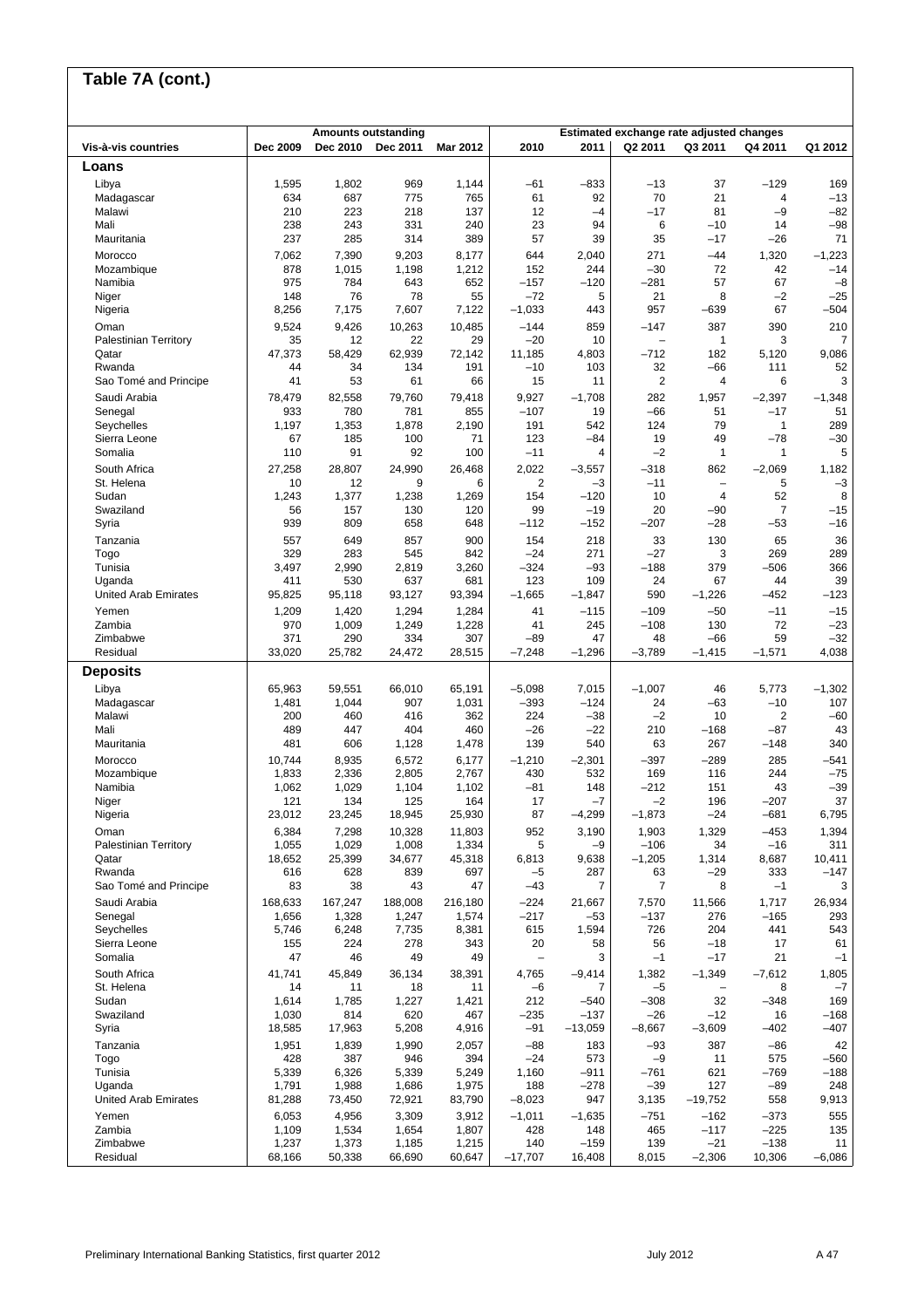#### **Vis-à-vis countries Dec 2009 Dec 2010 Dec 2011 Mar 2012 2010 2011 Q2 2011 Q3 2011 Q4 2011 Q1 2012 Loans ii) Asia & Pacific 587,870 819,642 1,000,221 1,051,566 227,462 179,699 97,013 37,923 –62,800 52,204**  Afghanistan 120 95 63 60 –24 –31 –58 4 –15 –4 Armenia 292 238 445 455 –51 209 72 –6 136 8 Azerbaijan 2,885 3,384 3,808 3,651 633 478 326 –2 –140 –201 Bangladesh 1,630 2,278 2,800 2,630 646 518 327 –25 –121 –176 Bhutan 69 72 80 81 7 10 22 –23 –1 –1 British Overseas Territories 378 413 535 531 –468 126 229 49 –189 –7 Brunei 790 1,094 1,186 1,179 298 93 –59 76 –68 –12 Cambodia 598 389 491 661 –209 106 149 –30 –75 169 China 123,646 251,587 371,954 422,140 128,045 121,775 59,091 25,990 –34,197 49,962 Chinese Taipei 41,916 69,635 78,270 64,524 26,469 8,054 6,741 2,253 –8,409 –13,609 Fiji 315 276 50 41 –36 –227 –121 8 –109 –9 French Polynesia 2,171 2,199 1,946 1,963 154 –216 –330 112 –26 –35 Georgia 375 337 2,473 2,510 –36 2,144 19 1,180 915 30 India 108,516 150,144 171,506 176,880 40,624 20,982 11,429 7,009 –4,561 5,646 Indonesia 39,862 50,186 56,495 55,798 9,870 6,095 1,584 1,799 267 –532 Kazakhstan 12,392 10,969 8,065 7,902 –1,401 –2,927 –360 –1,288 –687 –194 Kiribati – – – 1 3 – 1 – 1 1 – 2  $\text{Kyrgyz}$  Republic  $\begin{vmatrix} 75 & 19 & 21 & 19 \\ 335 & 375 & 370 & 359 \end{vmatrix}$   $\begin{vmatrix} -55 & 2 \\ 43 & -4 \end{vmatrix}$   $\begin{vmatrix} -4 & -3 & 3 & -2 \\ -27 & 21 & 11 & -11 \end{vmatrix}$ Laos 335 375 370 359 43 –4 –27 21 11 –11 Malaysia 26,518 29,594 36,443 36,831 2,641 6,544 2,825 –1,028 –2,496 470 Maldives 640 624 599 593 –16 –22 35 69 –74 –8 Marshall Islands 25,661 27,206 30,607 31,576 1,449 3,402 857 –67 851 963 Micronesia – – – 29 29 – 29 29 – 29 10 15 – **Deposits ii) Asia & Pacific 634,346 691,611 775,299 866,814 59,227 86,736 26,071 –11,635 76,271 87,899**  Afghanistan 2,100 2,433 3,037 3,328 390 634 262 172 151 250 Armenia 347 335 511 545 – 187 65 19 52 27 Azerbaijan 1,083 2,071 1,184 1,682 979 –858 –303 –269 –857 478 Bangladesh 4,742 4,881 4,377 4,548 172 –491 126 –1,083 47 133 Bhutan 354 392 257 266 39 –134 12 –92 –67 7 British Overseas Territories 1,155 660 1,148 1,294 –512 493 –56 291 211 136 Brunei 4,131 3,940 5,490 5,191 –109 1,599 1,208 –1,429 1,498 –343 Cambodia 502 623 666 664 123 43 154 101 –165 –6 China 190,403 235,457 292,738 366,905 44,528 58,859 24,302 –18,012 67,894 72,222 Chinese Taipei 111,771 107,935 108,631 109,476 –3,949 634 –1,433 74 9,011 703 Fiji 213 267 323 313 45 59 157 –126 2 –14 French Polynesia 1,280 1,320 1,192 1,176 91 –115 –323 120 122 –43 Georgia 1,391 1,640 2,712 2,789 260 1,072 –384 695 870 63 India 33,790 32,141 29,204 32,158 –1,367 –2,920 –7,944 –2,066 –183 2,813 Indonesia 19,385 15,833 14,915 19,737 –3,491 –864 –2,722 –758 2,002 4,765 Kazakhstan | 12,196 15,375 16,548 18,855 3,605 1,328 1,909 3,015 57 2,199 Kiribati 72 78 72 93 7 –8 –22 –6 –24 19 Kyrgyz Republic 497 642 730 827 167 102 84 79 –36 86 Laos 383 528 434 341 145 –88 –47 –31 30 –96 Malaysia 19,297 23,265 27,563 29,399 3,839 4,546 921 2,703 –3,055 1,646 Maldives 149 197 235 244 47 47 6 28 2 5 Marshall Islands 8,386 10,959 10,575 10,623 2,752 –325 –196 –46 116 –23 Micronesia 26 24 47 45 –4 24 –7 16 –1 –2 **Table 7A (cont.) Amounts outstanding Estimated exchange rate adjusted changes**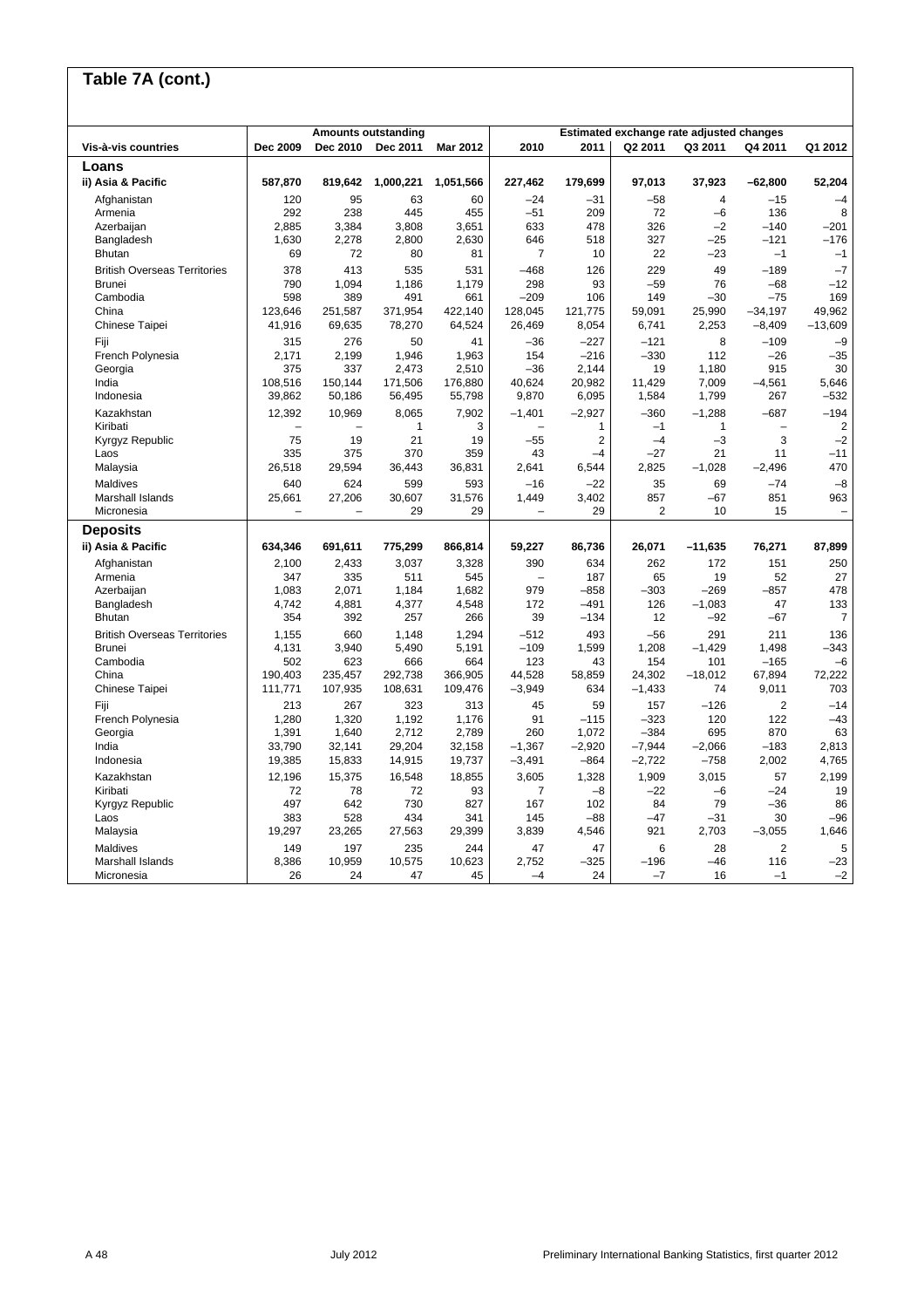#### **Vis-à-vis countries Dec 2009 Dec 2010 Dec 2011 Mar 2012 2010 2011 Q2 2011 Q3 2011 Q4 2011 Q1 2012 Loans** Mongolia 148 333 810 783 185 479 526 –20 11 –29 Myanmar 278 239 221 223 –26 –12 –22 –1 16 –4 Nauru 10 8 5 6 –8 –3 –1 –2 –1 1 Nepal 69 80 85 74 10 5 10 4 13 –11 New Caledonia 3,518 3,184 3,349 3,472 –86 288 179 34 52 16 North Korea 64 90 359 95 31 272 180 –171 267 –266 Pakistan 4,360 4,434 4,964 4,983 19 536 123 –72 120 19 Palau 31 28 26 26 –3 –2 – –1 –1 – Papua New Guinea | 250 457 662 691 240 208 169 6 93 25<br>Philippines | 13,357 20,300 20,552 21,605 6,649 169 -564 2,428 -2,392 1,098 Philippines 13,357 20,300 20,552 21,605 6,649 169 –564 2,428 –2,392 1,098 Solomon Islands 25 28 24 26 3 –4 –6 – – 2 South Korea 138,427 129,977 140,103 138,600 –9,231 9,590 7,482 –1,864 –5,574 –1,030 Sri Lanka 2,338 3,243 3,217 3,413 911 –19 55 33 –179 183 Tajikistan 17 7 8 11 –10 1 7 3 –8 3 Thailand 20,401 31,616 30,807 38,235 10,960 –1,227 3,382 –243 –6,554 7,625 Timor Leste 5 10 7 3 | 5 —3 | 2 —2 — —4 Tonga 13 21 23 24 7 2 3 1 1 1 Turkmenistan 247 134 256 260 –100 121 48 71 28 11 Tuvalu 11 31 33 32 20 2 –1 2 1 –2 US Pacific Islands 172 825 573 645 663 –247 –323 –26 –75 71 Uzbekistan 1,033 1,280 926 936 266 –346 6 76 –433 3 Vietnam 9,979 13,206 15,104 14,998 3,364 1,927 1,144 –247 249 –146 Wallis/Futuna 18 14 26 24 –3 13 –2 – 16 –3 Residual 3,915 8,983 9,844 11,985 5,011 808 1,869 1,807 519 2,193 **Deposits** Mongolia 84 510 249 457 427 –258 –167 28 111 206 Myanmar 1,378 974 846 872 –356 –127 –111 29 47 13 Nauru 24 12 8 8 –12 –4 –1 – –1 – Nepal 2,065 1,508 1,498 1,761 –533 4 –98 –3 143 244 New Caledonia 1,339 1,197 1,141 1,218 –98 –33 2 –73 –31 51 North Korea 106 111 104 80 5 –3 56 –75 65 –25 Pakistan 12,979 11,138 11,555 10,505 –1,675 448 1,823 –1,818 –881 –1,062 Palau 2 8 – – 6 –8 –14 – –1 – Papua New Guinea 3,013 2,868 2,189 2,117 –139 –683 26 –288 –465 –81 Philippines 17,414 16,981 19,360 14,966 –421 2,405 1,681 –1,119 3,058 –4,419 Solomon Islands 185 221 288 294 30 70 34 5 –13 2 South Korea 38,582 43,022 61,367 58,247 4,342 18,569 1,115 12,022 –2,228 –3,208 Sri Lanka 1,873 2,648 1,490 1,556 782 –1,132 565 –1,193 –72 48 Tajikistan 112 161 258 194 49 106 –120 78 40 –66 Thailand 18,377 20,029 22,638 26,346 1,588 2,809 2,010 2,826 –1,856 3,588 Timor Leste 126 117 257 | 102 —8 | 169 —97 —71 139 Tonga 29 53 86 87 22 34 8 26 1 – Turkmenistan 14,402 13,874 16,423 18,184 –469 2,648 353 1,303 95 1,700 Tuvalu 20 18 19 18 –4 1 –3 5 1 –1 US Pacific Islands 86 274 144 119 198 –128 –206 4 –52 –26 Uzbekistan | 10,847 12,446 15,030 15,082 | 2,115 2,688 | 601 1,250 102 –26 Vietnam 4,061 4,848 5,290 4,848 890 457 227 21 834 –433 Wallis/Futuna 34 33 20 23 2 –12 3 –1 –3 2 Residual 93,659 97,555 92,590 99,076 4,615 –4,919 2,353 –7,957 –228 6,225 **Table 7A (cont.) Amounts outstanding Estimated exchange rate adjusted changes**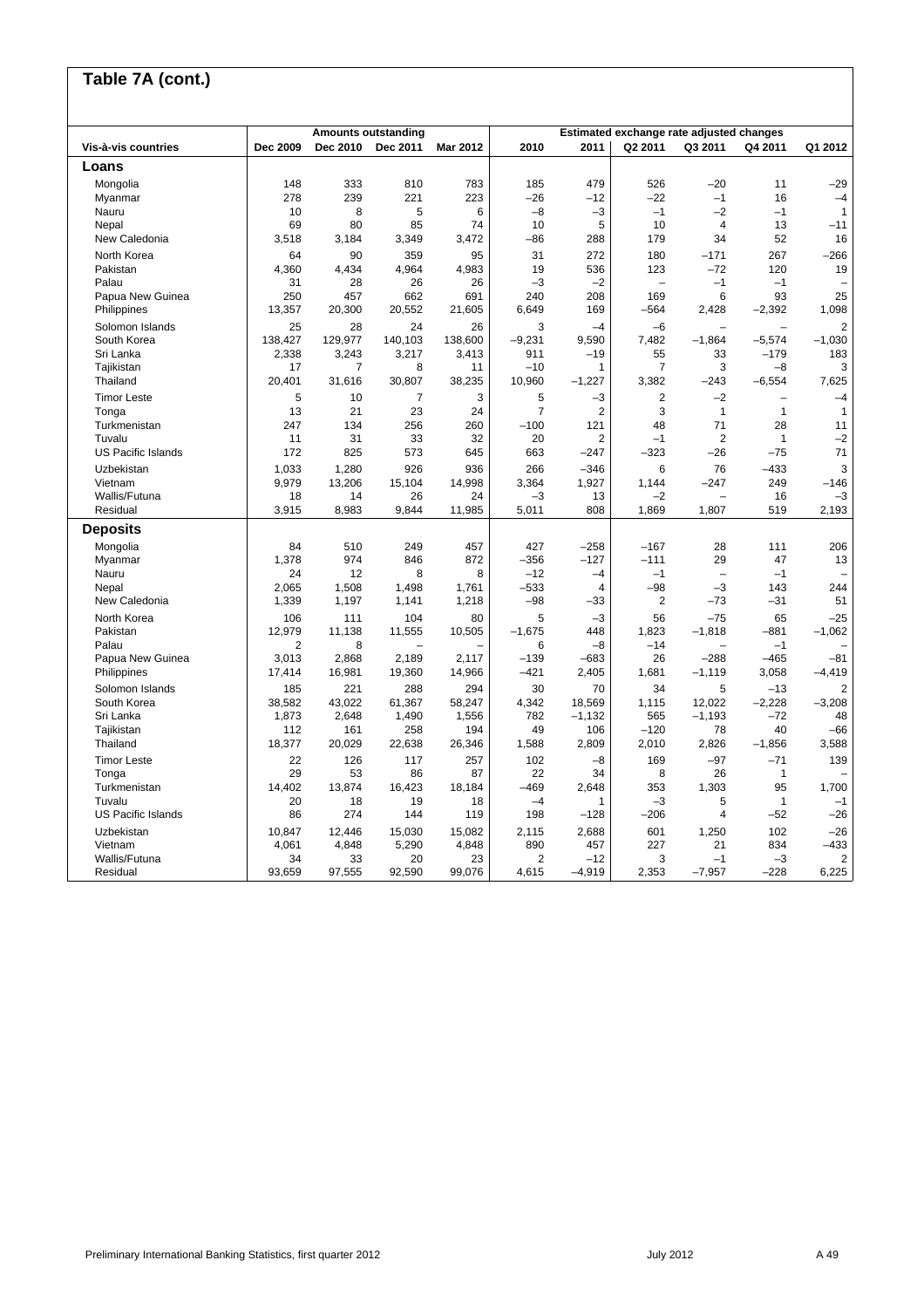#### **Vis-à-vis countries Dec 2009 Dec 2010 Dec 2011 Mar 2012 2010 2011 Q2 2011 Q3 2011 Q4 2011 Q1 2012 Loans iii) Europe 603,064 572,121 553,673 555,605 –10,259 –10,897 2,469 –19,786 –3,656 –8,499**  Albania 779 574 722 782 –161 180 139 –20 50 37 Belarus 2,569 3,248 2,706 2,585 818 –484 153 –276 –245 –187 Bosnia and Herzegovina 4,059 3,074 2,890 2,668 –779 –108 –41 –39 75 –311 Bulgaria 19,239 16,254 13,397 13,113 –1,593 –2,555 –259 –874 –752 –669 Croatia 36,760 31,936 31,000 31,786 –2,485 –245 12 –1,883 –338 –137 Czech Republic 28,693 29,916 29,219 29,120 2,235 –137 –971 1,018 –452 –702 Hungary 66,591 52,816 43,802 43,014 –12,331 –8,317 –671 –3,617 –4,437 –2,084 Latvia 18,360 14,250 10,600 10,689 –2,583 –3,453 –603 –808 –1,101 –234 Lithuania 15,818 10,739 8,992 8,392 –4,186 –1,474 309 –217 –1,344 –864 Macedonia, FYR | 579 681 1,110 1,183 | 122 481 | 221 –46 345 37 Moldova 468 356 252 273 –98 –100 –16 –14 65 17 Montenegro 1,548 1,461 1,177 1,182 –11 –254 18 –55 –127 –34 Poland 78,136 80,946 74,984 76,116 3,864 –5,443 –5,147 –9,727 –2,418 –980 Romania 55,444 49,359 45,222 45,362 –1,469 –3,083 –402 –1,109 –624 –1,105 Russia 121,167 115,086 129,049 130,104 –4,344 14,626 1,585 3,512 8,386 101 Serbia 10,030 8,460 7,926 7,401 –941 –288 714 –321 –311 –765 Turkey 116,183 129,559 130,707 132,462 16,671 2,621 7,098 –3,397 447 215 Ukraine 21,313 18,414 14,312 13,289 –2,761 –4,078 –678 –2,378 –486 –1,096 Res. Serbia & Montenegro 65 1 – – –66 –1 – – –1 – Residual Europe **Deposits iii) Europe 300,284 291,939 289,448 305,122 3,622 3,231 –9,779 4,651 –6,490 10,852**  Albania 472 675 847 863 220 202 6 171 153 –6 Belarus 2,830 1,890 4,524 4,065 –917 2,686 405 93 2,154 –493 Bosnia and Herzegovina 2,135 1,817 1,828 1,664 –185 67 –194 145 16 –212 Bulgaria 8,578 8,526 9,135 10,144 185 935 839 710 –1,366 775 Croatia 9,421 8,928 6,397 7,460 71 –2,316 –74 2,438 –2,963 871 Czech Republic 19,398 22,454 19,533 24,743 3,488 –1,886 625 1,168 –21 4,796<br>Hungary 15,978 17,313 16,340 13,997 2,150 –537 –3,154 989 –867 –2,687 Hungary 15,978 17,313 16,340 13,997 2,150 –537 –3,154 989 –867 –2,687 Latvia 4,276 5,462 5,684 6,154 1,315 264 88 169 259 374 Lithuania 3,139 2,675 3,840 5,275 –337 1,395 1,139 1,261 –973 1,299 Macedonia, FYR 726 827 1,114 1,213 117 327 158 21 158 68 Moldova 1,108 697 780 920 –362 106 186 –219 120 Montenegro 259 255 163 184 4 –73 –92 128 –118 16 Poland 16,703 22,580 22,407 16,868 6,436 –11 –2,861 –5,124 817 –5,995 Romania 5,020 4,209 3,344 3,173 140 –817 –2 –491 73 –234 Russia 117,533 101,345 117,454 132,977 –11,819 18,030 –2,471 3,712 –881 13,784 Serbia 3,035 3,601 3,220 2,877 760 –308 –199 406 –403 –423 Turkey 59,305 52,915 43,615 42,785 –3,803 –9,076 –3,426 1,325 –925 –1,283 Ukraine 18,595 25,228 20,425 20,810 7,094 –4,575 –232 –2,332 –1,837 155 Res. Serbia & Montenegro 214 184 813 449 –31 629 –93 1,070 –373 –364 Residual Europe 11,559 10,329 7,984 8,500 –935 –1,783 –397 –1,394 824 292 **Table 7A (cont.) Amounts outstanding Estimated exchange rate adjusted changes**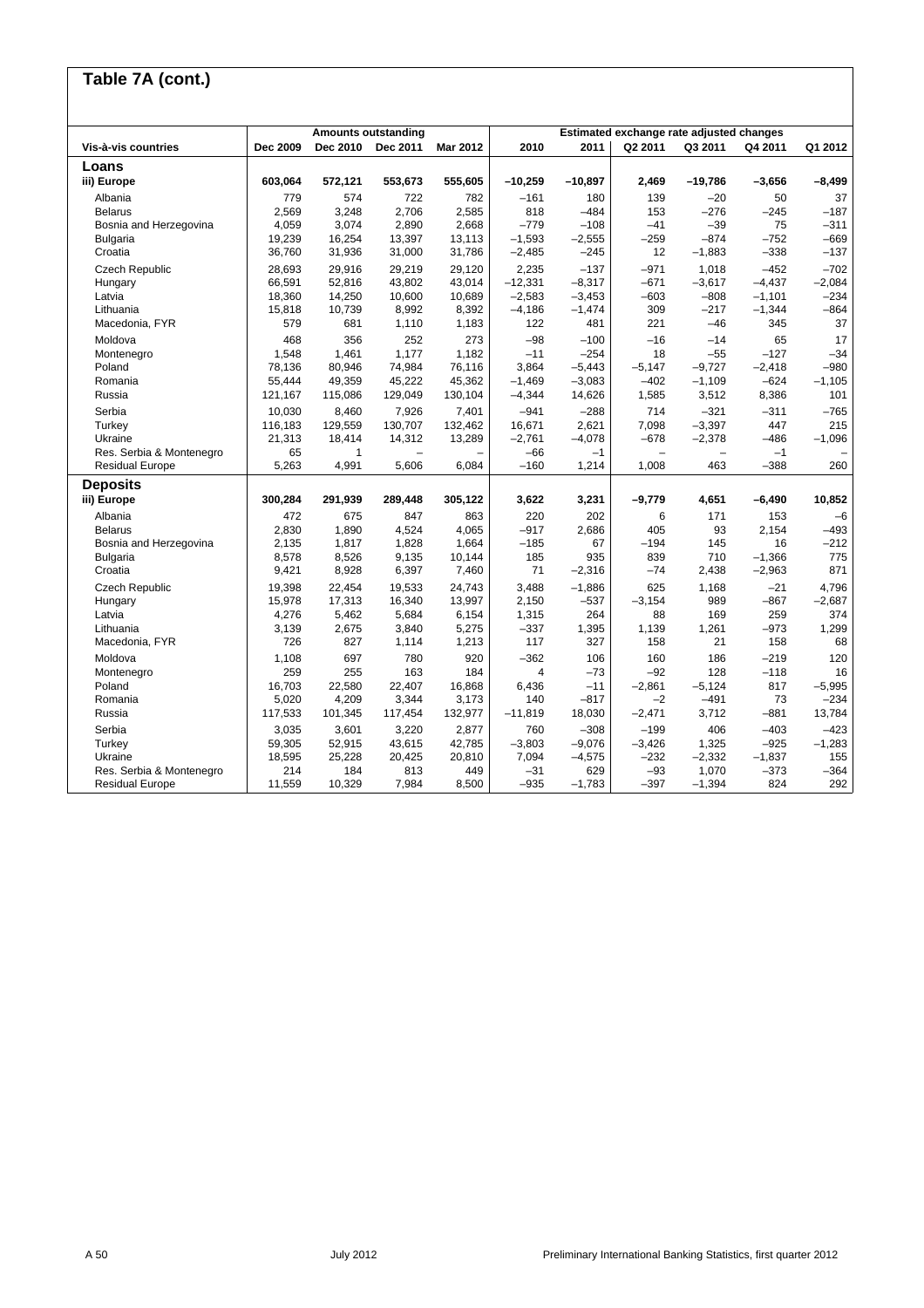# **Table 7A (cont.)**

|                                                   |                          | Amounts outstanding      |                   |                   |                                 |                     |                 | Estimated exchange rate adjusted changes |                       |                       |
|---------------------------------------------------|--------------------------|--------------------------|-------------------|-------------------|---------------------------------|---------------------|-----------------|------------------------------------------|-----------------------|-----------------------|
| Vis-à-vis countries                               | Dec 2009                 | Dec 2010                 | Dec 2011          | Mar 2012          | 2010                            | 2011                | Q2 2011         | Q3 2011                                  | Q4 2011               | Q1 2012               |
| Loans                                             |                          |                          |                   |                   |                                 |                     |                 |                                          |                       |                       |
| iv) Latin America/Caribbean                       | 290,470                  | 370,168                  | 438,212           | 438,641           | 79,575                          | 68,943              | 26,702          | 14,092                                   | 12,681                | -465                  |
| Argentina                                         | 11,927                   | 11.774                   | 13,205            | 12,730            | $-219$                          | 1,452               | $-59$           | 986                                      | $-6$                  | $-498$                |
| <b>Belize</b><br><b>Bolivia</b>                   | 2,697<br>673             | 2,646<br>488             | 2,999<br>967      | 3,258<br>616      | 82<br>$-184$                    | 365<br>488          | $-22$<br>23     | 319<br>$-5$                              | 76<br>516             | 230<br>$-353$         |
| Bonaire, Saint Eustatius and Sa                   | $\overline{\phantom{0}}$ | $\overline{\phantom{0}}$ | 88                | 94                | $\overline{\phantom{0}}$        | 89                  | $\overline{2}$  | 3                                        | 24                    | 5                     |
| <b>Brazil</b>                                     | 92,529                   | 143,027                  | 182,666           | 185,567           | 50,791                          | 39,922              | 17,168          | 10,011                                   | 1,990                 | 2,649                 |
| Chile                                             | 42,677                   | 43,117                   | 47,002            | 46,557            | 450                             | 3,954               | 1,875           | $-1,178$                                 | 1,763                 | $-560$                |
| Colombia                                          | 7,605                    | 12,139                   | 15,352            | 14,851            | 4,471                           | 3,214               | -94             | 817                                      | 1,061                 | $-528$                |
| Costa Rica                                        | 4,565                    | 4,802                    | 6,309             | 6,452             | 238                             | 1,527               | 596             | 638                                      | 208                   | 135                   |
| Cuba                                              | 1,891                    | 1,740                    | 1,606             | 1,598             | $-105$<br>5                     | $-104$              | -26             | $-50$                                    | $-11$<br>$\mathbf{1}$ | $-47$                 |
| Dominica                                          | 60                       | 65                       | 64                | 73                |                                 | $-1$                | $\mathbf{1}$    | 3                                        |                       | 8                     |
| Dominican Republic<br>Ecuador                     | 3,259<br>1,984           | 3,690<br>2,367           | 4,451<br>2,333    | 4,391<br>2,791    | 481<br>377                      | 780<br>-31          | 257<br>84       | 78<br>62                                 | 436<br>$-125$         | $-82$<br>454          |
| El Salvador                                       | 1,930                    | 1,750                    | 1,952             | 2,056             | $-195$                          | 215                 | 136             | $-194$                                   | 160                   | 93                    |
| <b>Falkland Islands</b>                           | 35                       | 38                       | 26                | 38                | 5                               | $-11$               | $-1$            | $-1$                                     | $-11$                 | 11                    |
| Grenada                                           | 51                       | 98                       | 91                | 47                | 43                              | $-7$                | $-3$            | $-7$                                     | $-2$                  | $-44$                 |
| Guatemala                                         | 3,356                    | 3,972                    | 5,524             | 5,563             | 618                             | 1,566               | 831             | 416                                      | 212                   | 35                    |
| Guyana                                            | 836                      | 704                      | 1,876             | 875               | $-134$                          | 1,187               | $\overline{7}$  | -630                                     | 1,798                 | $-1,036$              |
| Haiti                                             | 195                      | 153                      | 157               | 159               | $-39$                           | 4                   | $-4$            | $-2$                                     | 6                     | 2                     |
| Honduras                                          | 1,093                    | 1,016                    | 1,484             | 1,378             | $-68$                           | 470                 | 41              | $-55$                                    | 433                   | $-108$                |
| Jamaica                                           | 1,805                    | 2,020                    | 2,668             | 2,737             | 218                             | 673                 | 517             | 89                                       | 137                   | 46                    |
| Mexico                                            | 67,886                   | 82,207<br>484            | 84,560            | 81,122            | 13,980<br>$-70$                 | 2,489               | 3,093           | $-3,199$                                 | 2,148<br>$-25$        | $-3,628$              |
| Nicaragua<br>Paraguay                             | 557<br>772               | 1,136                    | 511<br>1,383      | 641<br>1,357      | 367                             | 28<br>253           | 12<br>116       | 41<br>109                                | 199                   | 129<br>$-28$          |
| Peru                                              | 13,780                   | 18,311                   | 20,659            | 22,417            | 4,491                           | 2,402               | 503             | 413                                      | 700                   | 1,682                 |
| St. Lucia                                         | 403                      | 403                      | 529               | 537               | 1                               | 128                 | 53              | 68                                       | 25                    | 8                     |
| St. Vincent                                       | 1,246                    | 1,324                    | 1,257             | 1,316             | 13                              | $-69$               | 19              | $-2$                                     | $-57$                 | 18                    |
| Surinam                                           | 35                       | 46                       | 221               | 146               | 9                               | 177                 | 18              | 144                                      | 5                     | $-77$                 |
| <b>Trinidad and Tobago</b>                        | 6,005                    | 6,323                    | 6,316             | 6,330             | 366                             | 10                  | $-79$           | 67                                       | 4                     | $-27$                 |
| <b>Turks and Caicos</b>                           | 902                      | 554                      | 517               | 514               | $-340$                          | $-36$               | $-144$          | 21                                       | 9                     | $-8$                  |
| Uruguay                                           | 3,086                    | 4,443                    | 5,558             | 5,059             | 1,283                           | 1,151               | 483             | 1,292                                    | 1,252                 | $-515$                |
| Venezuela                                         | 5,494                    | 7,222                    | 11,078            | 11,006            | 1,759                           | 4,030               | 1,359           | 2,762                                    | $-266$                | $-68$                 |
| Residual                                          | 11,136                   | 12,109                   | 14,803            | 16,365            | 881                             | 2,624               | -62             | 1,075                                    | 22                    | 1,637                 |
| Int. organisations<br>Unallocated                 | 50,530<br>231,729        | 64,385<br>256,439        | 71,521<br>284,827 | 69,665<br>265,811 | 11,957<br>23,497                | 7,846<br>27,721     | 5,861<br>9,023  | 7,092<br>32,155                          | $-2,138$<br>$-4,398$  | $-2,280$<br>$-18,352$ |
|                                                   |                          |                          |                   |                   |                                 |                     |                 |                                          |                       |                       |
| <b>Deposits</b>                                   |                          |                          |                   |                   |                                 |                     |                 |                                          |                       |                       |
| iv) Latin America/Caribbean                       | 358,474                  | 386,818                  | 415,103           | 421,767           | 30,910                          | 30,050              | 4,477           | 16,665                                   | $-1,782$              | 4,913                 |
| Argentina                                         | 27,566                   | 26,170                   | 24,270            | 25,732            | $-1,146$                        | $-1,824$            | $-1,173$        | 348                                      | $-1,633$              | 1,367                 |
| <b>Belize</b>                                     | 9,668                    | 10,082                   | 11,448            | 11,949            | 645                             | 1,482               | 97              | 348                                      | 658<br>493            | 368                   |
| <b>Bolivia</b><br>Bonaire, Saint Eustatius and Sa | 2,508                    | 2,747                    | 4,070<br>82       | 3,856<br>56       | 263<br>$\overline{\phantom{0}}$ | 1,343<br>83         | 104<br>13       | 467<br>4                                 | 55                    | $-229$<br>$-27$       |
| Brazil                                            | 48,885                   | 57,141                   | 61,184            | 64,006            | 8,821                           | 4,100               | 4,080           | $-271$                                   | $-4,559$              | 2,608                 |
| Chile                                             | 23,877                   | 25,602                   | 29,740            | 28,204            | 1,993                           | 4,372               | $-137$          | 4,693                                    | $-1,357$              | $-1,687$              |
| Colombia                                          | 14,112                   | 12,803                   | 13,499            | 15,074            | $-1,479$                        | 725                 | 505             | 543                                      | $-1,022$              | 1,551                 |
| Costa Rica                                        | 4,591                    | 4,246                    | 4,268             | 5,468             | $-286$                          | 40                  | 288             | $-175$                                   | 248                   | 1,180                 |
| Cuba                                              | 4,285                    | 5,388                    | 4,119             | 2,857             | 1,358                           | $-1,129$            | $-189$          | 343                                      | $-1,373$              | $-1,354$              |
| Dominica                                          | 275                      | 300                      | 297               | 304               | 31                              | $\mathbf{1}$        | 37              | $-27$                                    | $-15$                 | 3                     |
| Dominican Republic                                | 5,921                    | 6,332                    | 6,311             | 6,117             | 445                             | $-2$                | 151             | $-189$                                   | 506                   | $-214$                |
| Ecuador                                           | 7,074                    | 7,136                    | 7,985             | 8,871             | 76                              | 853                 | -81             | 495                                      | 217                   | 878                   |
| El Salvador<br>Falkland Islands                   | 2,462<br>135             | 2,283<br>156             | 2,282<br>102      | 2,391<br>191      | $-187$<br>25                    | $\mathbf{1}$<br>-54 | $-207$<br>$-25$ | 96<br>$-1$                               | $-12$<br>$-89$        | 105<br>85             |
| Grenada                                           | 139                      | 100                      | 75                | 72                | $-35$                           | -25                 | $-18$           | $-11$                                    | 5                     | $-4$                  |
| Guatemala                                         | 4,141                    | 4,388                    | 4,416             | 4,339             | 262                             | 33                  | $-163$          | 54                                       | 146                   | $-82$                 |
| Guyana                                            | 441                      | 430                      | 418               | 412               | $-15$                           | $-9$                | 50              | $-103$                                   | $-18$                 | $-8$                  |
| Haiti                                             | 772                      | 1,369                    | 1,082             | 1,316             | 592                             | -287                | -23             | $-163$                                   | $-74$                 | 233                   |
| Honduras                                          | 3,527                    | 3,266                    | 3,584             | 3,702             | $-255$                          | 319                 | $-2$            | $-428$                                   | 366                   | 116                   |
| Jamaica                                           | 1,864                    | 2,157                    | 2,152             | 2,008             | 268                             | 2                   | 115             | $-85$                                    | $-224$                | $-159$                |
| Mexico                                            | 78,321                   | 92,875                   | 103,713           | 100,799           | 14,440                          | 11,306              | $-3,310$        | 8,260                                    | 4,986                 | $-3,400$              |
| Nicaragua                                         | 1,315                    | 1,713                    | 1,700             | 1,911             | 401                             | $-10$               | 251             | $-127$                                   | $-200$                | 209                   |
| Paraguay<br>Peru                                  | 1,815<br>9,081           | 2,143<br>13,359          | 1,916<br>16,275   | 2,122<br>18,898   | 346<br>4,296                    | $-219$<br>2,960     | -643<br>$-183$  | 216<br>$-1,321$                          | $-140$<br>2,179       | 198<br>2,589          |
| St. Lucia                                         | 482                      | 494                      | 319               | 431               | 22                              | $-177$              | -58             | $-13$                                    | $-94$                 | 108                   |
| St. Vincent                                       | 2,781                    | 2,602                    | 2,423             | 2,486             | $-50$                           | $-154$              | 61              | $-135$                                   | $-83$                 | 25                    |
| Surinam                                           | 1,262                    | 1,284                    | 1,572             | 1,719             | 25                              | 310                 | $-1$            | 133                                      | 161                   | 124                   |
| <b>Trinidad and Tobago</b>                        | 7,651                    | 7,107                    | 7,997             | 7,797             | $-521$                          | 906                 | 779             | $-195$                                   | 466                   | $-228$                |
| <b>Turks and Caicos</b>                           | 2,232                    | 2,182                    | 1,540             | 1,544             | $-9$                            | $-642$              | $-141$          | $-345$                                   | $-25$                 | $-22$                 |
| Uruguay                                           | 14,283                   | 12,966                   | 13,529            | 14,764            | $-1,103$                        | 596                 | 263             | 484                                      | -844                  | 1,190                 |
| Venezuela                                         | 53,263                   | 54,825                   | 55,591            | 55,273            | 2,193                           | 1,101               | 2,155           | 4,343                                    | $-2,939$              | $-520$                |
| Residual                                          | 23,745                   | 23,172                   | 27,144            | 27,098            | $-500$                          | 4,047               | 1,881           | $-575$                                   | 2,434                 | $-92$                 |
| Int. organisations                                | 208,549                  | 211,480                  | 237,807           | 249,480           | 11,260                          | 33,358              | 9,150           | 29,594                                   | -17,803               | 6,529                 |
| Unallocated                                       | 183,555                  | 223,935                  | 230,786           | 223,302           | 46,852                          | 8,852               | $-864$          | 22,072                                   | 5,467                 | $-8,844$              |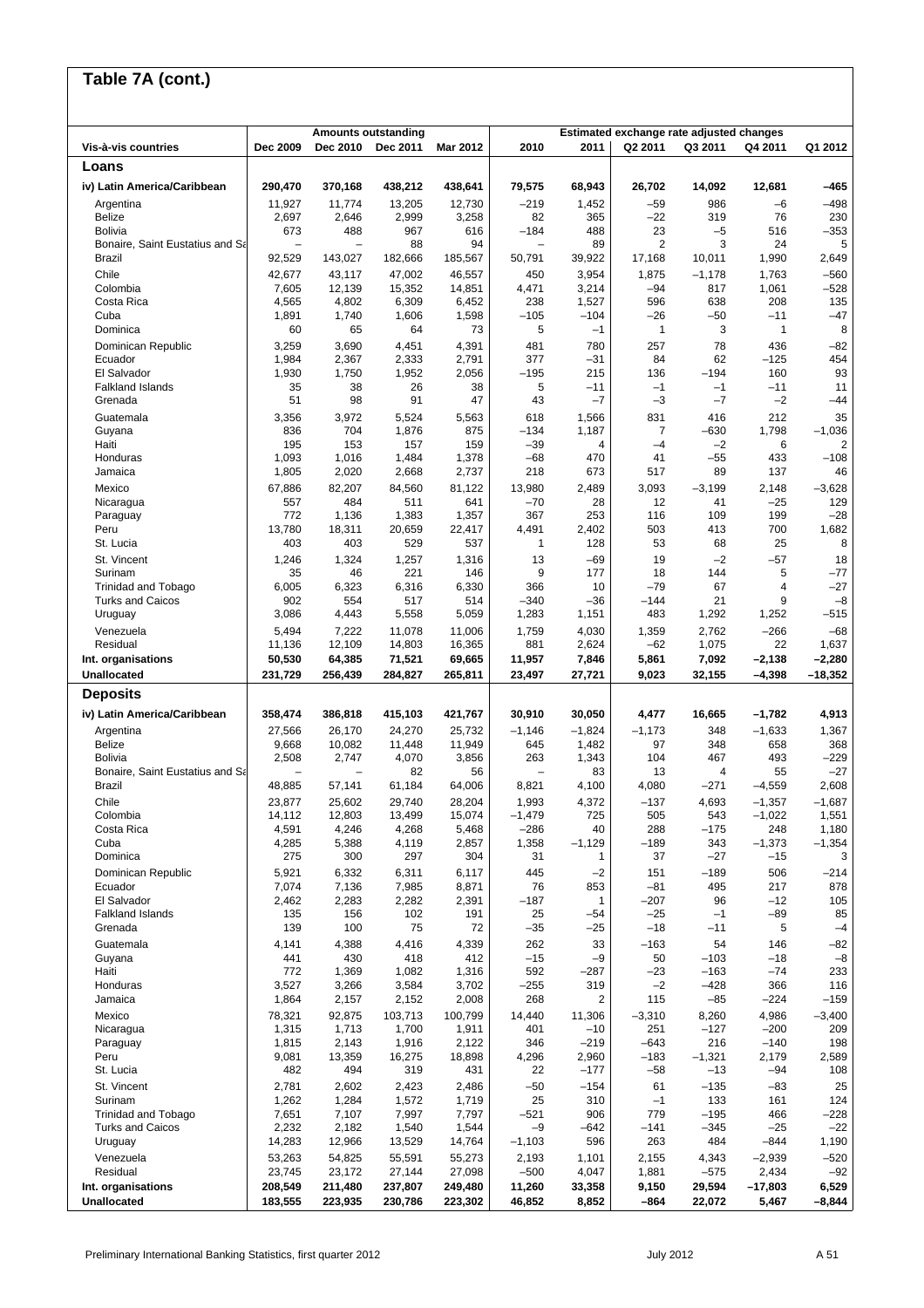# **Table 7B: External loans and deposits of reporting banks vis-à-vis the non-bank sector**

**Vis-à-vis individual countries**

| in millions of US dollars  |                                 |                  |                                 |                   |                  |              |                                          |                  |                |                 |
|----------------------------|---------------------------------|------------------|---------------------------------|-------------------|------------------|--------------|------------------------------------------|------------------|----------------|-----------------|
|                            |                                 |                  | <b>Amounts outstanding</b>      |                   |                  |              | Estimated exchange rate adjusted changes |                  |                |                 |
| Vis-à-vis countries        | Dec 2009                        | Dec 2010         | Dec 2011                        | Mar 2012          | 2010             | 2011         | Q2 2011                                  | Q3 2011          | Q4 2011        | Q1 2012         |
| Loans                      |                                 |                  |                                 |                   |                  |              |                                          |                  |                |                 |
| <b>All countries</b>       | 5,992,091                       | 6,338,215        | 6,682,288                       | 6,712,056         | 364,614          | 355,193      | 142,791                                  | 15,882           | $-32,801$      | $-38,577$       |
| <b>Developed Countries</b> | 4,132,038                       | 4,359,301        | 4,554,751                       | 4,505,017         | 232,292          | 203,125      | 95,254                                   | $-50,127$        | $-11,432$      | $-106,697$      |
| i) Europe                  | 2,615,452                       | 2,747,747        | 2,894,029                       | 2,910,165         | 132,998          | 177,211      | 63,065                                   | 47,536           | $-56,680$      | $-42,289$       |
| Euro area                  | 1,637,658                       | 1,733,682        | 1,783,815                       | 1,797,267         | 70,172           | 57,689       | 16,804                                   | 53,039           | $-34,874$      | $-29,525$       |
| (of which in EUR)          | 1,115,120                       | 1,180,856        | 1,236,844                       | 1,247,788         | 49,135           | 62,335       | 20,848                                   | 74,454           | $-31,869$      | $-28,369$       |
| Austria                    | 30,133                          | 28,202           | 30,230                          | 33,093            | 131              | 2,821        | 101                                      | 38               | 925            | 2,039           |
| Belgium                    | 87,814                          | 78,203           | 78,833                          | 80,423            | $-7,276$         | 3,277        | 1,409                                    | $-394$           | $-6,509$       | $-453$          |
| Cyprus                     | 28,942                          | 27,813           | 34,592                          | 30,280            | $-573$           | 7,566        | 9,803                                    | $-1,967$         | $-121$         | $-4,765$        |
| Estonia                    | 2,356                           | 2,054            | 2,099                           | 3,143             | $-592$           | 118          | 130                                      | $-59$            | 56             | 962             |
| Finland                    | 21,542                          | 21,022           | 22,987                          | 26,061            | 645              | 2,819        | 1,095                                    | 2,641            | $-445$         | 2,341           |
| France                     | 240.972                         | 258,669          | 294,235                         | 305,559           | 30,361           | 10,612       | 19,910                                   | 19,835           | $-46,931$      | 4,251           |
| Germany                    | 279,815                         | 377,616          | 348,390                         | 319,784           | 57,251           | $-21,796$    | $-17,905$                                | 5,568            | 1,349          | $-37,305$       |
| Greece                     | 29,170                          | 32,347           | 41,485                          | 41,083            | 4,355            | 10,521       | $-988$                                   | 7,375            | 2,335          | $-1,412$        |
| Ireland                    | 238,563                         | 263,008          | 236,208                         | 230,293           | $-14,606$        | $-23,864$    | $-11,411$                                | $-5,451$         | 769            | $-11,035$       |
| Italy                      | 51,115                          | 45,068           | 55,823                          | 58,463            | $-242$           | 12,945       | 2,804                                    | 2,816            | 4,724          | 1,004           |
| Luxembourg<br>Malta        | 185,741<br>9,863                | 201,666<br>9,445 | 223,463<br>9,359                | 243,911<br>11,932 | 22,885<br>$-60$  | 26,984<br>68 | 8,543<br>$-205$                          | $-10,425$<br>381 | 20,810<br>-516 | 14,689<br>2,423 |
| Netherlands                | 282,065                         | 255,959          | 274,512                         | 280,459           | $-18,545$        | 22,821       | 2,067                                    | 30,994           | $-10,129$      | 430             |
| Portugal                   | 23,563                          | 17,165           | 18,453                          | 17,633            | $-3,433$         | 1,717        | 643                                      | 334              | $-900$         | $-1,315$        |
| Slovakia                   | 7,536                           | 8,082            | 7,687                           | 8,226             | 973              | $-167$       | $-217$                                   | $-214$           | 207            | 289             |
| Slovenia                   | 11,008                          | 10,108           | 10,371                          | 10,615            | 259              | 581          | 7                                        | $-46$            | 534            | -86             |
| Spain                      | 107,460                         | 97,255           | 95,088                          | 96,309            | $-1,359$         | 665          | 1,018                                    | 1,613            | $-1,034$       | $-1,582$        |
| Andorra                    | 1,795                           | 1,630            | 1,394                           | 1,454             | $-29$            | $-198$       | $-50$                                    | $-66$            | $-46$          | 16              |
| Denmark                    | 56,799                          | 50,221           | 58,874                          | 61,718            | $-3,034$         | 11,094       | $-363$                                   | $-3,514$         | 1,132          | 1,663           |
| Iceland                    | 6,307                           | 2,477            | 1,895                           | 1,598             | $-2,604$         | $-551$       | $-200$                                   | $-76$            | $-279$         | $-342$          |
| Liechtenstein              | 5,046                           | 4,756            | 4,598                           | 5,507             | $-140$           | $-107$       | 102                                      | 12               | $-153$         | 790             |
| Norway                     | 31,664                          | 32,619           | 28,607                          | 30,716            | 2,165            | $-4,249$     | $-3,096$                                 | $-1,756$         | $-6, 115$      | 1,854           |
| Sweden                     | 64,971                          | 61,941           | 61,989                          | 57,765            | $-1,543$         | 483          | 114                                      | $-862$           | 2,081          | $-5,092$        |
| Switzerland                | 133,166                         | 141,929          | 145,002                         | 147,670           | 7,445            | 5,362        | 2,275                                    | $-2,186$         | 313            | $-268$          |
| (of which in CHF)          | 38,003                          | 44,054           | 39,350                          | 39,061            | 3,219            | $-4,793$     | 740                                      | $-1,457$         | $-1,061$       | $-1,943$        |
| United Kingdom             | 677,336                         | 717,918          | 807,175                         | 803,171           | 60,667           | 107,562      | 47,377                                   | 2,939            | $-18,762$      | $-13,953$       |
| (of which in GBP)          | 131,015                         | 120,999          | 132,819                         | 134,635           | 33               | 13,762       | 1,807                                    | 6,884            | 1,658          | $-2,895$        |
| Vatican<br>Other           | $\overline{\phantom{0}}$<br>710 | 8<br>566         | $\overline{\phantom{0}}$<br>680 | 3<br>3,296        | 8<br>$-107$      | $-8$<br>136  | 3<br>100                                 | $-14$<br>20      | $-1$<br>24     | 3<br>2,564      |
|                            |                                 |                  |                                 |                   |                  |              |                                          |                  |                |                 |
| <b>Deposits</b>            |                                 |                  |                                 |                   |                  |              |                                          |                  |                |                 |
| <b>All Countries</b>       | 6,595,981                       | 7,008,567        | 6,979,467                       | 7,187,188         | 489,347          | 45,107       | -862                                     | 65,738           | $-217,385$     | 128,202         |
| <b>Developed Countries</b> | 4,324,194                       | 4,710,041        | 4,646,413                       | 4,726,646         | 449,004          | $-45,734$    | $-63,003$                                | 38,056           | $-182,321$     | 19,161          |
| i) Europe                  | 2,415,791                       | 2,533,883        | 2,710,400                       | 2,770,604         | 183,737          | 231,890      | 58,682                                   | 148,997          | $-129,303$     | 4,622           |
| Euro area                  | 1,373,570                       | 1,421,928        | 1,498,054                       | 1,576,508         | 82,511           | 108,485      | 66,378                                   | 81,915           | $-103,858$     | 41,276          |
| (of which in EUR)          | 901,153                         | 933,770          | 978,074                         | 1,024,138         | 75,969           | 76,420       | 57,482                                   | 83,754           | $-90,207$      | 14,288          |
| Austria                    | 21,238                          | 18,218           | 21,790                          | 22,381            | $-2,116$         | 4,298        | 1,681                                    | 592              | 618            |                 |
| Belgium                    | 96,024                          | 67,360           | 73,130                          | 67,688            | $-22,607$        | 8,439        | 5,248                                    | 8,049            | $-4,728$       | $-7,286$        |
| Cyprus                     | 19,815                          | 20,601           | 20,943                          | 20,861            | 1,565            | 621          | $-3,766$                                 | 1,530            | $-560$         | $-374$          |
| Estonia                    | 382                             | 549              | 545                             | $-240$            | 191              | 31           | 210                                      | 157              | $-257$         | $-784$          |
| Finland                    | 9,094                           | 12,321           | 15,622                          | 13,499            | 4,030            | 4,247        | $-479$                                   | 9,619            | $-4,894$       | $-2,506$        |
| France                     | 168,348                         | 162,414          | 205,507                         | 225,136           |                  |              |                                          |                  |                |                 |
| Germany                    |                                 |                  |                                 |                   | 4,871            | 42,634       | 14,548                                   | 16,077           | $-33,183$      | 14,793          |
| Greece                     | 312,079                         | 366,929          | 360,908                         | 384,076           | 50,903           | 9,122        | 16,366                                   | 24,136           | $-36,537$      | 12,765          |
|                            | 12,275                          | 19,053           | 25,378                          | 27,924            | 7,174            | 7,182        | 4,139                                    | 372              | 1,855          | 1,925           |
| Ireland                    | 200,107                         | 218,443          | 247,525                         | 264,783           | 14,580           | 33,762       | 6,218                                    | $-457$           | $-2,386$       | 11,544          |
| Italy                      | 65,736                          | 47,964           | 48,899                          | 72,485            | $-13,121$        | 996          | 973                                      | 1,690            | 779            | 21,734          |
| Luxembourg                 | 153,776                         | 135,371          | 181,272                         | 174,463           | $-14,275$        | 48,626       | 5,041                                    | 30,131           | $-1,080$       | $-10,852$       |
| Malta                      | 13,574                          | 8,885            | 8,492                           | 7,843             | $-3,739$         | $-253$       | $-22$                                    | $-1,494$         | 381            | $-806$          |
| Netherlands                | 243,869                         | 288,134          | 232,079                         | 234,982           | 53,422           | $-52,597$    | 17,619                                   | $-9,875$         | $-20,967$      | $-2,190$        |
| Portugal<br>Slovakia       | 15,723<br>1,692                 | 17,510<br>1,751  | 17,930<br>1,182                 | 18,023<br>2,087   | 3,114<br>183     | 754<br>-594  | 1,100<br>$-977$                          | 116<br>21        | $-2,367$<br>54 | $-191$<br>858   |
| Slovenia                   | 1,022                           | 1,012            | 1,066                           | 1,052             | 43               | 73           | $-76$                                    | $-320$           | $-13$          | $-45$           |
| Spain                      | 38,816                          | 35,413           | 35,786                          | 39,465            | $-1,708$         | 1,146        | $-1,444$                                 | 1,570            | $-573$         | 2,693           |
| Andorra                    | 1,484                           | 1,384            | 1,499                           | 1,384             | $-28$            | 158          | $-17$                                    | 61               | 94             | $-155$          |
| Denmark                    | 8,576                           | 12,435           | 15,632                          | 14,041            | 4,167            | 4,670        | 5,707                                    | $-3,414$         | $-992$         | $-1,848$        |
| Iceland                    | 1,342                           | 2,042            | 1,814                           | 2,091             | 813              | $-193$       | $-26$                                    | $-32$            | $-74$          | 225             |
| Liechtenstein              | 6,092                           | 5,640            | 5,231                           | 5,812             | $-199$           | $-318$       | 97                                       | $-33$            | $-358$         | 455             |
| Norway                     | 14,833                          | 16,368           | 15,904                          | 16,816            | 1,864            | $-514$       | $-4,178$                                 | $-602$           | $-3,133$       | 671             |
| Sweden                     | 23,568                          | 26,996           | 30,210                          | 28,017            | 4,327            | 3,443        | $-1,730$                                 | 5,775            | $-3,912$       | $-2,642$        |
| Switzerland                | 193,158                         | 162,725          | 176,838                         | 173,024           | $-24,309$        | 18,531       | $-4,094$                                 | 13,093           | 5,533          | $-7,448$        |
| (of which in CHF)          | 21,000                          | 17,467           | 18,510                          | 18,903            | $-4,755$         | 4,083        | -3,172                                   | 7,460            | $-1,971$       | $-382$          |
| United Kingdom             | 791,761                         | 883,367          | 964,040                         | 951,700           | 114,900          | 97,416       | $-3,309$                                 | 52,377           | $-22,818$      | $-25,909$       |
| (of which in GBP)          | 92,756                          | 67,112           | 59,366                          | 62,014            | $-23,306$        | $-7,030$     | 3,665                                    | $-2,222$         | $-3,167$       | 516             |
| Vatican<br>Other           | 595<br>812                      | 439<br>559       | 655<br>523                      | 701<br>510        | $-124$<br>$-182$ | 242<br>$-30$ | $-8$<br>$-137$                           | $-136$<br>$-8$   | 178<br>36      | 26<br>$-27$     |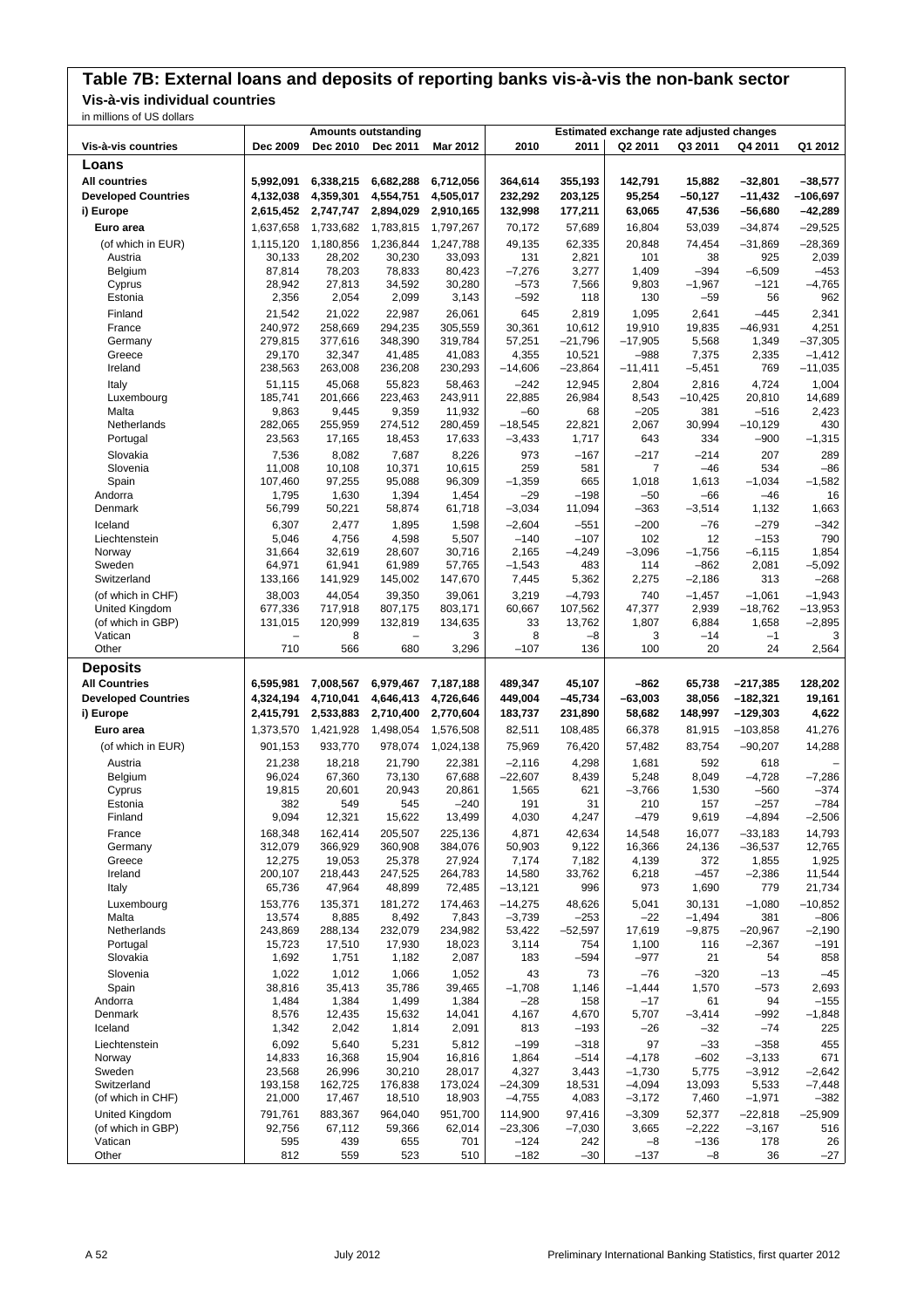# **Table 7B (cont.)**

|                                              |                      |                      | <b>Amounts outstanding</b> |                     |                          |                      |                    | Estimated exchange rate adjusted changes |                     |                       |
|----------------------------------------------|----------------------|----------------------|----------------------------|---------------------|--------------------------|----------------------|--------------------|------------------------------------------|---------------------|-----------------------|
| Vis-à-vis countries                          | Dec 2009             | Dec 2010             | Dec 2011                   | Mar 2012            | 2010                     | 2011                 | Q2 2011            | Q3 2011                                  | Q4 2011             | Q1 2012               |
| Loans                                        |                      |                      |                            |                     |                          |                      |                    |                                          |                     |                       |
| ii) Other<br>Australia                       | 1,516,586<br>53,964  | 1,611,554<br>61,699  | 1,660,722<br>64,541        | 1,594,852<br>62,790 | 99,294<br>9,009          | 25,914<br>5,557      | 32,189<br>813      | $-97,663$<br>4,117                       | 45,248<br>$-6,759$  | $-64,408$<br>$-2,092$ |
| Canada                                       | 69,352               | 72,551               | 79,598                     | 84,033              | 3,755                    | 7,080                | 1,076              | 5,518                                    | $-3,306$            | 3,995                 |
| Japan                                        | 113,112              | 139,008              | 220,400                    | 210,912             | 20,717                   | 69,185               | $-2,897$           | 32,515                                   | 42,644              | $-4,151$              |
| (of which in JPY)                            | 45,780               | 49,804               | 105,891                    | 99,370              | $-1,288$                 | 47,110               | 3,581              | 16,332                                   | 33,582              | $-991$                |
| New Zealand                                  | 7,655                | 6,357                | 6,895                      | 7,034               | 381                      | 623                  | 1,736              | $-139$                                   | $-399$              | 66                    |
| <b>United States</b>                         | 1,271,915            | 1,329,640            | 1,287,652                  | 1,228,308           | 63,724                   | $-55,865$            | 31,486             | $-139,542$                               | 14,603              | $-62,362$             |
| (of which in USD)<br><b>Offshore centres</b> | 1,078,673<br>837,327 | 1,142,713<br>888,954 | 1,071,488<br>917,883       | 994,632<br>972,019  | 68,595<br>57,692         | $-69,930$<br>24,686  | 12,796<br>$-4,427$ | $-140,275$<br>22,559                     | 22,786<br>$-25,198$ | $-76,923$<br>50,813   |
| Aruba                                        | 519                  | 603                  | 610                        | 583                 | 61                       | 11                   | 25                 | 38                                       | $-32$               | $-28$                 |
| <b>Bahamas</b>                               | 22,551               | 22,650               | 25,491                     | 23,548              | 80                       | 3,266                | 611                | $-41$                                    | 5,811               | $-2,232$              |
| Bahrain                                      | 3,748                | 4,803                | 4,445                      | 4,508               | 980                      | $-342$               | $-128$             | $-162$                                   | $-28$               | 40                    |
| <b>Barbados</b>                              | 11,538               | 7,868                | 7,613                      | 7,086               | $-3,912$                 | $-209$               | $-57$              | $-1,044$                                 | 676                 | $-605$                |
| Bermuda                                      | 56,773               | 60,055               | 63,138                     | 62,559              | 2,576                    | 2,838                | 1,358              | 3,394                                    | $-2,737$            | $-773$                |
| Cayman Islands                               | 327,982              | 331,261              | 329,965                    | 365,409             | 6,605                    | $-5,676$             | $-13,796$          | 18,258                                   | $-26,860$           | 34,751                |
| Curacao<br>Gibraltar                         | ÷<br>5,078           | 12,049<br>6,626      | 9,716<br>4,534             | 6,879<br>4,981      | $-2$<br>1,687            | $-2,196$<br>$-2,046$ | $-750$<br>$-172$   | $-4,080$<br>$-1,896$                     | 4,975<br>$-101$     | $-2,945$<br>328       |
| Guernsey                                     | 19,921               | 17,215               | 14,920                     | 16,091              | $-2,336$                 | $-2,202$             | $-1,716$           | $-636$                                   | 690                 | 773                   |
| Hong Kong SAR                                | 60,015               | 81,054               | 98,868                     | 105,856             | 20,578                   | 17,993               | 5,672              | 5,273                                    | $-3,061$            | 6,673                 |
| Isle of Man                                  | 21,847               | 20,555               | 19,936                     | 20,302              | $-798$                   | $-455$               | $-337$             | 242                                      | $-94$               | $-28$                 |
| Jersey                                       | 74,556               | 72,050               | 65,259                     | 71,782              | $-131$                   | $-6,011$             | $-892$             | $-1,869$                                 | $-1,731$            | 4,897                 |
| Lebanon                                      | 3,360                | 3,272                | 3,085                      | 3,173               | 9                        | $-156$               | $-130$             | 16                                       | $-20$               | 41                    |
| Macao SAR                                    | 3,553                | 3,103                | 2,881                      | 3,144               | $-447$                   | $-227$               | $-5$               | 72                                       | $-129$              | 256<br>276            |
| Mauritius                                    | 10,085               | 13,890               | 10,174                     | 10,507              | 3,742                    | $-3,657$             | -469               | $-1,452$                                 | $-400$              |                       |
| <b>Netherlands Antilles</b><br>Panama        | 11,041<br>71,142     | 39<br>86,438         | $\ldots$<br>95,223         | $\ddotsc$<br>94,411 | 793<br>10,385            | $-38$<br>6,675       | $\cdots$<br>2,127  | $\ddotsc$<br>453                         | $\cdots$<br>1,629   | <br>1,480             |
| Samoa                                        | 1,449                | 2,687                | 3,441                      | 3,607               | 1,208                    | 734                  | 252                | 398                                      | $-115$              | 125                   |
| Singapore                                    | 37,086               | 39,414               | 44,072                     | 46,859              | 1,401                    | 4,995                | 2,705              | 1,447                                    | $-3,629$            | 2,702                 |
| Sint Maarten                                 |                      | 12                   | 33                         | 30                  | $\overline{\phantom{0}}$ | 23                   | 5                  | $-6$                                     | 22                  | $-4$                  |
| Vanuatu                                      | 83                   | 80                   | 117                        | 121                 | $-9$                     | 36                   | 20                 | 6                                        | 7                   | 3                     |
| West Indies UK                               | 84,298               | 98,288               | 109,816                    | 115,559             | 14,324                   | 11,677               | 1,322              | 3,616                                    | 265                 | 4,644                 |
| <b>Deposits</b>                              |                      |                      |                            |                     |                          |                      |                    |                                          |                     |                       |
| ii) Other                                    | 1,908,403            | 2,176,158            | 1,936,013                  | 1,956,042           | 265,267                  | $-277,624$           | $-121,685$         | $-110,941$                               | $-53,018$           | 14,539                |
| Australia<br>Canada                          | 50,875<br>67,869     | 40,516<br>80,273     | 57,066<br>73,811           | 54,196<br>74,763    | $-9,776$<br>13,093       | 18,287<br>$-5,908$   | 6,984<br>2,570     | $-3,625$<br>9,145                        | 10,913<br>$-10,335$ | $-3,376$<br>347       |
| Japan                                        | 104,591              | 106,669              | 141,586                    | 139,363             | $-2,166$                 | 23,581               | $-6,676$           | 6,193                                    | 16,988              | 77                    |
| (of which in JPY)                            | 38,165               | 28,632               | 55,641                     | 52,021              | $-14,229$                | 18,179               | $-2,493$           | $-4,406$                                 | 19,996              | $-721$                |
| New Zealand                                  | 7,824                | 9,214                | 8,156                      | 9,061               | 1,373                    | $-1,024$             | $-647$             | 682                                      | $-1,445$            | 825                   |
| <b>United States</b>                         | 1,676,622            | 1,938,967            | 1,654,878                  | 1,677,938           | 262,853                  | $-312,563$           | $-123,914$         | $-123,266$                               | $-69,224$           | 16,462                |
| (of which in USD)                            | 1,372,636            | 1,612,673            | 1,339,143                  | 1,329,838           | 230,898                  | $-282,366$           | $-149,246$         | $-103,196$                               | $-55,591$           | $-9,372$              |
| <b>Offshore centres</b>                      | 1,314,107            | 1,273,376            | 1,249,496                  | 1,314,272           | $-46,872$                | 21,319               | 35,312             | 13,644                                   | $-45,362$           | 56,360                |
| Aruba<br><b>Bahamas</b>                      | 1,129<br>47,989      | 842<br>45,707        | 960<br>39,058              | 855<br>39,093       | $-256$<br>$-1,276$       | 131<br>$-6,539$      | 5<br>1,706         | 103<br>372                               | $-170$<br>$-3,922$  | $-116$<br>$-277$      |
| Bahrain                                      | 5,185                | 5,243                | 6,146                      | 6,574               | 52                       | 1,052                | 720                | $-33$                                    | -96                 | 351                   |
| <b>Barbados</b>                              | 17,813               | 9,913                | 3,098                      | 19,122              | 3,835                    | $-6,900$             | $-498$             | 869                                      | $-1,525$            | 15,867                |
| Bermuda                                      | 61,517               | 59,387               | 63,380                     | 64,866              | $-1,697$                 | 4,301                | 2,695              | $-2,026$                                 | $-385$              | 1,182                 |
| Cayman Islands                               | 519,629              | 496,132              | 499,598                    | 523,690             | $-26,222$                | 43,820               | 32,264             | 14,507                                   | $-28,168$           | 24,732                |
| Curacao                                      |                      | 15,133               | 10,935                     | 9,463               | $-42$                    | $-4,493$             | $-6,464$           | 86                                       | $-183$              | $-1,537$              |
| Gibraltar<br>Guernsey                        | 5,877<br>38,370      | 8,986<br>41,288      | 5,825<br>33,173            | 5,834<br>36,119     | 3,266<br>3,062           | $-3,148$<br>$-8,024$ | $-552$<br>$-695$   | $-1,787$<br>$-3,756$                     | $-500$<br>$-2,705$  | $-82$<br>2,232        |
| Hong Kong SAR                                | 103,308              | 98,877               | 102,895                    | 95,380              | $-4,170$                 | 4,305                | $-3,906$           | 3,142                                    | 7,098               | $-8,205$              |
| Isle of Man                                  | 17,432               | 17,145               | 17,921                     | 18,696              | 254                      | 1,068                | 2,385              | $-312$                                   | $-391$              | 303                   |
| Jersey                                       | 109,935              | 113,321              | 102,775                    | 112,356             | $-16,585$                | $-9,956$             | 492                | $-1,416$                                 | $-8,487$            | 6,745                 |
| Lebanon                                      | 10,013               | 9,341                | 9,016                      | 8,848               | $-388$                   | $-260$               | 101                | $-88$                                    | $-124$              | $-254$                |
| Macao SAR                                    | 4,348                | 4,443                | 5,274                      | 7,023               | 113                      | 848                  | 416                | $-55$                                    | 444                 | 1,725                 |
| <b>Mauritius</b>                             | 7,289                | 7,837                | 7,094                      | 8,150               | 681                      | $-563$               | 982                | $-1,213$                                 | 275                 | 960                   |
| <b>Netherlands Antilles</b><br>Panama        | 17,744<br>80,452     | 16<br>75,725         | $\ldots$<br>76,717         | 76,389              | $-2,298$<br>$-2,343$     | 26<br>1,575          | $\cdots$<br>26     | $\cdots$<br>$-732$                       | $\cdots$<br>470     | $-1,087$              |
| Samoa                                        | 6,352                | 7,039                | 7,900                      | 8,570               | 715                      | 886                  | 287                | 183                                      | 433                 | 594                   |
| Singapore                                    | 52,457               | 58,646               | 56,983                     | 63,249              | 5,752                    | $-898$               | 3,194              | 3,072                                    | $-5,675$            | 5,652                 |
| Sint Maarten                                 |                      | 6                    | 83                         | 46                  | $\overline{\phantom{0}}$ | 79                   | 17                 | 6                                        | 37                  | $-38$                 |
| Vanuatu                                      | 261                  | 254                  | 320                        | 371                 | $-6$                     | 68                   | $-34$              | 11                                       | 28                  | 47                    |
| West Indies UK                               | 198,686              | 193,898              | 198,036                    | 207,445             | $-5,749$                 | 5,834                | 3,252              | 3,250                                    | $-2,161$            | 7,754                 |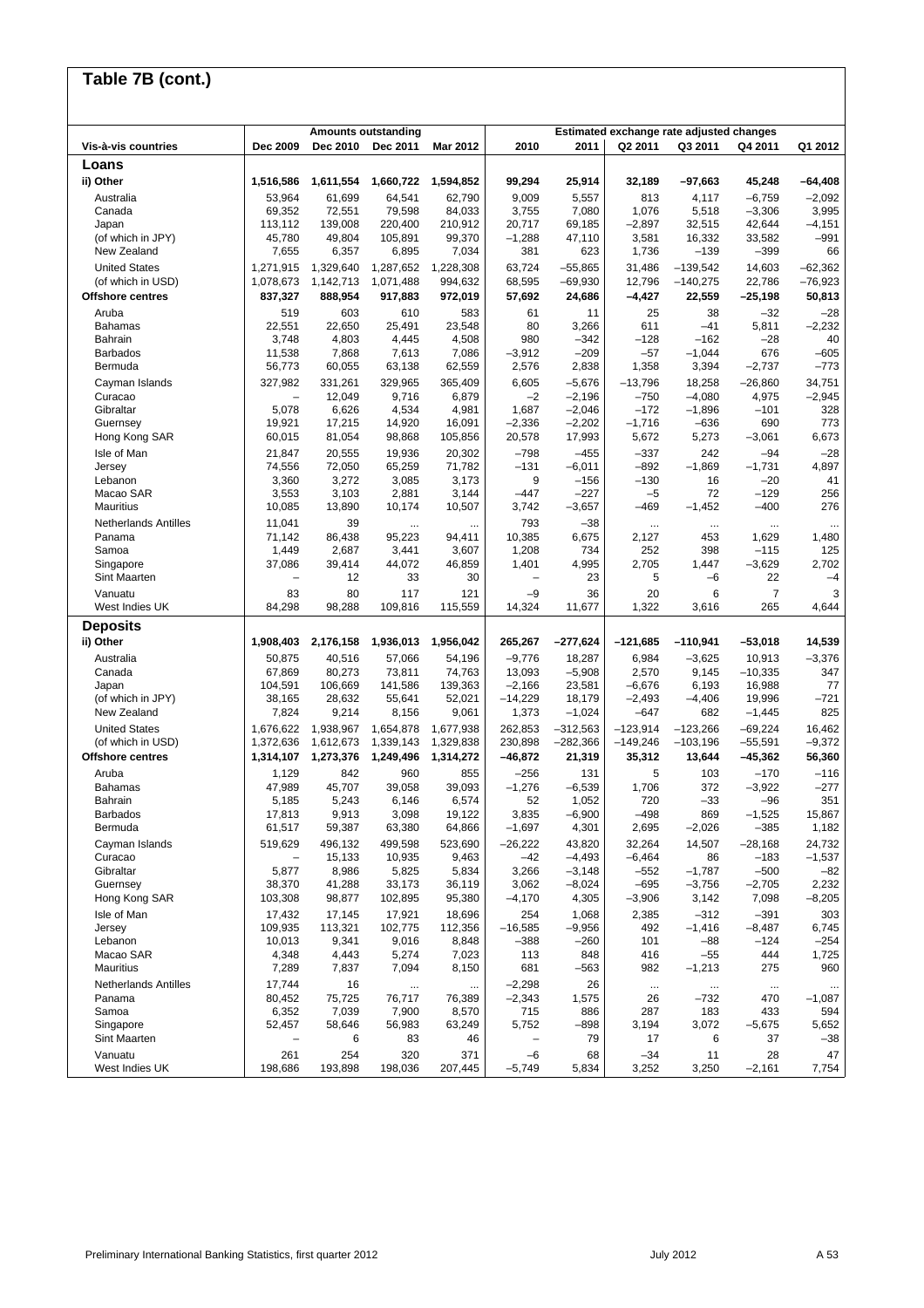#### **Vis-à-vis countries Dec 2009 Dec 2010 Dec 2011 Mar 2012 2010 2011 Q2 2011 Q3 2011 Q4 2011 Q1 2012 Loans Developing countries 977,499 1,038,525 1,142,501 1,170,837 71,019 111,043 45,387 33,762 5,022 20,517 i) Africa & Middle East 263,445 270,076 264,982 268,268 6,800 –3,523 –1,170 1,405 –5,475 1,549**  Algeria 1,298 1,146 879 1,078 –98 –251 72 –107 –146 183 Angola 3,775 3,344 4,018 4,685 –416 731 654 –206 492 616 Benin 69 48 53 80 –14 6 –41 –2 1 25 Botswana 76 109 376 431 73 269 138 82 17 55 Burkina Faso 316 350 309 526 48 –36 64 –84 –36 208 Burundi 8 11 9 10 3 –1 2 –2 –2 1 Cameroon 1,121 1,112 808 768 42 –286 11 –130 –15 –61 Cape Verde 112 171 255 295 64 97 50 19 35 31 Central African Republic | 13 7 −2 44 −5 −8 3 3 −47 45<br>Chad Chad 13 58 65 70 −22 7 −7 −8 13 4 Chad 82 58 65 70 –22 7 –7 –8 13 4 Comoros Islands 8 6 16 15 –2 11 2 6 –3 –1 Congo 281 321 369 292 50 56 –148 157 –59 –84 Congo Democratic Republic 464 512 823 797 69 320 180 604 –347 –33 Côte d'Ivoire 1,416 1,013 1,687 1,480 –326 758 290 184 328 –252 Djibouti 142 104 135 136 –51 34 1 22 13 –1 Egypt 8,411 8,258 6,119 6,217 –171 –2,126 –481 –305 –673 67 Equatorial Guinea 116 27 30 36 –89 4 5 –1 –6 5 Eritrea 1 1 1 1 – – –1 – – – Ethiopia 239 354 239 170 117 –110 143 –20 –180 –73 Gabon 702 804 878 869 129 108 35 73 5 –36 Gambia 101 92 97 80 –20 5 – 5 6 –18 Ghana 2,608 3,637 4,024 3,622 1,049 429 –454 –95 1,500 –438 Guinea 271 208 286 225 –47 85 –7 34 60 –67 Guinea-Bissau 9 5 3 4 –3 –2 – 2 –3 1 Iran 7,926 6,353 4,144 4,246 –1,186 –2,177 –778 –406 –360 1 Iraq 859 823 809 849 6 – 107 –71 –1 23 Israel 6,818 8,474 7,834 7,398 1,600 –694 –1,902 108 –584 –498 Jordan 2,755 2,888 2,820 2,859 121 –76 94 –106 662 33 Kenya 1,025 1,195 1,642 1,621 191 464 –98 214 211 –42 Kuwait 15,454 14,357 11,996 10,604 –1,151 –2,328 –1,237 –128 –622 –1,448 Lesotho 20 26 12 12 5 –12 –7 –5 – –1 Liberia 21,674 24,539 24,999 25,851 2,579 328 546 –313 –75 867 **Deposits Developing countries 792,139 853,545 880,977 934,461 69,863 34,503 13,670 –558 8,937 46,217 i) Africa & Middle East 246,989 269,131 282,227 318,091 24,468 17,059 5,119 3,143 –6,202 32,700**  Algeria 3,550 3,296 3,181 3,196 –76 –38 –31 38 132 –65 Angola 5,138 3,438 2,760 6,913 –1,689 –657 2,624 782 –5,394 4,125 Benin 300 190 218 236 –97 35 10 –9 31 13 Botswana 303 367 441 452 65 89 10 65 –22 2 Burkina Faso 226 231 218 250 19 –9 28 4 –29 27 Burundi 141 143 128 134 –1 –14 –4 –2 –6 4 Cameroon 1,212 1,298 1,528 1,415 144 260 131 –20 290 –142 Cape Verde 89 61 87 84 | —22 29 | 21 —22 16 —5 Central African Republic | 66 72 61 63 8 −9 9 −23 2 −<br>Chad 222 133 216 258 −80 88 25 −5 3 39 Chad 222 133 216 258 –80 88 25 –5 3 39 Comoros Islands 53 43 53 48 –9 11 –21 –20 4 –6 Congo 636 754 677 745 151 –57 –22 –8 62 52 Congo Democratic Republic  $\begin{array}{|c|c|c|c|c|c|c|}\n\hline\n1,139 & 1,238 & 1,581 & 1,569 & 144 & 347 & 222 & 476 & -338 & -29 \\
\hline\n\hline\n\text{Côte d'Ivoire} & & 1,203 & 1,216 & 1,233 & 1,322 & 79 & 45 & -257 & 214 & -20 & 57\n\end{array}$ Côte d'Ivoire 1,203 1,216 1,233 1,322 79 45 –257 214 –20 57 Djibouti 225 203 239 205 –15 38 29 –15 37 –36 Egypt 13,371 12,685 12,897 12,700 –506 313 901 –2,451 1,406 –308 Equatorial Guinea 406 4,883 3,320 2,256 4,498 –1,550 –548 226 –1,124 –1,076 Eritrea 20 26 114 46 7 88 42 –35 39 –69 Ethiopia 289 359 409 407 80 64 16 48 27 –12 Gabon 862 856 1,040 1,216 27 199 270 29 –10 158 Gambia 126 115 126 146 –16 13 4 21 –10 17 Ghana 713 938 897 1,841 237 –29 –138 –41 33 933 Guinea 306 204 214 251 –91 16 21 26 –17 33 Guinea-Bissau 50 47 45 53 –1 –2 – 1 1 7 Iran 4,876 3,209 3,439 3,399 –1,410 337 73 582 –1,270 –128 Iraq 563 431 682 743 –131 258 –47 57 –169 54 Israel 17,367 15,497 15,207 16,120 –1,639 –138 270 38 –83 724 Jordan 5,380 4,650 4,303 4,523 –676 –332 –25 –345 –127 183 Kenya 4,505 4,497 4,241 4,473 60 –185 56 –37 –135 130 Kuwait 22,035 23,901 30,750 34,302 1,533 7,150 –797 –224 3,163 3,306 Lesotho 125 119 120 135 –17 17 –15 12 6 10 Liberia 17,432 20,010 16,919 15,453 2,938 –3,011 570 –2,145 –404 –1,585 **Table 7B (cont.) Amounts outstanding Estimated exchange rate adjusted changes**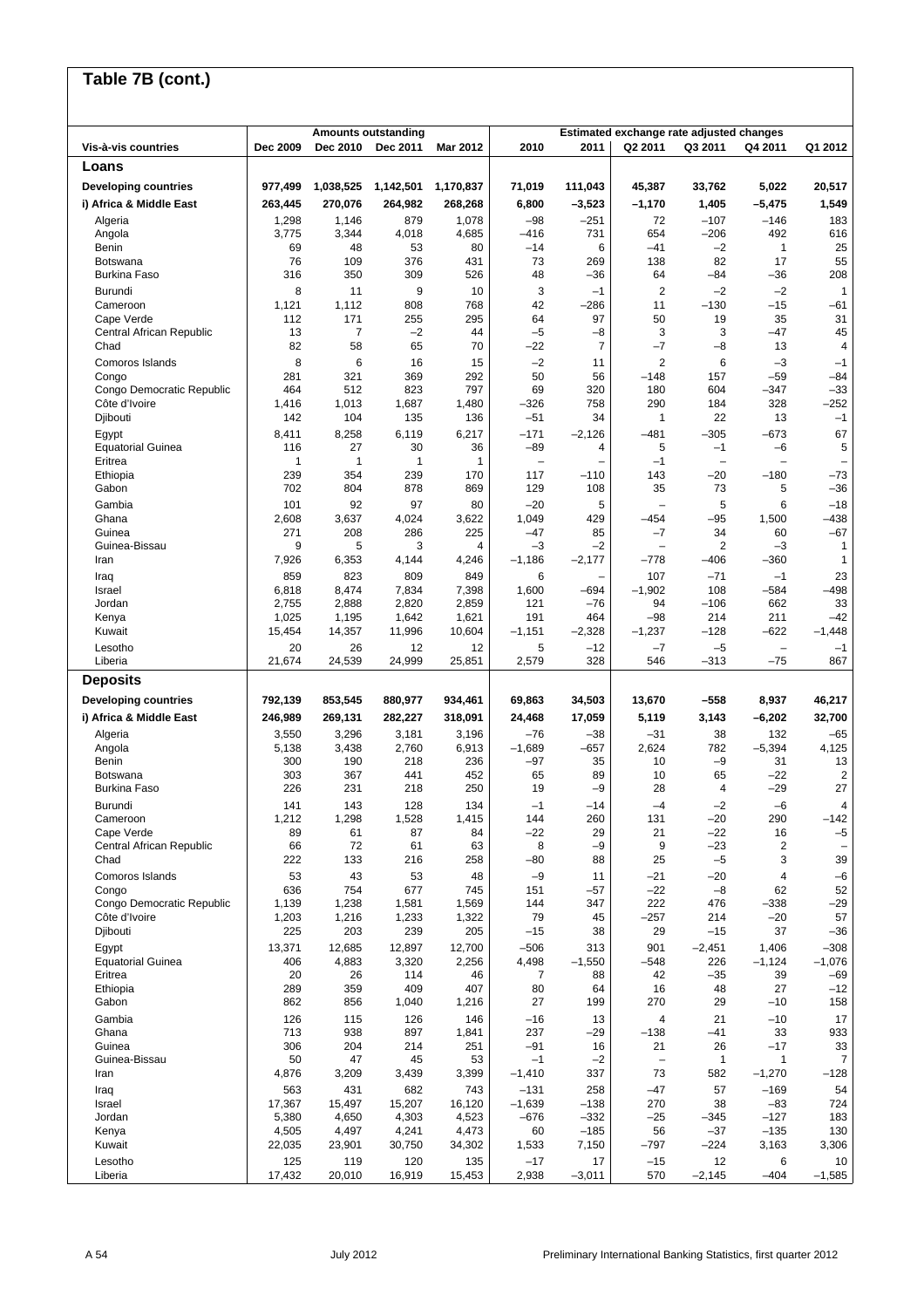|                                       |               |               | <b>Amounts outstanding</b> |                 |                          |                 | Estimated exchange rate adjusted changes |                                 |                          |                          |
|---------------------------------------|---------------|---------------|----------------------------|-----------------|--------------------------|-----------------|------------------------------------------|---------------------------------|--------------------------|--------------------------|
| Vis-à-vis countries                   | Dec 2009      | Dec 2010      | Dec 2011                   | <b>Mar 2012</b> | 2010                     | 2011            | Q2 2011                                  | Q3 2011                         | Q4 2011                  | Q1 2012                  |
| Loans                                 |               |               |                            |                 |                          |                 |                                          |                                 |                          |                          |
| Libya                                 | 1,356         | 922           | 676                        | 665             | $-418$                   | $-245$          | $-68$                                    | $-33$                           | $-106$                   | $-14$                    |
| Madagascar<br>Malawi                  | 606<br>159    | 659<br>107    | 749<br>186                 | 730<br>111      | 60<br>-54                | 93<br>80        | 71<br>1                                  | 14<br>83                        | 14<br>$-6$               | $-22$<br>$-75$           |
| Mali                                  | 216           | 178           | 165                        | 166             | $-24$                    | -8              | 4                                        | $\overline{4}$                  | $\mathbf{1}$             | $-4$                     |
| Mauritania                            | 147           | 150           | 204                        | 257             | 11                       | 61              | 17                                       | 11                              | 15                       | 50                       |
| Morocco                               | 5,131         | 5,076         | 5,506                      | 5,126           | 202                      | 584             | -89                                      | $-122$                          | 703                      | $-537$                   |
| Mozambique                            | 728           | 818           | 954                        | 946             | 102                      | 185             | 42                                       | $-37$                           | 22                       | $-30$                    |
| Namibia                               | 909           | 746           | 615                        | 650             | $-128$                   | $-113$          | $-253$                                   | 51                              | 69                       | 19                       |
| Niger                                 | 144           | 43            | 33                         | 22              | $-100$                   | $-8$            | 16                                       | $-24$                           | $\overline{\phantom{0}}$ | $-12$                    |
| Nigeria                               | 5,087         | 4,219         | 4,019                      | 3,884           | $-854$                   | $-196$          | 276                                      | $-324$                          | $-22$                    | $-152$                   |
| Oman                                  | 7,840         | 7,630         | 8,153                      | 8,396           | $-257$                   | 536             | -89                                      | 130                             | 239                      | 234                      |
| <b>Palestinian Territory</b><br>Qatar | 8<br>35,206   | 9<br>42,217   | 10<br>37,976               | 17<br>37,943    | 1<br>7,161               | 1<br>-4,174     | $-2$<br>-94                              | $\mathbf{1}$<br>$-738$          | 1<br>-544                | $\overline{7}$<br>$-114$ |
| Rwanda                                | 40            | 34            | 25                         | 25              | $-7$                     | $-9$            | $-2$                                     | $-3$                            | $-1$                     |                          |
| Sao Tomé and Principe                 | 41            | 52            | 61                         | 65              | 14                       | 12              | 2                                        | $\overline{4}$                  | 6                        | $\overline{2}$           |
| Saudi Arabia                          | 36,934        | 36,300        | 43,125                     | 44,503          | $-796$                   | 7,397           | $-470$                                   | 7,036                           | $-3,125$                 | 1,029                    |
| Senegal                               | 845           | 699           | 675                        | 632             | $-90$                    | $-10$           | $-45$                                    | 26                              | $-34$                    | $-62$                    |
| Seychelles                            | 1,102         | 1,295         | 1,783                      | 2,021           | 226                      | 507             | 109                                      | 65                              | 32                       | 214                      |
| Sierra Leone                          | 60            | 176           | 93                         | 67              | 122                      | $-82$           | 22                                       | 45                              | $-79$                    | $-27$                    |
| Somalia                               | 110           | 91            | 92                         | 100             | $-11$                    | 4               | $-2$                                     | 1                               | $\mathbf{1}$             | 5                        |
| South Africa<br>St. Helena            | 9,810<br>10   | 10,481<br>12  | 11,673<br>6                | 12,262<br>3     | 798<br>$\overline{2}$    | 1,380<br>$-6$   | 1,150<br>$-11$                           | 295<br>$\overline{\phantom{0}}$ | $-222$<br>$\overline{2}$ | 425<br>$-3$              |
| Sudan                                 | 641           | 663           | 530                        | 537             | 34                       | $-128$          | $-9$                                     | 28                              | $\overline{\phantom{0}}$ | $-6$                     |
| Swaziland                             | 32            | 109           | 47                         | 49              | 77                       | $-59$           | 26                                       | $-109$                          | 6                        | $\mathbf{1}$             |
| Syria                                 | 675           | 686           | 580                        | 526             | 15                       | $-106$          | -28                                      | 18                              | $-52$                    | -59                      |
| Tanzania                              | 488           | 594           | 790                        | 817             | 109                      | 205             | 22                                       | 114                             | 69                       | 20                       |
| Togo                                  | 98            | 72            | 27                         | 31              | $-22$                    | $-47$           | $-13$                                    | $-50$                           | $\overline{\phantom{0}}$ | 3                        |
| Tunisia                               | 2,420         | 1,908         | 2,157                      | 2,378           | $-354$                   | 314             | $-55$                                    | 204                             | $-49$                    | 160                      |
| Uganda<br><b>United Arab Emirates</b> | 261<br>58,940 | 360<br>59,802 | 407<br>54,817              | 425<br>56,452   | 103<br>122               | 49<br>$-4,873$  | 16<br>717                                | 27<br>$-4,604$                  | 13<br>$-2,256$           | 15<br>1,406              |
|                                       |               |               |                            |                 | 50                       |                 |                                          | $-9$                            |                          |                          |
| Yemen<br>Zambia                       | 1,141<br>699  | 1,361<br>735  | 1,270<br>1,027             | 1,249<br>1,010  | 36                       | $-80$<br>297    | $-105$<br>$-115$                         | 203                             | $-18$<br>76              | $-26$<br>$-19$           |
| Zimbabwe                              | 349           | 276           | 313                        | 285             | $-83$                    | 41              | 45                                       | $-66$                           | 53                       | -33                      |
| Residual                              | 13,042        | 11,243        | 10,505                     | 10,547          | $-1,800$                 | $-737$          | 507                                      | $-359$                          | $-470$                   | 42                       |
| <b>Deposits</b>                       |               |               |                            |                 |                          |                 |                                          |                                 |                          |                          |
| Libya                                 | 5,714         | 7,531         | 7,869                      | 7,545           | 1,899                    | 358             | 54                                       | $-217$                          | 416                      | -380                     |
| Madagascar                            | 862           | 566           | 568                        | 678             | $-263$                   | 14              | $-7$                                     | 12                              | 74                       | 97                       |
| Malawi                                | 138           | 219           | 226                        | 254             | 77                       | 11              | $-8$                                     | $-2$                            | $-3$                     | 25                       |
| Mali                                  | 263           | 205           | 254                        | 266             | $-46$                    | 55              | 9                                        | $-9$                            | 41                       | 6                        |
| Mauritania                            | 311           | 455           | 868                        | 1,188           | 154                      | 420             | 77                                       | 179                             | $-148$                   | 315                      |
| Morocco<br>Mozambique                 | 3,996<br>417  | 4,143<br>482  | 4,387<br>540               | 3,870<br>496    | 409<br>84                | 331<br>80       | 272<br>5                                 | $-156$<br>55                    | 761<br>10                | $-617$<br>-54            |
| Namibia                               | 509           | 581           | 437                        | 472             | 76                       | $-125$          | $-87$                                    | $-51$                           | $-3$                     | 23                       |
| Niger                                 | 111           | 114           | 110                        | 133             | 8                        | $-1$            | $\mathbf{1}$                             | 177                             | $-186$                   | 21                       |
| Nigeria                               | 7,252         | 7,614         | 8,596                      | 9,824           | 373                      | 1,041           | 838                                      | $-416$                          | 252                      | 1,177                    |
| Oman                                  | 4,483         | 5,012         | 6,743                      | 8,514           | 559                      | 1,882           | 778                                      | 1,535                           | $-707$                   | 1,699                    |
| <b>Palestinian Territory</b>          | 277           | 262           | 310                        | 326             | $-12$                    | 51              | $\overline{7}$                           | 8                               | 11                       | 14                       |
| Qatar                                 | 9,104         | 13,554        | 19,208                     | 29,593          | 4,431                    | 5,812           | $-1,751$                                 | 399                             | 4,866                    | 10,300                   |
| Rwanda<br>Sao Tomé and Principe       | 226<br>12     | 148<br>9      | 243<br>15                  | 205<br>12       | $-80$<br>-3              | 100<br>6        | $-28$<br>$\overline{2}$                  | 43<br>$-5$                      | 55<br>5                  | $-41$<br>$-3$            |
| Saudi Arabia                          | 40,836        | 54,150        | 53,432                     | 58,238          | 13,310                   | $-39$           | -823                                     | 10,554                          | $-6,331$                 | 4,369                    |
| Senegal                               | 1,331         | 978           | 1,112                      | 1,126           | $-278$                   | 160             | $-98$                                    | $-1$                            | 122                      | $-16$                    |
| Seychelles                            | 5,303         | 5,692         | 7,014                      | 7,620           | 496                      | 1,422           | 572                                      | 178                             | 509                      | 509                      |
| Sierra Leone                          | 83            | 112           | 141                        | 177             | 23                       | 31              | 58                                       | $-37$                           | 18                       | 34                       |
| Somalia                               | 16            | 16            | 19                         | 19              | $\overline{\phantom{0}}$ | 4               | $\qquad \qquad -$                        | 3                               | $\mathbf{1}$             |                          |
| South Africa                          | 12,627        | 13,853        | 12,846                     | 14,100          | 1,510                    | $-859$          | 225                                      | $-1,315$                        | $-559$                   | 973                      |
| St. Helena                            | 14            | 11            | 18                         | 11              | -6                       | 7               | $-5$                                     | $\qquad \qquad -$               | 8                        | $-7$                     |
| Sudan                                 | 538           | 465           | 433                        | 476             | $-64$                    | $-30$           | $-205$                                   | $-12$                           | 26                       | 33                       |
| Swaziland<br>Syria                    | 292<br>2,274  | 229<br>1,984  | 179<br>1,716               | 167<br>1,735    | $-78$<br>$-211$          | $-26$<br>$-251$ | $-42$<br>26                              | 23<br>$-186$                    | $-37$<br>$-115$          | $-20$<br>$-7$            |
| Tanzania                              | 784           | 839           | 822                        | 951             | 67                       | 3               | $-7$                                     | 27                              | $-47$                    | 111                      |
| Togo                                  | 308           | 276           | 244                        | 277             | $-19$                    | $-19$           | $-1$                                     | $-7$                            | $-18$                    | 27                       |
| Tunisia                               | 1,700         | 1,578         | 1,484                      | 1,541           | $-38$                    | $-57$           | 13                                       | 22                              | $-23$                    | 19                       |
| Uganda                                | 332           | 311           | 296                        | 306             | $-24$                    | $-6$            | $-33$                                    | 121                             | $-109$                   | $\overline{4}$           |
| <b>United Arab Emirates</b>           | 31,464        | 31,605        | 33,212                     | 40,740          | $-34$                    | 2,723           | 1,701                                    | $-4,527$                        | $-1,498$                 | 7,022                    |
| Yemen                                 | 1,008         | 1,782         | 1,226                      | 1,575           | 728                      | $-563$          | $-201$                                   | $-307$                          | $-74$                    | 340                      |
| Zambia                                | 568           | 718           | 705                        | 794             | 155                      | 5               | 250                                      | 23                              | $-218$                   | 76                       |
| Zimbabwe                              | 782           | 708           | 764                        | 768             | $-68$                    | 77              | 32                                       | 95                              | $-54$                    | $-14$                    |
| Residual                              | 10,125        | 7,819         | 8,846                      | 9,140           | $-2,186$                 | 1,081           | 71                                       | $-284$                          | 659                      | 251                      |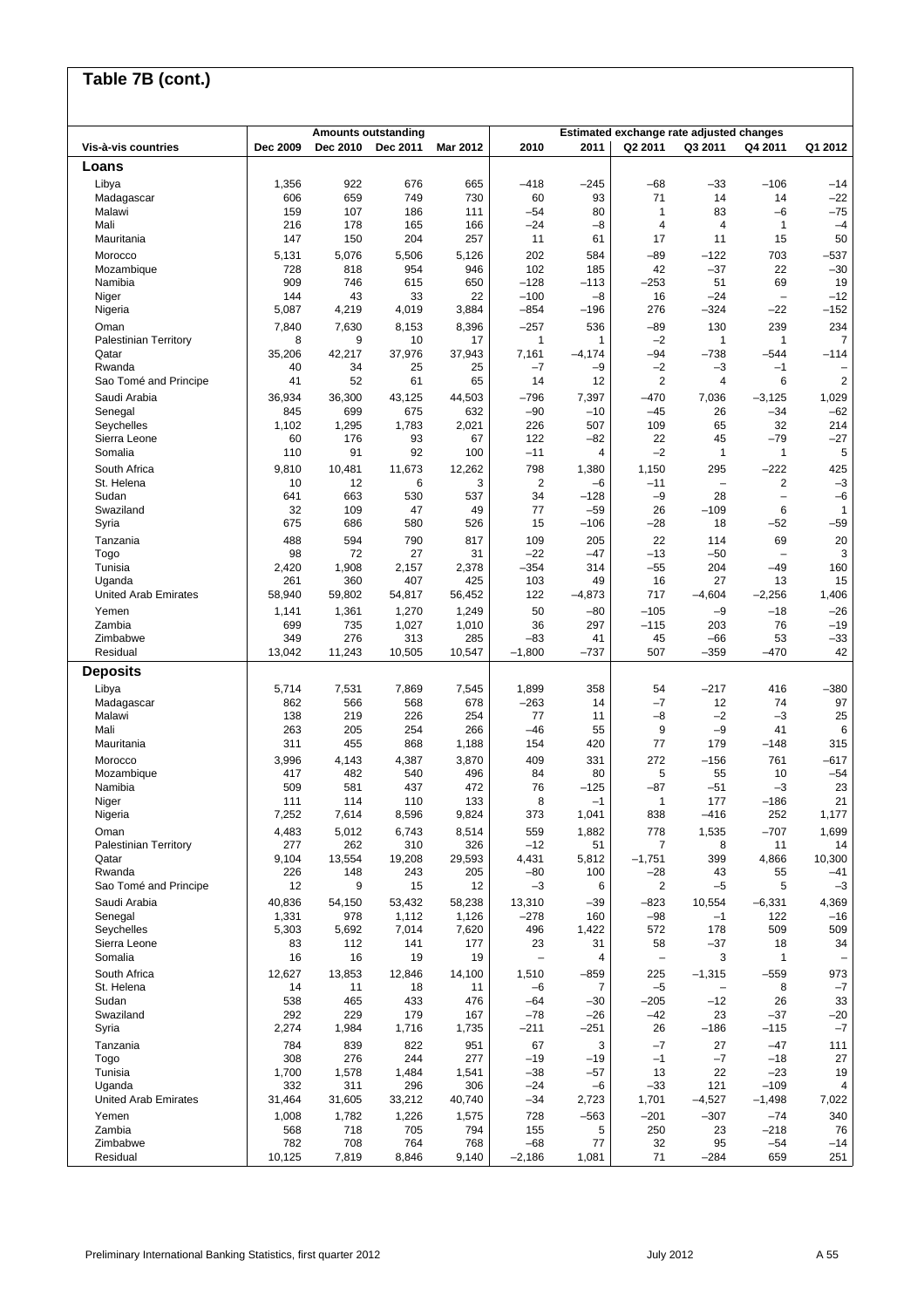#### **Vis-à-vis countries Dec 2009 Dec 2010 Dec 2011 Mar 2012 2010 2011 Q2 2011 Q3 2011 Q4 2011 Q1 2012 Loans ii) Asia & Pacific 215,680 286,318 368,395 386,921 68,477 82,635 37,680 19,594 3,724 17,745**  Afghanistan | 89 63 29 27 –25 –33 | 3 2 –13 –3 Armenia 155 135 275 311 –18 142 71 –24 89 35 Azerbaijan 2,074 2,242 2,539 2,419 271 331 343 –178 –79 –150 Bangladesh 914 1,018 1,182 1,088 99 169 129 –3 –98 –98 Bhutan 68 72 77 80 8 7 10 –10 –2 1 British Overseas Territories 368 400 533 529 –470 136 228 48 –189 –7 Brunei 476 696 819 785 212 126 –24 97 –71 –40 Cambodia 346 239 250 247 –104 14 149 –28 –133 –4 China 39,032 65,619 116,676 131,515 26,059 51,911 21,654 9,724 4,658 14,287 Chinese Taipei 8,435 12,335 15,416 13,627 3,787 2,883 618 2,234 297 –1,784 Fiji 30 35 32 23 –10 –2 19 –6 6 –9 French Polynesia 870 798 807 802 –33 29 21 –3 28 –24 Georgia 255 243 1,969 2,009 –12 1,733 13 902 817 34 India 45,720 63,759 74,937 76,810 17,647 11,241 7,324 2,201 897 1,845 Indonesia 20,294 25,648 29,979 29,424 5,179 4,351 1,300 1,085 989 –559 Kazakhstan 6,425 6,215 5,100 5,003 –277 –1,088 341 –616 –863 –115 Kiribati – – 1 3 – 1 –1 1 – 2 Kyrgyz Republic 75 16 15 18 –58 –1 –2 –3 –1 3 Laos 263 269 285 281 11 17 –11 14 5 –4 Malaysia 9,684 11,086 14,016 15,584 1,214 2,849 1,243 –460 –747 1,521 Maldives 268 271 338 337 5 70 26 62 3 –4 Marshall Islands | 24,991 26,345 29,631 30,500 | 1,273 3,296 | 926 —65 718 853 Micronesia – – – 29 29 – 29 29 – 29 10 15 – **Deposits ii) Asia & Pacific 230,033 255,383 277,673 278,807 25,912 23,487 8,430 –398 15,357 –532**  Afghanistan | 131 146 181 175 | 17 43 | –3 50 –12 –10 Armenia 170 223 261 292 60 41 2 45 –33 28 Azerbaijan 495 764 684 696 241 –52 –84 –173 –369 4 Bangladesh 835 975 883 940 139 –81 120 –105 –67 40 Bhutan 4 2 3 5 –3 1 2 – – 2 British Overseas Territories 1,154 644 1,147 1,293 –526 508 –56 293 213 136 Brunei 2,496 2,610 2,527 2,369 147 –98 295 –1,282 819 –176 Cambodia 130 157 223 186 30 68 121 67 –108 –39 China 68,794 85,322 102,618 102,035 16,544 17,811 –1,263 6,377 15,367 –1,076 Chinese Taipei 47,538 49,731 52,227 51,827 2,120 2,654 3,666 –2,393 1,700 –574 Fiji 103 90 121 124 –16 33 – –11 30 2 French Polynesia 329 337 332 352 17 – –6 1 15 13 Georgia 329 420 417 459 103 1 63 –14 –6 38 India 16,813 15,451 14,178 10,811 –1,253 –1,215 1,367 –2,290 –753 –3,464 Indonesia 4,869 5,502 5,561 5,741 728 101 30 –399 116 134 Kazakhstan | 4,055 5,129 5,373 5,535 1,127 286 –317 533 –206 123 Kiribati 71 77 64 82 7 –15 –42 –12 –5 16 Kyrgyz Republic 87 63 62 74 –23 1 21 5 –23 11 Laos 88 66 38 55 –27 –28 –3 –1 7 16 Malaysia 7,919 8,774 10,083 12,695 700 1,348 1,156 838 –734 2,479 Maldives 67 82 94 126 15 14 –1 10 –8 31 Marshall Islands 8,114 10,410 10,161 10,272 2,473 –186 –57 39 –47 41 Micronesia 26 24 47 45 –4 24 –8 17 –1 –2 **Table 7B (cont.) Amounts outstanding Estimated exchange rate adjusted changes**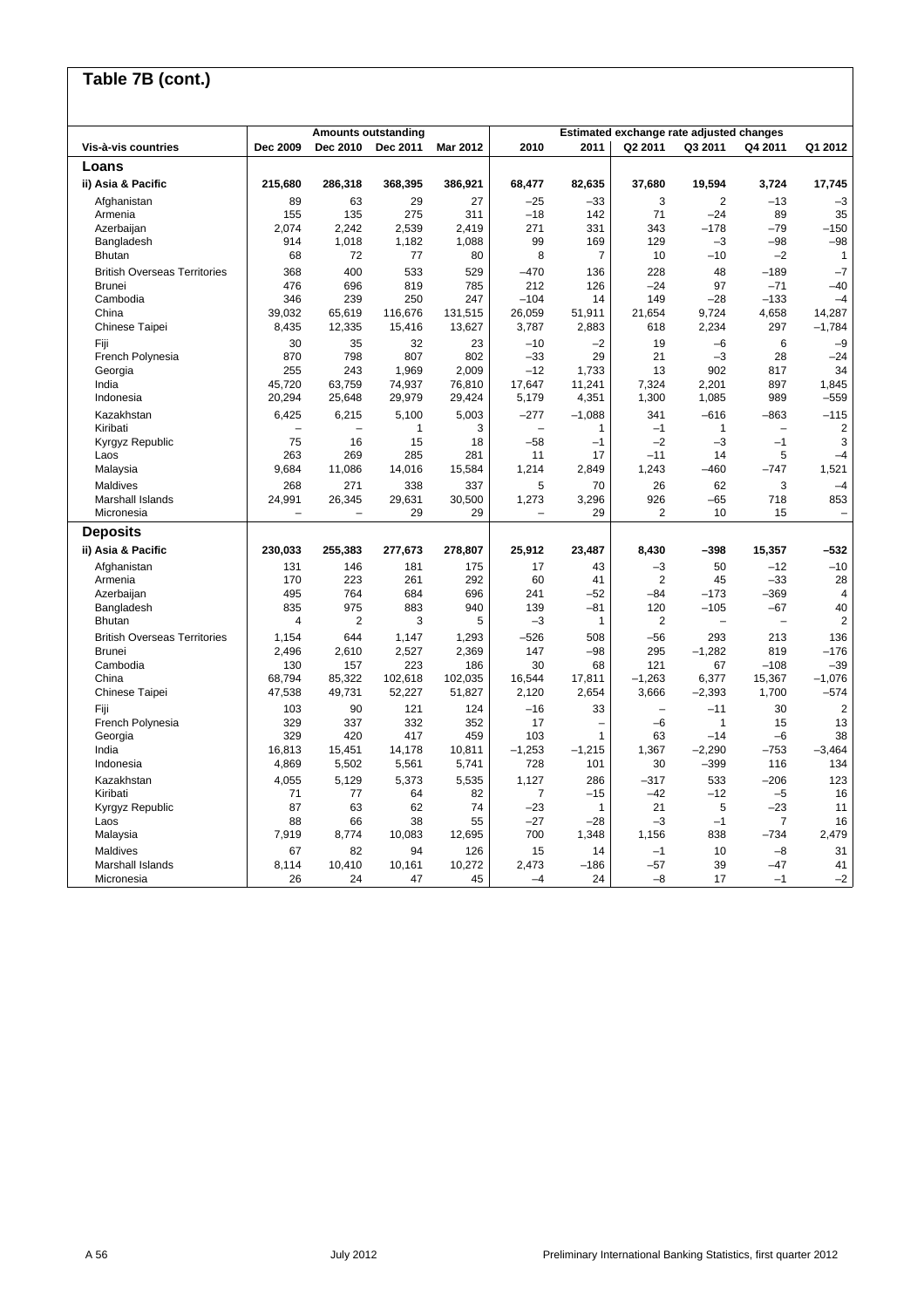#### **Vis-à-vis countries Dec 2009 Dec 2010 Dec 2011 Mar 2012 2010 2011 Q2 2011 Q3 2011 Q4 2011 Q1 2012 Loans** Mongolia 109 200 660 598 89 460 482 –3 12 –62 Myanmar 40 33 31 24 –7 – 2 –8 4 –8 Nauru 10 8 5 6 –2 –3 –1 –2 –1 1 Nepal 37 38 58 42 – 21 16 2 19 –16 New Caledonia 1,846 1,807 1,872 1,964 | 67 130 | 70 8 12 32 North Korea | 41 39 50 24 | —4 13 | 3 11 — —27 Pakistan 3,145 3,470 3,796 3,740 269 335 87 4 –9 –72 Palau 30 28 26 25 –2 –2 –1 –1 – –1 Papua New Guinea 30 128 235 245 112 109 49 2 72 9 Philippines 7,343 9,477 9,388 9,863 1,928 –124 –172 381 –703 483 Solomon Islands 21 27 22 22 4 –5 –3 –1 –1 – South Korea 25,046 25,556 28,352 27,700 335 2,537 280 2,601 –836 –613 Sri Lanka 1,353 1,870 1,940 2,051 529 84 139 89 –118 99 Tajikistan 2 – 2 2 –2 2 2 – – – Thailand 7,277 10,470 11,507 12,937 3,158 1,004 780 751 –1,264 1,424 Timor Leste 5 7 7 3 | 2 —| 2 —2 — —4 Tonga – – – – – – – – – – – – – – – – – Turkmenistan 54 12 167 180 –42 152 48 83 25 22 Tuvalu 11 31 33 32 20 2 – 2 1 –2 US Pacific Islands 170 823 572 644 656 –247 –323 –33 –76 71 Uzbekistan 653 805 412 472 160 –393 22 2 –423 59 Vietnam 5,256 6,866 8,476 8,837 1,733 1,668 463 206 487 308 Wallis/Futuna 18 14 25 24 –3 12 –2 – 15 –2 Residual 2,351 7,105 5,824 6,035 4,716 –1,330 1,355 519 182 264 **Deposits** Mongolia 28 272 50 364 245 –221 –94 –4 2 313 Myanmar 1,078 602 490 510 –435 –114 –187 5 66 5 Nauru 24 12 8 8 –12 –4 –1 – –1 – Nepal 344 398 416 496 59 25 –26 61 –7 73 New Caledonia 741 730 639 678 5 –83 10 –59 25 27 North Korea 64 46 26 24 | –17 –20 | 6 –6 –3 –2 Pakistan 2,775 3,071 3,177 3,251 310 132 53 –20 –104 35 Palau 2 8 – – 6 –8 –14 – –1 – Papua New Guinea 1,928 1,744 1,226 986 –185 –523 –65 –193 –196 –245 Philippines 5,841 5,415 7,415 5,576 –434 2,034 38 150 1,923 –1,865 Solomon Islands 78 61 64 69 –15 3 6 –3 –1 4 South Korea 7,928 8,747 11,858 11,834 796 2,882 1,259 633 –1,033 –85 Sri Lanka 818 1,261 690 814 436 –538 158 –455 –15 106 Tajikistan 22 31 30 30 8 – 2 –9 8 – Thailand 6,563 7,498 9,840 11,667 992 2,504 1,310 1,008 –648 1,701 Timor Leste 11 55 44 77 42 –10 56 –39 –20 32 Tonga 2 2 3 3 – 1 – 1 – – Turkmenistan 32 28 45 92 –3 19 –2 58 –39 46 Tuvalu 7 18 2 1 11 –16 –1 1 –1 –1 US Pacific Islands 86 269 143 119 190 –124 –201 4 –53 –25 Uzbekistan 1,284 1,353 2,282 2,147 92 965 308 295 151 –157 Vietnam 784 872 1,780 1,094 90 939 133 290 520 –698 Wallis/Futuna 34 33 20 23 2 –12 3 –1 –3 2 Residual 34,942 35,858 30,140 32,755 1,119 –5,603 676 –3,709 –1,106 2,430 **Table 7B (cont.) Amounts outstanding Estimated exchange rate adjusted changes**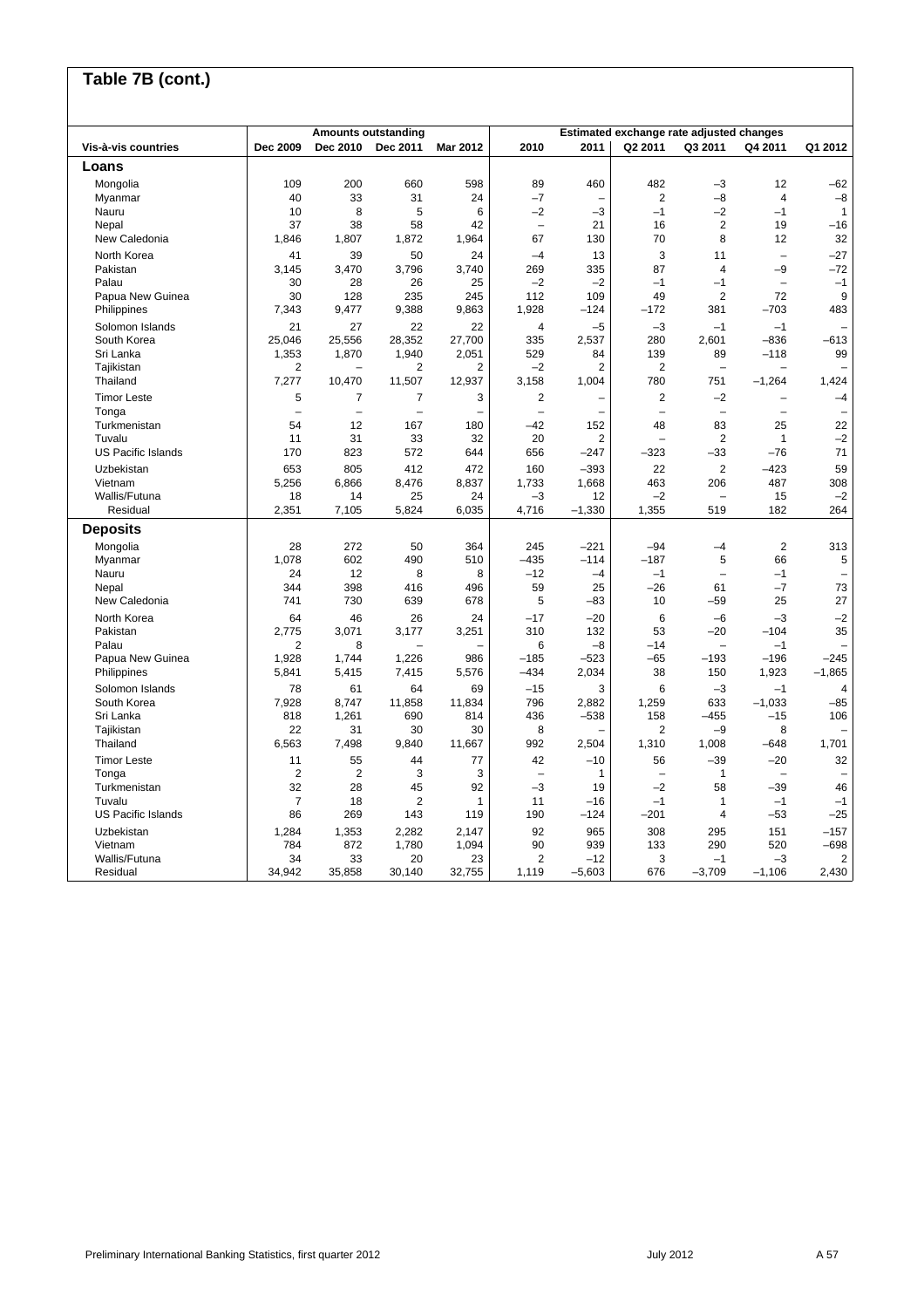| Table 7B (cont.)         |                |          |                            |                 |                |           |                                          |                          |          |                          |
|--------------------------|----------------|----------|----------------------------|-----------------|----------------|-----------|------------------------------------------|--------------------------|----------|--------------------------|
|                          |                |          |                            |                 |                |           |                                          |                          |          |                          |
|                          |                |          | <b>Amounts outstanding</b> |                 |                |           | Estimated exchange rate adjusted changes |                          |          |                          |
| Vis-à-vis countries      | Dec 2009       | Dec 2010 | Dec 2011                   | <b>Mar 2012</b> | 2010           | 2011      | Q2 2011                                  | Q3 2011                  | Q4 2011  | Q1 2012                  |
| Loans                    |                |          |                            |                 |                |           |                                          |                          |          |                          |
| iii) Europe              | 310,787        | 265,804  | 264,156                    | 266,110         | $-33,030$      | 2,777     | 2,407                                    | $-1,315$                 | 3,304    | $-2,904$                 |
| Albania                  | 670            | 542      | 561                        | 576             | $-84$          | 35        | $-17$                                    | 6                        | 50       | $-3$                     |
| <b>Belarus</b>           | 934            | 1,029    | 428                        | 362             | 135            | $-604$    | 3                                        | $-58$                    | $-119$   | $-75$                    |
| Bosnia and Herzegovina   | 1,346          | 1,099    | 1,437                      | 1,488           | $-161$         | 385       | $-14$                                    | $\mathbf{1}$             | 422      | 5                        |
| Bulgaria                 | 9,911          | 9,269    | 7,967                      | 7,804           | 48             | $-1,083$  | $-168$                                   | $-322$                   | $-354$   | $-402$                   |
| Croatia                  | 21,686         | 19,110   | 17,215                     | 17,797          | $-771$         | $-1,456$  | $-507$                                   | $-837$                   | $-770$   | 44                       |
| Czech Republic           | 16,755         | 16,280   | 16,506                     | 17,122          | 199            | 604       | 364                                      | $-69$                    | 166      | 218                      |
| Hungary                  | 29.868         | 19,601   | 16,911                     | 17,597          | $-9,222$       | $-2,302$  | $-502$                                   | 356                      | $-1,076$ | 177                      |
| Latvia                   | 3,923          | 2,883    | 2,332                      | 2,345           | $-510$         | $-482$    | 122                                      | 22                       | $-260$   | $-54$                    |
| Lithuania                | 3,206          | 1,945    | 1,707                      | 1,553           | $-1,195$       | $-190$    | 59                                       | $-115$                   | $-164$   | $-202$                   |
| Macedonia, FYR           | 455            | 418      | 650                        | 644             | 44             | 258       | 14                                       | 63                       | 175      | $-26$                    |
| Moldova                  | 91             | 108      | 96                         | 98              | 22             | $-9$      | $-15$                                    | 8                        | $-2$     | $\overline{\phantom{0}}$ |
| Montenegro               | 766            | 763      | 873                        | 867             | 39             | 146       | 147                                      | $-33$                    | 82       | -34                      |
| Poland                   | 31,421         | 30,014   | 29,958                     | 30,972          | 59             | 623       | 464                                      | $-1,621$                 | 297      | 302                      |
| Romania                  | 24,450         | 19,923   | 17,278                     | 17,470          | $-2,765$       | $-2,194$  | $-202$                                   | $-437$                   | $-371$   | $-313$                   |
| Russia                   | 69,702         | 58,464   | 66,361                     | 64,373          | $-10,819$      | 8,272     | 595                                      | 2,340                    | 5,738    | $-2,537$                 |
| Serbia                   | 5,825          | 4.705    | 4,459                      | 4,577           | $-746$         | $-108$    | 326                                      | $-167$                   | $-277$   | $-23$                    |
| Turkey                   | 80,979         | 71,624   | 72,041                     | 72,858          | $-6,469$       | 1,481     | 1,959                                    | $-424$                   | $-156$   | $-140$                   |
| Ukraine                  | 6,796          | 6,118    | 5,570                      | 5,707           | $-763$         | $-505$    | $-159$                                   | $-155$                   | 96       | 89                       |
| Res. Serbia & Montenegro | 65             | 1        |                            |                 | $-66$          | $-1$      | $\equiv$                                 | $\overline{\phantom{0}}$ | $-1$     | $\overline{\phantom{0}}$ |
| <b>Residual Europe</b>   | 1.938          | 1,908    | 1.806                      | 1,900           | $-4$           | $-93$     | $-61$                                    | 128                      | $-174$   | 71                       |
| <b>Deposits</b>          |                |          |                            |                 |                |           |                                          |                          |          |                          |
| iii) Europe              | 93,252         | 98,862   | 83,085                     | 89,822          | 8.766          | $-14,771$ | $-1.607$                                 | $-5,163$                 | 539      | 5,366                    |
| Albania                  | 100            | 86       | 80                         | 98              | $-9$           | -3        | $-8$                                     | $-5$                     | 2        | 15                       |
| <b>Belarus</b>           | 309            | 474      | 299                        | 311             | 178            | $-180$    | 10                                       | $-241$                   | 10       | $\overline{7}$           |
| Bosnia and Herzegovina   | 474            | 437      | 375                        | 437             | $-10$          | $-52$     | -6                                       | $-1$                     | $-6$     | 50                       |
| <b>Bulgaria</b>          | 1,872          | 2,432    | 2,118                      | 1,991           | 414            | $-265$    | 19                                       | 5                        | $-75$    | $-177$                   |
| Croatia                  | 1,865          | 1,653    | 1,850                      | 1,866           | $-122$         | 274       | -73                                      | 298                      | 3        | $-36$                    |
| <b>Czech Republic</b>    | 5.204          | 4.421    | 4.554                      | 4.740           | $-581$         | 214       | 32                                       | 160                      | 98       | 93                       |
| Hungary                  | 9,531          | 9,372    | 7,221                      | 7,602           | 405            | $-1.998$  | $-250$                                   | $-568$                   | $-44$    | 198                      |
| Latvia                   | 587            | 614      | 497                        | 548             | 56             | $-110$    | $-28$                                    | 4                        | $-58$    | 39                       |
| Lithuania                | 657            | 1,029    | 608                        | 740             | 436            | $-437$    | $-80$                                    | $-425$                   | 130      | 113                      |
| Macedonia, FYR           | 228            | 202      | 217                        | 232             | $-28$          | 23        | 1                                        | 34                       | -17      | 9                        |
| Moldova                  | 169            | 149      | 174                        | 199             | -9             | 30        | $\overline{7}$                           | 55                       | $-47$    | 21                       |
| Montenegro               | 105            | 107      | 61                         | 78              | $\overline{7}$ | $-29$     | $-6$                                     | 32                       | $-29$    | 15                       |
| Poland                   | 4,163          | 5,615    | 4,681                      | 4,759           | 1,590          | $-884$    | 343                                      | $-1.349$                 | -66      | $-8$                     |
| Romania                  | 1,477          | 1,799    | 1,737                      | 1,752           | 431            | $-23$     | 9                                        | 39                       | 33       | $-25$                    |
| Russia                   | 32,345         | 33,228   | 34,513                     | 37,597          | 1,882          | 1,751     | $-1,277$                                 | $-2,122$                 | 1,728    | 2,583                    |
| Serbia                   | 927            | 991      | 907                        | 984             | 101            | $-62$     | 55                                       | $-8$                     | $-25$    | 51                       |
| Turkey                   | 27,468         | 31,512   | 18,894                     | 21,174          | 4,852          | $-12,640$ | $-210$                                   | $-713$                   | $-906$   | 2,064                    |
| Ukraine                  | 2,161          | 2,405    | 2,633                      | 2,841           | 335            | 274       | $-172$                                   | 328                      | $-45$    | 172                      |
| Res. Serbia & Montenegro | $\overline{2}$ | 7        | 3                          | 3               | 4              | $-4$      | $\mathbf{1}$                             | $-3$                     | $-1$     |                          |
| <b>Residual Europe</b>   | 3,608          | 2,329    | 1,663                      | 1,870           | $-1,166$       | $-650$    | 26                                       | $-682$                   | $-147$   | 184                      |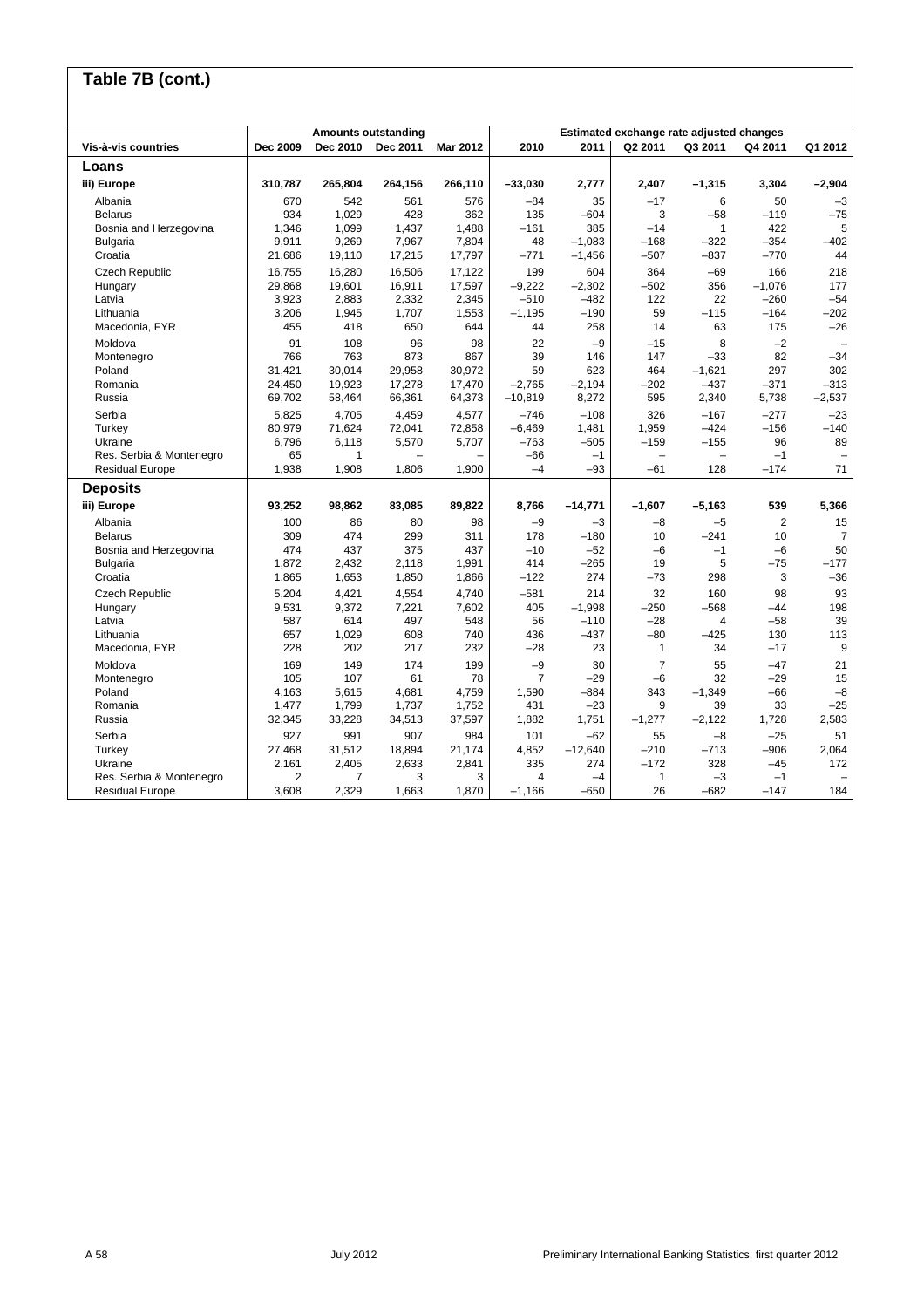# **Table 7B (cont.)**

|                                          |                  | <b>Amounts outstanding</b> |                  |                   |                  |                 |                       | Estimated exchange rate adjusted changes |                 | Q1 2012           |
|------------------------------------------|------------------|----------------------------|------------------|-------------------|------------------|-----------------|-----------------------|------------------------------------------|-----------------|-------------------|
| Vis-à-vis countries                      | Dec 2009         | Dec 2010                   | Dec 2011         | Mar 2012          | 2010             | 2011            | Q2 2011               | Q3 2011                                  | Q4 2011         |                   |
| Loans<br>iv) Latin America/Caribbean     | 187,587          | 216,327                    | 244,968          | 249,538           | 28,772           | 29,152          | 6,469                 | 14,078                                   | 3,469           | 4,127             |
| Argentina                                | 9,498            | 9,782                      | 10,932           | 10,481            | 224              | 1,163           | $-86$                 | 792                                      | $-125$          | $-470$            |
| <b>Belize</b>                            | 2,663            | 2,623                      | 2,943            | 3,177             | 93               | 333             | -21                   | 317                                      | 74              | 205               |
| <b>Bolivia</b>                           | 610              | 470                        | 417              | 423               | $-140$           | -52             | 26                    | $-3$                                     | $-22$           | 6                 |
| Bonaire, Saint Eustatius and Sa          |                  |                            | 88               | 94                |                  | 89              | $\overline{2}$        | 3                                        | 24              | 5                 |
| Brazil                                   | 52,602           | 69,237                     | 88,392           | 90,893            | 16,821           | 19,448          | 5,640                 | 7,978                                    | 329             | 2,340             |
| Chile<br>Colombia                        | 21,575<br>5,166  | 21,633<br>6,179            | 24,276<br>7,558  | 23,535            | 68<br>965        | 2,662<br>1,380  | 589<br>$\overline{7}$ | $-118$<br>739                            | 2,151<br>593    | $-757$<br>752     |
| Costa Rica                               | 2,849            | 3,028                      | 4,298            | 8,319<br>3,765    | 179              | 1,280           | 459                   | 843                                      | $-70$           | $-538$            |
| Cuba                                     | 596              | 521                        | 419              | 464               | $-53$            | -96             | $\qquad \qquad -$     | $-38$                                    | -64             | 38                |
| Dominica                                 | 41               | 57                         | 53               | 62                | 17               | $-4$            | $\mathbf{1}$          | 2                                        | $-2$            | 8                 |
| Dominican Republic                       | 2,661            | 2,849                      | 3,349            | 3,540             | 234              | 515             | 85                    | 104                                      | 82              | 172               |
| Ecuador                                  | 1,716            | 1,994                      | 1,997            | 1,925             | 271              | 7               | 21                    | 42                                       | $-29$           | $-76$             |
| El Salvador<br><b>Falkland Islands</b>   | 674<br>35        | 583<br>28                  | 480<br>24        | 652<br>36         | -91<br>$-5$      | $-101$<br>$-3$  | 74<br>$-1$            | $-77$<br>$-1$                            | $-26$<br>$-2$   | 171<br>11         |
| Grenada                                  | 23               | 36                         | 38               | 17                | 10               | 2               | $\mathbf{1}$          | $-4$                                     | $-1$            | $-21$             |
| Guatemala                                | 2,536            | 2,654                      | 3,307            | 3,565             | 117              | 657             | 191                   | 223                                      | 55              | 256               |
| Guyana                                   | 813              | 681                        | 524              | 534               | $-135$           | $-152$          | 5                     | -634                                     | 467             | 10                |
| Haiti                                    | 93               | 61                         | 63               | 69                | $-30$            | $\overline{2}$  | 3                     | $-2$                                     | $-2$            | 6                 |
| Honduras<br>Jamaica                      | 599<br>923       | 589<br>1,113               | 697<br>1,609     | 748<br>1,608      | $-4$<br>209      | 108<br>506      | 36<br>327             | $\overline{4}$<br>66                     | 77<br>154       | 50<br>$-10$       |
| Mexico                                   | 52,227           | 57,933                     | 56,169           | 54,321            | 5,503            | $-1,669$        | $-1,041$              | 1,469                                    | $-340$          | $-1,989$          |
| Nicaragua                                | 396              | 317                        | 383              | 485               | $-76$            | 67              | $-4$                  | 49                                       | 1               | 101               |
| Paraguay                                 | 625              | 633                        | 784              | 822               | 10               | 157             | 28                    | 74                                       | 26              | 36                |
| Peru                                     | 6,145            | 8,432                      | 10,329           | 10,867            | 2,297            | 1,909           | 107                   | 342                                      | 1,306           | 529               |
| St. Lucia                                | 227              | 178                        | 270              | 254               | -46              | 94              | 21                    | 57                                       | 21              | $-17$             |
| St. Vincent<br>Surinam                   | 560<br>35        | 550<br>46                  | 528<br>221       | 559               | $-10$<br>9       | -22<br>177      | $-14$                 | 44<br>144                                | -46<br>5        | 21                |
| <b>Trinidad and Tobago</b>               | 2,646            | 2,582                      | 2,541            | 146<br>2,820      | $-58$            | -39             | 20<br>25              | $-96$                                    | $-154$          | $-77$<br>272      |
| <b>Turks and Caicos</b>                  | 706              | 467                        | 472              | 458               | $-237$           | 9               | $-95$                 | 24                                       | 15              | $-19$             |
| Uruguay                                  | 2,768            | 3,726                      | 2,557            | 3,856             | 880              | $-1,163$        | 171                   | 650                                      | $-416$          | 1,294             |
| Venezuela                                | 4,588            | 5,004                      | 4,587            | 4,600             | 455              | $-381$          | $-143$                | 6                                        | $-451$          | $-13$             |
| Residual                                 | 10,991           | 12,341                     | 14,663           | 16,443            | 1,294            | 2,277           | 38                    | 1,081                                    | $-161$          | 1,832             |
| Int. organisations<br><b>Unallocated</b> | 13,252<br>31,975 | 15,235<br>36,200           | 17,887<br>49,266 | 13,057<br>51,126  | 2,055<br>1,557   | 2,804<br>13,534 | 2,023<br>4,554        | -697<br>10,385                           | 840<br>$-2,033$ | $-4,938$<br>1,728 |
| <b>Deposits</b>                          |                  |                            |                  |                   |                  |                 |                       |                                          |                 |                   |
| iv) Latin America/Caribbean              | 221,865          | 230,169                    | 237,992          |                   | 10,719           | 8,728           | 1,728                 | 1,860                                    | -757            | 8,683             |
| Argentina                                | 25,554           | 24,193                     | 22,331           | 247,741<br>22,799 | $-1,131$         | $-1,792$        | $-1,089$              | 242                                      | $-1,469$        | 383               |
| <b>Belize</b>                            | 9,272            | 9,702                      | 10,782           | 11,298            | 729              | 1,194           | $-85$                 | 327                                      | 570             | 384               |
| <b>Bolivia</b>                           | 2,005            | 1,707                      | 1,858            | 1,998             | $-283$           | 155             | $-17$                 | 102                                      | $-35$           | 136               |
| Bonaire, Saint Eustatius and Sa          |                  |                            | 28               | 32                |                  | 29              | 10                    | 3                                        | 5               | 3                 |
| <b>Brazil</b>                            | 23,368           | 30,036                     | 32,396           | 31,905            | 7,388            | 2,393           | 3,883                 | $-3,808$                                 | $-1,921$        | -643              |
| Chile                                    | 6,615            | 8,069                      | 12,338           | 12,652            | 1,477            | 4,392           | $-1,120$              | 4,305                                    | $-283$          | 247<br>1,375      |
| Colombia<br>Costa Rica                   | 11,212<br>3,435  | 10,915<br>2,989            | 11,032<br>2,907  | 12,426<br>3,130   | $-439$<br>$-386$ | 133<br>$-65$    | $-203$<br>138         | 729<br>67                                | $-529$<br>$-73$ | 204               |
| Cuba                                     | 220              | 243                        | 249              | 258               | 35               | 15              | 298                   | -326                                     | 4               | 5                 |
| Dominica                                 | 270              | 296                        | 266              | 273               | 31               | -26             | 37                    | $-24$                                    | $-40$           | 3                 |
| Dominican Republic                       | 4,498            | 3,938                      | 4,068            | 4,299             | $-541$           | 143             | 109                   | $-33$                                    | $-83$           | 217               |
| Ecuador                                  | 4,926            | 4,629                      | 4,876            | 4,961             | $-286$           | 251             | $-174$                | 22                                       | 276             | 77                |
| El Salvador<br><b>Falkland Islands</b>   | 1,273<br>43      | 1,306<br>67                | 1,400<br>92      | 1,540<br>99       | 41<br>25         | 96<br>26        | $-49$<br>$-34$        | 30<br>21                                 | 62<br>$-19$     | 138<br>5          |
| Grenada                                  | 131              | 98                         | 71               | 66                | $-28$            | -26             | $-19$                 | $-10$                                    | 6               | $-6$              |
| Guatemala                                | 3,147            | 3,291                      | 3,491            | 3,620             | 153              | 203             | 65                    | 65                                       | $-74$           | 125               |
| Guyana                                   | 211              | 148                        | 141              | 150               | -64              | $-5$            | 7                     | 3                                        | $-12$           | 7                 |
| Haiti                                    | 329              | 392                        | 398              | 452               | 57               | 8               | $-1$                  | $\overline{c}$                           | $-15$           | 53                |
| Honduras<br>Jamaica                      | 1,050<br>953     | 1,058<br>937               | 1,453<br>1,005   | 1,368<br>977      | 10<br>$-10$      | 396<br>74       | 149<br>16             | 13<br>19                                 | 142<br>25       | $-86$<br>-36      |
| Mexico                                   | 40,561           | 43,497                     | 43,416           | 45,106            | 3,012            | 46              | $-1,685$              | 1,678                                    | 232             | 1,523             |
| Nicaragua                                | 674              | 835                        | 710              | 761               | 165              | $-123$          | 36                    | $-55$                                    | $-1$            | 49                |
| Paraguay                                 | 1,225            | 1,243                      | 1,065            | 1,117             | 34               | $-172$          | $-158$                | 87                                       | $-27$           | 46                |
| Peru                                     | 4,916            | 5,022                      | 5,685            | 6,355             | 131              | 678             | 111                   | 570                                      | $-61$           | 655               |
| St. Lucia                                | 445              | 285                        | 194              | 292               | $-153$           | $-91$           | -52                   | $-25$                                    | $-7$            | 95                |
| St. Vincent<br>Surinam                   | 2,767<br>433     | 2,587<br>458               | 2,370<br>544     | 2,412<br>610      | $-50$<br>12      | $-193$<br>98    | 58<br>10              | $-171$<br>85                             | $-61$<br>24     | 5<br>55           |
| <b>Trinidad and Tobago</b>               | 1,629            | 1,711                      | 1,421            | 1,619             | 89               | $-284$          | 147                   | $-437$                                   | $-31$           | 189               |
| <b>Turks and Caicos</b>                  | 1,887            | 1,862                      | 1,337            | 1,296             | 17               | $-526$          | $-109$                | $-322$                                   | 24              | $-66$             |
| Uruguay                                  | 8,635            | 7,176                      | 6,693            | 7,995             | $-1,341$         | -461            | $-135$                | 95                                       | $-297$          | 1,268             |
| Venezuela                                | 37,276           | 38,990                     | 37,004           | 39,309            | 2,283            | $-1,834$        | $-291$                | $-841$                                   | 505             | 2,156             |
| Residual<br>Int. organisations           | 22,905<br>55,926 | 22,489<br>61,337           | 26,371<br>74,444 | 26,566<br>81,238  | $-257$<br>6,835  | 3,997<br>14,843 | 1,874<br>10,009       | $-553$<br>$-2,270$                       | 2,407<br>3,054  | 115<br>5,524      |
| <b>Unallocated</b>                       | 109,615          | 110,268                    | 128,137          | 130,571           | 10,517           | 20,173          | 3,150                 | 16,865                                   | $-1,694$        | 939               |
|                                          |                  |                            |                  |                   |                  |                 |                       |                                          |                 |                   |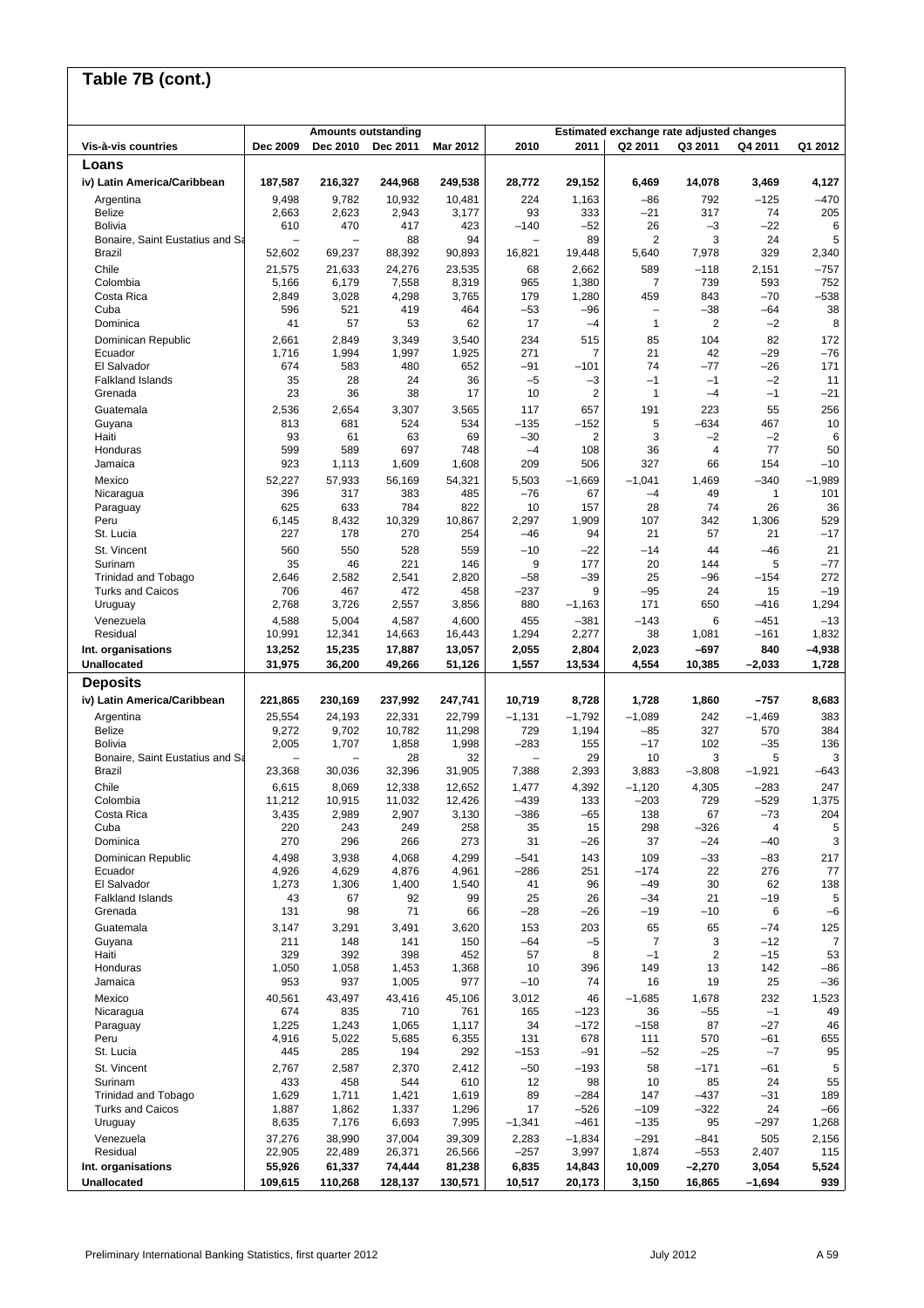### **Table 8A: International positions by nationality of ownership of reporting banks**

#### **Amounts outstanding**

In billions of US dollars

| <b>DILION OF OU AUTOR</b><br>End-March 2012 |                  | <b>Total positions</b> | of which: vis-à-vis |                |                |                   |                |                |                          |                          |                   |
|---------------------------------------------|------------------|------------------------|---------------------|----------------|----------------|-------------------|----------------|----------------|--------------------------|--------------------------|-------------------|
|                                             |                  |                        | related offices     |                | other banks    |                   | non-banks      |                | official monetary        |                          | CD <sub>s</sub> & |
|                                             |                  |                        |                     |                |                |                   |                |                | authorities              |                          | securities        |
| Parent country of bank                      | Assets           | Liab.                  | Assets              | Liab.          | Assets         | Liab.             | Assets         | Liab.          | Assets                   | Liab.                    | Liab.             |
|                                             |                  |                        |                     |                |                |                   |                |                |                          |                          |                   |
| <b>All countries</b>                        | 34,724.9         | 34.003.3               | 10,662.7            | 9,580.2        | 9,918.5        | 9,365.9           | 13,900.5       | 14,189.6       | 243.1                    | 867.5                    | 4,849.2           |
| <b>Reporting countries</b>                  | 33,786.9         | 33,060.8               | 10,384.0            | 9,333.0        | 9,642.3        | 9,111.7           | 13,532.7       | 13,793.3       | 228.0                    | 822.8                    | 4,765.8           |
| Australia                                   | 600.9            | 948.5                  | 220.9               | 191.4          | 204.1          | 520.7             | 171.4          | 217.7          | 4.5                      | 18.7                     | 401.8             |
| Austria                                     | 391.1            | 304.2                  | 16.1                | 13.4           | 166.1          | 106.6             | 207.4          | 178.5          | 1.5                      | 5.7                      | 0.0               |
| Bahamas                                     | 11.3             | 16.0                   | 0.0                 |                | 5.8            | 4.6               | 5.4            | 11.0           | $\qquad \qquad -$        | 0.4                      | 1.1               |
| Bahrain                                     | 35.8             | 33.1                   | 1.6                 | 1.2            | 14.5           | 14.7              | 19.7           | 14.6           | 0.0                      | 2.7                      | 0.0               |
| Belgium                                     | 498.4            | 514.8                  | 120.5               | 94.5           | 167.4          | 98.6              | 210.1          | 313.0          | 0.5                      | 8.7                      | 140.0             |
| Bermuda                                     | 6.9              | 8.8                    | 0.4<br>131.7        | 0.2            | 3.4<br>46.9    | 0.6               | 3.1            | 8.1            | $\qquad \qquad -$<br>2.5 | $\overline{\phantom{0}}$ | 1.2               |
| <b>Brazil</b><br>Canada                     | 275.2<br>971.0   | 303.0<br>912.3         | 505.7               | 105.2<br>402.0 | 158.9          | 137.1<br>82.1     | 94.2<br>306.4  | 59.5<br>403.5  | 0.0                      | 1.2<br>24.6              | 67.3<br>17.9      |
| Cayman Islands                              | 11.3             | 13.6                   | $\qquad \qquad -$   | 0.0            | 9.3            | 8.0               | 2.0            | 5.6            | $\qquad \qquad -$        | -                        | 0.2               |
| Chile                                       | 26.2             | 27.8                   | 0.0                 | 0.5            | 2.1            | 5.1               | 23.9           | 22.3           | 0.2                      | -                        | 0.0               |
| Chinese Taipei                              | 302.4            | 324.3                  | 21.4                | 11.4           | 103.8          | 87.6              | 176.3          | 206.6          | 0.9                      | 18.7                     | 0.9               |
| Cyprus                                      | 61.0             | 56.0                   | 17.4                | 2.4            | 19.7           | 19.6              | 24.0           | 33.9           | $\qquad \qquad -$        |                          | 0.4               |
| Denmark                                     | 280.9            | 392.1                  | 109.0               | 100.1          | 73.0           | 108.6             | 94.5           | 160.2          | 4.4                      | 23.1                     | 93.2              |
| Finland                                     | 36.5             | 76.2                   | 0.6                 | 1.1            | 23.5           | 8.5               | 12.3           | 66.1           | 0.0                      | 0.5                      | 51.5              |
| France                                      | 3,691.5          | 3.484.4                | 1.046.8             | 965.3          | 1,485.6        | 1,298.1           | 1,141.2        | 1,127.1        | 17.8                     | 93.9                     | 560.5             |
| Germany                                     | 4,010.1          | 3,349.2                | 1,234.7             | 1,177.3        | 991.4          | 618.9             | 1,776.5        | 1,424.0        | 7.5                      | 129.0                    | 628.6             |
| Greece                                      | 187.0            | 97.9                   | 5.1                 | 35.2           | 85.9           | 18.9              | 96.1           | 43.7           | 0.0                      | 0.1                      | 0.5               |
| Guernsey                                    | 0.1              | 1.4                    | $\qquad \qquad -$   |                | 0.0            | 0.0               | 0.1            | 1.4            | $\overline{\phantom{0}}$ |                          |                   |
| Hong Kong SAR                               | 329.3            | 539.0                  | 79.0                | 163.1          | 35.1           | 82.4              | 214.9          | 293.5          | 0.2                      | -                        | 0.3               |
| India                                       | 173.6            | 189.3                  | 24.9                | 32.4           | 62.4           | 50.8              | 86.0           | 105.5          | 0.2                      | 0.8                      | 11.7              |
| Indonesia                                   | 29.9             | 27.8                   | 1.7                 | 0.4            | 8.1            | 5.2               | 18.1           | 22.2           | 2.1                      | 0.0                      | 2.1               |
| Ireland                                     | 267.0            | 217.8                  | 129.4               | 128.6          | 25.6           | 49.3              | 112.0          | 37.3           | 0.0                      | 2.7                      | 24.2              |
| Isle of Man                                 | 0.3              | 0.3                    | 0.3                 | 0.1            | 0.0            | 0.0               | 0.0            | 0.2            | $\qquad \qquad -$        | -                        |                   |
| Italy                                       | 894.5            | 825.1                  | 254.4               | 209.1          | 248.1          | 313.6             | 391.6          | 280.9          | 0.4                      | 21.5                     | 137.5             |
| Japan                                       | 4,041.7          | 2,361.1                | 822.7               | 653.4          | 818.7          | 680.7             | 2,399.7        | 975.3          | 0.6                      | 51.6                     | 78.5              |
| Jersey                                      | 0.1              | 0.0                    | L.                  |                | 0.0            | 0.0               | 0.0            | 0.0            | $\qquad \qquad -$        |                          | 0.1               |
| Luxembourg                                  | 66.4             | 47.0                   | 5.6                 | 5.0            | 37.4           | 8.7               | 23.2           | 33.2           | 0.2                      | 0.1                      | 6.4               |
| Macao SAR                                   | 0.3              | 0.2                    | 0.0                 | 0.0            | 0.1            | $\qquad \qquad -$ | 0.2            | 0.2            | 0.0                      | $\overline{\phantom{0}}$ |                   |
| Malaysia                                    | 65.5             | 69.3                   | 12.6                | 3.6            | 37.6           | 20.5              | 14.8           | 45.2           | 0.5                      | 0.0                      | 4.8               |
| Mexico                                      | 37.4             | 30.3                   |                     |                | 12.5           | 17.4              | 24.9           | 12.9           | $\qquad \qquad -$        | $\overline{\phantom{0}}$ | 12.9              |
| Netherlands                                 | 1,566.1          | 1,705.4                | 458.2               | 392.0          | 544.0          | 798.0             | 562.5          | 480.8          | 1.3                      | 34.6                     | 754.6             |
| Norway                                      | 212.0            | 275.1                  | 64.8                | 103.7          | 25.7           | 111.9             | 60.0           | 49.4           | 61.4                     | 10.1                     | 68.0              |
| Panama                                      | 16.1             | 13.3                   | 2.3                 | 1.4            | 5.8            | 0.0               | 8.0            | 11.9           | $\qquad \qquad -$        |                          | 0.5               |
| Portugal                                    | 163.7            | 158.9                  | 42.4                | 25.5           | 59.2           | 73.8              | 61.9           | 57.1           | 0.2                      | 2.5                      | 8.1               |
| Singapore                                   | 238.2            | 254.0                  | 54.9                | 32.1           | 58.3           | 19.7              | 124.5          | 201.7          | 0.5                      | 0.5                      | 2.5               |
| South Africa                                | 82.4             | 72.7                   | 6.8                 | 14.6           | 48.7           | 33.8              | 26.9           | 22.5           | 0.0                      | 1.8                      | 5.8               |
| South Korea                                 | 236.4            | 237.2                  | 23.0                | 18.6           | 87.3           | 172.6             | 120.6          | 45.8           | 5.5                      | 0.2                      | 75.3              |
| Spain<br>Sweden                             | 769.7<br>1,090.7 | 916.0<br>1,291.7       | 251.8<br>458.6      | 190.1<br>290.2 | 174.1<br>370.6 | 232.3<br>421.8    | 340.9<br>258.5 | 460.6<br>556.1 | 3.0<br>3.0               | 33.1<br>23.6             | 187.0<br>347.2    |
|                                             |                  |                        |                     |                |                |                   |                |                |                          |                          |                   |
| Switzerland                                 | 2,466.3          | 2,689.3                | 854.7               | 896.1          | 772.9          | 580.1             | 836.6          | 1,193.2        | 2.1                      | 19.8                     | 201.3             |
| Turkey                                      | 184.7            | 213.5                  | 6.8                 | 10.3           | 75.6           | 89.3              | 75.1           | 113.9          | 27.2                     | 0.1                      | 3.7               |
| United Kingdom                              | 4,872.9          | 4,885.9                | 1,592.4             | 1,456.5        | 1,295.1        | 986.7             | 1,906.6        | 2,324.9        | 78.8<br>2.9              | 117.8                    | 759.1             |
| <b>United States</b>                        | 4,348.9          | 5,012.3                | 1,717.8             | 1,535.0        | 1,233.4        | 1,200.9           | 1,394.8        | 2,102.1        |                          | 174.3                    | 109.5             |
| Unallocated<br>Non-rep. countries           | 347.5<br>742.7   | 265.0<br>697.0         | 95.1<br>269.3       | 85.1<br>232.2  | 101.5<br>181.3 | 63.0<br>161.9     | 150.7<br>290.8 | 114.9<br>268.3 | 0.1<br>1.4               | 2.1<br>34.6              | 7.6<br>15.1       |
|                                             |                  |                        |                     |                |                |                   |                |                |                          |                          |                   |
| Developed                                   | 7.8              | 5.0                    | 1.5                 | 0.4            | 2.7            | 0.7               | 3.6            | 3.9            | 0.0                      |                          | 0.8<br>0.0        |
| Offshore centres<br>Africa & Mid. East      | 18.8             | 23.5                   | 3.7                 | 2.7            | 9.7            | 7.3               | 5.4            | 13.5<br>90.7   | 0.0                      | -<br>6.6                 |                   |
| Asia & Pacific                              | 149.4<br>502.8   | 163.4<br>434.0         | 39.8<br>215.3       | 25.4<br>189.0  | 51.2<br>102.9  | 40.7<br>102.4     | 57.9<br>183.8  | 116.2          | 0.5<br>0.7               | 26.3                     | 1.0<br>9.3        |
| Europe                                      | 30.0             | 30.3                   | 2.7                 | 10.5           | 4.6            | 9.0               | 22.6           | 9.3            | 0.1                      | 1.6                      | 1.8               |
|                                             |                  |                        |                     |                |                |                   |                |                |                          |                          |                   |
| Latin America<br><b>Consortium Banks</b>    | 33.9             | 40.7                   | 6.3                 | 4.2            | 10.2           | 1.7               | 17.4           | 34.7           | $\overline{\phantom{0}}$ | 0.1                      | 2.1               |
|                                             | 71.6             | 60.7                   | 1.0                 | 0.1            | 30.0           | 29.6              | 28.9           | 22.7           | 11.6                     | 8.3                      | $0.5\,$           |
| Unallocated                                 | 11.4             | 84.4                   | 0.0                 | 0.0            | 8.2            | 23.7              | 3.2            | 60.7           | $\qquad \qquad -$        | $\qquad \qquad -$        | 60.0              |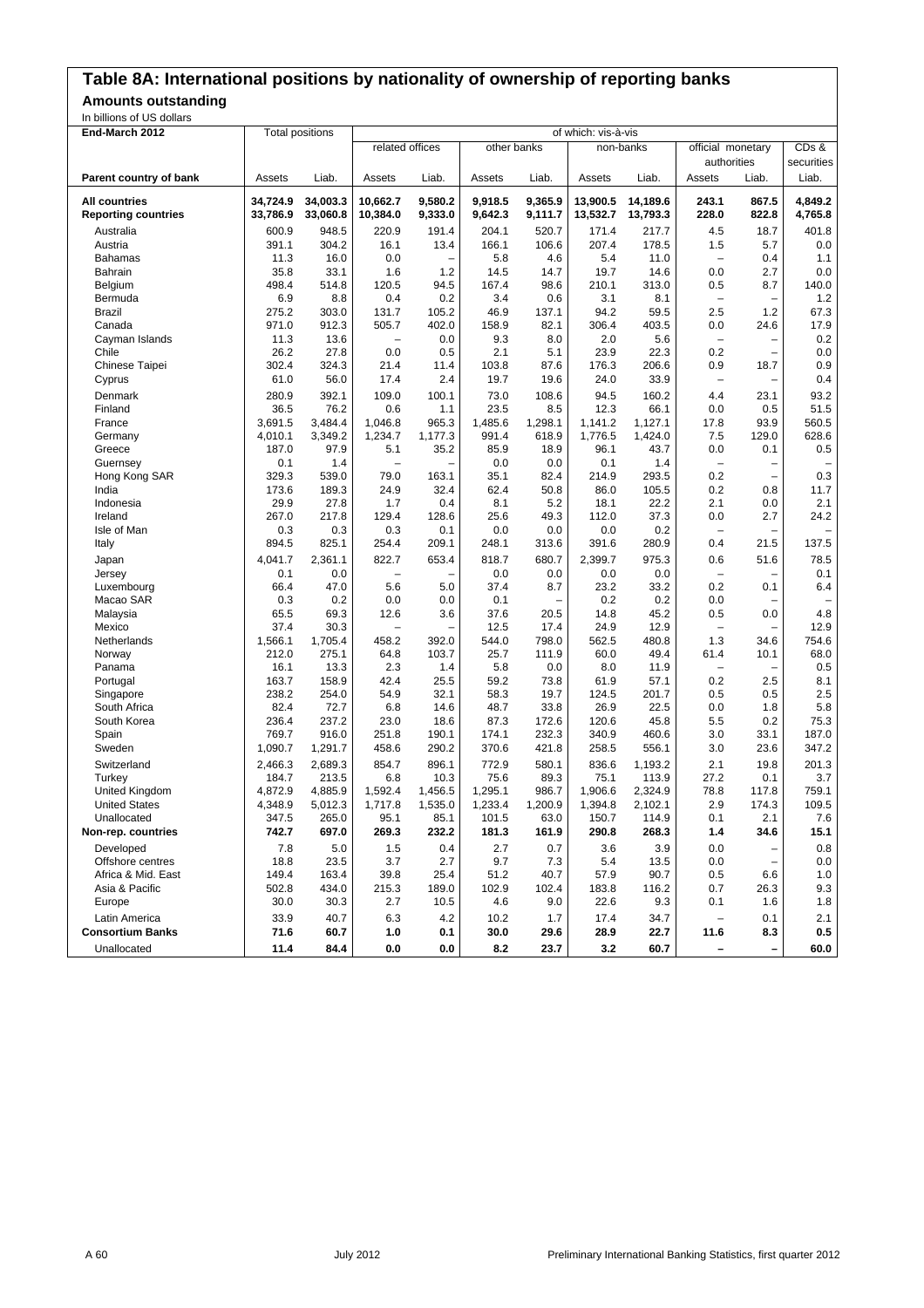### **Table 8A: International positions by nationality of ownership of reporting banks**

**Amounts outstanding**

| In billions of US dollars  |                        |          |                          |                          |             |                          |          |           |                          |                          |                   |
|----------------------------|------------------------|----------|--------------------------|--------------------------|-------------|--------------------------|----------|-----------|--------------------------|--------------------------|-------------------|
| End-December 2011          | <b>Total positions</b> |          |                          |                          |             | of which: vis-à-vis      |          |           |                          |                          |                   |
|                            |                        |          | related offices          |                          | other banks |                          |          | non-banks | official monetary        |                          | CD <sub>s</sub> & |
|                            |                        |          |                          |                          |             |                          |          |           | authorities              |                          | securities        |
| Parent country of bank     | Assets                 | Liab.    | Assets                   | Liab.                    | Assets      | Liab.                    | Assets   | Liab.     | Assets                   | Liab.                    | Liab.             |
|                            |                        |          |                          |                          |             |                          |          |           |                          |                          |                   |
| <b>All countries</b>       | 34,203.4               | 33,432.0 | 10,699.4                 | 9,533.5                  | 9,713.1     | 9.237.7                  | 13,613.9 | 13,847.2  | 177.0                    | 813.6                    | 4,653.2           |
| <b>Reporting countries</b> | 33,370.5               | 32,627.5 | 10,470.7                 | 9,347.8                  | 9,454.1     | 9,012.4                  | 13,275.1 | 13,501.7  | 170.6                    | 765.7                    | 4,583.8           |
| Australia                  | 579.2                  | 916.7    | 200.7                    | 169.5                    | 202.2       | 517.2                    | 169.7    | 209.1     | 6.6                      | 20.8                     | 394.1             |
| Austria                    | 383.2                  | 298.8    | 16.3                     | 11.0                     | 163.1       | 96.7                     | 199.7    | 183.2     | 4.0                      | 7.9                      | 0.0               |
| Bahamas                    | 11.1                   | 16.0     | 0.0                      | 0.0                      | 5.9         | 4.6                      | 5.2      | 10.9      | $\overline{\phantom{m}}$ | 0.5                      | 1.1               |
| Bahrain                    | 32.5                   | 30.4     | 1.2                      | 1.4                      | 12.8        | 13.1                     | 18.4     | 13.3      | 0.0                      | 2.6                      | 0.0               |
| Belgium                    | 496.6                  | 525.7    | 135.5                    | 91.9                     | 153.1       | 113.8                    | 207.6    | 311.1     | 0.5                      | 8.9                      | 145.2             |
| Bermuda                    | 6.8                    | 8.7      | 0.4                      | 0.2                      | 2.5         | 0.2                      | 3.7      | 8.0       | 0.2                      | 0.3                      | 1.1               |
| <b>Brazil</b>              | 249.7                  | 277.7    | 119.8                    | 95.7                     | 36.8        | 122.6                    | 88.0     | 56.4      | 5.1                      | 3.0                      | 55.6              |
| Canada                     | 998.3                  | 907.2    | 530.0                    | 426.7                    | 157.6       | 77.8                     | 310.6    | 381.7     | 0.0                      | 21.0                     | 18.4              |
| Cayman Islands             | 11.2                   | 13.5     | $\overline{\phantom{0}}$ | 0.0                      | 9.1         | 8.0                      | 2.0      | 5.5       | $\overline{\phantom{a}}$ |                          | 0.2               |
| Chile                      | 24.4                   | 25.5     | 1.1                      | 1.1                      | 1.0         | 4.2                      | 22.0     | 20.3      | 0.3                      | ÷                        | 0.0               |
| Chinese Taipei             | 290.3                  | 325.8    | 23.2                     | 13.5                     | 97.4        | 83.1                     | 168.5    | 211.3     | 1.2                      | 18.0                     | 0.9               |
| Cyprus                     | 62.0                   | 54.2     | 13.5                     | 4.4                      | 20.7        | 17.0                     | 27.8     | 32.8      | 0.0                      | $\overline{\phantom{0}}$ | 0.4               |
| Denmark                    | 276.7                  | 377.5    | 102.7                    | 89.9                     | 78.5        | 103.1                    | 93.3     | 168.0     | 2.1                      | 16.5                     | 95.4              |
| Finland                    | 36.6                   | 85.9     | 1.0                      | 1.3                      | 22.8        | 9.0                      | 12.7     | 74.9      | 0.0                      | 0.6                      | 49.2              |
| France                     | 3,696.5                | 3.492.5  | 1,104.2                  | 993.4                    | 1,476.4     | 1,344.9                  | 1,104.4  | 1,077.6   | 11.5                     | 76.6                     | 545.0             |
| Germany                    | 3,963.5                | 3,278.3  | 1,240.9                  | 1,184.1                  | 940.4       | 599.3                    | 1,775.1  | 1,399.1   | 7.1                      | 95.8                     | 620.5             |
| Greece                     | 195.0                  | 103.4    | 4.5                      | 39.5                     | 96.4        | 18.9                     | 94.1     | 45.0      | 0.0                      | 0.1                      | 0.5               |
| Guernsey                   | 0.1                    | 1.4      | $\overline{\phantom{0}}$ | $\overline{\phantom{0}}$ | 0.0         | 0.0                      | 0.1      | 1.4       | $\overline{\phantom{a}}$ |                          |                   |
| Hong Kong SAR              | 310.8                  | 529.9    | 75.3                     | 158.8                    | 32.9        | 80.5                     | 202.4    | 290.5     | 0.2                      | ۳                        | 0.2               |
| India                      | 162.1                  | 168.8    | 21.7                     | 26.9                     | 56.2        | 44.0                     | 83.9     | 97.3      | 0.2                      | 0.5                      | 11.8              |
| Indonesia                  | 29.5                   | 27.3     | 2.3                      | 0.4                      | 6.9         | 5.2                      | 18.2     | 21.7      | 2.1                      | 0.0                      | 1.9               |
| Ireland                    | 282.0                  | 229.3    | 133.5                    | 129.4                    | 33.9        | 62.3                     | 114.6    | 37.4      | 0.0                      | 0.2                      | 24.2              |
| Isle of Man                | 0.3                    | 0.3      | 0.3                      | 0.1                      | 0.0         | 0.0                      | 0.0      | 0.2       | $\qquad \qquad -$        |                          |                   |
| Italy                      | 900.3                  | 827.7    | 252.5                    | 209.9                    | 262.0       | 327.7                    | 385.4    | 269.7     | 0.4                      | 20.4                     | 141.6             |
| Japan                      | 3,999.2                | 2,383.6  | 834.0                    | 687.0                    | 867.3       | 704.8                    | 2,297.3  | 941.1     | 0.6                      | 50.6                     | 57.3              |
| Jersey                     | 0.1                    | 0.0      | $\overline{\phantom{0}}$ | ۳                        | 0.0         | 0.0                      | 0.0      | 0.0       | $\overline{\phantom{m}}$ | ۳                        | 0.1               |
| Luxembourg                 | 83.0                   | 62.8     | 13.1                     | 6.8                      | 37.4        | 10.2                     | 32.6     | 44.3      | 0.0                      | 1.6                      | 10.1              |
| Macao SAR                  | 0.3                    | 0.2      | 0.0                      | 0.0                      | 0.1         | $\overline{\phantom{a}}$ | 0.2      | 0.2       | 0.0                      | ÷                        |                   |
| Malaysia                   | 58.1                   | 63.9     | 12.6                     | 4.0                      | 30.6        | 18.8                     | 14.4     | 40.8      | 0.5                      | 0.3                      | 4.3               |
| Mexico                     | 35.5                   | 28.4     | 0.1                      | -                        | 17.1        | 13.1                     | 18.3     | 15.3      | $\overline{\phantom{a}}$ | ۳                        | 8.7               |
| Netherlands                | 1,479.5                | 1,623.0  | 418.9                    | 343.2                    | 501.5       | 762.4                    | 553.4    | 476.3     | 5.7                      | 41.0                     | 700.9             |
| Norway                     | 175.0                  | 208.4    | 62.0                     | 70.3                     | 20.6        | 88.3                     | 60.2     | 42.6      | 32.2                     | 7.2                      | 53.8              |
| Panama                     | 16.5                   | 13.8     | 2.3                      | 1.4                      | 6.8         | 7.3                      | 7.4      | 5.1       | $\qquad \qquad -$        |                          | 2.8               |
| Portugal                   | 161.6                  | 160.3    | 44.6                     | 25.5                     | 57.1        | 80.6                     | 59.6     | 51.2      | 0.3                      | 3.0                      | 7.5               |
| Singapore                  | 225.1                  | 242.5    | 56.1                     | 32.7                     | 49.9        | 18.0                     | 118.7    | 191.1     | 0.5                      | 0.7                      | 2.0               |
| South Africa               | 80.5                   | 69.7     | 7.2                      | 13.2                     | 47.6        | 34.7                     | 25.7     | 20.0      | 0.1                      | 1.8                      | 5.0               |
| South Korea                | 222.7                  | 218.8    | 22.5                     | 17.6                     | 76.0        | 161.6                    | 118.8    | 39.4      | 5.3                      | 0.1                      | 71.3              |
| Spain                      | 736.0                  | 919.2    | 252.0                    | 183.3                    | 147.5       | 227.5                    | 332.9    | 473.9     | 3.6                      | 34.6                     | 158.4             |
| Sweden                     | 1,062.1                | 1,253.8  | 444.3                    | 282.0                    | 356.9       | 375.3                    | 257.7    | 568.6     | 3.2                      | 27.8                     | 329.0             |
| Switzerland                | 2,477.8                | 2,675.4  | 820.5                    | 925.2                    | 759.4       | 568.5                    | 896.4    | 1,166.2   | 1.5                      | 15.5                     | 189.3             |
| Turkey                     | 179.9                  | 203.8    | 6.8                      | 10.4                     | 70.6        | 90.7                     | 78.8     | 102.4     | 23.6                     | 0.3                      | 3.2               |
| United Kingdom             | 4,616.5                | 4,662.7  | 1,519.3                  | 1,329.7                  | 1,209.7     | 943.5                    | 1,835.8  | 2,275.0   | 51.7                     | 114.6                    | 750.3             |
| <b>United States</b>       | 4,525.1                | 5,125.8  | 1,886.4                  | 1,674.3                  | 1,286.9     | 1,232.6                  | 1,349.5  | 2,047.0   | 2.4                      | 171.8                    | 118.7             |
| Unallocated                | 347.3                  | 286.0    | 96.9                     | 105.6                    | 96.5        | 61.0                     | 153.8    | 116.4     | 0.1                      | 3.0                      | 10.9              |
| Non-rep. countries         | 653.8                  | 580.3    | 217.9                    | 172.0                    | 170.9       | 138.5                    | 263.9    | 233.8     | 1.1                      | 36.1                     | 14.4              |
| Developed                  | 6.6                    | 4.0      | 1.6                      | 0.1                      | 2.0         | 0.5                      | 3.0      | 3.4       | 0.0                      | ÷                        | 0.8               |
| Offshore centres           | 16.5                   | 20.9     | 2.6                      | 2.3                      | 8.8         | 6.6                      | 5.0      | 12.0      | 0.0                      | $\overline{\phantom{0}}$ | 0.0               |
| Africa & Mid. East         | 138.1                  | 149.9    | 32.7                     | 22.8                     | 50.9        | 40.1                     | 54.1     | 76.2      | 0.4                      | 10.9                     | 1.1               |
| Asia & Pacific             | 429.7                  | 337.5    | 173.0                    | 132.8                    | 95.2        | 75.5                     | 160.8    | 106.0     | 0.6                      | 23.2                     | 6.3               |
| Europe                     | 30.6                   | 29.8     | 2.2                      | 10.1                     | 4.9         | 9.3                      | 23.4     | 8.8       | 0.1                      | 1.7                      | 1.6               |
| Latin America              | 32.4                   | 38.2     | 5.8                      | 4.0                      | 9.1         | 6.5                      | 17.5     | 27.5      | $\overline{\phantom{a}}$ | 0.2                      | 4.5               |
| <b>Consortium Banks</b>    | 57.6                   | 52.1     | 1.3                      | 0.0                      | 25.5        | 22.7                     | 27.6     | 19.4      | 3.1                      | 10.0                     | 0.4               |
| Unallocated                | 11.5                   | 74.9     | 0.0                      | 0.0                      | 8.0         | 24.2                     | 3.4      | 50.7      | -                        | -                        | 47.6              |
|                            |                        |          |                          |                          |             |                          |          |           |                          |                          |                   |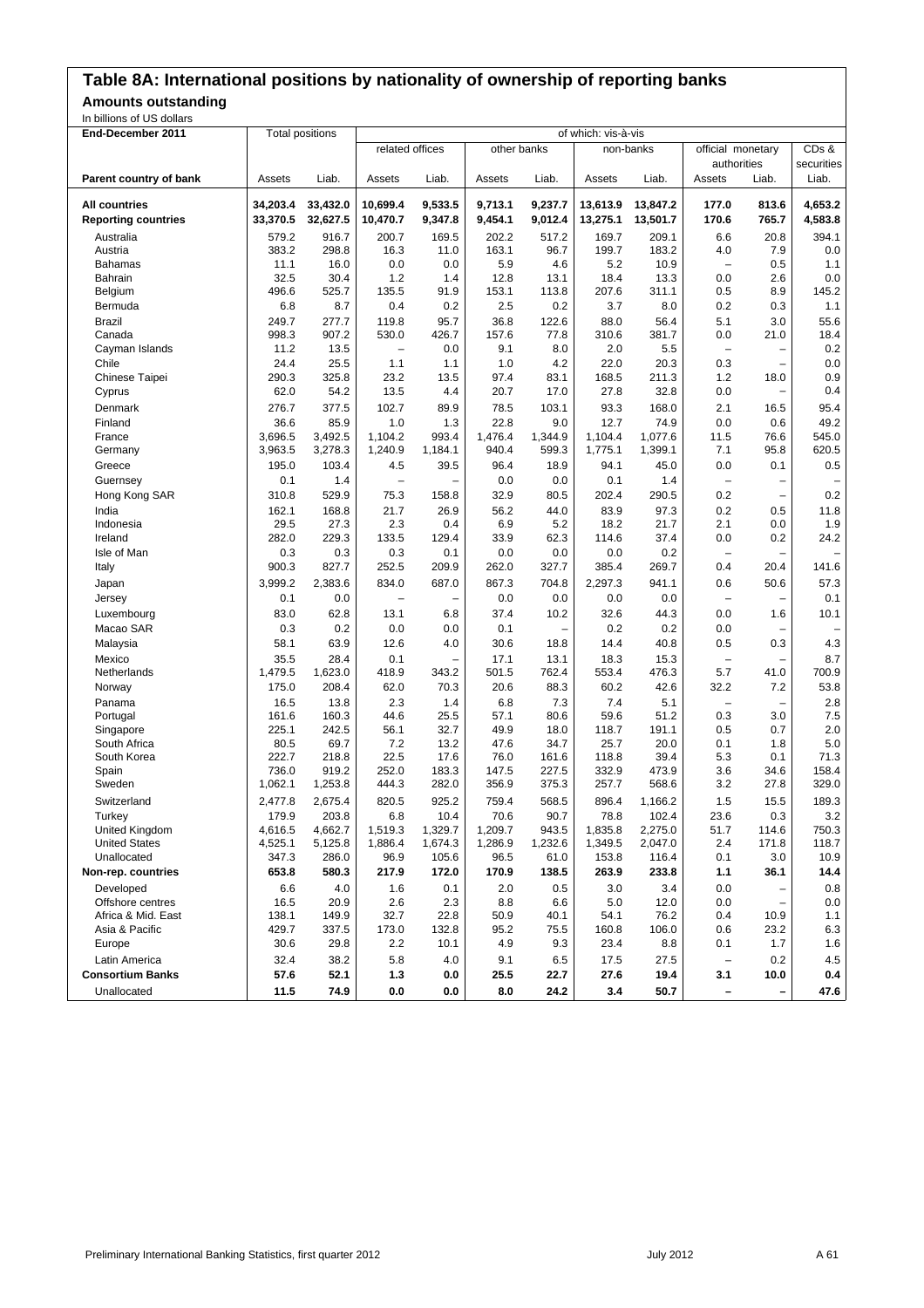# **Table 8B: International positions by nationality of ownership of reporting banks**

**Estimated exchange rate adjusted changes**

| In billions of US dollars                          |                        |                          |                             |                     |                          |                                 |                     |                          |                                               |                                    |                                 |
|----------------------------------------------------|------------------------|--------------------------|-----------------------------|---------------------|--------------------------|---------------------------------|---------------------|--------------------------|-----------------------------------------------|------------------------------------|---------------------------------|
| 2012 Q1                                            | <b>Total positions</b> |                          |                             |                     |                          |                                 | of which: vis-à-vis |                          |                                               |                                    |                                 |
|                                                    |                        |                          | related offices             |                     | other banks              |                                 | non-banks           |                          | official monetary<br>authorities              |                                    | CD <sub>s</sub> &<br>securities |
| Parent country of bank                             | Assets                 | Liab.                    | Assets                      | Liab.               | Assets                   | Liab.                           | Assets              | Liab.                    | Assets                                        | Liab.                              | Liab.                           |
| <b>All countries</b><br><b>Reporting countries</b> | 145.7<br>46.7          | 193.7<br>65.3            | $-140.4$<br>$-188.8$        | $-58.4$<br>$-118.0$ | 70.8<br>55.6             | 14.7<br>$-12.1$                 | 153.5<br>126.6      | 191.8<br>146.4           | 61.7<br>53.3                                  | 45.6<br>49.0                       | 136.6<br>127.0                  |
| Australia                                          | 16.7                   | 27.9                     | 19.6                        | 21.3                | $-0.9$                   | 1.7                             | 0.1                 | 7.1                      | $-2.1$                                        | $-2.2$                             | 7.6                             |
| Austria                                            | 0.3                    | 0.4                      | $-0.5$                      | 2.1                 | $-0.3$                   | 8.4                             | 3.8                 | $-8.0$                   | $-2.6$                                        | $-2.2$                             |                                 |
| Bahamas                                            | 0.1                    | 0.1                      | $\qquad \qquad -$           | $-0.0$              | $-0.1$                   | 0.0                             | 0.2                 | 0.1                      | $\overline{\phantom{0}}$                      | $-0.0$                             | $\overline{\phantom{0}}$        |
| Bahrain                                            | 3.2                    | 2.6                      | 0.3                         | $-0.3$              | 1.5                      | 1.5                             | 1.3                 | 1.3                      | $\overline{\phantom{0}}$                      | 0.1                                | 0.0                             |
| Belgium                                            | $-9.3$                 | $-23.3$                  | $-17.9$                     | 0.2                 | 10.4                     | $-17.5$                         | $-1.7$              | $-5.7$                   | $-0.0$                                        | $-0.3$                             | $-8.6$                          |
| Bermuda                                            | 0.1                    | 0.1                      | 0.1                         | $-0.0$              | 0.8                      | 0.3                             | $-0.6$              | 0.0                      | $-0.2$                                        | $-0.3$                             | 0.0                             |
| <b>Brazil</b><br>Canada                            | 25.2<br>$-32.7$        | 24.8<br>0.7              | 11.8<br>$-26.0$             | 9.4<br>$-26.2$      | 10.1<br>$-0.2$           | 14.3<br>3.6                     | 6.0<br>$-6.5$       | 2.9<br>19.9              | $-2.7$<br>$-0.0$                              | $-1.8$<br>3.4                      | 11.6<br>$-0.7$                  |
| Cayman Islands                                     | 0.1                    | 0.1                      | $\overline{\phantom{0}}$    |                     | 0.2                      | $-0.0$                          | $-0.1$              | 0.1                      | $\overline{\phantom{0}}$                      |                                    |                                 |
| Chile                                              | 1.9                    | 2.3                      | $-1.0$                      | $-0.6$              | 1.1                      | 0.9                             | 1.9                 | 2.0                      | $-0.1$                                        | -                                  |                                 |
| Chinese Taipei                                     | 12.0                   | $-1.8$                   | $-1.7$                      | $-2.1$              | 6.2                      | 4.6                             | 7.8                 | $-5.1$                   | $-0.3$                                        | 0.8                                | 0.0                             |
| Cyprus                                             | $-2.3$                 | 0.7                      | 3.4                         | $-2.1$              | $-1.4$                   | 2.1                             | $-4.3$              | 0.7                      | $-0.0$                                        | $\qquad \qquad -$                  | $-0.0$                          |
| Denmark                                            | $-2.1$                 | 5.6                      | 4.1                         | 7.9                 | $-7.5$                   | 2.5                             | $-0.9$              | $-11.2$                  | 2.1                                           | 6.3                                | $-4.0$                          |
| Finland                                            | $-1.1$                 | $-10.8$                  | $-0.4$                      | $-0.3$              | $-0.0$                   | $-0.7$                          | $-0.6$              | $-9.7$                   | $-0.0$                                        | $-0.1$                             | 1.8                             |
| France                                             | $-66.8$                | $-61.6$                  | $-73.8$                     | $-41.7$             | $-16.6$                  | $-67.5$                         | 17.6                | 31.9                     | 5.9                                           | 15.8                               | 6.5                             |
| Germany                                            | $-23.5$                | 26.8                     | $-24.9$                     | $-25.1$             | 28.0                     | 8.2                             | $-26.9$             | 11.5                     | 0.3                                           | 32.1                               | 7.6                             |
| Greece                                             | $-12.5$                | $-7.6$                   | 0.4                         | $-5.4$              | $-12.7$                  | $-0.3$                          | $-0.2$              | $-1.9$                   | $-0.0$                                        | 0.0                                | $\overline{\phantom{0}}$        |
| Guernsey                                           | L,                     | $\overline{\phantom{0}}$ | $\overline{\phantom{0}}$    | ÷                   | $\overline{\phantom{0}}$ | $\qquad \qquad -$               | L.                  | $\overline{\phantom{0}}$ | $\overline{\phantom{0}}$                      | $\qquad \qquad -$                  |                                 |
| Hong Kong SAR                                      | 17.5                   | 7.0                      | 3.1                         | 2.8                 | 2.0                      | 1.2                             | 12.4                | 3.0                      | $-0.0$                                        | $\overline{\phantom{0}}$           | 0.1                             |
| India                                              | 11.0                   | 18.3                     | 3.1                         | 5.4                 | 6.0                      | 6.5                             | 1.8                 | 6.1                      | 0.0                                           | 0.2                                | $-0.2$                          |
| Indonesia                                          | 0.4                    | 0.4                      | $-0.6$                      | $-0.1$              | 1.2                      | 0.0                             | $-0.1$              | 0.5                      | $-0.1$                                        | -                                  | 0.2                             |
| Ireland                                            | $-19.7$                | $-16.5$                  | $-6.6$                      | $-3.9$              | $-9.1$                   | $-14.3$                         | $-4.1$              | $-0.8$                   | $-0.0$                                        | 2.5                                | $-0.2$                          |
| Isle of Man                                        | 0.0                    | 0.0                      | 0.0                         | 0.0                 | $-0.0$                   | $-0.0$                          | $-0.0$              | 0.0                      | $\qquad \qquad -$                             |                                    |                                 |
| Italy                                              | $-27.9$                | $-23.1$                  | $-5.0$                      | $-6.1$              | $-20.2$                  | $-22.5$                         | $-2.8$              | 4.6                      | 0.1                                           | 1.0                                | $-7.6$                          |
| Japan                                              | 62.9                   | $-16.4$                  | $-9.1$                      | $-34.3$             | $-38.8$                  | $-16.6$                         | 110.8               | 33.5                     | 0.0                                           | 0.9                                | 21.0                            |
| Jersey                                             | $\qquad \qquad -$      |                          | $\qquad \qquad -$           |                     |                          | -                               | $\qquad \qquad -$   |                          | $\qquad \qquad -$                             | -                                  |                                 |
| Luxembourg                                         | $-18.1$                | $-16.4$                  | $-7.4$<br>$\qquad \qquad -$ | $-1.8$<br>÷         | $-0.9$                   | $-1.6$                          | $-9.9$              | $-11.5$                  | 0.1                                           | $-1.5$                             | $-3.7$                          |
| Macao SAR<br>Malaysia                              | 0.0<br>7.0             | 0.0<br>4.7               | $-0.1$                      | $-0.4$              | $-0.0$<br>6.7            | $\overline{\phantom{0}}$<br>1.5 | 0.0<br>0.3          | 0.0<br>3.9               | 0.0<br>0.0                                    | $\overline{\phantom{0}}$<br>$-0.3$ | 0.4                             |
| Mexico                                             | 1.6                    | 1.4                      | $-0.1$                      |                     | $-4.8$                   | 4.2                             | 6.5                 | $-2.8$                   | $\qquad \qquad -$                             | $\overline{\phantom{0}}$           | 4.0                             |
| Netherlands                                        | 56.9                   | 57.6                     | 31.4                        | 41.5                | 29.9                     | 24.8                            | $-0.0$              | $-1.8$                   | $-4.4$                                        | $-7.0$                             | 40.3                            |
| Norway                                             | 33.4                   | 62.2                     | 2.0                         | 31.5                | 4.5                      | 22.0                            | $-0.8$              | 6.0                      | 27.7                                          | 2.7                                | 13.6                            |
| Panama                                             | $-0.4$                 | $-0.5$                   | 0.0                         | $-0.0$              | $-1.0$                   | $-7.2$                          | 0.6                 | 6.8                      | $\overline{\phantom{0}}$                      | -                                  | $-2.3$                          |
| Portugal                                           | $-1.6$                 | $-4.7$                   | $-3.0$                      | $-0.5$              | 0.7                      | $-8.6$                          | 0.7                 | 5.0                      | $-0.1$                                        | $-0.5$                             | 0.4                             |
| Singapore                                          | 8.6                    | 6.0                      | $-1.5$                      | $-2.0$              | 7.3                      | 0.9                             | 2.9                 | 7.4                      | $-0.0$                                        | $-0.2$                             | 0.5                             |
| South Africa                                       | 0.8                    | 1.8                      | $-0.5$                      | 1.2                 | 0.3                      | $-1.6$                          | 1.0                 | 2.2                      | $-0.0$                                        | 0.0                                | 0.7                             |
| South Korea                                        | 14.8                   | 19.2                     | 0.5                         | 1.0                 | 11.5                     | 11.6                            | 2.7                 | 6.4                      | 0.2                                           | 0.1                                | 4.3                             |
| Spain                                              | 22.2                   | $-21.2$                  | $-3.4$                      | 4.2                 | 23.4                     | $-0.2$                          | 2.9                 | $-23.1$                  | $-0.7$                                        | $-2.1$                             | 25.0                            |
| Sweden                                             | 8.9                    | 16.1                     | 7.7                         | 3.9                 | 4.9                      | 37.4                            | $-3.5$              | $-20.6$                  | $-0.2$                                        | $-4.6$                             | 13.5                            |
| Switzerland                                        | $-31.2$                | $-12.7$                  | 31.7                        | $-34.8$             | 2.5                      | 3.4                             | $-66.0$             | 14.6                     | 0.6                                           | 4.1                                | 9.4                             |
| Turkey                                             | 2.4                    | 6.6                      | $-0.1$                      | $-0.4$              | 3.6                      | $-2.7$                          | $-4.5$              | 10.1                     | 3.4                                           | $-0.3$                             | 0.5                             |
| United Kingdom                                     | 192.9                  | 153.5                    | 50.7                        | 104.1               | 67.0                     | 24.9                            | 49.4                | 23.2                     | 25.8                                          | 1.2                                | $-0.9$                          |
| <b>United States</b><br>Unallocated                | $-197.8$<br>$-6.0$     | $-136.5$<br>$-26.2$      | $-172.8$<br>$-3.5$          | $-143.1$<br>$-22.4$ | $-61.1$<br>3.0           | $-39.3$<br>0.5                  | 35.8<br>$-5.6$      | 43.8<br>$-3.4$           | 0.4<br>0.1                                    | 2.1<br>$-0.9$                      | $-9.3$<br>$-3.4$                |
| Non-rep. countries                                 | 84.8                   | 112.4                    | 49.8                        | 58.5                | 9.4                      | 22.3                            | 25.4                | 33.2                     | 0.2                                           | $-1.6$                             | 0.6                             |
|                                                    |                        |                          |                             |                     |                          |                                 |                     |                          |                                               |                                    |                                 |
| Developed<br>Offshore centres                      | 1.0<br>2.2             | 1.0<br>2.5               | $-0.2$<br>1.0               | 0.3<br>0.4          | 0.6<br>0.8               | 0.2<br>0.7                      | 0.6<br>0.3          | 0.4<br>1.4               | $\qquad \qquad -$<br>$\overline{\phantom{a}}$ | -<br>-                             |                                 |
| Africa & Mid. East                                 | 10.1                   | 12.3                     | 6.8                         | 2.3                 | $-0.1$                   | 0.2                             | 3.3                 | 14.2                     | 0.1                                           | $-4.4$                             | $-0.1$                          |
| Asia & Pacific                                     | 70.7                   | 93.9                     | 41.1                        | 54.9                | 7.3                      | 26.5                            | 22.1                | 9.5                      | 0.1                                           | 3.0                                | 2.9                             |
| Europe                                             | $-0.8$                 | 0.2                      | 0.4                         | 0.3                 | $-0.3$                   | $-0.4$                          | $-0.9$              | 0.5                      | $\qquad \qquad -$                             | $-0.1$                             | 0.2                             |
| Latin America                                      | 1.5                    | 2.5                      | 0.6                         | 0.3                 | 1.1                      | $-4.8$                          | $-0.1$              | 7.2                      | $\qquad \qquad -$                             | $-0.2$                             | $-2.5$                          |
| <b>Consortium Banks</b>                            | 13.1                   | 8.0                      | $-0.3$                      | 0.0                 | 4.2                      | 6.5                             | 0.9                 | 3.2                      | 8.3                                           | $-1.8$                             | 0.0                             |
| Unallocated                                        | $-0.2$                 | 5.8                      | $-0.0$                      | $\qquad \qquad -$   | 0.1                      | $-0.4$                          | $-0.3$              | 6.3                      | $\qquad \qquad -$                             | —                                  | 8.1                             |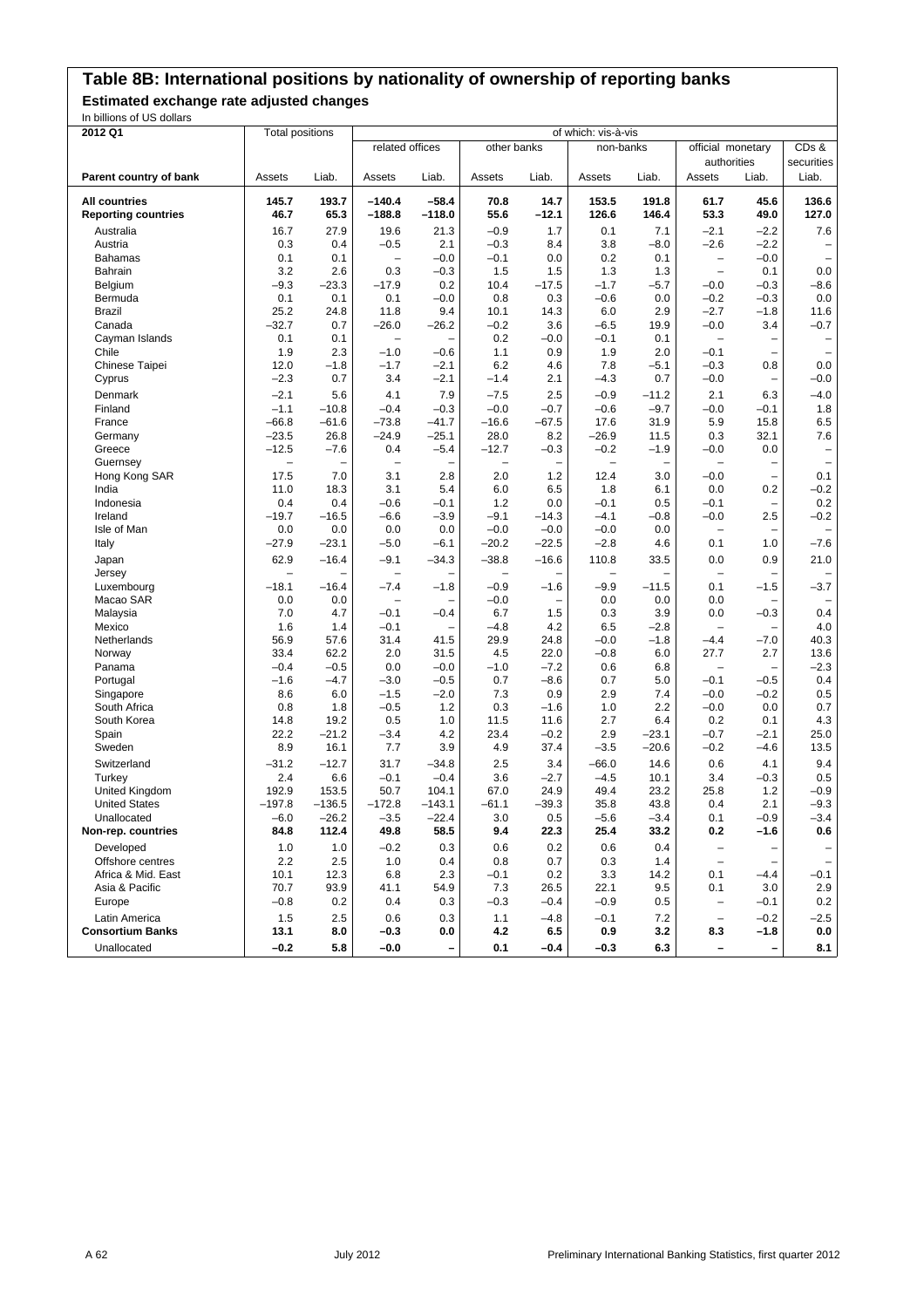# **Table 8B: International positions by nationality of ownership of reporting banks**

**Estimated exchange rate adjusted changes**

| In billions of US dollars                          |                        |                      |                          |                          |                          |                          |                      |                      |                                  |                          |                                 |
|----------------------------------------------------|------------------------|----------------------|--------------------------|--------------------------|--------------------------|--------------------------|----------------------|----------------------|----------------------------------|--------------------------|---------------------------------|
| 2011 Q4                                            | <b>Total positions</b> |                      |                          |                          |                          |                          | of which: vis-à-vis  |                      |                                  |                          |                                 |
|                                                    |                        |                      | related offices          |                          | other banks              |                          | non-banks            |                      | official monetary<br>authorities |                          | CD <sub>s</sub> &<br>securities |
| Parent country of bank                             | Assets                 | Liab.                | Assets                   | Liab.                    | Assets                   | Liab.                    | Assets               | Liab.                | Assets                           | Liab.                    | Liab.                           |
| <b>All countries</b><br><b>Reporting countries</b> | $-991.6$<br>$-999.2$   | $-822.5$<br>$-863.2$ | $-305.8$<br>$-301.8$     | 120.9<br>104.9           | $-401.7$<br>$-395.6$     | $-560.5$<br>$-562.8$     | $-299.2$<br>$-313.7$ | $-392.1$<br>$-410.7$ | 15.0<br>11.9                     | 9.4<br>5.4               | $-125.5$<br>$-120.0$            |
| Australia                                          | $-46.0$                | $-24.5$              | $-19.5$                  | $-8.3$                   | $-39.8$                  | $-20.3$                  | 13.4                 | 3.4                  | $-0.1$                           | 0.8                      | $-4.5$                          |
| Austria                                            | $-22.5$                | $-7.4$               | $-0.0$                   | $-1.2$                   | $-17.0$                  | $-12.3$                  | $-8.7$               | 0.2                  | 3.2                              | 5.9                      | 0.0                             |
| <b>Bahamas</b>                                     | 0.1                    | 0.1                  | $\overline{\phantom{0}}$ | $-0.0$                   | $-0.1$                   | 0.0                      | 0.2                  | 0.1                  | $\overline{\phantom{0}}$         | $-0.0$                   |                                 |
| Bahrain                                            | 3.2                    | 2.6                  | 0.3                      | $-0.3$                   | 1.5                      | 1.5                      | 1.3                  | 1.3                  | $\overline{\phantom{a}}$         | 0.1                      | 0.0                             |
| Belgium                                            | $-16.9$                | -70.3                | $-18.9$                  | 5.1                      | 15.6                     | $-21.8$                  | $-13.6$              | $-51.9$              | 0.0                              | $-1.7$                   | 4.5                             |
| Bermuda                                            | $-0.5$                 | $-0.6$               | $-0.1$                   | 0.0                      | $-1.0$                   | $-0.3$                   | 0.6                  | $-0.3$               | $-0.0$                           | $-0.0$                   | 0.3                             |
| <b>Brazil</b>                                      | $-3.8$                 | $-0.6$               | $-0.1$                   | $-2.9$                   | $-4.8$                   | 6.5                      | 2.5                  | $-4.1$               | $-1.3$                           | $-0.2$                   | $-1.8$                          |
| Canada                                             | 56.0                   | 48.8                 | 31.9                     | 33.7                     | 13.7                     | 4.6                      | 10.4                 | 14.4                 | $-0.0$                           | $-3.9$                   | $-0.6$                          |
| Cayman Islands                                     | 0.1                    | 0.1                  | $\qquad \qquad -$        | $\qquad \qquad -$        | 0.2                      | $-0.0$                   | $-0.1$               | 0.1                  | $\qquad \qquad -$                | -                        | -                               |
| Chile                                              | $-2.9$<br>5.5          | $-3.7$               | 0.4                      | 0.4                      | $-1.2$<br>6.6            | $-1.3$<br>2.9            | $-2.1$               | $-2.9$               | $-0.0$                           | $\overline{\phantom{0}}$ | 0.0                             |
| Chinese Taipei                                     |                        | 16.5                 | 0.8                      | 0.4<br>$-1.7$            |                          |                          | $-2.1$               | 7.9                  | 0.1<br>0.0                       | 5.2                      |                                 |
| Cyprus                                             | $-6.3$                 | $-5.3$               | 0.7                      |                          | $-3.1$                   | $-1.3$                   | $-3.9$               | $-2.3$               |                                  | -                        | $-0.0$                          |
| Denmark                                            | $-4.5$                 | 6.9                  | $-7.0$                   | 6.3                      | 7.7                      | 0.9                      | $-3.5$               | 0.0                  | $-1.6$                           | $-0.3$                   | $-0.8$                          |
| Finland                                            | 7.1                    | 7.9                  | 5.6                      | 0.1                      | 1.1                      | 0.3                      | 0.4                  | 7.5                  | 0.0                              | 0.0                      | 1.3                             |
| France                                             | $-270.7$<br>$-216.3$   | $-254.8$<br>$-190.8$ | 22.4<br>$-63.8$          | 27.8                     | $-148.0$                 | $-133.9$<br>$-38.4$      | $-142.8$<br>$-77.1$  | $-135.4$<br>$-51.9$  | $-2.3$                           | $-13.5$                  | $-33.9$                         |
| Germany<br>Greece                                  | $-8.3$                 | $-11.0$              | $-0.5$                   | -94.4<br>$-2.9$          | $-73.6$<br>$-3.0$        | $-5.4$                   | $-4.8$               | $-2.7$               | $-1.8$<br>0.0                    | $-6.0$<br>0.0            | $-4.3$                          |
| Guernsey                                           | $-0.0$                 | $-0.1$               | $\overline{\phantom{0}}$ | $\overline{\phantom{0}}$ | $\overline{\phantom{0}}$ | 0.0                      | $-0.0$               | $-0.1$               | -                                | $\overline{\phantom{0}}$ | $\qquad \qquad -$<br>-          |
| Hong Kong SAR                                      | $-17.4$                | $-10.5$              | $-6.1$                   | $-5.5$                   | $-3.0$                   | $-1.1$                   | $-8.3$               | $-3.8$               | 0.0                              | $\overline{\phantom{0}}$ | $-0.0$                          |
| India                                              | 0.3                    | $-3.0$               | 0.7                      | 0.5                      | $-2.0$                   | $1.2$                    | 1.6                  | $-4.7$               | 0.1                              | 0.0                      | $-0.1$                          |
| Indonesia                                          | 1.1                    | 0.7                  | 0.4                      | 0.3                      | 0.4                      | 1.1                      | 0.1                  | $-0.7$               | 0.2                              | $-0.0$                   | $-0.2$                          |
| Ireland                                            | $-33.2$                | $-18.3$              | $-14.1$                  | $-15.0$                  | 0.1                      | $-3.9$                   | $-19.1$              | 0.5                  | 0.0                              | 0.0                      | 0.2                             |
| Isle of Man                                        | 0.0                    | 0.0                  | $-0.0$                   | 0.0                      | 0.0                      | $-0.0$                   | $-0.0$               | 0.0                  | $\overline{\phantom{a}}$         |                          |                                 |
| Italy                                              | $-35.1$                | $-82.2$              | $-18.6$                  | $-6.2$                   | 3.5                      | $-64.3$                  | $-20.1$              | $-13.8$              | 0.2                              | 2.2                      | $-13.2$                         |
| Japan                                              | 57.4                   | 108.1                | 88.4                     | 80.0                     | $-40.9$                  | 13.9                     | 10.1                 | 1.3                  | $-0.1$                           | 12.9                     | $-0.4$                          |
| Jersey                                             | $-0.0$                 | $-0.2$               | $\equiv$                 | $\overline{\phantom{0}}$ | $-0.0$                   | $-0.0$                   | $-0.0$               | $-0.2$               | $\qquad \qquad -$                | $\overline{\phantom{0}}$ | $-0.0$                          |
| Luxembourg                                         | $-23.8$                | $-9.4$               | $-5.7$                   | $-1.7$                   | $-7.9$                   | $-3.1$                   | $-10.2$              | $-6.8$               | 0.0                              | 2.2                      | $-0.9$                          |
| Macao SAR                                          | 0.0                    | 0.0                  | $\overline{\phantom{0}}$ |                          | $\overline{\phantom{0}}$ | $\overline{\phantom{0}}$ | 0.0                  | 0.0                  | 0.0                              |                          |                                 |
| Malaysia                                           | 0.1                    | 4.0                  | $-0.2$                   | $-0.3$                   | 1.0                      | 0.8                      | $-0.7$               | 3.4                  | 0.0                              | 0.1                      | 0.4                             |
| Mexico                                             | 0.1                    | $-1.8$               | 0.1                      | $\qquad \qquad -$        | $-0.2$                   | $-3.9$                   | 0.2                  | 2.1                  | $\qquad \qquad -$                |                          | $-3.6$                          |
| Netherlands                                        | $-66.9$                | $-32.8$              | $-3.2$                   | 2.0                      | $-32.9$                  | $-39.0$                  | $-34.2$              | $-5.5$               | 3.4                              | 9.6                      | 0.7                             |
| Norway                                             | 11.0                   | 6.4                  | 11.4                     | 12.8                     | $-13.6$                  | $-4.7$                   | 0.9                  | $-4.6$               | 12.3                             | 3.0                      | $-1.2$                          |
| Panama                                             | 0.7                    | $-0.0$               | $-0.1$                   | $-0.1$                   | 0.9                      | $-0.3$                   | $-0.1$               | 0.4                  | $\overline{\phantom{0}}$         | -                        | 0.1                             |
| Portugal                                           | $-0.9$                 | $-11.0$              | $-0.1$                   | 1.0                      | $-0.4$                   | $-4.9$                   | $-0.5$               | $-5.5$               | 0.2                              | $-1.5$                   | $-3.9$                          |
| Singapore                                          | 8.6                    | 6.0                  | $-1.5$                   | $-2.0$                   | 7.3                      | 0.9                      | 2.9                  | 7.4                  | $-0.0$                           | $-0.2$                   | 0.5                             |
| South Africa                                       | 0.8                    | 1.8                  | $-0.5$                   | 1.2                      | 0.3                      | $-1.6$                   | 1.0                  | 2.2                  | $-0.0$                           | 0.0                      | 0.7                             |
| South Korea                                        | 14.8                   | 19.2                 | 0.5                      | 1.0                      | 11.5                     | 11.6                     | 2.7                  | 6.4                  | 0.2                              | 0.1                      | 4.3                             |
| Spain                                              | $-43.2$                | $-87.0$              | $-21.4$                  | $-28.1$                  | $-10.4$                  | $-25.2$                  | $-11.9$              | $-43.9$              | 0.5                              | 10.1                     | $-10.7$                         |
| Sweden                                             | 26.5                   | 15.9                 | 21.1                     | 15.5                     | 4.7                      | 0.0                      | 0.9                  | 3.0                  | $-0.3$                           | $-2.6$                   | $-2.7$                          |
| Switzerland                                        | $-9.7$                 | 16.7                 | 118.0                    | 144.7                    | $-128.7$                 | $-108.5$                 | 5.3                  | $-10.4$              | $-4.2$                           | $-9.1$                   | $-0.2$                          |
| Turkey                                             | 3.6                    | 1.7                  | $-0.1$                   | 0.1                      | $-1.5$                   | $-1.0$                   | 3.2                  | 2.3                  | 2.1                              | 0.3                      | 0.4                             |
| United Kingdom                                     | $-48.4$                | -53.2                | $-21.1$                  | 88.7                     | $-54.2$                  | $-119.8$                 | 25.4                 | $-11.6$              | 1.5                              | $-10.4$                  | $-39.8$                         |
| <b>United States</b>                               | $-280.3$               | $-209.5$             | $-404.4$                 | $-142.0$                 | 154.0                    | 28.5                     | -28.4                | $-100.0$             | $-1.5$                           | 4.0                      | –11.8                           |
| Unallocated                                        | 17.5                   | 17.5                 | 6.9                      | 3.0                      | $-1.1$                   | 0.2                      | 11.6                 | 15.6                 | 0.0                              | $-1.3$                   | 3.3                             |
| Non-rep. countries                                 | 13.5                   | 51.6                 | $-3.3$                   | 19.0                     | 3.7                      | 5.9                      | 13.0                 | 25.1                 | 0.0                              | 1.5                      | $-0.5$                          |
| Developed                                          | $-1.1$                 | $-0.4$               | $-0.5$                   | $-0.0$                   | $-0.7$                   | $-0.2$                   | $-0.0$               | $-0.1$               | $\overline{\phantom{a}}$         | -                        | $-2.2$                          |
| Offshore centres                                   | $-0.4$                 | 1.1                  | $-0.9$                   | 0.4                      | 0.2                      | 1.1                      | 0.3                  | $-0.3$               | $\overline{\phantom{a}}$         |                          | 0.0                             |
| Africa & Mid. East                                 | 9.3                    | 12.7                 | 12.5                     | 2.5                      | 0.3                      | 0.6                      | $-3.5$               | 5.9                  | 0.0                              | 3.7                      | $-0.1$                          |
| Asia & Pacific                                     | 7.3                    | 36.7                 | $-13.6$                  | 16.7                     | 6.7                      | 4.5                      | 14.2                 | 17.7                 | $-0.0$                           | $-2.2$                   | 1.8                             |
| Europe                                             | 0.5                    | 0.7                  | $-0.7$                   | $-0.6$                   | $-0.1$                   | $-0.1$                   | 1.3                  | 1.3                  | 0.0                              | 0.1                      | $-0.1$                          |
| Latin America                                      | $-2.0$                 | 0.9                  | $-0.1$                   | 0.1                      | $-2.6$                   | 0.1                      | 0.7                  | 0.7                  | $-0.0$                           | $-0.0$                   | $-0.0$                          |
| <b>Consortium Banks</b>                            | $-2.7$                 | 6.6                  | 1.4                      | 0.0                      | $-7.8$                   | 2.9                      | 0.8                  | 1.4                  | 3.0                              | 2.3                      | 0.1                             |
| Unallocated                                        | 0.6                    | $-9.1$               | 0.0                      | 0.0                      | 0.6                      | $-4.8$                   | 0.0                  | $-4.3$               | $\qquad \qquad -$                |                          | -4.8                            |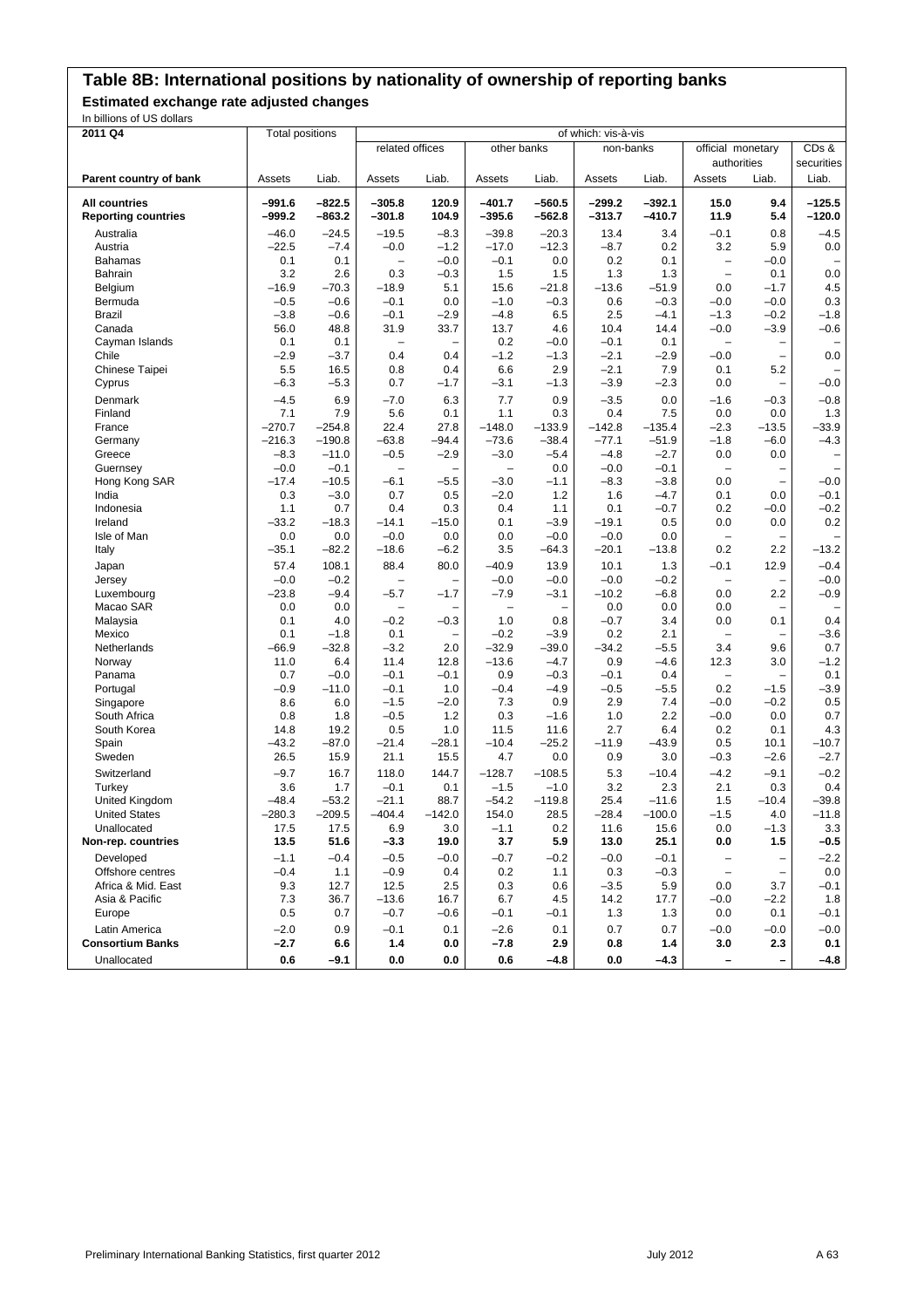#### Table CB 1 (Table 9.1 for Statistical Release)<sup>@</sup>

#### **Global consolidated country risk exposures of BIS reporting banks**

|                                                           |           |         |         |          | Domestically-owned banks, at End-March 2012, in USD billions |        |           | Giobal consolidated country risk exposures of BIS reporting banks |          |         |                       |                   |                         |                                       |
|-----------------------------------------------------------|-----------|---------|---------|----------|--------------------------------------------------------------|--------|-----------|-------------------------------------------------------------------|----------|---------|-----------------------|-------------------|-------------------------|---------------------------------------|
|                                                           | Australia | Belgium | Canada  | France   | Germany                                                      | Italy  |           | Japan Netherlands                                                 | Portugal |         | Singapore Switzerland | United<br>Kingdom | United<br><b>States</b> | Total of 24<br>reporting<br>countries |
|                                                           |           |         |         |          |                                                              |        |           |                                                                   |          |         |                       |                   |                         |                                       |
| Claims on immediate borrower                              |           |         |         |          |                                                              |        |           |                                                                   |          |         |                       |                   |                         |                                       |
| basis                                                     |           |         |         |          |                                                              |        |           |                                                                   |          |         |                       |                   |                         |                                       |
| International claims <sup>2</sup>                         | 232.7     | 193.0   | 386.0   | 1,383.4  | 2,267.0                                                      | 434.8  | 2,486.0   | 617.5                                                             | 91.8     | 189.0   | 965.8                 | 2,018.6           | 2,068.5                 | 14,928.0                              |
| $+$ Local claims <sup>3</sup>                             | 450.0     | 108.0   | 636.0   | 1,544.8  | 551.1                                                        | 442.2  | 519.7     | 697.3                                                             | 44.8     | 155.1   | 867.9                 | 2,270.8           | 1,137.6                 | 11,534.4                              |
| = Foreign claims                                          | 682.7     | 300.9   | 1,022.0 | 2,928.2  | 2,818.1                                                      | 877.0  | 3,005.7   | 1,314.8                                                           | 136.6    | 344.1   | 1,833.7               | 4,289.4           | 3,206.0                 | 26,462.4                              |
| Inward risk transfers                                     | 74.2      | 24.0    | 73.2    | 206.0    | $\cdots$                                                     | 37.9   | $\ddotsc$ | 63.3                                                              | 9.2      | 42.4    | 70.2                  | 251.9             | 344.5                   | 1,288.0                               |
| Outward risk transfers                                    | 70.8      | 35.7    | 75.1    | 263.8    | $\cdots$                                                     | 39.6   | $\cdots$  | 124.7                                                             | 19.8     | 69.9    | 111.2                 | 319.2             | 371.3                   | 1,680.3                               |
| Net risk transfers                                        | $\cdots$  | $-11.7$ | $-1.9$  | $-57.8$  | $-50.5$                                                      | $-1.6$ | $-221.8$  | $-61.4$                                                           | $-10.6$  | $-27.5$ | $-41.0$               | $-67.3$           | $-26.7$                 | $-673.4$                              |
| unclassified                                              | $-3.4$    | 0.0     | 0.0     | $-0.1$   | 0.0                                                          | 0.0    | 0.0       | 0.0                                                               | 0.0      | 0.0     | 0.0                   | 0.0               | $-1.9$                  | $-2.0$                                |
| Claims on an ultimate risk basis <sup>4</sup>             |           |         |         |          |                                                              |        |           |                                                                   |          |         |                       |                   |                         |                                       |
| Foreign claims (after net risk<br>transfers)              | 686.1     | 289.3   | 1,020.1 | 2,870.4  | 2.767.5                                                      | 875.3  | 2,783.9   | 1,253.4                                                           | 126.0    | 316.6   | 1,792.7               | 4,222.1           | 3,181.2                 | 25,791.0                              |
| By sector                                                 |           |         |         |          |                                                              |        |           |                                                                   |          |         |                       |                   |                         |                                       |
| <b>Banks</b>                                              | $\ldots$  | 69.7    | 157.6   | 551.5    | 855.8                                                        | 174.6  | 328.4     | 249.4                                                             | 20.8     | 101.3   | 460.8                 | 731.0             | 782.9                   | 5,263.4                               |
| Public sector                                             | 130.1     | 65.8    | 305.8   | 599.0    | 301.3                                                        | 148.5  | 868.9     | 202.0                                                             | 11.4     | 36.3    | 399.6                 | 1,201.1           | 713.7                   | 5,563.5                               |
| Non-bank private sector                                   | 443.7     | 148.6   | 556.7   | 1,720.0  | 1,610.5                                                      | 551.7  | 1,586.7   | 802.0                                                             | 93.1     | 178.5   | 815.9                 | 2,290.0           | 1,685.7                 | 14,783.5                              |
| Unallocated                                               | $\ldots$  | 5.2     | 0.0     | $\cdots$ | 0.0                                                          | 0.5    | 0.0       | 0.0                                                               | 0.7      | 0.5     | 116.4                 | 0.0               | $-1.1$                  | 180.7                                 |
| By type                                                   |           |         |         |          |                                                              |        |           |                                                                   |          |         |                       |                   |                         |                                       |
| Cross-border claims                                       | 190.2     | 167.9   | 334.3   | 1,536.1  | 1,909.4                                                      | 329.0  | 2,240.4   | 483.2                                                             | 68.7     | 145.5   | 832.0                 | 1,772.9           | 1,720.3                 | 12,919.2                              |
| Local claims                                              | 495.8     | 121.4   | 685.7   | 1,334.4  | 858.2                                                        | 546.3  | 543.5     | 770.1                                                             | 57.3     | 171.1   | 960.7                 | 2,449.2           | 1,460.9                 | 12,871.8                              |
| Unclassified                                              | 0.0       | 0.0     | 0.0     | 0.0      | 0.0                                                          | 0.0    | 0.0       | 0.0                                                               | 0.0      | 0.0     | 0.0                   | 0.0               | 0.0                     | 0.0                                   |
| Other exposures on an ultimate risk<br>basis <sup>5</sup> |           |         |         |          |                                                              |        |           |                                                                   |          |         |                       |                   |                         |                                       |
| Derivatives contracts <sup>6</sup>                        | 53.2      | 50.6    | 45.7    | 369.9    | 437.2                                                        | 56.7   | 33.9      | 198.8                                                             | 11.7     | 18.7    | 512.9                 | 1,181.5           | 369.0                   | 3,930.8                               |
| Guarantees extended                                       | 29.0      | 68.0    | 40.3    | 709.9    | 550.0                                                        | 105.0  | 74.4      | 87.4                                                              | 9.0      | 62.7    | 159.1                 | 806.6             | 6,230.4                 | 9,145.2                               |
| Credit commitments                                        | 72.4      | 22.8    | 168.3   | 551.9    | 310.2                                                        | 429.2  | 271.0     | 137.9                                                             | 6.8      | 59.5    | 212.3                 | 387.5             | 444.9                   | 3,572.5                               |

®: Information in this Table is published since the first quarter of 2005. .. = Not available. The figures in this table may differ marginally from figures published by respective central banks due to rounding.

<sup>1</sup> includes data of Austria, Chile, Chinese Taipei, Finland, Greece, India, Ireland, Norway, Spain, Sweden and Turkey. <sup>2</sup> Cross-border claims denominated in all currencies plus local claims of foreign offices denominated foreign currenciess. <sup>3</sup> Local claims of foreign offices denominated in local currencies. <sup>4</sup> Foreign claims on an immediate borrower basis and net risk transfers may not add up to foreign claims on ultimate risk basis as of the reporting countries do not provide full vis-à-vis country positions of net risk transfers. <sup>5</sup> Not included in foreign claims. <sup>6</sup> Excluding Chile and for France, a more comprehensive reporting partially explains th with the previous data. Positive market values only.  $7$  Excluding Chile.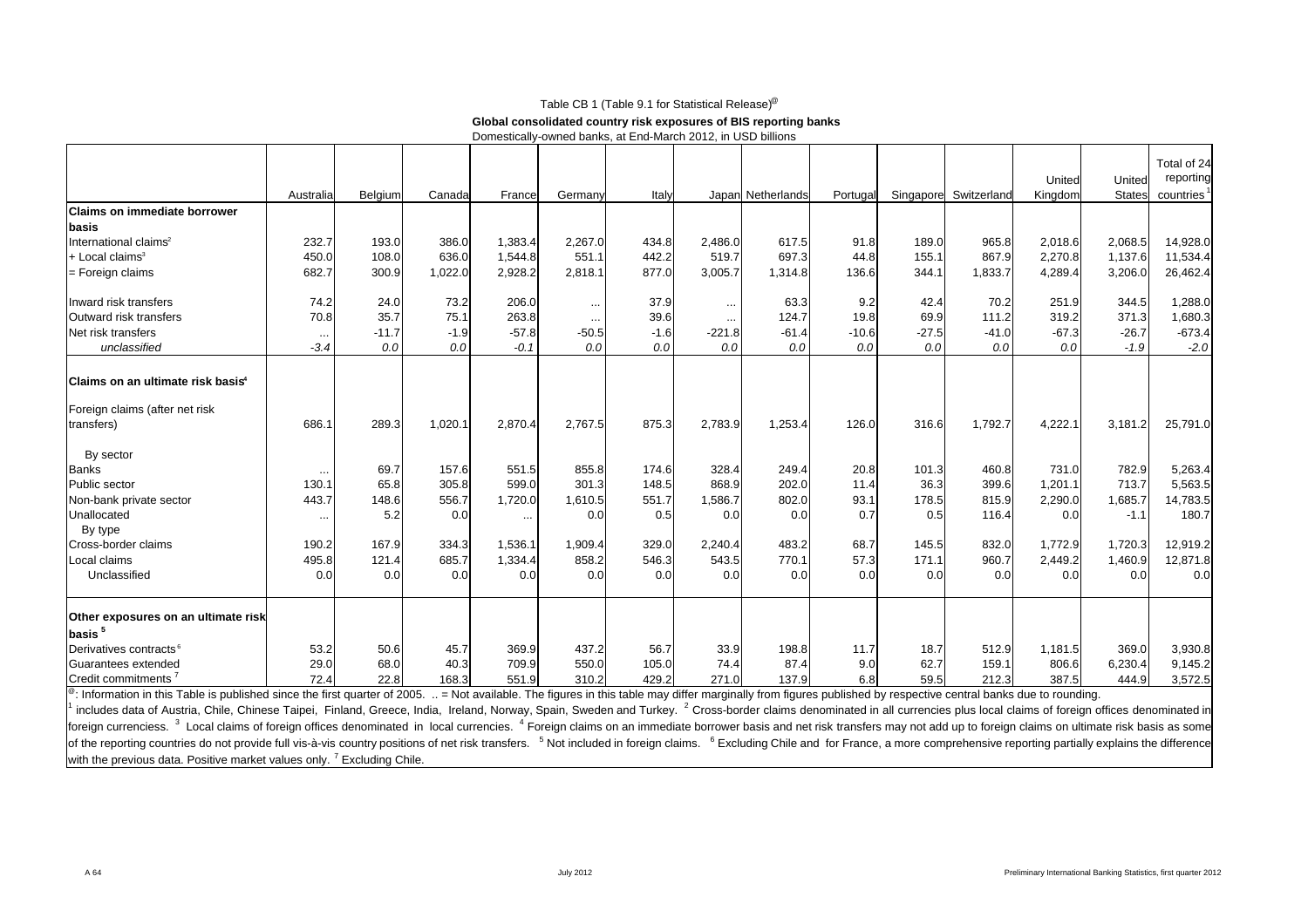#### Table CB 2 (Table 9.2 for Statistical Release)@

#### **Consolidated claims of domestically owned banks on immediate borrower basis and on an ultimate risk basis on selected vis-à-vis countries, End-March 2012**

|                                               |            | <b>Developed countries</b> |               |               |       |         | <b>Offshore centres</b> |                | <b>Emerging markets</b> |                 |               |        |                    |
|-----------------------------------------------|------------|----------------------------|---------------|---------------|-------|---------|-------------------------|----------------|-------------------------|-----------------|---------------|--------|--------------------|
|                                               |            |                            | United        | <b>United</b> |       |         | Cayman                  |                |                         |                 |               |        | Total <sup>1</sup> |
|                                               | <b>All</b> | <b>Euro Area</b>           | <b>States</b> | Kingdom       | Japan | All     | <b>Islands</b>          | <b>Bermuda</b> | All                     | <b>Thailand</b> | <b>Brazil</b> | Russia |                    |
| <b>Claims on immediate borrower</b>           |            |                            |               |               |       |         |                         |                |                         |                 |               |        |                    |
| basis                                         |            |                            |               |               |       |         |                         |                |                         |                 |               |        |                    |
| International claims <sup>2</sup>             | 54.1       | 62.5                       | 41.1          | 59.7          | 48.8  | 77.8    | 99.2                    | 96.9           | 53.2                    | 38.4            | 36.4          | 69.2   | 56.4               |
| Local claims $^3$                             | 45.9       | 37.5                       | 58.9          | 40.3          | 51.2  | 22.2    | 0.8                     | 3.1            | 46.8                    | 61.6            | 63.6          | 30.8   | 43.6               |
| Foreign claims (in USD billions) <sup>4</sup> | 18,927.5   | 7,403.1                    | 5,512.8       | 2,878.4       | 825.2 | 2,437.8 | 870.3                   | 76.1           | 4,937.7                 | 91.9            | 488.9         | 208.3  | 26,462.4           |
| Inward risk transfers                         | 5.0        | 4.6                        | 3.0           | 7.1           | 11.2  | 4.7     | 1.6                     | 12.8           | 4.3                     | 2.0             | 3.8           | 3.0    | 4.9                |
| Outward risk transfers                        | 5.0        | 5.1                        | 3.0           | 8.0           | 10.3  | 17.7    | 16.4                    | 13.1           | 5.9                     | 3.9             | 2.5           | 6.9    | 6.3                |
| Net risk transfers                            | $-0.2$     | $-1.4$                     | 1.7           | $-1.9$        | 1.0   | $-22.6$ | $-32.6$                 | $-1.9$         | $-2.3$                  | $-7.1$          | 3.8           | $-3.4$ | $-2.5$             |
| Claims on an ultimate risk basis <sup>4</sup> |            |                            |               |               |       |         |                         |                |                         |                 |               |        |                    |
| Foreign claims (after net risk                |            |                            |               |               |       |         |                         |                |                         |                 |               |        |                    |
| transfers, in USD billions) <sup>5</sup>      | 18,898.4   | 7,297.2                    | 5,608.5       | 2,824.4       | 833.3 | 1,886.3 | 586.5                   | 74.6           | 4,826.1                 | 85.4            | 507.7         | 201.2  | 25,791.0           |
| By sector                                     |            |                            |               |               |       |         |                         |                |                         |                 |               |        |                    |
| <b>Banks</b>                                  | 22.1       | 24.0                       | 15.1          | 25.9          | 29.6  | 8.1     | 1.7                     | 2.2            | 19.2                    | 19.5            | 14.7          | 26.3   | 20.4               |
| Public sector                                 | 21.4       | 23.8                       | 25.3          | 8.7           | 37.3  | 10.6    | 0.5                     | 0.5            | 24.5                    | 36.7            | 34.8          | 11.7   | 21.6               |
| Non-bank private sector                       | 55.8       | 51.9                       | 58.6          | 64.8          | 33.0  | 80.1    | 96.2                    | 97.0           | 55.9                    | 43.7            | 50.3          | 61.3   | 57.3               |
| Unallocated                                   | 0.7        | 0.3                        | 1.0           | 0.7           | 0.1   | 1.3     | 1.6                     | 0.3            | 0.4                     | 0.1             | 0.3           | 0.7    | 0.7                |
| By type                                       |            |                            |               |               |       |         |                         |                |                         |                 |               |        |                    |
| Cross-border claims                           | 50.4       | 62.8                       | 42.8          | 37.2          | 43.6  | 61.3    | 96.1                    | 91.4           | 42.9                    | 33.8            | 36.5          | 54.9   | 50.1               |
| Local claims                                  | 49.6       | 37.2                       | 57.2          | 62.8          | 56.4  | 38.7    | 3.9                     | 8.6            | 57.1                    | 66.2            | 63.5          | 45.1   | 49.9               |
| Other potential exposures on an               |            |                            |               |               |       |         |                         |                |                         |                 |               |        |                    |
| ultimate risk basis 6                         |            |                            |               |               |       |         |                         |                |                         |                 |               |        |                    |
| Derivatives contracts <sup>7</sup>            | 19.0       | 19.4                       | 16.3          | 29.5          | 13.4  | 5.7     | 7.4                     | 7.0            | 4.4                     | 30.9            | 4.7           | 1.9    | 15.2               |
| Guarantees extended                           | 35.1       | 37.4                       | 12.7          | 38.7          | 28.9  | 13.1    | 10.5                    | 40.8           | 26.2                    | 18.4            | 21.1          | 66.4   | 35.5               |
| Credit commitments <sup>8</sup>               | 14.9       | 12.9                       | 16.1          | 17.6          | 9.7   | 10.0    | 5.9                     | 25.2           | 11.9                    | 6.4             | 20.8          | 10.7   | 13.9               |

As a share of total foreign claims

@: Information in this Table is published since the first quarter of 2005.

1Includes positions vis-à-vis international organisations and unallocated. <sup>2</sup> Cross-border claims denominated in all currencies plus local claims of foreign offices denominated in foreign currencies. <sup>3</sup> Local claims of foreign offices denominated in local currencies. <sup>4</sup> Based on reports from 24 reporting countries, comprising Australia, Austria, Belgium, Canada, Chile, Chinese Taipei, Finland, France, Germany, Greece, India, Ireland, Italy, Japan, the Netherlands, Norway, Portugal, Singapore, Spain, Sweden, Switzerland, Turkey, the United Kingdom and the United States, which submitted both sets of data in the current quarter. <sup>5</sup> Foreign claims on an immediate borrower basis and net risk transfers may not add up to foreign claims on ultimate risk basis as some of the reporting countries do not provide full vis-à-vis country positions of net risk transfers. <sup>6</sup> Not included in foreign claims. <sup>7</sup> Excluding Chile. Positive market values only. <sup>8</sup> Excluding Chile.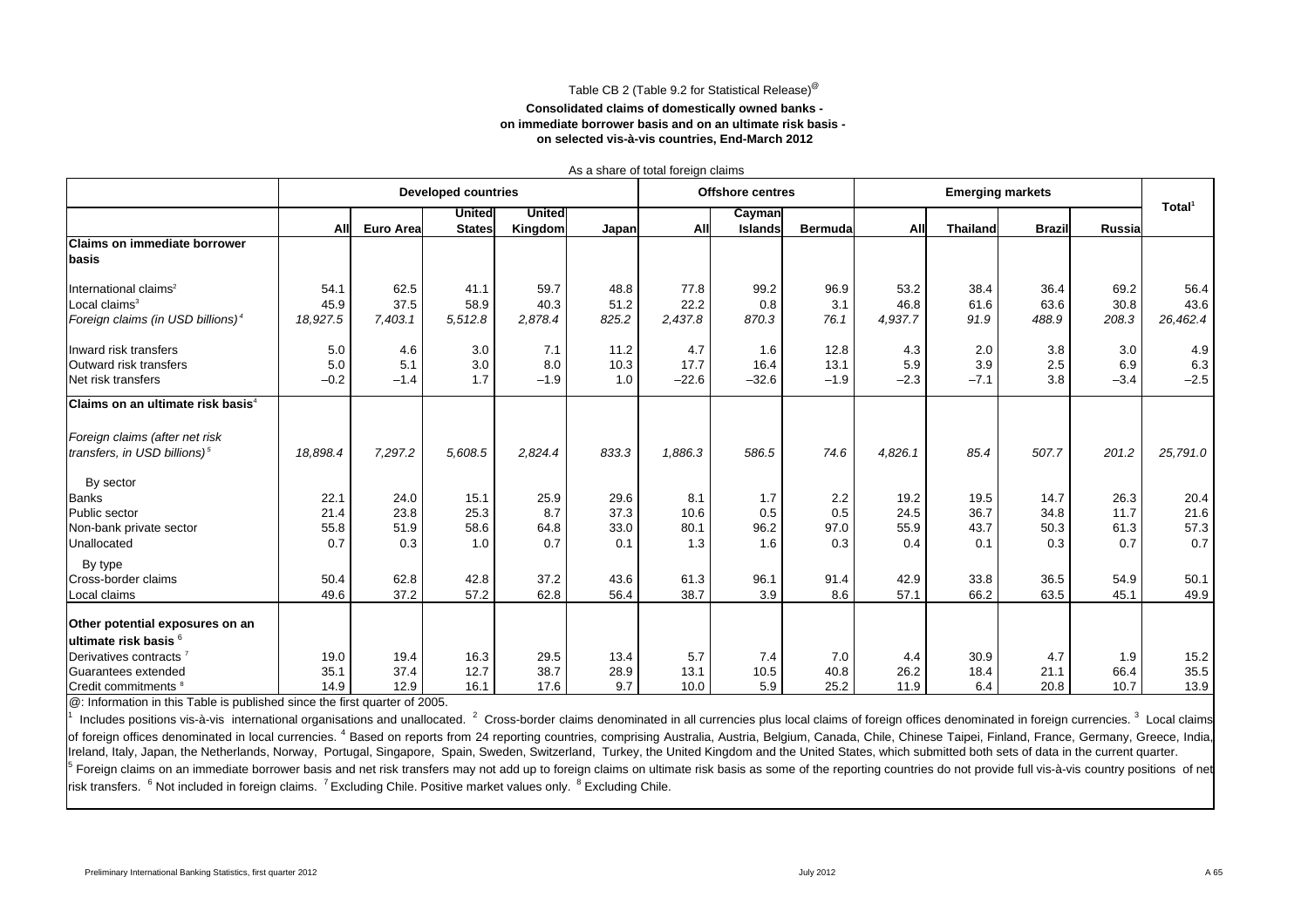### **Table 9A: Consolidated claims of reporting banks - immediate borrower basis On individual countries by maturity and sector / Amounts outstanding**

In millions of US dollars

|                               | Total             |                   |                   | Consolidated cross-border claims in all currencies and local claims in non-local currencies |                  |                  |                      |
|-------------------------------|-------------------|-------------------|-------------------|---------------------------------------------------------------------------------------------|------------------|------------------|----------------------|
| End-March 2012                | foreign           |                   |                   | <b>Maturities</b>                                                                           |                  |                  | Sectors              |
|                               | claims on a       | Total             | Up to and         | Over one year                                                                               | Over two         | <b>Banks</b>     | <b>Public Sector</b> |
|                               | contractual       | international     | including one     | up to two                                                                                   | years            |                  |                      |
| Claims vis-à-vis              | basis             | claims            | year              | years                                                                                       |                  |                  |                      |
|                               | $A + L$           | Α                 | В                 | C                                                                                           | D                | F                | G                    |
| <b>All countries</b>          | 31,528,460        | 19,827,558        | 10,116,949        | 883,053                                                                                     | 5,747,301        | 7.960.017        | 2,740,289            |
| <b>Developed countries</b>    | 23,268,577        | 14,433,033        | 7,368,276         | 606,532                                                                                     | 4,125,861        | 6,645,371        | 2,111,050            |
| <b>Europe</b>                 | 14,463,495        | 10,046,945        | 5,389,707         | 411,005                                                                                     | 2,755,128        | 4,974,223        | 1,287,158            |
| Austria                       | 282,563           | 205,734           | 68,139            | 7,942                                                                                       | 77,086           | 105,011          | 50,203               |
| Andorra                       | 2,479             | 2,478             | 1,488             | 112                                                                                         | 832              | 935              | 198                  |
| Belgium<br>Cyprus             | 537,132<br>49,323 | 238,492<br>41,487 | 137,525<br>20,092 | 8,982<br>2,850                                                                              | 63,259<br>16,894 | 93,275<br>2,502  | 64,544<br>1,424      |
| Denmark                       | 361,090           | 249,848           | 176,792           | 9,626                                                                                       | 44,446           | 125,881          | 13,638               |
| Estonia                       | 19,188            | 3,479             | 888               | 217                                                                                         | 2,172            | 405              | 165                  |
| Finland                       | 308,642           | 126,604           | 70,619            | 3,550                                                                                       | 29,923           | 44,712           | 45,054               |
| France                        | 1,598,433         | 1,436,683         | 855,655           | 56,381                                                                                      | 331,284          | 873,856          | 200,775              |
| Germany                       | 2,206,004         | 1,418,932         | 810,073           | 78,944                                                                                      | 384,130          | 701,330          | 343,729              |
| Greece                        | 99,408            | 54,777            | 11,355            | 1,897                                                                                       | 38,563           | 5,750            | 24,352               |
| Iceland                       | 9,070             | 9,068             | 5,250             | 219                                                                                         | 2,489            | 4,634            | 576                  |
| Ireland                       | 566,728           | 448,427           | 188,630           | 13,483                                                                                      | 171,907          | 134,099          | 9,447                |
| Italy                         | 917,336           | 505,288           | 201,421           | 19,908                                                                                      | 170,857          | 220,891          | 190,714              |
| Liechtenstein<br>Luxembourg   | 5,092<br>660,505  | 5,079<br>528,641  | 3,569<br>237,357  | 59<br>18,654                                                                                | 953<br>163,254   | 971<br>171,796   | 20,591               |
| Malta                         | 22,020            | 15,892            | 6,391             | 1,014                                                                                       | 6,828            | 4,864            | 181                  |
| Netherlands                   | 1,086,588         | 904,856           | 385,640           | 42,838                                                                                      | 326.286          | 384,736          | 98,193               |
| Norway                        | 298,014           | 143,923           | 57,424            | 8,797                                                                                       | 56,997           | 66,166           | 17,267               |
| Portugal                      | 185,469           | 81,477            | 27,300            | 5,562                                                                                       | 30,898           | 32,961           | 20,145               |
| Slovakia                      | 76,722            | 21,515            | 8,568             | 974                                                                                         | 8,287            | 2,463            | 7,831                |
| Slovenia                      | 36,324            | 19,705            | 4,616             | 1,885                                                                                       | 10,849           | 3,572            | 3,968                |
| Spain                         | 684,301           | 461,167           | 177,251           | 22.727                                                                                      | 153,666          | 220,432          | 70,274               |
| Sweden                        | 302,424           | 236,225           | 106,030           | 12,753                                                                                      | 81,940           | 141,583          | 20,296               |
| Switzerland                   | 588,138           | 510,312           | 324,501           | 8,419                                                                                       | 124,728          | 316,680          | 22,472               |
| United Kingdom                | 3,559,471         | 2,375,919         | 1,502,681         | 83,200                                                                                      | 456,229          | 1,314,577        | 61,048               |
| Vatican<br>Other              | 2<br>1,029        | 2<br>935          | 2<br>450          | 12                                                                                          | 371              | 141              | 73                   |
| Other developed countries     | 8,805,082         | 4,386,088         | 1,978,569         | 195,527                                                                                     | 1,370,733        | 1,671,148        | 823,892              |
| Australia                     | 621,932           | 348,407           | 136,130           | 26,101                                                                                      | 134,246          | 183,294          | 41,818               |
| Canada                        | 582,943           | 380,518           | 223,361           | 11,154                                                                                      | 107,498          | 211,680          | 54,343               |
| Japan                         | 1,189,198         | 766,757           | 640,066           | 4,309                                                                                       | 59,311           | 548,755          | 96,030               |
| New Zealand                   | 307,015           | 33,611            | 12,105            | 4,503                                                                                       | 15,394           | 7,079            | 5,817                |
| <b>United States</b>          | 6,099,772         | 2,852,574         | 961,709           | 149,460                                                                                     | 1,054,191        | 720,331          | 624,457              |
| <b>Offshore centres</b>       | 2,583,841         | 2,041,906         | 1,036,574         | 74,961                                                                                      | 541,640          | 313,394          | 30,606               |
| Aruba                         | 955               | 955               | 226               | 62                                                                                          | 195              | 115              | 132                  |
| <b>Bahamas</b><br>Bahrain     | 50,415<br>25,771  | 46,356<br>20,034  | 35.084<br>14,969  | 1,099<br>828                                                                                | 7,205<br>3,718   | 16,130<br>14,109 | 509<br>259           |
| <b>Barbados</b>               | 8,187             | 6,638             | 2,278             | 362                                                                                         | 2,325            | 1,926            | 564                  |
| Bermuda                       | 78,585            | 76,220            | 26,486            | 4,718                                                                                       | 22,252           | 1,343            | 301                  |
| Cayman Islands                | 910,075           | 902,579           | 373,381           | 20,780                                                                                      | 253,332          | 50,273           | 1,858                |
| Curacao                       | 6,094             | 6,093             | 2,504             | 286                                                                                         | 1,559            | 1,233            | 198                  |
| Gibraltar                     | 7,654             | 6,437             | 3,847             | 299                                                                                         | 1,703            | 1,445            | 5                    |
| Guernsey                      | 37,000            | 34,155            | 9,565             | 1,229                                                                                       | 8,657            | 4,293            | $\mathbf{1}$         |
| Hong Kong SAR                 | 634,152           | 277,169           | 175,686           | 15,841                                                                                      | 48,835           | 94,560           | 2,984                |
| Isle of Man                   | 27,607            | 23,309            | 7,665             | 2,866                                                                                       | 12,034           | 1,484            | 11                   |
| Jersey                        | 98,348            | 94,613            | 39,491            | 4,612                                                                                       | 32,536           | 5,907            | 140                  |
| Lebanon                       | 5,572             | 5,242             | 3,745             | 311                                                                                         | 1,018            | 1,158            | 687                  |
| Macau SAR<br><b>Mauritius</b> | 23,617<br>19,326  | 22,115<br>17,680  | 15,204<br>8,653   | 1,096<br>1,390                                                                              | 5,558<br>7,199   | 13,967<br>3,398  | 99<br>16             |
| <b>Netherlands Antilles</b>   |                   | $\ddotsc$         |                   |                                                                                             |                  | $\cdots$         | $\ldots$             |
| Panama                        | 97,629            | 90,736            | 24,814            | 3,817                                                                                       | 60,983           | 3,816            | 1,823                |
| Samoa                         | 4,214             | 3,975             | 2,927             | 184                                                                                         | 863              | 3                |                      |
| Singapore                     | 387,478           | 248,491           | 177,360           | 8,519                                                                                       | 44,038           | 96,559           | 20,470               |
| Sint Maarten                  | 911               | 809               | 215               | 86                                                                                          | 80               | 196              | 59                   |
| Vanuatu                       | 461               | 184               | 84                | 46                                                                                          | 54               | 14               |                      |
| West Indies UK                | 156,089           | 154,415           | 111,946           | 6,211                                                                                       | 26,590           | 769              | 490                  |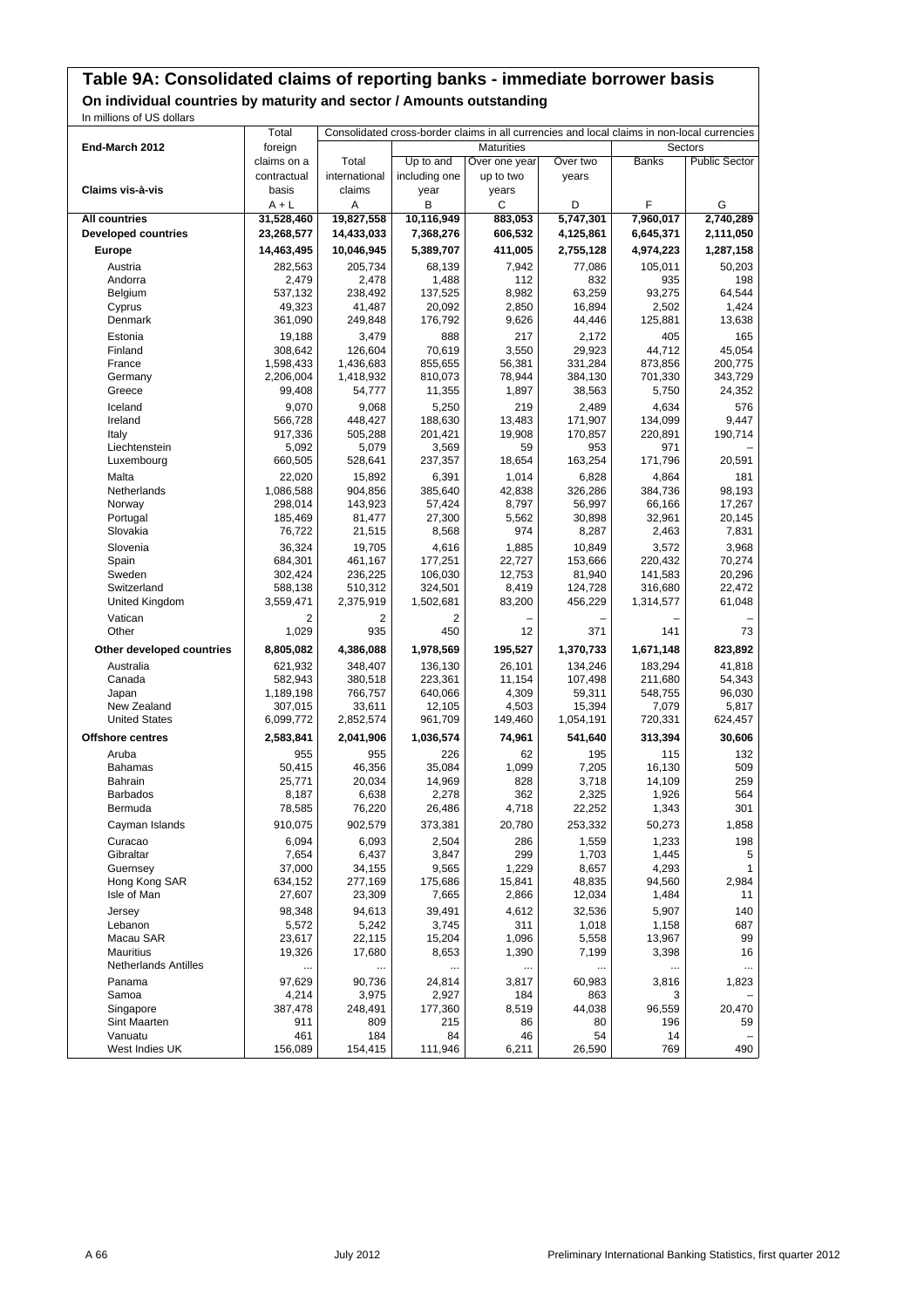|                     | Table 9A (cont.)     |                                                         |                       |                                                      |                                     |
|---------------------|----------------------|---------------------------------------------------------|-----------------------|------------------------------------------------------|-------------------------------------|
|                     |                      |                                                         |                       |                                                      |                                     |
|                     |                      |                                                         |                       |                                                      |                                     |
| Sectors             |                      | Local currency positions of<br>reporting banks' foreign | Net risk              | Total foreign                                        | End-March 2012                      |
| Non-bank            |                      | offices with local residents                            | transfers             | claims on an                                         |                                     |
| private sector      | Claims               | Liabilities                                             |                       | ultimate risk                                        |                                     |
|                     |                      |                                                         |                       | basis                                                | Claims vis-à-vis                    |
| н<br>8,879,256      | L<br>11,700,902      | М<br>8,590,350                                          | Q<br>$-666,561$       | $R(=\mathsf{A}+\mathsf{L}+\mathsf{Q})$<br>30,861,899 | All countries                       |
| 5,537,301           | 8,835,544            | 6,340,030                                               | –28,279               | 23,240,298                                           | <b>Developed countries</b>          |
| 3,708,165           | 4,416,550            | 3,014,427                                               | –144,502              | 14,318,993                                           | <b>Europe</b>                       |
| 50,391              | 76.829               | 113,288                                                 | $-457$                | 282,106                                              | Austria                             |
| 1,345               | 1                    |                                                         | $-658$                | 1,821                                                | Andorra                             |
| 80,478<br>37,348    | 298,640<br>7,836     | 276,157<br>10,240                                       | $-4,898$<br>$-7,504$  | 532,234<br>41,819                                    | Belgium<br>Cyprus                   |
| 98,443              | 111,242              | 70,349                                                  | 3,430                 | 364,520                                              | Denmark                             |
| 2,885               | 15,709               | 11,419                                                  | $-149$                | 19,039                                               | Estonia                             |
| 36,424              | 182,038              | 109,967                                                 | $-6,677$              | 301,965                                              | Finland                             |
| 343,588             | 161,750              | 131,113                                                 | 14,112                | 1,612,545                                            | France                              |
| 366,157<br>24,612   | 787,072<br>44,631    | 614,483<br>26,804                                       | 81,786<br>$-13,979$   | 2,287,790<br>85,429                                  | Germany<br>Greece                   |
| 3,828               | 2                    |                                                         | 218                   | 9,288                                                | Iceland                             |
| 303,764             | 118,301              | 69,955                                                  | $-67,273$             | 499,455                                              | Ireland                             |
| 93,127              | 412,048              | 211,202                                                 | 6,525                 | 923,861                                              | Italy                               |
| 4,040               | 13                   | 60                                                      | 158                   | 5,250                                                | Liechtenstein                       |
| 332,151             | 131,864              | 151,059<br>4,961                                        | $-93,011$             | 567,494<br>17,970                                    | Luxembourg<br>Malta                 |
| 10,305<br>419,430   | 6,128<br>181,732     | 44,318                                                  | $-4,050$<br>$-11,167$ | 1,075,421                                            | Netherlands                         |
| 59,913              | 154,091              | 77,716                                                  | $-5,020$              | 292,994                                              | Norway                              |
| 28,303              | 103,992              | 61,161                                                  | $-1,486$              | 183,983                                              | Portugal                            |
| 10,540              | 55,207               | 41,642                                                  | $-1,736$              | 74,986                                               | Slovakia                            |
| 11,851<br>169,381   | 16,619<br>223,134    | 7,779<br>95,989                                         | $-182$<br>2,515       | 36,142<br>686,816                                    | Slovenia<br>Spain                   |
| 73,941              | 66,199               | 36,062                                                  | 4,547                 | 306,971                                              | Sweden                              |
| 165,603             | 77,826               | 22,363                                                  | 15,663                | 603,801                                              | Switzerland                         |
| 979,609             | 1,183,552            | 826,118                                                 | $-55,356$             | 3,504,115                                            | United Kingdom                      |
| 2<br>706            | 94                   | 222                                                     | 147                   | 2<br>1,176                                           | Vatican<br>Other                    |
| 1,829,136           | 4,418,994            | 3,325,603                                               | 116,223               | 8,921,305                                            | Other developed countries           |
| 119,853             | 273,525              | 206,160                                                 | $-10,431$             | 611,501                                              | Australia                           |
| 113,623             | 202,425              | 146,437                                                 | 17,646                | 600,589                                              | Canada                              |
| 112,961             | 422,441              | 229,079                                                 | 10,659                | 1,199,857                                            | Japan                               |
| 20,562<br>1,458,261 | 273,404<br>3,247,198 | 178,109<br>2,565,818                                    | $-1,129$<br>96,872    | 305,886<br>6,196,644                                 | New Zealand<br><b>United States</b> |
| 1,669,149           | 541,935              | 472,266                                                 | $-556,883$            | 2,026,958                                            | <b>Offshore centres</b>             |
| 708                 |                      |                                                         | -63                   | 892                                                  | Aruba                               |
| 29,336              | 4,059                | 6,241                                                   | –21,549               | 28,866                                               | Bahamas                             |
| 5,659               | 5,737                | 4,098                                                   | $-5,837$              | 19,934                                               | Bahrain                             |
| 4,069<br>73,923     | 1,549<br>2,365       | 1,311<br>1,509                                          | $-232$<br>$-1,410$    | 7,955<br>77,175                                      | <b>Barbados</b><br>Bermuda          |
| 838,611             | 7,496                | 3,643                                                   | $-286,280$            | 623,795                                              | Cayman Islands                      |
| 4,628               | 1                    | 28                                                      | $-803$                | 5,291                                                | Curacao                             |
| 4,639               | 1,217                | 2,491                                                   | $-233$                | 7,421                                                | Gibraltar                           |
| 25,431              | 2,845                | 7,883                                                   | $-2,727$              | 34,273                                               | Guernsey                            |
| 179,398             | 356,983              | 301,537                                                 | $-70,798$             | 563,354                                              | Hong Kong SAR                       |
| 21,554<br>87,551    | 4,298                | 11,294                                                  | $-4,467$              | 23,140                                               | Isle of Man                         |
| 3,395               | 3,735<br>330         | 19,093<br>198                                           | $-9,355$<br>$-418$    | 88,993<br>5,154                                      | Jersey<br>Lebanon                   |
| 7,358               | 1,502                | 1,862                                                   | $-2,393$              | 21,224                                               | Macau SAR                           |
| 14,266              | 1,646                | 1,006                                                   | $-4,903$              | 14,423                                               | Mauritius                           |
|                     |                      |                                                         |                       |                                                      | <b>Netherlands Antilles</b>         |
| 83,935<br>3,972     | 6,893<br>239         | 6,329<br>195                                            | $-47,602$<br>$-2,645$ | 50,027<br>1,569                                      | Panama<br>Samoa                     |
| 129,252             | 138,987              | 101,845                                                 | $-33,978$             | 353,500                                              | Singapore                           |
| 554                 | 102                  | 91                                                      | -45                   | 866                                                  | Sint Maarten                        |
| 171                 | 277                  | 123                                                     | -24                   | 437                                                  | Vanuatu                             |
| 147,734             | 1,674                | 1,489                                                   | $-59,987$             | 96,102                                               | West Indies UK                      |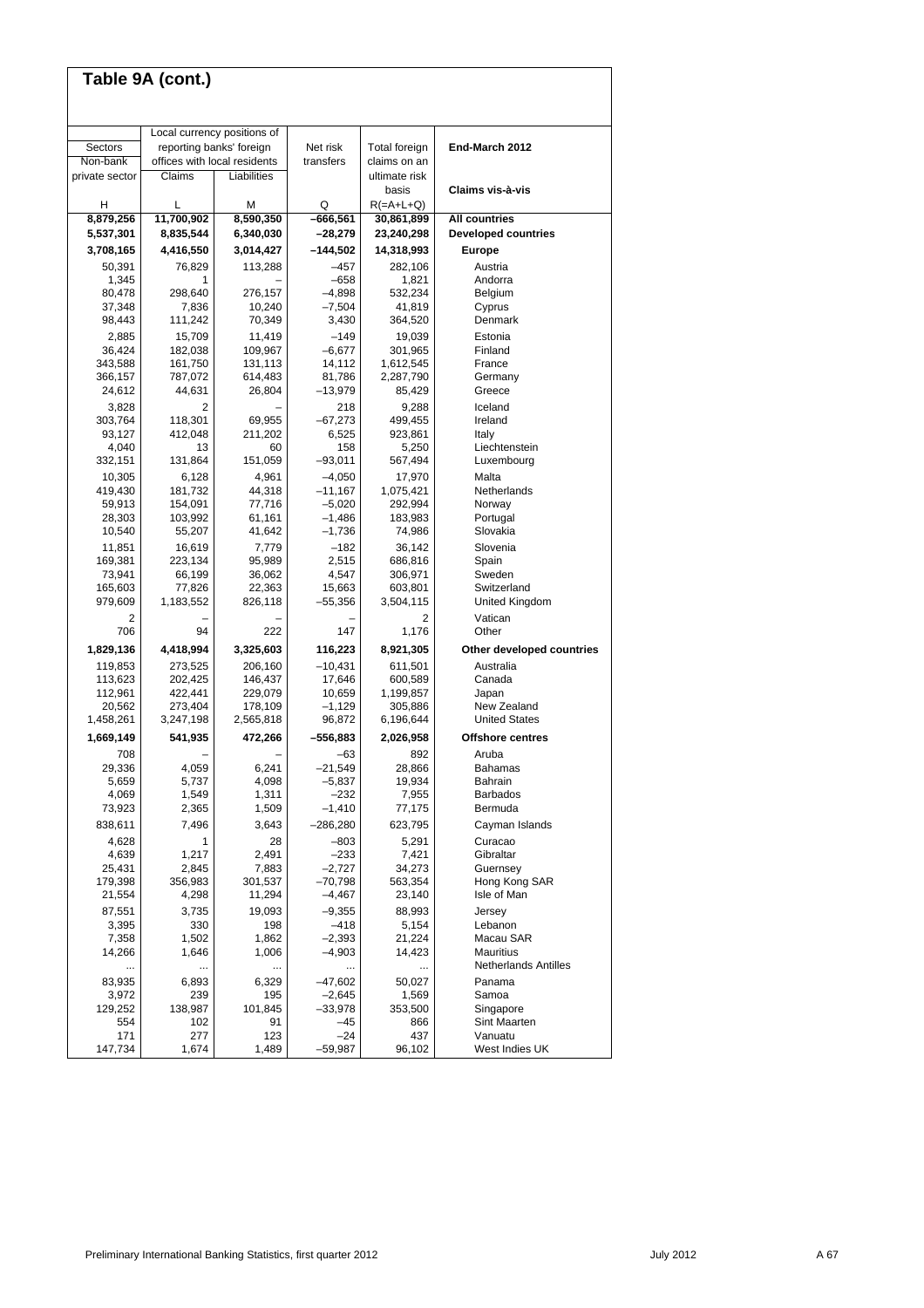| Table 9A (Cont.)                           |                |                |                |                                                                                             |            |                |                      |
|--------------------------------------------|----------------|----------------|----------------|---------------------------------------------------------------------------------------------|------------|----------------|----------------------|
|                                            | Total          |                |                | Consolidated cross-border claims in all currencies and local claims in non-local currencies |            |                |                      |
| End-March 2012                             | foreign        |                |                | <b>Maturities</b>                                                                           |            |                | Sectors              |
|                                            | claims on a    | Total          | Up to and      | Over one year                                                                               | Over two   | <b>Banks</b>   | <b>Public Sector</b> |
|                                            | contractual    | international  | including one  | up to two                                                                                   | years      |                |                      |
| Claims vis-à-vis                           | basis          | claims         | year           | years                                                                                       |            |                |                      |
|                                            | $A + L$        | Α              | в              | С                                                                                           | D          | F              | G                    |
| <b>Developing countries</b>                | 5,507,043      | 3,185,175      | 1,675,926      | 196,188                                                                                     | 1,029,759  | 988,758        | 461,936              |
| Africa & Middle East                       | 671,830        | 443,317        | 210,933        | 30,650                                                                                      | 182,956    | 121,709        | 69,226               |
| Algeria                                    | 10,625         | 2,485          |                | 138                                                                                         | 688        | 519            | 538                  |
| Angola                                     | 8,897          | 8,304          | 1,589<br>2,715 | 274                                                                                         | 4,428      | 1,356          | 2,483                |
| Benin                                      | 77             | 75             | 48             | 6                                                                                           | 21         | 11             | 12                   |
| Botswana                                   | 2,576          | 885            | 412            | 33                                                                                          | 321        | 26             | 155                  |
| Burkina Faso                               | 1,152          | 610            | 117            | 115                                                                                         | 379        | 12             | 12                   |
|                                            |                | 29             |                | 4                                                                                           |            | $\overline{7}$ |                      |
| <b>Burundi</b>                             | 29             |                | 5<br>347       | 174                                                                                         | 13<br>421  | 92             |                      |
| Cameroon<br>Cape Verde                     | 3,351<br>1,707 | 1,017<br>1,052 | 583            | 61                                                                                          | 383        | 354            | 189<br>309           |
| Central African Republic                   | 35             | 35             | 33             | $\overline{\phantom{0}}$                                                                    | 2          |                |                      |
| Chad                                       | 211            | 41             | 16             | $\overline{\phantom{0}}$                                                                    | 24         | 6              | 3                    |
|                                            |                |                |                |                                                                                             |            |                |                      |
| Comoros Islands                            | 20             | 20             | 9              | 2                                                                                           | 6          | 8              |                      |
| Congo                                      | 402            | 285            | 142            | 9                                                                                           | 113        | 17             | 16                   |
| Congo Democratic Republic<br>Côte d'Ivoire | 541            | 517            | 227            | 63                                                                                          | 225        | 185            | 30                   |
| Djibouti                                   | 4,690<br>255   | 2,349<br>255   | 839<br>109     | 509<br>4                                                                                    | 917<br>110 | 272<br>25      | 690<br>15            |
|                                            |                |                |                |                                                                                             |            |                |                      |
| Egypt                                      | 39,958         | 16,108         | 8,433          | 945                                                                                         | 5,284      | 3,156          | 2,682                |
| <b>Equatorial Guinea</b>                   | 561            | 95             | 78             | 4                                                                                           | 13         | 64             | 2                    |
| Eritrea                                    | 7              | $\overline{7}$ | $\overline{7}$ |                                                                                             |            |                |                      |
| Ethiopia                                   | 183            | 183            | 84             | 22                                                                                          | 75         | 17             |                      |
| Gabon                                      | 957            | 911            | 249            | 40                                                                                          | 594        | 16             | 796                  |
| Gambia                                     | 76             | 66             | 39             | 1                                                                                           | 23         | $\overline{2}$ | 2                    |
| Ghana                                      | 6,471          | 4,745          | 2,446          | 326                                                                                         | 1,741      | 431            | 1,829                |
| Guinea                                     | 432            | 267            | 78             | 137                                                                                         | 48         | 5              | 89                   |
| Guinea-Bissau                              | 5              | 5              |                |                                                                                             | 5          |                |                      |
| Iran                                       | 9,191          | 9,191          | 4,580          | 628                                                                                         | 3,926      | 5,346          | 127                  |
| Iraq                                       | 1,820          | 1,592          | 735            |                                                                                             | 801        | 541            | 889                  |
| Israel                                     | 19,832         | 16,504         | 8,778          | 726                                                                                         | 4,264      | 2,623          | 3,116                |
| Jordan                                     | 3,943          | 2,571          | 1,435          | 198                                                                                         | 830        | 719            | 296                  |
| Kenya                                      | 5,111          | 3,031          | 1,553          | 43                                                                                          | 1,297      | 513            | 158                  |
| Kuwait                                     | 18,360         | 17,368         | 12,663         | 471                                                                                         | 3,996      | 2,017          | 7,434                |
| Lesotho                                    | $\overline{2}$ | $\overline{2}$ | 2              |                                                                                             |            |                |                      |
| Liberia                                    | 35,681         | 35.678         | 7,605          | 2,096                                                                                       | 25,694     | 48             |                      |
| Libya                                      | 662            | 661            | 569            | 33                                                                                          | 23         | 406            | 16                   |
| Madagascar                                 | 1,503          | 459            | 127            | 20                                                                                          | 241        | 90             | 6                    |
| Malawi                                     | 84             | 84             | 33             | 13                                                                                          | 32         | 34             |                      |
| Mali                                       | 352            | 221            | 68             | 43                                                                                          | 97         | 80             | 29                   |
| Mauritania                                 | 382            | 382            | 146            | 13                                                                                          | 215        | 106            |                      |
| Morocco                                    | 28,722         | 8,665          | 3,687          | 832                                                                                         | 3,625      | 2,783          | 2,153                |
| Mozambique                                 | 5,113          | 1,257          | 228            | 95                                                                                          | 895        | 67             | 432                  |
| Namibia                                    | 472            | 472            | 219            | 3                                                                                           | 223        | 4              | 105                  |
| Niger                                      | 58             | 53             | 63             | 1                                                                                           | $-13$      | 36             | $\mathbf{1}$         |
| Nigeria                                    | 10,533         | 8,761          | 5,450          | 336                                                                                         | 2,004      | 2,768          | 1,446                |
| Oman                                       | 12,290         | 9,778          | 3,109          | 461                                                                                         | 6,179      | 1,825          | 856                  |
| <b>Palestinian Territory</b>               | 59             | 59             | 38             | 3                                                                                           | 8          | 16             | 18                   |
| Qatar                                      | 75,930         | 72,017         | 34,719         | 7,062                                                                                       | 28,758     | 33,407         | 8,902                |
| Rwanda                                     | 200            | 200            | 168            | -                                                                                           | 19         | 168            |                      |
| Sao Tomé and Principe                      | 67             | 67             | 12             |                                                                                             | 54         | 2              | 33                   |
| Saudi Arabia                               | 71,802         | 60,081         | 29,749         | 1,030                                                                                       | 28,445     | 19,404         | 14,665               |
| Senegal                                    | 2,857          | 930            | 291            | 299                                                                                         | 311        | 54             | 94                   |
| Seychelles                                 | 2,362          | 2,354          | 1,856          | 243                                                                                         | 238        | 8              |                      |
| Sierra Leone                               | 130            | 85             | 14             | 5                                                                                           | 65         |                | 27                   |
| Somalia                                    | 99             | 99             | 2              | 20                                                                                          | 77         | 1              | $12 \overline{ }$    |
| South Africa                               | 129,560        | 36,531         | 14,604         | 2,398                                                                                       | 15,082     | 14,015         | 7,693                |
| St. Helena                                 | 5              | 5              | 2              |                                                                                             | 3          |                |                      |
| Sudan                                      | 642            | 642            | 512            | 16                                                                                          | 31         | 182            | 282                  |
| Swaziland                                  | 130            | 130            | 102            |                                                                                             | 14         | 6              |                      |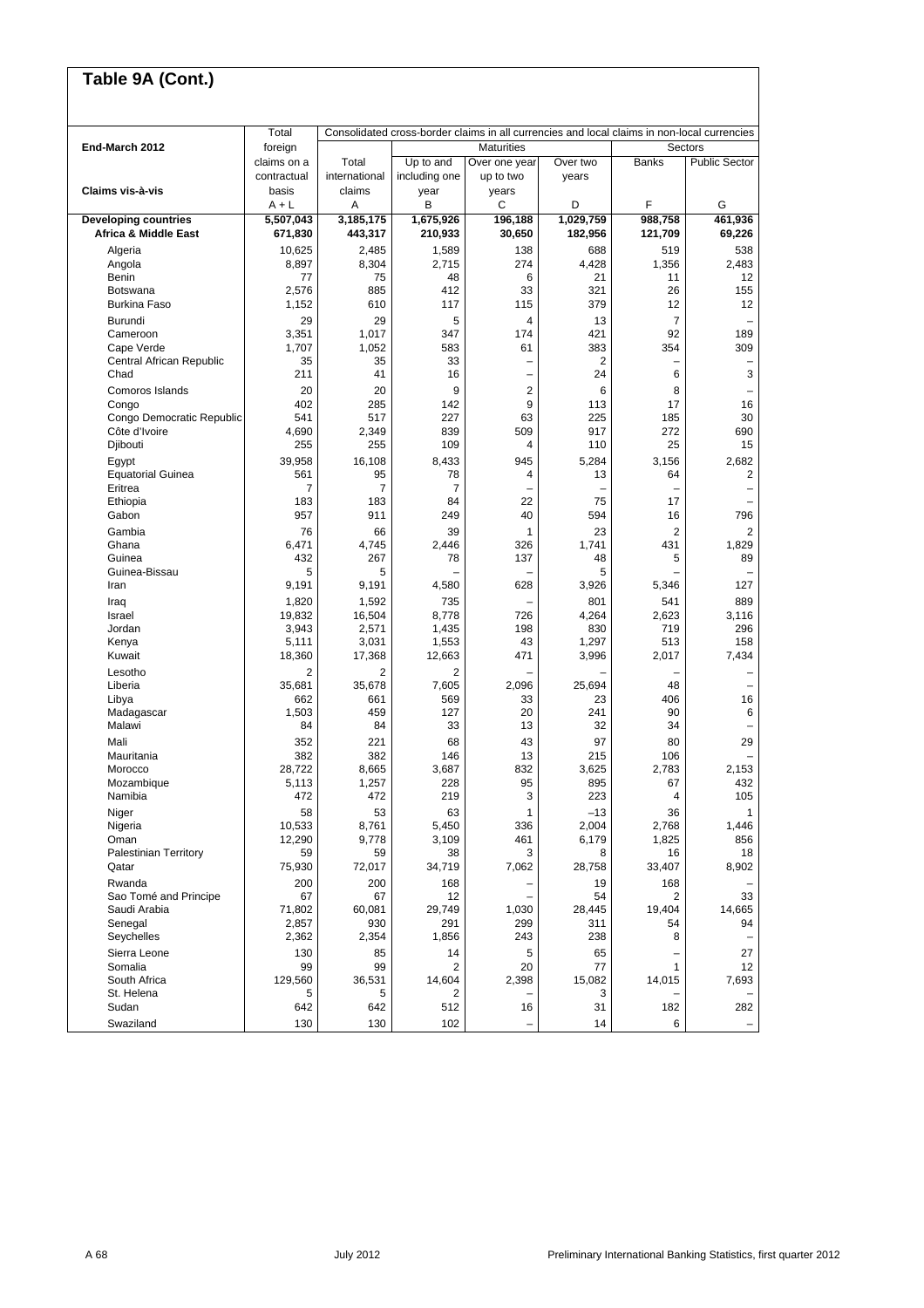|                | Table 9A (Cont.) |                              |                          |                                                     |                                   |
|----------------|------------------|------------------------------|--------------------------|-----------------------------------------------------|-----------------------------------|
|                |                  |                              |                          |                                                     |                                   |
|                |                  | Local currency positions of  |                          |                                                     |                                   |
| Sectors        |                  | reporting banks' foreign     | Net risk                 | Total foreign                                       | End-March 2012                    |
| Non-bank       |                  | offices with local residents | transfers                | claims on an                                        |                                   |
| private sector | Claims           | Liabilities                  |                          | ultimate risk                                       |                                   |
| н              | L                | М                            | Q                        | basis                                               | Claims vis-à-vis                  |
| 1,658,232      | 2,321,868        | 1,776,229                    | $-100,223$               | $R(=\mathsf{A}+\mathsf{L}+\mathsf{Q})$<br>5,406,820 | <b>Developing countries</b>       |
| 249,748        | 228,513          | 197,127                      | -34,266                  | 637,564                                             | Africa & Middle East              |
| 1,429          | 8,140            | 5,980                        | $-956$                   | 9.669                                               | Algeria                           |
| 4,157          | 593              | 1,019                        | $-950$                   | 7,947                                               | Angola                            |
| 53             | 2                |                              | 4                        | 81                                                  | Benin                             |
| 706            | 1,691            | 2,466                        | 78                       | 2,654                                               | Botswana                          |
| 587            | 542              | 591                          | -32                      | 1,120                                               | Burkina Faso                      |
| 21<br>736      |                  |                              | 109<br>$-71$             | 138                                                 | Burundi<br>Cameroon               |
| 388            | 2,334<br>655     | 2,426<br>515                 | $-92$                    | 3,280<br>1,615                                      | Cape Verde                        |
| 36             |                  |                              | $\overline{\phantom{0}}$ | 35                                                  | Central African Republic          |
| 31             | 170              | 171                          | -6                       | 205                                                 | Chad                              |
| 12             |                  |                              | 6                        | 26                                                  | Comoros Islands                   |
| 253            | 117              | 195                          | $-35$                    | 367                                                 | Congo                             |
| 303            | 24               | 16                           | $-171$                   | 370                                                 | Congo Democratic Republic         |
| 1,383          | 2,341            | 2,254                        | $-206$                   | 4.484                                               | Côte d'Ivoire                     |
| 214            |                  |                              | $-61$                    | 194                                                 | Djibouti                          |
| 10,261         | 23,850           | 23,508                       | $-885$                   | 39.073                                              | Egypt<br><b>Equatorial Guinea</b> |
| 29<br>7        | 466              | 522                          | $-15$<br>1               | 546<br>8                                            | Eritrea                           |
| 166            |                  | $\overline{\phantom{0}}$     | $-65$                    | 118                                                 | Ethiopia                          |
| 98             | 46               | 164                          | $-273$                   | 684                                                 | Gabon                             |
| 63             | 10               | 74                           | 1                        | 77                                                  | Gambia                            |
| 2,485          | 1,726            | 2,107                        | $-881$                   | 5,590                                               | Ghana                             |
| 176            | 165              | 111                          | $-2$                     | 430                                                 | Guinea                            |
| 5              |                  | 1                            | 2                        | 7                                                   | Guinea-Bissau<br>Iran             |
| 3,718          | -                |                              | $-3,238$                 | 5,953                                               |                                   |
| 154<br>10,712  | 228<br>3,328     | 198<br>1,566                 | 196<br>1,938             | 2,016<br>21,770                                     | Iraq<br>Israel                    |
| 1,551          | 1,372            | 850                          | 10                       | 3,953                                               | Jordan                            |
| 2,354          | 2,080            | 1,993                        | $-723$                   | 4,388                                               | Kenya                             |
| 7,908          | 992              | 737                          | 1,762                    | 20,122                                              | Kuwait                            |
| 2              |                  |                              |                          | 2                                                   | Lesotho                           |
| 35,429         | 3                | 1                            | $-6,901$                 | 28,780                                              | Liberia                           |
| 238<br>360     | 1<br>1,044       | 1,051                        | 10<br>$-80$              | 672<br>1,423                                        | Libya<br>Madagascar               |
| 49             |                  |                              | -56                      | 28                                                  | Malawi                            |
| 112            | 131              | 112                          | $-7$                     | 345                                                 | Mali                              |
| 277            |                  |                              | $-19$                    | 363                                                 | Mauritania                        |
| 3,723          | 20,057           | 16,105                       | $-1,909$                 | 26,813                                              | Morocco                           |
| 758            | 3,856            | 1,863                        | $-68$                    | 5,045                                               | Mozambique                        |
| 365            |                  |                              | $-90$                    | 382                                                 | Namibia                           |
| 16             | 5                |                              | 20                       | 78                                                  | Niger                             |
| 4,544<br>7,096 | 1,772<br>2,512   | 1,782<br>2,230               | $-667$<br>$-2,598$       | 9,866<br>9,692                                      | Nigeria<br>Oman                   |
| 24             |                  | 2                            | 1                        | 60                                                  | <b>Palestinian Territory</b>      |
| 29,470         | 3,913            | 3,181                        | $-1,146$                 | 74,784                                              | Qatar                             |
| 32             |                  | -                            | $-15$                    | 185                                                 | Rwanda                            |
| 33             |                  |                              | $-21$                    | 46                                                  | Sao Tomé and Principe             |
| 25,962         | 11,721           | 2,932                        | $-832$                   | 70,970                                              | Saudi Arabia                      |
| 777            | 1,927            | 1,452                        | $-48$                    | 2,809                                               | Senegal                           |
| 2,343          | 8                | 18                           | $-946$                   | 1,416                                               | Seychelles                        |
| 58             | 45               | 75                           | 103                      | 233                                                 | Sierra Leone                      |
| 87<br>14,768   | 93,029           | 90,112                       | $-3,333$                 | 99<br>126,227                                       | Somalia<br>South Africa           |
| 5              |                  |                              | 7                        | 12                                                  | St. Helena                        |
| 178            |                  |                              | $-166$                   | 476                                                 | Sudan                             |
| 123            |                  |                              | 16                       | 146                                                 | Swaziland                         |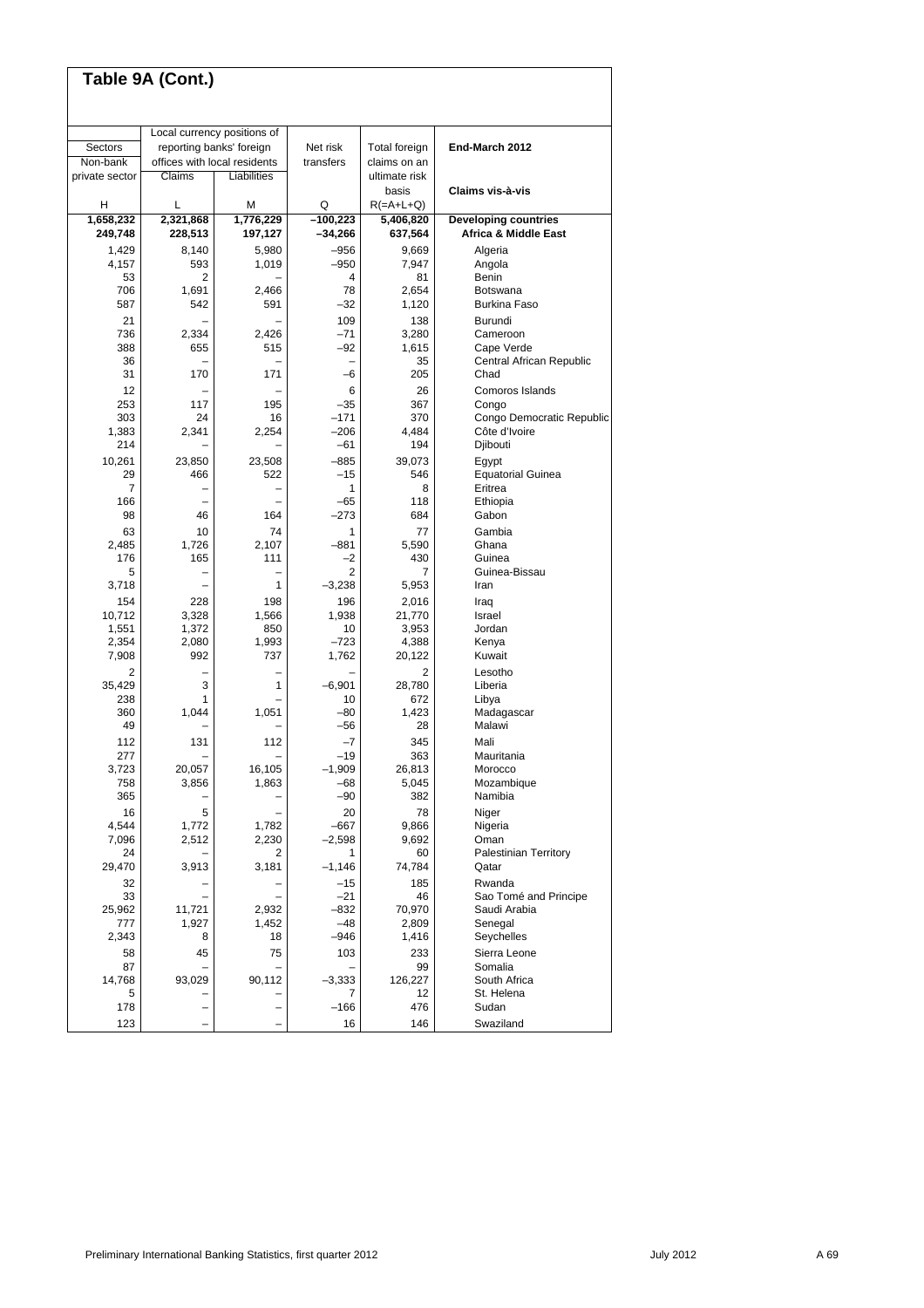|                                     | Total                  |                   | Consolidated cross-border claims in all currencies and local claims in non-local currencies |                                    |                  | Sectors          |                      |
|-------------------------------------|------------------------|-------------------|---------------------------------------------------------------------------------------------|------------------------------------|------------------|------------------|----------------------|
| End-March 2012                      | foreign<br>claims on a | Total             | Up to and                                                                                   | <b>Maturities</b><br>Over one year | Over two         | <b>Banks</b>     | <b>Public Sector</b> |
|                                     | contractual            | international     | including one                                                                               | up to two                          | years            |                  |                      |
| Claims vis-à-vis                    | basis                  | claims            | year                                                                                        | years                              |                  |                  |                      |
|                                     | $A + L$                | Α                 | B                                                                                           | С                                  | D                | F                | G                    |
| Syria<br>Tanzania                   | 461<br>2,561           | 461<br>1,453      | 321<br>904                                                                                  | 48<br>27                           | 39<br>453        | 113<br>228       | 20<br>266            |
| Togo                                | 379                    | 362               | 36                                                                                          | $\overline{4}$                     | 308              | 321              | 11                   |
| Tunisia                             | 8,196                  | 3,917             | 1,266                                                                                       | 792                                | 1,629            | 902              | 993                  |
| Uganda                              | 1,482                  | 1,163             | 539                                                                                         | 9                                  | 498              | 273              | 102                  |
| <b>United Arab Emirates</b>         | 133,345                | 102,543           | 54,899                                                                                      | 9,394                              | 35,445           | 25,653           | 8,903                |
| Yemen                               | 1,187                  | 1,158             | 166                                                                                         | 329                                | 652              | 37               | 21                   |
| Zambia                              | 2,357                  | 1,450             | 644                                                                                         | 91                                 | 572              | 315              | 188                  |
| Zimbabwe<br>Residual                | 561<br>129             | 405<br>129        | 312<br>122                                                                                  | 1<br>L.                            | 85<br>7          | 16<br>1          | 22<br>58             |
| Asia & Pacific                      | 2,084,678              | 1,373,272         | 893,594                                                                                     | 65,387                             | 275,386          | 579,274          | 138,501              |
| Afghanistan                         | 116                    | 74                | 14                                                                                          | 8                                  | 51               | 17               |                      |
| Armenia                             | 941                    | 763               | 352                                                                                         | 106                                | 278              | 139              | 34                   |
| Azerbaijan                          | 4,652                  | 4,652             | 1,675                                                                                       | 476                                | 2,467            | 1.155            | 922                  |
| Bangladesh<br>Bhutan                | 6,907<br>80            | 3,898<br>80       | 3,260<br>5                                                                                  | 38                                 | 518<br>73        | 1,312            | 273<br>75            |
| <b>British Overseas Territories</b> | 448                    | 448               | 246                                                                                         | 12                                 | 190              | Ē,               | 1                    |
| <b>Brunei</b>                       | 4,397                  | 2,113             | 1,690                                                                                       | 17                                 | 379              | 29               | 1,098                |
| Cambodia                            | 585                    | 530               | 293                                                                                         | $\overline{7}$                     | 232              | 201              | 3                    |
| China                               | 713,522                | 557,555           | 429,089                                                                                     | 18.202                             | 65,201           | 330,296          | 23,379               |
| Chinese Taipei                      | 153,131                | 68,696            | 53,651                                                                                      | 1,375                              | 4,707            | 25,028           | 8,915                |
| Fiji                                | 1,527                  | 44                | 16                                                                                          | 13                                 | 16               | 21               |                      |
| French Polynesia                    | 4,996                  | 2,108             | 241                                                                                         | 125                                | 1,513            | 1,033            | 38                   |
| Georgia                             | 1,389                  | 1,266             | 679                                                                                         | 83                                 | 450              | 415              | 137                  |
| India<br>Indonesia                  | 319,517<br>118,287     | 222,099<br>83,600 | 134,971<br>48,895                                                                           | 11,187<br>3,807                    | 51,027<br>24,809 | 77,738<br>12,463 | 11,184<br>15,127     |
| Kazakhstan                          | 17,102                 | 12.717            | 4.289                                                                                       | 652                                | 4,805            | 2,962            | 1,500                |
| Kiribati                            | $\overline{4}$         | 4                 |                                                                                             |                                    | $\overline{4}$   |                  |                      |
| Kyrgyz Republic                     | 276                    | 173               | 25                                                                                          | 13                                 | 127              | 53               |                      |
| Laos                                | 460                    | 460               | 27                                                                                          | 18                                 | 415              | 18               | 5                    |
| Malaysia                            | 154,560                | 58,558            | 29,633                                                                                      | 3,742                              | 16,237           | 13,048           | 12,902               |
| Maldives                            | 728                    | 606               | 180                                                                                         | 28                                 | 329              | 11               | 165                  |
| Marshall Islands                    | 37,936                 | 37,853            | 9,426                                                                                       | 1,557                              | 26,306           | 6                |                      |
| Micronesia<br>Mongolia              | 2<br>593               | 2<br>593          | 2<br>361                                                                                    | 27                                 | 154              | 180              | 46                   |
| Myanmar                             | 279                    | 279               | 200                                                                                         |                                    | 79               | 169              |                      |
| Nauru                               | 5                      | 5                 | $\overline{2}$                                                                              |                                    | 3                |                  |                      |
| Nepal                               | 360                    | 76                | 67                                                                                          | $\overline{\phantom{0}}$           | $\overline{7}$   | 33               |                      |
| New Caledonia                       | 6,548                  | 3,203             | 48                                                                                          | 204                                | 2,620            | 1,199            | 154                  |
| North Korea<br>Pakistan             | 529<br>14,153          | 529<br>5,265      | 522<br>2,647                                                                                | $\overline{\phantom{0}}$<br>157    | 6<br>2,052       | 351<br>1,098     | 10<br>1,842          |
| Palau                               | 3                      | 3                 | 3                                                                                           |                                    |                  |                  |                      |
| Papua New Guinea                    | 4,651                  | 969               | 142                                                                                         | $\overline{\phantom{0}}$           | 798              | 12               | 61                   |
| Philippines                         | 37,665                 | 26,526            | 12,973                                                                                      | 965                                | 10,123           | 6,820            | 7,449                |
| Solomon Islands                     | 181                    | 3                 |                                                                                             |                                    | 3                |                  |                      |
| South Korea                         | 344,711                | 208,412           | 126,834                                                                                     | 19,075                             | 33,917           | 82,991           | 41,591               |
| Sri Lanka                           | 6,839                  | 4,248             | 1,921                                                                                       | 127                                | 1,517            | 664              | 1,937                |
| Tajikistan                          | 44                     | 44                | 4                                                                                           | 27                                 | 12               | 13               |                      |
| Thailand                            | 97,114                 | 40,559            | 16,682                                                                                      | 1,741                              | 14,773           | 12,518           | 6,755                |
| <b>Timor Leste</b><br>Tonga         | 89<br>126              | 89<br>3           | 56                                                                                          | 5<br>$\overline{\phantom{0}}$      | 28<br>3          |                  |                      |
| Turkmenistan                        | 258                    | 258               | 35                                                                                          |                                    | 217              | 81               | 116                  |
| Tuvalu                              | 8                      | 8                 |                                                                                             |                                    | 8                |                  |                      |
| <b>US Pacific Islands</b>           | 279                    | 279               | 230                                                                                         |                                    | 48               | 2                |                      |
| Uzbekistan                          | 736                    | 736               | 307                                                                                         | 250                                | 166              | 442              |                      |
| Vietnam                             | 26,919                 | 21,896            | 11,121                                                                                      | 1,340                              | 8,511            | 6,755            | 2,228                |
| Wallis/Futuna                       | 45                     | 10                |                                                                                             | 3                                  | $\overline{7}$   |                  |                      |
| Residual                            | 980                    | 980               | 780                                                                                         |                                    | 200              | 1                | 554                  |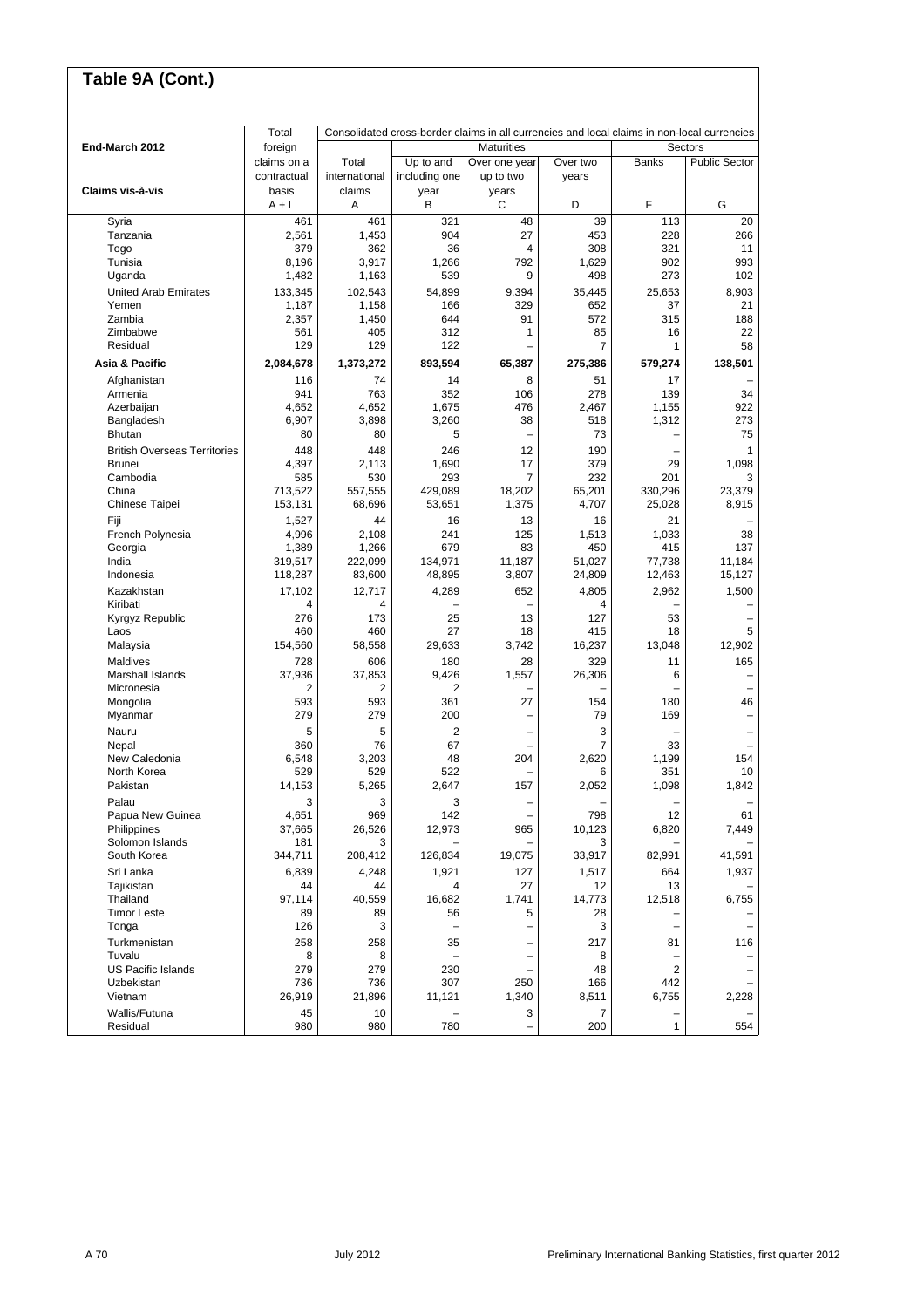|                | Table 9A (Cont.) |                              |                  |                                        |                                     |
|----------------|------------------|------------------------------|------------------|----------------------------------------|-------------------------------------|
|                |                  |                              |                  |                                        |                                     |
|                |                  | Local currency positions of  |                  |                                        |                                     |
| Sectors        |                  | reporting banks' foreign     | Net risk         | Total foreign                          | End-March 2012                      |
| Non-bank       |                  | offices with local residents | transfers        | claims on an                           |                                     |
| private sector | Claims           | Liabilities                  |                  | ultimate risk<br>basis                 | Claims vis-à-vis                    |
| н              | L                | M                            | Q                | $R(=\mathsf{A}+\mathsf{L}+\mathsf{Q})$ |                                     |
| 328            |                  |                              | 8                | 469                                    | Syria                               |
| 960<br>29      | 1,108<br>17      | 961                          | –210<br>$-23$    | 2,351<br>356                           | Tanzania<br>Togo                    |
| 2,022          | 4,279            | 3,455                        | $-353$           | 7,843                                  | Tunisia                             |
| 787            | 319              | 1,145                        | $-27$            | 1,455                                  | Uganda                              |
| 66,314         | 30,802           | 22,330                       | $-9,906$         | 123,439                                | <b>United Arab Emirates</b>         |
| 1,100<br>947   | 29<br>907        | 658                          | $-254$<br>$-160$ | 933<br>2,197                           | Yemen<br>Zambia                     |
| 367            | 156              | 198                          | $-41$            | 520                                    | Zimbabwe                            |
| 69             |                  |                              |                  | 129                                    | Residual                            |
| 598,694        | 711,406          | 482,135                      | $-2,436$         | 2,082,242                              | Asia & Pacific                      |
| 56             | 42               | 32                           | $-2$             | 114                                    | Afghanistan                         |
| 591            | 178              | 75                           | -91<br>$-558$    | 850<br>4,094                           | Armenia<br>Azerbaiian               |
| 2,578<br>2,307 | 3,009            | 3,407                        | $-714$           | 6,193                                  | Bangladesh                          |
| 5              |                  |                              | $-66$            | 14                                     | <b>Bhutan</b>                       |
| 447            |                  |                              | $-117$           | 331                                    | <b>British Overseas Territories</b> |
| 986            | 2,284            | 6,552                        | $-379$           | 4,018                                  | <b>Brunei</b>                       |
| 232<br>164,611 | 55<br>155,967    | 7<br>112,780                 | $-21$<br>13,281  | 564<br>726,803                         | Cambodia<br>China                   |
| 33,561         | 84,435           | 44,523                       | $-367$           | 152,764                                | Chinese Taipei                      |
| 23             | 1,483            | 1,462                        | 27               | 1,554                                  | Fiji                                |
| 1,036          | 2,888            | 2,314                        | $-12$            | 4,984                                  | French Polynesia                    |
| 710<br>121,547 | 123<br>97,418    | 70<br>58,754                 | $-78$<br>23,881  | 1,311<br>343,398                       | Georgia<br>India                    |
| 55,702         | 34,687           | 24,111                       | $-24,066$        | 94,221                                 | Indonesia                           |
| 7,955          | 4,385            | 3,596                        | $-393$           | 16,709                                 | Kazakhstan                          |
| 4              |                  |                              | 29               | 33                                     | Kiribati                            |
| 120<br>436     | 103              | 63                           | $-28$<br>$-111$  | 248<br>349                             | Kyrgyz Republic<br>Laos             |
| 31,522         | 96,002           | 76,650                       | 1,838            | 156,398                                | Malaysia                            |
| 427            | 122              | 67                           | 110              | 838                                    | <b>Maldives</b>                     |
| 37,846         | 83               |                              | $-4,520$         | 33.416                                 | Marshall Islands                    |
| 2              |                  |                              | $-2$             |                                        | Micronesia                          |
| 369<br>110     |                  |                              | $-27$<br>155     | 566<br>434                             | Mongolia<br>Myanmar                 |
| 5              |                  |                              |                  | 5                                      | Nauru                               |
| 44             | 284              | 348                          | 6                | 366                                    | Nepal                               |
| 1,848<br>168   | 3,345            | 2,450                        | -232<br>23       | 6,316<br>552                           | New Caledonia<br>North Korea        |
| 2,319          | 8,888            | 7,324                        | $-2,497$         | 11,656                                 | Pakistan                            |
| 3              |                  |                              | $-2$             | 1                                      | Palau                               |
| 896            | 3,682            | 3,368                        | $-179$           | 4,472                                  | Papua New Guinea                    |
| 12,058         | 11,139           | 5,456                        | $-4,695$         | 32,970                                 | Philippines<br>Solomon Islands      |
| 3<br>81,939    | 178<br>136,299   | 169<br>83,680                | 83<br>10,762     | 264<br>355,473                         | South Korea                         |
| 1,644          | 2,591            | 1,292                        | $-776$           | 6,063                                  | Sri Lanka                           |
| 31             |                  |                              | $-11$            | 33                                     | Tajikistan                          |
| 20,811         | 56,555           | 39,292                       | $-6,334$         | 90,780                                 | Thailand                            |
| 89<br>3        | 123              | 158                          | 37               | 126<br>126                             | <b>Timor Leste</b><br>Tonga         |
| 61             |                  |                              | $-195$           | 63                                     | Turkmenistan                        |
| 8              |                  | $\overline{\phantom{0}}$     | $-8$             |                                        | Tuvalu                              |
| 277            |                  | -                            | $-1$             | 278                                    | <b>US Pacific Islands</b>           |
| 293            |                  |                              | $-227$           | 509                                    | Uzbekistan                          |
| 12,672<br>10   | 5,023<br>35      | 4,075<br>60                  | $-5,852$<br>1    | 21,067<br>46                           | Vietnam<br>Wallis/Futuna            |
| 329            |                  | $\overline{\phantom{0}}$     | $-108$           | 872                                    | Residual                            |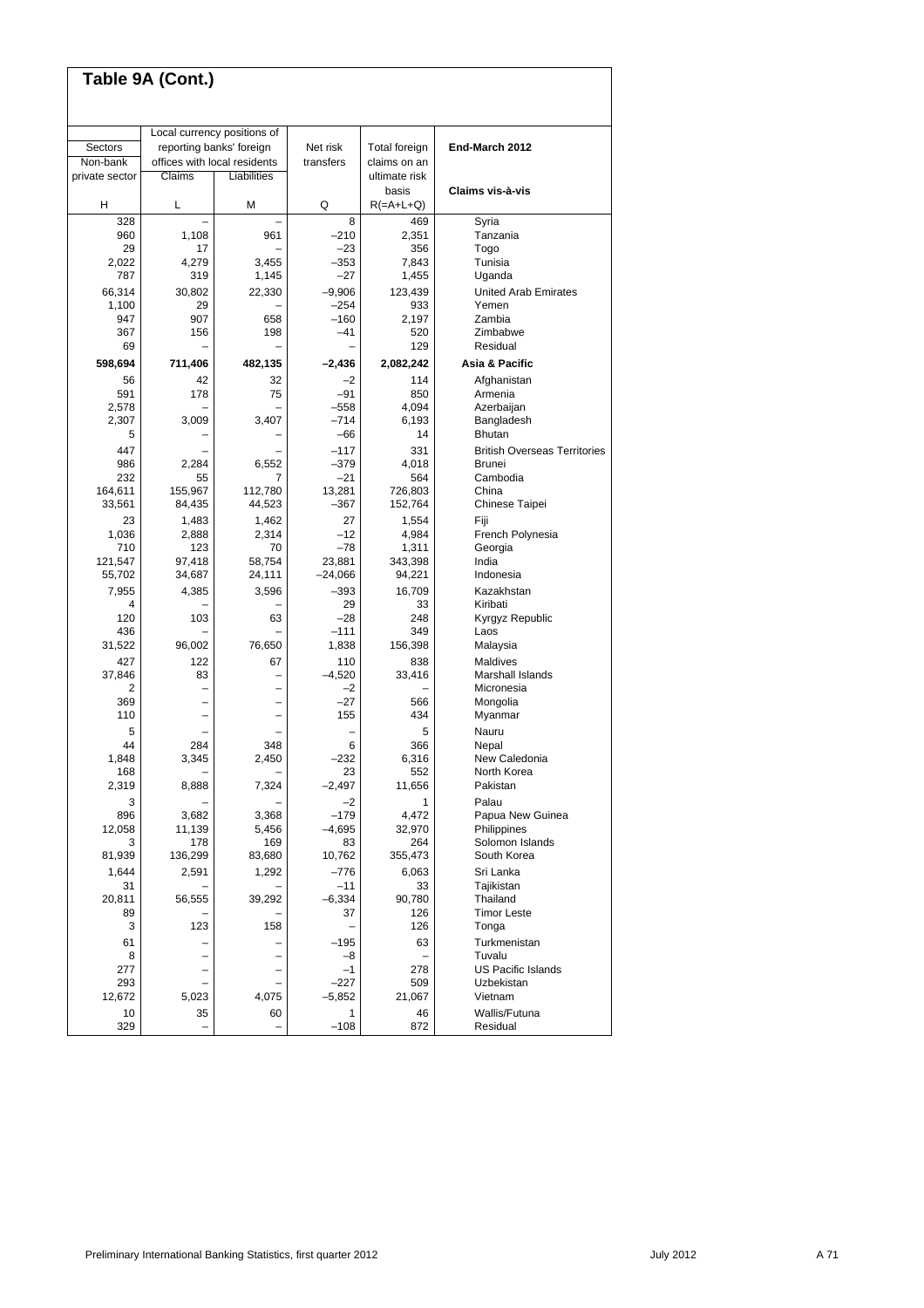|                                          | Total<br>Consolidated cross-border claims in all currencies and local claims in non-local currencies |                |                |                          |                |                |                       |
|------------------------------------------|------------------------------------------------------------------------------------------------------|----------------|----------------|--------------------------|----------------|----------------|-----------------------|
| End-March 2012                           | foreign                                                                                              |                |                | <b>Maturities</b>        |                |                | Sectors               |
|                                          | claims on a                                                                                          | Total          | Up to and      | Over one year            | Over two       | <b>Banks</b>   | <b>Public Sector</b>  |
|                                          | contractual                                                                                          | international  | including one  | up to two                | years          |                |                       |
| Claims vis-à-vis                         | basis                                                                                                | claims         | year           | years                    |                |                | G                     |
|                                          | $A + L$                                                                                              | Α              | В              | С                        | D              | F              |                       |
| <b>Europe</b>                            | 1,417,810                                                                                            | 812,414        | 306,745        | 62,358                   | 383,067        | 155,740        | 127,171               |
| Albania                                  | 7,180                                                                                                | 3,964          | 1,502          | 347                      | 2,060          | 309            | 1,064                 |
| <b>Belarus</b><br>Bosnia and Herzegovina | 4,437<br>10,542                                                                                      | 3,702<br>4,522 | 1,755<br>1,743 | 268<br>419               | 1,494<br>2,041 | 2,294<br>664   | 83<br>221             |
| <b>Bulgaria</b>                          | 37,637                                                                                               | 27,588         | 9,979          | 2,164                    | 13,894         | 1,282          | 2,649                 |
| Croatia                                  | 80,183                                                                                               | 59,488         | 18,874         | 7,718                    | 29,371         | 4,247          | 10,244                |
| Czech Republic                           | 203,179                                                                                              | 47,996         | 15,311         | 2,779                    | 25,029         | 6,532          | 13,151                |
| Hungary                                  | 111,662                                                                                              | 74,617         | 25,182         | 3,690                    | 35,909         | 10,648         | 15,320                |
| Latvia                                   | 23,214                                                                                               | 19,980         | 4,788          | 715                      | 12,971         | 2,633          | 1,334                 |
| Lithuania                                | 25,742                                                                                               | 18,843         | 3,883          | 1,804                    | 11,129         | 1,067          | 2,868                 |
| Macedonia, FYR                           | 3,742                                                                                                | 2,358          | 1,370          | 147                      | 769            | 130            | 755                   |
| Moldova                                  | 888                                                                                                  | 586            | 260            | 52                       | 204            | 127            | 58                    |
| Montenegro                               | 1,948                                                                                                | 1,302          | 515            | 112                      | 588            | 135            | 208                   |
| Poland                                   | 298,405                                                                                              | 137,328        | 35,835         | 7,221                    | 80.794         | 13,960         | 28,462                |
| Romania                                  | 109,491                                                                                              | 75,016         | 26,374         | 8,312                    | 36,015         | 6,854          | 13,921                |
| Russia                                   | 218,306                                                                                              | 154,157        | 64,658         | 14,259                   | 66,637         | 51,963         | 9,231                 |
| Serbia                                   | 28,057                                                                                               | 17,922         | 7,342          | 1,778                    | 7,873          | 1,679          | 3,641                 |
| Turkey                                   | 217,844                                                                                              | 142,187        | 78,726         | 9,396                    | 48,775         | 47,988         | 21,256                |
| Ukraine                                  | 34,169                                                                                               | 20,004         | 8,054          | 1,169                    | 7,369          | 3,063          | 2,675                 |
| Res. Serbia & Montenegro                 | 99                                                                                                   | 99             | 94             |                          | 4              | 25             | 27                    |
| <b>Residual Europe</b>                   | 1,085                                                                                                | 755            | 500            | 8                        | 141            | 140            | 3                     |
| Latin America/Caribbean                  | 1,332,725                                                                                            | 556,172        | 264,654        | 37,793                   | 188,350        | 132,035        | 127,038               |
| Argentina                                | 49,304                                                                                               | 20,968         | 11,599         | 2,313                    | 5,162          | 2,121          | 4,116                 |
| <b>Belize</b>                            | 3,041                                                                                                | 2,687          | 2,313          | 119                      | 213            | 5              | 67                    |
| <b>Bolivia</b>                           | 532                                                                                                  | 515            | 230            | 136                      | 147            | 12             | 57                    |
| Bonaire, Saint Eustatius and             | 75                                                                                                   | 75             | 2              |                          | 73             |                |                       |
| <b>Brazil</b><br>Chile                   | 539,485                                                                                              | 228,759        | 116,140        | 15,447                   | 58,480         | 67,469         | 63,170                |
|                                          | 138,075                                                                                              | 55,932         | 30,162         | 3,252                    | 18,265         | 19,872         | 2,557                 |
| Colombia                                 | 51,543                                                                                               | 18,885         | 9,803          | 1,847                    | 5,980          | 5,124          | 3,929                 |
| Costa Rica<br>Cuba                       | 10,962<br>1,803                                                                                      | 8,947<br>1,736 | 3,196<br>914   | 445<br>164               | 4,936<br>558   | 2,456<br>1,248 | 667<br>140            |
| Dominica                                 | 208                                                                                                  | 92             | 36             | $\overline{7}$           | 24             | 4              | $\overline{2}$        |
| Dominican Republic                       | 6,640                                                                                                | 5,415          | 2,363          | 310                      | 2,664          | 542            | 1,728                 |
| Ecuador                                  | 3,403                                                                                                | 2,956          | 1,932          | 225                      | 722            | 607            | 550                   |
| El Salvador                              | 8.132                                                                                                | 6,299          | 1,765          | 70                       | 4,408          | 1,451          | 997                   |
| <b>Falkland Islands</b>                  | 73                                                                                                   | 47             | 35             | $\overline{\phantom{0}}$ | 10             |                |                       |
| Grenada                                  | 275                                                                                                  | 129            | 35             | 13                       | 48             |                | 15                    |
| Guatemala                                | 6,138                                                                                                | 5,132          | 2,347          | 255                      | 2,507          | 1,449          | 141                   |
| Guyana                                   | 834                                                                                                  | 582            | 512            | 3                        | 65             | 41             |                       |
| Haiti                                    | 284                                                                                                  | 171            | 88             | $\boldsymbol{2}$         | 79             | 25             | 63                    |
| Honduras                                 | 2,832                                                                                                | 1,575          | 855            | 91                       | 531            | 776            | 196                   |
| Jamaica                                  | 7,223                                                                                                | 4,033          | 886            | 132                      | 2,178          | 382            | 1,334                 |
| Mexico                                   | 374,401                                                                                              | 113,031        | 44,710         | 6,886                    | 50,251         | 11,172         | 36,295                |
| Nicaragua                                | 783                                                                                                  | 711            | 387            | 16                       | 302            | 49             | 29                    |
| Paraguay                                 | 6,101                                                                                                | 3,163          | 1,867          | 318                      | 631            | 979            | 146                   |
| Peru                                     | 51,332                                                                                               | 34,496         | 16,056         | 2,483                    | 13,177         | 8,088          | 5,297                 |
| St. Lucia                                | 1,597                                                                                                | 1,221          | 210            | 17                       | 378            | 97             | 145                   |
| St. Vincent                              | 943                                                                                                  | 829            | 490            | 74                       | 219            |                | 11                    |
| Surinam                                  | 603                                                                                                  | 603            | 9              | $\overline{7}$           | 233            | 130            | 24                    |
| Trinidad and Tobago                      | 10,376                                                                                               | 3,976          | 1,485          | 399                      | 1,753          | 138            | 574                   |
| <b>Turks and Caicos</b><br>Uruguay       | 1,226<br>13,771                                                                                      | 740<br>10,008  | 311<br>5,436   | 28<br>588                | 344<br>3,613   | 25<br>1,618    | $\mathbf{1}$<br>2,227 |
| Venezuela                                | 32,110                                                                                               | 13,839         | 3,994          | 1,326                    | 7,084          | 6,079          | 2,559                 |
| Residual                                 | 8,620                                                                                                | 8,620          | 4,486          | 820                      | 3,315          | 76             |                       |
| Int. organisations                       | 152,474                                                                                              | 151,005        | 22,439         | 5,033                    | 48,507         | 10,672         | 1<br>135,617          |
|                                          |                                                                                                      |                |                |                          |                |                |                       |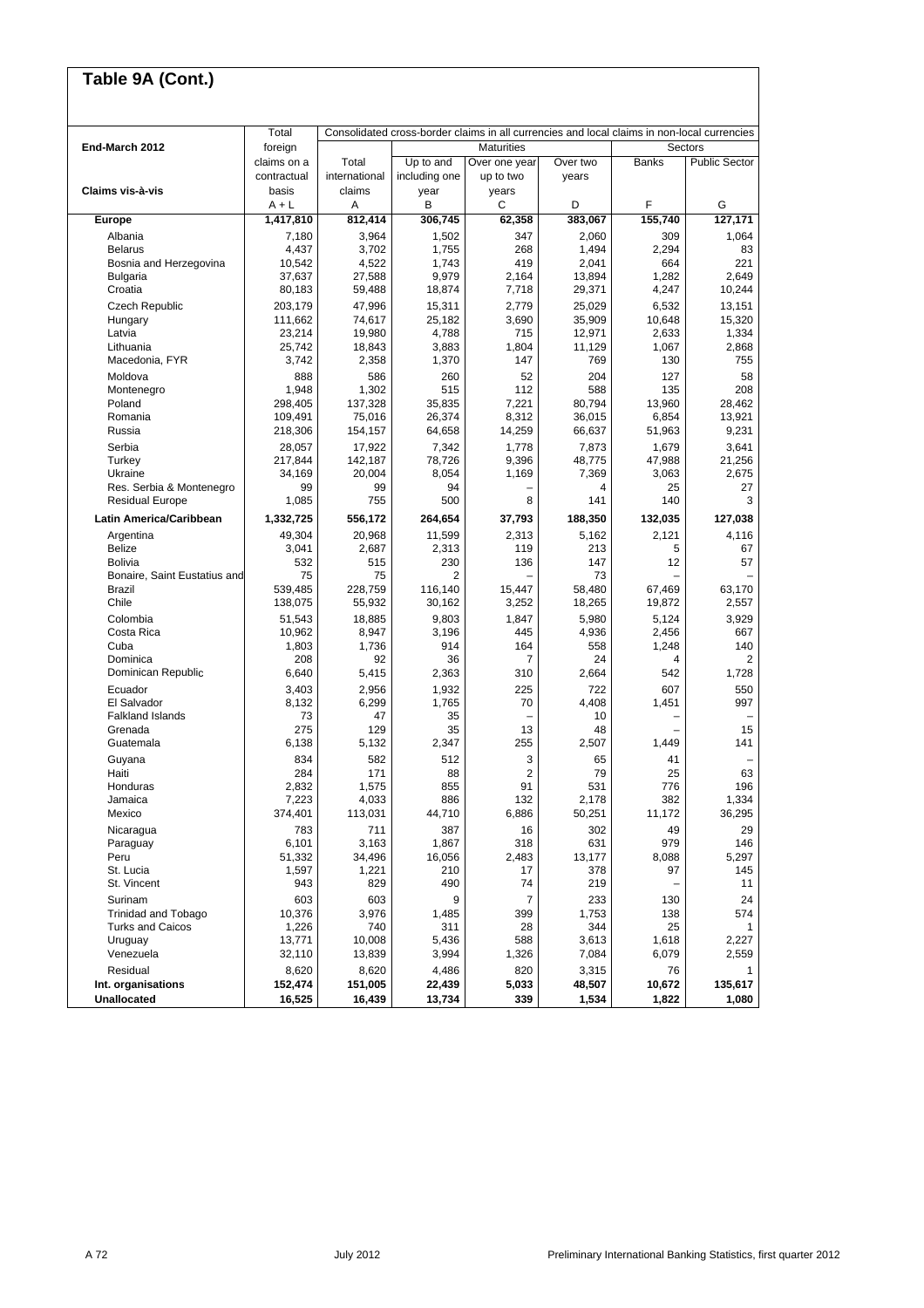|                  | Table 9A (Cont.)  |                              |                       |                                        |                                           |
|------------------|-------------------|------------------------------|-----------------------|----------------------------------------|-------------------------------------------|
|                  |                   | Local currency positions of  |                       |                                        |                                           |
| Sectors          |                   | reporting banks' foreign     | Net risk              | Total foreign                          | End-March 2012                            |
| Non-bank         |                   | offices with local residents | transfers             | claims on an                           |                                           |
| private sector   | Claims            | Liabilities                  |                       | ultimate risk                          |                                           |
|                  |                   |                              |                       | basis                                  | Claims vis-à-vis                          |
| н                | Г                 | М                            | Q                     | $R(=\mathsf{A}+\mathsf{L}+\mathsf{Q})$ |                                           |
| 520,520          | 605,396           | 497,046                      | $-53,908$             | 1,363,902                              | Europe                                    |
| 2,578            | 3.216             | 2,995                        | $-81$                 | 7,099                                  | Albania                                   |
| 1,215            | 735               | 539                          | $-248$                | 4,189                                  | <b>Belarus</b>                            |
| 3,393<br>23,158  | 6,020<br>10,049   | 3,960<br>9,249               | $-535$<br>$-3,069$    | 10,007<br>34,568                       | Bosnia and Herzegovina<br><b>Bulgaria</b> |
| 43,275           | 20,695            | 12,229                       | $-2,561$              | 77,622                                 | Croatia                                   |
| 27,655           | 155,183           | 139,323                      | $-2,556$              | 200,623                                | <b>Czech Republic</b>                     |
| 46,798           | 37,045            | 32,834                       | $-6,134$              | 105,528                                | Hungary                                   |
| 15,964           | 3,234             | 3,506                        | $-393$                | 22,821                                 | Latvia                                    |
| 14,871           | 6,899             | 13,102                       | $-2,536$              | 23,206                                 | Lithuania                                 |
| 1,473            | 1,384             | 960                          | $-28$                 | 3,714                                  | Macedonia, FYR                            |
| 388              | 302               | 169                          | 9                     | 897                                    | Moldova                                   |
| 895              | 646               | 277                          | $-246$                | 1,702                                  | Montenegro                                |
| 94,260<br>53,576 | 161,077<br>34,475 | 140,181<br>29,928            | $-19,770$<br>$-3,851$ | 278,635<br>105,640                     | Poland<br>Romania                         |
| 91,862           | 64,149            | 47,278                       | $-3,461$              | 214,845                                | Russia                                    |
| 12,101           | 10,135            | 4,469                        | $-670$                | 27,387                                 | Serbia                                    |
| 72,813           | 75,657            | 46,911                       | $-4,717$              | 213,127                                | Turkey                                    |
| 13.770           | 14,165            | 8,924                        | $-3,092$              | 31,077                                 | Ukraine                                   |
| 47               |                   |                              | $-2$                  | 97                                     | Res. Serbia & Montenegro                  |
| 428              | 330               | 212                          | 33                    | 1,118                                  | <b>Residual Europe</b>                    |
| 289,270          | 776,553           | 599,921                      | -9,613                | 1,323,112                              | <b>Latin America/Caribbean</b>            |
| 14,597           | 28,336            | 24,083                       | $-1,712$              | 47,592                                 | Argentina                                 |
| 2,615            | 354               | 265                          | $-1,091$<br>$-247$    | 1,950                                  | Belize<br>Bolivia                         |
| 445<br>75        | 17                | 11                           | $-20$                 | 285<br>55                              | Bonaire, Saint Eustatius and              |
| 95,158           | 310,726           | 213,961                      | 20,734                | 560,219                                | Brazil                                    |
| 33,487           | 82,143            | 59,866                       | $-5,482$              | 132,593                                | Chile                                     |
| 9,807            | 32,658            | 24,838                       | $-947$                | 50,596                                 | Colombia                                  |
| 5,822            | 2,015             | 1,498                        | $-496$                | 10,466                                 | Costa Rica                                |
| 346              | 67                |                              | $-206$                | 1,597                                  | Cuba                                      |
| 85<br>3,147      | 116<br>1,225      | 152<br>911                   | $-7$<br>$-1,128$      | 201<br>5,512                           | Dominica<br>Dominican Republic            |
| 1,797            | 447               | 514                          | $-698$                | 2,705                                  | Ecuador                                   |
| 3,853            | 1,833             | 1,395                        | $-106$                | 8,026                                  | El Salvador                               |
| 47               | 26                | 118                          | $-5$                  | 68                                     | <b>Falkland Islands</b>                   |
| 115              | 146               | 161                          | $-14$                 | 261                                    | Grenada                                   |
| 3,540            | 1,006             | 567                          | $-223$                | 5,915                                  | Guatemala                                 |
| 541              | 252               | 223                          | 3                     | 837                                    | Guyana                                    |
| 84<br>605        | 113<br>1,257      | 101<br>1,082                 | -65<br>92             | 219<br>2,924                           | Haiti<br>Honduras                         |
| 2,317            | 3,190             | 1,418                        | $-182$                | 7,041                                  | Jamaica                                   |
| 65,527           | 261,370           | 228,965                      | $-12,781$             | 361,620                                | Mexico                                    |
| 633              | 72                | 50                           | $-115$                | 668                                    | Nicaragua                                 |
| 1,932            | 2,938             | 2,584                        | -98                   | 6,003                                  | Paraguay                                  |
| 20,927           | 16,836            | 12,433                       | $-2,256$              | 49,076                                 | Peru                                      |
| 979<br>810       | 376<br>114        | 337<br>107                   | $-186$                | 1,597<br>757                           | St. Lucia<br>St. Vincent                  |
| 448              |                   |                              | $-22$                 | 581                                    | Surinam                                   |
| 3,263            | 6,400             | 4,935                        | $-103$                | 10,273                                 | Trinidad and Tobago                       |
| 713              | 486               | 291                          | $-155$                | 1,071                                  | <b>Turks and Caicos</b>                   |
| 6,102            | 3,763             | 2,784                        | $-770$                | 13,001                                 | Uruguay                                   |
| 5,047            | 18,271            | 16,271                       | -26                   | 32,084                                 | Venezuela                                 |
| 4,406<br>4,707   | 1,469             | 1,665                        | $-1,301$<br>6,758     | 7,319<br>159,232                       | Residual<br>Int. organisations            |
| 9,867            | 86                | 160                          | 12,066                | 28,591                                 | <b>Unallocated</b>                        |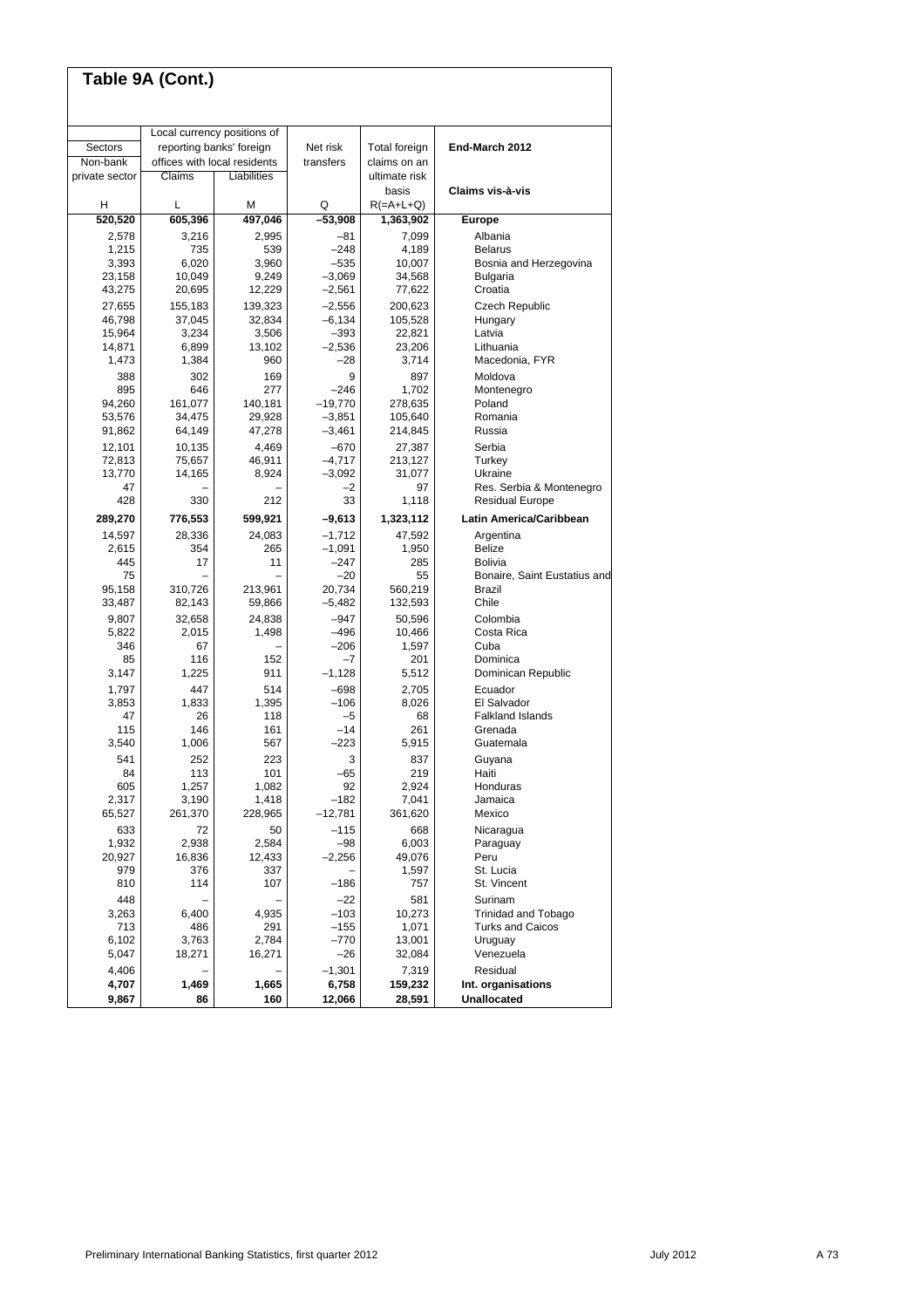# **Table 9B: Consolidated foreign claims of reporting banks - immediate borrower basis**

**On individual countries by nationality of reporting banks / Amounts outstanding**

In millions of US dollars

| End-March 2012                                     | Total                    |                          |                                 |                        |                    |                  |                       |                                      |                       |
|----------------------------------------------------|--------------------------|--------------------------|---------------------------------|------------------------|--------------------|------------------|-----------------------|--------------------------------------|-----------------------|
| Claims vis-à-vis                                   | foreign<br>claims        | European<br>banks        | Australia                       | Austria                | Belgium            | Brazil           | Canada                | Chile                                | Chinese<br>Taipei     |
| <b>All countries</b><br><b>Developed countries</b> | 31,528,460<br>23,268,577 | 18,216,966<br>13,434,488 | 682,717<br>574,789              | 460,748<br>199,512     | 300,949<br>203,749 | 84,281<br>41,886 | 1,021,999<br>857,203  | 3,934<br>1,566                       | 234,691<br>133,502    |
| Europe                                             | 14,463,495               | 8,927,519                | 183,949                         | 185.736                | 181,094            | 23,163           | 175,428               | 467                                  | 61,521                |
| Austria                                            | 282,563                  | 235,630                  |                                 |                        | 2,820              | 1,146            | 1,366                 | $\qquad \qquad -$                    | 143                   |
| Andorra                                            | 2,479                    | 2,002                    | <br>$\overline{\phantom{0}}$    | 4                      | 1                  | $\ddotsc$        |                       | $\cdots$                             |                       |
| Belgium                                            | 537,132                  | 448,575                  | 539                             | 2,070                  |                    | 119              | 1,556                 | 28                                   | 252                   |
| Cyprus                                             | 49,323                   | 38,075                   | $\cdots$                        | 2,558                  | 214                |                  |                       | $\cdots$                             | 136                   |
| Denmark                                            | 361,090                  | 285,132                  | 577                             | 1,675                  | 370                | 1,245            | 1,503                 | $\overline{\phantom{0}}$             | 89                    |
| Estonia                                            | 19,188                   | 19,113                   | L,                              | 82                     | 14                 |                  |                       | $\cdots$                             |                       |
| Finland                                            | 308,642                  | 290,903                  | 544                             | 982                    | 606                | 3                | 2,049                 | $\mathbf{1}$                         | 33                    |
| France                                             | 1,598,433                | 754,466                  | 7,788                           | 12,392                 | 37,564             | 990              | 14,919                | 53                                   | 1,988                 |
| Germany                                            | 2,206,004                | 1,319,809                |                                 | 45,326                 | 15,302             | 1,563            |                       | 62                                   | 3,185                 |
| Greece                                             | 99,408                   | 88,183                   |                                 | 827                    | 224                | 2                | $\cdots$              | $\cdots$                             | 1                     |
| Iceland                                            | 9,070                    | 6,464                    |                                 | 143                    | 61                 |                  | $\ddotsc$             | $\ldots$                             | 47                    |
| Ireland                                            | 566,728                  | 400,523                  |                                 | 2,035                  | 27,543             |                  |                       | $\cdots$                             | 4,037                 |
| Italy                                              | 917,336                  | 647,949                  | 588                             | 17,890                 | 11,532             | 169              | 1,270                 | 13                                   | 86                    |
| Liechtenstein                                      | 5,092                    | 4,459                    |                                 | 634                    | 140                | $\ddotsc$        | $\ddotsc$             | $\cdots$                             |                       |
| Luxembourg                                         | 660,505                  | 451,208                  | 2,332                           | 3,991                  | 5,032              | 2,095            | $\cdots$              | $\overline{\phantom{0}}$             | 34,693                |
| Malta                                              | 22,020                   | 18,686                   | $\overline{7}$                  | 997                    | $\overline{2}$     |                  | $\ddotsc$             | $\cdots$                             |                       |
| Netherlands                                        | 1,086,588                | 647,936                  | 8,034                           | 12,022                 | 23,181             | 1,651            |                       | 2                                    | 2,718                 |
| Norway<br>Portugal                                 | 298,014<br>185,469       | 246,666<br>160,049       | 1,388                           | 1,217<br>926           | 352<br>988         | 89<br>1,087      | 2,348                 | $\overline{\phantom{0}}$             | 161<br>33             |
| Slovakia                                           | 76,722                   | 72,361                   | <br>$\overline{\phantom{0}}$    | 31,472                 | 8,540              |                  |                       | -                                    | 42                    |
| Slovenia                                           | 36,324                   | 32,206                   | $\overline{\phantom{0}}$        | 13,380                 | 851                |                  | $\ddotsc$             | $\cdots$                             |                       |
| Spain                                              | 684,301                  | 506,874                  | 164                             | 4,161                  | 11,999             | <br>1,174        | $\ddotsc$<br>1,645    | $\cdots$<br>31                       | 208                   |
| Sweden                                             | 302.424                  | 172,959                  | 1,348                           | 1,853                  | 763                | 155              | 2,406                 | 18                                   | 319                   |
| Switzerland                                        | 588,138                  | 223,145                  | 3,753                           | 9,531                  | 1,682              | 1,295            | .                     | $\mathbf{1}$                         | 4,215                 |
| United Kingdom                                     | 3,559,471                | 1,853,167                |                                 | 19,568                 | 31,308             | 10,380           | 100,264               | 258                                  | 9,085                 |
| Vatican                                            | $\overline{2}$           | $\overline{2}$           | $\overline{\phantom{0}}$        | $\cdots$               |                    |                  |                       | $\ldots$                             | $\cdots$              |
| Other                                              | 1,029                    | 977                      | $\overline{a}$                  |                        | 5                  |                  |                       | $\cdots$                             | 50                    |
| Other developed countries                          | 8,805,082                | 4,506,969                | 356,308                         | 13,776                 | 22,655             | 18,723           | 638,496               | 1,099                                | 71,981                |
| Australia                                          | 621,932                  | 257,185                  |                                 | 1,049                  | 2,099              | 21               | $\cdots$              | 4                                    | 7,638                 |
| Canada                                             | 582,943                  | 225,394                  |                                 | 990                    | 1,027              | 66               |                       | 68                                   | 1,195                 |
| Japan<br>New Zealand                               | 1,189,198<br>307,015     | 438,968<br>23,814        | 270,244                         | 210<br>14              | 753<br>54          | 90               | $\ddotsc$<br>341      | 34                                   | 3,926<br>682          |
| <b>United States</b>                               | 6,099,772                | 3,561,608                | 86,064                          | 11,513                 | 18,722             | 18,546           | 638,155               | $\cdots$<br>993                      | 58,540                |
| <b>Offshore centres</b>                            | 2,583,841                | 1,241,318                | 45,082                          | 9,576                  | 6,984              | 19,237           | 39,980                | 91                                   | 52,380                |
| Aruba                                              | 955                      | 346                      |                                 |                        |                    | 42               |                       |                                      |                       |
| <b>Bahamas</b>                                     | 50,415                   | 27,831                   | 179                             | $\ddotsc$<br>16        | 7                  | 1,364            | $\ddotsc$<br>$\ldots$ | $\cdots$<br>$\overline{\phantom{0}}$ | 18                    |
| <b>Bahrain</b>                                     | 25,771                   | 17,587                   | 142                             | 238                    | 129                | 14               | 129                   | -                                    | 178                   |
| <b>Barbados</b>                                    | 8,187                    | 2,212                    |                                 | $\ddotsc$              | 38                 |                  | 4,945                 | $\qquad \qquad -$                    | 35                    |
| Bermuda                                            | 78,585                   | 42,122                   | 979                             | 103                    | 88                 | 325              | 431                   | 1                                    | 936                   |
| Cayman Islands                                     | 910,075                  | 270,246                  |                                 | 3,808                  | 4,998              | 15,957           | $\ddotsc$             | 32                                   | 6,792                 |
| Curacao                                            | 6,094                    | 3,455                    | $\overline{\phantom{0}}$        | 40                     | 11                 |                  |                       | $\cdots$                             | $\cdots$              |
| Gibraltar                                          | 7,654                    | 6,888                    |                                 | 70                     | 14                 | 312              | L.                    | $\ldots$                             | 3                     |
| Guernsey                                           | 37,000                   | 30,639                   | $\cdots$                        | 182                    | 106                |                  |                       | $\cdots$                             | 152                   |
| Hong Kong SAR                                      | 634,152                  | 382,385                  | 14,354                          | 880                    | 647                | 7                | 5,850                 | $\qquad \qquad -$                    | 19,932                |
| Isle of Man                                        | 27,607                   | 24,884                   |                                 | 247                    | 103                |                  |                       |                                      | 129                   |
| Jersey                                             | 98,348                   | 81,053                   | $\cdots$                        | 1,819                  | 92                 |                  |                       | $\ldots$                             | 309                   |
| Lebanon<br>Macau SAR                               | 5,572<br>23,617          | 3,983<br>6,186           | $\overline{\phantom{0}}$<br>224 | $\ddotsc$              | 5<br>5             | <br>1            | $\ddotsc$             | $\cdots$                             | $\overline{2}$<br>410 |
| <b>Mauritius</b>                                   | 19,326                   | 12,530                   | 30                              |                        | 8                  |                  | $\cdots$              | $\cdots$                             | 768                   |
| <b>Netherlands Antilles</b>                        | $\ldots$                 | $\cdots$                 |                                 | $\ddotsc$<br>$\ddotsc$ | $\cdots$           | <br>             | $\ddotsc$<br>         | $\cdots$<br>$\cdots$                 | $\ldots$              |
| Panama                                             | 97,629                   | 35,830                   |                                 | 45                     | 125                | 345              |                       | 58                                   | 3,118                 |
| Samoa                                              | 4,214                    | 849                      | <br>                            |                        |                    | $\ddotsc$        | $\cdots$              | $\ldots$                             | 2,771                 |
| Singapore                                          | 387,478                  | 193,933                  | 25,627                          | $\cdots$               | 555                | 34               | 1,592                 | $\ldots$                             | 6,801                 |
| Sint Maarten                                       | 911                      | 87                       |                                 |                        |                    | $\cdots$         |                       | $\ldots$                             | $\ldots$              |
| Vanuatu                                            | 461                      | 64                       |                                 |                        |                    | $\ddotsc$        |                       | $\cdots$                             | 31                    |
| West Indies UK                                     | 156,089                  | 98,208                   |                                 | 745                    | 53                 | 835              | 3,765                 | $\cdots$                             | 9,995                 |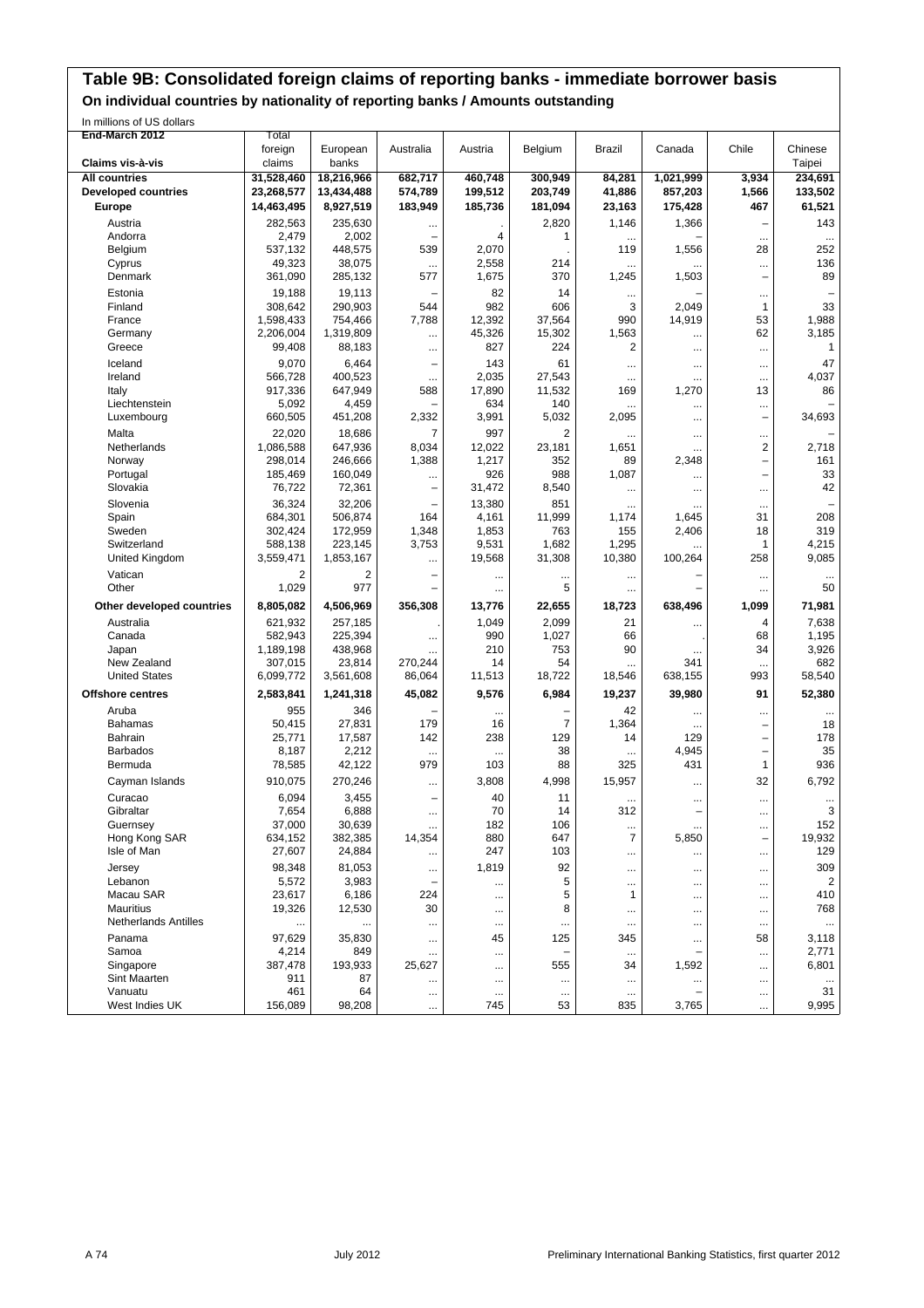| End-March 2012                             | Total             |                   |                                               |                        |                          |                      |                                       |                                      |                          |
|--------------------------------------------|-------------------|-------------------|-----------------------------------------------|------------------------|--------------------------|----------------------|---------------------------------------|--------------------------------------|--------------------------|
| Claims vis-à-vis                           | foreign<br>claims | European<br>banks | Australia                                     | Austria                | Belgium                  | <b>Brazil</b>        | Canada                                | Chile                                | Chinese<br>Taipei        |
| <b>Developing countries</b>                | 5,507,043         | 3,423,018         | 54,748                                        | 249,418                | 90,085                   | 22,971               | 119,591                               | 2,277                                | 48,151                   |
| <b>Africa &amp; Middle East</b>            | 671,830           | 500,041           | 3,008                                         | 2,754                  | 1,965                    | 95                   | 2,416                                 | $\overline{7}$                       | 7,175                    |
| Algeria                                    | 10,625            | 7,951             | $\overline{\phantom{0}}$                      | $\overline{c}$         | 146                      |                      |                                       | $\cdots$                             | $\mathbf{1}$             |
| Angola                                     | 8,897             | 8,433             | ÷                                             | $\ddotsc$              | 124                      | 5                    | $\overline{\phantom{0}}$              | $\cdots$                             | $\mathbf{1}$             |
| Benin                                      | 77                | 54                | $\equiv$                                      | $\ddotsc$              | ÷                        |                      | $\cdots$                              |                                      | $\ddotsc$                |
| Botswana<br><b>Burkina Faso</b>            | 2,576<br>1,152    | 2,169<br>925      | $\overline{\phantom{0}}$                      | $\ddotsc$              | ۰<br>$\mathbf{1}$        | $\cdots$             | $\overline{\phantom{0}}$<br>-         | $\cdots$                             | $\ldots$<br>26           |
|                                            |                   |                   |                                               | $\ddotsc$              |                          | $\cdots$             |                                       |                                      |                          |
| Burundi<br>Cameroon                        | 29<br>3,351       | 24<br>2,893       | $\qquad \qquad -$<br>$\overline{\phantom{0}}$ | $\ddotsc$<br>$\cdots$  | 7<br>36                  | $\cdots$<br>$\cdots$ | -<br>                                 | $\cdots$<br>$\cdots$                 | 4<br>                    |
| Cape Verde                                 | 1,707             | 1,691             | $\overline{\phantom{0}}$                      | $\cdots$               | $\overline{\phantom{0}}$ | 4                    | $\overline{\phantom{0}}$              |                                      | $\cdots$                 |
| Central African Republic                   | 35                | 31                | $\equiv$                                      | $\cdots$               | ÷                        |                      | L,                                    |                                      | $\cdots$                 |
| Chad                                       | 211               | 204               | $\overline{\phantom{0}}$                      | $\ddotsc$              | ۳                        | $\cdots$             | -                                     | $\cdots$                             | $\cdots$                 |
| Comoros Islands                            | 20                | 19                | $\overline{\phantom{0}}$                      | $\cdots$               |                          | $\cdots$             | L,                                    | $\cdots$                             | $\ddotsc$                |
| Congo                                      | 402               | 348               | $\overline{\phantom{0}}$                      | $\cdots$               | 4                        | $\cdots$             | -                                     | $\cdots$                             | $\cdots$                 |
| Congo Democratic Republic<br>Côte d'Ivoire | 541<br>4,690      | 440<br>3,639      | $\overline{\phantom{0}}$                      |                        | $\overline{4}$<br>13     | $\cdots$             | $\overline{\phantom{0}}$              |                                      | $\cdots$<br>12           |
| Djibouti                                   | 255               | 145               | <br>$\overline{\phantom{a}}$                  | $\cdots$<br>$\cdots$   | $\overline{\phantom{0}}$ | $\cdots$<br>$\cdots$ | $\cdots$<br>$\overline{\phantom{0}}$  | $\cdots$<br>                         | 102                      |
| Egypt                                      | 39,958            | 35,880            |                                               |                        | 20                       | 9                    |                                       |                                      | 18                       |
| <b>Equatorial Guinea</b>                   | 561               | 559               | <br>$\qquad \qquad -$                         | $\ddotsc$<br>$\cdots$  | ۳                        | $\cdots$             | $\ddotsc$<br>$\overline{\phantom{0}}$ | $\cdots$<br>$\cdots$                 | $\mathbf{1}$             |
| Eritrea                                    | $\overline{7}$    |                   | $\overline{\phantom{0}}$                      | $\cdots$               | ۳                        | $\cdots$             | -                                     | $\cdots$                             | $\overline{7}$           |
| Ethiopia                                   | 183               | 153               | $\overline{\phantom{0}}$                      |                        | $\overline{\phantom{0}}$ | $\cdots$             | $\overline{\phantom{0}}$              |                                      | $\overline{\phantom{0}}$ |
| Gabon                                      | 957               | 866               | $\overline{\phantom{0}}$                      | $\cdots$               | 1                        | $\cdots$             | $\cdots$                              | $\cdots$                             | $\overline{\phantom{0}}$ |
| Gambia                                     | 76                | 49                | $\qquad \qquad -$                             | $\ddotsc$              |                          | $\ddotsc$            | $\overline{\phantom{0}}$              |                                      | $\cdots$                 |
| Ghana                                      | 6,471             | 5,641             |                                               | $\ddotsc$              | 195                      | $\cdots$             | L,                                    | $\cdots$                             | 14                       |
| Guinea<br>Guinea-Bissau                    | 432<br>5          | 417<br>5          | $\qquad \qquad -$<br>$\qquad \qquad -$        | $\cdots$               | 1                        | $\cdots$             | $\cdots$<br>-                         | $\ddotsc$                            | $\ddotsc$                |
| Iran                                       | 9,191             | 6,379             |                                               | $\cdots$<br>$\cdots$   | 31                       | $\cdots$<br>$\cdots$ |                                       | $\ddotsc$<br>                        | $\ddotsc$<br>10          |
| Iraq                                       | 1,820             | 1,647             |                                               | $\ddotsc$              | -                        |                      |                                       |                                      | $\ldots$                 |
| Israel                                     | 19,832            | 10,923            | $\cdots$                                      | 111                    | 8                        | $\cdots$             | 402                                   | $\overline{7}$                       | 98                       |
| Jordan                                     | 3,943             | 2,937             | $\cdots$                                      | 3                      | 3                        | $\cdots$             | $\ddotsc$                             |                                      | 9                        |
| Kenya                                      | 5,111             | 3,641             |                                               | 12                     | 77                       | $\cdots$             |                                       | $\cdots$                             | $\overline{\mathbf{c}}$  |
| Kuwait                                     | 18,360            | 9,911             |                                               | $\ddotsc$              | $\overline{2}$           | $\cdots$             | $\cdots$                              | $\cdots$                             | 111                      |
| Lesotho                                    | $\overline{2}$    | 2                 | $\overline{\phantom{0}}$                      | $\cdots$               | ۳                        | $\cdots$             | -                                     | $\cdots$                             | $\ddotsc$                |
| Liberia                                    | 35,681<br>662     | 27,855            | $\qquad \qquad -$<br>$\overline{\phantom{0}}$ | $\ddotsc$              | 55<br>÷                  | $\ddotsc$            |                                       |                                      | 4,299                    |
| Libya<br>Madagascar                        | 1,503             | 464<br>1,490      | $\overline{\phantom{0}}$                      | $\ddotsc$<br>$\ddotsc$ | ۰                        | $\cdots$             | $\overline{\phantom{0}}$<br>-         | <br>$\ddotsc$                        | $\ddotsc$<br>$\ddotsc$   |
| Malawi                                     | 84                | 75                | $\overline{\phantom{0}}$                      | $\cdots$               | ۳                        | $\cdots$<br>$\cdots$ | $\overline{\phantom{0}}$              | $\cdots$                             | $\cdots$                 |
| Mali                                       | 352               | 313               |                                               | $\ddotsc$              | $\overline{\phantom{0}}$ | $\cdots$             | -                                     | $\ddotsc$                            | $\ddotsc$                |
| Mauritania                                 | 382               | 319               | $\qquad \qquad -$                             | $\ddotsc$              | 11                       | $\ddotsc$            | $\overline{\phantom{0}}$              | $\cdots$                             | $\cdots$                 |
| Morocco                                    | 28,722            | 27,263            | $\qquad \qquad -$                             | 46                     | 62                       | $\ddotsc$            |                                       |                                      | $\overline{\mathbf{c}}$  |
| Mozambique                                 | 5,113             | 5,102             | $\overline{\phantom{0}}$                      | $\ddotsc$              | ÷                        |                      | -                                     |                                      | $\ddotsc$                |
| Namibia                                    | 472               | 433               | $\overline{\phantom{0}}$                      | $\ddotsc$              | ۳                        | 1                    | -                                     | $\cdots$                             | $\ddotsc$                |
| Niger                                      | 58                | 52                | $\overline{\phantom{0}}$                      | $\ddotsc$              | ۰                        | $\ddotsc$            | $\cdots$                              | $\cdots$                             | $\ddotsc$                |
| Nigeria<br>Oman                            | 10,533<br>12,290  | 6,317<br>9,454    | $\ddotsc$<br>30                               | 5<br>100               | 66<br>52                 | $\ddotsc$            |                                       | <br>$\cdots$                         | 8<br>10                  |
| Palestinian Territory                      | 59                | 55                | $\overline{\phantom{0}}$                      | $\cdots$               |                          | $\ldots$<br>$\cdots$ | $\ddotsc$                             | $\cdots$                             |                          |
| Qatar                                      | 75,930            | 38,224            |                                               | 355                    | 316                      | $\cdots$             | 136                                   | $\cdots$                             | 554                      |
| Rwanda                                     | 200               | 199               | $\overline{\phantom{0}}$                      | $\cdots$               | ÷                        | $\cdots$             | -                                     | $\cdots$                             |                          |
| Sao Tomé and Principe                      | 67                | 67                | $\overline{\phantom{0}}$                      | $\ddotsc$              | $\cdots$                 | $\cdots$             |                                       | $\ldots$                             | $\ldots$                 |
| Saudi Arabia                               | 71,802            | 53,041            | 87                                            | 122                    | 20                       | $\cdots$             | 204                                   |                                      | 140                      |
| Senegal<br>Seychelles                      | 2,857<br>2,362    | 2,470<br>2,097    | <br>$\qquad \qquad -$                         | $\mathbf{1}$<br>5      | 1<br>۳                   | $\ddotsc$            | -                                     |                                      | $\ldots$<br>90           |
|                                            |                   |                   |                                               |                        |                          | $\cdots$             |                                       | $\cdots$                             |                          |
| Sierra Leone<br>Somalia                    | 130<br>99         | 68<br>97          | $\cdots$<br>$\qquad \qquad -$                 | $\cdots$               | ÷                        | $\ldots$             | -<br>-                                | $\cdots$                             | $\cdots$                 |
| South Africa                               | 129,560           | 109,557           | 293                                           | $\cdots$<br>508        | $\ddotsc$<br>140         | $\cdots$<br>5        | 272                                   | $\cdots$<br>$\overline{\phantom{0}}$ | $\ldots$<br>957          |
| St. Helena                                 | 5                 | 5                 | $\overline{\phantom{0}}$                      | $\cdots$               |                          | $\cdots$             | $\overline{\phantom{0}}$              | $\cdots$                             | $\cdots$                 |
| Sudan                                      | 642               | 467               |                                               | $\ddotsc$              | ۳                        | $\ldots$             | -                                     | $\cdots$                             | $\ddotsc$                |
| Swaziland                                  | 130               | 44                |                                               | $\cdots$               | ÷                        | $\cdots$             | $\overline{\phantom{0}}$              | $\ldots$                             | 74                       |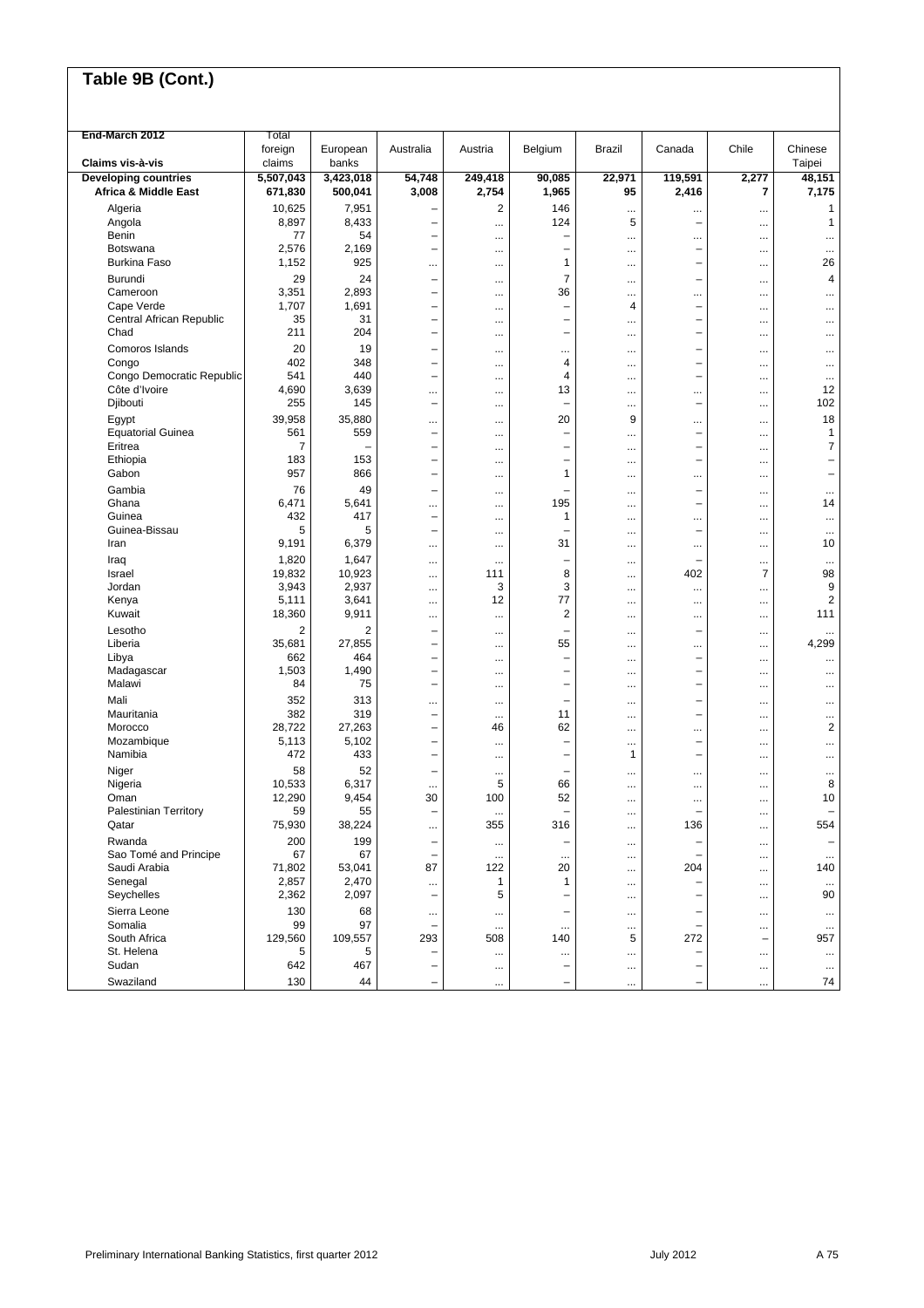| End-March 2012                      |                       |                          |                          |                            |                                            |                       |                                      |                          |                                      |
|-------------------------------------|-----------------------|--------------------------|--------------------------|----------------------------|--------------------------------------------|-----------------------|--------------------------------------|--------------------------|--------------------------------------|
|                                     | Total<br>foreign      | European                 | Australia                | Austria                    | Belgium                                    | <b>Brazil</b>         | Canada                               | Chile                    | Chinese                              |
| Claims vis-à-vis                    | claims                | banks                    |                          |                            |                                            |                       |                                      |                          | Taipei                               |
| Syria<br>Tanzania                   | 461<br>2,561          | 223<br>2,242             | $\overline{\phantom{0}}$ | $\cdots$                   | $\overline{\phantom{0}}$<br>$\overline{2}$ | $\ddotsc$             | <br>$\qquad \qquad -$                |                          | $\cdots$<br>$\overline{\phantom{0}}$ |
| Togo                                | 379                   | 367                      |                          |                            |                                            |                       | -                                    |                          |                                      |
| Tunisia                             | 8,196                 | 7,518                    | $\overline{\phantom{0}}$ | 103                        | 123                                        | <br>$\ddotsc$         | $\cdots$                             | <br>                     | $\ddotsc$<br>$\mathbf{1}$            |
| Uganda                              | 1,482                 | 1,068                    | $\overline{\phantom{0}}$ | $\ddotsc$                  | ÷                                          | $\cdots$              | $\cdots$                             | $\ddotsc$                | $\ddotsc$                            |
| United Arab Emirates                | 133,345               | 91,564                   | 1,611                    | 767                        | 443                                        | 50                    | 522                                  | $\overline{\phantom{0}}$ | 624                                  |
| Yemen                               | 1,187                 | 1,027                    |                          | $\ddotsc$                  | $\ddotsc$                                  |                       | -                                    |                          | $\overline{\phantom{0}}$             |
| Zambia                              | 2,357                 | 2,017                    |                          |                            | 1                                          | 21                    | $\overline{\phantom{0}}$             |                          | $\ddotsc$                            |
| Zimbabwe                            | 561                   | 509                      |                          | $\cdots$                   |                                            |                       | -                                    |                          | $\ddotsc$                            |
| Residual                            | 129                   | 2                        | $\overline{\phantom{0}}$ | $\ddotsc$                  |                                            | $\ddotsc$             | L,                                   | $\ldots$                 | $\ddotsc$                            |
| Asia & Pacific                      | 2,084,678             | 860,387                  | 50,363                   | 6,677                      | 2,705                                      | 973                   | 25,456                               | 581                      | 37,886                               |
| Afghanistan                         | 116                   | 80                       |                          | $\ddotsc$                  | -                                          | $\cdots$              | $\overline{\phantom{0}}$             | $\cdots$                 | 1                                    |
| Armenia                             | 941                   | 869                      | $\qquad \qquad -$        | 15                         | 12                                         |                       | $\qquad \qquad -$                    | $\cdots$                 | 10                                   |
| Azerbaijan                          | 4,652                 | 4,077                    | -                        | 89                         | 16                                         |                       | $\overline{\phantom{0}}$             |                          |                                      |
| Bangladesh                          | 6,907                 | 5,426                    |                          | $\ddotsc$                  | 4                                          | $\ddotsc$             | $\cdots$                             |                          | 60                                   |
| <b>Bhutan</b>                       | 80                    | 78                       | $\overline{\phantom{0}}$ | $\cdots$                   | $\ddotsc$                                  | $\cdots$              | $\overline{\phantom{0}}$             | $\ddotsc$                |                                      |
| <b>British Overseas Territories</b> | 448                   | 74                       | $\cdots$                 | $\cdots$                   | $\ddotsc$                                  | $\ddotsc$             | $\overline{\phantom{0}}$             | $\cdots$                 | 1                                    |
| <b>Brunei</b><br>Cambodia           | 4,397<br>585          | 2,704<br>107             | 15<br>5                  | $\cdots$                   | ÷<br>12                                    | $\ddotsc$             | $\cdots$<br>$\qquad \qquad -$        | $\ldots$                 | 168<br>174                           |
| China                               | 713,522               | 260,608                  |                          | $\cdots$                   | 1,351                                      | $\ddotsc$<br>116      |                                      | $\ddotsc$<br>379         | 19,987                               |
| Chinese Taipei                      | 153,131               | 68,302                   | <br>                     | $\cdots$<br>$\overline{2}$ | 58                                         | 12                    | <br>$\cdots$                         | ÷                        | $\ddotsc$                            |
| Fiji                                | 1,527                 | 11                       |                          |                            |                                            |                       | $\overline{\phantom{0}}$             |                          |                                      |
| French Polynesia                    | 4,996                 | 4,988                    | <br>                     | $\cdots$<br>$\ddotsc$      | -                                          | <br>$\cdots$          | $\overline{\phantom{0}}$             | <br>$\cdots$             | $\ddotsc$                            |
| Georgia                             | 1,389                 | 1,058                    | $\overline{\phantom{0}}$ | $\mathbf{1}$               | 8                                          | $\ddotsc$             | $\ddotsc$                            |                          | $\overline{\mathbf{c}}$              |
| India                               | 319.517               | 137,387                  |                          | 316                        | 555                                        | 41                    |                                      | 100                      | 4,954                                |
| Indonesia                           | 118,287               | 43,414                   |                          | 872                        | 16                                         |                       | 704                                  | $\cdots$                 | 1,419                                |
| Kazakhstan                          | 17,102                | 12,021                   |                          | 297                        | 12                                         |                       |                                      |                          | 20                                   |
| Kiribati                            | 4                     |                          | $\equiv$                 | $\cdots$                   | $\cdots$                                   |                       | $\equiv$                             | $\cdots$                 | 4                                    |
| Kyrgyz Republic                     | 276                   | 242                      | $\overline{\phantom{0}}$ | $\cdots$                   | 2                                          | $\cdots$              | $\overline{\phantom{0}}$             |                          | $\ddotsc$                            |
| Laos                                | 460                   | 323                      |                          | $\cdots$                   | ۳                                          |                       | -                                    | $\cdots$                 | $\overline{\mathbf{c}}$              |
| Malaysia                            | 154,560               | 56,575                   |                          | 269                        | 34                                         |                       |                                      |                          | 1,493                                |
| Maldives                            | 728                   | 622                      | $\overline{\phantom{0}}$ | $\cdots$                   | $\ddotsc$                                  |                       | $\qquad \qquad -$                    | $\cdots$                 | $\cdots$                             |
| Marshall Islands                    | 37,936                | 35,475                   |                          |                            | 144                                        |                       |                                      |                          | 729                                  |
| Micronesia<br>Mongolia              | $\overline{2}$<br>593 | 316                      | $\overline{\phantom{0}}$ | $\cdots$                   | $\cdots$<br>5                              |                       | $\equiv$<br>$\overline{\phantom{0}}$ |                          | $\cdots$<br>1                        |
| Myanmar                             | 279                   | 190                      | <br>$\qquad \qquad -$    | $\cdots$                   |                                            | $\ddotsc$             | $\overline{\phantom{0}}$             | $\cdots$                 |                                      |
| Nauru                               | 5                     | 4                        |                          | $\cdots$                   |                                            |                       | $\overline{\phantom{0}}$             |                          |                                      |
| Nepal                               | 360                   | 333                      | <br>$\qquad \qquad -$    | $\cdots$<br>               | $\ddotsc$<br>÷                             | <br>                  |                                      | $\cdots$<br>             | <br>$\boldsymbol{2}$                 |
| New Caledonia                       | 6,548                 | 6,501                    |                          | $\cdots$                   | $\overline{\phantom{0}}$                   |                       | $\overline{\phantom{0}}$             |                          | $\equiv$                             |
| North Korea                         | 529                   | 25                       |                          | $\cdots$                   | $\cdots$                                   |                       | $\cdots$                             | $\cdots$                 | $\cdots$                             |
| Pakistan                            | 14,153                | 11,906                   |                          | 49                         | ÷                                          | 1                     | $\cdots$                             | $\ddotsc$                | $\overline{7}$                       |
| Palau                               | 3                     | 3                        | $\overline{\phantom{0}}$ | $\ddotsc$                  | $\cdots$                                   | $\cdots$              |                                      |                          |                                      |
| Papua New Guinea                    | 4,651                 | 357                      |                          | $\cdots$                   | ۳                                          |                       |                                      |                          |                                      |
| Philippines                         | 37,665                | 17,552                   |                          | 115                        | 132                                        | $\ddotsc$             | 1,349                                | $\cdots$                 | 1,224                                |
| Solomon Islands                     | 181                   | $\overline{\phantom{0}}$ |                          | $\cdots$                   | ÷                                          |                       | $\overline{\phantom{0}}$             | $\ldots$                 | $\ddotsc$                            |
| South Korea                         | 344,711               | 148,055                  |                          | 831                        | 297                                        | 803                   | $\cdots$                             | 102                      | 3,261                                |
| Sri Lanka                           | 6,839                 | 5,081                    | $\cdots$                 | $\cdots$                   | 3                                          |                       | $\cdots$                             | $\ldots$                 | 6                                    |
| Tajikistan                          | 44                    | 44                       | $\overline{\phantom{0}}$ | $\ddotsc$                  | $\ddotsc$                                  | $\ddotsc$             | $\overline{\phantom{0}}$             | $\cdots$                 | $\ldots$                             |
| Thailand<br><b>Timor Leste</b>      | 97,114                | 23,225                   | 154<br>-                 | 35                         | 34                                         | $\ddotsc$             | $\cdots$                             | $\cdots$                 | 1,170                                |
| Tonga                               | 89<br>126             | 89<br>2                  |                          | $\cdots$                   | $\cdots$                                   |                       | $\qquad \qquad -$                    | $\cdots$                 | $\ldots$                             |
| Turkmenistan                        | 258                   | 81                       |                          | $\cdots$                   |                                            |                       |                                      | $\cdots$                 | $\cdots$                             |
| Tuvalu                              | 8                     |                          |                          | $\cdots$                   | -<br>$\cdots$                              |                       | -<br>L,                              | $\cdots$<br>$\cdots$     | $\ddotsc$<br>8                       |
| <b>US Pacific Islands</b>           | 279                   | 26                       | $\overline{\phantom{0}}$ | $\cdots$<br>$\cdots$       | $\cdots$                                   | $\cdots$<br>$\ddotsc$ | $\cdots$                             | $\cdots$                 | $\cdots$                             |
| Uzbekistan                          | 736                   | 426                      |                          | $\cdots$                   | ۳                                          |                       | $\qquad \qquad -$                    | $\cdots$                 | $\cdots$                             |
| Vietnam                             | 26,919                | 11,641                   |                          | 231                        | 10                                         |                       |                                      | $\ldots$                 | 3,183                                |
| Wallis/Futuna                       | 45                    | 45                       |                          | $\cdots$                   | $\cdots$                                   |                       |                                      | $\ldots$                 | $\cdots$                             |
| Residual                            | 980                   | 44                       |                          | $\cdots$                   | $\cdots$                                   | $\ddotsc$             |                                      | $\ldots$                 | $\cdots$                             |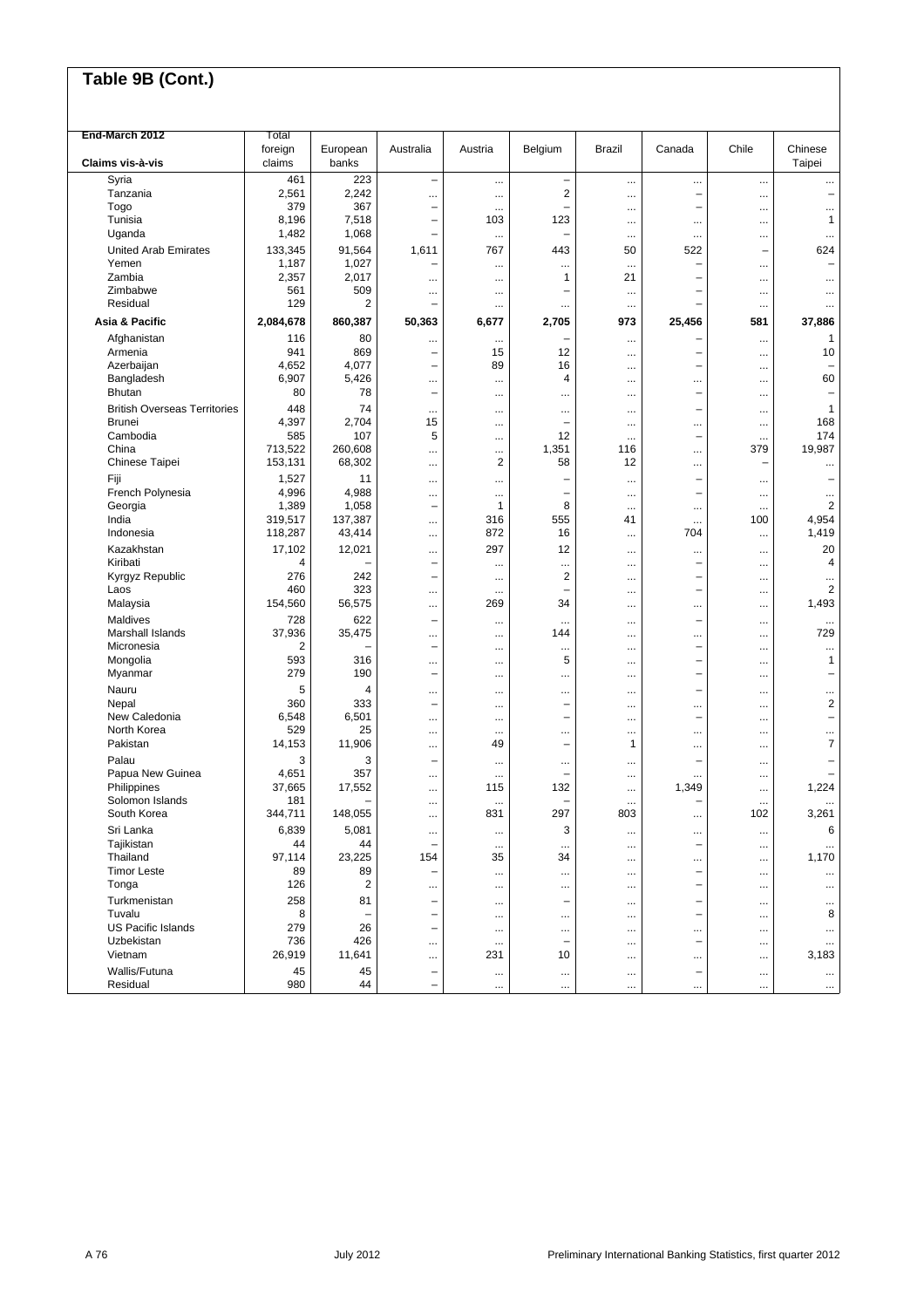| End-March 2012<br>Total<br>foreign<br>European<br>Belgium<br>Chile<br>Australia<br>Austria<br>Brazil<br>Canada<br>Claims vis-à-vis<br>claims<br>banks<br>1,251,457<br>676<br>239,220<br>85,039<br>28<br>2,690<br><b>Europe</b><br>1,417,810<br>7,180<br>7,009<br>Albania<br>$\overline{\phantom{0}}$<br><br><b>Belarus</b><br>4,437<br>4,104<br>81<br>$\overline{\phantom{0}}$<br>-<br><br>$\cdots$<br>Bosnia and Herzegovina<br>10,542<br>9,758<br>5,934<br>$\overline{\phantom{0}}$<br>$\overline{\phantom{0}}$<br>$\ddotsc$<br>2<br>37,637<br>35,441<br>5,682<br>Bulgaria<br>1,118 | Chinese<br>Taipei<br>$\mathbf{2}$<br>1,306<br>113<br><br>5<br><br>$\boldsymbol{2}$<br><br>$\boldsymbol{2}$<br><br>$\mathbf{1}$<br><br>15<br><br>28 |
|---------------------------------------------------------------------------------------------------------------------------------------------------------------------------------------------------------------------------------------------------------------------------------------------------------------------------------------------------------------------------------------------------------------------------------------------------------------------------------------------------------------------------------------------------------------------------------------|----------------------------------------------------------------------------------------------------------------------------------------------------|
|                                                                                                                                                                                                                                                                                                                                                                                                                                                                                                                                                                                       |                                                                                                                                                    |
|                                                                                                                                                                                                                                                                                                                                                                                                                                                                                                                                                                                       |                                                                                                                                                    |
|                                                                                                                                                                                                                                                                                                                                                                                                                                                                                                                                                                                       |                                                                                                                                                    |
|                                                                                                                                                                                                                                                                                                                                                                                                                                                                                                                                                                                       |                                                                                                                                                    |
|                                                                                                                                                                                                                                                                                                                                                                                                                                                                                                                                                                                       |                                                                                                                                                    |
|                                                                                                                                                                                                                                                                                                                                                                                                                                                                                                                                                                                       |                                                                                                                                                    |
| <br>$\cdots$                                                                                                                                                                                                                                                                                                                                                                                                                                                                                                                                                                          |                                                                                                                                                    |
| 77,252<br>Croatia<br>80,183<br>34,576<br>159<br>$\overline{\phantom{0}}$<br><br>                                                                                                                                                                                                                                                                                                                                                                                                                                                                                                      |                                                                                                                                                    |
| 192,807<br>49,785<br>Czech Republic<br>203,179<br>67,380<br><br><br>$\ddotsc$                                                                                                                                                                                                                                                                                                                                                                                                                                                                                                         |                                                                                                                                                    |
| 111,662<br>97,256<br>$\overline{\mathbf{c}}$<br>11,789<br>$\overline{7}$<br>30,439<br>Hungary<br>$\ddotsc$                                                                                                                                                                                                                                                                                                                                                                                                                                                                            |                                                                                                                                                    |
| 22,989<br>Latvia<br>23,214<br>232<br>1<br>$\overline{\phantom{0}}$<br>$\ddotsc$<br>$\cdots$                                                                                                                                                                                                                                                                                                                                                                                                                                                                                           | $\overline{2}$<br>$\cdots$                                                                                                                         |
| 25,742<br>25,422<br>244<br>3<br>Lithuania<br>-<br>$\cdots$                                                                                                                                                                                                                                                                                                                                                                                                                                                                                                                            |                                                                                                                                                    |
| 3,742<br>3,614<br>$\overline{7}$<br>Macedonia, FYR<br>532<br>L,<br>$\overline{\phantom{0}}$<br>                                                                                                                                                                                                                                                                                                                                                                                                                                                                                       | $\overline{\phantom{0}}$<br>                                                                                                                       |
| 887<br>Moldova<br>888<br>1<br>$\overline{\phantom{0}}$<br>$\overline{\phantom{0}}$<br>$\ddotsc$<br>                                                                                                                                                                                                                                                                                                                                                                                                                                                                                   | <br>$\ddotsc$                                                                                                                                      |
| Montenegro<br>1,948<br>1,948<br>1,194<br>$\overline{\phantom{0}}$<br>1<br>$\overline{\phantom{0}}$<br>                                                                                                                                                                                                                                                                                                                                                                                                                                                                                | <br>$\ddotsc$                                                                                                                                      |
| 275,982<br>Poland<br>298,405<br>16,338<br>14,594<br><br>$\ddotsc$<br>                                                                                                                                                                                                                                                                                                                                                                                                                                                                                                                 | 41<br>                                                                                                                                             |
| 109,491<br>105,370<br>38,240<br>342<br>Romania<br><br><br>$\ddotsc$                                                                                                                                                                                                                                                                                                                                                                                                                                                                                                                   |                                                                                                                                                    |
| 4,034<br>Russia<br>218,306<br>168,391<br>9<br>265<br>$\cdots$                                                                                                                                                                                                                                                                                                                                                                                                                                                                                                                         | 908<br>                                                                                                                                            |
| 26,664<br>Serbia<br>28,057<br>7,017<br>149<br>$\overline{\phantom{0}}$<br>$\ddotsc$<br>                                                                                                                                                                                                                                                                                                                                                                                                                                                                                               | <br>$\ddotsc$                                                                                                                                      |
| 164,284<br>2,931<br>Turkey<br>217,844<br>1,423<br>21<br>2,351<br>$\cdots$                                                                                                                                                                                                                                                                                                                                                                                                                                                                                                             | $\overline{2}$<br>173                                                                                                                              |
| Ukraine<br>34,169<br>31,225<br>8,283<br>44<br>$\qquad \qquad -$<br>$\ddotsc$<br>$\ddotsc$                                                                                                                                                                                                                                                                                                                                                                                                                                                                                             | 16<br>                                                                                                                                             |
| Res. Serbia & Montenegro<br>99<br>1<br>Ē,<br>$\cdots$<br>$\ddotsc$<br>$\ddotsc$<br>$\ddotsc$                                                                                                                                                                                                                                                                                                                                                                                                                                                                                          | <br>$\cdots$                                                                                                                                       |
| <b>Residual Europe</b><br>1,085<br>1,053<br>$\overline{\phantom{0}}$<br><br><br><br>                                                                                                                                                                                                                                                                                                                                                                                                                                                                                                  | <br>$\cdots$                                                                                                                                       |
| Latin America/Caribbean<br>1,332,725<br>811,133<br>701<br>767<br>376<br>21,875<br>89.029<br>1,687                                                                                                                                                                                                                                                                                                                                                                                                                                                                                     | 1,784                                                                                                                                              |
| 49,304<br>Argentina<br>33,740<br>50<br>63<br>5,268<br><br>$\ddotsc$                                                                                                                                                                                                                                                                                                                                                                                                                                                                                                                   | 11<br>51                                                                                                                                           |
| <b>Belize</b><br>3,041<br>1,973<br>21<br>$\qquad \qquad -$<br>۳<br>$\ddotsc$<br>$\cdots$                                                                                                                                                                                                                                                                                                                                                                                                                                                                                              | 314<br>                                                                                                                                            |
| 9<br><b>Bolivia</b><br>532<br>410<br>25<br>L,<br>L.<br>$\ddotsc$                                                                                                                                                                                                                                                                                                                                                                                                                                                                                                                      | 2<br>$\ldots$                                                                                                                                      |
| 75<br>75<br>Bonaire, Saint Eustatius and<br>$\overline{\phantom{0}}$<br><br>$\cdots$<br>$\cdots$                                                                                                                                                                                                                                                                                                                                                                                                                                                                                      | <br>$\cdots$                                                                                                                                       |
| 539,485<br>351,880<br>82<br><b>Brazil</b><br>320<br><br>$\cdots$<br>$\cdots$                                                                                                                                                                                                                                                                                                                                                                                                                                                                                                          | 833<br>736                                                                                                                                         |
| Chile<br>90,910<br>138,075<br>35<br>17<br>11,431<br><br>$\ddotsc$                                                                                                                                                                                                                                                                                                                                                                                                                                                                                                                     | 238<br>$\ddotsc$                                                                                                                                   |
| Colombia<br>51,543<br>24,332<br>5<br>82<br>÷<br>$\cdots$<br>$\cdots$                                                                                                                                                                                                                                                                                                                                                                                                                                                                                                                  | 131<br>1                                                                                                                                           |
| Costa Rica<br>10,962<br>2,650<br>2<br>÷<br>$\cdots$<br>$\cdots$<br>$\cdots$<br>Cuba<br>1,803<br>1,202<br>13<br>$\overline{\phantom{0}}$<br>۳                                                                                                                                                                                                                                                                                                                                                                                                                                          | 1<br>1                                                                                                                                             |
| <br>$\ddotsc$<br>208<br>43<br>Dominica<br>$\overline{\phantom{0}}$<br>$\overline{\phantom{0}}$<br>$\cdots$<br><br>$\cdots$                                                                                                                                                                                                                                                                                                                                                                                                                                                            | <br><br>$\sqrt{2}$<br>                                                                                                                             |
| 3<br>5<br>Dominican Republic<br>6,640<br>2,454<br>L,<br>$\cdots$<br>$\cdots$                                                                                                                                                                                                                                                                                                                                                                                                                                                                                                          | 11<br>                                                                                                                                             |
| 1,629<br>12<br>Ecuador<br>3,403<br>56                                                                                                                                                                                                                                                                                                                                                                                                                                                                                                                                                 | 3<br>1                                                                                                                                             |
| <br><br><br>3<br>El Salvador<br>8,132<br>2,172<br>20<br>$\overline{\phantom{0}}$<br>$\cdots$<br>$\ddotsc$                                                                                                                                                                                                                                                                                                                                                                                                                                                                             | $\overline{2}$<br>                                                                                                                                 |
| <b>Falkland Islands</b><br>73<br>50<br>$\overline{\phantom{0}}$<br>$\ddotsc$<br>$\ddotsc$<br>$\ddotsc$                                                                                                                                                                                                                                                                                                                                                                                                                                                                                | <br>$\ddotsc$                                                                                                                                      |
| 275<br>Grenada<br>18<br>$\overline{\phantom{0}}$<br>$\cdots$<br><br><br>$\cdots$                                                                                                                                                                                                                                                                                                                                                                                                                                                                                                      | <br>$\cdots$                                                                                                                                       |
| 1,015<br>Guatemala<br>6,138<br>11<br>1<br><br>$\cdots$<br>$\cdots$                                                                                                                                                                                                                                                                                                                                                                                                                                                                                                                    | $\mathbf{1}$<br>                                                                                                                                   |
| 834<br>21<br>Guyana<br>۰<br><br><br>$\ddotsc$                                                                                                                                                                                                                                                                                                                                                                                                                                                                                                                                         | <br>$\ddotsc$                                                                                                                                      |
| 284<br>21<br>Haiti<br>-<br><br><br>                                                                                                                                                                                                                                                                                                                                                                                                                                                                                                                                                   | 50<br>                                                                                                                                             |
| Honduras<br>2,832<br>1,319<br>20<br>1<br>$\cdots$<br>$\cdots$<br>$\ddotsc$                                                                                                                                                                                                                                                                                                                                                                                                                                                                                                            | 39<br>                                                                                                                                             |
| Jamaica<br>7,223<br>921<br>$\overline{2}$<br>$\cdots$<br>$\ddotsc$<br>$\cdots$                                                                                                                                                                                                                                                                                                                                                                                                                                                                                                        | $\ddotsc$<br>$\cdots$                                                                                                                              |
| 374,401<br>Mexico<br>232,984<br>235<br>127<br>206<br><br>$\ddotsc$                                                                                                                                                                                                                                                                                                                                                                                                                                                                                                                    | 326<br>16                                                                                                                                          |
| 5<br>783<br>236<br>10<br>Nicaragua<br>$\overline{\phantom{0}}$<br>$\cdots$<br>$\ddotsc$                                                                                                                                                                                                                                                                                                                                                                                                                                                                                               | $\overline{\phantom{0}}$<br>                                                                                                                       |
| 2,733<br>3<br>2,667<br>6.101<br>Paraguay                                                                                                                                                                                                                                                                                                                                                                                                                                                                                                                                              | $\mathbf{1}$                                                                                                                                       |
| 51,332<br>25,608<br>$\overline{7}$<br>101<br>Peru<br>14<br>-<br>$\ddotsc$                                                                                                                                                                                                                                                                                                                                                                                                                                                                                                             | 435<br>120                                                                                                                                         |
| 1,597<br>St. Lucia<br>118<br>4<br>$\ddotsc$<br>$\cdots$<br>$\cdots$<br>$\ddotsc$<br>St. Vincent<br>943<br>630<br>-                                                                                                                                                                                                                                                                                                                                                                                                                                                                    | $\cdots$<br>$\ldots$<br>112                                                                                                                        |
| $\cdots$<br><br><br>$\cdots$                                                                                                                                                                                                                                                                                                                                                                                                                                                                                                                                                          | $\cdots$                                                                                                                                           |
| Surinam<br>603<br>196<br>$\overline{2}$<br>$\overline{\phantom{0}}$<br>-<br>$\cdots$<br>$\ddotsc$                                                                                                                                                                                                                                                                                                                                                                                                                                                                                     | $\cdots$<br>$\cdots$                                                                                                                               |
| Trinidad and Tobago<br>10,376<br>2,027<br><br><br><br>$\ddotsc$<br>$\ddotsc$<br><b>Turks and Caicos</b><br>1,226<br>290<br>$\overline{\phantom{0}}$<br>$\overline{\phantom{0}}$                                                                                                                                                                                                                                                                                                                                                                                                       | $\overline{\phantom{0}}$<br>                                                                                                                       |
| <br>$\ddotsc$<br><br>13,771<br>6,959<br>Uruguay<br>4<br>1,889<br>$\cdots$<br>$\cdots$                                                                                                                                                                                                                                                                                                                                                                                                                                                                                                 | <br>$\cdots$<br>3<br>2                                                                                                                             |
| Venezuela<br>32,110<br>22,260<br>5<br>98<br>206<br>L,<br>-                                                                                                                                                                                                                                                                                                                                                                                                                                                                                                                            | $\overline{2}$<br>26                                                                                                                               |
| Residual<br>8,620<br>257<br>-<br>$\cdots$                                                                                                                                                                                                                                                                                                                                                                                                                                                                                                                                             | $\ddotsc$                                                                                                                                          |
| $\cdots$<br>Int. organisations<br>152,474<br>116,312<br>5,129<br>2,242<br>131<br><br>                                                                                                                                                                                                                                                                                                                                                                                                                                                                                                 | $\cdots$<br>645<br>                                                                                                                                |
| <b>Unallocated</b><br>16,525<br>1,830<br>96<br>187<br>$\cdots$<br><br>                                                                                                                                                                                                                                                                                                                                                                                                                                                                                                                | 13<br>                                                                                                                                             |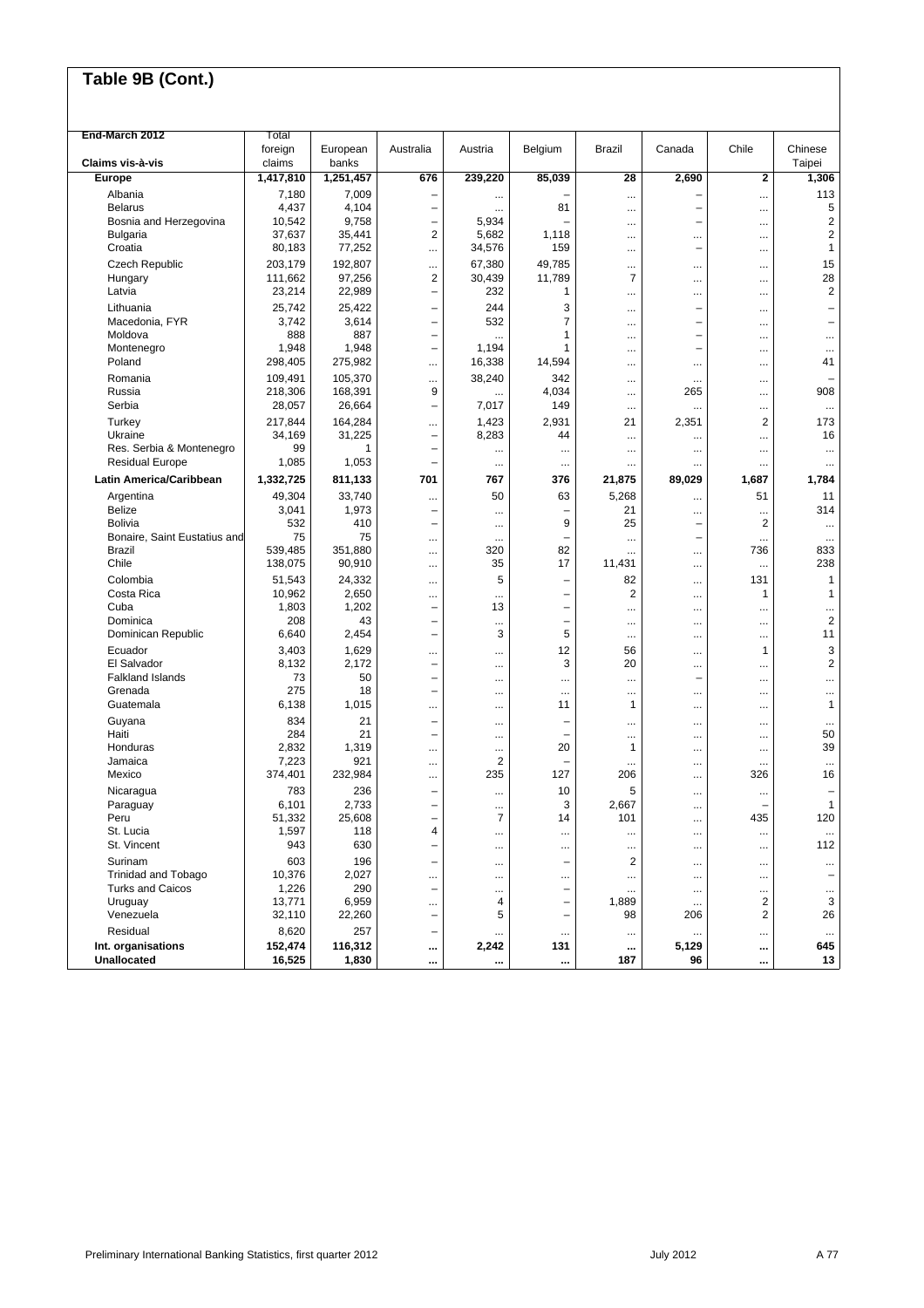| End-March 2012              |           |                          |                |                          |                          |           |           |                               |           |
|-----------------------------|-----------|--------------------------|----------------|--------------------------|--------------------------|-----------|-----------|-------------------------------|-----------|
|                             | Denmark   | France                   | Germany        | Greece                   | Ireland                  | Italy     | Japan     | Mexico                        | Nether-   |
| Claims vis-à-vis            |           |                          |                |                          |                          |           |           |                               | lands     |
| <b>All countries</b>        | 260,492   | 2,928,158                | 2,818,071      | 146,761                  | 176,915                  | 876,980   | 3,005,715 | 4,927                         | 1,314,783 |
| <b>Developed countries</b>  | 247,498   | 2,338,009                | 2,286,722      | 52,804                   | 166,237                  | 629,656   | 2,086,460 | 3,208                         | 1,079,489 |
| <b>Europe</b>               | 235,599   | 1,584,650                | 1,673,173      | 50,259                   | 156,624                  | 588,574   | 748,699   | 626                           | 748,636   |
| Austria                     | 266       | 16,016                   | 78,513         | 108                      | 415                      | 99,347    | 6,263     | $\qquad \qquad -$             | 9,297     |
| Andorra                     | 4         | 208                      | 68             |                          | $\ddotsc$                | 3         |           | $\overline{\phantom{0}}$      |           |
| Belgium                     | 354       | 240,271                  | 30,426         | 299                      | 246                      | 4,096     | 17,547    | 1                             | 125,920   |
| Cyprus                      | 538       | 3,789                    | 8,204          | 13,077                   | $\cdots$                 | 1,579     | $\ddotsc$ | $\overline{\phantom{0}}$      | 1,783     |
| Denmark                     |           | 14,751                   | 26,954         | 81                       | 656                      | 2,066     | 8,212     | $\qquad \qquad -$             | 6,935     |
| Estonia                     | 100       | 35                       | 457            | 3                        | $\ddotsc$                | 456       |           | -                             |           |
| Finland                     | 38,152    | 7,180                    | 21,022         | 430                      | $\ddotsc$                | 1,020     | 3,970     | $\overline{a}$                | 4,409     |
| France                      | 4,722     |                          | 198,573        | 2,088                    | 4,978                    | 34,675    | 92,945    | 24                            | 75,662    |
| Germany                     | 3,823     | 208,223                  |                | 2,717                    | 2,861                    | 252,803   | 123,476   | 23                            | 183,217   |
| Greece                      | 54        | 35,123                   | 26,574         |                          | 121                      | 1,904     | 452       | $\mathbf{1}$                  | 2,653     |
| Iceland                     | 138       | 412                      | 2,948          | 33                       | $\overline{\phantom{0}}$ | 531       | 56        | $\overline{\phantom{0}}$      | 221       |
| Ireland                     | 14,586    | 30,724                   | 93,753         | 510                      |                          | 16,373    | 25,019    | $\qquad \qquad -$             | 19,468    |
| Italy                       | 299       | 331,282                  | 133,474        | 456                      | 1,229                    |           | 28,231    | $\overline{a}$                | 36,241    |
| Liechtenstein               | 216       | 766                      | 1,257          | 7                        |                          | 148       |           | $\overline{\phantom{0}}$      | 750       |
| Luxembourg                  | 13,463    | 92.075                   | 140,207        | 9,292                    | 1,342                    | 27,417    | 105,019   | $\overline{\phantom{0}}$      | 21,202    |
| Malta                       | 16        | 901                      | 2,710          | 413                      |                          | 1,119     |           | -                             | 789       |
| Netherlands                 | 3,064     | 129,485                  | 165,030        | 3,841                    | 2,399                    | 20,694    | 60,684    | $\overline{\phantom{0}}$      |           |
| Norway                      | 33,454    | 12.510                   | 22,686         | 123                      | 226                      | 2,451     | 11,322    | $\qquad \qquad -$             | 7,361     |
| Portugal                    | 145       | 20,530                   | 27,214         | 50                       | 481                      | 3,018     | 872       | $\equiv$                      | 4,582     |
| Slovakia                    | 15        | 4,167                    | 4,768          |                          | $\cdots$                 | 19,677    | 266       | $\overline{\phantom{0}}$      | 1,857     |
| Slovenia                    | 24        | 5,191                    | 3,689          |                          |                          | 7,963     | 50        | $\overline{\phantom{0}}$      |           |
| Spain                       | 1,781     | 115,577                  | 139,919        | 281                      | 4,708                    | 25,756    | 22,096    | 369                           | 67,690    |
| Sweden                      | 68,024    | 10,689                   | 33,500         | 83                       | 500                      | 2,814     | 13,938    | $\qquad \qquad -$             | 5,899     |
| Switzerland                 | 3,014     | 52,948                   | 51,359         | 1,074                    | 239                      | 13,274    | 24,982    | 12                            | 20,546    |
| United Kingdom              | 49,014    | 251,796                  | 459,768        | 15,293                   | 134,834                  | 49,136    | 203,299   | 196                           | 151,846   |
| Vatican                     | $\ddotsc$ | $\overline{\phantom{0}}$ |                |                          | $\ddotsc$                | $\ddotsc$ | $\cdots$  | -                             | $\ddotsc$ |
| Other                       | 333       | L,                       | 100            | $\overline{\phantom{0}}$ | $\cdots$                 | 254       | $\ddotsc$ | $\overline{\phantom{0}}$      |           |
| Other developed countries   | 11,899    | 753,359                  | 613,549        | 2,545                    | 9,613                    | 38,530    | 1,337,761 | 2,582                         | 330,853   |
| Australia                   | 437       | 20,476                   | 31,986         | 63                       | 849                      | 2,965     | 126,496   | $\qquad \qquad -$             | 79,186    |
| Canada                      | 981       | 21,040                   | 30,409         | 41                       | 525                      | 3,178     | 59,905    | 22                            | 47,365    |
| Japan                       | 504       | 150,319                  | 41,942         | 97                       | 59                       | $\cdots$  |           | 19                            | 16,834    |
| New Zealand                 | 23        | 942                      | 6,955          | 8                        | 9                        | 52        | 6,774     | $\overline{\phantom{0}}$      | 8,651     |
| <b>United States</b>        | 9,954     | 560,582                  | 502,257        | 2,336                    | 8,171                    | 32,335    | 1,144,586 | 2,541                         | 178,817   |
| Offshore centres            | 9,011     | 127,874                  | 164,470        | 3,234                    | 7,444                    | 15,331    | 576,754   | 138                           | 53,593    |
| Aruba                       |           |                          | 2              |                          | $\cdots$                 | $\ddotsc$ |           | $\overline{\phantom{0}}$      | 34        |
| <b>Bahamas</b>              | 160       | 1,563                    | 6,170          |                          |                          | 567       | 1,394     | 46                            | 619       |
| <b>Bahrain</b>              | 8<br>2    | 2,590                    | 1,876<br>586   | 14                       | $\cdots$                 | 477       | 1,204     | -                             | 1,515     |
| <b>Barbados</b><br>Bermuda  | 1,246     | 174<br>7,966             | 6,206          | 84                       |                          |           | 20,597    | -<br>$\overline{\phantom{0}}$ | 3,080     |
|                             |           |                          |                |                          | $\ddotsc$                | 1,067     |           |                               |           |
| Cayman Islands              | 4,901     | 46,356                   | 59,220         | 290                      | $\cdots$                 | 5,343     | 358,708   | 79                            | 6,473     |
| Curacao                     | 2         | 560                      | $\cdots$       | 68                       | $\cdots$                 | 59        | $\cdots$  | $\overline{\phantom{0}}$      | 1,084     |
| Gibraltar                   | 549       | 174                      | 652            | $\overline{7}$           |                          | 48        |           |                               |           |
| Guernsey                    | 269       | 1,410                    | 4,978          | 189                      | $\ddotsc$                | 910       | 4,767     | $\qquad \qquad -$             | 1,012     |
| Hong Kong SAR               | 106       | 24,193                   | 12,427         | 297                      | $\ddotsc$                | 1,208     | 66,246    | -                             | 14,882    |
| Isle of Man                 | 35        | 1,101                    | 5,431          | 18                       | $\ddotsc$                | 703       | 1,016     | $\overline{\phantom{0}}$      | $\ldots$  |
| Jersey                      | 198       | 5,078                    | 18,271         | 403                      | $\cdots$                 | 761       | 11,520    | $\overline{\phantom{0}}$      | 2,297     |
| Lebanon                     | 31        | 1,137                    | 121            | 1                        | $\cdots$                 | 24        | 47        | $\overline{\phantom{0}}$      | 188       |
| Macau SAR                   |           | 369                      | 534            |                          | $\ddotsc$                | 209       |           | $\overline{\phantom{0}}$      | 58        |
| Mauritius                   | 22        | 1,094                    | 5,076          |                          | $\ddotsc$                | 285       | $\ddotsc$ | -                             | 376       |
| <b>Netherlands Antilles</b> |           |                          | $\ddotsc$      |                          | $\cdots$                 | $\cdots$  | $\ddotsc$ | $\cdots$                      | $\ddotsc$ |
| Panama                      | 31        | 6,815                    | 4,766          | 1,257                    | $\ddotsc$                | 693       | 47,524    | 13                            | 792       |
| Samoa                       |           |                          | 47             |                          | $\cdots$                 | $\ldots$  |           | $\overline{\phantom{0}}$      |           |
| Singapore                   | 1,285     | 17,382                   | 25,692         | 16                       | $\cdots$                 | 1,537     | 60,031    | $\overline{\phantom{0}}$      | 14,645    |
| Sint Maarten                | $\ddotsc$ | 52                       |                |                          |                          | 3         |           | $\cdots$                      |           |
| Vanuatu                     |           | 47                       | $\overline{7}$ |                          | $\ddotsc$                |           |           | -                             |           |
| West Indies UK              | 166       | 9,685                    | 12,063         | 590                      | $\cdots$                 | 1,419     | $\cdots$  |                               | 4,591     |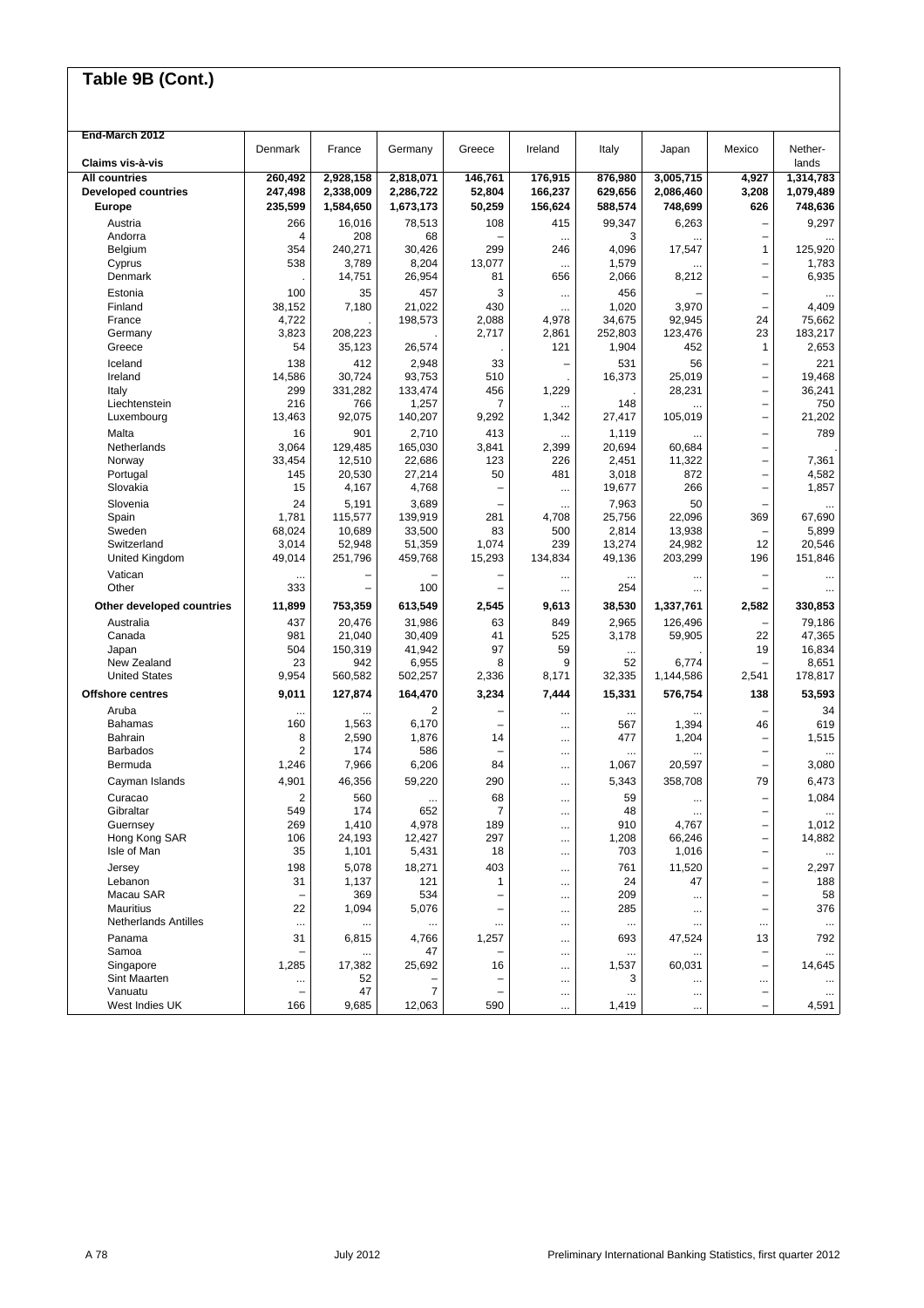| End-March 2012                   | Denmark                              | France           | Germany                       | Greece                                               | Ireland               | Italy            | Japan                                | Mexico                                               | Nether-          |
|----------------------------------|--------------------------------------|------------------|-------------------------------|------------------------------------------------------|-----------------------|------------------|--------------------------------------|------------------------------------------------------|------------------|
| Claims vis-à-vis                 |                                      |                  |                               |                                                      |                       |                  |                                      |                                                      | lands            |
| <b>Developing countries</b>      | 3,982                                | 455,561          | 327,957                       | 90,649                                               | 2,128                 | 227,714          | 342,501                              | 802                                                  | 176,381          |
| <b>Africa &amp; Middle East</b>  | 719                                  | 142,048          | 45,947                        | 4,150                                                | 136                   | 13,534           | 32,942                               | -                                                    | 10,375           |
| Algeria<br>Angola                | 1<br>-                               | 6,004<br>1,189   | 101<br>948                    |                                                      | $\cdots$              | 253              | 19                                   | ۳<br>-                                               |                  |
| Benin                            | ÷                                    | 36               | 4                             | $\equiv$                                             | $\cdots$<br>$\cdots$  | <br>             | $\cdots$<br>$\ddotsc$                | $\overline{\phantom{0}}$                             | <br>$\ddotsc$    |
| <b>Botswana</b>                  | $\overline{\mathbf{c}}$              | 113              | 1                             | $\overline{\phantom{0}}$                             |                       |                  | $\cdots$                             | ÷                                                    |                  |
| <b>Burkina Faso</b>              | 1                                    | 820              | 21                            | $\overline{\phantom{0}}$                             |                       |                  | $\cdots$                             | $\overline{\phantom{0}}$                             |                  |
| Burundi                          | ÷                                    | 13               | 3                             | $\overline{\phantom{0}}$                             |                       | $\ddotsc$        | $\cdots$                             | ÷                                                    |                  |
| Cameroon                         | ÷                                    | 2,451            | 9                             | 1                                                    | $\ddotsc$             | 15               |                                      | $\overline{\phantom{0}}$                             |                  |
| Cape Verde                       |                                      | $\cdots$         |                               |                                                      |                       |                  | $\cdots$                             | -                                                    |                  |
| Central African Republic<br>Chad | $\overline{\phantom{0}}$             | 30<br>202        | Ē,<br>÷                       | $\overline{\phantom{0}}$<br>$\overline{\phantom{0}}$ | $\cdots$              |                  | $\ddotsc$                            | ÷<br>÷                                               |                  |
| Comoros Islands                  | $\ddotsc$                            | 19               | Ē,                            | $\overline{\phantom{0}}$                             |                       |                  | $\cdots$                             | $\overline{\phantom{0}}$                             |                  |
| Congo                            | $\ddotsc$<br>$\overline{\mathbf{c}}$ | 246              | 12                            | 1                                                    | <br>$\cdots$          | <br>             | $\cdots$<br>$\cdots$                 | L,                                                   | $\ddotsc$<br>    |
| Congo Democratic Republic        | $\overline{\phantom{0}}$             | 194              | $\overline{\phantom{0}}$      | $\overline{\phantom{0}}$                             | $\ddotsc$             | $\overline{c}$   | L.                                   | $\overline{\phantom{0}}$                             |                  |
| Côte d'Ivoire                    | 3                                    | 3,049            | 27                            | $\overline{\phantom{0}}$                             | $\cdots$              |                  | 107                                  | $\overline{\phantom{0}}$                             |                  |
| Djibouti                         | $\overline{\phantom{0}}$             | 50               | 23                            | -                                                    | $\cdots$              |                  | $\ddotsc$                            | $\overline{\phantom{0}}$                             | $\ddotsc$        |
| Egypt                            | 87                                   | 16,364           | 1,156                         | 389                                                  | $\cdots$              | 6,485            | 479                                  | ۳                                                    |                  |
| <b>Equatorial Guinea</b>         | $\ddotsc$                            | $\ddotsc$        |                               |                                                      | $\cdots$              | $\ddotsc$        | $\ddotsc$                            | ۳                                                    | $\ddotsc$        |
| Eritrea                          | $\cdots$<br>$\overline{\phantom{0}}$ | ÷                | $\overline{\phantom{0}}$<br>3 | $\overline{\phantom{0}}$<br>$\overline{\phantom{0}}$ | $\cdots$              |                  | $\cdots$<br>$\overline{\phantom{0}}$ | ÷<br>$\overline{\phantom{0}}$                        |                  |
| Ethiopia<br>Gabon                |                                      | $\ddotsc$<br>503 | 151                           | $\overline{\phantom{0}}$                             |                       | <br>9            | 12                                   | $\overline{\phantom{0}}$                             |                  |
| Gambia                           | <br>$\qquad \qquad -$                |                  | 1                             | $\overline{\phantom{0}}$                             | $\cdots$              |                  |                                      | $\overline{\phantom{0}}$                             |                  |
| Ghana                            | 2                                    | 1,359            | 584                           | $\overline{\phantom{0}}$                             | $\ddotsc$<br>$\cdots$ | $\ddotsc$<br>216 | $\cdots$<br>$\ddotsc$                | ÷                                                    | <br>             |
| Guinea                           | $\ddotsc$                            | $\ddotsc$        |                               | $\overline{\phantom{0}}$                             | $\cdots$              | $\ddotsc$        | $\ddotsc$                            | -                                                    | $\ddotsc$        |
| Guinea-Bissau                    | $\overline{\phantom{0}}$             | $\cdots$         |                               | $\overline{\phantom{0}}$                             | $\cdots$              | $\ddotsc$        | $\ldots$                             | ÷                                                    |                  |
| Iran                             | 1                                    | 3,020            | 1,389                         | 4                                                    | $\cdots$              | 537              | 262                                  | $\overline{\phantom{0}}$                             | 180              |
| Iraq                             | -                                    | 187              | 872                           |                                                      |                       | 6                | 36                                   | -                                                    | $\ddotsc$        |
| Israel                           | 15                                   | 1,069            | 1,529                         | 18                                                   | $\ddotsc$             | 167              | 1,405                                | ÷                                                    | $\ddotsc$        |
| Jordan<br>Kenya                  | 27<br>5                              | 596<br>776       | 107<br>122                    | 50                                                   |                       | 12<br>13         | 67<br>69                             | $\overline{\phantom{0}}$<br>۳                        |                  |
| Kuwait                           | 37                                   | 1,302            | 2,303                         | 5                                                    | $\cdots$<br>          | 318              | 863                                  | $\overline{\phantom{0}}$                             | <br>             |
| Lesotho                          | ۰                                    |                  |                               |                                                      |                       |                  |                                      | -                                                    | $\cdots$         |
| Liberia                          | 171                                  | 4,321            | 7,135                         | 3,274                                                |                       | 1,071            | 1,746                                | -                                                    | 430              |
| Libya                            | $\overline{\mathbf{c}}$              | 4                | 348                           | $\overline{\phantom{0}}$                             | $\cdots$              | 11               | 1                                    | ÷                                                    | $\ldots$         |
| Madagascar                       | 2                                    | 1,406            | 3                             | $\overline{\phantom{0}}$                             |                       |                  | $\cdots$                             | $\overline{\phantom{0}}$                             | $\ddotsc$        |
| Malawi                           | $\overline{\phantom{0}}$             | 46               | 1                             | $\overline{\phantom{0}}$                             | $\cdots$              |                  |                                      | $\overline{\phantom{0}}$                             |                  |
| Mali                             | $\overline{\phantom{0}}$             | 283              | 15                            | $\overline{\phantom{0}}$                             |                       | $\ddotsc$        | $\cdots$                             | $\overline{\phantom{0}}$                             | $\ddotsc$        |
| Mauritania<br>Morocco            | <br>$\overline{\mathbf{c}}$          | 233<br>24,241    | 47<br>360                     | $\overline{\phantom{m}}$<br>$\overline{2}$           | $\ddotsc$             | $\ddotsc$<br>106 | $\cdots$<br>46                       | $\overline{\phantom{0}}$<br>-                        |                  |
| Mozambique                       | 1                                    | 183              | 77                            | $\overline{\phantom{0}}$                             | <br>$\ddotsc$         | 5                | $\cdots$                             | ÷                                                    | <br>             |
| Namibia                          | 1                                    | $\ddotsc$        | 126                           | $\overline{\phantom{0}}$                             |                       | 13               | $\cdots$                             | L,                                                   |                  |
| Niger                            | -                                    | 14               |                               | $\overline{\phantom{0}}$                             |                       | $\overline{c}$   | $\overline{\phantom{0}}$             | -                                                    | $\ddotsc$        |
| Nigeria                          | $\overline{2}$                       | 1,156            | 1,011                         | $\overline{\phantom{0}}$                             | $\ddotsc$             | 11               | 187                                  | $\overline{\phantom{0}}$                             |                  |
| Oman                             | 12                                   | 2,005            | 1,757                         | $\overline{\phantom{0}}$                             | $\ddotsc$             | 207              | 1,556                                | $\overline{\phantom{0}}$                             |                  |
| Palestinian Territory            |                                      |                  | 8                             |                                                      |                       |                  |                                      |                                                      |                  |
| Qatar                            | 87                                   | 8,049            | 3,866                         | 1                                                    | $\cdots$              | 1,809            | 6,334                                | -                                                    | $\cdots$         |
| Rwanda<br>Sao Tomé and Principe  | $\overline{\phantom{0}}$             | $\cdots$         | 11                            | $\overline{\phantom{0}}$                             | $\cdots$              | $\cdots$         |                                      | -<br>-                                               | $\cdots$         |
| Saudi Arabia                     | $\ddotsc$<br>15                      | 33,342           | 5,222                         | $\overline{c}$                                       | $\cdots$<br>$\cdots$  | $\ddotsc$<br>345 | $\cdots$<br>6,610                    | $\overline{\phantom{0}}$                             | $\ddotsc$<br>928 |
| Senegal                          | 4                                    | 2,270            | 16                            |                                                      |                       | 8                | 11                                   | $\overline{\phantom{0}}$                             | $\ldots$         |
| Seychelles                       | $\overline{\mathbf{c}}$              | 758              | 171                           | 23                                                   | $\cdots$              | 12               | $\ddotsc$                            | $\overline{\phantom{0}}$                             | $\cdots$         |
| Sierra Leone                     | $\overline{\phantom{0}}$             |                  | $\overline{\phantom{0}}$      |                                                      | $\ddotsc$             | $\ddotsc$        | $\cdots$                             | -                                                    | $\ddotsc$        |
| Somalia                          | $\overline{\phantom{0}}$             | 96               | Ē,                            | $\overline{\phantom{m}}$                             | $\cdots$              | $\cdots$         |                                      | $\overline{\phantom{0}}$                             | $\cdots$         |
| South Africa                     | 77                                   | 4,111            | 8,259                         | 301                                                  | $\cdots$              | 555              | 5,103                                | -                                                    | 560              |
| St. Helena<br>Sudan              | ۰<br>$\qquad \qquad -$               | 266              | 5                             | 1                                                    | $\cdots$              | $\ddotsc$        |                                      | $\overline{\phantom{0}}$<br>$\overline{\phantom{0}}$ | $\ldots$         |
| Swaziland                        |                                      |                  | 11                            |                                                      | $\ddotsc$             |                  |                                      |                                                      |                  |
|                                  |                                      | $\cdots$         |                               |                                                      | $\cdots$              |                  | -                                    |                                                      |                  |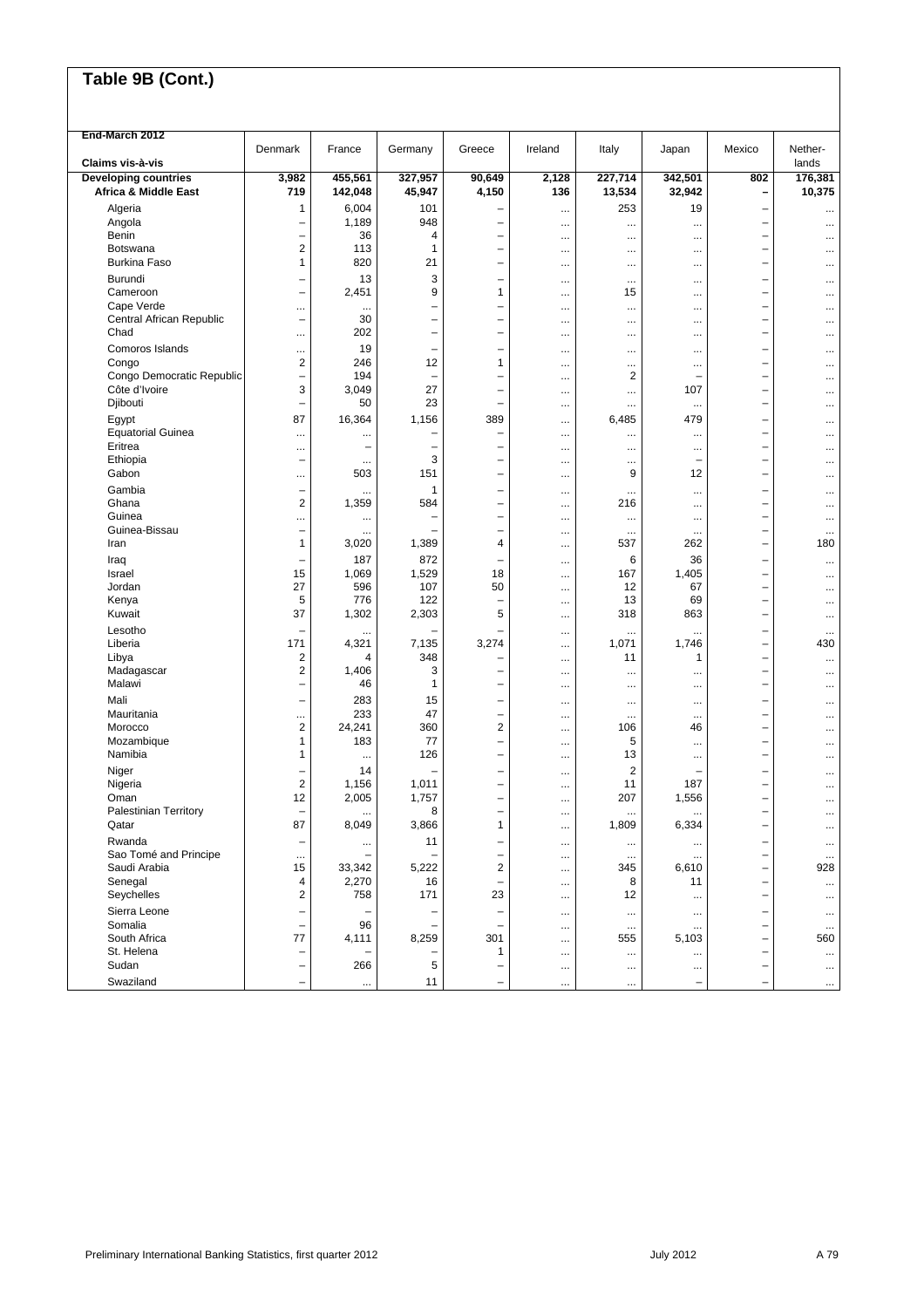| End-March 2012                          |                                 |                          |             |                                                      |                       |                       |                                      |                                                      |                        |
|-----------------------------------------|---------------------------------|--------------------------|-------------|------------------------------------------------------|-----------------------|-----------------------|--------------------------------------|------------------------------------------------------|------------------------|
|                                         | Denmark                         | France                   | Germany     | Greece                                               | Ireland               | Italy                 | Japan                                | Mexico                                               | Nether-                |
| Claims vis-à-vis                        |                                 |                          |             |                                                      |                       |                       |                                      |                                                      | lands                  |
| Syria<br>Tanzania                       | $\mathbf{1}$<br>81              | 123                      | 37<br>31    | $\overline{2}$<br>$\mathbf{1}$                       |                       | $\ddotsc$             | $\qquad \qquad -$<br>3               | $\overline{\phantom{0}}$                             |                        |
| Togo                                    | $\overline{\phantom{0}}$        | $\ddotsc$<br>321         | 1           |                                                      |                       | $\ddotsc$             |                                      | $\overline{\phantom{0}}$<br>-                        |                        |
| Tunisia                                 | 12                              | 6,584                    | 216         | $\overline{\phantom{0}}$                             | $\ddotsc$<br>$\cdots$ | <br>145               | <br>$\ddotsc$                        | -                                                    | <br>$\ddotsc$          |
| Uganda                                  | $\overline{2}$                  | 163                      | 23          | $\overline{\phantom{0}}$                             | $\ddotsc$             | 5                     | $\ddotsc$                            | $\overline{\phantom{0}}$                             | $\ddotsc$              |
| <b>United Arab Emirates</b>             | 60                              | 10,309                   | 7,746       | 73                                                   | $\cdots$              |                       | 8,024                                | ۳                                                    | 3,216                  |
| Yemen                                   | $\mathbf{1}$                    | 684                      | 15          | $\overline{\phantom{0}}$                             | $\cdots$              |                       | 1                                    | $\overline{\phantom{0}}$                             |                        |
| Zambia                                  | $\overline{\phantom{0}}$        | 25                       | 8           | $\overline{2}$                                       | $\cdots$              |                       | 1                                    | $\overline{\phantom{0}}$                             | $\ddotsc$              |
| Zimbabwe                                | 1                               | 26                       | 55          | $\overline{\phantom{0}}$                             | $\cdots$              |                       | $\cdots$                             | $\overline{\phantom{0}}$                             |                        |
| Residual                                | $\ldots$                        | $\cdots$                 | ۳           | -                                                    | $\ddotsc$             |                       |                                      | -                                                    | $\ddotsc$              |
| Asia & Pacific                          | 663                             | 101,292                  | 100,809     | 2,950                                                | 235                   | 17,159                | 230,040                              | $\overline{a}$                                       | 46,072                 |
| Afghanistan                             | $\overline{\phantom{0}}$        | $\ddotsc$                | 9           |                                                      | $\cdots$              | $\ddotsc$             |                                      | $\overline{\phantom{0}}$                             |                        |
| Armenia                                 | 3                               | 74                       | 131         | 1                                                    | $\cdots$              | 27                    | $\overline{\phantom{0}}$             | -                                                    |                        |
| Azerbaijan                              | 4                               | 1,794                    | 768         | $\overline{\phantom{0}}$                             |                       | 48                    | 137                                  | ÷                                                    |                        |
| Bangladesh                              | 20                              | 150                      | 146         | 1                                                    | $\cdots$              | 22                    | $\ddotsc$                            | $\overline{\phantom{0}}$                             | $\ddotsc$              |
| Bhutan                                  | $\overline{\phantom{0}}$        | $\overline{\phantom{0}}$ | ÷           | $\overline{\phantom{0}}$                             |                       |                       |                                      | ÷                                                    |                        |
| <b>British Overseas Territories</b>     | $\ddotsc$                       | $\ddotsc$                | 21          | $\overline{\phantom{0}}$                             |                       | $\ddotsc$             | $\ddotsc$                            | ÷                                                    |                        |
| <b>Brunei</b>                           | $\overline{\phantom{0}}$        | $\ddotsc$                | 9           | $\overline{\phantom{0}}$                             | $\cdots$              |                       |                                      | L,                                                   |                        |
| Cambodia<br>China                       | $\overline{\phantom{0}}$<br>212 | $\ddotsc$                | 8<br>24,160 | 3                                                    |                       | <br>5,029             | $\cdots$<br>59,780                   | -                                                    | 14,999                 |
| Chinese Taipei                          | 14                              | 27,498<br>5,378          | 6,816       | $\overline{\phantom{0}}$                             | $\cdots$              | 38                    | 15,826                               | $\overline{\phantom{0}}$<br>$\overline{\phantom{0}}$ | 1,332                  |
|                                         |                                 |                          |             |                                                      | $\cdots$              |                       |                                      | ÷                                                    |                        |
| Fiji<br>French Polynesia                |                                 | <br>4,952                | 1<br>1      | $\overline{\phantom{0}}$<br>$\overline{\phantom{0}}$ | $\cdots$              |                       |                                      | $\overline{\phantom{0}}$                             | $\ddotsc$              |
| Georgia                                 | $\cdots$<br>$\mathbf{1}$        |                          | 117         | $\overline{\phantom{0}}$                             | <br>                  | <br>5                 | $\cdots$<br>12                       | $\overline{\phantom{0}}$                             | $\ddotsc$              |
| India                                   | 79                              | 14,291                   | 20,237      | $\overline{2}$                                       | $\cdots$              | 1,408                 | 23,059                               | $\overline{\phantom{0}}$                             | 13,431                 |
| Indonesia                               | 31                              | 4,449                    | 6,841       | $\overline{\phantom{0}}$                             | $\cdots$              | 1,191                 | 20,502                               | -                                                    | 3,037                  |
| Kazakhstan                              | 31                              | 717                      | 742         | 14                                                   | $\ddotsc$             | 6,425                 | 384                                  | ۳                                                    | 275                    |
| Kiribati                                | $\ddotsc$                       |                          |             |                                                      | $\cdots$              | $\ddotsc$             | $\ddotsc$                            | ÷                                                    | $\ddotsc$              |
| Kyrgyz Republic                         | $\overline{\phantom{0}}$        | $\cdots$                 | 3           | $\overline{\phantom{0}}$                             |                       | 200                   | $\overline{\phantom{0}}$             | $\overline{\phantom{0}}$                             | $\ddotsc$              |
| Laos                                    | $\mathbf{1}$                    | 245                      | 1           | $\overline{\phantom{0}}$                             |                       | 6                     | 135                                  | $\overline{\phantom{0}}$                             | $\ddotsc$              |
| Malaysia                                | 22                              | 2,399                    | 5,931       | $\mathbf{1}$                                         | $\ddotsc$             | 142                   | 12,606                               | $\overline{\phantom{0}}$                             | 570                    |
| Maldives                                | $\overline{\mathbf{c}}$         | 34                       | 65          |                                                      | $\ddotsc$             |                       |                                      | $\overline{\phantom{0}}$                             |                        |
| Marshall Islands                        | $\overline{\phantom{0}}$        | 6,649                    | 11,492      | 2,924                                                | $\ddotsc$             | 1,481                 | $\ddotsc$                            | ÷                                                    | $\ddotsc$              |
| Micronesia                              | $\cdots$                        |                          |             |                                                      |                       |                       | $\cdots$                             | ÷                                                    |                        |
| Mongolia                                | 1<br>1                          | $\overline{\mathbf{c}}$  | 59<br>182   | -<br>$\overline{\phantom{0}}$                        | $\cdots$              |                       | $\cdots$<br>$\overline{\phantom{0}}$ | ۳<br>L,                                              |                        |
| Myanmar                                 |                                 | $\cdots$                 |             |                                                      | $\cdots$              |                       |                                      |                                                      |                        |
| Nauru<br>Nepal                          | .<br>$\mathbf{1}$               | -<br>$\mathbf{1}$        | -<br>Ē,     | -<br>$\overline{\phantom{0}}$                        | $\ddotsc$             |                       | $\cdots$<br>$\overline{2}$           | -<br>÷                                               |                        |
| New Caledonia                           | $\ddotsc$                       | 6,450                    | ÷,          | $\overline{\phantom{0}}$                             | $\cdots$              | <br>$\ddotsc$         | $\ddotsc$                            | ÷                                                    | $\ddotsc$<br>$\ddotsc$ |
| North Korea                             | $\qquad \qquad -$               | 12                       | 13          | $\overline{\phantom{0}}$                             | <br>                  | $\ddotsc$             | $\overline{\phantom{0}}$             | ÷                                                    | $\cdots$               |
| Pakistan                                | 8                               | 606                      | 676         | -                                                    |                       | 20                    | 193                                  | $\qquad \qquad -$                                    | 81                     |
| Palau                                   | $\ddotsc$                       |                          |             | $\overline{\phantom{0}}$                             |                       |                       |                                      | -                                                    |                        |
| Papua New Guinea                        | ۰                               |                          | 1           | -                                                    | $\ddotsc$             | $\ddotsc$             | 136                                  | -                                                    |                        |
| Philippines                             | 29                              | 3,227                    | 2,584       | $\overline{\phantom{0}}$                             | $\ddotsc$             | 262                   | 4,812                                | -                                                    | 1,370                  |
| Solomon Islands                         | $\ddotsc$                       | $\equiv$                 |             | $\overline{\phantom{0}}$                             | $\ddotsc$             | $\ddotsc$             | $\ddotsc$                            | $\overline{\phantom{0}}$                             | $\ddotsc$              |
| South Korea                             | 46                              | 14,123                   | 14,454      |                                                      |                       | 384                   | 48,488                               |                                                      | 7,437                  |
| Sri Lanka                               | 46                              | 187                      | 578         | $\overline{\phantom{m}}$                             | $\cdots$              | 113                   | 122                                  | -                                                    | $\cdots$               |
| Tajikistan                              | $\ddotsc$                       |                          | 11          | $\qquad \qquad -$                                    | $\cdots$              | 25                    |                                      | $\overline{\phantom{0}}$                             | $\ddotsc$              |
| Thailand                                | 65                              | 1,998                    | 3,772       | -                                                    | $\ddotsc$             | 61                    | 38,866                               | -                                                    | 850                    |
| <b>Timor Leste</b>                      | $\ddotsc$                       |                          |             |                                                      | $\cdots$              | $\ddotsc$             | $\ddotsc$                            | -                                                    | $\ddotsc$              |
| Tonga                                   | $\ddotsc$                       | $\overline{\phantom{0}}$ | Ē,          | $\overline{\phantom{0}}$                             | $\cdots$              | $\ddotsc$             | $\cdots$                             | $\overline{\phantom{0}}$                             | $\ddotsc$              |
| Turkmenistan                            | $\ddotsc$                       | -                        | 60          |                                                      |                       | $\ddotsc$             | 174                                  |                                                      | $\ddotsc$              |
| Tuvalu                                  | $\cdots$                        | $\overline{\phantom{0}}$ | Ē,          | $\overline{\phantom{0}}$                             | $\ddotsc$             |                       | $\ddotsc$                            |                                                      |                        |
| <b>US Pacific Islands</b><br>Uzbekistan | $\ddotsc$<br>20                 | $\overline{\phantom{0}}$ | 119         | $\overline{\phantom{0}}$<br>4                        | $\cdots$              | $\ddotsc$<br>18       | $\cdots$<br>26                       | $\overline{\phantom{0}}$                             |                        |
| Vietnam                                 | 26                              | 4,692                    | 801         |                                                      | $\ddotsc$<br>$\cdots$ | 214                   | 4,780                                |                                                      |                        |
| Wallis/Futuna                           |                                 |                          | -           | $\overline{\phantom{0}}$                             |                       |                       |                                      | -                                                    | $\cdots$               |
| Residual                                | $\cdots$<br>$\cdots$            | $\ldots$<br>$\ddotsc$    |             |                                                      | $\cdots$<br>$\cdots$  | $\cdots$<br>$\ddotsc$ | $\cdots$<br>$\ddotsc$                |                                                      | $\cdots$<br>$\ldots$   |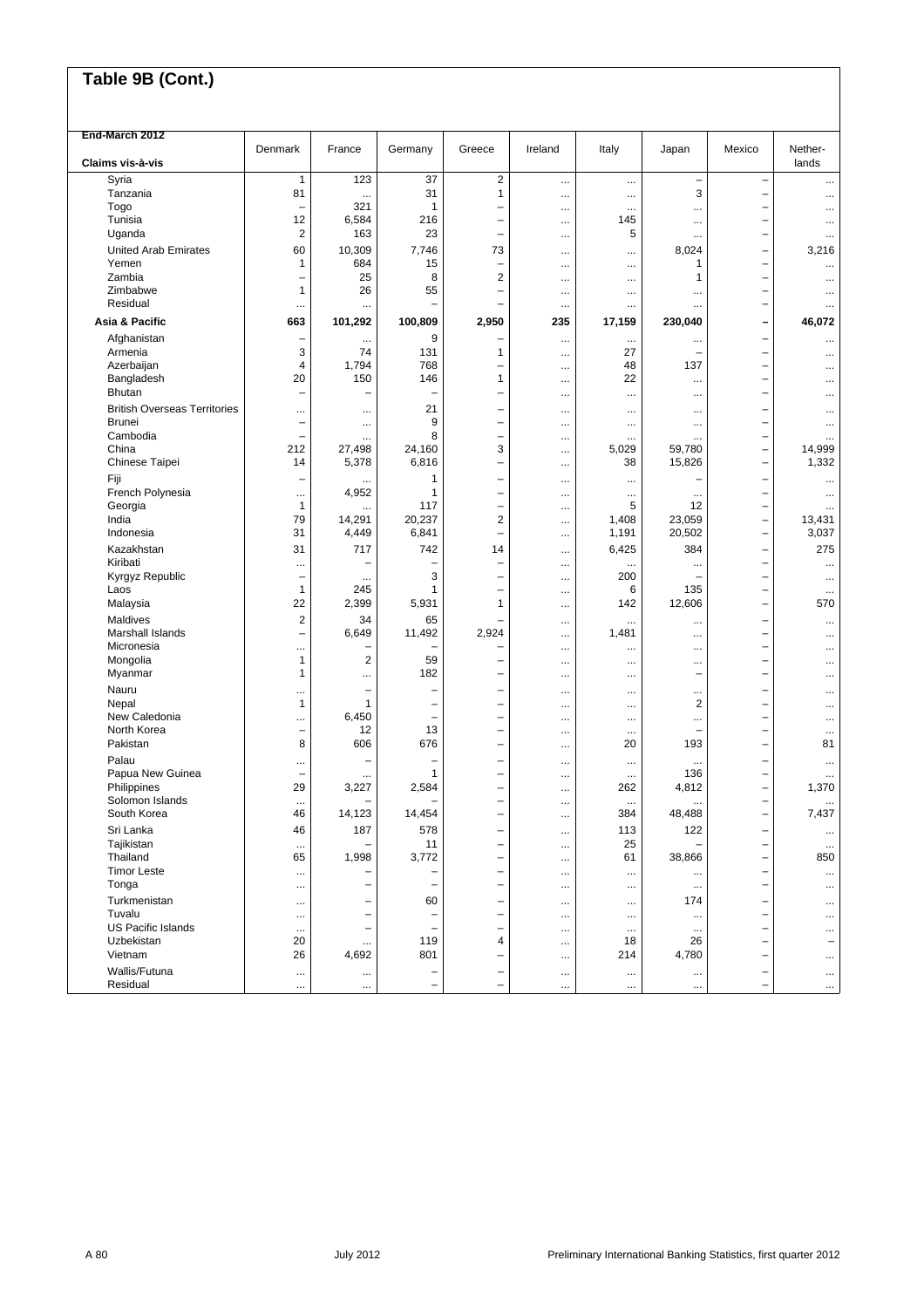| End-March 2012                      |                          |                                   |                                               |                                                      |                       |                |                                       |                                                      |                 |
|-------------------------------------|--------------------------|-----------------------------------|-----------------------------------------------|------------------------------------------------------|-----------------------|----------------|---------------------------------------|------------------------------------------------------|-----------------|
|                                     | Denmark                  | France                            | Germany                                       | Greece                                               | Ireland               | Italy          | Japan                                 | Mexico                                               | Nether-         |
| Claims vis-à-vis<br><b>Europe</b>   | 2,128                    | 174,030                           | 149,022                                       | 83,536                                               | 1,489                 | 193,692        | 25,718                                | $\qquad \qquad -$                                    | lands<br>92,284 |
| Albania                             |                          | 945                               | 53                                            | 1,934                                                | $\cdots$              | 1,197          |                                       | $\overline{\phantom{0}}$                             |                 |
| <b>Belarus</b>                      | 33                       |                                   | 1,297                                         | 1                                                    | $\cdots$              | 318            | 18                                    | -                                                    | <br>            |
| Bosnia and Herzegovina              | 4                        | 42                                | 125                                           |                                                      | $\cdots$              | 3,570          | $\ddotsc$                             | $\overline{\phantom{0}}$                             |                 |
| <b>Bulgaria</b>                     | 12                       | 4,067                             | 1,140                                         | 13,107                                               | $\ddotsc$             | 8,745          | 73                                    | $\overline{\phantom{0}}$                             | $\ddotsc$       |
| Croatia                             | 8                        | 5,782                             | 2,716                                         | 166                                                  | $\cdots$              | 32,628         | 457                                   | $\overline{\phantom{0}}$                             |                 |
| <b>Czech Republic</b>               | 71                       | 36,529                            | 9,684                                         | 3                                                    | $\ddotsc$             | 17,766         | 847                                   | $\overline{\phantom{0}}$                             | 3,977           |
| Hungary                             | 40<br>31                 | 4,988                             | 20,728                                        | 136<br>1                                             | $\cdots$              | 20,808         | 747<br>19                             | $\overline{\phantom{0}}$                             | 4,088           |
| Latvia                              |                          | 12                                | 1,038                                         |                                                      | $\ldots$              | 864            |                                       | -                                                    |                 |
| Lithuania<br>Macedonia, FYR         | -179<br>۰                | 77                                | 1,222<br>286                                  | 20<br>1,811                                          | $\cdots$              | 517<br>295     | 114                                   | $\overline{\phantom{0}}$<br>-                        | $\ddotsc$       |
| Moldova                             | 1                        | $\ddotsc$<br>$\cdots$             | 24                                            |                                                      | $\cdots$<br>$\cdots$  | 354            | $\ddotsc$<br>$\overline{\phantom{0}}$ | $\overline{\phantom{0}}$                             | <br>$\cdots$    |
| Montenegro                          | 1                        | $\cdots$                          | 119                                           | 22                                                   | $\ddotsc$             |                | $\ddotsc$                             | $\overline{\phantom{0}}$                             | $\cdots$        |
| Poland                              | 1,417                    | 24,525                            | 61,062                                        | 9,120                                                | $\cdots$              | 46,847         | 4,440                                 | $\overline{\phantom{0}}$                             | 35,720          |
| Romania                             | 11                       | 17,257                            | 3,517                                         | 18,754                                               | $\cdots$              | 13,501         | 101                                   | $\qquad \qquad -$                                    | 8,410           |
| Russia                              | 286                      | 41,837                            | 23,087                                        | 370                                                  | $\ddotsc$             | 25,295         | 12,297                                | $\overline{\phantom{0}}$                             | 15,180          |
| Serbia                              | 5                        | 3,684                             | 529                                           | 6,672                                                | $\ddotsc$             | 8,382          | 30                                    | -                                                    |                 |
| Turkey                              | 359                      | 28,086                            | 19,617                                        | 29,591                                               | $\cdots$              | 5,472          | 6,402                                 | $\overline{\phantom{0}}$                             | 21,521          |
| Ukraine<br>Res. Serbia & Montenegro | 28                       | 4,425<br>$\overline{\phantom{0}}$ | 2,778<br>-                                    | 1,827<br>1                                           | $\ddotsc$             | 7,132          | 173                                   | $\overline{\phantom{0}}$<br>$\overline{\phantom{0}}$ |                 |
| <b>Residual Europe</b>              | $\ddotsc$<br>$\ddotsc$   |                                   | $\overline{\phantom{0}}$                      | $\overline{\phantom{0}}$                             | $\ddotsc$<br>$\cdots$ | <br>           | <br>                                  | $\qquad \qquad -$                                    | $\cdots$        |
| Latin America/Caribbean             | 472                      | 38,191                            | 32,179                                        | 13                                                   | 268                   | 3,329          | 53,801                                | 802                                                  | 27,650          |
| Argentina                           | 12                       | 2,506                             | 1,457                                         | $\overline{\phantom{0}}$                             |                       | 368            | 309                                   | 9                                                    | 1,842           |
| <b>Belize</b>                       | 41                       |                                   | 56                                            | $\overline{2}$                                       | $\cdots$<br>$\cdots$  | 8              | $\ddotsc$                             | ÷                                                    |                 |
| Bolivia                             |                          | $\mathbf{1}$                      | 11                                            | L,                                                   | $\cdots$              | 3              | 57                                    | $\overline{\phantom{0}}$                             | $\ddotsc$       |
| Bonaire, Saint Eustatius and        | $\ddotsc$                |                                   |                                               | $\overline{\phantom{0}}$                             | $\ddotsc$             |                | .                                     | $\cdots$                                             |                 |
| <b>Brazil</b>                       | 90                       | 19.973                            | 11.484                                        | $\overline{\phantom{0}}$                             | $\ddotsc$             | 1,152          | 34,995                                | 170                                                  | 14,662          |
| Chile                               | 47                       | 3,121                             | 6,131                                         | $\overline{\phantom{0}}$                             | $\ddotsc$             | 339            | 3,015                                 | 30                                                   | 3,846           |
| Colombia                            | $\overline{7}$           | 983                               | 864                                           | 1                                                    | $\cdots$              | 26             | 1,458                                 | ۳                                                    | 46              |
| Costa Rica<br>Cuba                  | 1<br>۰                   | 91<br>500                         | 416<br>148                                    | $\equiv$<br>$\overline{\phantom{0}}$                 | $\cdots$              | 10<br>90       | 28<br>15                              | $\overline{\phantom{0}}$<br>$\overline{\phantom{0}}$ | $\ddotsc$<br>65 |
| Dominica                            | $\overline{\phantom{0}}$ | $\ddotsc$                         | $\overline{\phantom{0}}$                      | $\overline{\phantom{0}}$                             | $\cdots$<br>$\ddotsc$ | $\cdots$       |                                       | $\overline{\phantom{0}}$                             |                 |
| Dominican Republic                  | 27                       | 875                               | 632                                           | $\overline{\phantom{0}}$                             | $\ddotsc$             |                | $\ddotsc$                             | 28                                                   | $\ddotsc$       |
| Ecuador                             | 13                       | $\cdots$                          | 751                                           | 3                                                    | $\cdots$              | 33             | 48                                    | ۳                                                    |                 |
| El Salvador                         | $\overline{2}$           | $\ldots$                          | 136                                           | L,                                                   | $\cdots$              |                |                                       | $\overline{\phantom{0}}$                             |                 |
| <b>Falkland Islands</b>             | L.                       | $\equiv$                          | $\overline{\mathbf{c}}$                       | $\overline{\phantom{0}}$                             | $\cdots$              |                |                                       | $\equiv$                                             |                 |
| Grenada<br>Guatemala                | $\ddotsc$                | $\mathbf{1}$                      | $\qquad \qquad -$<br>159                      | $\overline{\phantom{0}}$<br>$\overline{\phantom{0}}$ | $\cdots$              | $\cdots$<br>15 |                                       | -<br>$\overline{\phantom{0}}$                        |                 |
|                                     | $\overline{\phantom{0}}$ | $\ddotsc$                         |                                               |                                                      | $\ddotsc$             |                | $\ddotsc$                             |                                                      |                 |
| Guyana<br>Haiti                     |                          | 18                                | $\overline{\phantom{0}}$<br>$\qquad \qquad -$ | ۰<br>L,                                              | $\cdots$              | $\ddotsc$      | $\ddotsc$                             | 558<br>۰                                             |                 |
| Honduras                            | ۳                        | $\cdots$<br>71                    | 12                                            | $\overline{\phantom{0}}$                             | $\cdots$<br>$\cdots$  | <br>13         | <br>$\cdots$                          | $\overline{7}$                                       | <br>            |
| Jamaica                             | Ē.                       | .                                 | 192                                           | $\equiv$                                             | $\cdots$              | $\ddotsc$      | 23                                    | ÷                                                    |                 |
| Mexico                              | 66                       | 6,617                             | 5,476                                         | $\overline{\phantom{0}}$                             | $\cdots$              | 952            | 11,536                                | -                                                    | 5,608           |
| Nicaragua                           |                          | $\cdots$                          | 11                                            | L.                                                   | $\cdots$              | $\cdots$       | L.                                    | $\overline{\phantom{0}}$                             | $\ddotsc$       |
| Paraguay                            | 112                      |                                   | 130                                           | $\overline{\phantom{0}}$                             | $\cdots$              | 12             |                                       | $\overline{\phantom{0}}$                             |                 |
| Peru<br>St. Lucia                   | 6<br>۳                   | 1,582                             | 1,491<br>15                                   | $\overline{\mathbf{c}}$<br>$\equiv$                  | $\cdots$              | 113            | 1,342                                 | -<br>$\overline{\phantom{0}}$                        |                 |
| St. Vincent                         |                          | $\ldots$<br>54                    | 170                                           | 5                                                    | $\ddotsc$<br>$\cdots$ | $\cdots$<br>11 | <br>$\ddotsc$                         | $\overline{\phantom{0}}$                             | <br>            |
| Surinam                             | -                        | 21                                | $\mathbf{1}$                                  | $\overline{\phantom{0}}$                             | $\cdots$              | $\ddotsc$      | $\ddotsc$                             | $\overline{\phantom{0}}$                             |                 |
| Trinidad and Tobago                 | ۰                        | 264                               | 1,273                                         | L,                                                   | $\cdots$              | $\cdots$       | 40                                    | ÷                                                    | $\cdots$        |
| <b>Turks and Caicos</b>             | 5                        | $\ldots$                          |                                               | $\overline{\phantom{0}}$                             | $\cdots$              | $\ldots$       | $\ddotsc$                             | -                                                    |                 |
| Uruguay                             | 9                        | 183                               | 375                                           | $\overline{\phantom{0}}$                             | $\cdots$              | 16             | 395                                   |                                                      | 156             |
| Venezuela                           | 34                       | 640                               | 786                                           | $\overline{\phantom{0}}$                             | $\cdots$              | 159            | 540                                   | $\overline{\phantom{0}}$                             | 9               |
| Residual<br>Int. organisations      |                          | $\cdots$                          |                                               | -<br>74                                              | $\cdots$              |                |                                       | -<br>195                                             |                 |
| <b>Unallocated</b>                  | <br>1                    | 6,690<br>$\cdots$                 | 38,858<br>64                                  | -                                                    | <br>$\cdots$          | 4,261<br>18    | <br>                                  | 584                                                  | <br>            |
|                                     |                          |                                   |                                               |                                                      |                       |                |                                       |                                                      |                 |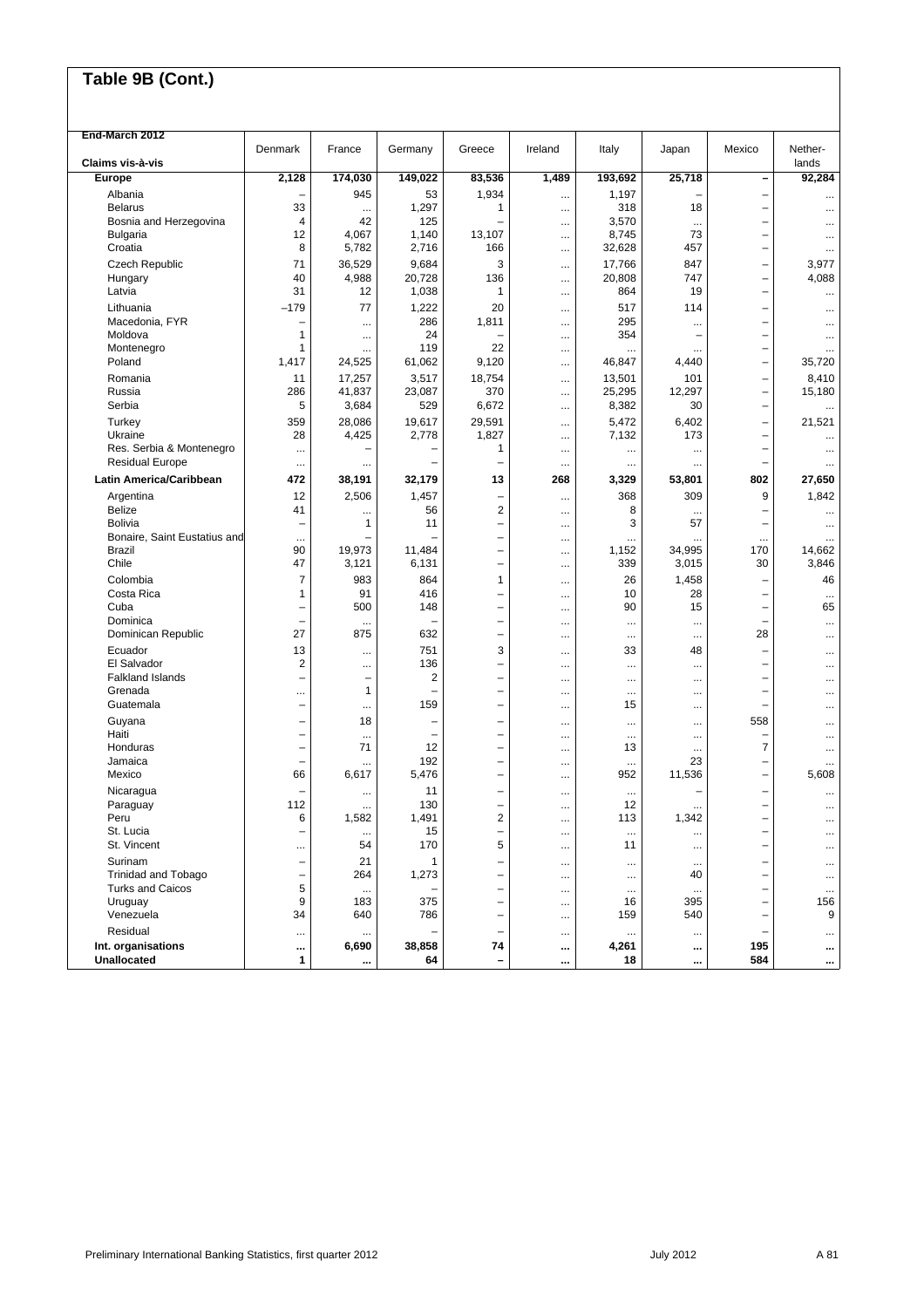| End-March 2012              |                                |                    |              |                          |                  |                                 |                          |                         |
|-----------------------------|--------------------------------|--------------------|--------------|--------------------------|------------------|---------------------------------|--------------------------|-------------------------|
| Claims vis-à-vis            | Panama                         | Portugal           | Spain        | Sweden                   | Switzer-<br>land | Turkey                          | United<br>Kingdom        | United<br><b>States</b> |
| <b>All countries</b>        | 13,445                         | 136,622            | 1,497,496    | 891,097                  | 1,833,725        | 24,108                          | 4,289,367                | 3,206,041               |
| <b>Developed countries</b>  | 4,928                          | 89,967             | 918,682      | 778,446                  | 1,475,381        | 19,496                          | 2,727,137                | 2,027,172               |
| <b>Europe</b>               | 809                            | 84,051             | 701,033      | 688,891                  | 580,314          | 16,159                          | 1,275,335                | 1,466,030               |
| Austria                     |                                | 141                | 4,743        | 2.032                    | 12,328           | 461                             | 7,482                    | 14,203                  |
| Andorra                     |                                | 26                 | 1,518        | 3                        | 158              | L,                              | 8                        |                         |
| Belgium                     | 9                              | 240                | 7,369        | 2,885                    | 7,878            | 346                             | 23,079                   | 23,593                  |
| Cyprus                      | L,                             | 202                | 74           | 1,393                    | 2,342            | $\cdots$                        | 1,704                    | 1,817                   |
| Denmark                     | $\overline{2}$                 | 214                | 3,642        | 187,585                  | 15,888           | 54                              | 16,382                   | 19,862                  |
| Estonia                     |                                | $\ddotsc$          | 10           | 16,965                   | 36               | $\overline{\phantom{0}}$        | 51                       | 39                      |
| Finland                     |                                | 97                 | 1,887        | 170,988                  | 9,896            | $\overline{2}$                  | 9,553                    | 7,250                   |
| France                      | 9                              | 7,824              | 39,580       | 10,281                   | 71,298           | 977                             | 236,731                  | 194,013                 |
| Germany                     | 282                            | 2,496              | 57,731       | 78,167                   | 86,411           | 3,252                           | 327,209                  | 195,304                 |
| Greece                      |                                | 7,569              | 992          | 265                      | 2,338            | 59                              | 8,911                    | 3,728                   |
| Iceland                     |                                | 59                 | 239          | 180                      | 427              | $\overline{2}$                  | 994                      | 820                     |
| Ireland                     | 37                             | 17,571             | 8,715        | 1,955                    | 13,815           | 88                              | 151,268                  | 57,983                  |
| Italy                       |                                | 2,971              | 32,828       | 1,266                    | 16,932           | 64                              | 57,376                   | 40,581                  |
| Liechtenstein               |                                | 3                  | 2            | 10                       |                  |                                 | 476                      |                         |
| Luxembourg                  | 23                             | 3,659              | 7,434        | 9,552                    | 77,389           | 197                             | 37,079                   | 35,184                  |
| Malta                       |                                | 1,183              | 255          | 178                      | 1,687            | 582                             | $\ddotsc$                | 729                     |
| Netherlands                 | 236                            | 10,112             | 19,813       | 10.182                   | 34,420           | 2,886                           | 200,566                  | 107,664                 |
| Norway                      |                                | 57                 | 5,841        | 144,105                  | 4,235            | 86                              | 9,955                    | 12,409                  |
| Portugal                    | Ē,                             |                    | 79,416       | 242                      | 1,944            | 1                               | 19,756                   | 4,671                   |
| Slovakia                    |                                | 80                 | 160          | 169                      | 467              | $\overline{\phantom{0}}$        | 815                      | 1,006                   |
| Slovenia                    |                                | 40                 | 34           | 2                        | 62               |                                 | 658                      | 512                     |
| Spain                       | 19                             | 20,972             |              | 3,758                    | 16,913           | 204                             | 87,551                   | 42,428                  |
| Sweden                      | 3                              | 165                | 2,627        |                          | 9,138            | 18                              | 16,486                   | 21,413                  |
| Switzerland                 | 40                             | 2,765              | 6,818        | 3,956                    |                  | 391                             | 54,190                   | 72,377                  |
| United Kingdom              | 147                            | 5,605              | 419,305      | 42,575                   | 194,232          | 6,489                           |                          | 608,444                 |
| Vatican                     |                                | $\cdots$           |              |                          | $\overline{2}$   | $\overline{\phantom{0}}$        | $\overline{\phantom{0}}$ |                         |
| Other                       | 2                              | $\ddotsc$          | ÷,           | 197                      | 78               | ۳                               | 3                        |                         |
| Other developed countries   | 4,119                          | 5,916              | 217,649      | 89,555                   | 895,067          | 3,337                           | 1,451,802                | 561,142                 |
| Australia                   | 13                             | 140                | 4,112        | 2,150                    | 27,526           | 9                               | 79,177                   | 109,290                 |
| Canada                      | 314                            | 210                | 1,953        | 1,476                    | 19,791           | 8                               | 95,539                   | 115,334                 |
| Japan                       |                                | 25                 | 1,785        | 1,017                    | 90,237           | 55                              | 132,473                  | 327,847                 |
| New Zealand                 |                                | 23                 | 97           | 26                       | 1,258            | 1                               | 5,612                    | 4,449                   |
| <b>United States</b>        | 3,792                          | 5,518              | 209,702      | 84,886                   | 756,255          | 3,264                           | 1,139,001                |                         |
| <b>Offshore centres</b>     | 2,200                          | 10,799             | 24,665       | 30,168                   | 185,139          | 687                             | 578,320                  | 412,523                 |
| Aruba                       |                                |                    | 43           |                          | 206              |                                 |                          |                         |
| <b>Bahamas</b>              | 128                            | 4,432              | 1,122        | 209                      | 11,070           |                                 | 1,731                    | 10,638                  |
| Bahrain                     | 1                              | 1                  | 24           | 3<br>2                   | 696<br>247       | 218                             | $\ddotsc$                | 2,719                   |
| <b>Barbados</b><br>Bermuda  | 2<br>3                         | 10<br>1            | 13<br>554    | 4,154                    | 4,800            | ۳<br>$\overline{\phantom{0}}$   | 844                      | 853<br>11,539           |
|                             |                                |                    |              |                          |                  |                                 |                          |                         |
| Cayman Islands              | 1,479                          | 1,786              | 7,736        | 16,343                   | 57,262           | 204                             | 54,927                   | 225,542                 |
| Curacao                     |                                | $\ddotsc$          | 129          |                          | 642              | $\overline{\mathbf{c}}$         | 476                      | 545                     |
| Gibraltar                   |                                | 97                 | 143          | 300                      | 503              |                                 | 4,005                    | 168                     |
| Guernsey<br>Hong Kong SAR   |                                | $\mathbf{1}$       | 642          | 380                      | 9,345            | -                               | 10,143<br>299,004        |                         |
| Isle of Man                 | 4                              | 349<br>218         | 7,249<br>597 | 816<br>253               | 19,649<br>929    | 3<br>$\overline{\phantom{0}}$   | 8,847                    | 58,931                  |
|                             | -                              |                    |              |                          |                  |                                 |                          | $\ldots$                |
| Jersey                      | $\overline{\phantom{0}}$       | 29                 | 1,685        | 1,698                    | 4,783            | 132                             | 41,770                   | $\cdots$                |
| Lebanon<br>Macau SAR        | $\overline{\phantom{0}}$<br>26 | $\ddotsc$<br>2,035 | 11<br>28     | 1                        | 802<br>76        | 1<br>$\overline{\phantom{0}}$   |                          | 894<br>472              |
| <b>Mauritius</b>            |                                | 32                 | 53           | 43                       | 697              |                                 | $\ddotsc$<br>4,721       | 3,690                   |
| <b>Netherlands Antilles</b> |                                |                    |              |                          |                  |                                 |                          |                         |
|                             | $\cdots$                       | $\ddotsc$          |              |                          |                  | $\ddotsc$                       |                          | $\ddotsc$               |
| Panama<br>Samoa             |                                | 994                | 2,431        | 298                      | 8,360<br>603     | 101<br>$\overline{\phantom{0}}$ | $\ldots$<br>53           | 3,565<br>233            |
| Singapore                   | 1                              | $\cdots$<br>11     | 689          | 5,009                    | 20,973           | 20                              | 97,018                   | 64,568                  |
| Sint Maarten                |                                | 12                 |              |                          |                  | -                               | $\ddotsc$                |                         |
| Vanuatu                     |                                | $\ldots$           |              | $\overline{\phantom{0}}$ |                  | $\overline{\phantom{0}}$        | $\cdots$                 | $\overline{2}$          |
| West Indies UK              | 556                            | 791                | 1,516        | 659                      | 43,496           | 6                               | 21,956                   | 28,164                  |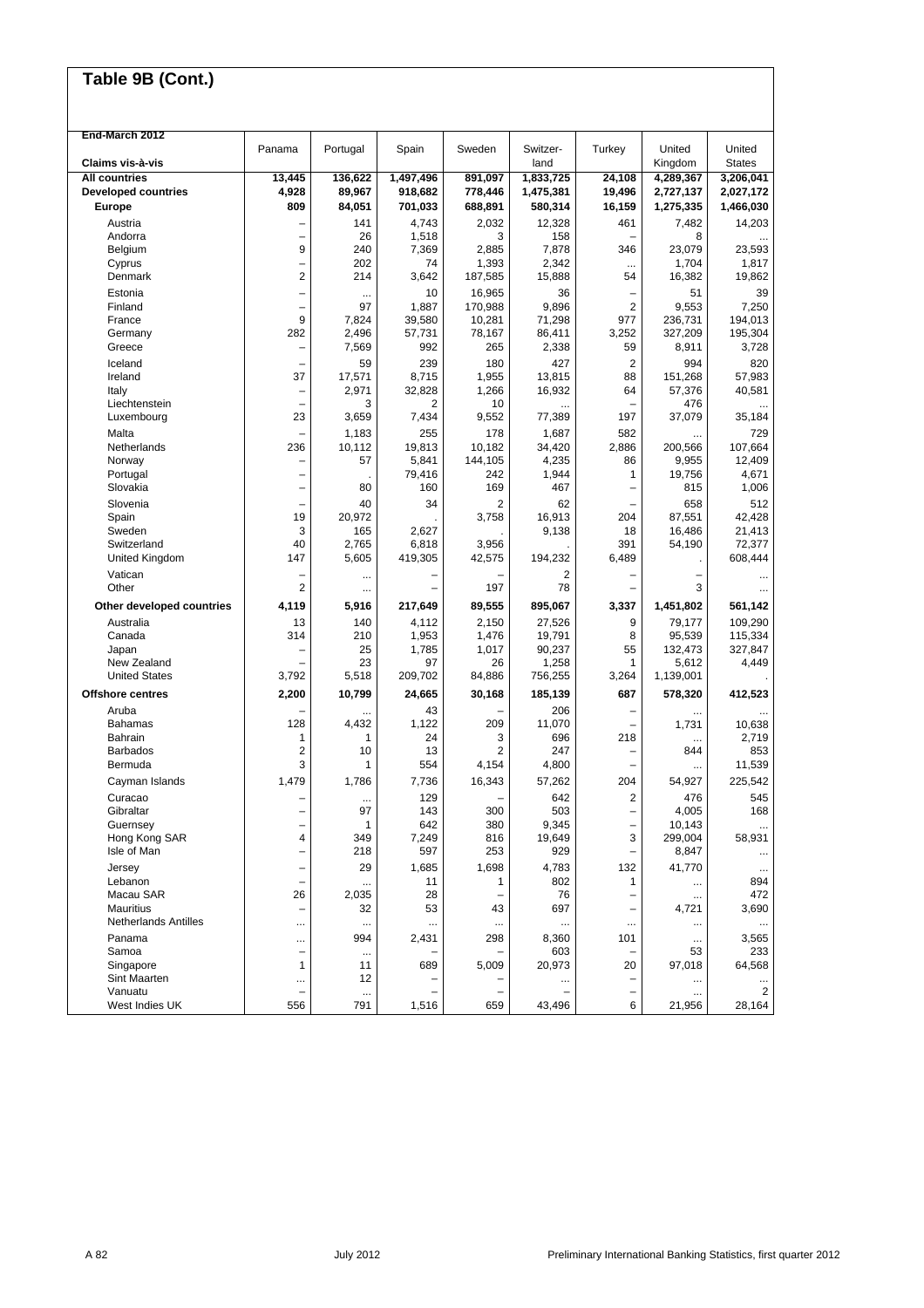| End-March 2012                  |                          |                           |                          |                          |                          |                               |                          |                         |
|---------------------------------|--------------------------|---------------------------|--------------------------|--------------------------|--------------------------|-------------------------------|--------------------------|-------------------------|
| Claims vis-à-vis                | Panama                   | Portugal                  | Spain                    | Sweden                   | Switzer-<br>land         | Turkey                        | United<br>Kingdom        | United<br><b>States</b> |
| <b>Developing countries</b>     | 6,253                    | 35,490                    | 551,453                  | 81,010                   | 164,444                  | 3,760                         | 940,768                  | 740,730                 |
| <b>Africa &amp; Middle East</b> | 15                       | 10,794                    | 4,878                    | 4,443                    | 26,231                   | 554                           | 228,980                  | 61,373                  |
|                                 |                          |                           |                          |                          |                          |                               |                          |                         |
| Algeria                         | $\overline{\phantom{0}}$ | $\ddotsc$                 | 65                       | $\overline{7}$           | 131                      | Ē,                            | $\ddotsc$                | 2,398                   |
| Angola                          | $\overline{\phantom{0}}$ | 3,153                     | 302                      | 20                       | 155                      | $\overline{\phantom{0}}$      | 2,404                    |                         |
| Benin                           |                          |                           | L                        |                          |                          |                               |                          | 9                       |
| Botswana                        |                          | $\ddotsc$                 |                          | 39                       | 37                       | -                             | $\cdots$                 | 133                     |
| <b>Burkina Faso</b>             | $\overline{\phantom{0}}$ | $\ddotsc$                 | $\overline{\phantom{0}}$ | 41                       | 3                        | $\overline{\phantom{0}}$      | 35                       | 1                       |
| Burundi                         | ÷                        | $\ddotsc$                 | ÷                        | $\overline{\phantom{0}}$ | -                        | -                             | $\overline{\phantom{0}}$ |                         |
| Cameroon                        | ÷.                       | $\ddotsc$                 | $\overline{2}$           | L.                       | 4                        | $\overline{\phantom{0}}$      | $\cdots$                 | 365                     |
| Cape Verde                      | $\overline{\phantom{0}}$ | 1,647                     | 13                       | L.                       | $\overline{7}$           | $\overline{\phantom{0}}$      | $\overline{\phantom{0}}$ | $\overline{\mathbf{c}}$ |
| Central African Republic        |                          |                           | Ē,                       | $\overline{\phantom{0}}$ | $\overline{\phantom{0}}$ | Ē,                            | $\overline{\phantom{a}}$ | ä.                      |
| Chad                            |                          | $\cdots$                  | -                        | $\overline{\phantom{0}}$ | $\overline{\phantom{0}}$ | -                             | $\cdots$                 | ÷                       |
| Comoros Islands                 |                          |                           | -                        | $\overline{\phantom{0}}$ | $\overline{\phantom{0}}$ | -                             | $\overline{\phantom{0}}$ |                         |
| Congo                           | $\overline{\phantom{0}}$ | $\ddotsc$<br>$\mathbf{1}$ | $\mathbf{1}$             | $\overline{\phantom{0}}$ | 62                       | $\overline{\phantom{0}}$      | 18                       | <br>$\overline{2}$      |
| Congo Democratic Republic       |                          |                           | $\overline{c}$           | L.                       |                          | Ē,                            |                          | 73                      |
|                                 |                          | $\ddotsc$                 | 3                        | $\overline{\phantom{0}}$ | 189                      | Ē,                            | $\ddotsc$                | 291                     |
| Côte d'Ivoire                   |                          | $\ddotsc$                 |                          |                          | 313                      |                               |                          |                         |
| Djibouti                        | -                        | $\cdots$                  | 1                        | 16                       | $\overline{\phantom{0}}$ |                               | $\cdots$                 |                         |
| Egypt                           | 1                        | $\mathbf{1}$              | 199                      | 81                       | 751                      | 59                            | 9,894                    | 1,879                   |
| <b>Equatorial Guinea</b>        |                          | $\ddotsc$                 | 14                       | -                        | 1                        |                               |                          |                         |
| Eritrea                         | $\overline{\phantom{0}}$ | $\ddotsc$                 |                          | $\overline{\phantom{0}}$ | $\overline{\phantom{0}}$ | $\overline{\phantom{0}}$      | $\overline{\phantom{0}}$ | $\ddotsc$               |
| Ethiopia                        | $\overline{\phantom{0}}$ | $\ddotsc$                 | Ē,                       | $\overline{\phantom{0}}$ | 4                        | L,                            | 19                       | $\overline{2}$          |
| Gabon                           | $\overline{\phantom{0}}$ |                           | 82                       | $\overline{\phantom{0}}$ | 73                       |                               | 29                       | 71                      |
| Gambia                          | $\overline{\phantom{0}}$ | 1                         | $\overline{\phantom{0}}$ | -                        | -                        | $\overline{\phantom{0}}$      | $\ddotsc$                | $\overline{7}$          |
| Ghana                           | $\overline{\phantom{0}}$ |                           | $\overline{\mathbf{c}}$  | 55                       | 92                       | $\overline{\phantom{0}}$      |                          | 275                     |
| Guinea                          | ÷                        | $\ddotsc$                 | 6                        | -                        | 2                        |                               | $\ddotsc$                |                         |
| Guinea-Bissau                   |                          | <br>$\mathbf{1}$          | $\overline{2}$           | $\overline{\phantom{0}}$ | $\overline{\phantom{0}}$ | -<br>$\overline{\phantom{0}}$ | $\ddotsc$                |                         |
|                                 | $\overline{\phantom{0}}$ |                           |                          |                          |                          |                               | $\ddotsc$                | $\ddotsc$               |
| Iran                            | $\overline{\phantom{0}}$ | $\ddotsc$                 | 94                       | 357                      | 201                      | 80                            | 342                      |                         |
| Iraq                            | $\overline{\phantom{0}}$ | $\ddotsc$                 | 1                        | 1                        | 28                       | 129                           |                          | 52                      |
| Israel                          | 9                        | 31                        | 14                       | 279                      | 3,027                    | 3                             | 4,110                    | 4,299                   |
| Jordan                          | $\overline{\phantom{0}}$ | $\mathbf{1}$              | 3                        | 2                        | 184                      | $\mathbf{1}$                  | $\cdots$                 | 535                     |
| Kenya                           | $\overline{\phantom{0}}$ | $\ddotsc$                 | 3                        | 6                        | 214                      |                               | $\ddotsc$                | 881                     |
| Kuwait                          | $\overline{\phantom{0}}$ | 428                       | 214                      | 4                        | 1,853                    | 2                             | $\cdots$                 | 6,267                   |
| Lesotho                         |                          | $\ddotsc$                 | $\overline{\phantom{0}}$ |                          |                          | L.                            | $\ddotsc$                |                         |
| Liberia                         | $\overline{\phantom{0}}$ | 26                        | 13                       | 2,010                    | 3,006                    | 39                            | 4,689                    | 698                     |
| Libya                           | $\overline{\phantom{0}}$ |                           | 1                        | -                        | 28                       | $\overline{\phantom{0}}$      | 66                       |                         |
| Madagascar                      | $\overline{\phantom{0}}$ | $\ddotsc$<br>$\ddotsc$    | $\overline{\phantom{0}}$ | $\overline{\phantom{0}}$ | 3                        |                               | 5                        | 8                       |
| Malawi                          |                          | 3                         | 1                        | L,                       | 6                        | L.                            | 18                       | $\overline{2}$          |
|                                 |                          |                           |                          |                          |                          |                               |                          |                         |
| Mali                            |                          | $\ddotsc$                 |                          | $\overline{\phantom{0}}$ | 3                        | $\overline{\phantom{0}}$      |                          | 14                      |
| Mauritania                      | $\overline{\phantom{0}}$ | $\ddotsc$                 | 8                        | $\overline{\phantom{0}}$ | 17                       | $\overline{\phantom{0}}$      | $\cdots$                 | 21                      |
| Morocco                         | $\overline{\phantom{0}}$ | 130                       | 1,256                    | $\overline{7}$           | 184                      | 18                            | 612                      | 968                     |
| Mozambique                      | $\overline{\phantom{0}}$ | 4,258                     | 6                        | 86                       | 3                        | $\overline{\phantom{0}}$      | 433                      | 3                       |
| Namibia                         | $\overline{\phantom{0}}$ | $\overline{2}$            | 151                      | 5                        | 3                        | $\overline{\phantom{0}}$      | $\ddotsc$                | 10                      |
| Niger                           |                          |                           |                          | 29                       | 4                        |                               | $\cdots$                 |                         |
| Nigeria                         | $\overline{\phantom{0}}$ | $\overline{2}$            | 3                        | 5                        | 415                      | Ē,                            | $\ddotsc$                | 2,971                   |
| Oman                            | $\overline{\phantom{0}}$ | $\ddotsc$                 | 57                       | 6                        | 285                      | 2                             | $\ddotsc$                | 335                     |
| <b>Palestinian Territory</b>    |                          |                           |                          |                          | 10                       |                               |                          |                         |
| Qatar                           |                          | 1                         | 1,157                    | 418                      | 1,429                    | 1                             |                          | 3,912                   |
|                                 |                          |                           |                          |                          |                          |                               | $\ddotsc$                |                         |
| Rwanda                          |                          | $\cdots$                  |                          | 4                        | 1                        |                               | $\overline{\phantom{0}}$ |                         |
| Sao Tomé and Principe           |                          | 67                        | Ē,                       | L,                       |                          | -                             |                          | $\cdots$                |
| Saudi Arabia                    | $\overline{\phantom{0}}$ | 1                         | 366                      | 209                      | 2,273                    | 30                            | 10,144                   | 7,912                   |
| Senegal                         | ۰                        | 1                         | 4                        | 2                        | 41                       | 26                            | 74                       | 222                     |
| Seychelles                      | $\overline{\phantom{0}}$ |                           | 3                        | 1                        | 875                      | $\overline{\phantom{0}}$      | 216                      | 31                      |
| Sierra Leone                    | $\overline{\phantom{0}}$ | $\cdots$                  | $\overline{\phantom{0}}$ | $\overline{\phantom{0}}$ | -                        | $\overline{\phantom{0}}$      | $\cdots$                 | $\cdots$                |
| Somalia                         | $\overline{\phantom{0}}$ | $\cdots$                  | Ē,                       | $\overline{\phantom{0}}$ |                          | L,                            |                          |                         |
| South Africa                    | $\overline{\mathbf{c}}$  | 992                       | 83                       | 71                       | 2,801                    | -                             | 91,076                   | 10,912                  |
| St. Helena                      | $\overline{\phantom{0}}$ |                           | $\overline{\phantom{0}}$ | $\qquad \qquad -$        |                          | $\overline{\phantom{0}}$      |                          |                         |
| Sudan                           | $\overline{\phantom{0}}$ | $\cdots$                  | $\overline{\phantom{0}}$ | 9                        | 129                      | 38                            | $\cdots$<br>18           | $\cdots$<br>3           |
|                                 |                          | $\ddotsc$                 |                          |                          |                          |                               |                          |                         |
| Swaziland                       | $\overline{\phantom{0}}$ | $\cdots$                  | 4                        | $\overline{\phantom{0}}$ | $\mathbf{1}$             | $\overline{\phantom{0}}$      | 21                       | $\mathbf{1}$            |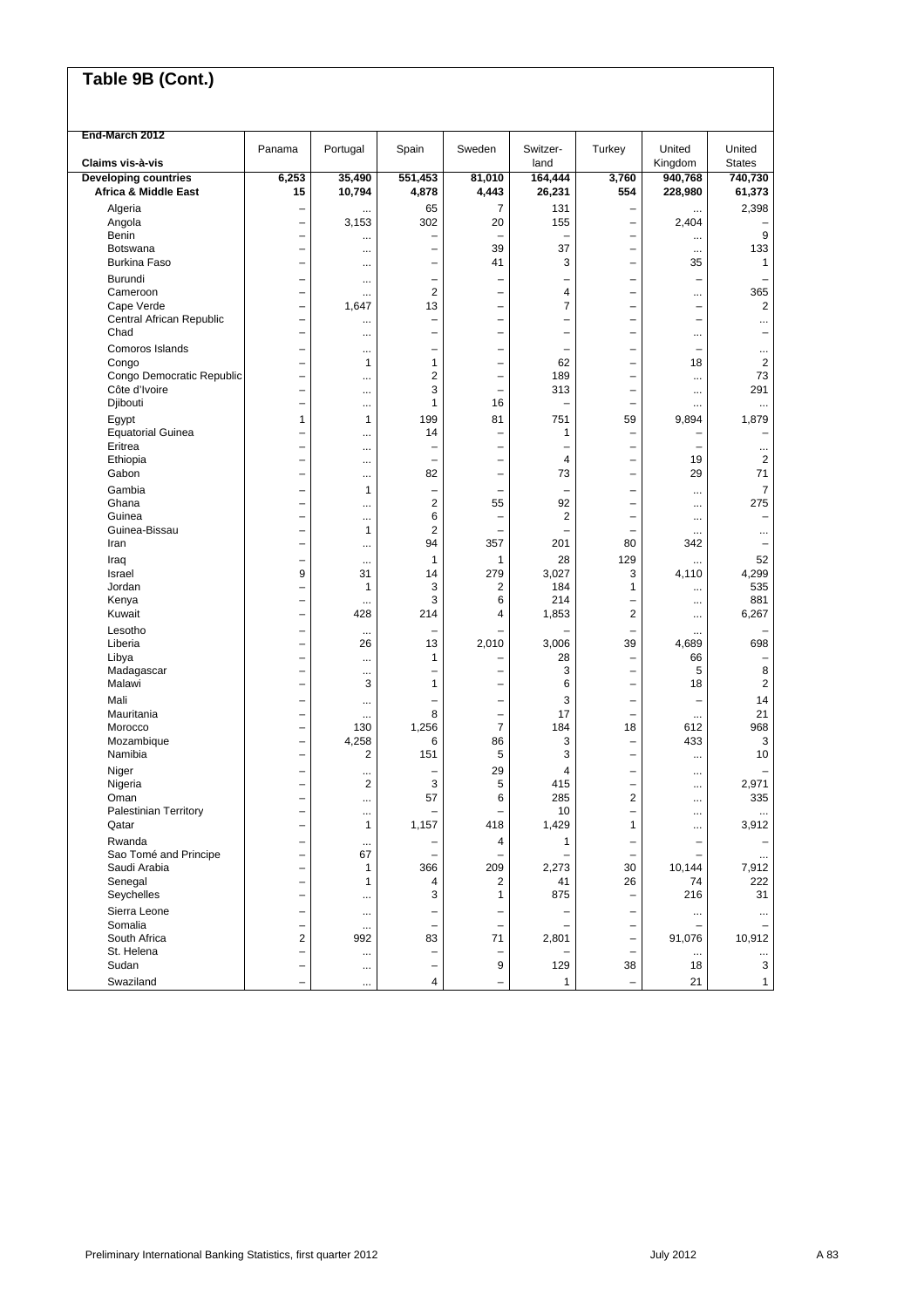| End-March 2012                      |                          |                        |                                                      | Sweden                                               | Switzer-       |                               | United                               | United               |
|-------------------------------------|--------------------------|------------------------|------------------------------------------------------|------------------------------------------------------|----------------|-------------------------------|--------------------------------------|----------------------|
| Claims vis-à-vis                    | Panama                   | Portugal               | Spain                                                |                                                      | land           | Turkey                        | Kingdom                              | <b>States</b>        |
| Syria                               | $\overline{\phantom{0}}$ | $\ddotsc$              | 1                                                    |                                                      | 33             | $\overline{\phantom{0}}$      | 22                                   | $\mathbf{1}$         |
| Tanzania                            | -                        | $\ddotsc$              | 1                                                    | 183                                                  | 27             | -                             | $\cdots$                             | 287                  |
| Togo                                | ۳                        | $\ddotsc$              | 45                                                   |                                                      | 11             | -<br>3                        | $\ddotsc$                            | 10                   |
| Tunisia<br>Uganda                   | $\overline{\phantom{0}}$ | 34                     |                                                      | 60<br>48                                             | 90<br>7        | ÷                             | 86                                   | 543<br>276           |
| <b>United Arab Emirates</b>         | 3                        | $\ddotsc$<br>12        | 694                                                  | 381                                                  | 7,189          | 123                           | <br>59,221                           | 14,263               |
| Yemen                               |                          | $\ddotsc$              |                                                      | -                                                    | 4              | -                             | 153                                  | 12                   |
| Zambia                              | ÷.                       | $\ddotsc$              | ÷                                                    | L,                                                   | 10             | Ē,                            | $\ddotsc$                            | 283                  |
| Zimbabwe                            | $\overline{\phantom{0}}$ | 1                      | 1                                                    | 1                                                    | 12             | $\overline{\phantom{0}}$      | 409                                  | 9                    |
| Residual                            |                          |                        |                                                      |                                                      |                |                               |                                      | 124                  |
| Asia & Pacific                      | 56                       | 392                    | 10,592                                               | 11,706                                               | 71,449         | 605                           | 483,666                              | 344,669              |
| Afghanistan                         |                          | $\ddotsc$              | -                                                    | 1                                                    |                | $\overline{\phantom{0}}$      | $\cdots$                             | 31                   |
| Armenia                             |                          | $\ddotsc$              | 4                                                    | -                                                    | 124            |                               | $\ddotsc$                            | $\overline{2}$       |
| Azerbaijan<br>Bangladesh            |                          | $\ddotsc$              | 1<br>1                                               | L,<br>154                                            | 286<br>54      | 291                           | 478                                  | 249<br>809           |
| <b>Bhutan</b>                       |                          | $\ddotsc$<br>          | 1                                                    | 9                                                    |                | ÷                             | $\ddotsc$<br>$\overline{\mathbf{c}}$ |                      |
| <b>British Overseas Territories</b> | $\overline{\phantom{0}}$ | 1                      | 2                                                    | -                                                    | 1              | $\overline{\phantom{0}}$      | 8                                    |                      |
| <b>Brunei</b>                       | $\overline{\phantom{0}}$ | $\ddotsc$              | ÷                                                    | -                                                    | 74             | $\overline{\phantom{0}}$      |                                      | 1,272                |
| Cambodia                            |                          | $\ddotsc$              |                                                      |                                                      | $\mathbf{1}$   | -                             |                                      | 36                   |
| China                               | 13                       | 128                    | 9,130                                                | 4,758                                                | 15,955         | 5                             | 152,796                              | 73,016               |
| Chinese Taipei                      | ÷                        | $\ddotsc$              | 74                                                   | 6                                                    | 9,271          | $\overline{\phantom{0}}$      | 45,303                               | 37,802               |
| Fiji                                | $\overline{\phantom{0}}$ | $\ddotsc$              | $\overline{\phantom{0}}$                             | $\overline{\phantom{0}}$                             | 1              | $\overline{\phantom{0}}$      | 6                                    | 6                    |
| French Polynesia                    |                          | $\ddotsc$              | $\mathbf{1}$                                         | -                                                    | $\overline{7}$ | -                             | $\ddotsc$                            | $\mathbf{1}$         |
| Georgia<br>India                    | -<br>15                  | $\ddotsc$<br>21        | 11<br>527                                            | 2<br>1,294                                           | 202<br>9,796   | 70<br>12                      | 18<br>74,832                         | 267<br>68,017        |
| Indonesia                           | $\overline{\phantom{0}}$ | 1                      | 43                                                   | 649                                                  | 5,903          | Ē,                            | 20,176                               | 16,180               |
| Kazakhstan                          | $\overline{\phantom{0}}$ | 27                     | 51                                                   | 79                                                   | 895            | 108                           | 2,348                                | 2,931                |
| Kiribati                            | $\overline{\phantom{0}}$ | $\ddotsc$              |                                                      |                                                      |                |                               |                                      |                      |
| Kyrgyz Republic                     | -                        | $\ddotsc$              | 4                                                    | -                                                    | 1              | 7                             | -                                    | 33                   |
| Laos                                | $\overline{\phantom{0}}$ | $\ddotsc$              | ÷                                                    | 1                                                    | 8              | $\overline{\phantom{0}}$      |                                      |                      |
| Malaysia                            | $\overline{\phantom{0}}$ | $\ddotsc$              | 14                                                   | 196                                                  | 2,668          | $\overline{\phantom{0}}$      | 44,183                               | 20,016               |
| Maldives                            |                          | $\ddotsc$              | 20                                                   | 27                                                   | 12             |                               |                                      | 3                    |
| Marshall Islands<br>Micronesia      | $\overline{\phantom{0}}$ | 60                     | 169<br>$\overline{\phantom{0}}$                      | 2,295                                                | 3,225          | 93<br>-                       | 4,328                                | $\ddotsc$            |
| Mongolia                            | ۳                        | $\ddotsc$<br>$\ddotsc$ | ÷                                                    | 3                                                    | 39             | $\overline{\phantom{0}}$      | 22                                   | $\ddotsc$<br>52      |
| Myanmar                             | $\overline{\phantom{0}}$ | $\ddotsc$              | 1                                                    | $\overline{\phantom{0}}$                             |                |                               | $\ddotsc$                            | $\ddotsc$            |
| Nauru                               |                          |                        |                                                      | 1                                                    |                |                               | 3                                    |                      |
| Nepal                               | $\overline{\phantom{0}}$ | $\ddotsc$              | $\overline{\phantom{0}}$                             | $\overline{\phantom{0}}$                             | 4              | $\overline{\phantom{0}}$      | $\cdots$                             |                      |
| New Caledonia                       | $\overline{\phantom{0}}$ | $\ddotsc$              | $\overline{\phantom{0}}$                             | $\overline{\phantom{0}}$                             | 2              | $\overline{\phantom{0}}$      | $\cdots$                             |                      |
| North Korea                         | $\overline{\phantom{0}}$ | $\ddotsc$              | $\overline{\phantom{0}}$                             |                                                      |                | $\overline{\phantom{0}}$      |                                      |                      |
| Pakistan                            | $\overline{\phantom{0}}$ | 17                     | $\overline{\mathbf{c}}$                              | 1,350                                                | 3,072          | $\overline{\phantom{0}}$      | 6,023                                | 1,518                |
| Palau<br>Papua New Guinea           |                          | $\ddotsc$              |                                                      |                                                      | 9              | -                             | 3<br>32                              | 32                   |
| Philippines                         |                          | <br>$\ddotsc$          | 31                                                   | 217                                                  | 1,914          | $\overline{\phantom{0}}$      | 7,668                                | 7,902                |
| Solomon Islands                     | $\overline{\phantom{0}}$ | $\ddotsc$              | -                                                    | ۰                                                    |                | $\overline{\phantom{0}}$      |                                      | $\ddotsc$            |
| South Korea                         | 17                       | 6                      | 390                                                  | 188                                                  | 14,961         |                               | 94,843                               | 97,390               |
| Sri Lanka                           |                          | $\ddotsc$              | ۰                                                    | 299                                                  | 92             | -                             | $\cdots$                             | 522                  |
| Tajikistan                          |                          | $\ddotsc$              | 1                                                    |                                                      |                | 2                             |                                      |                      |
| Thailand                            |                          | $\ddotsc$              | 109                                                  | 80                                                   | 2,447          | $\overline{\phantom{0}}$      | 13,697                               | 13,084               |
| <b>Timor Leste</b><br>Tonga         | $\overline{\phantom{0}}$ | 87                     | $\overline{\phantom{0}}$<br>$\overline{\phantom{0}}$ | $\overline{\phantom{0}}$<br>$\overline{\phantom{0}}$ |                | $\overline{\phantom{0}}$<br>- | $\cdots$                             | $\ddotsc$            |
| Turkmenistan                        |                          | $\ddotsc$              |                                                      |                                                      |                |                               |                                      | $\cdots$             |
| Tuvalu                              | ۰                        | $\ddotsc$<br>$\cdots$  | $\overline{\phantom{0}}$<br>$\overline{\phantom{0}}$ | 18<br>$\overline{\phantom{0}}$                       | -              | 3                             |                                      | $\cdots$<br>$\cdots$ |
| <b>US Pacific Islands</b>           | 11                       | $\cdots$               | $\overline{\phantom{0}}$                             | $\overline{\phantom{0}}$                             |                |                               | 26                                   | 16                   |
| Uzbekistan                          |                          |                        | 3                                                    | $\overline{\phantom{0}}$                             | 36             | 14                            | 3                                    | 43                   |
| Vietnam                             | $\overline{\phantom{0}}$ | $\cdots$               | $\overline{\mathbf{c}}$                              | 79                                                   | 389            | $\overline{\phantom{0}}$      | $\cdots$                             | 2,608                |
| Wallis/Futuna                       |                          | $\ddotsc$              | $\overline{\phantom{0}}$                             |                                                      |                | -                             | $\cdots$                             | $\ddotsc$            |
| Residual                            | ۰                        | 44                     | $\overline{\phantom{0}}$                             | $\cdots$                                             | L,             | -                             | $\ldots$                             | 831                  |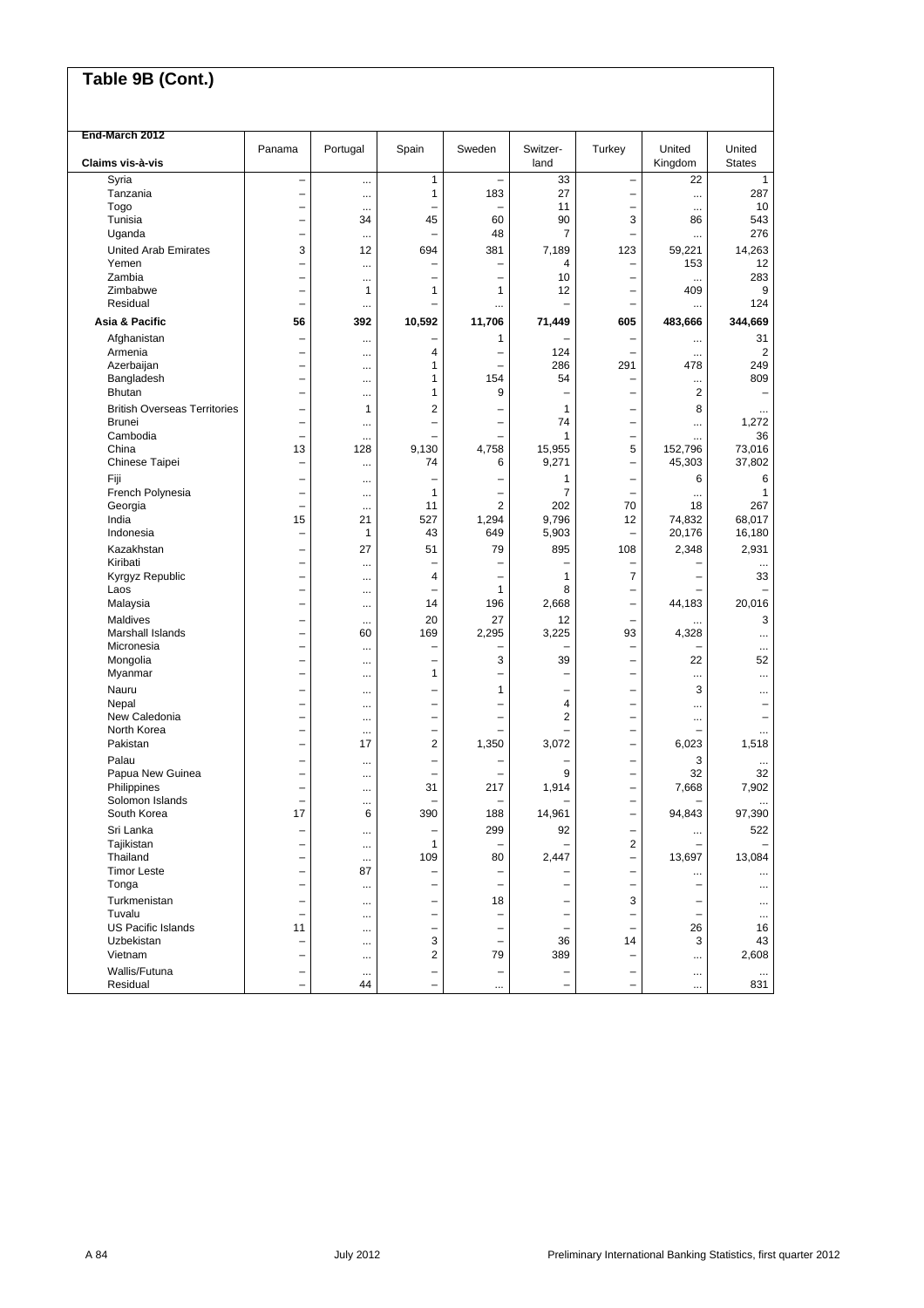| End-March 2012               |                          |                |            |                          |                          |                               |                          |                         |
|------------------------------|--------------------------|----------------|------------|--------------------------|--------------------------|-------------------------------|--------------------------|-------------------------|
| Claims vis-à-vis             | Panama                   | Portugal       | Spain      | Sweden                   | Switzer-<br>land         | Turkey                        | United<br>Kingdom        | United<br><b>States</b> |
| Europe                       | 4                        | 16,563         | 49,177     | 61,447                   | 20,361                   | 2,599                         | 66,254                   | 76,288                  |
| Albania                      | $\overline{\phantom{0}}$ |                |            |                          | 10                       | 38                            | 10                       |                         |
| <b>Belarus</b>               | $\overline{\phantom{0}}$ |                | 11         | 4                        | 265                      | 59                            |                          | 46                      |
| Bosnia and Herzegovina       | L,                       |                | 1          | 15                       | 4                        | 37                            | $\ddotsc$                | 6                       |
| <b>Bulgaria</b>              | L,                       | <br>3          | 92         | 5                        | 165                      | 18                            | $\ddotsc$<br>686         | 506                     |
| Croatia                      | $\overline{\phantom{0}}$ |                | 65         | 5                        | 831                      | ÷                             | 155                      | 535                     |
|                              | L.                       |                |            |                          |                          |                               |                          |                         |
| Czech Republic               | $\mathbf{1}$             | 15<br>193      | 491<br>666 | 148<br>216               | 346<br>525               | $\overline{\phantom{0}}$<br>5 | 6,123                    | 5,342<br>6,132          |
| Hungary<br>Latvia            | $\overline{\phantom{0}}$ | $\mathbf{1}$   | 14         | 16,474                   | 24                       | $\overline{\phantom{0}}$      | $\ddotsc$<br>221         | 50                      |
|                              |                          |                |            |                          |                          |                               |                          |                         |
| Lithuania                    | -                        | 1              | 7          | 18,245                   | 287                      | ÷                             | 6                        | 56                      |
| Macedonia, FYR               | $\overline{\phantom{0}}$ | .              | 3          |                          | 18                       | 39                            | $\ddotsc$                | 89                      |
| Moldova                      |                          | 1              | 3          | $\overline{\phantom{0}}$ |                          | ÷                             | $\ddotsc$                |                         |
| Montenegro                   | L,                       |                |            |                          | 105                      | Ē,                            | 3                        |                         |
| Poland                       | 1                        | 15,511         | 24,570     | 12,204                   | 1,056                    |                               | 7,920                    | 14,321                  |
| Romania                      | $\overline{\phantom{0}}$ | 780            | 980        | 19                       | 407                      | 829                           | 2,308                    | 2,090                   |
| Russia                       | $\mathbf{1}$             | 22             | 2,583      | 10,580                   | 10,597                   | 567                           | 16,347                   | 25,467                  |
| Serbia                       | $\overline{\phantom{0}}$ | $\ddotsc$      | 8          | 56                       | 91                       | Ē,                            | 27                       | $\ddotsc$               |
| Turkey                       | $\mathbf{1}$             | 2              | 19,610     | 1,168                    | 4,187                    | ÷                             | 29,878                   | 20.075                  |
| Ukraine                      | $\overline{\phantom{0}}$ | 32             | 73         | 2,308                    | 1,443                    | $\overline{\phantom{0}}$      | 342                      | 1,477                   |
| Res. Serbia & Montenegro     | L,                       |                |            |                          |                          |                               | $\ddotsc$                | 96                      |
| <b>Residual Europe</b>       |                          | 2              |            |                          | -                        | 1,007                         | $\ddotsc$                | $\ddotsc$               |
| Latin America/Caribbean      | 6,178                    | 7,741          | 486,806    | 3,414                    | 46,403                   | $\mathbf 2$                   | 161,868                  | 258,400                 |
| Argentina                    | 370                      | 275            | 18,953     | 5                        | 1,274                    | $\overline{\phantom{0}}$      | $\cdots$                 | 8,776                   |
| <b>Belize</b>                | 5                        | 265            | 6          | 7                        | 924                      | $\overline{\phantom{0}}$      | 265                      | 167                     |
| <b>Bolivia</b>               | 1                        | 6              | 87         | 3                        | 201                      | ÷,                            | 78                       | 33                      |
| Bonaire, Saint Eustatius and |                          | $\ddotsc$      |            | $\equiv$                 |                          | ÷                             | $\ddotsc$                |                         |
| <b>Brazil</b>                | 1,446                    | 5.691          | 187,237    | 1,281                    | 25,875                   | $\overline{\phantom{0}}$      | 83,605                   | 94,519                  |
| Chile                        | 358                      | 189            | 66,341     | 563                      | 1,312                    | $\overline{\phantom{0}}$      | $\ddotsc$                | 13,242                  |
| Colombia                     | 742                      | 20             | 19,668     | 149                      | 457                      | $\overline{\phantom{0}}$      | $\ddotsc$                | 12,866                  |
| Costa Rica                   | 613                      | 8              | 254        | 27                       | 181                      | Ē,                            | $\cdots$                 | 2,119                   |
| Cuba                         | -                        | 1              | 357        | 15                       | $\overline{\phantom{0}}$ | ÷,                            | $\ddotsc$                | $\ddotsc$               |
| Dominica                     |                          |                |            | L,                       | 22                       | $\overline{\phantom{0}}$      | $\overline{\phantom{0}}$ |                         |
| Dominican Republic           | 148                      | $\overline{7}$ | 473        | 35                       | 103                      | $\overline{\phantom{0}}$      | 115                      | 1,182                   |
| Ecuador                      | 74                       | 32             | 383        | 1                        | 223                      |                               | 103                      | 887                     |
| El Salvador                  | 84                       | 2              | 27         | 2                        | 98                       | $\overline{\phantom{0}}$      | $\ddotsc$                | 2,347                   |
| <b>Falkland Islands</b>      | L,                       |                | 20         | $\equiv$                 | $\overline{\phantom{0}}$ | $\overline{\phantom{0}}$      | $\cdots$                 | 23                      |
| Grenada                      |                          |                |            | $\overline{\phantom{0}}$ | 5                        | ÷,                            | 11                       | 1                       |
| Guatemala                    | 364                      | 1              | 109        | 14                       | 312                      | ÷                             | 296                      | 2,513                   |
| Guyana                       | -                        | 1              | -          | L,                       | $\overline{\mathbf{c}}$  | Ē,                            | $\overline{\phantom{a}}$ | $\mathbf{1}$            |
| Haiti                        |                          | .              | 4          | L,                       | 1                        | L,                            | $\ddotsc$                | 125                     |
| Honduras                     | 242                      | $\mathbf{1}$   | 13         | $\overline{\phantom{0}}$ | 38                       | $\overline{\phantom{0}}$      | $\ddotsc$                | 973                     |
| Jamaica                      | 11                       | 9              | 1          | -                        | 102                      | Ē,                            | 161                      | 737                     |
| Mexico                       | 724                      | 139            | 149,710    | 1,180                    | 12,407                   | $\overline{\phantom{0}}$      | 50,410                   | 104,034                 |
| Nicaragua                    | 23                       | $\ddotsc$      | 33         | 2                        | 2                        | $\overline{\phantom{0}}$      | 43                       | 251                     |
| Paraguay                     | 32                       | 24             | 1,538      | $\overline{\phantom{0}}$ | 63                       | Ē,                            | $\ddotsc$                | 662                     |
| Peru                         | 510                      | З              | 18,556     | 70                       | 490                      |                               | $\cdots$                 | 5,076                   |
| St. Lucia                    | $\overline{\phantom{0}}$ |                |            | -                        | 6                        | $\qquad \qquad -$             | 64                       | $\cdots$                |
| St. Vincent                  | -                        |                | -          | 1                        | 262                      | $\overline{\mathbf{c}}$       | 34                       | $\ldots$                |
| Surinam                      | $\overline{\phantom{0}}$ | 2              |            | -                        | 75                       | -                             |                          | 49                      |
| <b>Trinidad and Tobago</b>   | 174                      | 1              | 1          | $\overline{\phantom{0}}$ | 173                      | -                             | $\ddotsc$<br>222         | 1,174                   |
| <b>Turks and Caicos</b>      | 25                       |                | 2          | $\overline{\phantom{0}}$ | 208                      | ÷                             | 48                       |                         |
| Uruguay                      | 122                      | $\ldots$<br>57 | 4,847      | 44                       | 673                      | -                             | 577                      | $\ddotsc$<br>1,255      |
| Venezuela                    | 110                      | 750            | 18,186     | 15                       | 914                      | $\overline{\phantom{0}}$      | 761                      | 2,848                   |
| Residual                     |                          | 257            |            |                          |                          | -                             |                          | 2,540                   |
| Int. organisations           |                          | 366            | 2,696      | <br>1,056                | 8,761                    | -                             | $\cdots$<br>43,080       | 17,218                  |
| Unallocated                  | 64                       |                |            | 417                      |                          | 165                           | 62                       | 8,398                   |
|                              |                          |                |            |                          |                          |                               |                          |                         |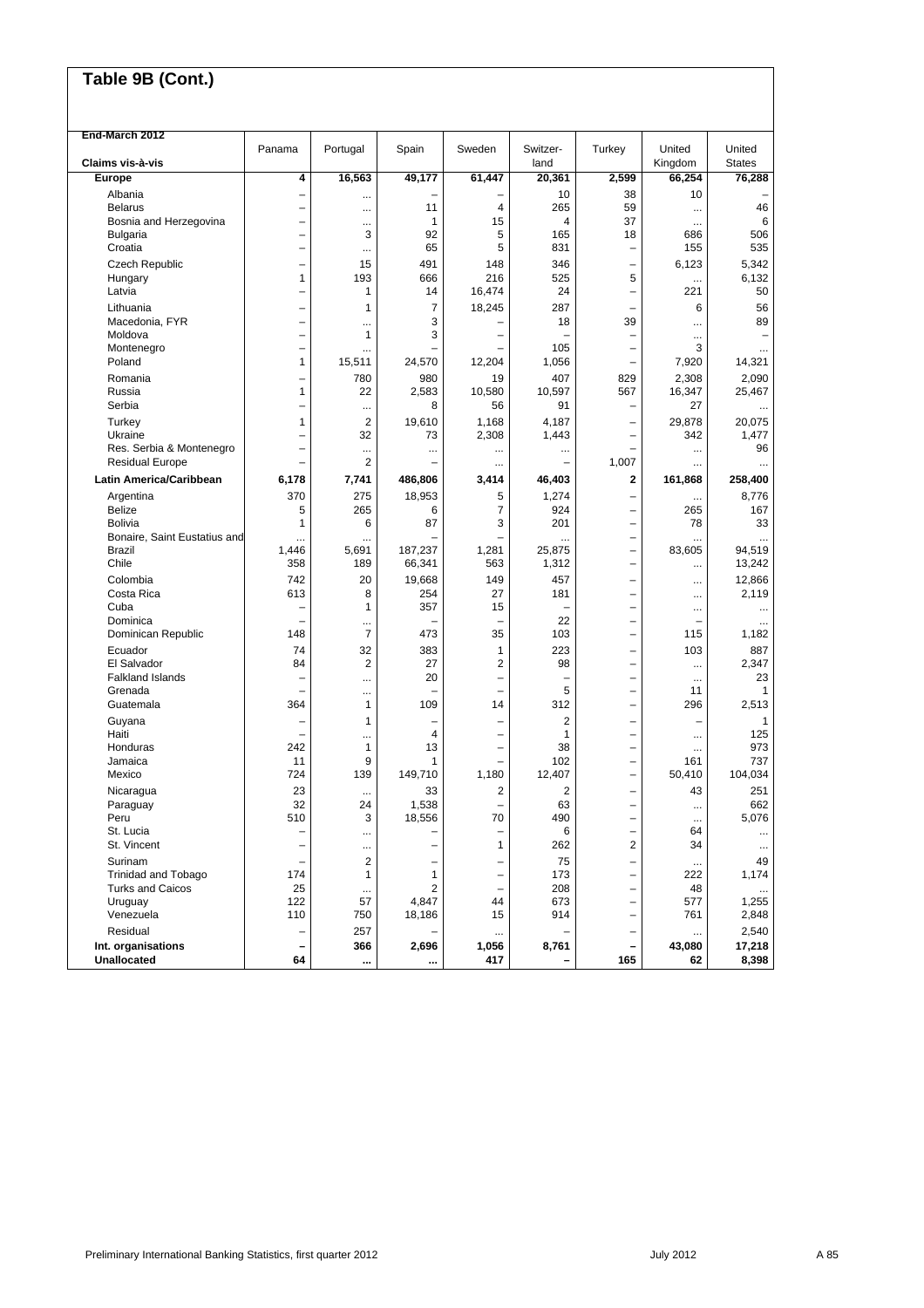#### **Table 9C: Consolidated foreign claims and other exposures of reporting banks - ultimate risk basis On individual countries by sector and type / Amounts outstanding**

In millions of US dollars

| End-March 2012             | Consolidated cross-border and local claims in all currencies<br>Other exposures |                   |                   |                    |                    |                   |                                  |                  |
|----------------------------|---------------------------------------------------------------------------------|-------------------|-------------------|--------------------|--------------------|-------------------|----------------------------------|------------------|
|                            | <b>Total Foreign</b>                                                            |                   | of which on       |                    | of which           |                   | (not included in Foreign Claims) |                  |
| Claims vis-à-vis           | Claims of 24                                                                    | <b>Banks</b>      | Public sector     | Non-bank           | cross-border       | Derivatives       | Guarantees                       | Credit           |
|                            | countries                                                                       |                   |                   | private sector     | claims             | contracts         | extended                         | commitments      |
|                            | S                                                                               | F                 | G                 | н                  | T                  | V                 | W                                | X                |
| <b>All countries</b>       | 25,791,012                                                                      | 5,263,364         | 5,563,464         | 14,783,528         | 12,919,223         | 3,930,769         | 9,145,173                        | 3,572,521        |
| <b>Developed countries</b> | 18,898,391                                                                      | 4,177,699         | 4,037,624         | 10,550,988         | 9,518,379          | 3,596,062         | 6,632,889                        | 2,808,350        |
| Europe                     | 11,182,644                                                                      | 2,838,671         | 2,102,228         | 6,168,554          | 6,260,278          | 2,429,714         | 4,184,082                        | 1,635,507        |
| Austria                    | 256,891                                                                         | 86,867            | 64,297            | 105,564            | 158,317            | 23,682            | 61,544                           | 15,192           |
| Andorra                    | 1,343                                                                           | 338               | 198               | 807                | 707                | 115               | 92                               | 230              |
| Belgium                    | 485,990                                                                         | 67,023            | 121,957           | 296,818            | 192,479            | 60,903            | 107,677                          | 91,833           |
| Cyprus                     | 34,303                                                                          | 880               | 1,928             | 31,375             | 23,712             | 1,479             | 4,540                            | 2,831            |
| Denmark                    | 317,952                                                                         | 133,602           | 15,680            | 135,951            | 137,092            | 48,628            | 32,853                           | 52,487           |
| Estonia                    | 18,907                                                                          | 935               | 675               | 17,153             | 7,371              | 318               | 2,485                            | 272              |
| Finland                    | 259,612                                                                         | 60,773            | 77,795            | 120,629            | 100,964            | 43,933            | 65,359                           | 28,856           |
| France                     | 1,067,441                                                                       | 449,108           | 228,114           | 386,700            | 895,064            | 338,096           | 701,961                          | 247,596          |
| Germany                    | 1,747,396                                                                       | 428,834           | 654,097           | 658,945            | 973,484            | 487,085           | 459,230                          | 211,510          |
| Greece                     | 78,781                                                                          | 3,029             | 6,876             | 68,792             | 30,457             | 7,317             | 23,642                           | 7,568            |
| Iceland                    | 7,505                                                                           | 3,786             | 574               | 3,113              | 7,421              | 51                | 4,351                            | 251              |
| Ireland                    | 414,982                                                                         | 63,188            | 12,848            | 338,133            | 323,124            | 90,689            | 80,298                           | 32,858           |
| Italy                      | 722,125                                                                         | 94,893<br>595     | 184,213           | 442,390            | 333,788            | 101,857           | 429,162                          | 68,414           |
| Liechtenstein              | 4,407<br>529,427                                                                |                   |                   | 3,746              | 4,374              | 555               | 1,000                            | 1,013            |
| Luxembourg                 |                                                                                 | 119,759           | 67,327            | 338,103            | 399,475            | 45,048            | 112,205                          | 53,724           |
| Malta                      | 15,540                                                                          | 3,209             | 172               | 12,140             | 8,640              | 562               | 1,041                            | 747              |
| Netherlands<br>Norway      | 826,098<br>235,515                                                              | 192,066<br>39,828 | 184,858<br>24,324 | 447,697<br>170,807 | 660,563<br>92,599  | 148,262<br>17,732 | 313,603<br>37,018                | 93,318<br>33,429 |
| Portugal                   | 163,737                                                                         | 22,772            | 23,714            | 117,222            | 66,613             | 10,890            | 82,245                           | 16,770           |
| Slovakia                   | 71,858                                                                          | 3,933             | 22,914            | 43,656             | 18,342             | 1,366             | 10,787                           | 10,437           |
| Slovenia                   | 32,626                                                                          | 3,594             | 6,447             | 22,222             | 16,080             | 185               | 6,701                            | 2,214            |
| Spain                      | 571,519                                                                         | 151,277           | 76,502            | 343,233            | 372,018            | 52,618            | 267,847                          | 55,024           |
| Sweden                     | 148,049                                                                         | 67,343            | 11,046            | 68,115             | 133,388            | 17,960            | 101,018                          | 29,763           |
| Switzerland                | 345,431                                                                         | 108,831           | 70,927            | 165,372            | 252,966            | 96,552            | 183,688                          | 82,367           |
| <b>United Kingdom</b>      | 2,824,365                                                                       | 732,089           | 244,735           | 1,829,165          | 1,050,672          | 833,130           | 1,093,686                        | 496,605          |
| Vatican                    | $\overline{2}$                                                                  |                   |                   | 2                  | 2                  |                   | 2                                |                  |
| Other                      | 842                                                                             | 119               | 10                | 704                | 566                | 701               | 47                               | 198              |
| Other developed countries  | 7,715,747                                                                       | 1,339,028         | 1,935,396         | 4,382,434          | 3,258,101          | 1,166,348         | 2,448,807                        | 1,172,843        |
|                            |                                                                                 |                   |                   |                    |                    |                   |                                  |                  |
| Australia                  | 521,626<br>440,071                                                              | 135,909           | 75,933<br>102,688 | 309,046<br>244,347 | 242,702            | 63,349            | 153,644                          | 65,745           |
| Canada<br>Japan            | 833,271                                                                         | 92,352<br>246,604 | 310,478           | 275,095            | 221,563<br>363,039 | 67,614<br>111,741 | 105,150<br>241,083               | 90,448<br>80,952 |
| New Zealand                | 305,438                                                                         | 17,558            | 23,502            | 263,890            | 21,031             | 9,777             | 10,662                           | 32,061           |
| <b>United States</b>       | 5,608,513                                                                       | 846,592           | 1,419,132         | 3,285,814          | 2,402,939          | 913,744           | 712,412                          | 903,636          |
| <b>Offshore centres</b>    | 1,886,291                                                                       | 151,920           | 199,189           | 1,510,446          | 1,155,896          | 107,066           | 247,937                          | 188,033          |
|                            |                                                                                 |                   |                   |                    |                    |                   |                                  |                  |
| Aruba<br><b>Bahamas</b>    | 857<br>26,038                                                                   | 115<br>4,021      | 132<br>1,704      | 610<br>19,986      | 857<br>19,974      | 6<br>3,758        | 457                              | 14<br>3,430      |
| Bahrain                    | 17,601                                                                          | 7,933             | 1,075             | 8,582              | 10,606             | 1,373             | 1,187<br>2,060                   | 1,021            |
| <b>Barbados</b>            | 7,821                                                                           | 2,021             | 819               | 4,982              | 3,250              | 1,448             | 2,026                            | 554              |
| Bermuda                    | 74,611                                                                          | 1,625             | 379               | 72,384             | 68,230             | 5,244             | 30,433                           | 18,804           |
| Cayman Islands             | 586,532                                                                         | 9,870             | 2,878             | 564,302            | 563,838            | 43,330            | 61,685                           | 34,373           |
|                            |                                                                                 |                   |                   |                    |                    |                   |                                  |                  |
| Curacao<br>Gibraltar       | 4,753<br>6,396                                                                  | 658<br>1,306      | 198<br>85         | 3,865<br>4,979     | 4,527<br>5,060     | 269<br>172        | 895<br>161                       | 2,922<br>578     |
| Guernsey                   | 32,988                                                                          | 2,765             | 35                | 25,923             | 28,524             | 1,499             | 4,984                            | 5,874            |
| Hong Kong SAR              | 541,496                                                                         | 54,691            | 110,937           | 374,239            | 116,592            | 14,192            | 52,197                           | 52,817           |
| Isle of Man                | 21,979                                                                          | 1,524             | 412               | 19,846             | 15,012             | 1,191             | 3,170                            | 4,195            |
| Jersey                     | 85,810                                                                          | 4,000             | 280               | 80,921             | 77,422             | 10,420            | 3,904                            | 15,240           |
| Lebanon                    | 4,496                                                                           | 954               | 1,056             | 2,476              | 3,263              | 59                | 2,417                            | 1,265            |
| Macau SAR                  | 6,431                                                                           | 622               | 903               | 4,905              | 2,942              | 59                | 682                              | 1,680            |
| Mauritius                  | 13,796                                                                          | 6,243             | 369               | 7,181              | 9,643              | 130               | 841                              | 1,523            |
| Netherlands Antilles       | $\ldots$                                                                        |                   | $\cdots$          |                    | $\cdots$           |                   |                                  | $\ldots$         |
| Panama                     | 45,246                                                                          | 3,296             | 1,959             | 39,909             | 34,765             | 2,157             | 12,504                           | 8,150            |
| Samoa                      | 1,561                                                                           | 9                 | 22                | 1,530              | 1,307              | 25                | 49                               | 582              |
| Singapore                  | 318,017                                                                         | 48,482            | 75,264            | 192,343            | 105,198            | 18,933            | 60,477                           | 27,875           |
| Sint Maarten               | 866                                                                             | 177               | 76                | 612                | 686                |                   | 97                               | 2                |
| Vanuatu                    | 439                                                                             | 16                | 23                | 400                | 158                |                   | 20                               | 18               |
| West Indies UK             | 85,991                                                                          | 1,060             | 583               | 78,437             | 81,476             | 2,801             | 7,691                            | 7,114            |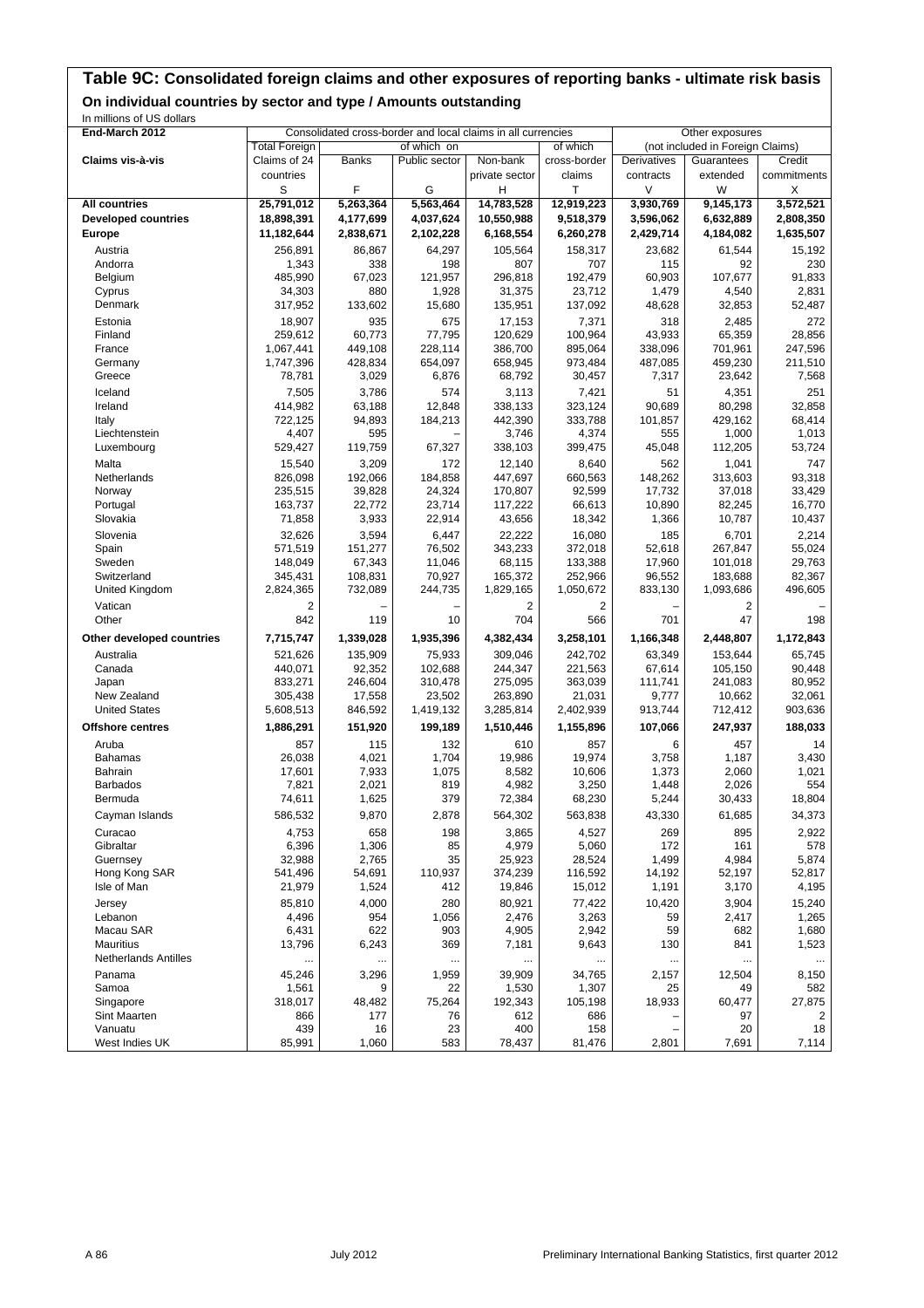| Table 9C (cont.)                           |                           |                |                          |                                                              |                        |                                                      |                                  |                       |  |
|--------------------------------------------|---------------------------|----------------|--------------------------|--------------------------------------------------------------|------------------------|------------------------------------------------------|----------------------------------|-----------------------|--|
|                                            |                           |                |                          |                                                              |                        |                                                      |                                  |                       |  |
| End-March 2012                             |                           |                |                          | Consolidated cross-border and local claims in all currencies |                        | Other exposures                                      |                                  |                       |  |
|                                            | <b>Total Foreign</b>      |                | of which on              |                                                              | of which               |                                                      | (not included in Foreign Claims) |                       |  |
| Claims vis-à-vis                           | Claims of 24<br>countries | <b>Banks</b>   | Public sector            | Non-bank<br>private sector                                   | cross-border<br>claims | <b>Derivatives</b>                                   | Guarantees<br>extended           | Credit<br>commitments |  |
|                                            | S                         | F              | G                        | Н                                                            | Т                      | contracts<br>$\vee$                                  | W                                | Х                     |  |
| <b>Developing countries</b>                | 4,826,105                 | 924,960        | 1,183,981                | 2,697,005                                                    | 2,068,897              | 210,148                                              | 1,264,852                        | 573,554               |  |
| <b>Africa &amp; Middle East</b>            | 582,487                   | 96,475         | 129,114                  | 356,345                                                      | 336,542                | 40,940                                               | 157,646                          | 72,929                |  |
| Algeria                                    | 9,427                     | 2,380          | 2,628                    | 4,418                                                        | 3,412                  | 42                                                   | 5,591                            | 2,428                 |  |
| Angola<br>Benin                            | 7,493<br>76               | 1,048<br>11    | 1,956<br>22              | 4,158<br>43                                                  | 5,428<br>62            | 7<br>Ē,                                              | 793<br>34                        | 1,394<br>46           |  |
| Botswana                                   | 2,415                     | 26             | 101                      | 2,289                                                        | 606                    | 10                                                   | 52                               | 146                   |  |
| <b>Burkina Faso</b>                        | 1,115                     | 22             | 110                      | 983                                                          | 568                    | $\overline{\phantom{0}}$                             | 307                              | 48                    |  |
| Burundi                                    | 137                       | 119            |                          | 18                                                           | 137                    |                                                      | 51                               | 5                     |  |
| Cameroon                                   | 3,196<br>1,597            | 215<br>342     | 662                      | 2,320<br>1,010                                               | 917<br>459             |                                                      | 791                              | 252<br>400            |  |
| Cape Verde<br>Central African Republic     | 32                        |                | 245                      | 32                                                           | 32                     |                                                      | 113                              |                       |  |
| Chad                                       | 203                       | 11             | 27                       | 165                                                          | 65                     | $\overline{\phantom{0}}$                             | 75                               | $\qquad \qquad -$     |  |
| Comoros Islands                            | 26                        | 9              |                          | 17                                                           | 26                     | -                                                    |                                  | 3                     |  |
| Congo                                      | 335                       | 32             | 15                       | 287                                                          | 216                    | $\overline{\phantom{0}}$                             | 49                               | 188                   |  |
| Congo Democratic Republic<br>Côte d'Ivoire | 344<br>4,325              | 14<br>397      | 44<br>1,327              | 287<br>2,598                                                 | 275<br>2,200           | $\overline{\phantom{0}}$<br>26                       | 123<br>450                       | 131<br>105            |  |
| Djibouti                                   | 187                       | 27             | 3                        | 157                                                          | 188                    | 19                                                   | 18                               | 3                     |  |
| Egypt                                      | 37,856                    | 4,128          | 12,065                   | 21,661                                                       | 9,965                  | 1,131                                                | 8,810                            | 4,125                 |  |
| <b>Equatorial Guinea</b>                   | 545                       | 63             | 281                      | 201                                                          | 21                     | ۳                                                    | 25                               | 105                   |  |
| Eritrea<br>Ethiopia                        | 8<br>103                  | 7              |                          | 8<br>96                                                      | 8<br>103               | -                                                    | 3<br>570                         | 231                   |  |
| Gabon                                      | 679                       | 21             | 562                      | 96                                                           | 629                    |                                                      | 119                              | 695                   |  |
| Gambia                                     | 56                        | 10             |                          | 46                                                           | 43                     |                                                      | 6                                |                       |  |
| Ghana                                      | 5,220                     | 837            | 1,153                    | 3,228                                                        | 3,086                  | 154                                                  | 521                              | 1,520                 |  |
| Guinea<br>Guinea-Bissau                    | 419<br>6                  | 5              | 169                      | 245<br>6                                                     | 232<br>6               | $\overline{\phantom{0}}$<br>$\overline{\phantom{0}}$ | 146                              | 24                    |  |
| Iran                                       | 3,545                     | 1,392          | 179                      | 1,973                                                        | 3,534                  | $\overline{\phantom{0}}$                             | 137                              | 190                   |  |
| Iraq                                       | 1,935                     | 539            | 1,049                    | 338                                                          | 1,573                  | 3                                                    | 1,529                            | 209                   |  |
| Israel<br>Jordan                           | 18,895<br>3,545           | 1,442<br>697   | 5,399<br>857             | 12,011<br>1,991                                              | 14,672<br>1,837        | 3,095<br>139                                         | 11,623<br>852                    | 4,453<br>703          |  |
| Kenya                                      | 4,133                     | 408            | 460                      | 3,263                                                        | 1,665                  | 2,125                                                | 378                              | 930                   |  |
| Kuwait                                     | 19,047                    | 2,308          | 10,112                   | 6,626                                                        | 17,806                 | 297                                                  | 1,955                            | 813                   |  |
| Lesotho                                    | $\overline{c}$            |                | -                        | $\overline{2}$                                               | $\overline{2}$         |                                                      |                                  |                       |  |
| Liberia<br>Libya                           | 27,651<br>478             | 133<br>338     | $\overline{\phantom{0}}$ | 27,517<br>140                                                | 26,319<br>478          | 624<br>6                                             | 2,536<br>605                     | 5,050<br>213          |  |
| Madagascar                                 | 1,419                     | 181            | 365                      | 873                                                          | 288                    |                                                      | 173                              | 159                   |  |
| Malawi                                     | 22                        | 16             |                          | 6                                                            | 22                     | 1                                                    | 7                                | 28                    |  |
| Mali                                       | 328                       | 76             | 83                       | 169                                                          | 216                    |                                                      | 88                               | 49                    |  |
| Mauritania<br>Morocco                      | 323<br>26,476             | 57<br>3.219    | 2,547                    | 266<br>20,708                                                | 321<br>12,284          | 9<br>724                                             | 310<br>5,553                     | 193<br>5,004          |  |
| Mozambique                                 | 5,043                     | 283            | 1,046                    | 3,713                                                        | 849                    | 3                                                    | 299                              | 395                   |  |
| Namibia                                    | 356                       | 4              | 75                       | 277                                                          | 354                    |                                                      | 61                               | 44                    |  |
| Niger                                      | 76                        | 46             | 8                        | 21                                                           | 47                     |                                                      | 16                               | 131                   |  |
| Nigeria<br>Oman                            | 8,897<br>9,073            | 2,349<br>1,882 | 2,074<br>1,282           | 4,475<br>5,911                                               | 6,684<br>6,249         | 83<br>897                                            | 2,707<br>1,435                   | 1,783<br>1,691        |  |
| <b>Palestinian Territory</b>               | 55                        | 9              | 18                       | 28                                                           | 23                     |                                                      | 24                               | 22                    |  |
| Qatar                                      | 49,822                    | 9,146          | 10,888                   | 29,772                                                       | 44,289                 | 4,405                                                | 9,853                            | 3,029                 |  |
| Rwanda                                     | 184                       | 157            |                          | 27                                                           | 185                    |                                                      | 59                               |                       |  |
| Sao Tomé and Principe<br>Saudi Arabia      | 46<br>67,804              | 2<br>19,822    | 33<br>24,356             | 12<br>23,604                                                 | 46<br>65,320           | $\overline{2}$<br>6,108                              | 27,390                           | 34<br>6,754           |  |
| Senegal                                    | 2,803                     | 140            | 494                      | 2,167                                                        | 930                    | 5                                                    | 376                              | 183                   |  |
| Seychelles                                 | 1,348                     | 12             | 3                        | 1,332                                                        | 1,345                  | 23                                                   | 179                              | 559                   |  |
| Sierra Leone                               | 176                       | 8              |                          | 168                                                          | 131                    | 3                                                    | 13                               | 21                    |  |
| Somalia<br>South Africa                    | 99<br>124,356             | 2<br>20,782    | 24<br>24,397             | 73<br>79,130                                                 | 99<br>30,048           | 9,462                                                | 32,202                           | 11,783                |  |
| St. Helena                                 | 12                        |                |                          | 12                                                           | 12                     |                                                      |                                  |                       |  |
| Sudan                                      | 323                       | 89             | 208                      | 27                                                           | 319                    | 2                                                    | 38                               | 22                    |  |
| Swaziland                                  | 145                       | 17             |                          | 128                                                          | 144                    | 8                                                    | 113                              | 3                     |  |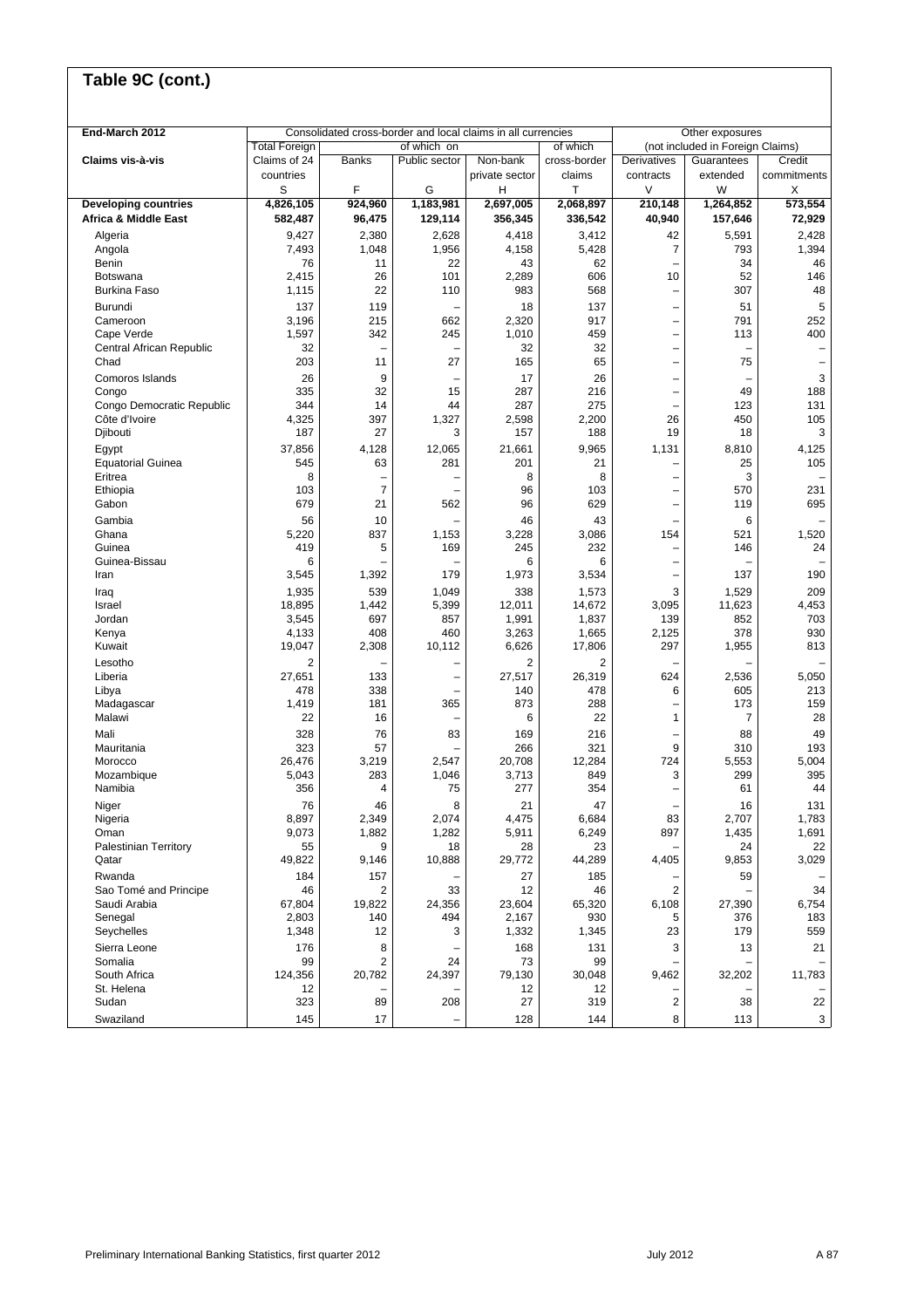| Table 9C (cont.)                    |                      |                               |                                                      |                                                              |                  |                          |                                                     |                                            |
|-------------------------------------|----------------------|-------------------------------|------------------------------------------------------|--------------------------------------------------------------|------------------|--------------------------|-----------------------------------------------------|--------------------------------------------|
|                                     |                      |                               |                                                      |                                                              |                  |                          |                                                     |                                            |
| End-March 2012                      | <b>Total Foreign</b> |                               | of which on                                          | Consolidated cross-border and local claims in all currencies | of which         |                          | Other exposures<br>(not included in Foreign Claims) |                                            |
| Claims vis-à-vis                    | Claims of 24         | Banks                         | Public sector                                        | Non-bank                                                     | cross-border     | Derivatives              | Guarantees                                          | Credit                                     |
|                                     | countries            |                               |                                                      | private sector                                               | claims           | contracts                | extended                                            | commitments                                |
|                                     | S                    | F                             | G                                                    | н                                                            | Τ                | V                        | W                                                   | X                                          |
| Syria                               | 248                  | 106                           | $\overline{\phantom{0}}$                             | 142                                                          | 238              | $\mathbf{1}$             | 864                                                 | 22                                         |
| Tanzania                            | 2,261                | 390                           | 536                                                  | 1,333                                                        | 642              | 11                       | 602                                                 | 330                                        |
| Togo                                | 355                  | 332                           | 7                                                    | 17                                                           | 354              |                          | 26                                                  | 18                                         |
| Tunisia<br>Uganda                   | 7,708<br>1,339       | 1,086<br>210                  | 1,130<br>156                                         | 5,493<br>973                                                 | 3,195<br>692     | 146<br>3                 | 2,208<br>148                                        | 1,208<br>98                                |
| <b>United Arab Emirates</b>         | 112,757              | 18,589                        | 19,143                                               | 74,954                                                       | 62,950           | 11,286                   | 34,282                                              | 14,668                                     |
| Yemen                               | 823                  | 30                            | 31                                                   | 762                                                          | 779              |                          | 121                                                 | 12                                         |
| Zambia                              | 2,175                | 339                           | 617                                                  | 1,218                                                        | 601              | 11                       | 202                                                 | 226                                        |
| Zimbabwe                            | 478                  | 113                           | 109                                                  | 256                                                          | 190              | 69                       | 35                                                  | 50                                         |
| Residual                            | 126                  |                               | 58                                                   | 68                                                           | 126              |                          |                                                     |                                            |
| Asia & Pacific                      | 1,737,159            | 499,847                       | 355,722                                              | 880,736                                                      | 877,043          | 91,644                   | 376,855                                             | 179,110                                    |
| Afghanistan                         | 112                  | 61                            | 3                                                    | 49                                                           | 70               |                          | 22                                                  | $\overline{4}$                             |
| Armenia<br>Azerbaijan               | 791<br>3,892         | 94<br>901                     | 179<br>231                                           | 518<br>2,758                                                 | 368<br>3,864     | $\overline{7}$<br>48     | 149<br>381                                          | 171<br>1,329                               |
| Bangladesh                          | 5,907                | 1,438                         | 543                                                  | 3,922                                                        | 1,550            | 21                       | 1,043                                               | 1,358                                      |
| <b>Bhutan</b>                       | 13                   |                               | 9                                                    | $\overline{4}$                                               | 4                |                          | 17                                                  | 25                                         |
| <b>British Overseas Territories</b> | 48                   |                               | 1                                                    | 47                                                           | 25               |                          | 5                                                   | 3                                          |
| <b>Brunei</b>                       | 4,013                | 27                            | 1,553                                                | 2,433                                                        | 1,806            | 181                      | 226                                                 | 103                                        |
| Cambodia                            | 318                  | 100                           | 3                                                    | 215                                                          | 152              |                          | 6                                                   | 16                                         |
| China                               | 497,795              | 238,592                       | 71,697                                               | 187,433                                                      | 302,076          | 22,302                   | 80,247                                              | 32,690                                     |
| Chinese Taipei                      | 143,383              | 23,756                        | 43,062                                               | 76,538                                                       | 43,939           | 3,269                    | 8,494                                               | 18,186                                     |
| Fiji<br>French Polynesia            | 1,551<br>4,981       | 1,162                         | 115<br>186                                           | 1,436<br>3,631                                               | 66<br>2,341      |                          | 60<br>45                                            | 77<br>$\overline{7}$                       |
| Georgia                             | 1,304                | 408                           | 208                                                  | 681                                                          | 957              | 271                      | 119                                                 | 257                                        |
| India                               | 283,553              | 73,954                        | 35,496                                               | 173,912                                                      | 169,550          | 14,668                   | 38,911                                              | 44,257                                     |
| Indonesia                           | 89,944               | 12,313                        | 22,766                                               | 54,776                                                       | 46,355           | 2,347                    | 28,594                                              | 13,404                                     |
| Kazakhstan                          | 14,830               | 2,401                         | 2,817                                                | 9,570                                                        | 5,623            | 202                      | 21,775                                              | 1,168                                      |
| Kiribati                            | 33                   | 33                            |                                                      |                                                              | 33               |                          |                                                     |                                            |
| Kyrgyz Republic                     | 247                  | 30                            | 52<br>L.                                             | 164                                                          | 48               |                          | 13                                                  | 14                                         |
| Laos<br>Malaysia                    | 348<br>151,909       | 25<br>22,586                  | 39,135                                               | 322<br>90,162                                                | 347<br>39,237    | 77<br>3,804              | 34<br>33,605                                        | 41<br>22,519                               |
| Maldives                            | 820                  | 12                            | 262                                                  | 543                                                          | 360              |                          | 5                                                   | 31                                         |
| Marshall Islands                    | 31,923               | 108                           | 3                                                    | 31,810                                                       | 30,694           | 1,983                    | 143                                                 | 4,257                                      |
| Micronesia                          |                      |                               | -                                                    |                                                              |                  |                          |                                                     | 1                                          |
| Mongolia                            | 357                  | 174                           | 44                                                   | 140                                                          | 357              | -                        | 35                                                  | 52                                         |
| Myanmar                             | 432                  | 381                           | -                                                    | 51                                                           | 422              |                          | 3                                                   | 13                                         |
| Nauru                               | 5                    |                               |                                                      | 5                                                            | 5                |                          |                                                     | 34                                         |
| Nepal<br>New Caledonia              | 360<br>6,272         | 226<br>1,382                  | $\overline{2}$<br>420                                | 132<br>4,470                                                 | 63<br>3,558      | $\overline{2}$<br>4      | 51<br>554                                           | 507                                        |
| North Korea                         | 54/                  | 375                           | 11                                                   | 161                                                          | 547              |                          | 8                                                   |                                            |
| Pakistan                            | 11,216               | 5,267                         | 1,454                                                | 4,493                                                        | 1,636            | 1,377                    | 2,218                                               | 1,624                                      |
| Palau                               | 2                    |                               |                                                      | 2                                                            | 2                |                          |                                                     |                                            |
| Papua New Guinea                    | 4,469                | 19                            | 1,358                                                | 3,092                                                        | 721              | $\overline{7}$           | 453                                                 | 1,019                                      |
| Philippines                         | 31,938               | 6,371                         | 11,977                                               | 13,558                                                       | 19,260           | 1,113                    | 29,546                                              | 1,818                                      |
| Solomon Islands<br>South Korea      | 263<br>330,691       | 84<br>84,344                  | 70<br>84,846                                         | 109                                                          | 2                | 13,370                   | 5<br>78,543                                         | 13<br>25,048                               |
| Sri Lanka                           | 5,930                | 599                           | 2,639                                                | 161,227<br>2,690                                             | 158,218<br>2,114 | 40                       | 730                                                 | 355                                        |
| Tajikistan                          | 32                   | 5                             |                                                      | 27                                                           | 32               |                          | 8                                                   |                                            |
| Thailand                            | 85,364               | 16,660                        | 31,343                                               | 37,311                                                       | 28,846           | 26,349                   | 15,715                                              | 5,458                                      |
| <b>Timor Leste</b>                  | 126                  |                               |                                                      | 126                                                          | 41               |                          |                                                     |                                            |
| Tonga                               | 126                  | $\overline{\phantom{0}}$      | 6                                                    | 120                                                          | 3                | $\overline{\phantom{0}}$ | $\mathbf{1}$                                        | 6                                          |
| Turkmenistan                        | 60                   | 60                            | $\overline{\phantom{0}}$                             |                                                              | 60               | 16                       | 103                                                 | $\qquad \qquad -$                          |
| Tuvalu<br><b>US Pacific Islands</b> | L.<br>54             | $\overline{\phantom{0}}$<br>3 | $\overline{\phantom{0}}$<br>$\overline{\phantom{0}}$ | $\overline{\phantom{0}}$<br>51                               | ۰<br>42          | 11                       | 3                                                   | $\overline{\phantom{m}}$<br>$\overline{4}$ |
| Uzbekistan                          | 262                  | 205                           | -                                                    | 56                                                           | 262              | 35                       | 215                                                 | 206                                        |
| Vietnam                             | 20,128               | 5,677                         | 2,677                                                | 11,749                                                       | 10,614           | 139                      | 6,427                                               | 3,031                                      |
| Wallis/Futuna                       | 47                   | 13                            |                                                      | 34                                                           | 10               | $\qquad \qquad -$        | 3                                                   | $\qquad \qquad -$                          |
| Residual                            | 763                  | $\mathbf{1}$                  | 554                                                  | 208                                                          | 763              | $\mathbf{1}$             | 28,340                                              | $\overline{\mathbf{4}}$                    |

٦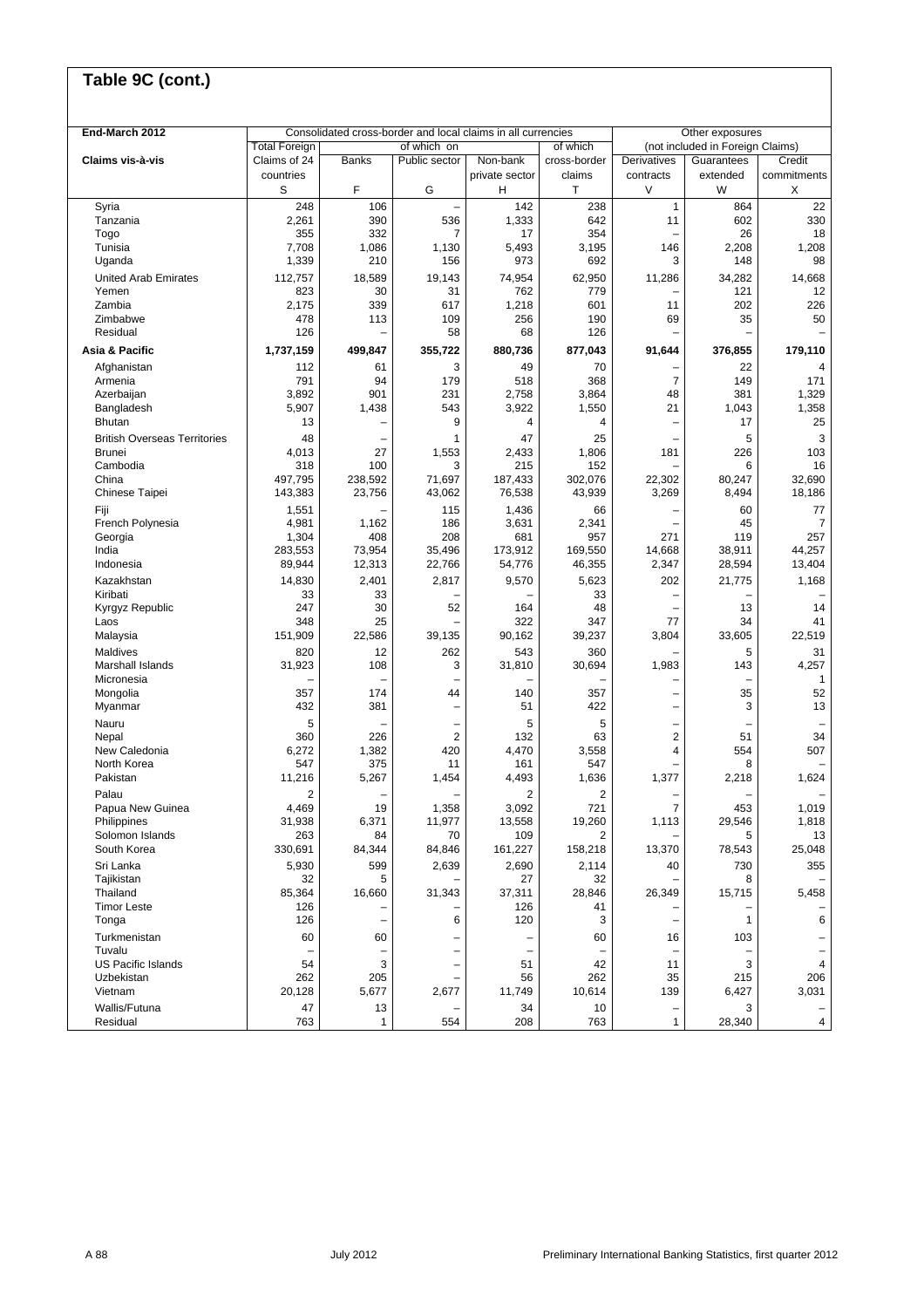| Table 9C (cont.)                                      |                      |                 |                   |                                                              |                   |                          |                                                     |                   |
|-------------------------------------------------------|----------------------|-----------------|-------------------|--------------------------------------------------------------|-------------------|--------------------------|-----------------------------------------------------|-------------------|
|                                                       |                      |                 |                   |                                                              |                   |                          |                                                     |                   |
| End-March 2012                                        | <b>Total Foreign</b> |                 | of which on       | Consolidated cross-border and local claims in all currencies | of which          |                          | Other exposures<br>(not included in Foreign Claims) |                   |
| Claims vis-à-vis                                      | Claims of 24         | <b>Banks</b>    | Public sector     | Non-bank                                                     | cross-border      | <b>Derivatives</b>       | Guarantees                                          | Credit            |
|                                                       | countries<br>S       | F               | G                 | private sector<br>Н                                          | claims<br>Т       | contracts<br>$\vee$      | extended<br>W                                       | commitments<br>X  |
| <b>Europe</b>                                         | 1,298,496            | 182,723         | 300,688           | 797,994                                                      | 483,429           | 25,132                   | 450,392                                             | 137,114           |
| Albania                                               | 7,062                | 624             | 2,571             | 3,833                                                        | 1,916             |                          | 159                                                 | 410               |
| <b>Belarus</b>                                        | 3,851                | 1,923           | 164               | 1,578                                                        | 3,117             | 32                       | 628                                                 | 984               |
| Bosnia and Herzegovina                                | 9,232<br>32,954      | 897             | 632<br>4,490      | 7,173                                                        | 2,774<br>10,999   | 204                      | 883<br>15,273                                       | 989<br>2,551      |
| <b>Bulgaria</b><br>Croatia                            | 75,731               | 1,726<br>5,210  | 17,805            | 26,055<br>50,584                                             | 33,915            | 346                      | 17,461                                              | 6,776             |
| Czech Republic                                        | 196,550              | 19,014          | 62,127            | 112,253                                                      | 41,580            | 5,992                    | 19,948                                              | 23,804            |
| Hungary                                               | 96,873               | 10,280          | 27,392            | 56,422                                                       | 42,430            | 4,051                    | 51,369                                              | 8,161             |
| Latvia                                                | 22,626               | 3,663           | 1,378             | 17,485                                                       | 7,459             | 511                      | 7,871                                               | 690               |
| Lithuania                                             | 23,219               | 1,443           | 3,434             | 16,724                                                       | 13,021            | 214                      | 6,305                                               | 1,878             |
| Macedonia, FYR                                        | 3,672                | 176             | 1,195             | 2,301                                                        | 1,329             | 7                        | 178                                                 | 262               |
| Moldova<br>Montenegro                                 | 892<br>1,703         | 121<br>155      | 176<br>264        | 582<br>1,197                                                 | 427<br>1,130      | 46                       | 33<br>156                                           | 29<br>194         |
| Poland                                                | 273,899              | 20,001          | 84,256            | 168,915                                                      | 64,911            | 4,032                    | 41,924                                              | 31,670            |
| Romania                                               | 103,747              | 9,197           | 24,344            | 69,283                                                       | 40,467            | 1,598                    | 23,239                                              | 8,143             |
| Russia                                                | 201,184              | 52,902          | 23,602            | 123,352                                                      | 110,382           | 3,811                    | 133,581                                             | 21,437            |
| Serbia                                                | 25,883               | 2,478           | 5,598             | 16,898                                                       | 6,296             | 75                       | 2,495                                               | 2,928             |
| Turkev                                                | 188,620              | 49,427          | 36,736            | 102,297                                                      | 89,231            | 4,061                    | 100,940                                             | 23,470            |
| Ukraine<br>Res. Serbia & Montenegro                   | 29.654<br>97         | 3,175<br>25     | 4,492<br>24       | 20,588<br>48                                                 | 11,398<br>97      | 148<br>1                 | 27,800<br>136                                       | 2,737<br>1        |
| <b>Residual Europe</b>                                | 1,047                | 286             | 8                 | 426                                                          | 550               | 3                        | 13                                                  |                   |
| Latin America/Caribbean                               | 1,207,963            | 145,915         | 398,457           | 661,930                                                      | 371,883           | 52,432                   | 279,959                                             | 184,401           |
| Argentina                                             | 41,514               | 2,609           | 12,742            | 26,101                                                       | 11,257            | 96                       | 22,130                                              | 3,540             |
| <b>Belize</b>                                         | 1,865                | 138             | 138               | 1,587                                                        | 1,434             | 31                       | 223                                                 | 365               |
| <b>Bolivia</b>                                        | 255                  | 18              | 57                | 179                                                          | 246               | 1                        | 109                                                 | 81                |
| Bonaire, Saint Eustatius and Sa                       | 55                   |                 |                   | 55                                                           | 55                |                          |                                                     |                   |
| <b>Brazil</b><br>Chile                                | 507,664<br>117,877   | 74,561          | 176,651<br>14,183 | 255,171<br>84,703                                            | 185,146<br>35,515 | 23,711<br>9,004          | 107,142<br>9,878                                    | 105,360<br>14,807 |
| Colombia                                              | 45,860               | 18,972<br>5,909 | 10,176            | 29,745                                                       | 11,829            | 1,554                    | 18,024                                              | 5,898             |
| Costa Rica                                            | 7,029                | 894             | 1,325             | 4,811                                                        | 2,673             | 100                      | 666                                                 | 922               |
| Cuba                                                  | 1,279                | 856             | 174               | 248                                                          | 1,225             |                          | 95                                                  | 85                |
| Dominica                                              | 197                  | 3               | 6                 | 188                                                          | 73                |                          | 2                                                   | 1                 |
| Dominican Republic                                    | 4,270                | 294             | 1,521             | 2,457                                                        | 2,823             | 7                        | 593                                                 | 537               |
| Ecuador                                               | 1,909                | 414             | 651               | 841                                                          | 1,458             | $\overline{2}$           | 989                                                 | 209               |
| El Salvador<br><b>Falkland Islands</b>                | 6,855<br>67          | 522<br>4        | 1,464             | 4,868<br>63                                                  | 1,153<br>42       | 24                       | 797                                                 | 439<br>7          |
| Grenada                                               | 262                  |                 | 27                | 235                                                          | 85                |                          | $\overline{4}$                                      | 5                 |
| Guatemala                                             | 3,582                | 1,335           | 469               | 1,778                                                        | 2,369             | 48                       | 367                                                 | 67                |
| Guyana                                                | 279                  | 7               | 67                | 205                                                          | 27                | $\overline{\phantom{0}}$ |                                                     | $\overline{7}$    |
| Haiti                                                 | 218                  | 44              | 49                | 125                                                          | 29                |                          | 15                                                  | 42                |
| Honduras                                              | 2,435                | 853             | 455               | 1,128                                                        | 937               | 88                       | 70                                                  | 196               |
| Jamaica<br>Mexico                                     | 6,997<br>357,899     | 299<br>29,912   | 3,506<br>146,012  | 3,191                                                        | 2,913<br>79,334   | 5<br>16,033              | 666<br>76,793                                       | 248<br>42,213     |
| Nicaragua                                             | 391                  | 53              | 37                | 181,938<br>300                                               | 193               | 17                       | 20                                                  | 10                |
| Paraguay                                              | 3,211                | 689             | 498               | 2,023                                                        | 861               |                          | 109                                                 | 132               |
| Peru                                                  | 43,202               | 4,614           | 10,953            | 27,493                                                       | 11,032            | 999                      | 18,747                                              | 3,504             |
| St. Lucia                                             | 1,581                | 97              | 169               | 1,313                                                        | 1,053             | 1                        | 5                                                   | 8                 |
| St. Vincent                                           | 695                  | 2               | 23                | 654                                                          | 573               | 2                        | 31                                                  | 234               |
| Surinam                                               | 579                  | 130             | 26                | 422                                                          | 579               | 16                       | 3                                                   | 100               |
| <b>Trinidad and Tobago</b><br><b>Turks and Caicos</b> | 10,015<br>1,023      | 460<br>2        | 3,330             | 6,224<br>1,020                                               | 3,346<br>572      | 234<br>59                | 342<br>13                                           | 95<br>50          |
| Uruguay                                               | 10,322               | 473             | 3,408             | 6,433                                                        | 3,079             | 106                      | 1,095                                               | 1,039             |
| Venezuela                                             | 25,896               | 1,618           | 10,339            | 13,885                                                       | 7,292             | 101                      | 19,947                                              | 3,975             |
| Residual                                              | 2,680                | 133             | 1                 | 2,546                                                        | 2,680             | 193                      | 1,084                                               | 225               |
| Int. organisations                                    | 152,509              | 7,395           | 141,690           | 3,420                                                        | 148,920           | 16,068                   | 786                                                 | 1,819             |
| Unallocated                                           | 27,716               | 1,390           | 980               | 21,669                                                       | 27,131            | 1,425                    | 998,709                                             | 765               |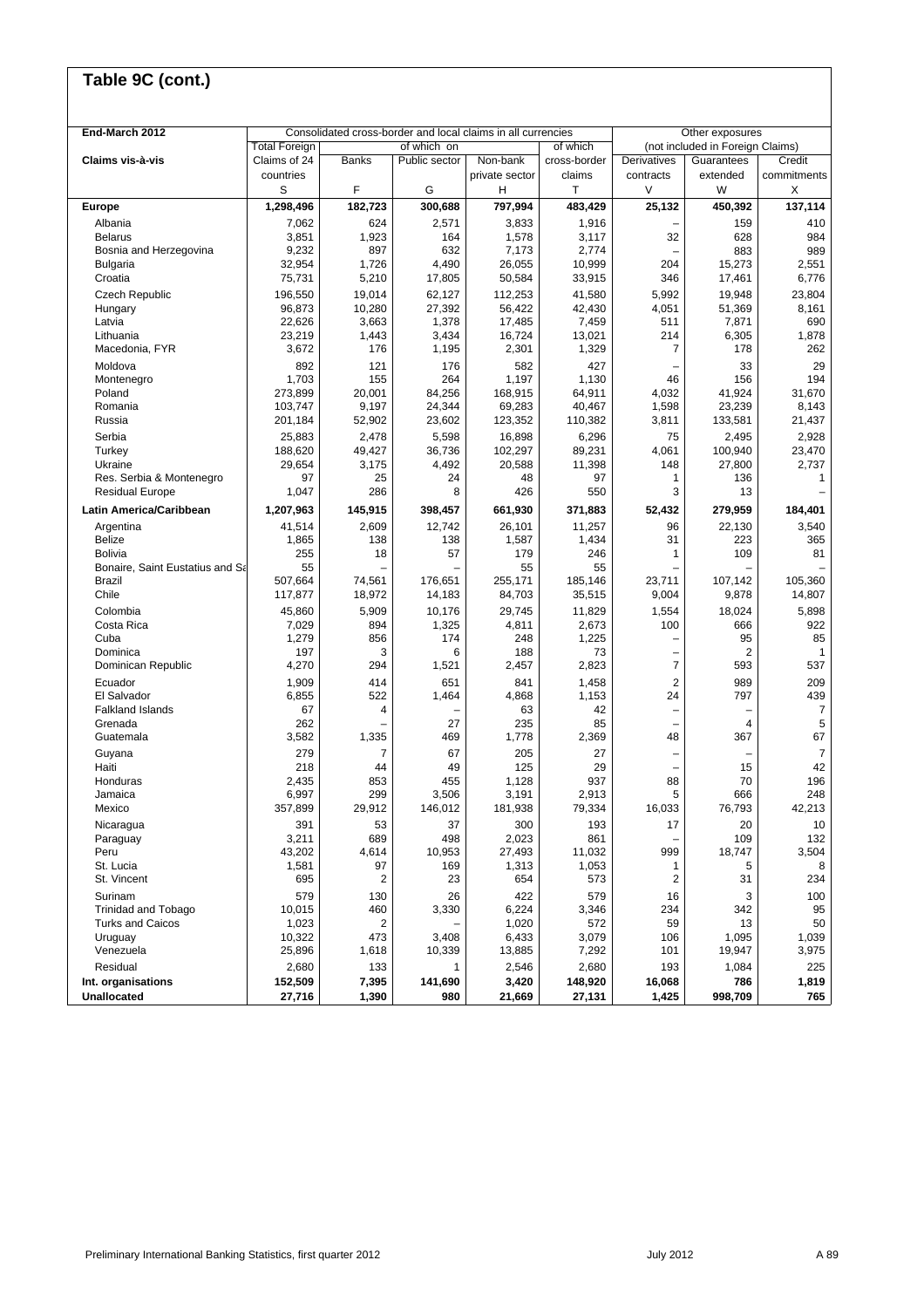#### **Table 9D: Consolidated foreign claims of reporting banks - ultimate risk basis**

**On individual countries by nationality of reporting banks / Amounts outstanding**

In millions of US dollars

| End-March 2012                | Total               |                   |                          |                 |                   |               |                          |                   |
|-------------------------------|---------------------|-------------------|--------------------------|-----------------|-------------------|---------------|--------------------------|-------------------|
|                               | of 24               | European          | Australia                | Austria         | Belgium           | Canada        | Chile                    | France            |
| Claims vis-à-vis              | countries           | banks             |                          |                 |                   |               |                          |                   |
| <b>All countries</b>          | 25,791,012          | 17,545,394        | 686,073                  | 451,961         | 289,273           | 1,020,073     | 3,326                    | 2,870,445         |
| <b>Developed countries</b>    | 18,898,391          | 13,042,958        | 577,661                  | 198,901         | 193,547           | 855,619       | 1,691                    | 2,334,989         |
| <b>Europe</b>                 | 11,182,644          | 8,521,319         | 176,595                  | 184,429         | 166,475           | 192,059       | 318                      | 1,578,649         |
| Austria                       |                     |                   | 269                      |                 |                   |               |                          |                   |
| Andorra                       | 256,891<br>1,343    | 234,747<br>1,341  |                          | $\mathbf{1}$    | 1,249<br>1        | 1,427         | $\qquad \qquad -$<br>L,  | 15,922<br>146     |
| Belgium                       | 485,990             | 445,030           | 866                      | 2,158           |                   | 1,610         | 28                       | 241,145           |
| Cyprus                        | 34,303              | 32,495            |                          | 2,242           | $\cdots$<br>243   |               | -                        | 3,111             |
| Denmark                       | 317,952             | 284,866           | $\cdots$<br>719          | 1,600           | 415               | 1,570         | $\overline{\phantom{0}}$ | 14,688            |
|                               |                     |                   |                          |                 |                   |               |                          |                   |
| Estonia                       | 18.907              | 18,869            |                          | 65              | 14                |               | -                        | 33                |
| Finland                       | 259.612             | 243,846           | 525                      | 1,023           | 606               | 2,228         | $\mathbf{1}$             | 7,016             |
| France                        | 1,067,441           | 723,370           | 10,828                   | 11,600          | 29,154            | 23,544        | 53<br>67                 |                   |
| Germany<br>Greece             | 1,747,396<br>78,781 | 1,333,103         | 18,299                   | 46,295<br>972   | 15,625<br>253     | 27,053        |                          | 221,249<br>39,915 |
|                               |                     | 73,792            | $\cdots$                 |                 |                   |               |                          |                   |
| Iceland                       | 7,505               | 6,493             |                          | 124             | 61                | $\cdots$      | -                        | 432               |
| Ireland                       | 414,982             | 337,051           | 2,814                    | 1,774           | 21,638            | 5,902         | $\overline{\phantom{0}}$ | 24,515            |
| Italy                         | 722,125             | 651,763           | 891                      | 18,160          | 11,551            | 2,905         | 3                        | 333,890           |
| Liechtenstein                 | 4,407               | 4,392             |                          | 601             | 109               |               | -                        | 654               |
| Luxembourg                    | 529,427             | 416,579           | 3,082                    | 3,216           | 5,466             | 4,865         | -                        | 83,012            |
| Malta                         | 15.540              | 15,249            |                          | 776             | $\overline{2}$    |               | -                        | 460               |
| Netherlands                   | 826,098             | 638,792           | 11,316                   | 12,933          | 23,058            | 13,377        | $\overline{\mathbf{c}}$  | 124,502           |
| Norway                        | 235,515             | 207,935           | 1,398                    | 1,219           | 352               | 2,295         | $\overline{\phantom{0}}$ | 12,765            |
| Portugal                      | 163,737             | 157,809           |                          | 1,022           | 990               | $\ddotsc$     | $\overline{\phantom{0}}$ | 20,479            |
| Slovakia                      | 71,858              | 70,768            | $\overline{\phantom{0}}$ | 31,231          | 8,540             |               | -                        | 3,756             |
| Slovenia                      | 32,626              | 32,016            |                          | 13,373          | 851               |               |                          |                   |
| Spain                         | 571,519             | 504,343           | 993                      | 4,213           | 13,154            | 2,546         | 34                       | 115,261           |
| Sweden                        | 148,049             | 107,790           | 2,166                    | 1,883           | 774               | 2,551         | 18                       | 11,051            |
| Switzerland                   | 345,431             | 223,097           | 7,576                    | 9,320           | 1,666             | 3,533         | 1                        | 53,061            |
| <b>United Kingdom</b>         | 2,824,365           | 1,754,988         | 114,678                  | 18,628          | 30,698            | 96,023        | 111                      | 246,410           |
| Vatican                       | $\overline{2}$      | $\overline{2}$    |                          |                 |                   |               | ÷                        |                   |
| Other                         | 842                 | 793               |                          |                 | 5                 |               | -                        |                   |
| Other developed countries     | 7,715,747           | 4,521,639         | 401,066                  | 14,472          | 27,072            | 663,560       | 1,373                    | 756,340           |
| Australia                     | 521,626             | 251,538           |                          | 1,027           | 1,875             | 20,721        | 4                        | 20,524            |
| Canada                        | 440,071             | 236,138           | 19,415                   | 948             | 1,025             |               | 43                       | 22,834            |
| Japan                         | 833,271             | 448,667           | 18,881                   | 1,088           | 1,257             | 13,272        | 29                       | 148,823           |
| New Zealand                   | 305,438             | 23,828            | 267,600                  | 13              | 54                | 592           |                          | 754               |
| <b>United States</b>          | 5,608,513           | 3,559,231         | 95,170                   | 11,396          | 22,861            | 628,975       | 1,297                    | 563,405           |
| <b>Offshore centres</b>       | 1,886,291           | 1,047,529         | 41,031                   | 9,214           | 3,912             | 39,740        | 33                       | 96,622            |
| Aruba                         | 857                 | 291               |                          |                 |                   |               |                          |                   |
| <b>Bahamas</b>                | 26,038              | 15,043            | $\cdots$                 | $\ddotsc$<br>28 | 8                 | 7,667         | -                        | 1,203             |
| Bahrain                       | 17,601              | 13,588            |                          | 217             | 124               | 142           | L,                       | 1,816             |
| <b>Barbados</b>               | 7,821               | 2,222             | L,                       |                 | 43                | 4,965         | -                        |                   |
| Bermuda                       | 74,611              | 39,489            | 969                      | 112             | 28                | 444           | 1                        | 5,692             |
| Cayman Islands                | 586,532             | 197,785           | $\cdots$                 | 3,723           | 2,136             | 9,709         | 32                       | 30,797            |
|                               |                     |                   |                          |                 |                   |               |                          |                   |
| Curacao<br>Gibraltar          | 4,753<br>6,396      | 2,958<br>6,083    |                          | <br>70          | 11<br>4           | $\cdots$<br>÷ | $\overline{\phantom{0}}$ | 228<br>160        |
|                               |                     |                   | $\cdots$                 | 179             | 113               |               |                          | 1,286             |
| Guernsey                      | 32,988              | 28,244<br>359,889 | 12,436                   | 276             | 563               | 5,921         |                          |                   |
| Hong Kong SAR<br>Isle of Man  | 541,496<br>21,979   | 21,582            |                          | 199             | 103               |               | $\qquad \qquad -$<br>-   | 23,576<br>593     |
|                               |                     |                   |                          |                 |                   |               |                          |                   |
| Jersey                        | 85,810              | 75,700            | $\cdots$                 | 1,709           | 50                | $\cdots$      | -                        | 3,865             |
| Lebanon                       | 4,496               | 3,471             | $\overline{\phantom{0}}$ |                 | 5                 | $\cdots$      | ÷                        | 1,180             |
| Macau SAR<br><b>Mauritius</b> | 6,431               | 4,426             | 78<br>27                 |                 | 1                 | $\cdots$      | $\overline{\phantom{0}}$ | 127               |
| <b>Netherlands Antilles</b>   | 13,796              | 9,480             |                          | 3               | 8                 | $\cdots$      | -                        | 995               |
|                               |                     | $\cdots$          |                          |                 | $\ldots$          |               |                          | $\cdots$          |
| Panama                        | 45,246              | 25,804            | $\cdots$                 | 31              | 162               | $\cdots$      | ۰                        | 2,582             |
| Samoa                         | 1,561               | 251               |                          |                 | $\qquad \qquad -$ |               | ÷                        |                   |
| Singapore                     | 318,017             | 179,837           | 24,652                   |                 | 491               | 1,517         | -                        | 14,772            |
| Sint Maarten<br>Vanuatu       | 866<br>439          | 90<br>61          | $\cdots$<br>364          |                 | $\cdots$          | $\cdots$      | -<br>-                   | 47                |
| West Indies UK                | 85,991              | 61,235            |                          | 1,216           | $\ddotsc$<br>62   | 3,538         | -                        | 7,593             |
|                               |                     |                   |                          |                 |                   |               |                          |                   |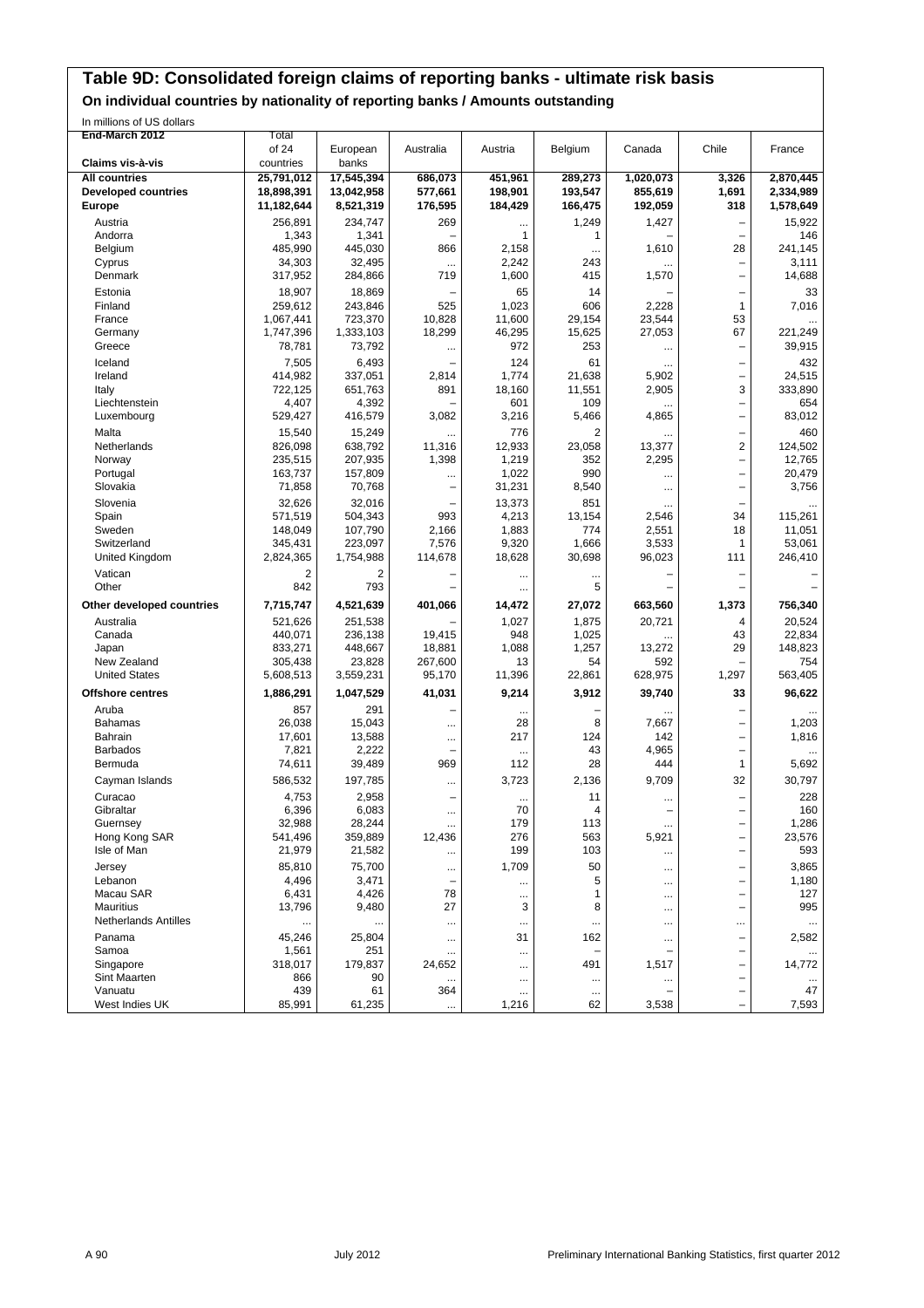| End-March 2012                    |                 | Total           |                                                      |                        |                          |                                                      |                                                      |                  |  |
|-----------------------------------|-----------------|-----------------|------------------------------------------------------|------------------------|--------------------------|------------------------------------------------------|------------------------------------------------------|------------------|--|
|                                   | of 24           | European        | Australia                                            | Austria                | Belgium                  | Canada                                               | Chile                                                | France           |  |
| Claims vis-à-vis                  | countries       | banks           |                                                      |                        |                          |                                                      |                                                      |                  |  |
| <b>Developing countries</b>       | 4,826,105       | 3,333,584       | 57,101                                               | 241,633                | 91,683                   | 118,630                                              | 1,602                                                | 427,983          |  |
| <b>Africa &amp; Middle East</b>   | 582,487         | 473,514         | 3,346                                                | 2,181                  | 2,133                    | 2,787                                                | 7                                                    | 129,958          |  |
| Algeria                           | 9,427           | 7,475           |                                                      | $\ddotsc$              | 150                      |                                                      | $\qquad \qquad -$                                    | 5,652            |  |
| Angola                            | 7,493           | 7,486           | $\overline{\phantom{0}}$                             | $\ddotsc$              | 124                      | $\overline{\phantom{0}}$                             | $\overline{\phantom{0}}$                             | 1,446            |  |
| Benin                             | 76              | 54              | L.                                                   | $\cdots$               |                          |                                                      | $\overline{\phantom{0}}$                             | 38               |  |
| Botswana<br><b>Burkina Faso</b>   | 2,415<br>1,115  | 2,245<br>918    |                                                      |                        | 1                        | $\overline{\phantom{0}}$                             | $\overline{\phantom{0}}$<br>$\overline{\phantom{0}}$ | $\ddotsc$<br>819 |  |
| Burundi                           | 137             | 132             |                                                      |                        | 7                        | $\overline{\phantom{0}}$                             |                                                      | 10               |  |
| Cameroon                          | 3,196           | 2,831           | $\qquad \qquad -$<br>$\overline{\phantom{0}}$        | $\ddotsc$<br>$\ddotsc$ | 36                       |                                                      | -<br>$\overline{\phantom{0}}$                        | 2,435            |  |
| Cape Verde                        | 1,597           | 1,595           | $\overline{\phantom{0}}$                             | $\ddotsc$              | ÷                        | ÷                                                    | $\overline{\phantom{0}}$                             | 20               |  |
| Central African Republic          | 32              | 32              | L.                                                   | $\cdots$               | L,                       |                                                      | $\overline{\phantom{0}}$                             | 31               |  |
| Chad                              | 203             | 197             |                                                      |                        |                          |                                                      | -                                                    | $\ddotsc$        |  |
| Comoros Islands                   | 26              | 20              | $\overline{\phantom{0}}$                             |                        |                          |                                                      | -                                                    | 20               |  |
| Congo                             | 335             | 307             | $\qquad \qquad -$                                    | $\ddotsc$              | 4                        | $\overline{\phantom{0}}$                             | -                                                    | 208              |  |
| Congo Democratic Republic         | 344             | 272             | $\overline{\phantom{0}}$                             | $\cdots$               | 4                        | ÷                                                    | $\overline{\phantom{0}}$                             | 211              |  |
| Côte d'Ivoire<br>Djibouti         | 4,325<br>187    | 3,623<br>84     | <br>$\qquad \qquad -$                                |                        | 13<br>L,                 | <br>$\qquad \qquad -$                                | $\overline{\phantom{0}}$                             | 3,025<br>53      |  |
|                                   |                 |                 |                                                      | $\cdots$               |                          |                                                      | -                                                    |                  |  |
| Egypt<br><b>Equatorial Guinea</b> | 37,856<br>545   | 34,593<br>545   | <br>$\qquad \qquad -$                                | 13                     | 20                       | <br>۰                                                | $\qquad \qquad -$<br>-                               | 16,057           |  |
| Eritrea                           | 8               | 1               | $\qquad \qquad -$                                    | $\ddotsc$<br>$\ddotsc$ | ۳                        | $\overline{\phantom{0}}$                             | -                                                    | $\ddotsc$        |  |
| Ethiopia                          | 103             | 88              | $\overline{\phantom{0}}$                             | $\cdots$               | ÷                        | ÷                                                    | L,                                                   | 67               |  |
| Gabon                             | 679             | 550             | $\qquad \qquad -$                                    |                        | 1                        | ÷                                                    | $\qquad \qquad -$                                    | 350              |  |
| Gambia                            | 56              | 48              | $\overline{\phantom{0}}$                             | $\ddotsc$              |                          | $\overline{\phantom{0}}$                             | -                                                    | $\ddots$         |  |
| Ghana                             | 5,220           | 4,800           |                                                      | $\ddotsc$              | 195                      | ÷                                                    | $\overline{\phantom{0}}$                             | 910              |  |
| Guinea                            | 419             | 408             | $\qquad \qquad -$                                    | $\ddotsc$              | -                        |                                                      | -                                                    | 402              |  |
| Guinea-Bissau                     | 6               | 6               | $\overline{\phantom{0}}$                             | $\ddotsc$              | ۰                        | ÷                                                    | $\overline{\phantom{0}}$                             |                  |  |
| Iran                              | 3,545           | 3,422           | $\cdots$                                             | 54                     | 21                       | $\ddotsc$                                            | L,                                                   | 903              |  |
| Iraq                              | 1,935           | 1,646           | $\cdots$                                             | $\ddotsc$              | ۰                        | $\overline{\phantom{0}}$                             | $\qquad \qquad -$                                    | 187              |  |
| Israel<br>Jordan                  | 18,895<br>3,545 | 11,246<br>2,813 |                                                      | 281                    | 8<br>11                  | 407                                                  | $\overline{7}$                                       | 1,224<br>515     |  |
| Kenya                             | 4,133           | 3,074           | <br>                                                 | <br>$\ddotsc$          | 77                       | $\ddotsc$<br>$\ddotsc$                               | -<br>-                                               | 781              |  |
| Kuwait                            | 19,047          | 11,664          |                                                      | $\ddotsc$              | 2                        | $\ddotsc$                                            | $\overline{\phantom{0}}$                             | 1,449            |  |
| Lesotho                           | $\overline{2}$  | 2               | $\overline{\phantom{0}}$                             | $\ddotsc$              |                          | $\overline{\phantom{0}}$                             | $\overline{\phantom{0}}$                             |                  |  |
| Liberia                           | 27,651          | 25,600          | $\overline{\phantom{0}}$                             | 67                     | 55                       | $\ddotsc$                                            | $\overline{\phantom{0}}$                             | $\ddotsc$        |  |
| Libya                             | 478             | 476             | $\overline{\phantom{0}}$                             | $\ddotsc$              | ۳                        | $\overline{\phantom{m}}$                             | -                                                    | 53               |  |
| Madagascar                        | 1,419           | 1,410           | $\qquad \qquad -$                                    |                        | -                        |                                                      | -                                                    | 1,364            |  |
| Malawi                            | 22              | 18              | $\overline{\phantom{0}}$                             | $\ddotsc$              | ÷                        | $\overline{\phantom{0}}$                             | $\overline{\phantom{0}}$                             | $\ddotsc$        |  |
| Mali                              | 328             | 306             |                                                      | $\ddotsc$              |                          |                                                      | -                                                    | 287              |  |
| Mauritania                        | 323             | 302             | $\overline{\phantom{0}}$                             |                        | 8                        | $\overline{\phantom{0}}$                             | -                                                    | 207              |  |
| Morocco<br>Mozambique             | 26,476<br>5,043 | 25,510<br>5,035 | $\overline{\phantom{0}}$<br>$\overline{\phantom{0}}$ | 25                     | 61<br>۰                  | $\ddotsc$<br>$\overline{\phantom{m}}$                | $\qquad \qquad -$<br>-                               | 22,993<br>234    |  |
| Namibia                           | 356             | 346             | $\qquad \qquad -$                                    | $\ddotsc$<br>$\ddotsc$ | -                        |                                                      | -                                                    | 79               |  |
| Niger                             | 76              | 62              |                                                      |                        |                          |                                                      | -                                                    | 14               |  |
| Nigeria                           | 8,897           | 5,640           |                                                      | <br>3                  | 66                       | <br>$\ddotsc$                                        | $\overline{\phantom{0}}$                             | 1,030            |  |
| Oman                              | 9,073           | 7,558           | 45                                                   | 100                    | 78                       | $\cdots$                                             | $\overline{\phantom{0}}$                             | 1,064            |  |
| <b>Palestinian Territory</b>      | 55              | 55              | $\overline{\phantom{0}}$                             |                        |                          |                                                      |                                                      | 1                |  |
| Qatar                             | 49,822          | 37,066          | 400                                                  | 333                    | 407                      | 123                                                  | $\overline{\phantom{0}}$                             | 6,881            |  |
| Rwanda                            | 184             | 184             |                                                      |                        |                          |                                                      | $\qquad \qquad -$                                    | 159              |  |
| Sao Tomé and Principe             | 46              | 46              |                                                      |                        |                          |                                                      | -                                                    |                  |  |
| Saudi Arabia                      | 67,804          | 54,028          | 63                                                   | 139                    | 20                       | 203                                                  | $\qquad \qquad -$                                    | 33,025           |  |
| Senegal<br>Seychelles             | 2,803           | 2,412<br>1,223  | $\cdots$<br>$\overline{\phantom{0}}$                 | $\ddotsc$<br>4         | 1<br>۳                   | $\overline{\phantom{0}}$<br>$\overline{\phantom{0}}$ | $\overline{\phantom{0}}$<br>$\qquad \qquad -$        | 2,266<br>744     |  |
|                                   | 1,348           |                 |                                                      |                        |                          |                                                      |                                                      |                  |  |
| Sierra Leone<br>Somalia           | 176<br>99       | 171<br>97       | $\cdots$<br>$\overline{\phantom{0}}$                 | $\cdots$               | $\overline{\phantom{0}}$ |                                                      | $\qquad \qquad -$<br>$\overline{\phantom{0}}$        |                  |  |
| South Africa                      | 124,356         | 104,713         |                                                      | <br>472                | <br>158                  | 351                                                  | -                                                    | 3,336            |  |
| St. Helena                        | 12              | 5               | $\overline{\phantom{m}}$                             | $\cdots$               |                          | ۰                                                    | $\qquad \qquad -$                                    |                  |  |
| Sudan                             | 323             | 312             | 0                                                    | $\ddotsc$              | 0                        | 0                                                    | 0                                                    | 237              |  |
| Swaziland                         | 145             | 39              | 0                                                    |                        | 0                        | $\ddotsc$                                            | 0                                                    | $\ldots$         |  |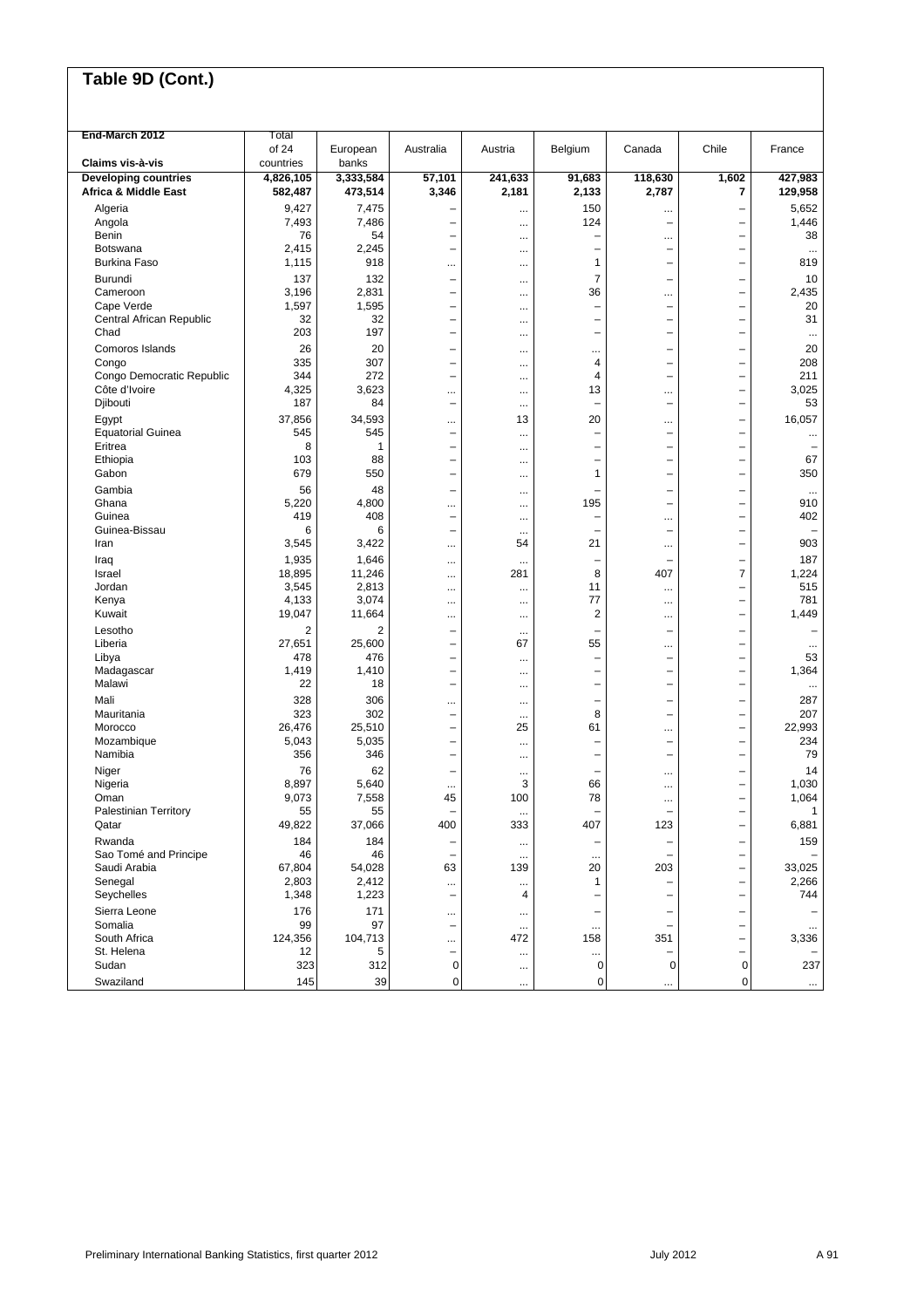| End-March 2012                      | Total              |                   |                              |                |                          |                          |                               |                          |
|-------------------------------------|--------------------|-------------------|------------------------------|----------------|--------------------------|--------------------------|-------------------------------|--------------------------|
| Claims vis-à-vis                    | of 24<br>countries | European<br>banks | Australia                    | Austria        | Belgium                  | Canada                   | Chile                         | France                   |
| Syria                               | 248                | 232               | $\overline{\phantom{0}}$     |                | -                        |                          | $\qquad \qquad -$             | 120                      |
| Tanzania                            | 2,261              | 1,973             |                              | $\cdots$       | 2                        | <br>÷                    | $\overline{\phantom{0}}$      | 80                       |
| Togo                                | 355                | 344               | <br>L.                       | $\ddotsc$<br>  |                          |                          | $\qquad \qquad -$             | 312                      |
| Tunisia                             | 7,708              | 7,212             |                              | 95             | 162                      |                          | -                             | 6,321                    |
| Uganda                              | 1,339              | 1,048             | $\overline{\phantom{0}}$     | $\cdots$       | ÷                        | -                        | $\qquad \qquad -$             | 167                      |
| <b>United Arab Emirates</b>         | 112,757            | 84,828            |                              | 504            | 440                      | 826                      |                               | 9,171                    |
| Yemen                               | 823                | 703               | 1,517                        |                |                          |                          | -<br>$\overline{\phantom{0}}$ | 509                      |
| Zambia                              | 2,175              | 1,922             |                              | $\cdots$       | <br>1                    |                          | -                             |                          |
| Zimbabwe                            | 478                | 459               |                              |                | L,                       |                          | $\qquad \qquad -$             | $\ldots$<br>22           |
| Residual                            | 126                | 2                 | <br>$\overline{\phantom{0}}$ | <br>$\cdots$   |                          | $\overline{\phantom{0}}$ | $\overline{\phantom{0}}$      | $\ddotsc$                |
|                                     |                    |                   |                              |                |                          |                          |                               |                          |
| Asia & Pacific                      | 1,737,159          | 860,576           | 51,982                       | 6,344          | 2,879                    | 25,361                   | 567                           | 96,244                   |
| Afghanistan                         | 112                | 78                |                              | $\ddotsc$      |                          |                          | $\overline{\phantom{0}}$      | $\cdots$                 |
| Armenia                             | 791                | 779               | $\overline{\phantom{0}}$     | $\cdots$       | 12                       |                          | -                             | 76                       |
| Azerbaijan                          | 3,892              | 3,494             |                              | 67             | 22                       |                          | -                             | 852                      |
| Bangladesh                          | 5,907              | 4,862             | Ē,                           |                | 4                        | $\cdots$                 | $\overline{\phantom{0}}$      | 114                      |
| Bhutan                              | 13                 | 12                | $\overline{\phantom{0}}$     | $\cdots$       |                          | $\sim$                   | $\overline{\phantom{0}}$      | $\overline{\phantom{0}}$ |
| <b>British Overseas Territories</b> | 48                 | 47                |                              | $\ddotsc$      |                          |                          | -                             | $\ddotsc$                |
| <b>Brunei</b>                       | 4,013              | 2,469             | 14                           | $\ddotsc$      | ÷                        |                          | $\qquad \qquad -$             | 236                      |
| Cambodia                            | 318                | 107               | 5                            | $\ddotsc$      | 12                       |                          | $\overline{\phantom{0}}$      | 59                       |
| China                               | 497,795            | 260,974           | 14,870                       |                | 1,211                    | 7,553                    | 369                           | 25,329                   |
| Chinese Taipei                      | 143,383            | 64,254            |                              | $\overline{2}$ | 16                       | $\cdots$                 | -                             | 6,128                    |
| Fiji                                | 1,551              | 58                |                              |                |                          |                          | $\overline{\phantom{0}}$      | $\ddotsc$                |
| French Polynesia                    | 4,981              | 4,974             |                              | $\ddotsc$      |                          |                          | -                             | 4,943                    |
| Georgia                             | 1,304              | 956               |                              | 1              | 8                        | $\cdots$                 | $\overline{\phantom{0}}$      | $\ddotsc$                |
| India                               | 283,553            | 150,563           | 8,099                        | 416            | 633                      | $\ldots$                 | 96                            | 14,454                   |
| Indonesia                           | 89,944             | 36,134            |                              | $\ddotsc$      | 15                       | 730                      | $\qquad \qquad -$             | 3,835                    |
| Kazakhstan                          | 14,830             | 11,761            |                              | 249            | 12                       | $\cdots$                 | $\overline{\phantom{0}}$      | 596                      |
| Kiribati                            | 33                 | 33                | -                            |                |                          |                          | $\overline{\phantom{0}}$      |                          |
| Kyrgyz Republic                     | 247                | 238               | $\overline{\phantom{0}}$     | $\ddotsc$      | 2                        | $\equiv$                 | L.                            | $\ddotsc$                |
| Laos                                | 348                | 272               |                              | $\cdots$       | ÷                        | $\overline{\phantom{0}}$ | $\overline{\phantom{0}}$      | 195                      |
| Malaysia                            | 151,909            | 57,038            | 954                          | 290            | 47                       | $\cdots$                 | $\qquad \qquad -$             | 2,700                    |
| Maldives                            | 820                | 584               | $\overline{\phantom{0}}$     | $\ddotsc$      | $\ddotsc$                | $\overline{\phantom{0}}$ | $\overline{\phantom{0}}$      | 33                       |
| Marshall Islands                    | 31,923             | 31,637            |                              | $\overline{2}$ | 145                      |                          | $\qquad \qquad -$             | 2,455                    |
| Micronesia                          |                    |                   | -                            |                |                          |                          | -                             |                          |
| Mongolia                            | 357                | 295               |                              | $\ddotsc$      | 5                        |                          | -                             | $\ddotsc$                |
| Myanmar                             | 432                | 414               | $\overline{\phantom{0}}$     | $\cdots$       |                          |                          | $\overline{\phantom{0}}$      | 11                       |
| Nauru                               | 5                  | $\overline{4}$    |                              |                |                          | $\overline{\phantom{0}}$ | $\overline{\phantom{0}}$      |                          |
| Nepal                               | 360                | 333               | <br>$\overline{\phantom{0}}$ | $\cdots$       | <br>۳                    |                          | $\overline{\phantom{0}}$      |                          |
| New Caledonia                       | 6,272              | 6,264             |                              | <br>$\ddotsc$  | $\overline{\phantom{0}}$ | <br>÷                    | $\overline{\phantom{0}}$      | $\ddotsc$<br>6,220       |
| North Korea                         | 547                | 48                |                              |                |                          |                          | $\overline{\phantom{0}}$      |                          |
| Pakistan                            | 11,216             | 9,631             | <br>$\ddotsc$                | <br>$\ddotsc$  | <br>۳                    | $\cdots$                 | $\qquad \qquad -$             | $\ddotsc$<br>308         |
|                                     | $\overline{2}$     |                   | $\overline{\phantom{0}}$     |                |                          | $\equiv$                 | Ē,                            |                          |
| Palau<br>Papua New Guinea           | 4,469              | 2<br>178          |                              |                | <br>۳                    |                          | $\overline{\phantom{0}}$      |                          |
| Philippines                         | 31,938             | 14,720            | $\ddotsc$                    | $\cdots$<br>42 | 188                      | 1,249                    | -                             | $\cdots$<br>2,117        |
| Solomon Islands                     | 263                | 83                |                              |                | 83                       |                          |                               |                          |
| South Korea                         | 330,691            | 161,403           |                              | <br>757        | 368                      | 5,114                    | -<br>102                      | -<br>19,777              |
|                                     |                    |                   |                              |                |                          |                          |                               |                          |
| Sri Lanka                           | 5,930              | 4,402             | 4                            | 1              | 3                        | $\cdots$                 | -                             | 172                      |
| Tajikistan                          | 32                 | 32                |                              | $\cdots$       | $\cdots$                 | $\overline{\phantom{0}}$ | -                             |                          |
| Thailand                            | 85,364             | 21,764            | 203                          | 62             | 83                       | $\ldots$                 | $\overline{\phantom{0}}$      | 2,011                    |
| <b>Timor Leste</b>                  | 126                | 126               |                              |                |                          | -                        | $\qquad \qquad -$             |                          |
| Tonga                               | 126                | 2                 |                              | $\ddotsc$      |                          |                          | -                             |                          |
| Turkmenistan                        | 60                 | 60                |                              | $\ddotsc$      |                          |                          | -                             |                          |
| Tuvalu                              | $\qquad \qquad -$  |                   | $\overline{\phantom{0}}$     | $\ddotsc$      |                          |                          | $\overline{\phantom{0}}$      |                          |
| <b>US Pacific Islands</b>           | 54                 | 26                | $\overline{\phantom{0}}$     | $\ddotsc$      | $\cdots$                 | $\cdots$                 | $\qquad \qquad -$             |                          |
| Uzbekistan                          | 262                | 220               |                              | $\cdots$       | -                        |                          | -                             | $\cdots$                 |
| Vietnam                             | 20,128             | 9,198             |                              | $\ddotsc$      | 10                       | $\cdots$                 | $\qquad \qquad -$             | 2,902                    |
| Wallis/Futuna                       | 47                 | 47                | $\overline{\phantom{0}}$     | $\cdots$       | $\ldots$                 |                          | $\qquad \qquad -$             | $\ldots$                 |
| Residual                            | 763                |                   |                              |                |                          | $\cdots$                 | -                             | $\ldots$                 |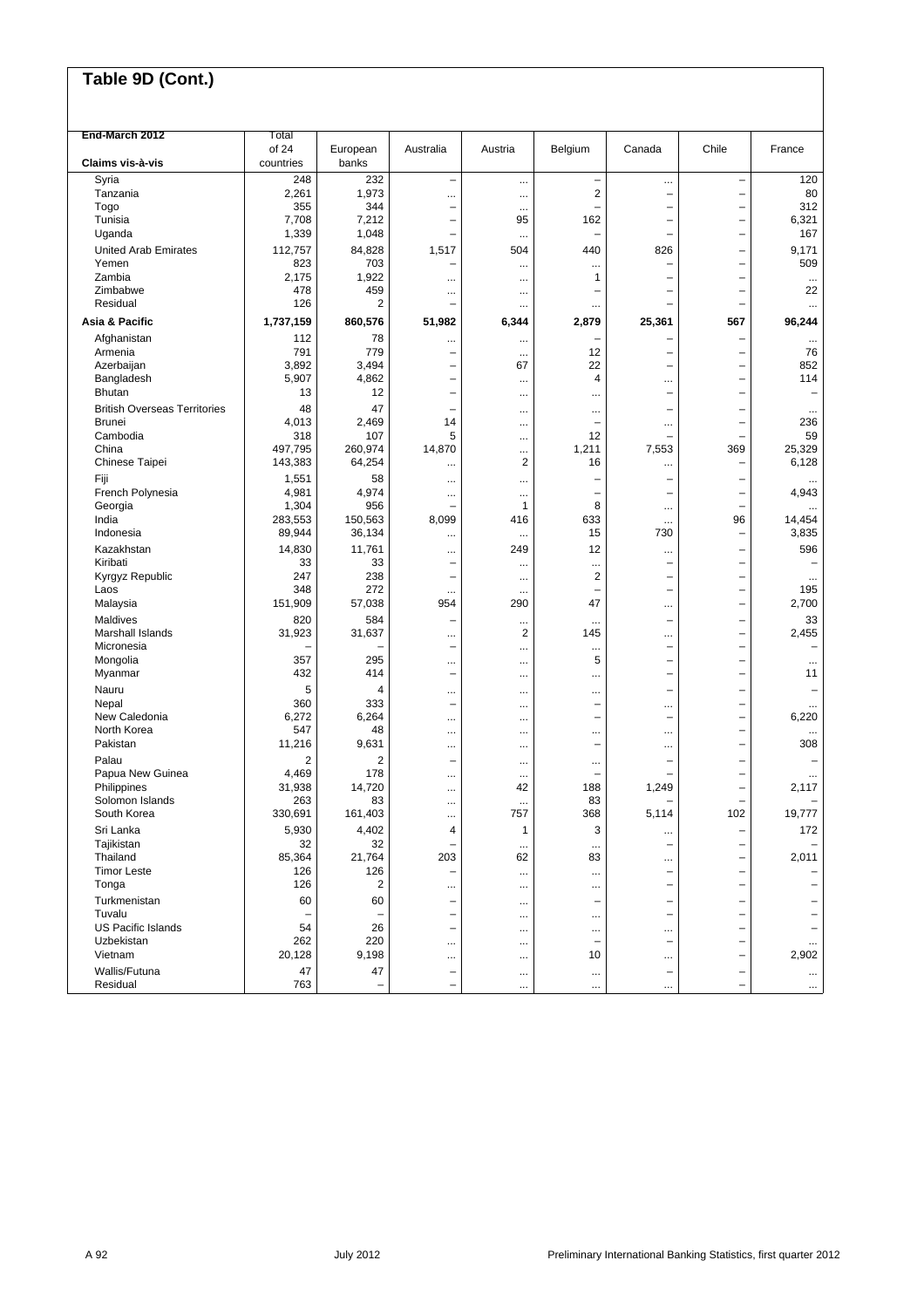| Chile<br>of 24<br>European<br>Australia<br>Austria<br>Belgium<br>Canada<br>France<br>Claims vis-à-vis<br>countries<br>banks<br>1,298,496<br>1,192,914<br>738<br>232,401<br>86,327<br>2,593<br>2<br>166,759<br><b>Europe</b><br>Albania<br>7,062<br>6,947<br>907<br>-<br><br>3,851<br>3,730<br><b>Belarus</b><br>78<br>$\overline{\phantom{0}}$<br>$\overline{\phantom{0}}$<br>$\overline{\phantom{0}}$<br>$\ddotsc$<br>$\ddotsc$<br>9,232<br>9,228<br>Bosnia and Herzegovina<br>5,399<br>50<br>$\overline{\phantom{0}}$<br>$\overline{\phantom{0}}$<br>$\qquad \qquad -$<br>32,954<br>32,498<br>3<br>5,327<br>1,147<br>3,218<br>Bulgaria<br>-<br><br>Croatia<br>75,731<br>74,733<br>32,271<br>218<br>5,788<br>$\overline{\phantom{0}}$<br>-<br><br><b>Czech Republic</b><br>196,550<br>36,506<br>190,642<br>65,569<br>49,846<br>-<br><br><br>96,873<br>90,014<br>2<br>30,124<br>11,968<br>4,475<br>Hungary<br>-<br><br>22,626<br>22,570<br>Latvia<br>192<br>44<br>$\overline{a}$<br>-<br><br><br>23,219<br>22,822<br>245<br>138<br>Lithuania<br>-<br>-<br><br>3,583<br>7<br>Macedonia, FYR<br>3,672<br>527<br>-<br>$\ddotsc$<br>$\mathbf{1}$<br>Moldova<br>892<br>892<br>$\overline{\phantom{0}}$<br>-<br>$\ddotsc$<br>$\cdots$<br>1,703<br>Montenegro<br>1,703<br>962<br>1<br>$\qquad \qquad -$<br>$\overline{\phantom{0}}$<br><br>273,899<br>255,297<br>Poland<br>15,881<br>15,748<br>23,797<br>-<br><br><br>103,747<br>101,699<br>37,978<br>191<br>Romania<br>-<br><br><br>3,987<br>Russia<br>201,184<br>161,135<br>15<br>301<br>40,970<br>$\overline{\phantom{0}}$<br>.<br>Serbia<br>25,883<br>25,805<br>6,910<br>167<br>3,240<br>$\overline{\phantom{0}}$<br>-<br><br>188,620<br>160,833<br>$\overline{2}$<br>25,543<br>Turkey<br>1,381<br>2,742<br>2,177<br><br>Ukraine<br>29,654<br>8,021<br>3,801<br>27,735<br>44<br>$\overline{\phantom{0}}$<br>$\cdots$<br><br>Res. Serbia & Montenegro<br>97<br>1<br>$\overline{\phantom{0}}$<br>-<br><br>$\cdots$<br><br>1,047<br><b>Residual Europe</b><br>1,047<br>-<br>-<br><br>$\ddotsc$<br><br>$\ddotsc$<br>Latin America/Caribbean<br>1,207,963<br>806,580<br>1,035<br>707<br>344<br>87,889<br>1,026<br>35,022<br>32,677<br>23<br>1,774<br>Argentina<br>41,514<br>15<br>44<br><br><br><b>Belize</b><br>1,865<br>1,157<br>284<br>$\mathbf{1}$<br>L.<br>÷<br>$\qquad \qquad -$<br>$\cdots$<br>255<br>222<br>9<br>$\overline{\mathbf{c}}$<br><b>Bolivia</b><br>$\overline{\phantom{0}}$<br>$\overline{\phantom{0}}$<br><br>$\ddotsc$<br>55<br>55<br>Bonaire, Saint Eustatius and Sa<br>۳<br>-<br><br>$\ddotsc$<br>366,429<br>325<br>96<br><b>Brazil</b><br>507.664<br>5,721<br>616<br>20.939<br><br>Chile<br>117,877<br>86,810<br>35<br>17<br>2,394<br><br>$\ldots$<br>$\ddotsc$<br>Colombia<br>45,860<br>23,652<br>$\overline{4}$<br>69<br>1<br>$\ddotsc$<br>$\cdots$<br>$\ddotsc$<br>7,029<br>Costa Rica<br>2,280<br>90<br>1<br>÷<br>$\ldots$<br><br><br>1,279<br>1,075<br>498<br>Cuba<br>$\overline{4}$<br>$\overline{\phantom{0}}$<br>$\overline{\phantom{0}}$<br>$\overline{\phantom{0}}$<br>$\ddotsc$<br>197<br>34<br>158<br>Dominica<br>$\overline{\phantom{0}}$<br>-<br>-<br><br>$\ddotsc$<br>4,270<br>1,725<br>$\overline{2}$<br>5<br>468<br>Dominican Republic<br>-<br><br><br>1,909<br>1,111<br>12<br>Ecuador<br>1<br>$\overline{\phantom{0}}$<br><br><br><br>6,855<br>2,139<br>3<br>El Salvador<br>-<br>$\overline{\phantom{0}}$<br><br>$\ddotsc$<br><br><b>Falkland Islands</b><br>67<br>34<br>$\overline{\phantom{0}}$<br>$\overline{\phantom{0}}$<br>-<br>$\overline{\phantom{a}}$<br><br>$\cdots$<br>262<br>5<br>Grenada<br>$\overline{\phantom{0}}$<br>$\overline{\phantom{0}}$<br><br><br><br><br>3,582<br>889<br>Guatemala<br>11<br>$\overline{\phantom{0}}$<br><br><br><br><br>279<br>Guyana<br>19<br>Ē,<br>$\overline{\phantom{0}}$<br>$\cdots$<br><br>$\cdots$<br>Haiti<br>218<br>18<br>3<br>$\overline{\phantom{0}}$<br>÷<br>$\overline{\phantom{0}}$<br><br><br>Honduras<br>2,435<br>1,453<br>20<br>$\overline{\phantom{0}}$<br><br><br><br>$\ddotsc$<br>6,997<br>824<br>127<br>Jamaica<br>-<br><br><br>$\ddotsc$<br>357,899<br>5,674<br>Mexico<br>226,184<br>221<br>128<br>122<br><br><br>391<br>157<br>10<br>Nicaragua<br>$\overline{\phantom{0}}$<br>-<br>$\cdots$<br>$\cdots$<br>$\cdots$<br>3,211<br>2,564<br>3<br>Paraguay<br>-<br>$\overline{\phantom{0}}$<br>-<br><br>$\cdots$<br>23,894<br>Peru<br>43,202<br>7<br>14<br>167<br>620<br>-<br>$\cdots$<br>1,581<br>St. Lucia<br>116<br>1,465<br>L,<br>$\overline{\phantom{0}}$<br>$\cdots$<br>$\cdots$<br>$\ddotsc$<br>St. Vincent<br>695<br>426<br>54<br>$\overline{\phantom{0}}$<br>$\overline{\phantom{0}}$<br><br><br><br>579<br>175<br>Surinam<br>21<br>$\overline{\phantom{0}}$<br>$\overline{\phantom{0}}$<br>-<br>$\cdots$<br>$\cdots$<br>1,919<br><b>Trinidad and Tobago</b><br>10,015<br>6,870<br>192<br>$\overline{\phantom{0}}$<br><br><br>$\cdots$<br><b>Turks and Caicos</b><br>1,023<br>155<br>857<br>$\overline{\phantom{0}}$<br>-<br>$\ldots$<br><br>10,322<br>6,252<br>$\overline{\mathbf{c}}$<br>138<br>Uruguay<br>4<br>-<br><br><br>Venezuela<br>25,896<br>5<br>21,939<br>2<br>433<br>-<br>$\cdots$<br>$\cdots$<br>Residual<br>2,680<br>191<br>-<br><br>$\cdots$<br><br>$\cdots$<br>Int. organisations<br>152,509<br>119,565<br>5,862<br>2,213<br>131<br>5,991<br>10,835<br>-<br><b>Unallocated</b><br>27,716<br>1,758<br>93<br>-<br>$\cdots$<br><br><br> | End-March 2012 | Total |  |  |  |  |
|------------------------------------------------------------------------------------------------------------------------------------------------------------------------------------------------------------------------------------------------------------------------------------------------------------------------------------------------------------------------------------------------------------------------------------------------------------------------------------------------------------------------------------------------------------------------------------------------------------------------------------------------------------------------------------------------------------------------------------------------------------------------------------------------------------------------------------------------------------------------------------------------------------------------------------------------------------------------------------------------------------------------------------------------------------------------------------------------------------------------------------------------------------------------------------------------------------------------------------------------------------------------------------------------------------------------------------------------------------------------------------------------------------------------------------------------------------------------------------------------------------------------------------------------------------------------------------------------------------------------------------------------------------------------------------------------------------------------------------------------------------------------------------------------------------------------------------------------------------------------------------------------------------------------------------------------------------------------------------------------------------------------------------------------------------------------------------------------------------------------------------------------------------------------------------------------------------------------------------------------------------------------------------------------------------------------------------------------------------------------------------------------------------------------------------------------------------------------------------------------------------------------------------------------------------------------------------------------------------------------------------------------------------------------------------------------------------------------------------------------------------------------------------------------------------------------------------------------------------------------------------------------------------------------------------------------------------------------------------------------------------------------------------------------------------------------------------------------------------------------------------------------------------------------------------------------------------------------------------------------------------------------------------------------------------------------------------------------------------------------------------------------------------------------------------------------------------------------------------------------------------------------------------------------------------------------------------------------------------------------------------------------------------------------------------------------------------------------------------------------------------------------------------------------------------------------------------------------------------------------------------------------------------------------------------------------------------------------------------------------------------------------------------------------------------------------------------------------------------------------------------------------------------------------------------------------------------------------------------------------------------------------------------------------------------------------------------------------------------------------------------------------------------------------------------------------------------------------------------------------------------------------------------------------------------------------------------------------------------------------------------------------------------------------------------------------------------------------------------------------------------------------------------------------------------------------------------------------------------------------------------------------------------------------------------------------------------------------------------------------------------------------------------------------------------------------------------------------------------------------------------------------------------------------------------------------------------------------------------------------------------------------------------------------------------------------------------------------------------------------------------------------------------|----------------|-------|--|--|--|--|
|                                                                                                                                                                                                                                                                                                                                                                                                                                                                                                                                                                                                                                                                                                                                                                                                                                                                                                                                                                                                                                                                                                                                                                                                                                                                                                                                                                                                                                                                                                                                                                                                                                                                                                                                                                                                                                                                                                                                                                                                                                                                                                                                                                                                                                                                                                                                                                                                                                                                                                                                                                                                                                                                                                                                                                                                                                                                                                                                                                                                                                                                                                                                                                                                                                                                                                                                                                                                                                                                                                                                                                                                                                                                                                                                                                                                                                                                                                                                                                                                                                                                                                                                                                                                                                                                                                                                                                                                                                                                                                                                                                                                                                                                                                                                                                                                                                                                                                                                                                                                                                                                                                                                                                                                                                                                                                                                                                                                            |                |       |  |  |  |  |
|                                                                                                                                                                                                                                                                                                                                                                                                                                                                                                                                                                                                                                                                                                                                                                                                                                                                                                                                                                                                                                                                                                                                                                                                                                                                                                                                                                                                                                                                                                                                                                                                                                                                                                                                                                                                                                                                                                                                                                                                                                                                                                                                                                                                                                                                                                                                                                                                                                                                                                                                                                                                                                                                                                                                                                                                                                                                                                                                                                                                                                                                                                                                                                                                                                                                                                                                                                                                                                                                                                                                                                                                                                                                                                                                                                                                                                                                                                                                                                                                                                                                                                                                                                                                                                                                                                                                                                                                                                                                                                                                                                                                                                                                                                                                                                                                                                                                                                                                                                                                                                                                                                                                                                                                                                                                                                                                                                                                            |                |       |  |  |  |  |
|                                                                                                                                                                                                                                                                                                                                                                                                                                                                                                                                                                                                                                                                                                                                                                                                                                                                                                                                                                                                                                                                                                                                                                                                                                                                                                                                                                                                                                                                                                                                                                                                                                                                                                                                                                                                                                                                                                                                                                                                                                                                                                                                                                                                                                                                                                                                                                                                                                                                                                                                                                                                                                                                                                                                                                                                                                                                                                                                                                                                                                                                                                                                                                                                                                                                                                                                                                                                                                                                                                                                                                                                                                                                                                                                                                                                                                                                                                                                                                                                                                                                                                                                                                                                                                                                                                                                                                                                                                                                                                                                                                                                                                                                                                                                                                                                                                                                                                                                                                                                                                                                                                                                                                                                                                                                                                                                                                                                            |                |       |  |  |  |  |
|                                                                                                                                                                                                                                                                                                                                                                                                                                                                                                                                                                                                                                                                                                                                                                                                                                                                                                                                                                                                                                                                                                                                                                                                                                                                                                                                                                                                                                                                                                                                                                                                                                                                                                                                                                                                                                                                                                                                                                                                                                                                                                                                                                                                                                                                                                                                                                                                                                                                                                                                                                                                                                                                                                                                                                                                                                                                                                                                                                                                                                                                                                                                                                                                                                                                                                                                                                                                                                                                                                                                                                                                                                                                                                                                                                                                                                                                                                                                                                                                                                                                                                                                                                                                                                                                                                                                                                                                                                                                                                                                                                                                                                                                                                                                                                                                                                                                                                                                                                                                                                                                                                                                                                                                                                                                                                                                                                                                            |                |       |  |  |  |  |
|                                                                                                                                                                                                                                                                                                                                                                                                                                                                                                                                                                                                                                                                                                                                                                                                                                                                                                                                                                                                                                                                                                                                                                                                                                                                                                                                                                                                                                                                                                                                                                                                                                                                                                                                                                                                                                                                                                                                                                                                                                                                                                                                                                                                                                                                                                                                                                                                                                                                                                                                                                                                                                                                                                                                                                                                                                                                                                                                                                                                                                                                                                                                                                                                                                                                                                                                                                                                                                                                                                                                                                                                                                                                                                                                                                                                                                                                                                                                                                                                                                                                                                                                                                                                                                                                                                                                                                                                                                                                                                                                                                                                                                                                                                                                                                                                                                                                                                                                                                                                                                                                                                                                                                                                                                                                                                                                                                                                            |                |       |  |  |  |  |
|                                                                                                                                                                                                                                                                                                                                                                                                                                                                                                                                                                                                                                                                                                                                                                                                                                                                                                                                                                                                                                                                                                                                                                                                                                                                                                                                                                                                                                                                                                                                                                                                                                                                                                                                                                                                                                                                                                                                                                                                                                                                                                                                                                                                                                                                                                                                                                                                                                                                                                                                                                                                                                                                                                                                                                                                                                                                                                                                                                                                                                                                                                                                                                                                                                                                                                                                                                                                                                                                                                                                                                                                                                                                                                                                                                                                                                                                                                                                                                                                                                                                                                                                                                                                                                                                                                                                                                                                                                                                                                                                                                                                                                                                                                                                                                                                                                                                                                                                                                                                                                                                                                                                                                                                                                                                                                                                                                                                            |                |       |  |  |  |  |
|                                                                                                                                                                                                                                                                                                                                                                                                                                                                                                                                                                                                                                                                                                                                                                                                                                                                                                                                                                                                                                                                                                                                                                                                                                                                                                                                                                                                                                                                                                                                                                                                                                                                                                                                                                                                                                                                                                                                                                                                                                                                                                                                                                                                                                                                                                                                                                                                                                                                                                                                                                                                                                                                                                                                                                                                                                                                                                                                                                                                                                                                                                                                                                                                                                                                                                                                                                                                                                                                                                                                                                                                                                                                                                                                                                                                                                                                                                                                                                                                                                                                                                                                                                                                                                                                                                                                                                                                                                                                                                                                                                                                                                                                                                                                                                                                                                                                                                                                                                                                                                                                                                                                                                                                                                                                                                                                                                                                            |                |       |  |  |  |  |
|                                                                                                                                                                                                                                                                                                                                                                                                                                                                                                                                                                                                                                                                                                                                                                                                                                                                                                                                                                                                                                                                                                                                                                                                                                                                                                                                                                                                                                                                                                                                                                                                                                                                                                                                                                                                                                                                                                                                                                                                                                                                                                                                                                                                                                                                                                                                                                                                                                                                                                                                                                                                                                                                                                                                                                                                                                                                                                                                                                                                                                                                                                                                                                                                                                                                                                                                                                                                                                                                                                                                                                                                                                                                                                                                                                                                                                                                                                                                                                                                                                                                                                                                                                                                                                                                                                                                                                                                                                                                                                                                                                                                                                                                                                                                                                                                                                                                                                                                                                                                                                                                                                                                                                                                                                                                                                                                                                                                            |                |       |  |  |  |  |
|                                                                                                                                                                                                                                                                                                                                                                                                                                                                                                                                                                                                                                                                                                                                                                                                                                                                                                                                                                                                                                                                                                                                                                                                                                                                                                                                                                                                                                                                                                                                                                                                                                                                                                                                                                                                                                                                                                                                                                                                                                                                                                                                                                                                                                                                                                                                                                                                                                                                                                                                                                                                                                                                                                                                                                                                                                                                                                                                                                                                                                                                                                                                                                                                                                                                                                                                                                                                                                                                                                                                                                                                                                                                                                                                                                                                                                                                                                                                                                                                                                                                                                                                                                                                                                                                                                                                                                                                                                                                                                                                                                                                                                                                                                                                                                                                                                                                                                                                                                                                                                                                                                                                                                                                                                                                                                                                                                                                            |                |       |  |  |  |  |
|                                                                                                                                                                                                                                                                                                                                                                                                                                                                                                                                                                                                                                                                                                                                                                                                                                                                                                                                                                                                                                                                                                                                                                                                                                                                                                                                                                                                                                                                                                                                                                                                                                                                                                                                                                                                                                                                                                                                                                                                                                                                                                                                                                                                                                                                                                                                                                                                                                                                                                                                                                                                                                                                                                                                                                                                                                                                                                                                                                                                                                                                                                                                                                                                                                                                                                                                                                                                                                                                                                                                                                                                                                                                                                                                                                                                                                                                                                                                                                                                                                                                                                                                                                                                                                                                                                                                                                                                                                                                                                                                                                                                                                                                                                                                                                                                                                                                                                                                                                                                                                                                                                                                                                                                                                                                                                                                                                                                            |                |       |  |  |  |  |
|                                                                                                                                                                                                                                                                                                                                                                                                                                                                                                                                                                                                                                                                                                                                                                                                                                                                                                                                                                                                                                                                                                                                                                                                                                                                                                                                                                                                                                                                                                                                                                                                                                                                                                                                                                                                                                                                                                                                                                                                                                                                                                                                                                                                                                                                                                                                                                                                                                                                                                                                                                                                                                                                                                                                                                                                                                                                                                                                                                                                                                                                                                                                                                                                                                                                                                                                                                                                                                                                                                                                                                                                                                                                                                                                                                                                                                                                                                                                                                                                                                                                                                                                                                                                                                                                                                                                                                                                                                                                                                                                                                                                                                                                                                                                                                                                                                                                                                                                                                                                                                                                                                                                                                                                                                                                                                                                                                                                            |                |       |  |  |  |  |
|                                                                                                                                                                                                                                                                                                                                                                                                                                                                                                                                                                                                                                                                                                                                                                                                                                                                                                                                                                                                                                                                                                                                                                                                                                                                                                                                                                                                                                                                                                                                                                                                                                                                                                                                                                                                                                                                                                                                                                                                                                                                                                                                                                                                                                                                                                                                                                                                                                                                                                                                                                                                                                                                                                                                                                                                                                                                                                                                                                                                                                                                                                                                                                                                                                                                                                                                                                                                                                                                                                                                                                                                                                                                                                                                                                                                                                                                                                                                                                                                                                                                                                                                                                                                                                                                                                                                                                                                                                                                                                                                                                                                                                                                                                                                                                                                                                                                                                                                                                                                                                                                                                                                                                                                                                                                                                                                                                                                            |                |       |  |  |  |  |
|                                                                                                                                                                                                                                                                                                                                                                                                                                                                                                                                                                                                                                                                                                                                                                                                                                                                                                                                                                                                                                                                                                                                                                                                                                                                                                                                                                                                                                                                                                                                                                                                                                                                                                                                                                                                                                                                                                                                                                                                                                                                                                                                                                                                                                                                                                                                                                                                                                                                                                                                                                                                                                                                                                                                                                                                                                                                                                                                                                                                                                                                                                                                                                                                                                                                                                                                                                                                                                                                                                                                                                                                                                                                                                                                                                                                                                                                                                                                                                                                                                                                                                                                                                                                                                                                                                                                                                                                                                                                                                                                                                                                                                                                                                                                                                                                                                                                                                                                                                                                                                                                                                                                                                                                                                                                                                                                                                                                            |                |       |  |  |  |  |
|                                                                                                                                                                                                                                                                                                                                                                                                                                                                                                                                                                                                                                                                                                                                                                                                                                                                                                                                                                                                                                                                                                                                                                                                                                                                                                                                                                                                                                                                                                                                                                                                                                                                                                                                                                                                                                                                                                                                                                                                                                                                                                                                                                                                                                                                                                                                                                                                                                                                                                                                                                                                                                                                                                                                                                                                                                                                                                                                                                                                                                                                                                                                                                                                                                                                                                                                                                                                                                                                                                                                                                                                                                                                                                                                                                                                                                                                                                                                                                                                                                                                                                                                                                                                                                                                                                                                                                                                                                                                                                                                                                                                                                                                                                                                                                                                                                                                                                                                                                                                                                                                                                                                                                                                                                                                                                                                                                                                            |                |       |  |  |  |  |
|                                                                                                                                                                                                                                                                                                                                                                                                                                                                                                                                                                                                                                                                                                                                                                                                                                                                                                                                                                                                                                                                                                                                                                                                                                                                                                                                                                                                                                                                                                                                                                                                                                                                                                                                                                                                                                                                                                                                                                                                                                                                                                                                                                                                                                                                                                                                                                                                                                                                                                                                                                                                                                                                                                                                                                                                                                                                                                                                                                                                                                                                                                                                                                                                                                                                                                                                                                                                                                                                                                                                                                                                                                                                                                                                                                                                                                                                                                                                                                                                                                                                                                                                                                                                                                                                                                                                                                                                                                                                                                                                                                                                                                                                                                                                                                                                                                                                                                                                                                                                                                                                                                                                                                                                                                                                                                                                                                                                            |                |       |  |  |  |  |
|                                                                                                                                                                                                                                                                                                                                                                                                                                                                                                                                                                                                                                                                                                                                                                                                                                                                                                                                                                                                                                                                                                                                                                                                                                                                                                                                                                                                                                                                                                                                                                                                                                                                                                                                                                                                                                                                                                                                                                                                                                                                                                                                                                                                                                                                                                                                                                                                                                                                                                                                                                                                                                                                                                                                                                                                                                                                                                                                                                                                                                                                                                                                                                                                                                                                                                                                                                                                                                                                                                                                                                                                                                                                                                                                                                                                                                                                                                                                                                                                                                                                                                                                                                                                                                                                                                                                                                                                                                                                                                                                                                                                                                                                                                                                                                                                                                                                                                                                                                                                                                                                                                                                                                                                                                                                                                                                                                                                            |                |       |  |  |  |  |
|                                                                                                                                                                                                                                                                                                                                                                                                                                                                                                                                                                                                                                                                                                                                                                                                                                                                                                                                                                                                                                                                                                                                                                                                                                                                                                                                                                                                                                                                                                                                                                                                                                                                                                                                                                                                                                                                                                                                                                                                                                                                                                                                                                                                                                                                                                                                                                                                                                                                                                                                                                                                                                                                                                                                                                                                                                                                                                                                                                                                                                                                                                                                                                                                                                                                                                                                                                                                                                                                                                                                                                                                                                                                                                                                                                                                                                                                                                                                                                                                                                                                                                                                                                                                                                                                                                                                                                                                                                                                                                                                                                                                                                                                                                                                                                                                                                                                                                                                                                                                                                                                                                                                                                                                                                                                                                                                                                                                            |                |       |  |  |  |  |
|                                                                                                                                                                                                                                                                                                                                                                                                                                                                                                                                                                                                                                                                                                                                                                                                                                                                                                                                                                                                                                                                                                                                                                                                                                                                                                                                                                                                                                                                                                                                                                                                                                                                                                                                                                                                                                                                                                                                                                                                                                                                                                                                                                                                                                                                                                                                                                                                                                                                                                                                                                                                                                                                                                                                                                                                                                                                                                                                                                                                                                                                                                                                                                                                                                                                                                                                                                                                                                                                                                                                                                                                                                                                                                                                                                                                                                                                                                                                                                                                                                                                                                                                                                                                                                                                                                                                                                                                                                                                                                                                                                                                                                                                                                                                                                                                                                                                                                                                                                                                                                                                                                                                                                                                                                                                                                                                                                                                            |                |       |  |  |  |  |
|                                                                                                                                                                                                                                                                                                                                                                                                                                                                                                                                                                                                                                                                                                                                                                                                                                                                                                                                                                                                                                                                                                                                                                                                                                                                                                                                                                                                                                                                                                                                                                                                                                                                                                                                                                                                                                                                                                                                                                                                                                                                                                                                                                                                                                                                                                                                                                                                                                                                                                                                                                                                                                                                                                                                                                                                                                                                                                                                                                                                                                                                                                                                                                                                                                                                                                                                                                                                                                                                                                                                                                                                                                                                                                                                                                                                                                                                                                                                                                                                                                                                                                                                                                                                                                                                                                                                                                                                                                                                                                                                                                                                                                                                                                                                                                                                                                                                                                                                                                                                                                                                                                                                                                                                                                                                                                                                                                                                            |                |       |  |  |  |  |
|                                                                                                                                                                                                                                                                                                                                                                                                                                                                                                                                                                                                                                                                                                                                                                                                                                                                                                                                                                                                                                                                                                                                                                                                                                                                                                                                                                                                                                                                                                                                                                                                                                                                                                                                                                                                                                                                                                                                                                                                                                                                                                                                                                                                                                                                                                                                                                                                                                                                                                                                                                                                                                                                                                                                                                                                                                                                                                                                                                                                                                                                                                                                                                                                                                                                                                                                                                                                                                                                                                                                                                                                                                                                                                                                                                                                                                                                                                                                                                                                                                                                                                                                                                                                                                                                                                                                                                                                                                                                                                                                                                                                                                                                                                                                                                                                                                                                                                                                                                                                                                                                                                                                                                                                                                                                                                                                                                                                            |                |       |  |  |  |  |
|                                                                                                                                                                                                                                                                                                                                                                                                                                                                                                                                                                                                                                                                                                                                                                                                                                                                                                                                                                                                                                                                                                                                                                                                                                                                                                                                                                                                                                                                                                                                                                                                                                                                                                                                                                                                                                                                                                                                                                                                                                                                                                                                                                                                                                                                                                                                                                                                                                                                                                                                                                                                                                                                                                                                                                                                                                                                                                                                                                                                                                                                                                                                                                                                                                                                                                                                                                                                                                                                                                                                                                                                                                                                                                                                                                                                                                                                                                                                                                                                                                                                                                                                                                                                                                                                                                                                                                                                                                                                                                                                                                                                                                                                                                                                                                                                                                                                                                                                                                                                                                                                                                                                                                                                                                                                                                                                                                                                            |                |       |  |  |  |  |
|                                                                                                                                                                                                                                                                                                                                                                                                                                                                                                                                                                                                                                                                                                                                                                                                                                                                                                                                                                                                                                                                                                                                                                                                                                                                                                                                                                                                                                                                                                                                                                                                                                                                                                                                                                                                                                                                                                                                                                                                                                                                                                                                                                                                                                                                                                                                                                                                                                                                                                                                                                                                                                                                                                                                                                                                                                                                                                                                                                                                                                                                                                                                                                                                                                                                                                                                                                                                                                                                                                                                                                                                                                                                                                                                                                                                                                                                                                                                                                                                                                                                                                                                                                                                                                                                                                                                                                                                                                                                                                                                                                                                                                                                                                                                                                                                                                                                                                                                                                                                                                                                                                                                                                                                                                                                                                                                                                                                            |                |       |  |  |  |  |
|                                                                                                                                                                                                                                                                                                                                                                                                                                                                                                                                                                                                                                                                                                                                                                                                                                                                                                                                                                                                                                                                                                                                                                                                                                                                                                                                                                                                                                                                                                                                                                                                                                                                                                                                                                                                                                                                                                                                                                                                                                                                                                                                                                                                                                                                                                                                                                                                                                                                                                                                                                                                                                                                                                                                                                                                                                                                                                                                                                                                                                                                                                                                                                                                                                                                                                                                                                                                                                                                                                                                                                                                                                                                                                                                                                                                                                                                                                                                                                                                                                                                                                                                                                                                                                                                                                                                                                                                                                                                                                                                                                                                                                                                                                                                                                                                                                                                                                                                                                                                                                                                                                                                                                                                                                                                                                                                                                                                            |                |       |  |  |  |  |
|                                                                                                                                                                                                                                                                                                                                                                                                                                                                                                                                                                                                                                                                                                                                                                                                                                                                                                                                                                                                                                                                                                                                                                                                                                                                                                                                                                                                                                                                                                                                                                                                                                                                                                                                                                                                                                                                                                                                                                                                                                                                                                                                                                                                                                                                                                                                                                                                                                                                                                                                                                                                                                                                                                                                                                                                                                                                                                                                                                                                                                                                                                                                                                                                                                                                                                                                                                                                                                                                                                                                                                                                                                                                                                                                                                                                                                                                                                                                                                                                                                                                                                                                                                                                                                                                                                                                                                                                                                                                                                                                                                                                                                                                                                                                                                                                                                                                                                                                                                                                                                                                                                                                                                                                                                                                                                                                                                                                            |                |       |  |  |  |  |
|                                                                                                                                                                                                                                                                                                                                                                                                                                                                                                                                                                                                                                                                                                                                                                                                                                                                                                                                                                                                                                                                                                                                                                                                                                                                                                                                                                                                                                                                                                                                                                                                                                                                                                                                                                                                                                                                                                                                                                                                                                                                                                                                                                                                                                                                                                                                                                                                                                                                                                                                                                                                                                                                                                                                                                                                                                                                                                                                                                                                                                                                                                                                                                                                                                                                                                                                                                                                                                                                                                                                                                                                                                                                                                                                                                                                                                                                                                                                                                                                                                                                                                                                                                                                                                                                                                                                                                                                                                                                                                                                                                                                                                                                                                                                                                                                                                                                                                                                                                                                                                                                                                                                                                                                                                                                                                                                                                                                            |                |       |  |  |  |  |
|                                                                                                                                                                                                                                                                                                                                                                                                                                                                                                                                                                                                                                                                                                                                                                                                                                                                                                                                                                                                                                                                                                                                                                                                                                                                                                                                                                                                                                                                                                                                                                                                                                                                                                                                                                                                                                                                                                                                                                                                                                                                                                                                                                                                                                                                                                                                                                                                                                                                                                                                                                                                                                                                                                                                                                                                                                                                                                                                                                                                                                                                                                                                                                                                                                                                                                                                                                                                                                                                                                                                                                                                                                                                                                                                                                                                                                                                                                                                                                                                                                                                                                                                                                                                                                                                                                                                                                                                                                                                                                                                                                                                                                                                                                                                                                                                                                                                                                                                                                                                                                                                                                                                                                                                                                                                                                                                                                                                            |                |       |  |  |  |  |
|                                                                                                                                                                                                                                                                                                                                                                                                                                                                                                                                                                                                                                                                                                                                                                                                                                                                                                                                                                                                                                                                                                                                                                                                                                                                                                                                                                                                                                                                                                                                                                                                                                                                                                                                                                                                                                                                                                                                                                                                                                                                                                                                                                                                                                                                                                                                                                                                                                                                                                                                                                                                                                                                                                                                                                                                                                                                                                                                                                                                                                                                                                                                                                                                                                                                                                                                                                                                                                                                                                                                                                                                                                                                                                                                                                                                                                                                                                                                                                                                                                                                                                                                                                                                                                                                                                                                                                                                                                                                                                                                                                                                                                                                                                                                                                                                                                                                                                                                                                                                                                                                                                                                                                                                                                                                                                                                                                                                            |                |       |  |  |  |  |
|                                                                                                                                                                                                                                                                                                                                                                                                                                                                                                                                                                                                                                                                                                                                                                                                                                                                                                                                                                                                                                                                                                                                                                                                                                                                                                                                                                                                                                                                                                                                                                                                                                                                                                                                                                                                                                                                                                                                                                                                                                                                                                                                                                                                                                                                                                                                                                                                                                                                                                                                                                                                                                                                                                                                                                                                                                                                                                                                                                                                                                                                                                                                                                                                                                                                                                                                                                                                                                                                                                                                                                                                                                                                                                                                                                                                                                                                                                                                                                                                                                                                                                                                                                                                                                                                                                                                                                                                                                                                                                                                                                                                                                                                                                                                                                                                                                                                                                                                                                                                                                                                                                                                                                                                                                                                                                                                                                                                            |                |       |  |  |  |  |
|                                                                                                                                                                                                                                                                                                                                                                                                                                                                                                                                                                                                                                                                                                                                                                                                                                                                                                                                                                                                                                                                                                                                                                                                                                                                                                                                                                                                                                                                                                                                                                                                                                                                                                                                                                                                                                                                                                                                                                                                                                                                                                                                                                                                                                                                                                                                                                                                                                                                                                                                                                                                                                                                                                                                                                                                                                                                                                                                                                                                                                                                                                                                                                                                                                                                                                                                                                                                                                                                                                                                                                                                                                                                                                                                                                                                                                                                                                                                                                                                                                                                                                                                                                                                                                                                                                                                                                                                                                                                                                                                                                                                                                                                                                                                                                                                                                                                                                                                                                                                                                                                                                                                                                                                                                                                                                                                                                                                            |                |       |  |  |  |  |
|                                                                                                                                                                                                                                                                                                                                                                                                                                                                                                                                                                                                                                                                                                                                                                                                                                                                                                                                                                                                                                                                                                                                                                                                                                                                                                                                                                                                                                                                                                                                                                                                                                                                                                                                                                                                                                                                                                                                                                                                                                                                                                                                                                                                                                                                                                                                                                                                                                                                                                                                                                                                                                                                                                                                                                                                                                                                                                                                                                                                                                                                                                                                                                                                                                                                                                                                                                                                                                                                                                                                                                                                                                                                                                                                                                                                                                                                                                                                                                                                                                                                                                                                                                                                                                                                                                                                                                                                                                                                                                                                                                                                                                                                                                                                                                                                                                                                                                                                                                                                                                                                                                                                                                                                                                                                                                                                                                                                            |                |       |  |  |  |  |
|                                                                                                                                                                                                                                                                                                                                                                                                                                                                                                                                                                                                                                                                                                                                                                                                                                                                                                                                                                                                                                                                                                                                                                                                                                                                                                                                                                                                                                                                                                                                                                                                                                                                                                                                                                                                                                                                                                                                                                                                                                                                                                                                                                                                                                                                                                                                                                                                                                                                                                                                                                                                                                                                                                                                                                                                                                                                                                                                                                                                                                                                                                                                                                                                                                                                                                                                                                                                                                                                                                                                                                                                                                                                                                                                                                                                                                                                                                                                                                                                                                                                                                                                                                                                                                                                                                                                                                                                                                                                                                                                                                                                                                                                                                                                                                                                                                                                                                                                                                                                                                                                                                                                                                                                                                                                                                                                                                                                            |                |       |  |  |  |  |
|                                                                                                                                                                                                                                                                                                                                                                                                                                                                                                                                                                                                                                                                                                                                                                                                                                                                                                                                                                                                                                                                                                                                                                                                                                                                                                                                                                                                                                                                                                                                                                                                                                                                                                                                                                                                                                                                                                                                                                                                                                                                                                                                                                                                                                                                                                                                                                                                                                                                                                                                                                                                                                                                                                                                                                                                                                                                                                                                                                                                                                                                                                                                                                                                                                                                                                                                                                                                                                                                                                                                                                                                                                                                                                                                                                                                                                                                                                                                                                                                                                                                                                                                                                                                                                                                                                                                                                                                                                                                                                                                                                                                                                                                                                                                                                                                                                                                                                                                                                                                                                                                                                                                                                                                                                                                                                                                                                                                            |                |       |  |  |  |  |
|                                                                                                                                                                                                                                                                                                                                                                                                                                                                                                                                                                                                                                                                                                                                                                                                                                                                                                                                                                                                                                                                                                                                                                                                                                                                                                                                                                                                                                                                                                                                                                                                                                                                                                                                                                                                                                                                                                                                                                                                                                                                                                                                                                                                                                                                                                                                                                                                                                                                                                                                                                                                                                                                                                                                                                                                                                                                                                                                                                                                                                                                                                                                                                                                                                                                                                                                                                                                                                                                                                                                                                                                                                                                                                                                                                                                                                                                                                                                                                                                                                                                                                                                                                                                                                                                                                                                                                                                                                                                                                                                                                                                                                                                                                                                                                                                                                                                                                                                                                                                                                                                                                                                                                                                                                                                                                                                                                                                            |                |       |  |  |  |  |
|                                                                                                                                                                                                                                                                                                                                                                                                                                                                                                                                                                                                                                                                                                                                                                                                                                                                                                                                                                                                                                                                                                                                                                                                                                                                                                                                                                                                                                                                                                                                                                                                                                                                                                                                                                                                                                                                                                                                                                                                                                                                                                                                                                                                                                                                                                                                                                                                                                                                                                                                                                                                                                                                                                                                                                                                                                                                                                                                                                                                                                                                                                                                                                                                                                                                                                                                                                                                                                                                                                                                                                                                                                                                                                                                                                                                                                                                                                                                                                                                                                                                                                                                                                                                                                                                                                                                                                                                                                                                                                                                                                                                                                                                                                                                                                                                                                                                                                                                                                                                                                                                                                                                                                                                                                                                                                                                                                                                            |                |       |  |  |  |  |
|                                                                                                                                                                                                                                                                                                                                                                                                                                                                                                                                                                                                                                                                                                                                                                                                                                                                                                                                                                                                                                                                                                                                                                                                                                                                                                                                                                                                                                                                                                                                                                                                                                                                                                                                                                                                                                                                                                                                                                                                                                                                                                                                                                                                                                                                                                                                                                                                                                                                                                                                                                                                                                                                                                                                                                                                                                                                                                                                                                                                                                                                                                                                                                                                                                                                                                                                                                                                                                                                                                                                                                                                                                                                                                                                                                                                                                                                                                                                                                                                                                                                                                                                                                                                                                                                                                                                                                                                                                                                                                                                                                                                                                                                                                                                                                                                                                                                                                                                                                                                                                                                                                                                                                                                                                                                                                                                                                                                            |                |       |  |  |  |  |
|                                                                                                                                                                                                                                                                                                                                                                                                                                                                                                                                                                                                                                                                                                                                                                                                                                                                                                                                                                                                                                                                                                                                                                                                                                                                                                                                                                                                                                                                                                                                                                                                                                                                                                                                                                                                                                                                                                                                                                                                                                                                                                                                                                                                                                                                                                                                                                                                                                                                                                                                                                                                                                                                                                                                                                                                                                                                                                                                                                                                                                                                                                                                                                                                                                                                                                                                                                                                                                                                                                                                                                                                                                                                                                                                                                                                                                                                                                                                                                                                                                                                                                                                                                                                                                                                                                                                                                                                                                                                                                                                                                                                                                                                                                                                                                                                                                                                                                                                                                                                                                                                                                                                                                                                                                                                                                                                                                                                            |                |       |  |  |  |  |
|                                                                                                                                                                                                                                                                                                                                                                                                                                                                                                                                                                                                                                                                                                                                                                                                                                                                                                                                                                                                                                                                                                                                                                                                                                                                                                                                                                                                                                                                                                                                                                                                                                                                                                                                                                                                                                                                                                                                                                                                                                                                                                                                                                                                                                                                                                                                                                                                                                                                                                                                                                                                                                                                                                                                                                                                                                                                                                                                                                                                                                                                                                                                                                                                                                                                                                                                                                                                                                                                                                                                                                                                                                                                                                                                                                                                                                                                                                                                                                                                                                                                                                                                                                                                                                                                                                                                                                                                                                                                                                                                                                                                                                                                                                                                                                                                                                                                                                                                                                                                                                                                                                                                                                                                                                                                                                                                                                                                            |                |       |  |  |  |  |
|                                                                                                                                                                                                                                                                                                                                                                                                                                                                                                                                                                                                                                                                                                                                                                                                                                                                                                                                                                                                                                                                                                                                                                                                                                                                                                                                                                                                                                                                                                                                                                                                                                                                                                                                                                                                                                                                                                                                                                                                                                                                                                                                                                                                                                                                                                                                                                                                                                                                                                                                                                                                                                                                                                                                                                                                                                                                                                                                                                                                                                                                                                                                                                                                                                                                                                                                                                                                                                                                                                                                                                                                                                                                                                                                                                                                                                                                                                                                                                                                                                                                                                                                                                                                                                                                                                                                                                                                                                                                                                                                                                                                                                                                                                                                                                                                                                                                                                                                                                                                                                                                                                                                                                                                                                                                                                                                                                                                            |                |       |  |  |  |  |
|                                                                                                                                                                                                                                                                                                                                                                                                                                                                                                                                                                                                                                                                                                                                                                                                                                                                                                                                                                                                                                                                                                                                                                                                                                                                                                                                                                                                                                                                                                                                                                                                                                                                                                                                                                                                                                                                                                                                                                                                                                                                                                                                                                                                                                                                                                                                                                                                                                                                                                                                                                                                                                                                                                                                                                                                                                                                                                                                                                                                                                                                                                                                                                                                                                                                                                                                                                                                                                                                                                                                                                                                                                                                                                                                                                                                                                                                                                                                                                                                                                                                                                                                                                                                                                                                                                                                                                                                                                                                                                                                                                                                                                                                                                                                                                                                                                                                                                                                                                                                                                                                                                                                                                                                                                                                                                                                                                                                            |                |       |  |  |  |  |
|                                                                                                                                                                                                                                                                                                                                                                                                                                                                                                                                                                                                                                                                                                                                                                                                                                                                                                                                                                                                                                                                                                                                                                                                                                                                                                                                                                                                                                                                                                                                                                                                                                                                                                                                                                                                                                                                                                                                                                                                                                                                                                                                                                                                                                                                                                                                                                                                                                                                                                                                                                                                                                                                                                                                                                                                                                                                                                                                                                                                                                                                                                                                                                                                                                                                                                                                                                                                                                                                                                                                                                                                                                                                                                                                                                                                                                                                                                                                                                                                                                                                                                                                                                                                                                                                                                                                                                                                                                                                                                                                                                                                                                                                                                                                                                                                                                                                                                                                                                                                                                                                                                                                                                                                                                                                                                                                                                                                            |                |       |  |  |  |  |
|                                                                                                                                                                                                                                                                                                                                                                                                                                                                                                                                                                                                                                                                                                                                                                                                                                                                                                                                                                                                                                                                                                                                                                                                                                                                                                                                                                                                                                                                                                                                                                                                                                                                                                                                                                                                                                                                                                                                                                                                                                                                                                                                                                                                                                                                                                                                                                                                                                                                                                                                                                                                                                                                                                                                                                                                                                                                                                                                                                                                                                                                                                                                                                                                                                                                                                                                                                                                                                                                                                                                                                                                                                                                                                                                                                                                                                                                                                                                                                                                                                                                                                                                                                                                                                                                                                                                                                                                                                                                                                                                                                                                                                                                                                                                                                                                                                                                                                                                                                                                                                                                                                                                                                                                                                                                                                                                                                                                            |                |       |  |  |  |  |
|                                                                                                                                                                                                                                                                                                                                                                                                                                                                                                                                                                                                                                                                                                                                                                                                                                                                                                                                                                                                                                                                                                                                                                                                                                                                                                                                                                                                                                                                                                                                                                                                                                                                                                                                                                                                                                                                                                                                                                                                                                                                                                                                                                                                                                                                                                                                                                                                                                                                                                                                                                                                                                                                                                                                                                                                                                                                                                                                                                                                                                                                                                                                                                                                                                                                                                                                                                                                                                                                                                                                                                                                                                                                                                                                                                                                                                                                                                                                                                                                                                                                                                                                                                                                                                                                                                                                                                                                                                                                                                                                                                                                                                                                                                                                                                                                                                                                                                                                                                                                                                                                                                                                                                                                                                                                                                                                                                                                            |                |       |  |  |  |  |
|                                                                                                                                                                                                                                                                                                                                                                                                                                                                                                                                                                                                                                                                                                                                                                                                                                                                                                                                                                                                                                                                                                                                                                                                                                                                                                                                                                                                                                                                                                                                                                                                                                                                                                                                                                                                                                                                                                                                                                                                                                                                                                                                                                                                                                                                                                                                                                                                                                                                                                                                                                                                                                                                                                                                                                                                                                                                                                                                                                                                                                                                                                                                                                                                                                                                                                                                                                                                                                                                                                                                                                                                                                                                                                                                                                                                                                                                                                                                                                                                                                                                                                                                                                                                                                                                                                                                                                                                                                                                                                                                                                                                                                                                                                                                                                                                                                                                                                                                                                                                                                                                                                                                                                                                                                                                                                                                                                                                            |                |       |  |  |  |  |
|                                                                                                                                                                                                                                                                                                                                                                                                                                                                                                                                                                                                                                                                                                                                                                                                                                                                                                                                                                                                                                                                                                                                                                                                                                                                                                                                                                                                                                                                                                                                                                                                                                                                                                                                                                                                                                                                                                                                                                                                                                                                                                                                                                                                                                                                                                                                                                                                                                                                                                                                                                                                                                                                                                                                                                                                                                                                                                                                                                                                                                                                                                                                                                                                                                                                                                                                                                                                                                                                                                                                                                                                                                                                                                                                                                                                                                                                                                                                                                                                                                                                                                                                                                                                                                                                                                                                                                                                                                                                                                                                                                                                                                                                                                                                                                                                                                                                                                                                                                                                                                                                                                                                                                                                                                                                                                                                                                                                            |                |       |  |  |  |  |
|                                                                                                                                                                                                                                                                                                                                                                                                                                                                                                                                                                                                                                                                                                                                                                                                                                                                                                                                                                                                                                                                                                                                                                                                                                                                                                                                                                                                                                                                                                                                                                                                                                                                                                                                                                                                                                                                                                                                                                                                                                                                                                                                                                                                                                                                                                                                                                                                                                                                                                                                                                                                                                                                                                                                                                                                                                                                                                                                                                                                                                                                                                                                                                                                                                                                                                                                                                                                                                                                                                                                                                                                                                                                                                                                                                                                                                                                                                                                                                                                                                                                                                                                                                                                                                                                                                                                                                                                                                                                                                                                                                                                                                                                                                                                                                                                                                                                                                                                                                                                                                                                                                                                                                                                                                                                                                                                                                                                            |                |       |  |  |  |  |
|                                                                                                                                                                                                                                                                                                                                                                                                                                                                                                                                                                                                                                                                                                                                                                                                                                                                                                                                                                                                                                                                                                                                                                                                                                                                                                                                                                                                                                                                                                                                                                                                                                                                                                                                                                                                                                                                                                                                                                                                                                                                                                                                                                                                                                                                                                                                                                                                                                                                                                                                                                                                                                                                                                                                                                                                                                                                                                                                                                                                                                                                                                                                                                                                                                                                                                                                                                                                                                                                                                                                                                                                                                                                                                                                                                                                                                                                                                                                                                                                                                                                                                                                                                                                                                                                                                                                                                                                                                                                                                                                                                                                                                                                                                                                                                                                                                                                                                                                                                                                                                                                                                                                                                                                                                                                                                                                                                                                            |                |       |  |  |  |  |
|                                                                                                                                                                                                                                                                                                                                                                                                                                                                                                                                                                                                                                                                                                                                                                                                                                                                                                                                                                                                                                                                                                                                                                                                                                                                                                                                                                                                                                                                                                                                                                                                                                                                                                                                                                                                                                                                                                                                                                                                                                                                                                                                                                                                                                                                                                                                                                                                                                                                                                                                                                                                                                                                                                                                                                                                                                                                                                                                                                                                                                                                                                                                                                                                                                                                                                                                                                                                                                                                                                                                                                                                                                                                                                                                                                                                                                                                                                                                                                                                                                                                                                                                                                                                                                                                                                                                                                                                                                                                                                                                                                                                                                                                                                                                                                                                                                                                                                                                                                                                                                                                                                                                                                                                                                                                                                                                                                                                            |                |       |  |  |  |  |
|                                                                                                                                                                                                                                                                                                                                                                                                                                                                                                                                                                                                                                                                                                                                                                                                                                                                                                                                                                                                                                                                                                                                                                                                                                                                                                                                                                                                                                                                                                                                                                                                                                                                                                                                                                                                                                                                                                                                                                                                                                                                                                                                                                                                                                                                                                                                                                                                                                                                                                                                                                                                                                                                                                                                                                                                                                                                                                                                                                                                                                                                                                                                                                                                                                                                                                                                                                                                                                                                                                                                                                                                                                                                                                                                                                                                                                                                                                                                                                                                                                                                                                                                                                                                                                                                                                                                                                                                                                                                                                                                                                                                                                                                                                                                                                                                                                                                                                                                                                                                                                                                                                                                                                                                                                                                                                                                                                                                            |                |       |  |  |  |  |
|                                                                                                                                                                                                                                                                                                                                                                                                                                                                                                                                                                                                                                                                                                                                                                                                                                                                                                                                                                                                                                                                                                                                                                                                                                                                                                                                                                                                                                                                                                                                                                                                                                                                                                                                                                                                                                                                                                                                                                                                                                                                                                                                                                                                                                                                                                                                                                                                                                                                                                                                                                                                                                                                                                                                                                                                                                                                                                                                                                                                                                                                                                                                                                                                                                                                                                                                                                                                                                                                                                                                                                                                                                                                                                                                                                                                                                                                                                                                                                                                                                                                                                                                                                                                                                                                                                                                                                                                                                                                                                                                                                                                                                                                                                                                                                                                                                                                                                                                                                                                                                                                                                                                                                                                                                                                                                                                                                                                            |                |       |  |  |  |  |
|                                                                                                                                                                                                                                                                                                                                                                                                                                                                                                                                                                                                                                                                                                                                                                                                                                                                                                                                                                                                                                                                                                                                                                                                                                                                                                                                                                                                                                                                                                                                                                                                                                                                                                                                                                                                                                                                                                                                                                                                                                                                                                                                                                                                                                                                                                                                                                                                                                                                                                                                                                                                                                                                                                                                                                                                                                                                                                                                                                                                                                                                                                                                                                                                                                                                                                                                                                                                                                                                                                                                                                                                                                                                                                                                                                                                                                                                                                                                                                                                                                                                                                                                                                                                                                                                                                                                                                                                                                                                                                                                                                                                                                                                                                                                                                                                                                                                                                                                                                                                                                                                                                                                                                                                                                                                                                                                                                                                            |                |       |  |  |  |  |
|                                                                                                                                                                                                                                                                                                                                                                                                                                                                                                                                                                                                                                                                                                                                                                                                                                                                                                                                                                                                                                                                                                                                                                                                                                                                                                                                                                                                                                                                                                                                                                                                                                                                                                                                                                                                                                                                                                                                                                                                                                                                                                                                                                                                                                                                                                                                                                                                                                                                                                                                                                                                                                                                                                                                                                                                                                                                                                                                                                                                                                                                                                                                                                                                                                                                                                                                                                                                                                                                                                                                                                                                                                                                                                                                                                                                                                                                                                                                                                                                                                                                                                                                                                                                                                                                                                                                                                                                                                                                                                                                                                                                                                                                                                                                                                                                                                                                                                                                                                                                                                                                                                                                                                                                                                                                                                                                                                                                            |                |       |  |  |  |  |
|                                                                                                                                                                                                                                                                                                                                                                                                                                                                                                                                                                                                                                                                                                                                                                                                                                                                                                                                                                                                                                                                                                                                                                                                                                                                                                                                                                                                                                                                                                                                                                                                                                                                                                                                                                                                                                                                                                                                                                                                                                                                                                                                                                                                                                                                                                                                                                                                                                                                                                                                                                                                                                                                                                                                                                                                                                                                                                                                                                                                                                                                                                                                                                                                                                                                                                                                                                                                                                                                                                                                                                                                                                                                                                                                                                                                                                                                                                                                                                                                                                                                                                                                                                                                                                                                                                                                                                                                                                                                                                                                                                                                                                                                                                                                                                                                                                                                                                                                                                                                                                                                                                                                                                                                                                                                                                                                                                                                            |                |       |  |  |  |  |
|                                                                                                                                                                                                                                                                                                                                                                                                                                                                                                                                                                                                                                                                                                                                                                                                                                                                                                                                                                                                                                                                                                                                                                                                                                                                                                                                                                                                                                                                                                                                                                                                                                                                                                                                                                                                                                                                                                                                                                                                                                                                                                                                                                                                                                                                                                                                                                                                                                                                                                                                                                                                                                                                                                                                                                                                                                                                                                                                                                                                                                                                                                                                                                                                                                                                                                                                                                                                                                                                                                                                                                                                                                                                                                                                                                                                                                                                                                                                                                                                                                                                                                                                                                                                                                                                                                                                                                                                                                                                                                                                                                                                                                                                                                                                                                                                                                                                                                                                                                                                                                                                                                                                                                                                                                                                                                                                                                                                            |                |       |  |  |  |  |
|                                                                                                                                                                                                                                                                                                                                                                                                                                                                                                                                                                                                                                                                                                                                                                                                                                                                                                                                                                                                                                                                                                                                                                                                                                                                                                                                                                                                                                                                                                                                                                                                                                                                                                                                                                                                                                                                                                                                                                                                                                                                                                                                                                                                                                                                                                                                                                                                                                                                                                                                                                                                                                                                                                                                                                                                                                                                                                                                                                                                                                                                                                                                                                                                                                                                                                                                                                                                                                                                                                                                                                                                                                                                                                                                                                                                                                                                                                                                                                                                                                                                                                                                                                                                                                                                                                                                                                                                                                                                                                                                                                                                                                                                                                                                                                                                                                                                                                                                                                                                                                                                                                                                                                                                                                                                                                                                                                                                            |                |       |  |  |  |  |
|                                                                                                                                                                                                                                                                                                                                                                                                                                                                                                                                                                                                                                                                                                                                                                                                                                                                                                                                                                                                                                                                                                                                                                                                                                                                                                                                                                                                                                                                                                                                                                                                                                                                                                                                                                                                                                                                                                                                                                                                                                                                                                                                                                                                                                                                                                                                                                                                                                                                                                                                                                                                                                                                                                                                                                                                                                                                                                                                                                                                                                                                                                                                                                                                                                                                                                                                                                                                                                                                                                                                                                                                                                                                                                                                                                                                                                                                                                                                                                                                                                                                                                                                                                                                                                                                                                                                                                                                                                                                                                                                                                                                                                                                                                                                                                                                                                                                                                                                                                                                                                                                                                                                                                                                                                                                                                                                                                                                            |                |       |  |  |  |  |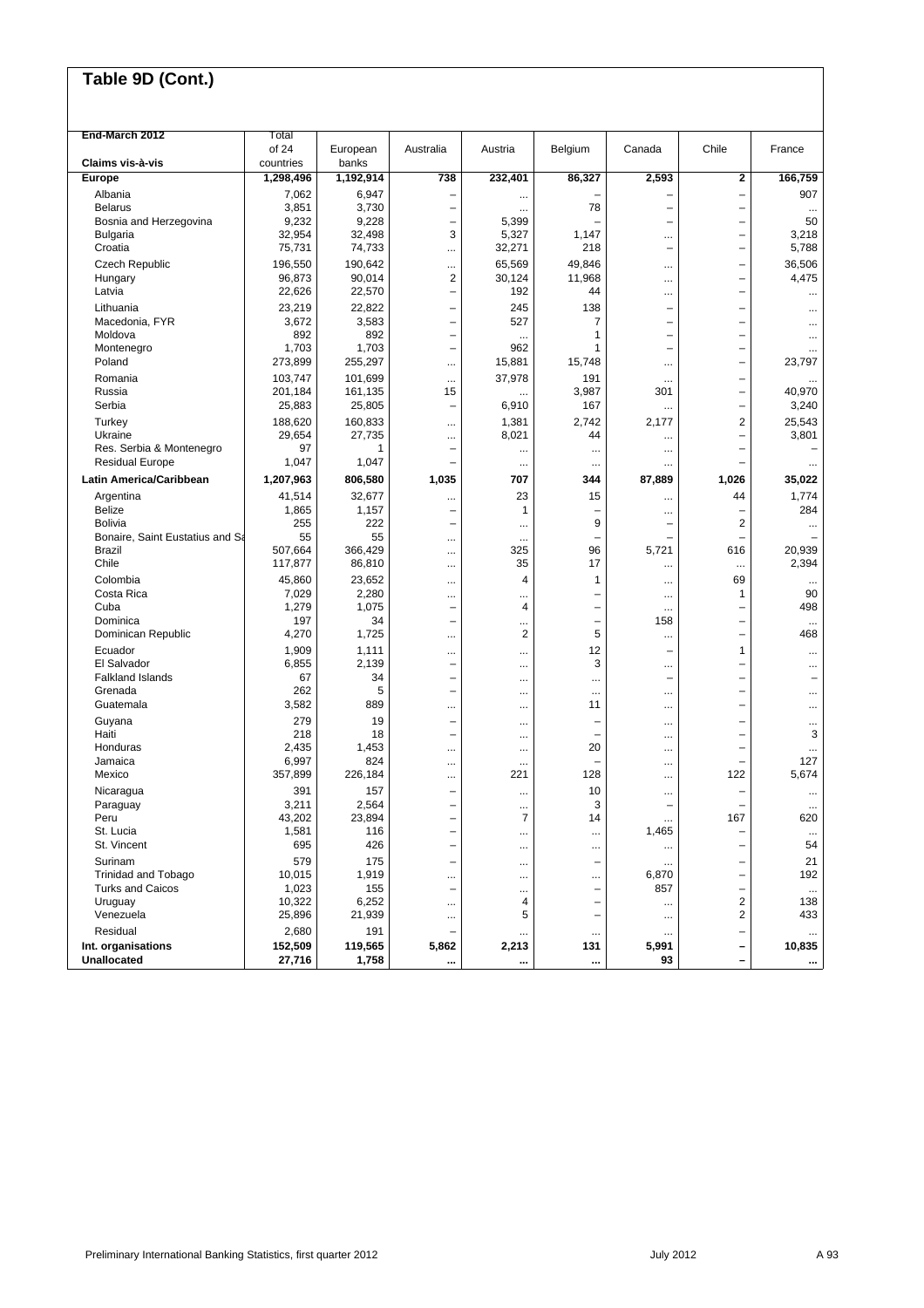| End-March 2012              | Germany           | Greece                        | India          | Ireland              | Italy            | Japan            | Nether-          | Portugal       |
|-----------------------------|-------------------|-------------------------------|----------------|----------------------|------------------|------------------|------------------|----------------|
| Claims vis-à-vis            |                   |                               |                |                      |                  |                  | lands            |                |
| <b>All countries</b>        | 2,767,534         | 133,967                       | 48,517         | 177,692              | 875,345          | 2,783,934        | 1,253,350        | 125,996        |
| <b>Developed countries</b>  | 2,266,467         | 43,687                        | 28,657         | 167,051              | 636,262          | 2,093,433        | 1,031,778        | 78,719         |
| <b>Europe</b>               | 1,652,918         | 38,376                        | 13,545         | 156,476              | 593,643          | 671,323          | 708,462          | 72,461         |
| Austria                     | 78,513            | 109                           | 106            | 418                  | 103,361          | 6,501            | 9,329            | 180            |
| Andorra<br>Belgium          | 68<br>30,426      | 298                           | 1,070          | <br>538              | 4<br>4,503       | <br>15,705       | <br>122,804      | 25<br>350      |
| Cyprus                      | 8,204             | 10,668                        | 184            | $\ddotsc$            | 1,541            |                  | 1,699            | 213            |
| Denmark                     | 26,954            | 21                            | 88             | 736                  | 2,156            | 8,066            | 5,382            | 217            |
| Estonia                     | 457               | 3                             | $\overline{2}$ | $\cdots$             | 446              |                  |                  | $\ddotsc$      |
| Finland                     | 21.022            | 430                           | 41             |                      | 1,164            | 4,000            | 4,510            | 97             |
| France                      | 198,573           | 2,147                         | 770            | 5,535                | 36,525           | 106,892          | 68,943           | 7,826          |
| Germany                     |                   | 2,884                         | 2,302          | 3,193                | 258,969          | 136,616          | 183,488          | 2,786          |
| Greece                      | 6,319             |                               | 10             | 164                  | 1,760            | 643              | 2,851            | 7,622          |
| Iceland                     | 2,948             | 33                            | 14             | -                    | 530              | 56               | 480              | 60             |
| Ireland<br>Italy            | 93,753<br>133,474 | 494<br>456                    | 189<br>214     | 1,235                | 14,811           | 20,690<br>28,744 | 14,139<br>35,663 | 4,499<br>3,078 |
| Liechtenstein               | 1,257             | 1                             |                |                      | $\ddotsc$<br>214 |                  | 630              | 2              |
| Luxembourg                  | 140,207           | 2,893                         | 109            | 1,328                | 26,863           | 40,953           | 20,399           | 4,183          |
| Malta                       | 2,710             | 408                           | 119            |                      | 594              |                  | 718              | 584            |
| Netherlands                 | 165.030           | 3,379                         | 1,364          | 2,398                | 20,646           | 51,522           | .                | 9,880          |
| Norway                      | 22,686            | 123                           | 14             | 226                  | 2,463            | 11,158           | 7,526            | 56             |
| Portugal                    | 27,214            | 50                            | 35             | 509                  | 3,070            | 839              | 4,847            | $\ldots$       |
| Slovakia                    | 4,768             |                               | 1              |                      | 19,238           | 89               | 1,742            | 79             |
| Slovenia                    | 3,689             |                               | 28             |                      | 7,855            | 48               |                  | 41             |
| Spain                       | 139,919           | 281                           | 141            | 5,026                | 26,323           | 21,361           | 67,517           | 22,311         |
| Sweden<br>Switzerland       | 33,500<br>51,359  | 143<br>1,098                  | 170<br>845     | 559<br>800           | 2,844<br>12,545  | 14,276<br>27,789 | 6,922<br>21,081  | 164<br>2,820   |
| United Kingdom              | 459,768           | 12,457                        | 5,729          | 132,501              | 44,780           | 175,375          | 127,483          | 5,388          |
| Vatican                     |                   |                               |                | $\ddotsc$            |                  |                  |                  | $\ddotsc$      |
| Other                       | 100               | -                             |                |                      | 438              |                  |                  |                |
| Other developed countries   | 613,549           | 5,311                         | 15,112         | 10,575               | 39,960           | 1,422,110        | 323,316          | 6,258          |
| Australia                   | 31,986            | 63                            | 941            | 871                  | 2,948            | 117,108          | 79,334           | 145            |
| Canada                      | 30,409            | 70                            | 2,918          | 599                  | 3,302            | 57,589           | 48,936           | 223            |
| Japan                       | 41,942            | 93                            | 651            | 204                  | $\ddotsc$        |                  | 17,687           | 41             |
| New Zealand                 | 6,955             | 8                             | 71             | 9                    | 52               | 6,681            | 8,405            | 23             |
| <b>United States</b>        | 502,257           | 2,840                         | 10,531         | 8,892                | 33,658           | 1,240,732        | 168,954          | 5,826          |
| <b>Offshore centres</b>     | 143,934           | 2,475                         | 9,068          | 7,371                | 13,926           | 362,245          | 44,090           | 10,911         |
| Aruba                       |                   |                               |                |                      |                  |                  | 33               |                |
| <b>Bahamas</b><br>Bahrain   | 1,557<br>1,189    | 14                            | 45<br>729      | $\cdots$             | 231<br>233       | 308<br>985       | 516<br>1,520     | 4,808<br>1     |
| <b>Barbados</b>             | 986               |                               | 1              | $\cdots$<br>$\cdots$ | $\ddotsc$        | $\ddotsc$        | $\ddotsc$        | 9              |
| Bermuda                     | 6,678             | 84                            | 8              | $\ddotsc$            | 946              | 18,910           | 1,987            | 5              |
| Cayman Islands              | 40,532            | 169                           | 332            |                      | 4,911            | 222,241          | 3,868            | 1,717          |
| Curacao                     |                   | $\overline{\mathcal{I}}$      | 1              | $\cdots$             | 129              | $\ddotsc$        | 870              | 40             |
| Gibraltar                   | 1,290             | 7                             |                |                      | 70               |                  |                  | 32             |
| Guernsey                    | 5,069             | 137                           |                |                      | 936              | 3,988            | 1,133            | $\mathbf{1}$   |
| Hong Kong SAR               | 10,364            | 296                           | 3,444          | $\ddotsc$            | 908              | 50,765           | 13,437           | 355            |
| Isle of Man                 | 5,348             | 18                            | 1              | $\ddotsc$            | 401              | 177              | $\ldots$         | 215            |
| Jersey                      | 22,274            | 310                           | 397            | $\ddotsc$            | 1,352            | 8,622            | 2,033            | 29             |
| Lebanon<br>Macau SAR        | 166<br>274        | 1                             | 11<br>6        |                      | 23<br>5          | 202              | 186              | 2,046          |
| <b>Mauritius</b>            | 4,423             | -<br>$\overline{\phantom{0}}$ | 1,017          |                      | 285              |                  | 57<br>192        | 32             |
| <b>Netherlands Antilles</b> | $\ddotsc$         | $\ddotsc$                     | $\ddotsc$      | <br>$\ddotsc$        | $\ddotsc$        | <br>$\cdots$     | $\ddotsc$        | $\ldots$       |
| Panama                      | 6,855             | 828                           | 84             | $\ddotsc$            | 669              | 12,670           | 578              | 907            |
| Samoa                       | 48                | -                             |                | $\ddotsc$            |                  |                  |                  | $\ldots$       |
| Singapore                   | 22,519            | 16                            | 2,884          |                      | 1,390            | 40,811           | 14,583           | 8              |
| Sint Maarten                |                   |                               |                |                      | 3                |                  | $\cdots$         | 13             |
| Vanuatu                     | $\overline{7}$    |                               | $\cdots$       | $\ddotsc$            | $\cdots$         | $\cdots$         | $\ddotsc$        | $\ldots$       |
| West Indies UK              | 13,621            | 588                           | 108            | $\cdots$             | 1,416            |                  | 2,210            | 693            |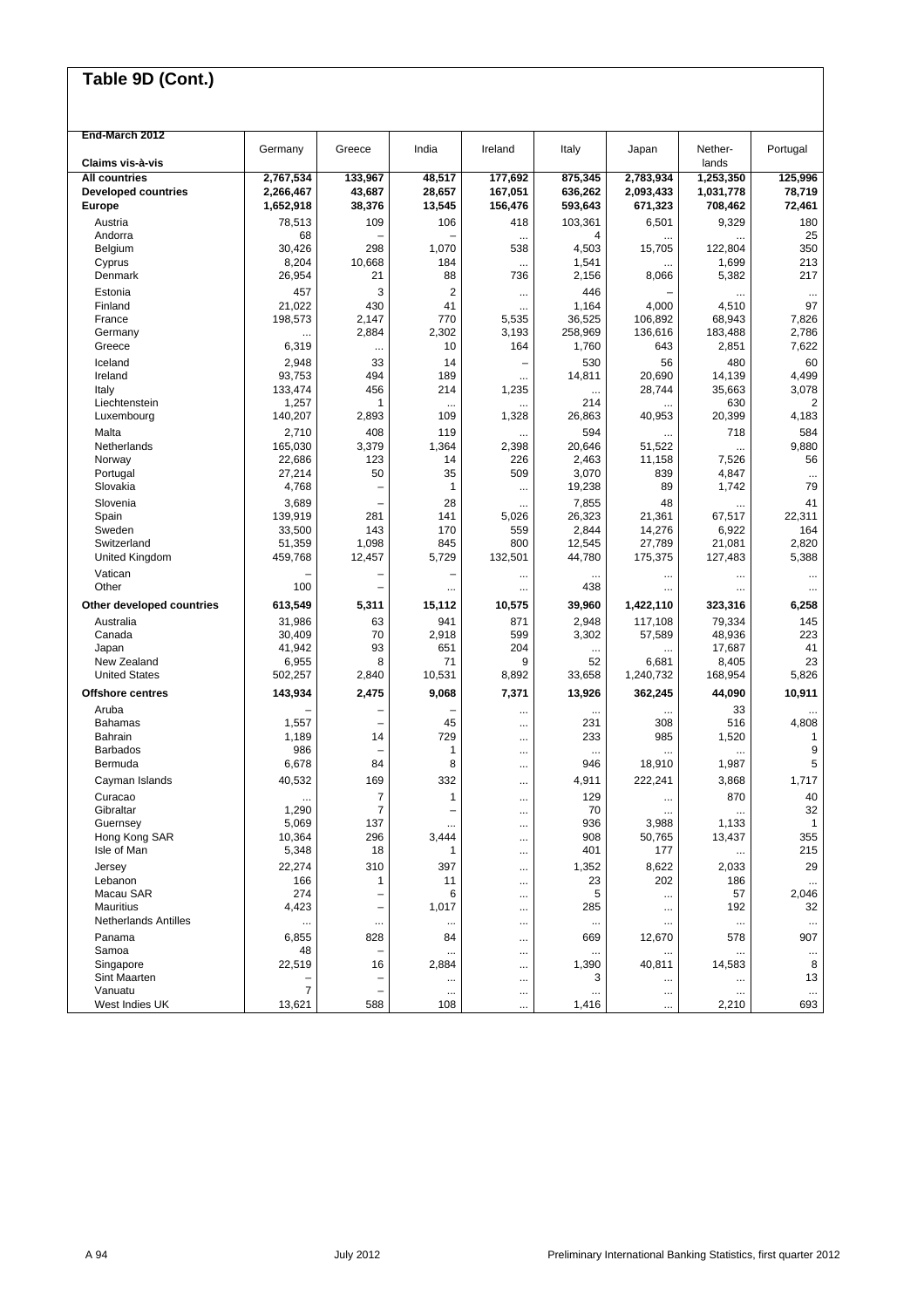| End-March 2012                                      |                          |                 |                          |                        |                         |                                      |                        |                         |
|-----------------------------------------------------|--------------------------|-----------------|--------------------------|------------------------|-------------------------|--------------------------------------|------------------------|-------------------------|
| Claims vis-à-vis                                    | Germany                  | Greece          | India                    | Ireland                | Italy                   | Japan                                | Nether-<br>lands       | Portugal                |
| <b>Developing countries</b><br>Africa & Middle East | 318,680<br>53,156        | 87,782<br>4,077 | 9,569<br>5,322           | 2,165<br>166           | 220,628<br>12,305       | 328,256<br>30,863                    | 172,162<br>8,716       | 36,000<br>10,588        |
| Algeria                                             | 93                       |                 | 6                        | $\cdots$               | 219                     | 72                                   | $\cdots$               | 1                       |
| Angola                                              | 893                      | ۳               | 6                        | $\ddotsc$              |                         | $\cdots$                             | $\cdots$               | 3,094                   |
| Benin                                               | 2                        | -               | 9                        | $\ddotsc$              |                         | $\ddotsc$                            | $\ddotsc$              | $\ddotsc$               |
| <b>Botswana</b><br><b>Burkina Faso</b>              | -<br>21                  | -<br>-          | 37<br>17                 | $\ddotsc$              |                         | $\ddotsc$                            | $\cdots$               | 18                      |
| Burundi                                             | 114                      |                 | 1                        | $\ddotsc$              |                         | $\ddotsc$                            | $\ddotsc$              | $\ddotsc$               |
| Cameroon                                            | 8                        | 1               | $\overline{7}$           | $\ddotsc$              | $\ddotsc$<br>13         | $\ddotsc$<br>                        | $\cdots$<br>$\ddotsc$  | <br>                    |
| Cape Verde                                          | L.                       | L.              |                          | <br>                   |                         | $\cdots$                             | $\cdots$               | 1,569                   |
| Central African Republic                            | -                        | -               | $\overline{\phantom{0}}$ | $\cdots$               |                         | $\ddotsc$                            | $\ddotsc$              |                         |
| Chad                                                | -                        | -               | 6                        | $\ddotsc$              |                         | $\ddotsc$                            | $\ddotsc$              | $\ddotsc$               |
| Comoros Islands                                     | ۳                        | -               | 1                        | $\ddotsc$              |                         | $\ddotsc$                            | $\cdots$               |                         |
| Congo                                               | 12                       | 1               | 26                       | $\ddotsc$              |                         | $\cdots$                             | $\ddotsc$              | 1                       |
| Congo Democratic Republic<br>Côte d'Ivoire          | 1<br>33                  | L.<br>-         | <br>$\overline{2}$       |                        | 2                       | $\overline{\phantom{0}}$<br>28       | $\ddotsc$              |                         |
| Djibouti                                            | 22                       | -               | 1                        | $\ddotsc$<br>$\cdots$  | <br>                    | $\ddotsc$                            | $\ddotsc$<br>$\ddotsc$ | <br>                    |
| Egypt                                               | 1,062                    | 389             | 291                      |                        | 6,403                   | 664                                  |                        | 1                       |
| <b>Equatorial Guinea</b>                            |                          | -               |                          | $\ddotsc$<br>$\cdots$  |                         | $\ddotsc$                            | $\ddotsc$<br>$\ddotsc$ |                         |
| Eritrea                                             | ۳                        |                 |                          | $\ddotsc$              |                         | $\cdots$                             | $\ddotsc$              |                         |
| Ethiopia                                            | 1                        | Ē,              | 13                       | $\ddotsc$              |                         | $\overline{\phantom{0}}$             | $\ddotsc$              |                         |
| Gabon                                               | 134                      | -               | -                        | $\ddotsc$              | ۰                       | 62                                   | $\ddotsc$              |                         |
| Gambia                                              | ۳                        | L               | $\overline{\phantom{0}}$ | $\ddotsc$              | .                       | $\ddotsc$                            | $\ddotsc$              | 1                       |
| Ghana                                               | 503                      | -               | 14                       | $\ddotsc$              | 141                     | $\ddotsc$                            | $\cdots$               |                         |
| Guinea                                              | ۳<br>÷                   |                 | 10                       | $\ddotsc$              |                         | $\ddotsc$                            | $\ddotsc$              | 1                       |
| Guinea-Bissau<br>Iran                               | 1,428                    | L<br>5          | 7                        | $\ddotsc$              | $\ddotsc$<br>167        | $\cdots$<br>$\overline{\phantom{a}}$ | $\cdots$<br>29         | 3                       |
| Iraq                                                | 872                      | Ē,              | 5                        | $\ddotsc$              | 6                       | 32                                   |                        |                         |
| Israel                                              | 1,446                    | 19              | 147                      | $\ddotsc$<br>$\cdots$  | 199                     | 2,416                                | $\ddotsc$<br>$\ddotsc$ | $\ddotsc$<br>31         |
| Jordan                                              | 179                      | 50              | 10                       | $\ddotsc$              | 12                      | 77                                   | $\cdots$               | 1                       |
| Kenya                                               | 33                       | L,              | 235                      |                        | 12                      | $\overline{2}$                       | $\ddotsc$              | $\ddotsc$               |
| Kuwait                                              | 5,446                    | 5               | 66                       |                        | 211                     | 771                                  | $\cdots$               | 391                     |
| Lesotho                                             |                          | -               |                          | $\ddotsc$              |                         |                                      | $\ddotsc$              | $\ddotsc$               |
| Liberia                                             | 9,652                    | 3,222           | $\overline{2}$           | $\ddotsc$              | 1,139                   | 345                                  | 264                    | 6                       |
| Libya                                               | 348<br>3                 | -               | $\overline{2}$<br>1      | $\cdots$               | 1                       |                                      | $\ddotsc$              |                         |
| Madagascar<br>Malawi                                | $\overline{\phantom{0}}$ | L               | $\overline{2}$           | $\cdots$<br>$\ddotsc$  | <br>                    | $\ddotsc$<br>$\cdots$                | $\ddotsc$<br>$\ddotsc$ | <br>1                   |
| Mali                                                | 13                       | ۰               | 1                        |                        |                         |                                      |                        |                         |
| Mauritania                                          | 68                       | -               | $\overline{\phantom{0}}$ | $\ddotsc$<br>$\ddotsc$ |                         | $\ddotsc$                            | <br>$\ddotsc$          | $\ddotsc$<br>$\ddotsc$  |
| Morocco                                             | 330                      | 2               | 6                        | $\ddotsc$              | 107                     | 34                                   | $\ddotsc$              | 130                     |
| Mozambique                                          | 33                       | -               | 6                        | $\cdots$               |                         | $\cdots$                             | $\cdots$               | 4,262                   |
| Namibia                                             | 110                      | -               |                          | $\ddotsc$              | 1                       | $\ddotsc$                            | $\ddotsc$              | 3                       |
| Niger                                               | 13                       | -               | $\overline{c}$           | $\ddotsc$              | $\overline{\mathbf{c}}$ |                                      |                        |                         |
| Nigeria                                             | 741                      | -               | 42                       | $\ddotsc$              | 11                      | 251                                  | $\ddotsc$              | $\overline{c}$          |
| Oman<br><b>Palestinian Territory</b>                | 1,715<br>8               | -<br>-          | 135                      | $\ddotsc$              | 111                     | 1,040                                | $\ddotsc$              | $\ddotsc$               |
| Qatar                                               | 5,435                    | 1               | $\cdots$<br>171          | $\ddotsc$<br>$\cdots$  | $\cdots$<br>1,517       | <br>7,194                            | $\cdots$<br>           | $\cdots$<br>1           |
| Rwanda                                              | 11                       | -               |                          |                        |                         |                                      |                        | $\ddotsc$               |
| Sao Tomé and Principe                               |                          | -               | $\cdots$                 | $\ddotsc$              |                         | $\ddotsc$<br>$\ddotsc$               | $\cdots$<br>$\cdots$   | 46                      |
| Saudi Arabia                                        | 8,319                    | 2               | 281                      | $\ddotsc$              | 286                     | 4,759                                | 1,006                  | $\mathbf{1}$            |
| Senegal                                             | 13                       | ÷               | $\qquad \qquad -$        | $\ddotsc$              | 6                       | 21                                   | $\cdots$               | 1                       |
| Seychelles                                          | 138                      | 14              | 56                       | $\cdots$               | 14                      | $\ddotsc$                            | $\ddotsc$              | $\overline{\mathbf{c}}$ |
| Sierra Leone                                        | 101                      | ÷               | 4                        |                        |                         | $\ddotsc$                            | $\ldots$               | $\cdots$                |
| Somalia                                             |                          | -               | $\overline{2}$           | $\cdots$               | $\cdots$                | $\cdots$                             | $\ddotsc$              | $\ddotsc$               |
| South Africa<br>St. Helena                          | 5,389                    | 287<br>1        | 465                      | $\ddotsc$              | 473                     | 5,411                                | 704                    | 984                     |
| Sudan                                               | 5                        | 0               | $\cdots$<br>8            | $\ddotsc$<br>          | <br>                    | <br>$\cdots$                         | $\cdots$<br>$\cdots$   | $\ddotsc$<br>           |
| Swaziland                                           | 8                        | 0               | 11                       |                        |                         | 0                                    | $\cdots$               |                         |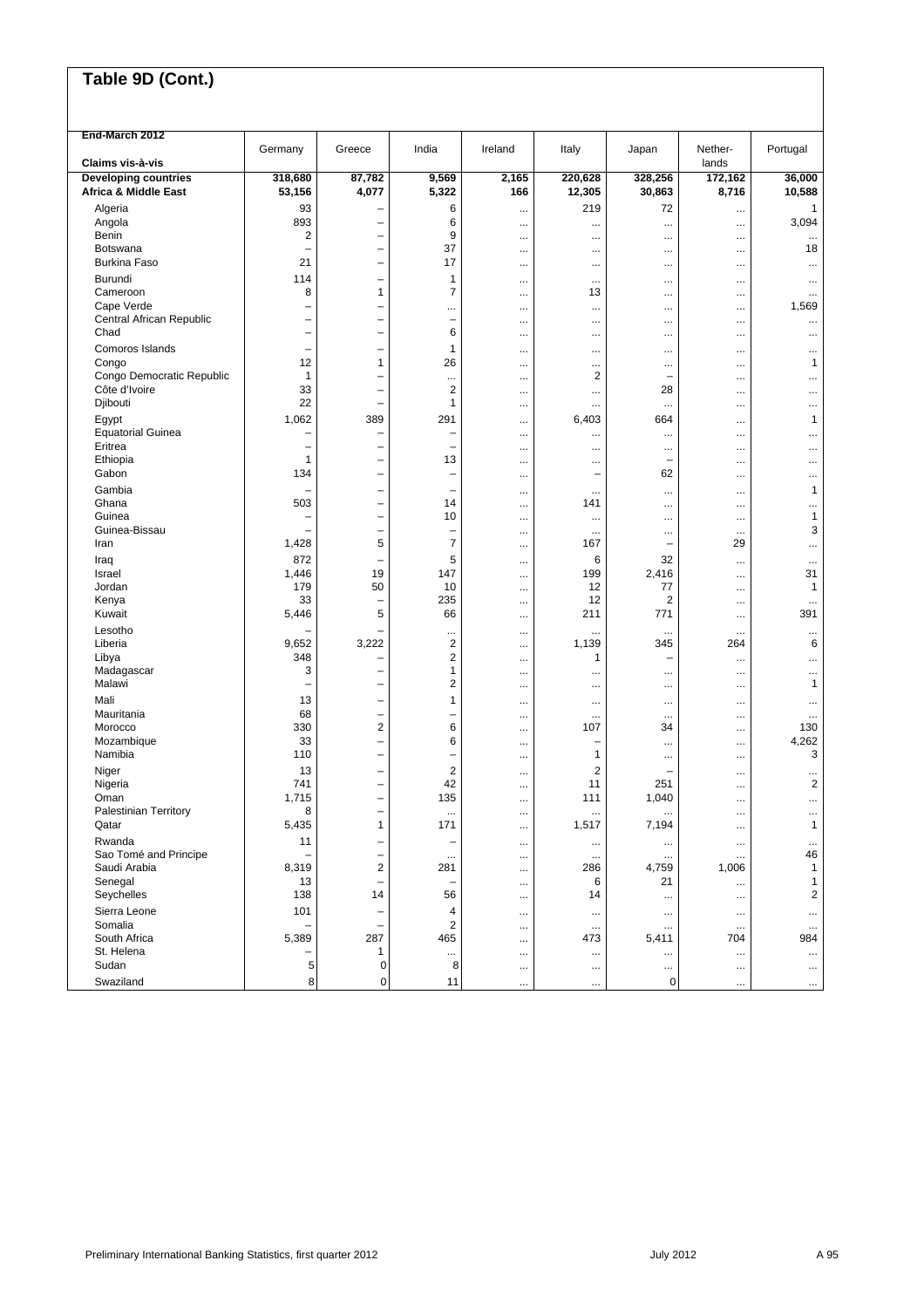| End-March 2012                      | Germany                        | Greece                   | India                                 | Ireland                | Italy                   | Japan                          | Nether-                | Portugal        |
|-------------------------------------|--------------------------------|--------------------------|---------------------------------------|------------------------|-------------------------|--------------------------------|------------------------|-----------------|
| Claims vis-à-vis                    |                                |                          |                                       |                        |                         |                                | lands                  |                 |
| Syria                               | 36                             | $\overline{\mathbf{c}}$  | 14                                    |                        |                         | $\overline{\phantom{0}}$       | $\cdots$               |                 |
| Tanzania                            | 23                             | 1                        | 7                                     | $\ddotsc$              |                         |                                | $\ddotsc$              |                 |
| Togo                                |                                | ۳                        | 1                                     | $\ddotsc$              | $\cdots$                | $\cdots$                       | $\ddotsc$              | $\ddotsc$       |
| Tunisia<br>Uganda                   | 220<br>18                      | ۰<br>۰                   | 11<br>7                               | $\cdots$               | 141                     | $\cdots$                       |                        | 28              |
| <b>United Arab Emirates</b>         | 7,901                          | 73                       | 3,114                                 |                        |                         | $\cdots$<br>7,608              | <br>2,659              | <br>9           |
| Yemen                               | 13                             | -                        | 38                                    | $\ddotsc$<br>          | <br>                    | 76                             |                        |                 |
| Zambia                              | 69                             | 2                        | 7                                     | $\ddotsc$              |                         |                                | $\ddotsc$              |                 |
| Zimbabwe                            | 120                            |                          | 9                                     | $\ddotsc$              |                         | $\cdots$                       | $\cdots$               | $\cdots$        |
| Residual                            |                                |                          |                                       | $\ddotsc$              |                         | $\cdots$                       | $\ddotsc$              | $\ddotsc$       |
| Asia & Pacific                      | 98,383                         | 2,814                    | 2,772                                 | 236                    | 16,882                  | 215,237                        | 46,017                 | 395             |
| Afghanistan                         | 11                             | -                        | 1                                     | $\ddotsc$              |                         | $\cdots$                       |                        | $\ddotsc$       |
| Armenia                             | 126                            | 1                        |                                       | $\ddotsc$              | $\overline{\mathbf{c}}$ |                                | $\ddotsc$              |                 |
| Azerbaijan                          | 748                            |                          | 5                                     |                        | 47                      | 132                            | $\ddotsc$              |                 |
| Bangladesh                          | 173                            | 1                        | 252                                   |                        | 21                      | $\cdots$                       |                        | $\cdots$        |
| <b>Bhutan</b>                       |                                | -                        | 1                                     | $\ddotsc$              |                         | $\cdots$                       | $\ddotsc$              |                 |
| <b>British Overseas Territories</b> |                                | ۰                        | $\cdots$                              | $\ddotsc$              |                         | $\cdots$                       | $\ddotsc$              | 1               |
| <b>Brunei</b><br>Cambodia           | 75<br>8                        | -<br>-                   | 1<br>1                                | $\ddotsc$              |                         | $\cdots$                       | $\ddotsc$              | $\ddotsc$       |
| China                               | 22,297                         | 22                       | 894                                   | $\ddotsc$<br>$\ddotsc$ | 5,067                   | 52,948                         | 14,805                 | $\ddotsc$<br>99 |
| Chinese Taipei                      | 3,474                          |                          | 34                                    | $\cdots$               | 67                      | 16,270                         | 1,535                  | $\cdots$        |
| Fiji                                |                                | -                        | $\overline{\phantom{0}}$              | $\cdots$               |                         | -                              | $\ddotsc$              | $\ddotsc$       |
| French Polynesia                    | 5                              | -                        | $\ddotsc$                             | $\ddotsc$              |                         | $\cdots$                       | $\ddotsc$              | $\ddotsc$       |
| Georgia                             | 168                            | -                        | 28                                    | $\ddotsc$              | 2                       | 23                             |                        | 1               |
| India                               | 21,051                         | 1                        | $\cdots$                              | $\ddotsc$              | 2,120                   | 25,155                         | 14,003                 | 21              |
| Indonesia                           | 5,856                          | Ē,                       | 158                                   | $\ddotsc$              | 294                     | 15,478                         | 2,123                  | 1               |
| Kazakhstan                          | 741                            | 14                       | 25                                    | $\ddotsc$              | 6,418                   | 492                            | 401                    | 97              |
| Kiribati                            | 33                             | ۰                        | $\cdots$                              | $\cdots$               |                         | $\cdots$                       | $\ddotsc$              | $\ddotsc$       |
| Kyrgyz Republic<br>Laos             | 5<br>15                        | -<br>-                   | $\overline{\phantom{0}}$              | $\ddotsc$              | 199                     | $\overline{\phantom{0}}$<br>74 | $\ddotsc$              |                 |
| Malaysia                            | 4,776                          | 1                        | $\ddotsc$<br>39                       | $\ddotsc$<br>$\ddotsc$ | 403                     | 13,712                         | <br>614                | <br>6           |
| Maldives                            | 65                             |                          | 172                                   |                        |                         | $\cdots$                       |                        |                 |
| Marshall Islands                    | 14,690                         | 2,740                    | $\cdots$                              | $\cdots$               | 1,399                   | $\cdots$                       | $\ddotsc$              | 60              |
| Micronesia                          |                                |                          |                                       | $\ddotsc$              |                         | $\cdots$                       | $\ddotsc$              | $\ddotsc$       |
| Mongolia                            | 57                             | -                        | $\overline{\phantom{0}}$              | $\ddotsc$              |                         | $\cdots$                       | $\ddotsc$              | $\ddotsc$       |
| Myanmar                             | 393                            | -                        | 6                                     | $\ddotsc$              |                         |                                | $\ddotsc$              |                 |
| Nauru                               |                                |                          | $\cdots$                              | $\ddotsc$              |                         | $\cdots$                       | $\ddotsc$              | $\ddotsc$       |
| Nepal                               | $\overline{\phantom{0}}$       | Ē,                       | 14                                    |                        |                         | $\overline{\phantom{0}}$       | $\ddotsc$              |                 |
| New Caledonia<br>North Korea        | $\overline{\phantom{0}}$<br>11 | -                        | $\ddotsc$<br>$\overline{\phantom{0}}$ | $\cdots$               |                         | $\cdots$                       | $\cdots$               | $\ddotsc$       |
| Pakistan                            | 278                            | -<br>-                   | 27                                    | $\cdots$               | <br>5                   | 139                            | <br>59                 | $\ddotsc$<br>17 |
| Palau                               |                                |                          |                                       | $\ddotsc$              |                         |                                |                        |                 |
| Papua New Guinea                    | 1                              |                          | <br>$\overline{\mathbf{c}}$           | $\ddotsc$<br>$\ddotsc$ | <br>$\ddotsc$           | $\cdots$<br>172                | $\ddotsc$<br>$\ddotsc$ | <br>            |
| Philippines                         | 1,208                          | ۰                        | 13                                    | $\ddotsc$              | 99                      | 4,060                          | 1,206                  | $\ddotsc$       |
| Solomon Islands                     | $\overline{\phantom{0}}$       | $\overline{\phantom{0}}$ | $\cdots$                              | $\cdots$               |                         | $\cdots$                       |                        |                 |
| South Korea                         | 18,109                         | 34                       | 155                                   |                        | 488                     | 47,978                         | 7,969                  | 6               |
| Sri Lanka                           | 308                            | -                        | 717                                   | $\cdots$               | 2                       | 215                            | $\cdots$               | $\cdots$        |
| Tajikistan                          |                                | Ē,                       |                                       | $\ddotsc$              | 25                      |                                | $\cdots$               | $\cdots$        |
| Thailand                            | 2,753                          |                          | 178                                   |                        | 63                      | 35,124                         | 906                    | $\cdots$        |
| <b>Timor Leste</b>                  | $\overline{\phantom{0}}$       | -                        | $\overline{\phantom{0}}$              |                        |                         | $\ldots$                       | $\cdots$               | 86              |
| Tonga                               |                                | -                        |                                       | $\ddotsc$              |                         | $\cdots$                       | $\cdots$               | $\cdots$        |
| Turkmenistan<br>Tuvalu              | 60                             |                          |                                       | $\cdots$               |                         |                                | $\cdots$               | $\cdots$        |
| US Pacific Islands                  | ۰                              | ۰                        | $\cdots$<br>11                        | $\ddotsc$              | $\ddotsc$               | $\cdots$                       | $\cdots$               | $\cdots$        |
| Uzbekistan                          | 125                            |                          |                                       | $\cdots$<br>$\ddotsc$  | <br>1                   | $\cdots$                       | $\cdots$<br>-          | $\cdots$<br>    |
| Vietnam                             | 763                            | -                        | 38                                    | $\cdots$               | 157                     | 3,265                          | $\cdots$               | $\cdots$        |
| Wallis/Futuna                       | -                              | -                        | $\overline{\phantom{0}}$              |                        |                         | $\cdots$                       | $\cdots$               | $\cdots$        |
| Residual                            | -                              | -                        | $\cdots$                              | $\cdots$               | $\cdots$                | $\ldots$                       | $\ldots$               | $\cdots$        |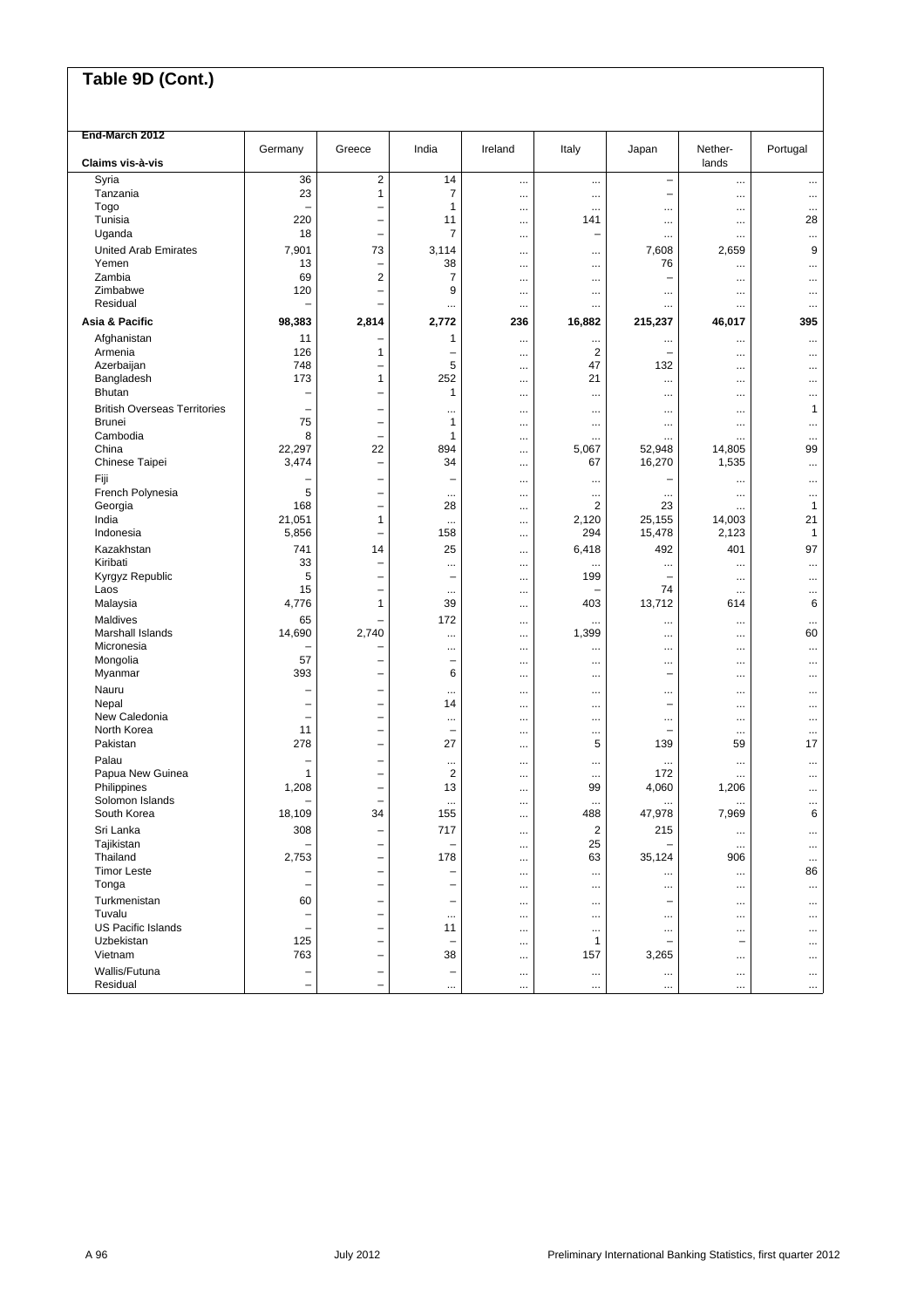| Germany<br>Greece<br>India<br>Ireland<br>Italy<br>Nether-<br>Portugal<br>Japan<br>Claims vis-à-vis<br>lands<br>126,454<br>80,878<br>1,186<br>1,495<br>187,805<br>25,107<br>89,874<br>16,665<br><b>Europe</b><br>$\overline{c}$<br>Albania<br>103<br>1,934<br>1,140<br><br>$\ddotsc$<br>$\cdots$<br>1,256<br>243<br>70<br><b>Belarus</b><br>$\mathbf{1}$<br><br><br>$\cdots$<br>$\cdots$<br>297<br>Bosnia and Herzegovina<br>1<br>3,455<br><br>$\ddotsc$<br>$\ddotsc$<br>$\cdots$<br>$\overline{\mathbf{c}}$<br>3<br><b>Bulgaria</b><br>1,512<br>11,618<br>8,617<br>17<br>$\ddotsc$<br>$\ddotsc$<br>5<br>Croatia<br>497<br>2,494<br>173<br>32,511<br>1<br>$\cdots$<br>$\cdots$<br>15<br><b>Czech Republic</b><br>9,942<br>3<br>2<br>17,383<br>644<br>3,887<br>$\cdots$<br>$\overline{2}$<br>14,828<br>136<br>20,628<br>940<br>3,701<br>193<br>Hungary<br>$\cdots$<br>793<br>755<br>$\mathbf{1}$<br>Latvia<br>$\mathbf{1}$<br>19<br>$\overline{\phantom{0}}$<br><br>$\cdots$<br>1,461<br>6<br>459<br>Lithuania<br>20<br>369<br>1<br>$\ddotsc$<br><br>281<br>1,809<br>295<br>Macedonia, FYR<br>-<br><br><br>$\ddotsc$<br><br>$\overline{2}$<br>Moldova<br>14<br>354<br>-<br>$\overline{\phantom{a}}$<br><br>$\ddotsc$<br>22<br>117<br>Montenegro<br>$\overline{\phantom{0}}$<br><br>$\ddotsc$<br><br>$\cdots$<br>$\cdots$<br>47<br>Poland<br>43,717<br>9,066<br>15,513<br>46,441<br>4,111<br>35,142<br><br>Romania<br>3,852<br>17,945<br>10<br>12,270<br>68<br>7,865<br>780<br><br>24,202<br>396<br>949<br>15,303<br>101<br>Russia<br>22,890<br>12,413<br><br>6,628<br>Serbia<br>550<br>1<br>8,151<br>76<br>$\cdots$<br>$\cdots$<br>$\ddotsc$<br>19,649<br>29,310<br>128<br>5,762<br>5,387<br>Turkey<br>21,363<br>10<br><br>1,815<br>Ukraine<br>1,386<br>31<br>6,450<br>496<br>44<br>$\ldots$<br>$\ddotsc$<br>Res. Serbia & Montenegro<br>1<br>۳<br>$\ddotsc$<br>$\ddotsc$<br>$\ddotsc$<br>$\cdots$<br>$\ddotsc$<br>$\ddotsc$<br>$\mathbf{1}$<br><b>Residual Europe</b><br>-<br>-<br><br><br><br><br>$\ddotsc$<br>Latin America/Caribbean<br>289<br>268<br>8,352<br>40,687<br>13<br>3,636<br>57,049<br>27,555<br>6<br>332<br>589<br>1,591<br>275<br>Argentina<br>1,546<br><br><b>Belize</b><br>$\overline{2}$<br>51<br>3<br>144<br>L,<br><br><br>$\cdots$<br>Bolivia<br>3<br>26<br>4<br>$\overline{\phantom{0}}$<br>÷<br><br><br>$\ddotsc$<br>Bonaire, Saint Eustatius and Sa<br>$\overline{\phantom{0}}$<br>$\overline{\phantom{0}}$<br><br><br><br>$\cdots$<br>$\ddotsc$<br><b>Brazil</b><br>19,225<br>64<br>1,762<br>39,572<br>15,302<br>6,501<br>$\overline{\phantom{m}}$<br><br>Chile<br>200<br>3,835<br>222<br>5,918<br>37<br>3,013<br>-<br><br>1,013<br>9<br>22<br>1,648<br>16<br>Colombia<br>1<br>26<br><br>Costa Rica<br>406<br>2<br>10<br>26<br>8<br>L.<br>$\ddotsc$<br>$\cdots$<br>75<br>Cuba<br>179<br>56<br>1<br>÷<br>$\overline{\phantom{m}}$<br><br><br>Dominica<br>-<br>۰<br>-<br>$\ddotsc$<br>$\ddotsc$<br>$\ddotsc$<br><br><br>662<br>6<br>Dominican Republic<br>1<br>-<br><br>$\ddotsc$<br>$\ddotsc$<br>$\ddotsc$<br>563<br>3<br>27<br>Ecuador<br>23<br>24<br>1<br>$\ddotsc$<br>$\ddotsc$<br>181<br>$\mathbf{1}$<br>El Salvador<br>$\overline{\phantom{0}}$<br>L,<br>$\cdots$<br><br><br>$\ddotsc$<br><b>Falkland Islands</b><br>6<br>L.<br><br><br>$\cdots$<br><br>$\ddotsc$<br><br>Grenada<br>÷<br>$\overline{\phantom{m}}$<br><br><br>$\ddotsc$<br><br>$\ddotsc$<br>$\ddotsc$<br>3<br>Guatemala<br>156<br>11<br>1<br>-<br><br><br>$\ddotsc$<br>5<br>Guyana<br>1<br>$\overline{\phantom{0}}$<br>$\overline{\phantom{0}}$<br><br>$\cdots$<br>$\cdots$<br>$\cdots$<br>Haiti<br>1<br><br><br><br><br>$\ddotsc$<br>$\overline{2}$<br>$\overline{7}$<br>Honduras<br>225<br><br>$\cdots$<br><br><br>195<br>9<br>Jamaica<br>24<br>L.<br>۰<br><br>$\ddotsc$<br>$\cdots$<br>Mexico<br>6,093<br>115<br>871<br>8,562<br>5,429<br>150<br>$\overline{\phantom{m}}$<br>$\cdots$<br>15<br>Nicaragua<br>۰<br>$\overline{\phantom{0}}$<br>$\ddotsc$<br>$\cdots$<br>$\cdots$<br>$\cdots$<br>117<br>13<br>12<br>Paraguay<br>1<br>$\overline{\phantom{0}}$<br><br>$\cdots$<br>$\cdots$<br>1,846<br>Peru<br>1,543<br>$\mathbf{z}$<br>29<br>113<br>$\mathbf{z}$<br>$\ldots$<br><br>St. Lucia<br>15<br>$\qquad \qquad -$<br>$\cdots$<br><br><br>$\cdots$<br>$\cdots$<br><br>St. Vincent<br>5<br>170<br>11<br><br>$\cdots$<br>$\cdots$<br><br>$\cdots$<br>Surinam<br>2<br><br><br>$\ddotsc$<br>$\ddotsc$<br><br><b>Trinidad and Tobago</b><br>1,334<br>2<br>39<br>-<br>$\cdots$<br>$\cdots$<br>$\cdots$<br>$\cdots$<br><b>Turks and Caicos</b><br>5<br>$\overline{\phantom{0}}$<br><br><br>$\ddotsc$<br>$\cdots$<br>$\cdots$<br>$\cdots$<br>5<br>Uruguay<br>133<br>418<br>123<br>35<br>14<br><br>Venezuela<br>910<br>6<br>136<br>1,288<br>8<br>744<br>$\overline{\phantom{m}}$<br>$\cdots$<br>Residual<br>191<br>$\cdots$<br>$\cdots$<br><br>$\ldots$<br><br>Int. organisations<br>366<br>38,454<br>23<br>4,511<br>$\cdots$<br><br>$\cdots$ | End-March 2012     |      |                   |       |        |              |          |
|---------------------------------------------------------------------------------------------------------------------------------------------------------------------------------------------------------------------------------------------------------------------------------------------------------------------------------------------------------------------------------------------------------------------------------------------------------------------------------------------------------------------------------------------------------------------------------------------------------------------------------------------------------------------------------------------------------------------------------------------------------------------------------------------------------------------------------------------------------------------------------------------------------------------------------------------------------------------------------------------------------------------------------------------------------------------------------------------------------------------------------------------------------------------------------------------------------------------------------------------------------------------------------------------------------------------------------------------------------------------------------------------------------------------------------------------------------------------------------------------------------------------------------------------------------------------------------------------------------------------------------------------------------------------------------------------------------------------------------------------------------------------------------------------------------------------------------------------------------------------------------------------------------------------------------------------------------------------------------------------------------------------------------------------------------------------------------------------------------------------------------------------------------------------------------------------------------------------------------------------------------------------------------------------------------------------------------------------------------------------------------------------------------------------------------------------------------------------------------------------------------------------------------------------------------------------------------------------------------------------------------------------------------------------------------------------------------------------------------------------------------------------------------------------------------------------------------------------------------------------------------------------------------------------------------------------------------------------------------------------------------------------------------------------------------------------------------------------------------------------------------------------------------------------------------------------------------------------------------------------------------------------------------------------------------------------------------------------------------------------------------------------------------------------------------------------------------------------------------------------------------------------------------------------------------------------------------------------------------------------------------------------------------------------------------------------------------------------------------------------------------------------------------------------------------------------------------------------------------------------------------------------------------------------------------------------------------------------------------------------------------------------------------------------------------------------------------------------------------------------------------------------------------------------------------------------------------------------------------------------------------------------------------------------------------------------------------------------------------------------------------------------------------------------------------------------------------------------------------------------------------------------------------------------------------------------------------------------------------------------------------------------------------------------------------------------------------------------------------------------------------------------------------------------------------------------------------------------------------------------------------------------------------------------------------------|--------------------|------|-------------------|-------|--------|--------------|----------|
|                                                                                                                                                                                                                                                                                                                                                                                                                                                                                                                                                                                                                                                                                                                                                                                                                                                                                                                                                                                                                                                                                                                                                                                                                                                                                                                                                                                                                                                                                                                                                                                                                                                                                                                                                                                                                                                                                                                                                                                                                                                                                                                                                                                                                                                                                                                                                                                                                                                                                                                                                                                                                                                                                                                                                                                                                                                                                                                                                                                                                                                                                                                                                                                                                                                                                                                                                                                                                                                                                                                                                                                                                                                                                                                                                                                                                                                                                                                                                                                                                                                                                                                                                                                                                                                                                                                                                                                                                                                                                                                                                                                                                                                                                                                                                                                                                                                                                                                                       |                    |      |                   |       |        |              |          |
|                                                                                                                                                                                                                                                                                                                                                                                                                                                                                                                                                                                                                                                                                                                                                                                                                                                                                                                                                                                                                                                                                                                                                                                                                                                                                                                                                                                                                                                                                                                                                                                                                                                                                                                                                                                                                                                                                                                                                                                                                                                                                                                                                                                                                                                                                                                                                                                                                                                                                                                                                                                                                                                                                                                                                                                                                                                                                                                                                                                                                                                                                                                                                                                                                                                                                                                                                                                                                                                                                                                                                                                                                                                                                                                                                                                                                                                                                                                                                                                                                                                                                                                                                                                                                                                                                                                                                                                                                                                                                                                                                                                                                                                                                                                                                                                                                                                                                                                                       |                    |      |                   |       |        |              |          |
|                                                                                                                                                                                                                                                                                                                                                                                                                                                                                                                                                                                                                                                                                                                                                                                                                                                                                                                                                                                                                                                                                                                                                                                                                                                                                                                                                                                                                                                                                                                                                                                                                                                                                                                                                                                                                                                                                                                                                                                                                                                                                                                                                                                                                                                                                                                                                                                                                                                                                                                                                                                                                                                                                                                                                                                                                                                                                                                                                                                                                                                                                                                                                                                                                                                                                                                                                                                                                                                                                                                                                                                                                                                                                                                                                                                                                                                                                                                                                                                                                                                                                                                                                                                                                                                                                                                                                                                                                                                                                                                                                                                                                                                                                                                                                                                                                                                                                                                                       |                    |      |                   |       |        |              |          |
|                                                                                                                                                                                                                                                                                                                                                                                                                                                                                                                                                                                                                                                                                                                                                                                                                                                                                                                                                                                                                                                                                                                                                                                                                                                                                                                                                                                                                                                                                                                                                                                                                                                                                                                                                                                                                                                                                                                                                                                                                                                                                                                                                                                                                                                                                                                                                                                                                                                                                                                                                                                                                                                                                                                                                                                                                                                                                                                                                                                                                                                                                                                                                                                                                                                                                                                                                                                                                                                                                                                                                                                                                                                                                                                                                                                                                                                                                                                                                                                                                                                                                                                                                                                                                                                                                                                                                                                                                                                                                                                                                                                                                                                                                                                                                                                                                                                                                                                                       |                    |      |                   |       |        |              |          |
|                                                                                                                                                                                                                                                                                                                                                                                                                                                                                                                                                                                                                                                                                                                                                                                                                                                                                                                                                                                                                                                                                                                                                                                                                                                                                                                                                                                                                                                                                                                                                                                                                                                                                                                                                                                                                                                                                                                                                                                                                                                                                                                                                                                                                                                                                                                                                                                                                                                                                                                                                                                                                                                                                                                                                                                                                                                                                                                                                                                                                                                                                                                                                                                                                                                                                                                                                                                                                                                                                                                                                                                                                                                                                                                                                                                                                                                                                                                                                                                                                                                                                                                                                                                                                                                                                                                                                                                                                                                                                                                                                                                                                                                                                                                                                                                                                                                                                                                                       |                    |      |                   |       |        |              |          |
|                                                                                                                                                                                                                                                                                                                                                                                                                                                                                                                                                                                                                                                                                                                                                                                                                                                                                                                                                                                                                                                                                                                                                                                                                                                                                                                                                                                                                                                                                                                                                                                                                                                                                                                                                                                                                                                                                                                                                                                                                                                                                                                                                                                                                                                                                                                                                                                                                                                                                                                                                                                                                                                                                                                                                                                                                                                                                                                                                                                                                                                                                                                                                                                                                                                                                                                                                                                                                                                                                                                                                                                                                                                                                                                                                                                                                                                                                                                                                                                                                                                                                                                                                                                                                                                                                                                                                                                                                                                                                                                                                                                                                                                                                                                                                                                                                                                                                                                                       |                    |      |                   |       |        |              |          |
|                                                                                                                                                                                                                                                                                                                                                                                                                                                                                                                                                                                                                                                                                                                                                                                                                                                                                                                                                                                                                                                                                                                                                                                                                                                                                                                                                                                                                                                                                                                                                                                                                                                                                                                                                                                                                                                                                                                                                                                                                                                                                                                                                                                                                                                                                                                                                                                                                                                                                                                                                                                                                                                                                                                                                                                                                                                                                                                                                                                                                                                                                                                                                                                                                                                                                                                                                                                                                                                                                                                                                                                                                                                                                                                                                                                                                                                                                                                                                                                                                                                                                                                                                                                                                                                                                                                                                                                                                                                                                                                                                                                                                                                                                                                                                                                                                                                                                                                                       |                    |      |                   |       |        |              |          |
|                                                                                                                                                                                                                                                                                                                                                                                                                                                                                                                                                                                                                                                                                                                                                                                                                                                                                                                                                                                                                                                                                                                                                                                                                                                                                                                                                                                                                                                                                                                                                                                                                                                                                                                                                                                                                                                                                                                                                                                                                                                                                                                                                                                                                                                                                                                                                                                                                                                                                                                                                                                                                                                                                                                                                                                                                                                                                                                                                                                                                                                                                                                                                                                                                                                                                                                                                                                                                                                                                                                                                                                                                                                                                                                                                                                                                                                                                                                                                                                                                                                                                                                                                                                                                                                                                                                                                                                                                                                                                                                                                                                                                                                                                                                                                                                                                                                                                                                                       |                    |      |                   |       |        |              |          |
|                                                                                                                                                                                                                                                                                                                                                                                                                                                                                                                                                                                                                                                                                                                                                                                                                                                                                                                                                                                                                                                                                                                                                                                                                                                                                                                                                                                                                                                                                                                                                                                                                                                                                                                                                                                                                                                                                                                                                                                                                                                                                                                                                                                                                                                                                                                                                                                                                                                                                                                                                                                                                                                                                                                                                                                                                                                                                                                                                                                                                                                                                                                                                                                                                                                                                                                                                                                                                                                                                                                                                                                                                                                                                                                                                                                                                                                                                                                                                                                                                                                                                                                                                                                                                                                                                                                                                                                                                                                                                                                                                                                                                                                                                                                                                                                                                                                                                                                                       |                    |      |                   |       |        |              |          |
|                                                                                                                                                                                                                                                                                                                                                                                                                                                                                                                                                                                                                                                                                                                                                                                                                                                                                                                                                                                                                                                                                                                                                                                                                                                                                                                                                                                                                                                                                                                                                                                                                                                                                                                                                                                                                                                                                                                                                                                                                                                                                                                                                                                                                                                                                                                                                                                                                                                                                                                                                                                                                                                                                                                                                                                                                                                                                                                                                                                                                                                                                                                                                                                                                                                                                                                                                                                                                                                                                                                                                                                                                                                                                                                                                                                                                                                                                                                                                                                                                                                                                                                                                                                                                                                                                                                                                                                                                                                                                                                                                                                                                                                                                                                                                                                                                                                                                                                                       |                    |      |                   |       |        |              |          |
|                                                                                                                                                                                                                                                                                                                                                                                                                                                                                                                                                                                                                                                                                                                                                                                                                                                                                                                                                                                                                                                                                                                                                                                                                                                                                                                                                                                                                                                                                                                                                                                                                                                                                                                                                                                                                                                                                                                                                                                                                                                                                                                                                                                                                                                                                                                                                                                                                                                                                                                                                                                                                                                                                                                                                                                                                                                                                                                                                                                                                                                                                                                                                                                                                                                                                                                                                                                                                                                                                                                                                                                                                                                                                                                                                                                                                                                                                                                                                                                                                                                                                                                                                                                                                                                                                                                                                                                                                                                                                                                                                                                                                                                                                                                                                                                                                                                                                                                                       |                    |      |                   |       |        |              |          |
|                                                                                                                                                                                                                                                                                                                                                                                                                                                                                                                                                                                                                                                                                                                                                                                                                                                                                                                                                                                                                                                                                                                                                                                                                                                                                                                                                                                                                                                                                                                                                                                                                                                                                                                                                                                                                                                                                                                                                                                                                                                                                                                                                                                                                                                                                                                                                                                                                                                                                                                                                                                                                                                                                                                                                                                                                                                                                                                                                                                                                                                                                                                                                                                                                                                                                                                                                                                                                                                                                                                                                                                                                                                                                                                                                                                                                                                                                                                                                                                                                                                                                                                                                                                                                                                                                                                                                                                                                                                                                                                                                                                                                                                                                                                                                                                                                                                                                                                                       |                    |      |                   |       |        |              |          |
|                                                                                                                                                                                                                                                                                                                                                                                                                                                                                                                                                                                                                                                                                                                                                                                                                                                                                                                                                                                                                                                                                                                                                                                                                                                                                                                                                                                                                                                                                                                                                                                                                                                                                                                                                                                                                                                                                                                                                                                                                                                                                                                                                                                                                                                                                                                                                                                                                                                                                                                                                                                                                                                                                                                                                                                                                                                                                                                                                                                                                                                                                                                                                                                                                                                                                                                                                                                                                                                                                                                                                                                                                                                                                                                                                                                                                                                                                                                                                                                                                                                                                                                                                                                                                                                                                                                                                                                                                                                                                                                                                                                                                                                                                                                                                                                                                                                                                                                                       |                    |      |                   |       |        |              |          |
|                                                                                                                                                                                                                                                                                                                                                                                                                                                                                                                                                                                                                                                                                                                                                                                                                                                                                                                                                                                                                                                                                                                                                                                                                                                                                                                                                                                                                                                                                                                                                                                                                                                                                                                                                                                                                                                                                                                                                                                                                                                                                                                                                                                                                                                                                                                                                                                                                                                                                                                                                                                                                                                                                                                                                                                                                                                                                                                                                                                                                                                                                                                                                                                                                                                                                                                                                                                                                                                                                                                                                                                                                                                                                                                                                                                                                                                                                                                                                                                                                                                                                                                                                                                                                                                                                                                                                                                                                                                                                                                                                                                                                                                                                                                                                                                                                                                                                                                                       |                    |      |                   |       |        |              |          |
|                                                                                                                                                                                                                                                                                                                                                                                                                                                                                                                                                                                                                                                                                                                                                                                                                                                                                                                                                                                                                                                                                                                                                                                                                                                                                                                                                                                                                                                                                                                                                                                                                                                                                                                                                                                                                                                                                                                                                                                                                                                                                                                                                                                                                                                                                                                                                                                                                                                                                                                                                                                                                                                                                                                                                                                                                                                                                                                                                                                                                                                                                                                                                                                                                                                                                                                                                                                                                                                                                                                                                                                                                                                                                                                                                                                                                                                                                                                                                                                                                                                                                                                                                                                                                                                                                                                                                                                                                                                                                                                                                                                                                                                                                                                                                                                                                                                                                                                                       |                    |      |                   |       |        |              |          |
|                                                                                                                                                                                                                                                                                                                                                                                                                                                                                                                                                                                                                                                                                                                                                                                                                                                                                                                                                                                                                                                                                                                                                                                                                                                                                                                                                                                                                                                                                                                                                                                                                                                                                                                                                                                                                                                                                                                                                                                                                                                                                                                                                                                                                                                                                                                                                                                                                                                                                                                                                                                                                                                                                                                                                                                                                                                                                                                                                                                                                                                                                                                                                                                                                                                                                                                                                                                                                                                                                                                                                                                                                                                                                                                                                                                                                                                                                                                                                                                                                                                                                                                                                                                                                                                                                                                                                                                                                                                                                                                                                                                                                                                                                                                                                                                                                                                                                                                                       |                    |      |                   |       |        |              |          |
|                                                                                                                                                                                                                                                                                                                                                                                                                                                                                                                                                                                                                                                                                                                                                                                                                                                                                                                                                                                                                                                                                                                                                                                                                                                                                                                                                                                                                                                                                                                                                                                                                                                                                                                                                                                                                                                                                                                                                                                                                                                                                                                                                                                                                                                                                                                                                                                                                                                                                                                                                                                                                                                                                                                                                                                                                                                                                                                                                                                                                                                                                                                                                                                                                                                                                                                                                                                                                                                                                                                                                                                                                                                                                                                                                                                                                                                                                                                                                                                                                                                                                                                                                                                                                                                                                                                                                                                                                                                                                                                                                                                                                                                                                                                                                                                                                                                                                                                                       |                    |      |                   |       |        |              |          |
|                                                                                                                                                                                                                                                                                                                                                                                                                                                                                                                                                                                                                                                                                                                                                                                                                                                                                                                                                                                                                                                                                                                                                                                                                                                                                                                                                                                                                                                                                                                                                                                                                                                                                                                                                                                                                                                                                                                                                                                                                                                                                                                                                                                                                                                                                                                                                                                                                                                                                                                                                                                                                                                                                                                                                                                                                                                                                                                                                                                                                                                                                                                                                                                                                                                                                                                                                                                                                                                                                                                                                                                                                                                                                                                                                                                                                                                                                                                                                                                                                                                                                                                                                                                                                                                                                                                                                                                                                                                                                                                                                                                                                                                                                                                                                                                                                                                                                                                                       |                    |      |                   |       |        |              |          |
|                                                                                                                                                                                                                                                                                                                                                                                                                                                                                                                                                                                                                                                                                                                                                                                                                                                                                                                                                                                                                                                                                                                                                                                                                                                                                                                                                                                                                                                                                                                                                                                                                                                                                                                                                                                                                                                                                                                                                                                                                                                                                                                                                                                                                                                                                                                                                                                                                                                                                                                                                                                                                                                                                                                                                                                                                                                                                                                                                                                                                                                                                                                                                                                                                                                                                                                                                                                                                                                                                                                                                                                                                                                                                                                                                                                                                                                                                                                                                                                                                                                                                                                                                                                                                                                                                                                                                                                                                                                                                                                                                                                                                                                                                                                                                                                                                                                                                                                                       |                    |      |                   |       |        |              |          |
|                                                                                                                                                                                                                                                                                                                                                                                                                                                                                                                                                                                                                                                                                                                                                                                                                                                                                                                                                                                                                                                                                                                                                                                                                                                                                                                                                                                                                                                                                                                                                                                                                                                                                                                                                                                                                                                                                                                                                                                                                                                                                                                                                                                                                                                                                                                                                                                                                                                                                                                                                                                                                                                                                                                                                                                                                                                                                                                                                                                                                                                                                                                                                                                                                                                                                                                                                                                                                                                                                                                                                                                                                                                                                                                                                                                                                                                                                                                                                                                                                                                                                                                                                                                                                                                                                                                                                                                                                                                                                                                                                                                                                                                                                                                                                                                                                                                                                                                                       |                    |      |                   |       |        |              |          |
|                                                                                                                                                                                                                                                                                                                                                                                                                                                                                                                                                                                                                                                                                                                                                                                                                                                                                                                                                                                                                                                                                                                                                                                                                                                                                                                                                                                                                                                                                                                                                                                                                                                                                                                                                                                                                                                                                                                                                                                                                                                                                                                                                                                                                                                                                                                                                                                                                                                                                                                                                                                                                                                                                                                                                                                                                                                                                                                                                                                                                                                                                                                                                                                                                                                                                                                                                                                                                                                                                                                                                                                                                                                                                                                                                                                                                                                                                                                                                                                                                                                                                                                                                                                                                                                                                                                                                                                                                                                                                                                                                                                                                                                                                                                                                                                                                                                                                                                                       |                    |      |                   |       |        |              |          |
|                                                                                                                                                                                                                                                                                                                                                                                                                                                                                                                                                                                                                                                                                                                                                                                                                                                                                                                                                                                                                                                                                                                                                                                                                                                                                                                                                                                                                                                                                                                                                                                                                                                                                                                                                                                                                                                                                                                                                                                                                                                                                                                                                                                                                                                                                                                                                                                                                                                                                                                                                                                                                                                                                                                                                                                                                                                                                                                                                                                                                                                                                                                                                                                                                                                                                                                                                                                                                                                                                                                                                                                                                                                                                                                                                                                                                                                                                                                                                                                                                                                                                                                                                                                                                                                                                                                                                                                                                                                                                                                                                                                                                                                                                                                                                                                                                                                                                                                                       |                    |      |                   |       |        |              |          |
|                                                                                                                                                                                                                                                                                                                                                                                                                                                                                                                                                                                                                                                                                                                                                                                                                                                                                                                                                                                                                                                                                                                                                                                                                                                                                                                                                                                                                                                                                                                                                                                                                                                                                                                                                                                                                                                                                                                                                                                                                                                                                                                                                                                                                                                                                                                                                                                                                                                                                                                                                                                                                                                                                                                                                                                                                                                                                                                                                                                                                                                                                                                                                                                                                                                                                                                                                                                                                                                                                                                                                                                                                                                                                                                                                                                                                                                                                                                                                                                                                                                                                                                                                                                                                                                                                                                                                                                                                                                                                                                                                                                                                                                                                                                                                                                                                                                                                                                                       |                    |      |                   |       |        |              |          |
|                                                                                                                                                                                                                                                                                                                                                                                                                                                                                                                                                                                                                                                                                                                                                                                                                                                                                                                                                                                                                                                                                                                                                                                                                                                                                                                                                                                                                                                                                                                                                                                                                                                                                                                                                                                                                                                                                                                                                                                                                                                                                                                                                                                                                                                                                                                                                                                                                                                                                                                                                                                                                                                                                                                                                                                                                                                                                                                                                                                                                                                                                                                                                                                                                                                                                                                                                                                                                                                                                                                                                                                                                                                                                                                                                                                                                                                                                                                                                                                                                                                                                                                                                                                                                                                                                                                                                                                                                                                                                                                                                                                                                                                                                                                                                                                                                                                                                                                                       |                    |      |                   |       |        |              |          |
|                                                                                                                                                                                                                                                                                                                                                                                                                                                                                                                                                                                                                                                                                                                                                                                                                                                                                                                                                                                                                                                                                                                                                                                                                                                                                                                                                                                                                                                                                                                                                                                                                                                                                                                                                                                                                                                                                                                                                                                                                                                                                                                                                                                                                                                                                                                                                                                                                                                                                                                                                                                                                                                                                                                                                                                                                                                                                                                                                                                                                                                                                                                                                                                                                                                                                                                                                                                                                                                                                                                                                                                                                                                                                                                                                                                                                                                                                                                                                                                                                                                                                                                                                                                                                                                                                                                                                                                                                                                                                                                                                                                                                                                                                                                                                                                                                                                                                                                                       |                    |      |                   |       |        |              |          |
|                                                                                                                                                                                                                                                                                                                                                                                                                                                                                                                                                                                                                                                                                                                                                                                                                                                                                                                                                                                                                                                                                                                                                                                                                                                                                                                                                                                                                                                                                                                                                                                                                                                                                                                                                                                                                                                                                                                                                                                                                                                                                                                                                                                                                                                                                                                                                                                                                                                                                                                                                                                                                                                                                                                                                                                                                                                                                                                                                                                                                                                                                                                                                                                                                                                                                                                                                                                                                                                                                                                                                                                                                                                                                                                                                                                                                                                                                                                                                                                                                                                                                                                                                                                                                                                                                                                                                                                                                                                                                                                                                                                                                                                                                                                                                                                                                                                                                                                                       |                    |      |                   |       |        |              |          |
|                                                                                                                                                                                                                                                                                                                                                                                                                                                                                                                                                                                                                                                                                                                                                                                                                                                                                                                                                                                                                                                                                                                                                                                                                                                                                                                                                                                                                                                                                                                                                                                                                                                                                                                                                                                                                                                                                                                                                                                                                                                                                                                                                                                                                                                                                                                                                                                                                                                                                                                                                                                                                                                                                                                                                                                                                                                                                                                                                                                                                                                                                                                                                                                                                                                                                                                                                                                                                                                                                                                                                                                                                                                                                                                                                                                                                                                                                                                                                                                                                                                                                                                                                                                                                                                                                                                                                                                                                                                                                                                                                                                                                                                                                                                                                                                                                                                                                                                                       |                    |      |                   |       |        |              |          |
|                                                                                                                                                                                                                                                                                                                                                                                                                                                                                                                                                                                                                                                                                                                                                                                                                                                                                                                                                                                                                                                                                                                                                                                                                                                                                                                                                                                                                                                                                                                                                                                                                                                                                                                                                                                                                                                                                                                                                                                                                                                                                                                                                                                                                                                                                                                                                                                                                                                                                                                                                                                                                                                                                                                                                                                                                                                                                                                                                                                                                                                                                                                                                                                                                                                                                                                                                                                                                                                                                                                                                                                                                                                                                                                                                                                                                                                                                                                                                                                                                                                                                                                                                                                                                                                                                                                                                                                                                                                                                                                                                                                                                                                                                                                                                                                                                                                                                                                                       |                    |      |                   |       |        |              |          |
|                                                                                                                                                                                                                                                                                                                                                                                                                                                                                                                                                                                                                                                                                                                                                                                                                                                                                                                                                                                                                                                                                                                                                                                                                                                                                                                                                                                                                                                                                                                                                                                                                                                                                                                                                                                                                                                                                                                                                                                                                                                                                                                                                                                                                                                                                                                                                                                                                                                                                                                                                                                                                                                                                                                                                                                                                                                                                                                                                                                                                                                                                                                                                                                                                                                                                                                                                                                                                                                                                                                                                                                                                                                                                                                                                                                                                                                                                                                                                                                                                                                                                                                                                                                                                                                                                                                                                                                                                                                                                                                                                                                                                                                                                                                                                                                                                                                                                                                                       |                    |      |                   |       |        |              |          |
|                                                                                                                                                                                                                                                                                                                                                                                                                                                                                                                                                                                                                                                                                                                                                                                                                                                                                                                                                                                                                                                                                                                                                                                                                                                                                                                                                                                                                                                                                                                                                                                                                                                                                                                                                                                                                                                                                                                                                                                                                                                                                                                                                                                                                                                                                                                                                                                                                                                                                                                                                                                                                                                                                                                                                                                                                                                                                                                                                                                                                                                                                                                                                                                                                                                                                                                                                                                                                                                                                                                                                                                                                                                                                                                                                                                                                                                                                                                                                                                                                                                                                                                                                                                                                                                                                                                                                                                                                                                                                                                                                                                                                                                                                                                                                                                                                                                                                                                                       |                    |      |                   |       |        |              |          |
|                                                                                                                                                                                                                                                                                                                                                                                                                                                                                                                                                                                                                                                                                                                                                                                                                                                                                                                                                                                                                                                                                                                                                                                                                                                                                                                                                                                                                                                                                                                                                                                                                                                                                                                                                                                                                                                                                                                                                                                                                                                                                                                                                                                                                                                                                                                                                                                                                                                                                                                                                                                                                                                                                                                                                                                                                                                                                                                                                                                                                                                                                                                                                                                                                                                                                                                                                                                                                                                                                                                                                                                                                                                                                                                                                                                                                                                                                                                                                                                                                                                                                                                                                                                                                                                                                                                                                                                                                                                                                                                                                                                                                                                                                                                                                                                                                                                                                                                                       |                    |      |                   |       |        |              |          |
|                                                                                                                                                                                                                                                                                                                                                                                                                                                                                                                                                                                                                                                                                                                                                                                                                                                                                                                                                                                                                                                                                                                                                                                                                                                                                                                                                                                                                                                                                                                                                                                                                                                                                                                                                                                                                                                                                                                                                                                                                                                                                                                                                                                                                                                                                                                                                                                                                                                                                                                                                                                                                                                                                                                                                                                                                                                                                                                                                                                                                                                                                                                                                                                                                                                                                                                                                                                                                                                                                                                                                                                                                                                                                                                                                                                                                                                                                                                                                                                                                                                                                                                                                                                                                                                                                                                                                                                                                                                                                                                                                                                                                                                                                                                                                                                                                                                                                                                                       |                    |      |                   |       |        |              |          |
|                                                                                                                                                                                                                                                                                                                                                                                                                                                                                                                                                                                                                                                                                                                                                                                                                                                                                                                                                                                                                                                                                                                                                                                                                                                                                                                                                                                                                                                                                                                                                                                                                                                                                                                                                                                                                                                                                                                                                                                                                                                                                                                                                                                                                                                                                                                                                                                                                                                                                                                                                                                                                                                                                                                                                                                                                                                                                                                                                                                                                                                                                                                                                                                                                                                                                                                                                                                                                                                                                                                                                                                                                                                                                                                                                                                                                                                                                                                                                                                                                                                                                                                                                                                                                                                                                                                                                                                                                                                                                                                                                                                                                                                                                                                                                                                                                                                                                                                                       |                    |      |                   |       |        |              |          |
|                                                                                                                                                                                                                                                                                                                                                                                                                                                                                                                                                                                                                                                                                                                                                                                                                                                                                                                                                                                                                                                                                                                                                                                                                                                                                                                                                                                                                                                                                                                                                                                                                                                                                                                                                                                                                                                                                                                                                                                                                                                                                                                                                                                                                                                                                                                                                                                                                                                                                                                                                                                                                                                                                                                                                                                                                                                                                                                                                                                                                                                                                                                                                                                                                                                                                                                                                                                                                                                                                                                                                                                                                                                                                                                                                                                                                                                                                                                                                                                                                                                                                                                                                                                                                                                                                                                                                                                                                                                                                                                                                                                                                                                                                                                                                                                                                                                                                                                                       |                    |      |                   |       |        |              |          |
|                                                                                                                                                                                                                                                                                                                                                                                                                                                                                                                                                                                                                                                                                                                                                                                                                                                                                                                                                                                                                                                                                                                                                                                                                                                                                                                                                                                                                                                                                                                                                                                                                                                                                                                                                                                                                                                                                                                                                                                                                                                                                                                                                                                                                                                                                                                                                                                                                                                                                                                                                                                                                                                                                                                                                                                                                                                                                                                                                                                                                                                                                                                                                                                                                                                                                                                                                                                                                                                                                                                                                                                                                                                                                                                                                                                                                                                                                                                                                                                                                                                                                                                                                                                                                                                                                                                                                                                                                                                                                                                                                                                                                                                                                                                                                                                                                                                                                                                                       |                    |      |                   |       |        |              |          |
|                                                                                                                                                                                                                                                                                                                                                                                                                                                                                                                                                                                                                                                                                                                                                                                                                                                                                                                                                                                                                                                                                                                                                                                                                                                                                                                                                                                                                                                                                                                                                                                                                                                                                                                                                                                                                                                                                                                                                                                                                                                                                                                                                                                                                                                                                                                                                                                                                                                                                                                                                                                                                                                                                                                                                                                                                                                                                                                                                                                                                                                                                                                                                                                                                                                                                                                                                                                                                                                                                                                                                                                                                                                                                                                                                                                                                                                                                                                                                                                                                                                                                                                                                                                                                                                                                                                                                                                                                                                                                                                                                                                                                                                                                                                                                                                                                                                                                                                                       |                    |      |                   |       |        |              |          |
|                                                                                                                                                                                                                                                                                                                                                                                                                                                                                                                                                                                                                                                                                                                                                                                                                                                                                                                                                                                                                                                                                                                                                                                                                                                                                                                                                                                                                                                                                                                                                                                                                                                                                                                                                                                                                                                                                                                                                                                                                                                                                                                                                                                                                                                                                                                                                                                                                                                                                                                                                                                                                                                                                                                                                                                                                                                                                                                                                                                                                                                                                                                                                                                                                                                                                                                                                                                                                                                                                                                                                                                                                                                                                                                                                                                                                                                                                                                                                                                                                                                                                                                                                                                                                                                                                                                                                                                                                                                                                                                                                                                                                                                                                                                                                                                                                                                                                                                                       |                    |      |                   |       |        |              |          |
|                                                                                                                                                                                                                                                                                                                                                                                                                                                                                                                                                                                                                                                                                                                                                                                                                                                                                                                                                                                                                                                                                                                                                                                                                                                                                                                                                                                                                                                                                                                                                                                                                                                                                                                                                                                                                                                                                                                                                                                                                                                                                                                                                                                                                                                                                                                                                                                                                                                                                                                                                                                                                                                                                                                                                                                                                                                                                                                                                                                                                                                                                                                                                                                                                                                                                                                                                                                                                                                                                                                                                                                                                                                                                                                                                                                                                                                                                                                                                                                                                                                                                                                                                                                                                                                                                                                                                                                                                                                                                                                                                                                                                                                                                                                                                                                                                                                                                                                                       |                    |      |                   |       |        |              |          |
|                                                                                                                                                                                                                                                                                                                                                                                                                                                                                                                                                                                                                                                                                                                                                                                                                                                                                                                                                                                                                                                                                                                                                                                                                                                                                                                                                                                                                                                                                                                                                                                                                                                                                                                                                                                                                                                                                                                                                                                                                                                                                                                                                                                                                                                                                                                                                                                                                                                                                                                                                                                                                                                                                                                                                                                                                                                                                                                                                                                                                                                                                                                                                                                                                                                                                                                                                                                                                                                                                                                                                                                                                                                                                                                                                                                                                                                                                                                                                                                                                                                                                                                                                                                                                                                                                                                                                                                                                                                                                                                                                                                                                                                                                                                                                                                                                                                                                                                                       |                    |      |                   |       |        |              |          |
|                                                                                                                                                                                                                                                                                                                                                                                                                                                                                                                                                                                                                                                                                                                                                                                                                                                                                                                                                                                                                                                                                                                                                                                                                                                                                                                                                                                                                                                                                                                                                                                                                                                                                                                                                                                                                                                                                                                                                                                                                                                                                                                                                                                                                                                                                                                                                                                                                                                                                                                                                                                                                                                                                                                                                                                                                                                                                                                                                                                                                                                                                                                                                                                                                                                                                                                                                                                                                                                                                                                                                                                                                                                                                                                                                                                                                                                                                                                                                                                                                                                                                                                                                                                                                                                                                                                                                                                                                                                                                                                                                                                                                                                                                                                                                                                                                                                                                                                                       |                    |      |                   |       |        |              |          |
|                                                                                                                                                                                                                                                                                                                                                                                                                                                                                                                                                                                                                                                                                                                                                                                                                                                                                                                                                                                                                                                                                                                                                                                                                                                                                                                                                                                                                                                                                                                                                                                                                                                                                                                                                                                                                                                                                                                                                                                                                                                                                                                                                                                                                                                                                                                                                                                                                                                                                                                                                                                                                                                                                                                                                                                                                                                                                                                                                                                                                                                                                                                                                                                                                                                                                                                                                                                                                                                                                                                                                                                                                                                                                                                                                                                                                                                                                                                                                                                                                                                                                                                                                                                                                                                                                                                                                                                                                                                                                                                                                                                                                                                                                                                                                                                                                                                                                                                                       |                    |      |                   |       |        |              |          |
|                                                                                                                                                                                                                                                                                                                                                                                                                                                                                                                                                                                                                                                                                                                                                                                                                                                                                                                                                                                                                                                                                                                                                                                                                                                                                                                                                                                                                                                                                                                                                                                                                                                                                                                                                                                                                                                                                                                                                                                                                                                                                                                                                                                                                                                                                                                                                                                                                                                                                                                                                                                                                                                                                                                                                                                                                                                                                                                                                                                                                                                                                                                                                                                                                                                                                                                                                                                                                                                                                                                                                                                                                                                                                                                                                                                                                                                                                                                                                                                                                                                                                                                                                                                                                                                                                                                                                                                                                                                                                                                                                                                                                                                                                                                                                                                                                                                                                                                                       |                    |      |                   |       |        |              |          |
|                                                                                                                                                                                                                                                                                                                                                                                                                                                                                                                                                                                                                                                                                                                                                                                                                                                                                                                                                                                                                                                                                                                                                                                                                                                                                                                                                                                                                                                                                                                                                                                                                                                                                                                                                                                                                                                                                                                                                                                                                                                                                                                                                                                                                                                                                                                                                                                                                                                                                                                                                                                                                                                                                                                                                                                                                                                                                                                                                                                                                                                                                                                                                                                                                                                                                                                                                                                                                                                                                                                                                                                                                                                                                                                                                                                                                                                                                                                                                                                                                                                                                                                                                                                                                                                                                                                                                                                                                                                                                                                                                                                                                                                                                                                                                                                                                                                                                                                                       |                    |      |                   |       |        |              |          |
|                                                                                                                                                                                                                                                                                                                                                                                                                                                                                                                                                                                                                                                                                                                                                                                                                                                                                                                                                                                                                                                                                                                                                                                                                                                                                                                                                                                                                                                                                                                                                                                                                                                                                                                                                                                                                                                                                                                                                                                                                                                                                                                                                                                                                                                                                                                                                                                                                                                                                                                                                                                                                                                                                                                                                                                                                                                                                                                                                                                                                                                                                                                                                                                                                                                                                                                                                                                                                                                                                                                                                                                                                                                                                                                                                                                                                                                                                                                                                                                                                                                                                                                                                                                                                                                                                                                                                                                                                                                                                                                                                                                                                                                                                                                                                                                                                                                                                                                                       |                    |      |                   |       |        |              |          |
|                                                                                                                                                                                                                                                                                                                                                                                                                                                                                                                                                                                                                                                                                                                                                                                                                                                                                                                                                                                                                                                                                                                                                                                                                                                                                                                                                                                                                                                                                                                                                                                                                                                                                                                                                                                                                                                                                                                                                                                                                                                                                                                                                                                                                                                                                                                                                                                                                                                                                                                                                                                                                                                                                                                                                                                                                                                                                                                                                                                                                                                                                                                                                                                                                                                                                                                                                                                                                                                                                                                                                                                                                                                                                                                                                                                                                                                                                                                                                                                                                                                                                                                                                                                                                                                                                                                                                                                                                                                                                                                                                                                                                                                                                                                                                                                                                                                                                                                                       |                    |      |                   |       |        |              |          |
|                                                                                                                                                                                                                                                                                                                                                                                                                                                                                                                                                                                                                                                                                                                                                                                                                                                                                                                                                                                                                                                                                                                                                                                                                                                                                                                                                                                                                                                                                                                                                                                                                                                                                                                                                                                                                                                                                                                                                                                                                                                                                                                                                                                                                                                                                                                                                                                                                                                                                                                                                                                                                                                                                                                                                                                                                                                                                                                                                                                                                                                                                                                                                                                                                                                                                                                                                                                                                                                                                                                                                                                                                                                                                                                                                                                                                                                                                                                                                                                                                                                                                                                                                                                                                                                                                                                                                                                                                                                                                                                                                                                                                                                                                                                                                                                                                                                                                                                                       |                    |      |                   |       |        |              |          |
|                                                                                                                                                                                                                                                                                                                                                                                                                                                                                                                                                                                                                                                                                                                                                                                                                                                                                                                                                                                                                                                                                                                                                                                                                                                                                                                                                                                                                                                                                                                                                                                                                                                                                                                                                                                                                                                                                                                                                                                                                                                                                                                                                                                                                                                                                                                                                                                                                                                                                                                                                                                                                                                                                                                                                                                                                                                                                                                                                                                                                                                                                                                                                                                                                                                                                                                                                                                                                                                                                                                                                                                                                                                                                                                                                                                                                                                                                                                                                                                                                                                                                                                                                                                                                                                                                                                                                                                                                                                                                                                                                                                                                                                                                                                                                                                                                                                                                                                                       |                    |      |                   |       |        |              |          |
|                                                                                                                                                                                                                                                                                                                                                                                                                                                                                                                                                                                                                                                                                                                                                                                                                                                                                                                                                                                                                                                                                                                                                                                                                                                                                                                                                                                                                                                                                                                                                                                                                                                                                                                                                                                                                                                                                                                                                                                                                                                                                                                                                                                                                                                                                                                                                                                                                                                                                                                                                                                                                                                                                                                                                                                                                                                                                                                                                                                                                                                                                                                                                                                                                                                                                                                                                                                                                                                                                                                                                                                                                                                                                                                                                                                                                                                                                                                                                                                                                                                                                                                                                                                                                                                                                                                                                                                                                                                                                                                                                                                                                                                                                                                                                                                                                                                                                                                                       |                    |      |                   |       |        |              |          |
|                                                                                                                                                                                                                                                                                                                                                                                                                                                                                                                                                                                                                                                                                                                                                                                                                                                                                                                                                                                                                                                                                                                                                                                                                                                                                                                                                                                                                                                                                                                                                                                                                                                                                                                                                                                                                                                                                                                                                                                                                                                                                                                                                                                                                                                                                                                                                                                                                                                                                                                                                                                                                                                                                                                                                                                                                                                                                                                                                                                                                                                                                                                                                                                                                                                                                                                                                                                                                                                                                                                                                                                                                                                                                                                                                                                                                                                                                                                                                                                                                                                                                                                                                                                                                                                                                                                                                                                                                                                                                                                                                                                                                                                                                                                                                                                                                                                                                                                                       |                    |      |                   |       |        |              |          |
|                                                                                                                                                                                                                                                                                                                                                                                                                                                                                                                                                                                                                                                                                                                                                                                                                                                                                                                                                                                                                                                                                                                                                                                                                                                                                                                                                                                                                                                                                                                                                                                                                                                                                                                                                                                                                                                                                                                                                                                                                                                                                                                                                                                                                                                                                                                                                                                                                                                                                                                                                                                                                                                                                                                                                                                                                                                                                                                                                                                                                                                                                                                                                                                                                                                                                                                                                                                                                                                                                                                                                                                                                                                                                                                                                                                                                                                                                                                                                                                                                                                                                                                                                                                                                                                                                                                                                                                                                                                                                                                                                                                                                                                                                                                                                                                                                                                                                                                                       |                    |      |                   |       |        |              |          |
|                                                                                                                                                                                                                                                                                                                                                                                                                                                                                                                                                                                                                                                                                                                                                                                                                                                                                                                                                                                                                                                                                                                                                                                                                                                                                                                                                                                                                                                                                                                                                                                                                                                                                                                                                                                                                                                                                                                                                                                                                                                                                                                                                                                                                                                                                                                                                                                                                                                                                                                                                                                                                                                                                                                                                                                                                                                                                                                                                                                                                                                                                                                                                                                                                                                                                                                                                                                                                                                                                                                                                                                                                                                                                                                                                                                                                                                                                                                                                                                                                                                                                                                                                                                                                                                                                                                                                                                                                                                                                                                                                                                                                                                                                                                                                                                                                                                                                                                                       |                    |      |                   |       |        |              |          |
|                                                                                                                                                                                                                                                                                                                                                                                                                                                                                                                                                                                                                                                                                                                                                                                                                                                                                                                                                                                                                                                                                                                                                                                                                                                                                                                                                                                                                                                                                                                                                                                                                                                                                                                                                                                                                                                                                                                                                                                                                                                                                                                                                                                                                                                                                                                                                                                                                                                                                                                                                                                                                                                                                                                                                                                                                                                                                                                                                                                                                                                                                                                                                                                                                                                                                                                                                                                                                                                                                                                                                                                                                                                                                                                                                                                                                                                                                                                                                                                                                                                                                                                                                                                                                                                                                                                                                                                                                                                                                                                                                                                                                                                                                                                                                                                                                                                                                                                                       |                    |      |                   |       |        |              |          |
|                                                                                                                                                                                                                                                                                                                                                                                                                                                                                                                                                                                                                                                                                                                                                                                                                                                                                                                                                                                                                                                                                                                                                                                                                                                                                                                                                                                                                                                                                                                                                                                                                                                                                                                                                                                                                                                                                                                                                                                                                                                                                                                                                                                                                                                                                                                                                                                                                                                                                                                                                                                                                                                                                                                                                                                                                                                                                                                                                                                                                                                                                                                                                                                                                                                                                                                                                                                                                                                                                                                                                                                                                                                                                                                                                                                                                                                                                                                                                                                                                                                                                                                                                                                                                                                                                                                                                                                                                                                                                                                                                                                                                                                                                                                                                                                                                                                                                                                                       |                    |      |                   |       |        |              |          |
|                                                                                                                                                                                                                                                                                                                                                                                                                                                                                                                                                                                                                                                                                                                                                                                                                                                                                                                                                                                                                                                                                                                                                                                                                                                                                                                                                                                                                                                                                                                                                                                                                                                                                                                                                                                                                                                                                                                                                                                                                                                                                                                                                                                                                                                                                                                                                                                                                                                                                                                                                                                                                                                                                                                                                                                                                                                                                                                                                                                                                                                                                                                                                                                                                                                                                                                                                                                                                                                                                                                                                                                                                                                                                                                                                                                                                                                                                                                                                                                                                                                                                                                                                                                                                                                                                                                                                                                                                                                                                                                                                                                                                                                                                                                                                                                                                                                                                                                                       |                    |      |                   |       |        |              |          |
|                                                                                                                                                                                                                                                                                                                                                                                                                                                                                                                                                                                                                                                                                                                                                                                                                                                                                                                                                                                                                                                                                                                                                                                                                                                                                                                                                                                                                                                                                                                                                                                                                                                                                                                                                                                                                                                                                                                                                                                                                                                                                                                                                                                                                                                                                                                                                                                                                                                                                                                                                                                                                                                                                                                                                                                                                                                                                                                                                                                                                                                                                                                                                                                                                                                                                                                                                                                                                                                                                                                                                                                                                                                                                                                                                                                                                                                                                                                                                                                                                                                                                                                                                                                                                                                                                                                                                                                                                                                                                                                                                                                                                                                                                                                                                                                                                                                                                                                                       | <b>Unallocated</b> | $-1$ | $\qquad \qquad -$ | 1,223 | <br>18 | <br>$\cdots$ | $\cdots$ |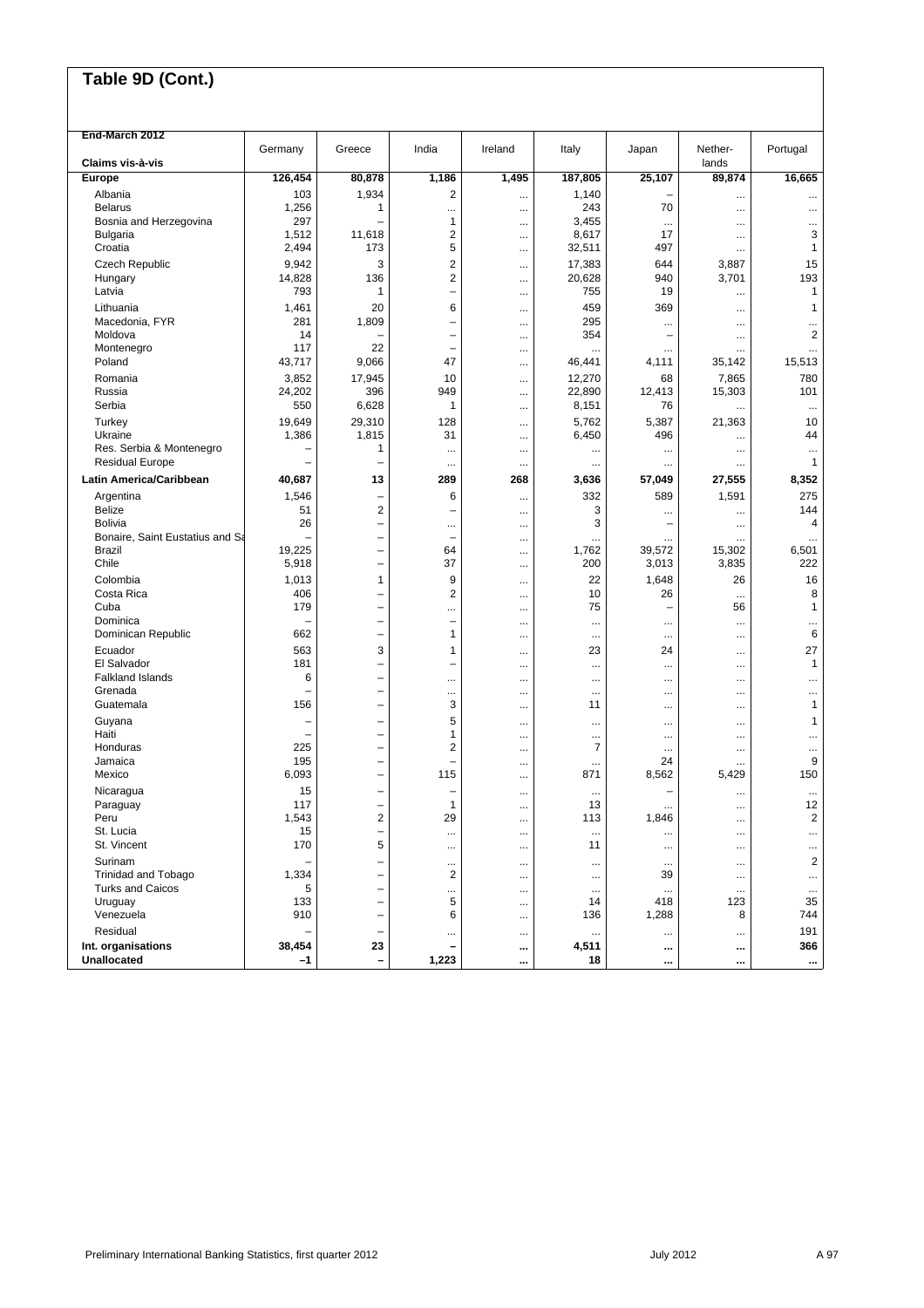| Table 9D (Cont.)                            |                       |                    |                      |                          |                        |                         |
|---------------------------------------------|-----------------------|--------------------|----------------------|--------------------------|------------------------|-------------------------|
|                                             |                       |                    |                      |                          |                        |                         |
| End-March 2012                              |                       |                    |                      |                          |                        |                         |
| Claims vis-à-vis                            | Spain                 | Sweden             | Switzerland          | Turkey                   | United<br>Kingdom      | United<br><b>States</b> |
| <b>All countries</b>                        | 1,480,496             | 875,169            | 1,792,694            | 23,169                   | 4,222,086              | 3,181,216               |
| <b>Developed countries</b><br><b>Europe</b> | 913,161<br>695,652    | 776,411<br>687,014 | 1,506,726<br>585,615 | 19,193<br>14,599         | 2,699,660<br>1,252,103 | 2,110,024<br>1,528,783  |
| Austria                                     | 4,599                 | 2,031              | 10,090               | 608                      | 7,915                  | 13,575                  |
| Andorra                                     | 1,049                 | 3                  | 37                   |                          | 6                      |                         |
| Belgium                                     | 7,181                 | 2,908              | 9,856                | 614                      | 21,418                 | 21,217                  |
| Cyprus                                      | 69                    | 1,199              | 1,285                | $\ddotsc$                | 1,432                  | 1,499                   |
| Denmark                                     | 3,733                 | 189,518            | 16,726               | 53                       | 15,880                 | 22,271                  |
| Estonia<br>Finland                          | 9<br>2,007            | 16,881<br>169,899  | 12<br>5,227          | -<br>2                   | 42<br>6,527            | 36<br>8,888             |
| France                                      | 40,376                | 10,754             | 61,029               | 1,517                    | 242,155                | 197,334                 |
| Germany                                     | 58,088                | 79,504             | 86,570               | 3,671                    | 327,828                | 224,210                 |
| Greece                                      | 918                   | 265                | 2,312                | 67                       | 8,503                  | 3,897                   |
| Iceland                                     | 224                   | 174                | 391                  | 2                        | 984                    | 870                     |
| Ireland<br>Italy                            | 8,078<br>33,592       | 1,535<br>919       | 12,617<br>21,230     | 88<br>117                | 137,485<br>57,212      | 44,224<br>37,353        |
| Liechtenstein                               |                       | 10                 |                      |                          | 881                    |                         |
| Luxembourg                                  | 7,470                 | 9,281              | 78,082               | 197                      | 32,304                 | 29,245                  |
| Malta                                       | 256                   | 173                | 612                  | 581                      | 6,637                  | 117                     |
| Netherlands                                 | 17,964                | 10,512             | 41,409               | 2,847                    | 197,479                | 105,382                 |
| Norway                                      | 5,937                 | 139,057            | 4,289                | 86<br>1                  | 9,617                  | 12,442                  |
| Portugal<br>Slovakia                        | 77,356<br>157         | 242<br>128         | 2,098<br>381         | $\overline{\phantom{0}}$ | 19,644<br>727          | 4,840<br>976            |
| Slovenia                                    | 36                    | $\overline{2}$     | 60                   |                          | 660                    | 504                     |
| Spain                                       | $\ddotsc$             | 2,808              | 19,474               | 204                      | 84.763                 | 41,803                  |
| Sweden                                      | 2,585                 |                    | 11,499               | 22                       | 16,393                 | 20,667                  |
| Switzerland                                 | 8,002                 | 3,941              |                      | 545                      | 55,603                 | 75,834                  |
| United Kingdom                              | 415,966               | 45,072             | 200,316              | 3,377                    |                        | 661,599                 |
| Vatican<br>Other                            |                       | 198                | 2<br>11              |                          | 6                      | $\ddotsc$<br>$\cdots$   |
| Other developed countries                   | 217,509               | 89,397             | 921,111              | 4,594                    | 1,447,557              | 581,241                 |
| Australia                                   | 3,950                 | 2,036              | 29,322               | 14                       | 73,522                 | 111,048                 |
| Canada                                      | 1,929                 | 1,509              | 25,876               | 13                       | 97,869                 | 120,247                 |
| Japan<br>New Zealand                        | 2,159<br>95           | 560<br>26          | 86,106               | 126<br>1                 | 145,657                | 339,559                 |
| <b>United States</b>                        | 209,376               | 85,266             | 1,626<br>778,181     | 4,440                    | 5,737<br>1,124,772     | 5,796                   |
| <b>Offshore centres</b>                     | 21,589                | 28,385             | 127,504              | 685                      | 530,607                | 302,059                 |
| Aruba                                       | 4                     |                    | 193                  | $\overline{\phantom{0}}$ |                        |                         |
| <b>Bahamas</b>                              | 1,028                 | 209                | 4,163                |                          | 1,143                  | 2,754                   |
| Bahrain                                     | 17<br>12              | 3<br>3             | 481                  | 217                      | 7,736                  | 1,758                   |
| <b>Barbados</b><br>Bermuda                  | 411                   | 4,026              | 227<br>5,276         |                          | 765<br>12,126          | 632<br>13,373           |
| Cayman Islands                              | 7,080                 | 14,834             | 37,560               | 204                      | 49,560                 | 150,176                 |
| Curacao                                     | 41                    |                    | 435                  | 2                        | 395                    | 351                     |
| Gibraltar                                   | 26                    | 298                | 107                  | $\overline{\phantom{0}}$ | 3,709                  | 179                     |
| Guernsey                                    | 640                   | 292                | 8,419                | $\qquad \qquad -$        | 9,223                  | $\ddotsc$               |
| Hong Kong SAR                               | 6,238                 | 850                | 18,467               | 3                        | 283,981                | 47,639                  |
| Isle of Man                                 | 589                   | 176                | 541                  | $\overline{\phantom{0}}$ | 8,334                  | $\ldots$                |
| Jersey<br>Lebanon                           | 1,638<br>$\mathbf{1}$ | 1,744<br>2         | 5,449<br>202         | 132<br>1                 | 33,194<br>1,702        | $\ldots$<br>739         |
| Macau SAR                                   | 18                    | -                  | 55                   | $\overline{\phantom{0}}$ | 1,843                  | 710                     |
| <b>Mauritius</b>                            | 53                    | 1                  | 321                  | $\qquad \qquad -$        | 3,167                  | 2,828                   |
| <b>Netherlands Antilles</b>                 |                       |                    |                      |                          |                        | $\ldots$                |
| Panama                                      | 2,060                 | 107                | 2,685                | 101                      | 8,072                  | 2,665                   |
| Samoa<br>Singapore                          | 642                   | 4,990              | 61<br>27,617         | 19                       | 96<br>88,941           | 149<br>63,986           |
| Sint Maarten                                |                       |                    |                      | $\overline{\phantom{0}}$ |                        | $\ldots$                |
| Vanuatu                                     |                       |                    |                      |                          | $\cdots$               | 2                       |
| West Indies UK                              | 1,091                 | 850                | 15,245               | 6                        | 16,568                 | 14,118                  |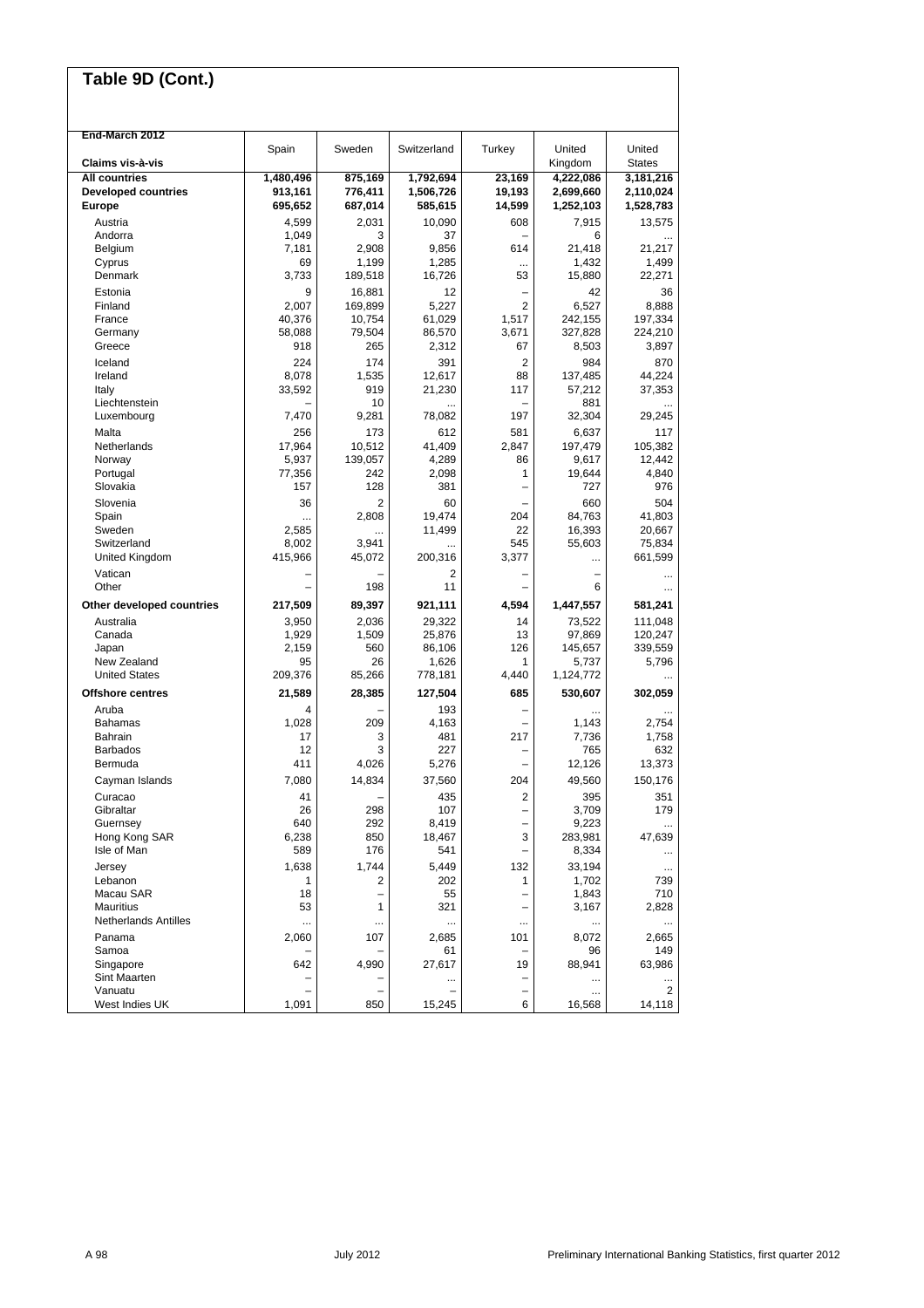| Table 9D (Cont.)                                               |                               |                                                      |                          |                                |                                |                      |
|----------------------------------------------------------------|-------------------------------|------------------------------------------------------|--------------------------|--------------------------------|--------------------------------|----------------------|
|                                                                |                               |                                                      |                          |                                |                                |                      |
| End-March 2012                                                 | Spain                         | Sweden                                               | Switzerland              | Turkey                         | United                         | United               |
| Claims vis-à-vis                                               |                               |                                                      |                          |                                | Kingdom                        | <b>States</b>        |
| <b>Developing countries</b><br><b>Africa &amp; Middle East</b> | 542,969<br>3,583              | 68,922<br>3,574                                      | 149,596<br>18,171        | 3,126<br>544                   | 949,080<br>222,653             | 729,825<br>59,750    |
|                                                                |                               |                                                      |                          |                                |                                |                      |
| Algeria<br>Angola                                              | $\overline{7}$<br>218         | 7<br>1                                               | 114<br>35                | -                              | 1,195<br>1,549                 | 1,871                |
| Benin                                                          |                               |                                                      |                          |                                |                                | 9                    |
| Botswana                                                       | ÷                             | $\mathbf{1}$                                         | 8                        | L,                             | 2,050                          | 133                  |
| <b>Burkina Faso</b>                                            |                               | 41                                                   | L,                       |                                | 34                             | $\mathbf{1}$         |
| Burundi                                                        | $\overline{\phantom{0}}$      | $\overline{\phantom{0}}$                             | $\overline{\phantom{0}}$ | $\overline{\phantom{0}}$       |                                |                      |
| Cameroon                                                       | $\overline{\phantom{0}}$      | $\overline{\phantom{0}}$                             | -                        | ÷                              | 278                            | 356                  |
| Cape Verde                                                     | 1                             |                                                      | -                        |                                |                                | $\overline{2}$       |
| Central African Republic<br>Chad                               | ÷                             | $\overline{\phantom{0}}$                             |                          | L,                             | -                              |                      |
| Comoros Islands                                                |                               |                                                      |                          |                                | $\cdots$                       |                      |
| Congo                                                          | $\overline{\phantom{0}}$<br>÷ | $\overline{\phantom{0}}$<br>$\overline{\phantom{0}}$ | 58                       | ÷<br>$\overline{\phantom{0}}$  | $\overline{\phantom{0}}$<br>18 | .<br>$\overline{2}$  |
| Congo Democratic Republic                                      | $\mathbf{1}$                  | $\overline{\phantom{0}}$                             | 5                        | ÷                              |                                | 72                   |
| Côte d'Ivoire                                                  | 1                             | $\qquad \qquad -$                                    | 403                      | -                              | 142                            | 181                  |
| Djibouti                                                       |                               |                                                      |                          |                                | $\cdots$                       | $\cdots$             |
| Egypt                                                          | 152                           | 18                                                   | 456                      | 59                             | 9,855                          | 1,999                |
| <b>Equatorial Guinea</b>                                       | 1                             | $\overline{\phantom{0}}$                             | 1                        | ÷                              |                                |                      |
| Eritrea                                                        | -                             | $\overline{\phantom{0}}$                             | -                        | ÷                              | $\overline{\phantom{0}}$       | $\ddotsc$            |
| Ethiopia<br>Gabon                                              | 1                             | $\overline{\phantom{0}}$                             | 1<br>23                  | -                              | 16<br>40                       | $\overline{2}$<br>67 |
|                                                                |                               |                                                      |                          |                                |                                |                      |
| Gambia<br>Ghana                                                | $\overline{\phantom{0}}$      | 10                                                   | 39                       | -                              | <br>2,720                      | 8<br>263             |
| Guinea                                                         | $\overline{2}$                | $\overline{\phantom{0}}$                             | 1                        | -                              |                                |                      |
| Guinea-Bissau                                                  | 1                             |                                                      |                          |                                |                                | $\ddotsc$            |
| Iran                                                           | 13                            | 274                                                  | 177                      | 80                             | 270                            | 53                   |
| Iraq                                                           |                               | 1                                                    | 32                       | 129                            | 361                            | 251                  |
| Israel                                                         | 27                            | 90                                                   | 2,144                    | 3                              | 4,913                          | 4,553                |
| Jordan                                                         | 2                             | 1                                                    | 52                       | 1                              | 1,954                          | 620                  |
| Kenya<br>Kuwait                                                | 2<br>204                      | 4<br>4                                               | 121<br>202               | Ē,<br>2                        | 1,895                          | 796                  |
|                                                                |                               |                                                      |                          |                                | 3,546                          | 6,159                |
| Lesotho<br>Liberia                                             | 10                            | 2,065                                                | 2,337                    | Ē,<br>39                       | <br>5,061                      | 408                  |
| Libya                                                          |                               |                                                      | 4                        |                                | 59                             |                      |
| Madagascar                                                     | ÷                             | $\overline{\phantom{0}}$                             | $\overline{2}$           | ÷                              | 2                              | 8                    |
| Malawi                                                         | $\overline{\phantom{0}}$      | $\overline{\phantom{0}}$                             | -                        | $\overline{\phantom{0}}$       | 16                             | $\overline{2}$       |
| Mali                                                           | -                             | -                                                    | 3                        |                                | $\cdots$                       | 14                   |
| Mauritania                                                     | $\overline{2}$                | $\overline{\phantom{0}}$                             | 11                       | Ē,                             | $\cdots$                       | 21                   |
| Morocco                                                        | 922                           | $\overline{7}$                                       | 123                      | 18                             | 615                            | 821                  |
| Mozambique<br>Namibia                                          | 2<br>112                      | 70<br>2                                              | 1                        | -<br>÷                         | 384                            | 2<br>10              |
| Niger                                                          |                               | 29                                                   | 1                        |                                | $\cdots$                       | 11                   |
| Nigeria                                                        | $\mathbf{1}$                  | 4                                                    | 331                      | $\overline{\phantom{0}}$       | $\cdots$<br>3,222              | 2,938                |
| Oman                                                           | 55                            | 6                                                    | 92                       | $\overline{c}$                 | 3,936                          | 266                  |
| Palestinian Territory                                          | $\overline{\phantom{0}}$      | $\qquad \qquad -$                                    | 10                       | -                              | $\cdots$                       | $\sim$               |
| Qatar                                                          | 878                           | 418                                                  | 1,609                    | $\mathbf{1}$                   | 17,709                         | 3,868                |
| Rwanda                                                         |                               | $\qquad \qquad -$                                    |                          | <sup>-</sup>                   |                                |                      |
| Sao Tomé and Principe                                          | $\overline{\phantom{0}}$      | $\overline{\phantom{0}}$                             |                          | $\overline{\phantom{0}}$       |                                | $\ldots$             |
| Saudi Arabia<br>Senegal                                        | 205                           | 61                                                   | 1,292                    | 30                             | 9,625                          | 8,130                |
| Seychelles                                                     | 1                             | $\overline{\mathbf{c}}$<br>1                         | 40<br>115                | 26<br>$\overline{\phantom{0}}$ | 34<br>176                      | 222<br>11            |
| Sierra Leone                                                   |                               |                                                      |                          | $\overline{\phantom{0}}$       |                                |                      |
| Somalia                                                        | $\qquad \qquad -$             | $\qquad \qquad -$                                    |                          | -                              |                                |                      |
| South Africa                                                   | 69                            | 51                                                   | 3,323                    | $\overline{\phantom{0}}$       | 89,446                         | 11,330               |
| St. Helena                                                     | $\overline{\phantom{0}}$      | $\qquad \qquad -$                                    |                          |                                |                                |                      |
| Sudan                                                          | $\mathbf 0$                   | 9                                                    | 0                        | 38                             | 22                             | 3                    |
| Swaziland                                                      | 4                             | 0                                                    | 0                        | $\mathbf 0$                    | 21                             | 1                    |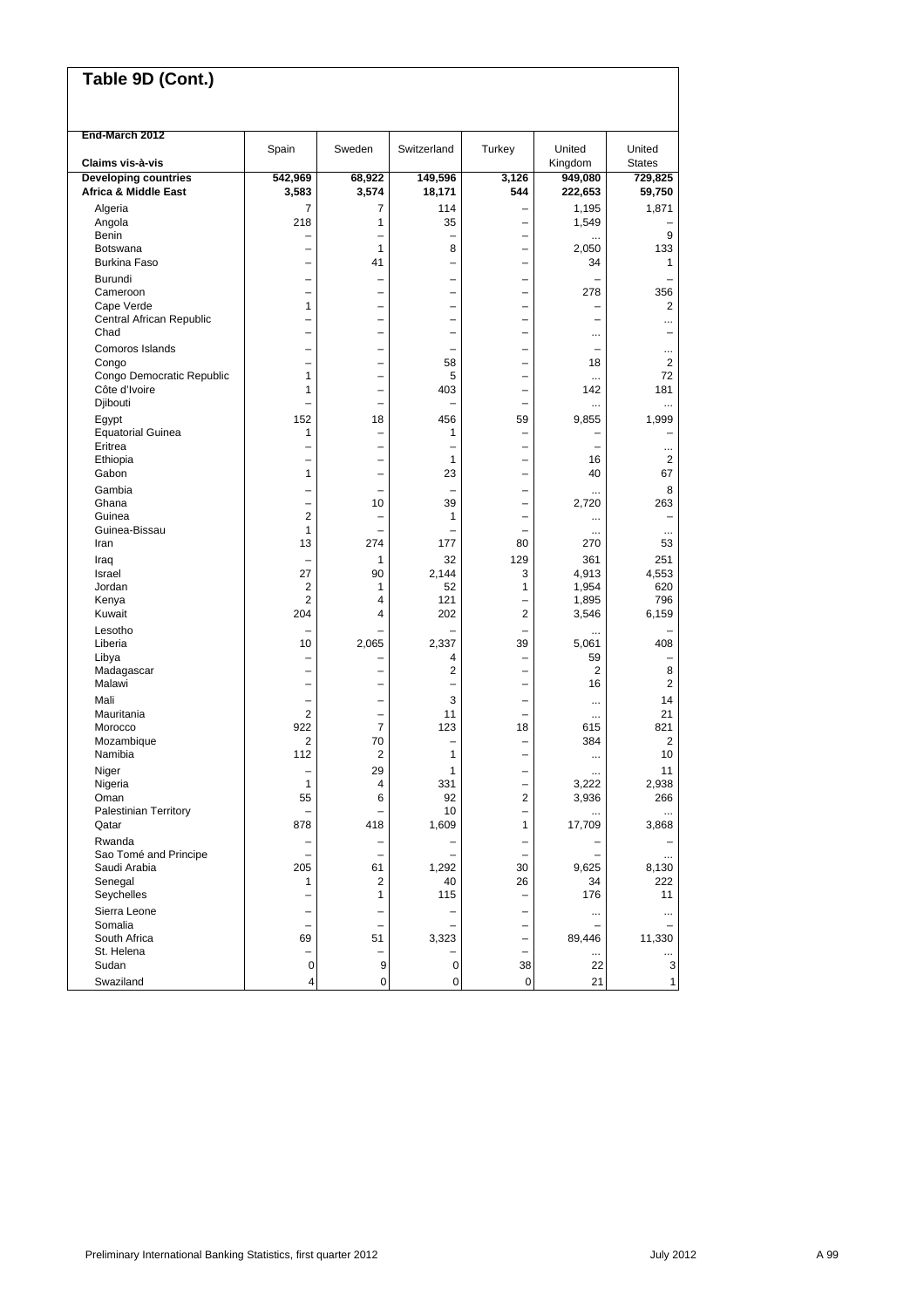| Table 9D (Cont.)                    |                               |                               |                               |                          |                          |                         |
|-------------------------------------|-------------------------------|-------------------------------|-------------------------------|--------------------------|--------------------------|-------------------------|
| End-March 2012                      |                               |                               |                               |                          |                          |                         |
| Claims vis-à-vis                    | Spain                         | Sweden                        | Switzerland                   | Turkey                   | United<br>Kingdom        | United<br><b>States</b> |
| Syria                               | -                             | $\qquad \qquad -$             | 40                            | $\overline{\phantom{0}}$ | 32                       | $\mathbf{1}$            |
| Tanzania                            |                               | 1                             | 12                            | ۳                        | 1,704                    | 276                     |
| Togo                                |                               | $\overline{\phantom{0}}$      | 1                             |                          |                          | 10                      |
| Tunisia                             | 5                             | 12                            | 108                           | 3                        | 102                      | 484                     |
| Uganda                              | L.                            | 48                            | 2                             |                          | 746                      | 271                     |
| <b>United Arab Emirates</b>         | 684                           | 335                           | 4,836                         | 113                      | 56,589                   | 12,861                  |
| Yemen                               | -                             | $\overline{\phantom{0}}$      | 1                             | $\overline{\phantom{0}}$ | 117                      | 6                       |
| Zambia                              |                               |                               | 3                             |                          | 1,731                    | 244                     |
| Zimbabwe<br>Residual                |                               | 1                             | $\overline{2}$                |                          | 312                      | 9<br>124                |
|                                     |                               | $\ddotsc$                     |                               |                          | $\cdots$                 |                         |
| Asia & Pacific                      | 11,561                        | 7,414                         | 67,222                        | 526                      | 500,013                  | 344,500                 |
| Afghanistan                         |                               | 1                             |                               | $\overline{\phantom{0}}$ | $\cdots$                 | 31<br>2                 |
| Armenia<br>Azerbaijan               | 2<br>1                        | $\overline{\phantom{0}}$      | 76<br>518                     | 312                      | 457<br>476               | 261                     |
| Bangladesh                          | 1                             | 79                            | 34                            |                          | 4,315                    | 703                     |
| <b>Bhutan</b>                       | 1                             | 9                             | L.                            | $\overline{\phantom{0}}$ | 2                        |                         |
| <b>British Overseas Territories</b> | 2                             |                               | $\overline{\phantom{0}}$      | -                        | 10                       |                         |
| <b>Brunei</b>                       | $\overline{\phantom{0}}$      | $\overline{\phantom{0}}$      | $\overline{2}$                | Ē,                       | 2,151                    | 1.261                   |
| Cambodia                            |                               |                               |                               | $\overline{\phantom{0}}$ | 10                       | 36                      |
| China                               | 10,007                        | 4,092                         | 15,864                        | 6                        | 157,701                  | 76,869                  |
| Chinese Taipei                      | 73                            | 6                             | 7,592                         | $\mathbf{1}$             | 45,359                   | 39,042                  |
| Fiji                                |                               | $\overline{\phantom{0}}$      |                               |                          | 3                        |                         |
| French Polynesia                    | -                             | $\overline{\phantom{0}}$      | 3                             | $\overline{\phantom{0}}$ | $\cdots$                 | $\mathbf{1}$            |
| Georgia                             | 9                             | $\overline{2}$                | 120                           | 35                       | 26                       | 250                     |
| India                               | 465                           | 317                           | 11,227                        | 37                       | 84,993                   | 72,037                  |
| Indonesia                           | 8                             | 71                            | 3,529                         |                          | 19,043                   | 12,706                  |
| Kazakhstan                          | 5                             | 27                            | 902                           | 31                       | 2,268                    | 2,477                   |
| Kiribati                            |                               | $\overline{\phantom{0}}$      | $\qquad \qquad -$             | $\overline{\phantom{0}}$ |                          | $\cdots$                |
| Kyrgyz Republic<br>Laos             | ÷                             | $\overline{\phantom{0}}$<br>1 | $\overline{\phantom{0}}$<br>2 | $\overline{7}$<br>÷      | $\overline{\phantom{0}}$ | 9                       |
| Malaysia                            | 12                            | 11                            | 2,071                         |                          | <br>45,889               | 20,176                  |
| Maldives                            | 20                            | 27                            |                               | Ē,                       | 382                      | 3                       |
| Marshall Islands                    | 115                           | 2,263                         | 2,884                         | 93                       | 3,254                    | .                       |
| Micronesia                          | -                             | $\overline{\phantom{0}}$      |                               |                          |                          | $\cdots$                |
| Mongolia                            | ÷                             | $\overline{\phantom{0}}$      | 49                            | Ē,                       | 6                        | 52                      |
| Myanmar                             | -                             | $\overline{\phantom{0}}$      | $\overline{\phantom{0}}$      | Ē,                       | $\cdots$                 |                         |
| Nauru                               |                               | 1                             | $\overline{\phantom{0}}$      | Ē,                       | 3                        |                         |
| Nepal                               |                               |                               | 1                             |                          | 331                      | 6                       |
| New Caledonia                       |                               | -                             | 2                             | -                        | $\cdots$                 |                         |
| North Korea                         |                               | $\overline{\phantom{0}}$      | 25                            | -                        |                          | $\ddotsc$               |
| Pakistan                            | 1                             | 3                             | 3,009                         | ÷                        | 5,947                    | 1,304                   |
| Palau                               |                               | -                             | $\overline{\phantom{0}}$      | ÷                        | 2                        | $\ddotsc$               |
| Papua New Guinea                    |                               | $\qquad \qquad -$             | 12                            |                          | 80                       | 32                      |
| Philippines<br>Solomon Islands      | 5<br>$\overline{\phantom{0}}$ | 18<br>$\qquad \qquad -$       | 1,889                         |                          | 7,946                    | 7,053                   |
| South Korea                         | 727                           | 202                           | 14,993                        | $\overline{\phantom{0}}$ | 97,423                   | 94,683                  |
| Sri Lanka                           |                               | 158                           | 45                            |                          | 3,585                    | 485                     |
| Tajikistan                          | -<br>$\overline{a}$           | $\qquad \qquad -$             |                               | -<br>2                   |                          |                         |
| Thailand                            | 106                           | 51                            | 1,947                         | $\overline{\phantom{0}}$ | 13,637                   | 12,281                  |
| <b>Timor Leste</b>                  | $\overline{\phantom{0}}$      | L.                            |                               |                          |                          |                         |
| Tonga                               | -                             | $\qquad \qquad -$             |                               | $\overline{\phantom{0}}$ |                          |                         |
| Turkmenistan                        |                               |                               |                               |                          |                          |                         |
| Tuvalu                              | $\overline{\phantom{0}}$      | $\overline{\phantom{0}}$      | $\qquad \qquad -$             | $\overline{\phantom{0}}$ |                          | $\cdots$                |
| <b>US Pacific Islands</b>           |                               |                               |                               |                          | 26                       | 16                      |
| <b>Uzbekistan</b>                   | $\overline{\phantom{0}}$      | $\qquad \qquad -$             | 29                            | 2                        | 2                        | 29                      |
| Vietnam                             | 1                             | 75                            | 397                           | $\overline{a}$           | 4,563                    | 1,932                   |
| Wallis/Futuna                       |                               | $\qquad \qquad -$             |                               | -                        | $\cdots$                 |                         |
| Residual                            |                               | $\ddotsc$                     |                               |                          | $\cdots$                 | 763                     |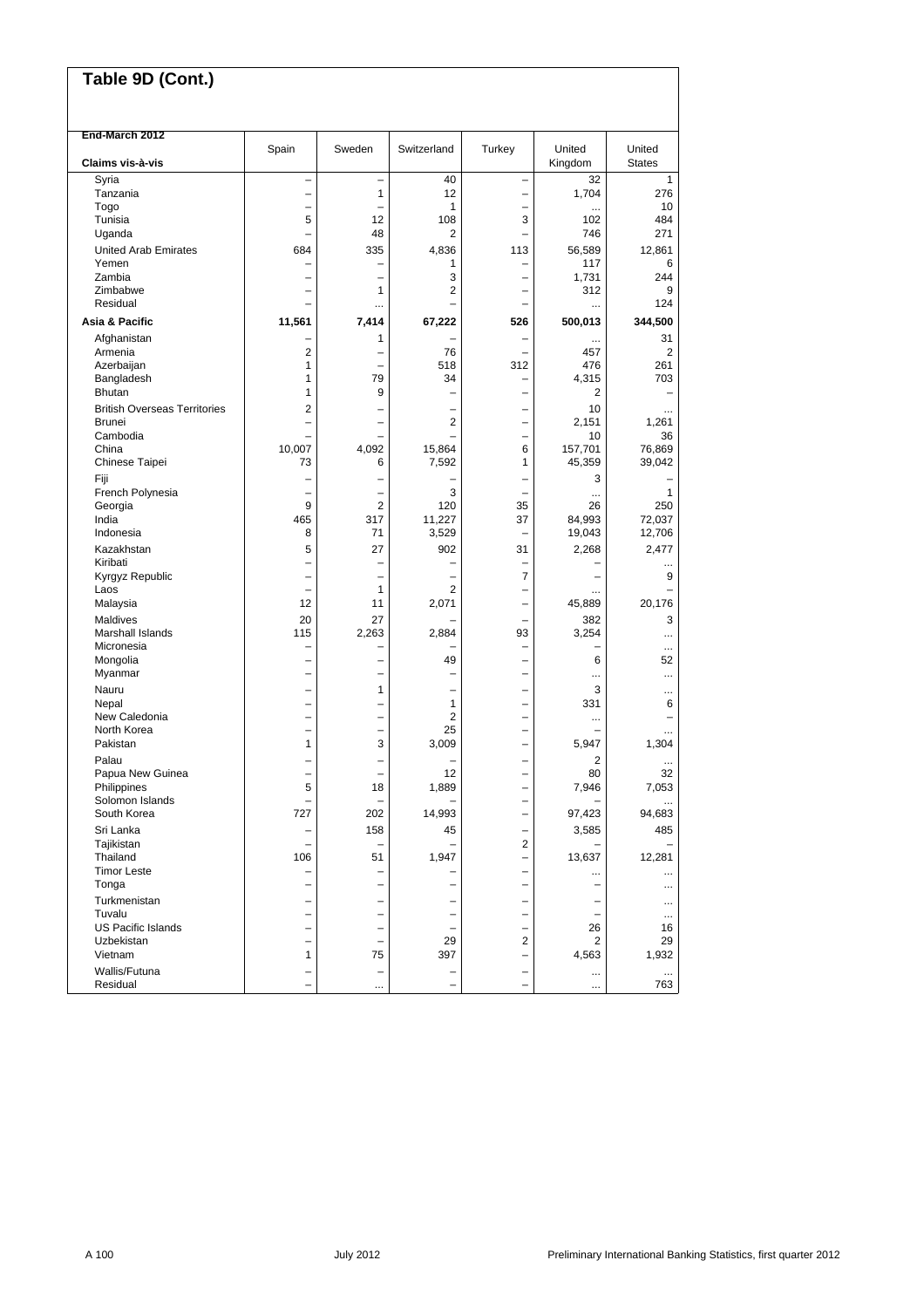| Table 9D (Cont.)                    |                                |                               |                               |                                                      |                      |                         |
|-------------------------------------|--------------------------------|-------------------------------|-------------------------------|------------------------------------------------------|----------------------|-------------------------|
| End-March 2012                      |                                |                               |                               |                                                      |                      |                         |
|                                     | Spain                          | Sweden                        | Switzerland                   | Turkey                                               | United               | United                  |
| Claims vis-à-vis<br>Europe          | 47,330                         | 55,948                        |                               |                                                      | Kingdom              | <b>States</b><br>74,144 |
|                                     |                                |                               | 19,359                        | 2,047                                                | 65,367               |                         |
| Albania<br><b>Belarus</b>           | 1                              | 4                             | 6<br>117                      | 38<br>42                                             | 10                   | 46                      |
| Bosnia and Herzegovina              |                                | 11                            | 2                             |                                                      | $\cdots$<br>$\cdots$ | 1                       |
| Bulgaria                            | 95                             | 4                             | 189                           | 17                                                   | 380                  | 425                     |
| Croatia                             | 64                             | 4                             | 888                           | $\overline{\phantom{0}}$                             | 89                   | 486                     |
| Czech Republic                      | 490                            | 147                           | 264                           |                                                      | 6,105                | 5,172                   |
| Hungary                             | 612                            | 243                           | 1,096                         | 5                                                    | 1,673                | 5.869                   |
| Latvia                              | 12                             | 16,482                        | 34                            |                                                      | 221                  | 36                      |
| Lithuania                           | 6                              | 15,189                        | 294                           |                                                      | 8                    | 22                      |
| Macedonia, FYR                      |                                |                               | 13                            | 33                                                   |                      | 89                      |
| Moldova                             |                                |                               | 19                            | -                                                    | $\cdots$             |                         |
| Montenegro                          |                                |                               | 94                            |                                                      | 3                    | .                       |
| Poland                              | 24,480                         | 11,834                        | 1,156                         |                                                      | 7,792                | 14,024                  |
| Romania                             | 980                            | 19                            | 511                           | 435                                                  | 2,234                | 1,953                   |
| Russia                              | 1.193                          | 9,355                         | 8,715                         | 475                                                  | 15,965               | 25,025                  |
| Serbia                              | $\mathbf{1}$                   | 27                            | 89                            |                                                      | 32                   | $\cdots$                |
| Turkey                              | 19,370                         | 321                           | 4,435                         |                                                      | 30,463               | 19,569                  |
| Ukraine<br>Res. Serbia & Montenegro | 26                             | 2,308                         | 1,437                         |                                                      | 352                  | 1,331<br>96             |
| <b>Residual Europe</b>              |                                | $\cdots$<br>$\cdots$          |                               | 1,002                                                | <br>$\cdots$         | $\ddotsc$               |
| Latin America/Caribbean             |                                |                               |                               | 9                                                    |                      |                         |
|                                     | 480,495                        | 1,986                         | 44,844                        |                                                      | 161,047              | 251,431                 |
| Argentina<br><b>Belize</b>          | 18,699<br>2                    | 3<br>7                        | 1,768<br>232                  |                                                      | 6,595                | 8.044                   |
| <b>Bolivia</b>                      | 85                             | $\overline{\phantom{0}}$      | 11                            | L,                                                   | 323<br>72            | 30<br>31                |
| Bonaire, Saint Eustatius and Sa     |                                |                               | $\ddotsc$                     | Ē,                                                   | $\ddotsc$            | $\ddotsc$               |
| Brazil                              | 187,039                        | 1,080                         | 27,326                        | $\overline{7}$                                       | 86,358               | 92,969                  |
| Chile                               | 65,766                         | 284                           | 1,204                         |                                                      | 5,990                | 12,361                  |
| Colombia                            | 19,143                         | 32                            | 366                           |                                                      | 2,082                | 12,500                  |
| Costa Rica                          | 33                             | 4                             | 84                            | -                                                    | 1,526                | 2,005                   |
| Cuba                                | 234                            | 15                            | $\overline{\phantom{0}}$      | $\overline{\phantom{0}}$                             | $\cdots$             |                         |
| Dominica                            |                                | $\overline{\phantom{0}}$      | 8                             | $\overline{\phantom{0}}$                             |                      | $\cdots$                |
| Dominican Republic                  | 349                            | $\overline{2}$                | 35                            |                                                      | 105                  | 915                     |
| Ecuador                             | 180                            | L.                            | 36                            | L,                                                   | 83                   | 763                     |
| El Salvador                         | 20                             | 2                             | 28                            |                                                      | 1,873                | 2,306                   |
| <b>Falkland Islands</b>             | 1                              | $\overline{\phantom{0}}$      | $\overline{\phantom{0}}$      | -                                                    | $\cdots$             | 33                      |
| Grenada<br>Guatemala                | $\overline{\phantom{0}}$<br>90 | $\overline{\phantom{0}}$<br>- | $\mathbf{1}$<br>352           | $\overline{\phantom{0}}$<br>$\overline{\phantom{0}}$ | 2<br>182             | $\mathbf{1}$<br>2,425   |
|                                     |                                |                               |                               |                                                      |                      |                         |
| Guyana<br>Haiti                     | 3                              | $\overline{\phantom{0}}$      | $\overline{\phantom{0}}$<br>1 | L,                                                   |                      | 1<br>115                |
| Honduras                            | 11                             |                               | 19                            |                                                      | 1,031                | 954                     |
| Jamaica                             | -                              | $\overline{\phantom{0}}$      | 111                           | $\overline{\phantom{0}}$                             | 153                  | 658                     |
| Mexico                              | 146,660                        | 475                           | 10,910                        | ÷                                                    | 49,519               | 101,668                 |
| Nicaragua                           | 1                              | 2                             |                               | ÷                                                    | 42                   | 233                     |
| Paraguay                            | 1,532                          | $\overline{\phantom{0}}$      | 36                            | $\overline{\phantom{0}}$                             | 676                  | 645                     |
| Peru                                | 18,002                         | 55                            | 384                           |                                                      | 2,790                | 4,789                   |
| St. Lucia                           |                                | $\qquad \qquad -$             | 3                             | $\overline{\phantom{0}}$                             | 72                   | $\ldots$                |
| St. Vincent                         | -                              | $\mathbf{1}$                  | 108                           | $\overline{2}$                                       | 32                   | $\cdots$                |
| Surinam                             |                                | -                             | 72                            |                                                      | $\cdots$             | 49                      |
| Trinidad and Tobago                 | 1                              | $\qquad \qquad -$             | 174                           | $\overline{\phantom{0}}$                             | 126                  | 1,176                   |
| <b>Turks and Caicos</b>             | 2                              | $\overline{\phantom{0}}$      | 80                            |                                                      | 42                   | $\cdots$                |
| Uruguay<br>Venezuela                | 4,780<br>17,862                | 19<br>5                       | 357<br>1,138                  | $\overline{\phantom{0}}$                             | 631<br>698           | 1,784<br>2,487          |
|                                     |                                |                               |                               |                                                      |                      |                         |
| Residual<br>Int. organisations      | 2,777                          | 1,034                         | 8,868                         | $\overline{\phantom{0}}$                             | 42,677               | 2,489<br>19,130         |
| <b>Unallocated</b>                  |                                | 417                           |                               | 165                                                  | 62                   | 20,178                  |
|                                     |                                |                               |                               |                                                      |                      |                         |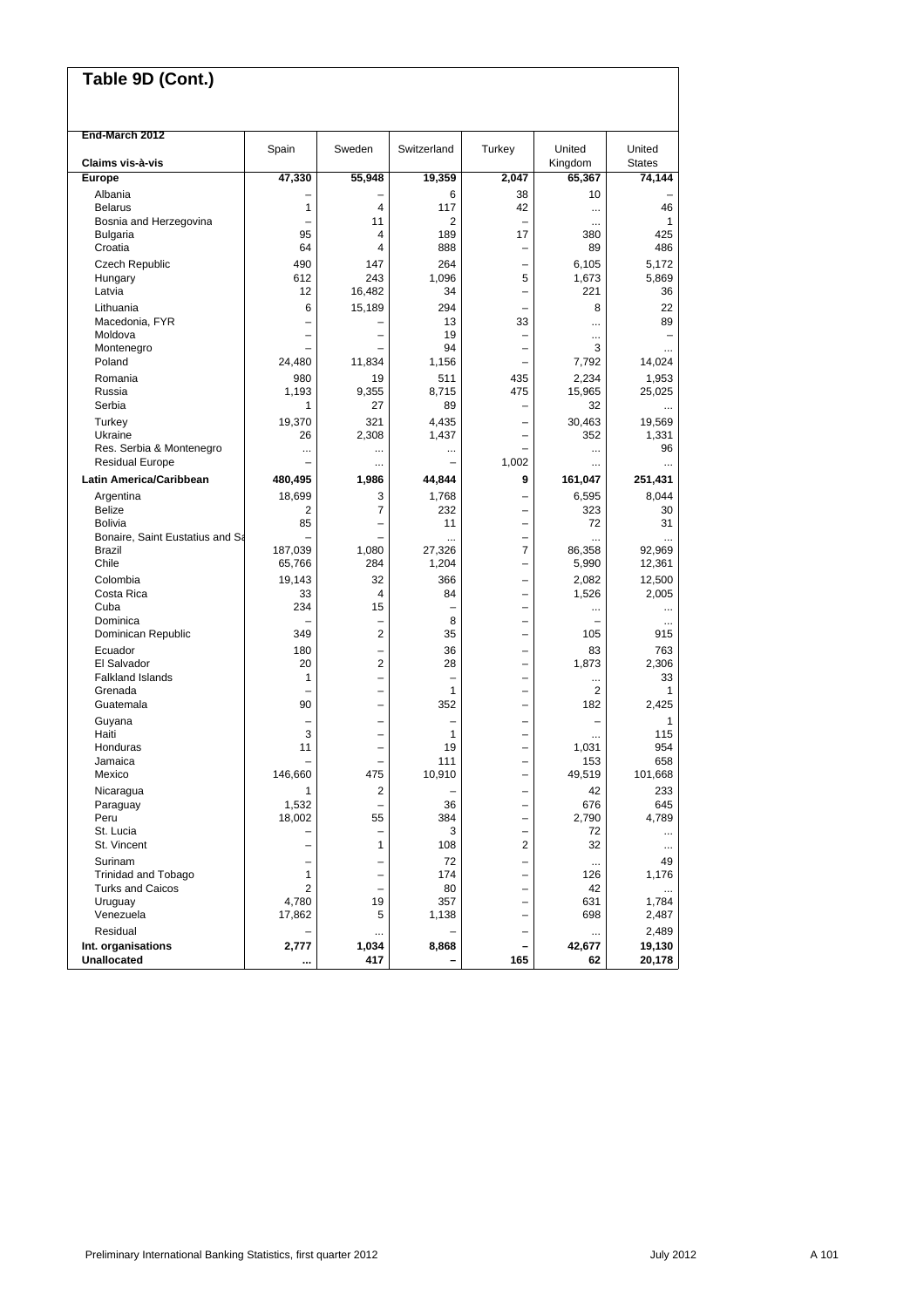#### **Table 9E: Consolidated foreign claims and other potential exposures - ultimate risk basis**

**On individual countries by nationality of reporting banks / Amounts outstanding**

| In millions of US dollars |                           |            |            |           |                |           |           |          |
|---------------------------|---------------------------|------------|------------|-----------|----------------|-----------|-----------|----------|
| End-March 2012            |                           | Total      |            | Non-      |                |           |           |          |
|                           |                           | of 24      | European   | European  | Belgium        | France    | Germany   | Italy    |
| Claims vis-à-vis          |                           | countries  | banks      | banks     |                |           |           |          |
|                           |                           |            |            |           |                |           |           |          |
| <b>All countries</b>      | Foreign claims            | 25,791,012 | 17,545,394 | 8,245,618 | 289,273        | 2,870,445 | 2,767,534 | 875,345  |
|                           | Public sector             | 5,563,464  | 3,501,531  | 2,061,933 | 65,842         | 598,973   | 301,262   | 148,518  |
|                           | Banks                     | 5,263,364  | 3,706,336  | 1,557,028 | 69,670         | 551,493   | 855,762   | 174,613  |
|                           | Non-bank private sector   | 14,783,528 | 10,161,066 | 4.622.462 | 148,594        | 1,719,979 | 1,610,510 | 551,691  |
|                           | Unallocated by sector     | 180,656    | 176,461    | 4,195     | 5,167          |           |           | 523      |
|                           | Other potential exposures | 16,648,463 | 8,639,021  | 8,009,442 | 141,382        | 1,631,763 | 1,297,354 | 590,866  |
|                           | Derivatives contracts     | 3,930,769  | 3,403,373  | 527,396   | 50,566         | 369,903   | 437,215   | 56,690   |
|                           | Guarantees extended       | 9,145,173  | 2,692,892  | 6,452,281 | 67,967         | 709,912   | 549,965   | 104,957  |
|                           | Credit commitments        |            | 2,542,756  |           | 22,849         | 551,948   | 310,174   | 429,219  |
|                           |                           | 3,572,521  |            | 1,029,765 |                |           |           |          |
| Australia                 | Foreign claims            | 521,626    | 251,538    | 270,088   | 1,875          | 20,524    | 31,986    | 2,948    |
|                           | Public sector             | 75,933     | 13,747     | 62,186    | 1              | 868       | 853       |          |
|                           | <b>Banks</b>              | 135,909    | 50,662     | 85,247    | 650            | 5,145     | 8,331     | 1,217    |
|                           | Non-bank private sector   | 309,046    | 186,393    | 122,653   | 1,224          | 14,511    | 22,802    | 1,731    |
|                           |                           |            |            |           |                |           |           |          |
|                           | Unallocated by sector     | 738        | 736        | 2         |                |           |           |          |
|                           | Other potential exposures | 282,738    | 104,634    | 178,104   | 2,518          | 10,929    | 15,101    | 1,056    |
|                           | Derivatives contracts     | 63,349     | 48,314     | 15,035    | $\ddotsc$      | 4,670     | 6,054     | 52       |
|                           | Guarantees extended       | 153,644    | 19,008     | 134,636   |                | 1,968     | 4,216     | 712      |
|                           | Credit commitments        | 65,745     | 37,312     | 28,433    |                | 4,291     | 4,831     | 292      |
|                           |                           |            |            |           |                |           |           |          |
| Austria                   | Foreign claims            | 256.891    | 234,747    | 22,144    | 1,249          | 15,922    | 78,513    | 103,361  |
|                           | Public sector             | 64,297     | 53,036     | 11,261    | 456            | 6,244     | 19,478    | 15,031   |
|                           | <b>Banks</b>              | 86,867     | 81,387     | 5,480     | 710            | 5,485     | 45,763    | 12,807   |
|                           | Non-bank private sector   | 105,564    | 100,164    | 5,400     | 82             | 4,193     | 13,272    | 75,509   |
|                           | Unallocated by sector     | 163        | 160        | 3         | 1              |           |           | 14       |
|                           | Other potential exposures | 100,418    | 64,737     | 35,681    | 537            | 6,682     | 17,899    | 15.099   |
|                           | Derivatives contracts     | 23,682     | 21,363     | 2,319     |                | 2,012     | 5,480     | 1,659    |
|                           |                           |            |            |           |                |           |           |          |
|                           | Guarantees extended       | 61,544     | 30,696     | 30,848    |                | 2,543     | 8,854     | 8,886    |
|                           | Credit commitments        | 15,192     | 12,678     | 2,514     |                | 2,127     | 3,565     | 4,554    |
| Belgium                   | Foreign claims            | 485,990    | 445,030    | 40,960    |                | 241,145   | 30,426    | 4,503    |
|                           | Public sector             |            |            |           |                |           |           | 512      |
|                           |                           | 121,957    | 106,120    | 15,837    |                | 64,534    | 11,303    |          |
|                           | Banks                     | 67,023     | 59,557     | 7,466     |                | 23,011    | 6,373     | 1,836    |
|                           | Non-bank private sector   | 296,818    | 279,161    | 17,657    |                | 153,600   | 12,750    | 2,156    |
|                           | Unallocated by sector     | 192        | 192        |           |                |           |           | $-1$     |
|                           | Other potential exposures | 260,413    | 213,410    | 47,003    |                | 95,093    | 17,218    | 3,773    |
|                           | Derivatives contracts     | 60,903     | 54,749     | 6,154     |                | 7,424     | 3,897     | 803      |
|                           | Guarantees extended       | 107,677    | 72,320     | 35,357    |                | 47,684    | 7,811     | 364      |
|                           | Credit commitments        | 91,833     | 86,341     | 5,492     |                | 39,985    | 5,510     | 2,606    |
|                           |                           |            |            |           |                |           |           |          |
| <b>Brazil</b>             | Foreign claims            | 507,664    | 366,429    | 141,235   | 96             | 20,939    | 19,225    | 1,762    |
|                           | Public sector             | 176,651    | 119,968    | 56,683    | 1              | 2,720     | 1,684     | 458      |
|                           | Banks                     | 74,561     | 44,610     | 29,951    | 84             | 5,213     | 8,402     | 996      |
|                           | Non-bank private sector   | 255,171    | 200,682    | 54,489    | 11             | 13,006    | 9,139     | 308      |
|                           | Unallocated by sector     | 1,281      |            | 112       | -              |           |           |          |
|                           |                           |            | 1,169      |           |                |           |           |          |
|                           | Other potential exposures | 236,213    | 136,281    | 99,932    | 21             | 10,516    | 11,888    | 1,526    |
|                           | Derivatives contracts     | 23,711     | 5,377      | 18,334    |                | 411       | 1,275     |          |
|                           | Guarantees extended       | 107,142    | 44,908     | 62,234    |                | 1,883     | 9,962     | 1,245    |
|                           | Credit commitments        | 105,360    | 85,996     | 19,364    |                | 8,222     | 651       | 281      |
|                           |                           |            |            |           |                |           |           |          |
| Canada                    | Foreign claims            | 440,071    | 236,138    | 203,933   | 1,025          | 22,834    | 30,409    | 3,302    |
|                           | Public sector             | 102,688    | 63,673     | 39,015    | 185            | 6,988     | 8,907     | 1,374    |
|                           | Banks                     | 92,352     | 47,944     | 44,408    | 640            | 4,450     | 7,068     | 1,046    |
|                           | Non-bank private sector   | 244,347    | 123,858    | 120,489   | 200            | 11,396    | 14,434    | 856      |
|                           | Unallocated by sector     | 684        | 663        | 21        |                |           |           | 26       |
|                           | Other potential exposures | 263,212    | 113,568    | 149,644   | 230            | 26,097    | 21,645    | 1,068    |
|                           | Derivatives contracts     | 67,614     | 51,748     | 15,866    |                | 7,471     | 12,678    | 159      |
|                           | Guarantees extended       | 105,150    | 25,500     | 79,650    |                | 9,996     | 3,217     | 191      |
|                           | Credit commitments        | 90,448     |            |           |                |           |           | 718      |
|                           |                           |            | 36,320     | 54,128    |                | 8,630     | 5,750     |          |
| Cayman Islands            | <b>Foreign claims</b>     | 586,532    | 197,785    | 388,747   | 2,136          | 30,797    | 40,532    | 4,911    |
|                           | Public sector             | 2,878      | 2,272      | 606       |                |           |           | $\ldots$ |
|                           | Banks                     | 9,870      | 7,268      | 2,602     | $\overline{2}$ | 658       | 650       | 541      |
|                           |                           | 564,302    | 178,787    | 385,515   |                | 30,139    |           | 4,362    |
|                           | Non-bank private sector   |            |            |           | 2,134          |           | 39,882    |          |
|                           | Unallocated by sector     | 9,482      | 9,458      | 24        |                |           |           | 8        |
|                           | Other potential exposures | 139,388    | 67,031     | 72,357    | 524            | 19,188    | 16,085    | 875      |
|                           | Derivatives contracts     | 43,330     | 25,013     | 18,317    |                | 7,038     | 4,574     |          |
|                           | Guarantees extended       | 61,685     | 18,673     | 43,012    |                | 7,837     | 4,948     | 96       |
|                           | Credit commitments        | 34,373     | 23,345     | 11,028    |                | 4,313     | 6,563     | 779      |
|                           |                           |            |            |           |                |           |           |          |
| China                     | Foreign claims            | 497,795    | 260,974    | 236,821   | 1,211          | 25,329    | 22,297    | 5,067    |
|                           | Public sector             | 71,697     | 40,683     | 31,014    | 24             | 4,372     | 1,670     | 104      |
|                           | <b>Banks</b>              | 238,592    | 125,605    | 112,987   | 702            | 8,948     | 13,515    | 3,374    |
|                           | Non-bank private sector   | 187,433    | 94,640     | 92,793    | 485            | 12,009    | 7,112     | 1,588    |
|                           | Unallocated by sector     | 73         | 46         | 27        |                |           |           |          |
|                           | Other potential exposures | 135,239    | 66,749     | 68,490    | 551            | 9,433     | 17,804    | 2,162    |
|                           | Derivatives contracts     | 22,302     | 17,584     | 4,718     |                | 1,170     | 2,142     |          |
|                           | Guarantees extended       | 80,247     | 31,596     | 48,651    |                | 3,516     | 13,904    | 1,733    |
|                           |                           |            |            |           | $\cdots$       |           |           |          |
|                           | Credit commitments        | 32,690     | 17,569     | 15,121    |                | 4,747     | 1,758     | 429      |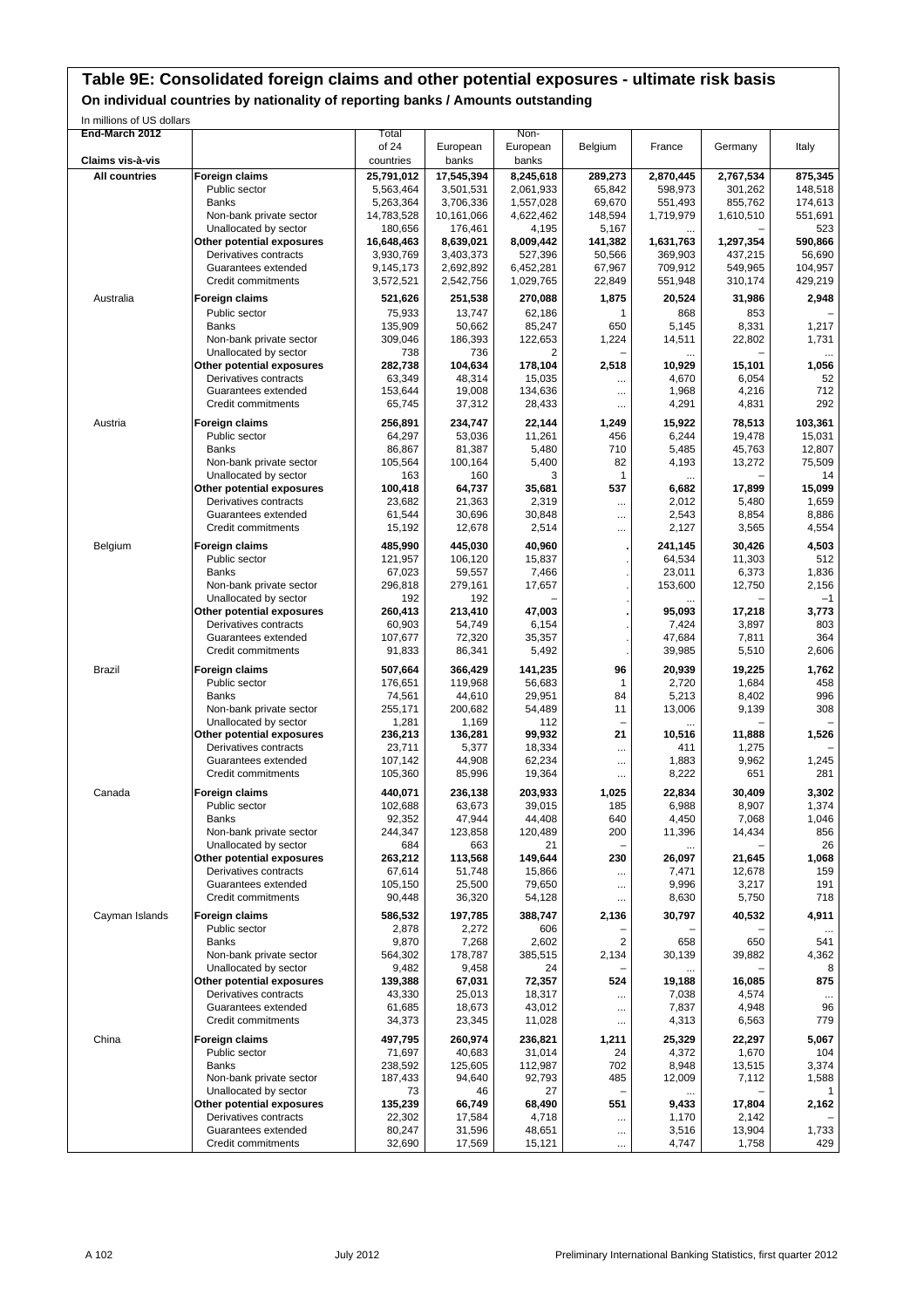| Japan              | Spain                       | Switzerland        | Turkey                                               | United               | United                     | End-March 2012                           |                                                    |
|--------------------|-----------------------------|--------------------|------------------------------------------------------|----------------------|----------------------------|------------------------------------------|----------------------------------------------------|
| 2,783,934          | 1,480,496                   | 1,792,694          | 23,169                                               | Kingdom<br>4,222,086 | <b>States</b><br>3,181,216 | Claims vis-à-vis<br><b>All countries</b> | Foreign claims                                     |
| 868,857            | 297,776                     | 399,563            | 98                                                   | 1,201,142            | 713,724                    |                                          | Public sector                                      |
| 328,366            | 120,410                     | 460,819            | 15,727                                               | 730,997              | 782,880                    |                                          | <b>Banks</b>                                       |
| 1,586,708<br>3     | 1.062.306<br>$\overline{4}$ | 815,938<br>116,374 | 6,898<br>446                                         | 2,289,957<br>$-10$   | 1,685,703<br>$-1,091$      |                                          | Non-bank private sector<br>Unallocated by sector   |
| 379,219            | 589,170                     | 884,376            | 1,840                                                | 2,375,643            | 7,044,351                  |                                          | Other potential exposures                          |
| 33,873             | 201,833                     | 512,937            | 1,084                                                | 1,181,492            | 369,041                    |                                          | Derivatives contracts                              |
| 74,384<br>270,962  | 74,859<br>312,478           | 159,112<br>212,327 | 756<br>$\overline{\phantom{0}}$                      | 806,603<br>387,548   | 6,230,418<br>444,892       |                                          | Guarantees extended<br>Credit commitments          |
| 117,108            | 3,950                       | 29,322             | 14                                                   | 73,522               | 111,048                    | Australia                                | <b>Foreign claims</b>                              |
| 42,187             |                             | 4,100              | $\overline{\phantom{0}}$                             | 4,961                | 12,826                     |                                          | Public sector                                      |
| 29,994             | 747                         | 8,933              | 14                                                   | 15,727               | 38,158                     |                                          | <b>Banks</b>                                       |
| 44,927<br>         | 3,204<br>$-1$               | 15,584<br>705      | $\qquad \qquad -$                                    | 52,835<br>$-1$       | 60,064<br>                 |                                          | Non-bank private sector<br>Unallocated by sector   |
| 11,710             | 2,184                       | 13,225             | -                                                    | 47,660               | 156,081                    |                                          | Other potential exposures                          |
| 522                | 503                         | 9,948              | $\overline{\phantom{0}}$                             | 24,072               | 11,433                     |                                          | Derivatives contracts                              |
| 1,930<br>9,258     | 405<br>1,276                | 264<br>3,013       | $\overline{\phantom{0}}$<br>$\overline{\phantom{0}}$ | 8,665<br>14,923      | 128,594<br>16,054          |                                          | Guarantees extended<br>Credit commitments          |
| 6,501              | 4,599                       | 10,090             | 608                                                  | 7,915                | 13,575                     | Austria                                  | <b>Foreign claims</b>                              |
| 3,610              | 400                         | 1,855              |                                                      | 2,766                | 6,616                      |                                          | Public sector                                      |
| 1,424<br>1,467     | 1,682<br>2,516              | 6,454<br>1,640     | 605<br>3                                             | 3,799<br>1,350       | 3,272<br>3,687             |                                          | <b>Banks</b><br>Non-bank private sector            |
|                    | 1                           | 141                | $\overline{\phantom{0}}$                             |                      |                            |                                          | Unallocated by sector                              |
| 644                | 909                         | 5,106              | -                                                    | 16,537               | 34,458                     |                                          | Other potential exposures                          |
| 65<br>23           | 304<br>400                  | 3,826<br>426       | $\qquad \qquad -$<br>$\overline{\phantom{0}}$        | 6,675<br>9,029       | 1,981<br>30,631            |                                          | Derivatives contracts<br>Guarantees extended       |
| 556                | 205                         | 854                | -                                                    | 833                  | 1,846                      |                                          | Credit commitments                                 |
| 15,705             | 7,181                       | 9,856              | 614                                                  | 21,418               | 21,217                     | Belgium                                  | <b>Foreign claims</b>                              |
| 9,301              | 2,758                       | 1,179              |                                                      | 8,312                | 5,128                      |                                          | Public sector                                      |
| 1,893<br>4,511     | 2,182<br>2,242              | 3,750<br>4,897     | 612<br>2                                             | 8,900<br>4,206       | 4,449<br>11,640            |                                          | <b>Banks</b><br>Non-bank private sector            |
|                    | $-1$                        | 30                 | $\overline{\phantom{0}}$                             |                      |                            |                                          | Unallocated by sector                              |
| 2,510<br>41        | 5,763<br>1,941              | 6,689<br>5,460     | 2<br>2                                               | 39,838<br>27,983     | 42,854<br>5,143            |                                          | Other potential exposures<br>Derivatives contracts |
| 372                | 800                         | 374                | $\overline{\phantom{0}}$                             | 8,408                | 34,682                     |                                          | Guarantees extended                                |
| 2,097              | 3,022                       | 855                | $\overline{\phantom{0}}$                             | 3,447                | 3,029                      |                                          | Credit commitments                                 |
| 39,572             | 187,039                     | 27,326             | 7                                                    | 86,358               | 92,969                     | <b>Brazil</b>                            | Foreign claims                                     |
| 22,332<br>5,272    | 65,024<br>8,923             | 11,620<br>5,789    | -<br>$\overline{7}$                                  | 35,291<br>10,351     | 33,487<br>20,076           |                                          | Public sector<br><b>Banks</b>                      |
| 11,968             | 113,093                     | 8,768              | $\qquad \qquad -$                                    | 40,716               | 39,406                     |                                          | Non-bank private sector                            |
|                    | $-1$                        | 1,149<br>1,871     | $\overline{\phantom{0}}$<br>$\overline{\phantom{0}}$ | 33,871               |                            |                                          | Unallocated by sector<br>Other potential exposures |
| 2,564<br>39        | 74,190<br>1,483             | 577                | $\overline{\phantom{0}}$                             | 1,269                | 96,371<br>18,237           |                                          | Derivatives contracts                              |
| 393                | 13,077                      | 656                | $\overline{\phantom{0}}$                             | 16,762               | 61,581                     |                                          | Guarantees extended                                |
| 2,132              | 59,630                      | 638                |                                                      | 15,840               | 16,553                     |                                          | Credit commitments                                 |
| 57,589<br>17,627   | 1,929<br>27                 | 25,876<br>4,692    | 13                                                   | 97,869<br>18,476     | 120,247<br>19,464          | Canada                                   | Foreign claims<br>Public sector                    |
| 8,711              | 470                         | 9,113              | 10                                                   | 17,565               | 27,418                     |                                          | <b>Banks</b>                                       |
| 31,251             | 1,431<br>1                  | 11,499<br>572      | 3                                                    | 61,829<br>$-1$       | 73,365                     |                                          | Non-bank private sector<br>Unallocated by sector   |
| $\ddotsc$<br>9,176 | 1,875                       | 10,140             | $\qquad \qquad -$<br>$\overline{\phantom{0}}$        | 42,241               | $\cdots$<br>137,171        |                                          | Other potential exposures                          |
| 527                | 1,197                       | 4,812              | $\overline{\phantom{0}}$                             | 19,981               | 13,615                     |                                          | Derivatives contracts                              |
| 809<br>7,840       | 124<br>554                  | 1,859<br>3,469     | $\overline{\phantom{0}}$<br>-                        | 9,435<br>12,825      | 78,251<br>45,305           |                                          | Guarantees extended<br>Credit commitments          |
| 222,241            | 7,080                       | 37,560             | 204                                                  | 49,560               | 150,176                    | Cayman Islands                           | Foreign claims                                     |
| 41                 | 1,435                       | 78                 |                                                      | 759                  | 124                        |                                          | Public sector                                      |
| 1,878<br>220,322   | 504<br>5,141                | 2,116<br>25,997    | 75<br>129                                            | 460<br>48,341        | 92<br>149,960              |                                          | <b>Banks</b><br>Non-bank private sector            |
|                    |                             | 9,369              |                                                      |                      |                            |                                          | Unallocated by sector                              |
| 3,638              | 3,603                       | 13,112             | -                                                    | 9,616                | 64,836                     |                                          | Other potential exposures                          |
| 159<br>2,792       | 452<br>64                   | 7,630<br>2,823     | $\qquad \qquad -$<br>-                               | 3,989<br>615         | 17,779<br>38,027           |                                          | Derivatives contracts<br>Guarantees extended       |
| 687                | 3,087                       | 2,659              | $\overline{\phantom{0}}$                             | 5,012                | 9,030                      |                                          | Credit commitments                                 |
| 52,948             | 10,007                      | 15,864             | 6                                                    | 157,701              | 76,869                     | China                                    | Foreign claims                                     |
| 12,848<br>15,424   | 17<br>8,284                 | 251<br>6,960       | $\qquad \qquad -$<br>3                               | 33,603<br>70,813     | 14,992<br>32,767           |                                          | Public sector<br><b>Banks</b>                      |
| 24,676             | 1,706                       | 8,618              | 3                                                    | 53,284               | 29,110                     |                                          | Non-bank private sector                            |
|                    |                             | 35                 | $\overline{\phantom{0}}$<br>8                        | 1                    |                            |                                          | Unallocated by sector                              |
| 5,615<br>180       | 632<br>20                   | 3,237<br>1,502     | $\overline{\phantom{0}}$                             | 25,731<br>12,486     | 43,471<br>3,459            |                                          | Other potential exposures<br>Derivatives contracts |
| 4,613              | 561                         | 1,464              | 8                                                    | 5,178                | 36,694                     |                                          | Guarantees extended                                |
| 822                | 51                          | 271                | $\overline{\phantom{0}}$                             | 8,067                | 3,318                      |                                          | Credit commitments                                 |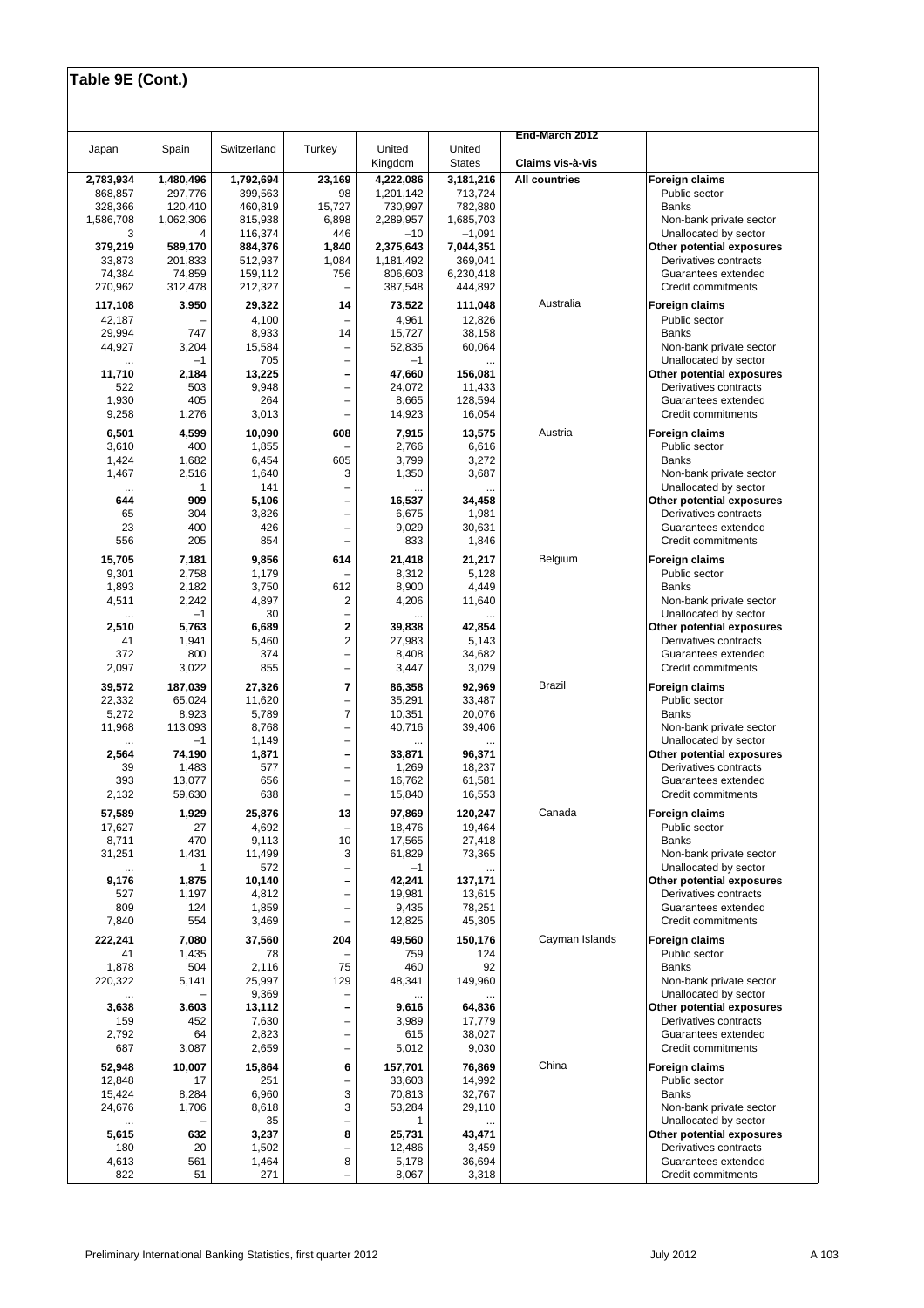| End-March 2012   |                                                    | Total                |                    | Non-              |                          |                    |                  |                      |
|------------------|----------------------------------------------------|----------------------|--------------------|-------------------|--------------------------|--------------------|------------------|----------------------|
|                  |                                                    | of 24                | European           | European          | Belgium                  | France             | Germany          | Italy                |
| Claims vis-à-vis |                                                    | countries            | banks              | banks             |                          |                    |                  |                      |
| Chinese Taipei   | <b>Foreign claims</b><br>Public sector             | 143,383<br>43,062    | 64,254<br>21,063   | 79,129<br>21,999  | 16                       | 6,128<br>2,249     | 3,474<br>1,392   | 67<br>$\ddotsc$      |
|                  | Banks                                              | 23,756               | 9,361              | 14,395            | 15                       | 1,326              | 123              | 38                   |
|                  | Non-bank private sector                            | 76,538               | 33,806             | 42,732            | 1                        | 2,553              | 1,959            | 29                   |
|                  | Unallocated by sector                              | 27                   | 24                 | 3                 | $\overline{\phantom{0}}$ |                    |                  | $\ddotsc$            |
|                  | Other potential exposures                          | 29,949               | 5,801              | 24,148            | 28                       | 1,282              | 1,294            | 105                  |
|                  | Derivatives contracts                              | 3,269                | 2,111              | 1,158             |                          | 158                | 394              |                      |
|                  | Guarantees extended<br>Credit commitments          | 8,494<br>18,186      | 3,050<br>640       | 5,444             |                          | 944<br>180         | 877<br>23        | 98<br>$\overline{7}$ |
|                  |                                                    |                      |                    | 17,546            |                          |                    |                  |                      |
| Czech Republic   | Foreign claims                                     | 196,550              | 190,642            | 5,908             | 49,846                   | 36,506             | 9,942            | 17,383               |
|                  | Public sector<br>Banks                             | 62,127<br>19,014     | 58,871<br>18,617   | 3,256<br>397      | 20,723<br>3,770          | 10,213<br>2,222    | 2,428<br>1,515   | 3,840<br>1,490       |
|                  | Non-bank private sector                            | 112,253              | 109,999            | 2,254             | 23,218                   | 24,071             | 5,999            | 12,053               |
|                  | Unallocated by sector                              | 3,156                | 3,155              | 1                 | 2,135                    |                    |                  |                      |
|                  | Other potential exposures                          | 49,744               | 41,079             | 8,665             | 9,434                    | 9,453              | 2,454            | 3,606                |
|                  | Derivatives contracts                              | 5,992                | 5,099              | 893               |                          | 437                | 812              | 290                  |
|                  | Guarantees extended                                | 19,948               | 13,134             | 6,814             |                          | 2,761              | 1,302            | 1,555                |
|                  | Credit commitments                                 | 23,804               | 22,846             | 958               | $\ddotsc$                | 6,255              | 340              | 1,761                |
| Denmark          | <b>Foreign claims</b>                              | 317,952              | 284,866            | 33,086            | 415                      | 14,688             | 26,954           | 2,156                |
|                  | Public sector                                      | 15,680               | 11,205             | 4,475             |                          | 735                | 277              | 9                    |
|                  | <b>Banks</b><br>Non-bank private sector            | 133,602<br>135,951   | 122,505            | 11,097            | 364<br>50                | 5,598              | 16,919<br>9,758  | 1,215<br>932         |
|                  | Unallocated by sector                              | 32,719               | 118,436<br>32,720  | 17,515<br>$-1$    | 1                        | 8,355<br>$\ddotsc$ |                  |                      |
|                  | Other potential exposures                          | 133,968              | 102,320            | 31,648            | 177                      | 6,892              | 7,529            | 1,434                |
|                  | Derivatives contracts                              | 48,628               | 45,530             | 3,098             |                          | 1,382              | 3,537            | 344                  |
|                  | Guarantees extended                                | 32,853               | 12,088             | 20,765            |                          | 1,716              | 2,898            | 323                  |
|                  | Credit commitments                                 | 52,487               | 44,702             | 7,785             |                          | 3,794              | 1,094            | 767                  |
| Finland          | <b>Foreign claims</b>                              | 259,612              | 243,846            | 15,766            | 606                      | 7,016              | 21,022           | 1,164                |
|                  | Public sector                                      | 77,795               | 72,732             | 5,063             | 228                      | 2,726              | 3,399            | 61                   |
|                  | <b>Banks</b>                                       | 60,773               | 55,643             | 5,130             | 319                      | 1,136              | 12,215           | 510                  |
|                  | Non-bank private sector                            | 120,629              | 115,058            | 5,571             | 58                       | 3,154              | 5,408            | 593                  |
|                  | Unallocated by sector<br>Other potential exposures | 415<br>138,148       | 413<br>88,479      | 2<br>49,669       | 1<br>223                 | 4,824              | 7,483            | 1,457                |
|                  | Derivatives contracts                              | 43,933               | 42,011             | 1,922             |                          | 713                | 3,295            | 118                  |
|                  | Guarantees extended                                | 65,359               | 20,871             | 44,488            |                          | 1,278              | 3,666            | 108                  |
|                  | Credit commitments                                 | 28,856               | 25,597             | 3,259             |                          | 2,833              | 522              | 1,231                |
| France           | <b>Foreign claims</b>                              | 1,067,441            | 723,370            | 344,071           | 29,154                   |                    | 198,573          | 36,525               |
|                  | Public sector                                      | 228,114              | 136,034            | 92,080            | 10,613                   |                    | 25,362           | 2,598                |
|                  | Banks                                              | 449,108              | 321,015            | 128,093           | 14,760                   |                    | 104,302          | 19,639               |
|                  | Non-bank private sector                            | 386,700              | 262,811            | 123,889           | 3,653                    |                    | 68,909           | 14,262               |
|                  | Unallocated by sector                              | 3,519                | 3,510              | 9                 | 128                      |                    |                  | 26<br>85,099         |
|                  | Other potential exposures<br>Derivatives contracts | 1,287,653<br>338,096 | 606,321<br>299,182 | 681,332<br>38,914 | 26,754<br>               |                    | 87,400<br>28,197 | 5,530                |
|                  | Guarantees extended                                | 701,961              | 118,520            | 583,441           |                          |                    | 36,149           | 5,733                |
|                  | Credit commitments                                 | 247,596              | 188,619            | 58,977            |                          |                    | 23,054           | 73,836               |
| Germany          | <b>Foreign claims</b>                              | 1,747,396            | 1,333,103          | 414,293           | 15,625                   | 221,249            |                  | 258.969              |
|                  | Public sector                                      | 654,097              | 446,435            | 207,662           | 2,348                    | 40,624             |                  | 58,285               |
|                  | Banks                                              | 428,834              | 312,144            | 116,690           | 5,863                    | 69,065             |                  | 52,591               |
|                  | Non-bank private sector                            | 658,945              | 569,026            | 89,919            | 7,402                    | 111,560            |                  | 148,092              |
|                  | Unallocated by sector                              | 5,520                | 5,498              | 22                | 12                       |                    |                  |                      |
|                  | Other potential exposures<br>Derivatives contracts | 1,157,825<br>487,085 | 679,891            | 477,934<br>73,878 | 9,530                    | 112,900<br>48,325  |                  | 101,038<br>21,478    |
|                  | Guarantees extended                                | 459,230              | 413,207<br>96,931  | 362,299           | <br>$\cdots$             | 27,113             |                  | 18,238               |
|                  | Credit commitments                                 | 211,510              | 169,753            | 41,757            | $\cdots$                 | 37,462             |                  | 61,322               |
| Greece           | Foreign claims                                     | 78,781               | 73,792             | 4,989             | 253                      | 39,915             | 6,319            | 1,760                |
|                  | Public sector                                      | 6,876                | 6,363              | 513               | 233                      | 1,913              | 737              | 452                  |
|                  | Banks                                              | 3,029                | 2,362              | 667               | 1                        | 206                | 249              | 145                  |
|                  | Non-bank private sector                            | 68,792               | 64,983             | 3,809             | 20                       | 37,796             | 5,333            | 1,163                |
|                  | Unallocated by sector                              | 84                   | 84                 |                   | $-1$                     |                    |                  | $\cdots$             |
|                  | Other potential exposures                          | 38,527               | 24,597             | 13,930            | 62                       | 6,429              | 2,149            | 1,453                |
|                  | Derivatives contracts<br>Guarantees extended       | 7,317<br>23,642      | 6,290<br>11,552    | 1,027<br>12,090   |                          | 1,546<br>3,248     | 334<br>863       | 445<br>239           |
|                  | Credit commitments                                 | 7,568                | 6,755              | 813               | <br>                     | 1,635              | 952              | 769                  |
|                  |                                                    |                      |                    |                   |                          |                    |                  |                      |
| Hong Kong SAR    | Foreign claims<br>Public sector                    | 541,496<br>110,937   | 359,889<br>94,928  | 181,607<br>16,009 | 563<br>67                | 23,576<br>6,010    | 10,364<br>836    | 908<br>120           |
|                  | <b>Banks</b>                                       | 54,691               | 27,488             | 27,203            | 26                       | 2,986              | 909              | 431                  |
|                  | Non-bank private sector                            | 374,239              | 236,250            | 137,989           | 470                      | 14,580             | 8,619            | 358                  |
|                  | Unallocated by sector                              | 1,629                | 1,223              | 406               |                          | $\ddotsc$          |                  | $-1$                 |
|                  | Other potential exposures                          | 119,206              | 51,274             | 67,932            | 288                      | 8,018              | 4,183            | 339                  |
|                  | Derivatives contracts                              | 14,192               | 9,316              | 4,876             |                          | 613                | 979              | 31                   |
|                  | Guarantees extended<br>Credit commitments          | 52,197<br>52,817     | 19,912<br>22,046   | 32,285<br>30,771  |                          | 2,327<br>5,078     | 2,582<br>622     | 185<br>123           |
|                  |                                                    |                      |                    |                   |                          |                    |                  |                      |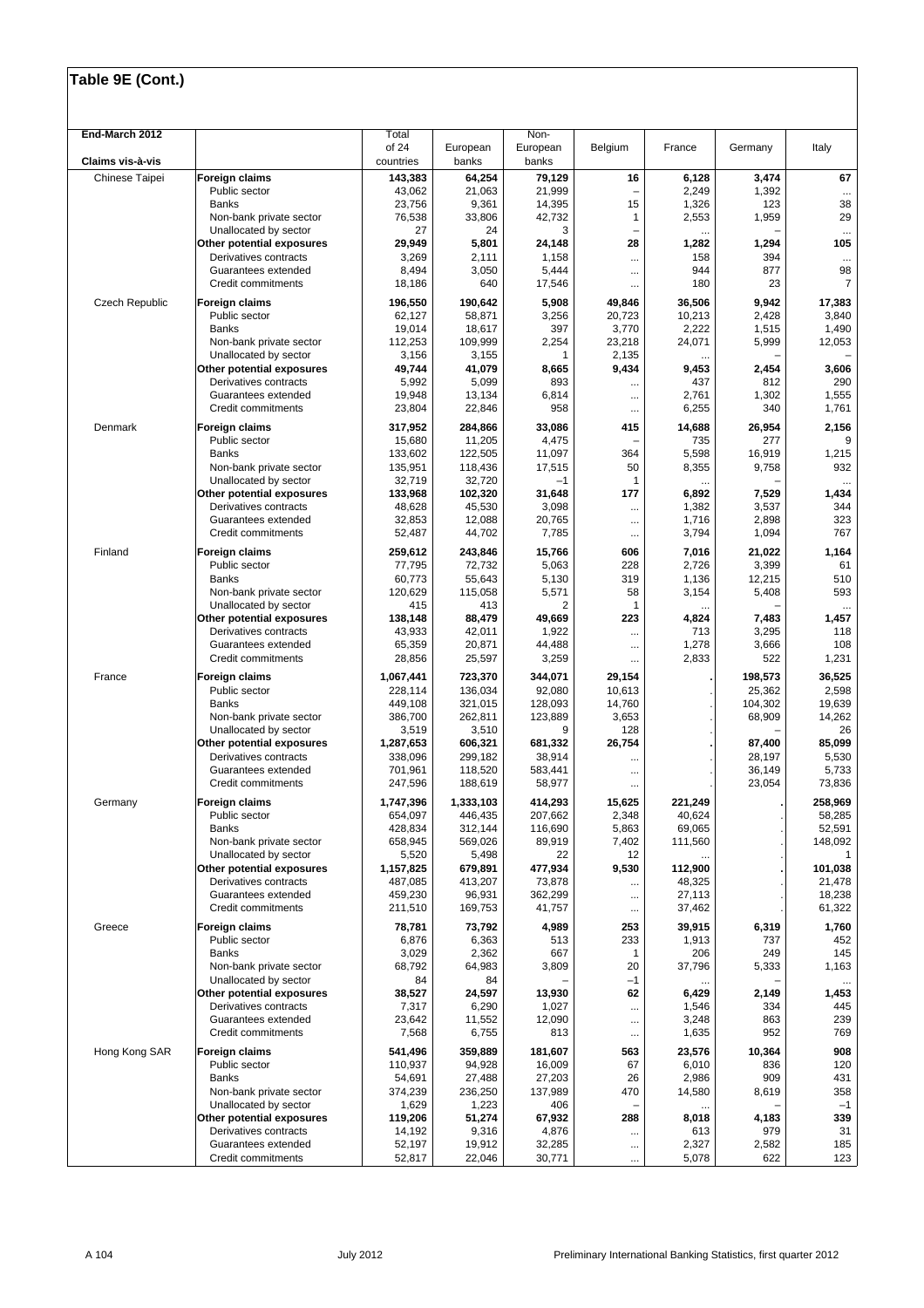|                          |                     |                  |                                                     |                    |                         | End-March 2012   |                                                    |
|--------------------------|---------------------|------------------|-----------------------------------------------------|--------------------|-------------------------|------------------|----------------------------------------------------|
| Japan                    | Spain               | Switzerland      | Turkey                                              | United<br>Kingdom  | United<br><b>States</b> | Claims vis-à-vis |                                                    |
| 16,270                   | 73                  | 7,592            | 1                                                   | 45,359             | 39,042                  | Chinese Taipei   | Foreign claims                                     |
| 1,599                    | 58                  | 583              | -                                                   | 16,305             | 14,059                  |                  | Public sector                                      |
| 1,578<br>13,093          | 11<br>5             | 1,840<br>5,143   | $\overline{\phantom{0}}$<br>1                       | 5,426<br>23,628    | 8,401<br>16,582         |                  | <b>Banks</b><br>Non-bank private sector            |
|                          | $-1$                | 26               | $\overline{\phantom{0}}$                            |                    |                         |                  | Unallocated by sector                              |
| 1,847                    | 24                  | 879              | $\overline{\phantom{0}}$                            | 1,754              | 18,330                  |                  | Other potential exposures                          |
| 129                      | 10                  | 577              | $\overline{\phantom{0}}$                            | 679                | 844                     |                  | Derivatives contracts                              |
| 1,285<br>433             | 14                  | 178<br>124       | $\overline{\phantom{0}}$<br>-                       | 770<br>305         | 2,879<br>14,607         |                  | Guarantees extended<br>Credit commitments          |
|                          |                     |                  |                                                     |                    |                         | Czech Republic   |                                                    |
| 644<br>140               | 490<br>31           | 264<br>10        | -<br>$\overline{\phantom{0}}$                       | 6,105<br>3,498     | 5,172<br>3,116          |                  | <b>Foreign claims</b><br>Public sector             |
| 117                      | 254                 | 94               | -                                                   | 484                | 260                     |                  | Banks                                              |
| 387                      | 205                 | 159              | -                                                   | 2,122              | 1,796                   |                  | Non-bank private sector                            |
| <br>66                   | 30                  | 1<br>159         | -<br>-                                              | 1<br>2,837         | 8,558                   |                  | Unallocated by sector<br>Other potential exposures |
|                          |                     | 28               | -                                                   | 561                | 862                     |                  | Derivatives contracts                              |
| 66                       | 13                  | 10               | $\overline{\phantom{0}}$                            | 1,985              | 6,738                   |                  | Guarantees extended                                |
|                          | 17                  | 121              | $\overline{\phantom{0}}$                            | 291                | 958                     |                  | Credit commitments                                 |
| 8,066                    | 3,733               | 16,726           | 53                                                  | 15,880             | 22,271                  | Denmark          | <b>Foreign claims</b>                              |
| 3,146                    |                     | 1,231            | $\overline{\phantom{0}}$                            | 2,255              | 755                     |                  | Public sector<br><b>Banks</b>                      |
| 1,530<br>3,390           | 2,256<br>1,477      | 13,165<br>2,241  | 53<br>$\overline{\phantom{0}}$                      | 7,188<br>6,437     | 8,028<br>13,488         |                  | Non-bank private sector                            |
|                          |                     | 89               | $\overline{\phantom{0}}$                            |                    |                         |                  | Unallocated by sector                              |
| 1,120                    | 1,336               | 4,900            | 1                                                   | 16,852             | 30,112                  |                  | Other potential exposures                          |
| 11<br>70                 | 779<br>88           | 3,891<br>825     | 1<br>$\overline{\phantom{0}}$                       | 10,891             | 2,784                   |                  | Derivatives contracts<br>Guarantees extended       |
| 1,039                    | 469                 | 184              | $\overline{\phantom{0}}$                            | 3,965<br>1,996     | 20,585<br>6,743         |                  | Credit commitments                                 |
| 4,000                    | 2,007               | 5,227            | 2                                                   | 6,527              | 8,888                   | Finland          | Foreign claims                                     |
| 1,628                    | 96                  | 979              | $\overline{\phantom{0}}$                            | 4,999              | 2,146                   |                  | Public sector                                      |
| 195                      | 49                  | 2,480            | $\overline{c}$                                      | $-476$             | 4,383                   |                  | <b>Banks</b>                                       |
| 2,176                    | 1,863               | 1,721            | $\overline{\phantom{0}}$                            | 2,004              | 2,359                   |                  | Non-bank private sector                            |
| 1<br>1,172               | $-1$<br>2,225       | 47<br>8,828      | $\overline{\phantom{0}}$<br>1                       | 23,371             | 48,101                  |                  | Unallocated by sector<br>Other potential exposures |
| 18                       | 1,628               | 7,764            | $\overline{\phantom{0}}$                            | 17,116             | 1,778                   |                  | Derivatives contracts                              |
| 2                        | 141                 | 526              | 1                                                   | 5,026              | 44,276                  |                  | Guarantees extended                                |
| 1,152                    | 456                 | 538              | $\overline{\phantom{0}}$                            | 1,229              | 2,047                   |                  | Credit commitments                                 |
| 106,892                  | 40,376              | 61,029           | 1,517                                               | 242,155            | 197,334                 | France           | Foreign claims                                     |
| 53,388<br>20,324         | 8,385<br>12,560     | 13,063<br>15,881 | 1,409                                               | 48,055<br>103,442  | 26,078<br>88,487        |                  | Public sector<br><b>Banks</b>                      |
| 33,180                   | 19,431              | 28,872           | 106                                                 | 90,659             | 82,769                  |                  | Non-bank private sector                            |
|                          |                     | 3,213            | 2                                                   | $-1$               |                         |                  | Unallocated by sector                              |
| 20,738<br>1,235          | 47,197<br>21,905    | 48,929<br>33,354 | 87<br>83                                            | 228,767<br>129,628 | 644,833                 |                  | Other potential exposures<br>Derivatives contracts |
| 1,494                    | 4,712               | 5,593            | 4                                                   | 48,419             | 29,230<br>578,329       |                  | Guarantees extended                                |
| 18,009                   | 20,580              | 9.982            | $\overline{\phantom{0}}$                            | 50,720             | 37,274                  |                  | Credit commitments                                 |
| 136,616                  | 58,088              | 86,570           | 3,671                                               | 327,828            | 224,210                 | Germany          | Foreign claims                                     |
| 77,983                   | 4,569               | 28,109           |                                                     | 208,862            | 110,096                 |                  | Public sector                                      |
| 27,946                   | 7,049               | 31,187           | 3,098                                               | 51,671             | 68,713                  |                  | <b>Banks</b>                                       |
| 30,688<br>$-1$           | 46,469<br>1         | 23,213<br>4,061  | 571<br>2                                            | 67,294<br>1        | 45,401                  |                  | Non-bank private sector<br>Unallocated by sector   |
| 13,749                   | 35,383              | 49,959           | 58                                                  | 253,649            | 447,043                 |                  | Other potential exposures                          |
| 1,800                    | 22,709              | 37,438           | 36                                                  | 191,994            | 62,822                  |                  | Derivatives contracts                              |
| 1,910<br>10,039          | 1,289<br>11,385     | 3,933<br>8,588   | 22<br>$\overline{\phantom{0}}$                      | 32,729<br>28,926   | 355,248<br>28,973       |                  | Guarantees extended<br>Credit commitments          |
|                          |                     |                  |                                                     |                    |                         | Greece           |                                                    |
| 643<br>74                | 918<br>134          | 2,312<br>116     | 67                                                  | 8,503<br>252       | 3,897<br>439            |                  | Foreign claims<br>Public sector                    |
| 68                       | 61                  | 896              | 53                                                  | 465                | 590                     |                  | <b>Banks</b>                                       |
| 501                      | 722                 | 1,270            |                                                     | 7,786              | 2,868                   |                  | Non-bank private sector                            |
| $\cdots$<br>43           | $\mathbf{1}$<br>590 | 30<br>1,507      | 14<br>1                                             | <br>9,694          | 13,748                  |                  | Unallocated by sector<br>Other potential exposures |
| $\overline{\phantom{0}}$ | 177                 | 566              | $\overline{\phantom{0}}$                            | 2,798              | 998                     |                  | Derivatives contracts                              |
| $\overline{\phantom{0}}$ | 23                  | 204              | $\mathbf{1}$                                        | 6,600              | 12,057                  |                  | Guarantees extended                                |
| 43                       | 390                 | 737              | $\overline{\phantom{0}}$                            | 296                | 693                     |                  | Credit commitments                                 |
| 50,765                   | 6,238               | 18,467           | 3                                                   | 283,981            | 47,639                  | Hong Kong SAR    | Foreign claims                                     |
| 4,650                    | 1,339               | 1,321            | $\overline{\phantom{0}}$<br>$\overline{\mathbf{c}}$ | 83,312             | 6,745                   |                  | Public sector<br><b>Banks</b>                      |
| 4,653<br>41,462          | 2,754<br>2,146      | 3,429<br>12,508  | -                                                   | 13,943<br>186,725  | 9,973<br>30,921         |                  | Non-bank private sector                            |
|                          | $-1$                | 1,209            | $\mathbf{1}$                                        | 1                  |                         |                  | Unallocated by sector                              |
| 12,166                   | 873                 | 3,681            | -                                                   | 28,614             | 26,113                  |                  | Other potential exposures                          |
| 400<br>3,337             | 184<br>434          | 2,474<br>378     | $\equiv$<br>$\overline{\phantom{0}}$                | 4,615<br>9,956     | 1,908<br>21,965         |                  | Derivatives contracts<br>Guarantees extended       |
| 8,429                    | 255                 | 829              | $\overline{\phantom{0}}$                            | 14,043             | 2,240                   |                  | Credit commitments                                 |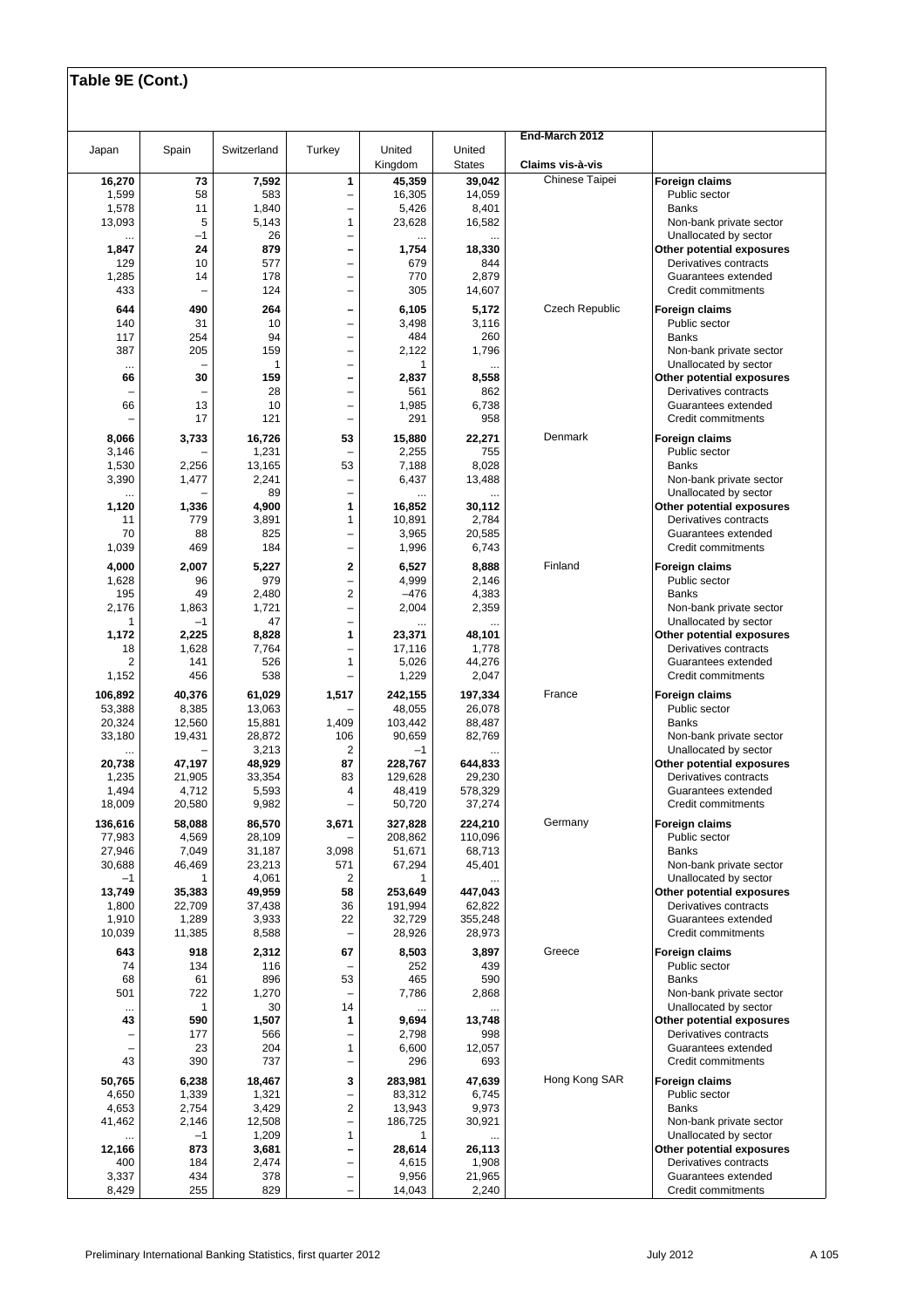| End-March 2012   |                                                    | Total              |                    | Non-               |                          |                  |                  |                    |
|------------------|----------------------------------------------------|--------------------|--------------------|--------------------|--------------------------|------------------|------------------|--------------------|
| Claims vis-à-vis |                                                    | of 24              | European           | European<br>banks  | Belgium                  | France           | Germany          | Italy              |
|                  |                                                    | countries          | banks              |                    |                          |                  |                  |                    |
| India            | <b>Foreign claims</b><br>Public sector             | 283,553<br>35,496  | 150,563<br>15,081  | 132,990<br>20,415  | 633<br>31                | 14,454<br>1,676  | 21,051<br>1,943  | 2,120              |
|                  | Banks                                              | 73,954             | 35,961             | 37,993             | 347                      | 2,891            | 7,742            | 987                |
|                  | Non-bank private sector                            | 173,912            | 99,347             | 74,565             | 255                      | 9,887            | 11,366           | 1,132              |
|                  | Unallocated by sector                              | 191                | 174                | 17                 | ۳                        |                  |                  | $\mathbf{1}$       |
|                  | Other potential exposures                          | 97,836             | 39,930             | 57,906             | 90                       | 5,084            | 8,121            | 1,169              |
|                  | Derivatives contracts                              | 14,668             | 12,781             | 1,887              |                          | 895              | 1,623            |                    |
|                  | Guarantees extended                                | 38,911             | 19,306             | 19,605             |                          | 3,430            | 4,075            | 1,122              |
|                  | Credit commitments                                 | 44,257             | 7,843              | 36,414             | $\cdots$                 | 759              | 2,423            | 47                 |
| Ireland          | <b>Foreign claims</b>                              | 414,982            | 337,051            | 77,931             | 21,638                   | 24,515           | 93,753           | 14,811             |
|                  | Public sector                                      | 12,848             | 10,379             | 2,469              | 298                      | 2,340            | 2,765            | 407                |
|                  | Banks                                              | 63,188             | 47,690             | 15,498             | 754                      | 6,820            | 18,162           | 4,459              |
|                  | Non-bank private sector<br>Unallocated by sector   | 338,133<br>813     | 278,169<br>813     | 59,964             | 20,525<br>61             | 15,355           | 72,826           | 9,946              |
|                  | Other potential exposures                          | 203,845            | 152,629            | 51,216             | 2,441                    | <br>27,270       | 31,684           | $\ddotsc$<br>8,908 |
|                  | Derivatives contracts                              | 90,689             | 80,128             | 10,561             |                          | 6,071            | 13,019           | 1,405              |
|                  | Guarantees extended                                | 80,298             | 44,480             | 35,818             |                          | 18,909           | 9,391            | 946                |
|                  | Credit commitments                                 | 32,858             | 28,021             | 4,837              |                          | 2,290            | 9,274            | 6,557              |
| Italy            | <b>Foreign claims</b>                              | 722,125            | 651,763            | 70,362             | 11,551                   | 333,890          | 133,474          |                    |
|                  | Public sector                                      | 184,213            | 147,341            | 36,872             | 7,107                    | 64.712           | 42,360           |                    |
|                  | <b>Banks</b>                                       | 94,893             | 84,358             | 10,535             | 2,400                    | 27,420           | 30,802           |                    |
|                  | Non-bank private sector                            | 442,390            | 419,436            | 22,954             | 1,988                    | 241,758          | 60,312           |                    |
|                  | Unallocated by sector                              | 629                | 628                | 1                  | 56                       |                  |                  |                    |
|                  | Other potential exposures                          | 599,433            | 277,592            | 321,841            | 4,401                    | 85,742           | 55,468           |                    |
|                  | Derivatives contracts<br>Guarantees extended       | 101,857<br>429,162 | 75,384<br>142,803  | 26,473<br>286,359  |                          | 12,815<br>38,876 | 10,171<br>40,059 |                    |
|                  | Credit commitments                                 | 68,414             | 59,405             | 9,009              | $\cdots$<br>$\cdots$     | 34,051           | 5,238            |                    |
|                  |                                                    |                    |                    |                    |                          |                  |                  |                    |
| Japan            | <b>Foreign claims</b>                              | 833,271            | 448,667            | 384,604            | 1,257                    | 148,823          | 41,942<br>4,472  | $\ddotsc$          |
|                  | Public sector<br>Banks                             | 310,478<br>246,604 | 202,091<br>111,166 | 108,387<br>135,438 | 1,152<br>100             | 73,155<br>33,046 | 9,796            | <br>$\ddotsc$      |
|                  | Non-bank private sector                            | 275,095            | 134,316            | 140,779            | 5                        | 42,622           | 27,674           | $\cdots$           |
|                  | Unallocated by sector                              | 1,094              | 1,094              |                    | $\overline{\phantom{0}}$ |                  |                  |                    |
|                  | Other potential exposures                          | 433,776            | 154,248            | 279,528            | 50                       | 51,298           | 17,944           |                    |
|                  | Derivatives contracts                              | 111,741            | 82,248             | 29,493             | $\cdots$                 | 9,215            | 11,828           | $\ddotsc$          |
|                  | Guarantees extended                                | 241,083            | 34,099             | 206,984            | $\cdots$                 | 10,010           | 5,272            | $\ddotsc$          |
|                  | Credit commitments                                 | 80,952             | 37,901             | 43,051             |                          | 32,073           | 844              | $\cdots$           |
| Luxembourg       | <b>Foreign claims</b>                              | 529,427            | 416,579            | 112,848            | 5,466                    | 83,012           | 140,207          | 26,863             |
|                  | Public sector                                      | 67,327             | 64,406             | 2,921              | 1,491                    | 10,101           | 616              | 303                |
|                  | Banks                                              | 119,759            | 110,329            | 9,430              | 589                      | 19,730           | 48,685           | 7,265              |
|                  | Non-bank private sector<br>Unallocated by sector   | 338,103<br>4,238   | 237,637<br>4,207   | 100,466<br>31      | 3,050<br>336             | 53,181           | 90,906           | 19,129<br>166      |
|                  | Other potential exposures                          | 210,977            | 140,662            | 70,315             | 2,147                    | 40,975           | 47,241           | 9,849              |
|                  | Derivatives contracts                              | 45,048             | 38,440             | 6,608              | $\ddotsc$                | 5,740            | 16,073           | 1,164              |
|                  | Guarantees extended                                | 112,205            | 56,204             | 56,001             |                          | 17,070           | 25,196           | 2,070              |
|                  | Credit commitments                                 | 53,724             | 46,018             | 7,706              |                          | 18,165           | 5,972            | 6,615              |
| Mexico           | <b>Foreign claims</b>                              | 357,899            | 226,184            | 131,715            | 128                      | 5,674            | 6,093            | 871                |
|                  | Public sector                                      | 146,012            | 96,122             | 49,890             | 119                      | 836              | 529              | 75                 |
|                  | Banks                                              | 29,912             | 20,839             | 9,073              | 2                        | 249              | 1,189            | $\overline{7}$     |
|                  | Non-bank private sector                            | 181,938            | 109,198            | 72,740             | $\overline{7}$           | 4,589            | 4,375            | 789                |
|                  | Unallocated by sector                              | 37                 | 25                 | 12                 | 459                      |                  |                  |                    |
|                  | Other potential exposures<br>Derivatives contracts | 135,039<br>16,033  | 67,093<br>12,998   | 67,946<br>3,035    |                          | 3,267<br>1,163   | 3,264<br>1,281   | 652<br>12          |
|                  | Guarantees extended                                | 76,793             | 19,840             | 56,953             |                          | 707              | 1,696            | 22                 |
|                  | Credit commitments                                 | 42,213             | 34,255             | 7,958              | <br>                     | 1,397            | 287              | 618                |
| Netherlands      | <b>Foreign claims</b>                              | 826,098            | 638,792            | 187,306            | 23,058                   | 124,502          | 165,030          | 20,646             |
|                  | Public sector                                      | 184,858            | 151,094            | 33,764             | 215                      | 18,161           | 12,486           | 111                |
|                  | <b>Banks</b>                                       | 192,066            | 142,250            | 49,816             | 2,131                    | 29,586           | 57,381           | 5,348              |
|                  | Non-bank private sector                            | 447,697            | 343,972            | 103,725            | 20,691                   | 76,755           | 95,163           | 15,187             |
|                  | Unallocated by sector                              | 1,477              | 1,476              | 1                  | 21                       | $\cdots$         |                  |                    |
|                  | Other potential exposures                          | 555,183            | 296,156            | 259,027            | 19,816                   | 38,753           | 56,005           | 11,688             |
|                  | Derivatives contracts                              | 148,262            | 132,113            | 16,149             | $\cdots$                 | 13,910           | 16,557           | 1,045              |
|                  | Guarantees extended                                | 313,603            | 92,456             | 221,147            |                          | 8,729            | 25,963           | 2,339              |
|                  | Credit commitments                                 | 93,318             | 71,587             | 21,731             | $\ddotsc$                | 16,114           | 13,485           | 8,304              |
| New Zealand      | Foreign claims                                     | 305,438            | 23,828             | 281,610            | 54                       | 754              | 6,955            | 52                 |
|                  | Public sector                                      | 23,502             | 1,652              | 21,850             |                          | 29               | 330              |                    |
|                  | <b>Banks</b><br>Non-bank private sector            | 17,558<br>263,890  | 7,031<br>15,128    | 10,527<br>248,762  | 53<br>1                  | 180<br>545       | 5,410<br>1,215   | 22<br>29           |
|                  | Unallocated by sector                              | 488                | 17                 | 471                | -                        |                  |                  |                    |
|                  | Other potential exposures                          | 52,500             | 6,296              | 46,204             | $\overline{\phantom{a}}$ | 360              | 1,341            | 44                 |
|                  | Derivatives contracts                              | 9,777              | 2,830              | 6,947              |                          | 38               | 302              | $\overline{4}$     |
|                  | Guarantees extended                                | 10,662             | 1,100              | 9,562              |                          | 146              | 429              | 39                 |
|                  | Credit commitments                                 | 32,061             | 2,366              | 29,695             |                          | 176              | 610              | $\mathbf{1}$       |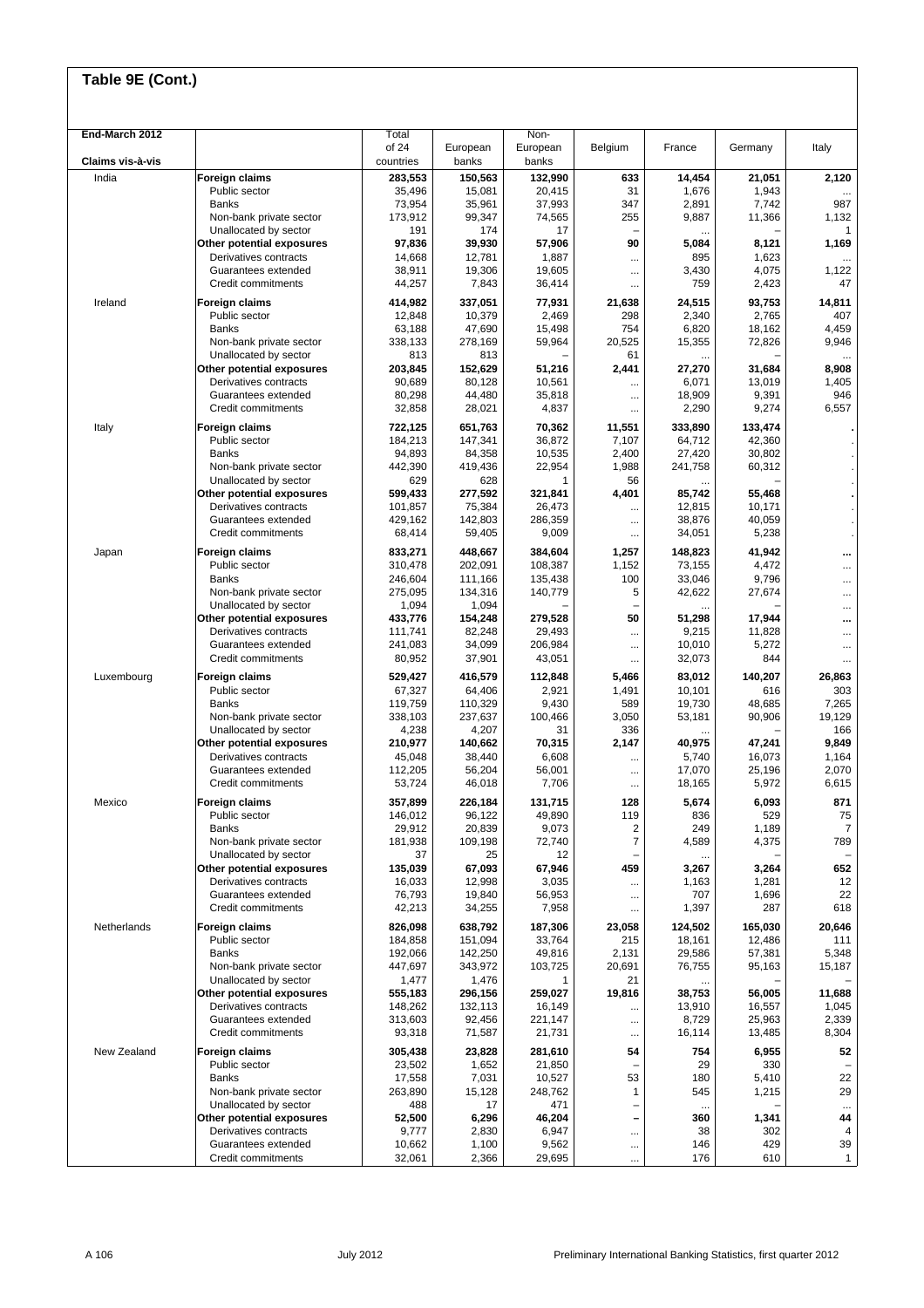|                  |                          |                  |                                                      |                   |                   | End-March 2012            |                                              |
|------------------|--------------------------|------------------|------------------------------------------------------|-------------------|-------------------|---------------------------|----------------------------------------------|
| Japan            | Spain                    | Switzerland      | Turkey                                               | United            | United            |                           |                                              |
|                  |                          |                  |                                                      | Kingdom           | <b>States</b>     | Claims vis-à-vis<br>India |                                              |
| 25,155<br>2,083  | 465                      | 11,227<br>1,724  | 37                                                   | 84,993<br>8,221   | 72,037<br>16,252  |                           | Foreign claims<br>Public sector              |
| 5,131            | 165                      | 3,750            | 26                                                   | 16,708            | 20,385            |                           | <b>Banks</b>                                 |
| 17,941           | 300                      | 5,580            | 10                                                   | 60,065            | 35,400            |                           | Non-bank private sector                      |
|                  | $\overline{\phantom{0}}$ | 173              | 1                                                    | $-1$              |                   |                           | Unallocated by sector                        |
| 1,162            | 407                      | 1,774            | 1                                                    | 19,120            | 21,712            |                           | Other potential exposures                    |
| 49<br>500        | 406                      | 587<br>671       | $\overline{\phantom{0}}$<br>1                        | 9,231<br>6,012    | 1,257<br>17,810   |                           | Derivatives contracts<br>Guarantees extended |
| 613              | 1                        | 516              | $\overline{\phantom{0}}$                             | 3,877             | 2,645             |                           | Credit commitments                           |
|                  |                          |                  |                                                      |                   |                   | Ireland                   |                                              |
| 20,690<br>746    | 8,078<br>126             | 12,617<br>55     | 88<br>$\overline{\phantom{0}}$                       | 137,485<br>2,795  | 44,224<br>719     |                           | <b>Foreign claims</b><br>Public sector       |
| 1,781            | 902                      | 2,320            | 26                                                   | 11,198            | 12,220            |                           | <b>Banks</b>                                 |
| 18,163           | 7,050                    | 9,576            | 62                                                   | 123,492           | 31,285            |                           | Non-bank private sector                      |
|                  |                          | 666              | -                                                    |                   |                   |                           | Unallocated by sector                        |
| 864              | 4,175                    | 5,892            | —                                                    | 66,421            | 45,913            |                           | Other potential exposures                    |
| 486<br>45        | 2,906<br>584             | 3,842<br>338     | -<br>$\overline{\phantom{0}}$                        | 47,999<br>12,869  | 8,174<br>33,820   |                           | Derivatives contracts<br>Guarantees extended |
| 333              | 685                      | 1,712            | -                                                    | 5,553             | 3,919             |                           | Credit commitments                           |
| 28,744           | 33,592                   |                  | 117                                                  | 57,212            | 37,353            | Italy                     | <b>Foreign claims</b>                        |
| 18,945           | 10,066                   | 21,230<br>6,321  |                                                      | 6,659             | 15.447            |                           | Public sector                                |
| 1,719            | 4,099                    | 5,114            | 90                                                   | 3,425             | 8,028             |                           | <b>Banks</b>                                 |
| 8,079            | 19,426                   | 9,435            | 26                                                   | 47,128            | 13,878            |                           | Non-bank private sector                      |
| 1                | 1                        | 360              | 1                                                    |                   |                   |                           | Unallocated by sector                        |
| 5,500            | 19,083                   | 22,845           | 89                                                   | 77,655            | 315,074           |                           | Other potential exposures                    |
| 32<br>2,064      | 3,128<br>8,396           | 19,293<br>840    | 89                                                   | 20,844<br>51,577  | 26,001<br>283,505 |                           | Derivatives contracts<br>Guarantees extended |
| 3,404            | 7,559                    | 2,712            |                                                      | 5,234             | 5,568             |                           | Credit commitments                           |
|                  |                          |                  |                                                      |                   |                   | Japan                     |                                              |
|                  | 2,159<br>1,348           | 86,106<br>43,808 | 126                                                  | 145,657<br>65,600 | 339,559<br>83,397 |                           | <b>Foreign claims</b><br>Public sector       |
|                  | 392                      | 8,221            | 114                                                  | 55,293            | 126,223           |                           | <b>Banks</b>                                 |
|                  | 419                      | 33,024           | 12                                                   | 24,764            | 129,939           |                           | Non-bank private sector                      |
|                  |                          | 1,053            | —                                                    |                   |                   |                           | Unallocated by sector                        |
|                  | 530                      | 34,296           | 3                                                    | 46,271            | 270,385           |                           | Other potential exposures                    |
|                  | 230<br>238               | 23,250<br>9,765  | 3<br>-                                               | 35,233<br>8,032   | 25,609            |                           | Derivatives contracts<br>Guarantees extended |
|                  | 62                       | 1,281            | $\overline{\phantom{0}}$                             | 3,006             | 203,912<br>40,864 |                           | Credit commitments                           |
|                  |                          |                  |                                                      |                   |                   |                           |                                              |
| 40,953<br>364    | 7,470<br>64              | 78,082<br>43,833 | 197                                                  | 32,304<br>1,427   | 29,245<br>1,441   | Luxembourg                | Foreign claims<br>Public sector              |
| 2,011            | 724                      | 10,039           | 75                                                   | 15,470            | 3,541             |                           | <b>Banks</b>                                 |
| 38,578           | 6,681                    | 20,612           | 122                                                  | 15,407            | 24,263            |                           | Non-bank private sector                      |
|                  | 1                        | 3,598            | -                                                    |                   |                   |                           | Unallocated by sector                        |
| 1,945            | 3,307                    | 10,659           | -                                                    | 18,506            | 66,656            |                           | Other potential exposures                    |
| 31<br>309        | 560<br>409               | 2,578            | $\overline{\phantom{0}}$                             | 8,796             | 6,001             |                           | Derivatives contracts<br>Guarantees extended |
| 1,605            | 2,338                    | 1,855<br>6,226   | $\overline{\phantom{0}}$<br>-                        | 6,976<br>2,734    | 55,427<br>5,228   |                           | Credit commitments                           |
|                  |                          |                  |                                                      |                   |                   | Mexico                    |                                              |
| 8,562<br>5,569   | 146,660<br>62,071        | 10,910<br>4,827  | -<br>-                                               | 49,519<br>25,630  | 101,668<br>39,852 |                           | Foreign claims<br>Public sector              |
| 521              | 10,565                   | 2,472            | $\overline{\phantom{0}}$                             | 5,728             | 7,369             |                           | <b>Banks</b>                                 |
| 2,472            | 74,024                   | 3,586            | -                                                    | 18,161            | 54,447            |                           | Non-bank private sector                      |
|                  |                          | 25               | -                                                    |                   |                   |                           | Unallocated by sector                        |
| 1,816            | 37,197                   | 3,168            | $\overline{\phantom{0}}$                             | 18,234            | 65,340            |                           | Other potential exposures                    |
| 135              | 6,451                    | 1,073            | $\overline{\phantom{0}}$                             | 2,437             | 2,842             |                           | Derivatives contracts                        |
| 146<br>1,535     | 3,167<br>27,579          | 59<br>2,036      | $\overline{\phantom{0}}$<br>-                        | 13,670<br>2,127   | 56,758<br>5,740   |                           | Guarantees extended<br>Credit commitments    |
|                  |                          |                  |                                                      |                   |                   |                           |                                              |
| 51,522           | 17,964                   | 41,409           | 2,847                                                | 197,479           | 105,382           | Netherlands               | <b>Foreign claims</b>                        |
| 15,484<br>11,038 | 1,178<br>1,686           | 4,891<br>16,948  | 1,297                                                | 112,159<br>17,186 | 10,387<br>24,857  |                           | Public sector<br><b>Banks</b>                |
| 24,999           | 15,100                   | 18,493           | 1,542                                                | 68,133            | 70,138            |                           | Non-bank private sector                      |
| 1                |                          | 1,077            | 8                                                    | 1                 |                   |                           | Unallocated by sector                        |
| 6,510            | 13,615                   | 21,605           | 51                                                   | 124,903           | 245,756           |                           | Other potential exposures                    |
| 483              | 6,664                    | 12,909           | 47                                                   | 76,092            | 13,859            |                           | Derivatives contracts                        |
| 1,232<br>4,795   | 1,054<br>5,897           | 4,157<br>4,539   | 4<br>$\overline{\phantom{0}}$                        | 29,808<br>19,003  | 217,435<br>14,462 |                           | Guarantees extended<br>Credit commitments    |
|                  |                          |                  |                                                      |                   |                   |                           |                                              |
| 6,681            | 95                       | 1,626            | 1<br>$\overline{\phantom{0}}$                        | 5,737             | 5,796             | New Zealand               | <b>Foreign claims</b>                        |
| 3,830<br>325     | 36                       | 78<br>581        | $\overline{\phantom{0}}$                             | 1,168<br>617      | 3,345<br>975      |                           | Public sector<br><b>Banks</b>                |
| 2,526            | 58                       | 952              | $\mathbf{1}$                                         | 3,952             | 1,476             |                           | Non-bank private sector                      |
|                  | 1                        | 15               | $\overline{\phantom{0}}$                             |                   |                   |                           | Unallocated by sector                        |
| 649              | 7                        | 1,364            | -                                                    | 2,592             | 7,497             |                           | Other potential exposures                    |
| 13               | 2                        | 1,140            | $\overline{a}$                                       | 1,304             | 723               |                           | Derivatives contracts                        |
| 1                | 1<br>4                   | 25               | $\overline{\phantom{0}}$<br>$\overline{\phantom{0}}$ | 422               | 5,962             |                           | Guarantees extended                          |
| 635              |                          | 199              |                                                      | 866               | 812               |                           | Credit commitments                           |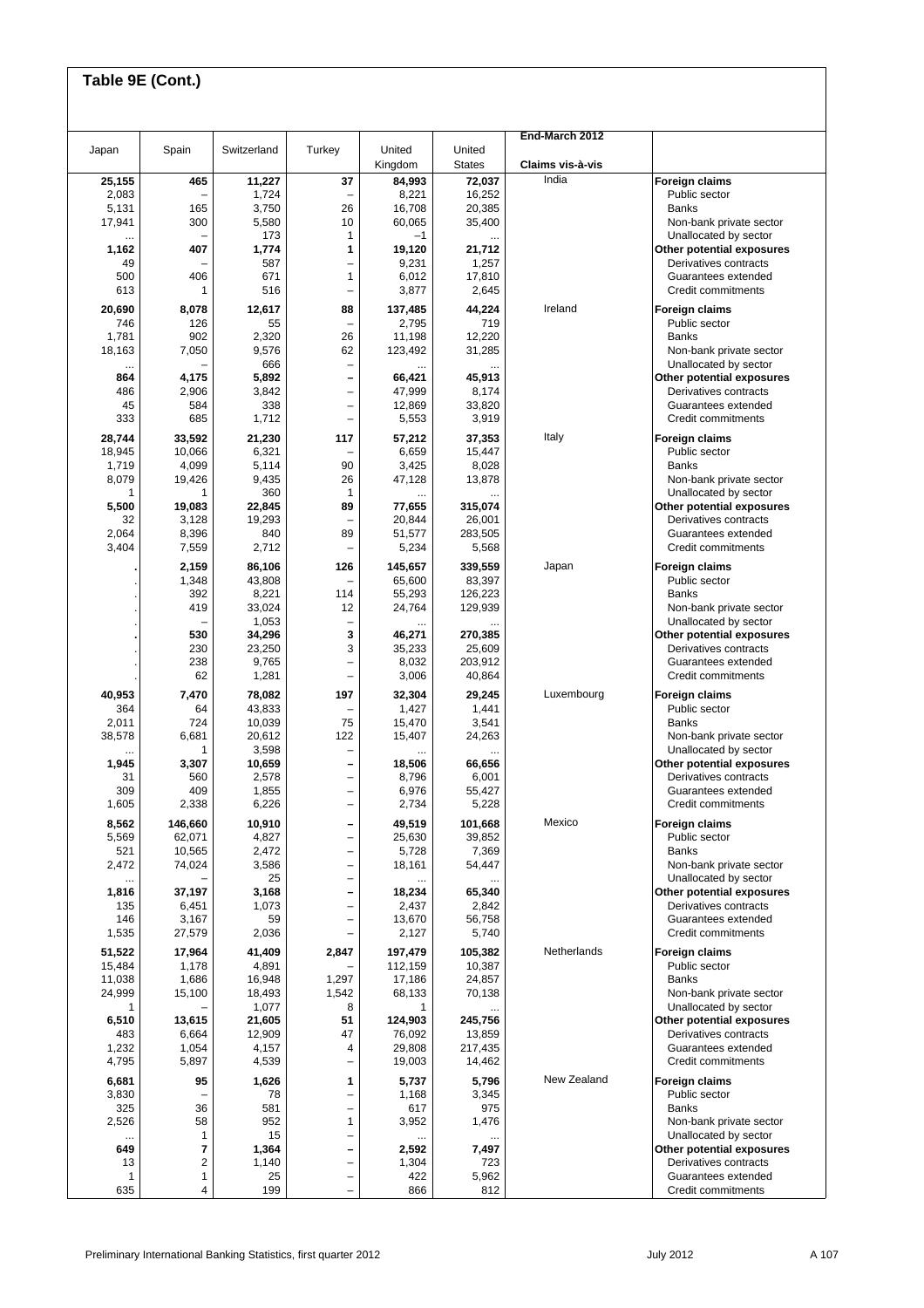| End-March 2012   |                                                    | Total             |                   | Non-              |                |                  |                  |                   |
|------------------|----------------------------------------------------|-------------------|-------------------|-------------------|----------------|------------------|------------------|-------------------|
|                  |                                                    | of 24             | European          | European          | Belgium        | France           | Germany          | Italy             |
| Claims vis-à-vis |                                                    | countries         | banks             | banks             | 352            |                  |                  |                   |
| Norway           | Foreign claims<br>Public sector                    | 235,515<br>24,324 | 207,935<br>12,166 | 27,580<br>12,158  | 1              | 12,765<br>882    | 22,686<br>53     | 2,463<br>2        |
|                  | Banks                                              | 39,828            | 32,165            | 7,663             | 224            | 1,597            | 11,101           | 1,115             |
|                  | Non-bank private sector                            | 170,807           | 163,050           | 7,757             | 127            | 10,286           | 11,532           | 1,346             |
|                  | Unallocated by sector                              | 556               | 554               | 2                 |                |                  |                  |                   |
|                  | Other potential exposures                          | 88,179            | 60,577            | 27,602            | 5              | 4,036            | 4,867            | 1,000             |
|                  | Derivatives contracts<br>Guarantees extended       | 17,732<br>37,018  | 15,883<br>15,693  | 1,849<br>21,325   |                | 571<br>576       | 839<br>2,492     | 86<br>231         |
|                  | Credit commitments                                 | 33,429            | 29,001            | 4,428             | <br>           | 2,889            | 1,536            | 683               |
| Poland           | Foreign claims                                     | 273,899           | 255,297           | 18,602            | 15,748         | 23,797           | 43,717           | 46,441            |
|                  | Public sector                                      | 84,256            | 73,553            | 10,703            | 5,626          | 5,092            | 16,592           | 14,944            |
|                  | <b>Banks</b>                                       | 20,001            | 18,897            | 1,104             | 544            | 2,537            | 7,002            | 1,581             |
|                  | Non-bank private sector                            | 168,915           | 162,121           | 6,794             | 9,357          | 16,168           | 20,123           | 29,916            |
|                  | Unallocated by sector                              | 727<br>77,626     | 726<br>52,495     | 1<br>25,131       | 221<br>2,208   |                  | 11,396           | 6,838             |
|                  | Other potential exposures<br>Derivatives contracts | 4,032             | 3,726             | 306               |                | 3,817<br>757     | 1,054            | 296               |
|                  | Guarantees extended                                | 41,924            | 21,072            | 20,852            |                | 1,059            | 5,042            | 1,970             |
|                  | Credit commitments                                 | 31,670            | 27,697            | 3,973             | $\cdots$       | 2,001            | 5,300            | 4,572             |
| Portugal         | Foreign claims                                     | 163,737           | 157,809           | 5,928             | 990            | 20,479           | 27,214           | 3,070             |
|                  | Public sector                                      | 23,714            | 23,326            | 388               | 160            | 3,884            | 6,915            | 613               |
|                  | Banks                                              | 22,772            | 20,827            | 1,945             | 502            | 3,651            | 7,919            | 1,318             |
|                  | Non-bank private sector                            | 117,222           | 113,627           | 3,595             | 328            | 12,944           | 12,380           | 1,139             |
|                  | Unallocated by sector<br>Other potential exposures | 29<br>109,905     | 29<br>52,287      | 57,618            | 194            | <br>4,883        | 6,245            | 2,874             |
|                  | Derivatives contracts                              | 10.890            | 9,218             | 1,672             |                | 2,173            | 582              | 165               |
|                  | Guarantees extended                                | 82,245            | 27,067            | 55,178            |                | 584              | 5,444            | 910               |
|                  | Credit commitments                                 | 16,770            | 16,002            | 768               |                | 2,126            | 219              | 1,799             |
| Russia           | Foreign claims                                     | 201,184           | 161,135           | 40,049            | 3,987          | 40,970           | 24,202           | 22,890            |
|                  | Public sector                                      | 23,602            | 14,698            | 8,904             | 61             | 3,138            | 949              | 1,890             |
|                  | Banks                                              | 52,902            | 40,303            | 12,599            | 339            | 5,267            | 11,670           | 1,547             |
|                  | Non-bank private sector                            | 123,352           | 104,806           | 18,546            | 3,080          | 32,565           | 11,583           | 19,440            |
|                  | Unallocated by sector<br>Other potential exposures | 1,328<br>158,829  | 1,328<br>68,175   | 90,654            | 507<br>513     | 14,195           | 8,545            | 13<br>5,627       |
|                  | Derivatives contracts                              | 3,811             | 2,660             | 1,151             |                | 1,170            | 369              | 23                |
|                  | Guarantees extended                                | 133,581           | 45,775            | 87,806            |                | 4,163            | 6,687            | 4,695             |
|                  | Credit commitments                                 | 21,437            | 19,740            | 1,697             | $\ddots$       | 8,862            | 1,489            | 909               |
| Singapore        | Foreign claims                                     | 318,017           | 179,837           | 138,180           | 491            | 14,772           | 22,519           | 1,390             |
|                  | Public sector                                      | 75,264            | 34,993            | 40,271            | 21             | 1,355            | 1,564            | 19                |
|                  | Banks                                              | 48,482            | 25,753            | 22,729            | 152<br>317     | 3,287            | 6,891            | 210               |
|                  | Non-bank private sector<br>Unallocated by sector   | 192,343<br>1,928  | 117,176<br>1,915  | 75,167<br>13      | 1              | 10,130           | 14,064           | 1,160<br>$\cdots$ |
|                  | Other potential exposures                          | 107,285           | 60,028            | 47,257            | 198            | 12,529           | 8,412            | 767               |
|                  | Derivatives contracts                              | 18,933            | 14,333            | 4,600             |                | 1,540            | 2,456            | 28                |
|                  | Guarantees extended                                | 60,477            | 28,999            | 31,478            |                | 5,126            | 2,291            | 489               |
|                  | Credit commitments                                 | 27,875            | 16,696            | 11,179            |                | 5,863            | 3,665            | 250               |
| Spain            | Foreign claims                                     | 571,519           | 504,343           | 67,176            | 13.154         | 115,261          | 139,919          | 26,323            |
|                  | Public sector<br>Banks                             | 76,502<br>151,277 | 62,594<br>132,776 | 13,908<br>18,501  | 2,740<br>3,940 | 15,669<br>25,593 | 26,061<br>45,921 | 5,954<br>6,250    |
|                  | Non-bank private sector                            | 343,233           | 308,478           | 34,755            | 6,466          | 73,999           | 67,937           | 14,117            |
|                  | Unallocated by sector                              | 507               | 495               | 12                | 8              |                  |                  | $\overline{2}$    |
|                  | Other potential exposures                          | 375,489           | 164,416           | 211,073           | 1,095          | 31,037           | 40,347           | 14,422            |
|                  | Derivatives contracts                              | 52,618            | 46,006            | 6,612             |                | 8,375            | 6,197            | 1,215             |
|                  | Guarantees extended<br>Credit commitments          | 267,847<br>55,024 | 75,322<br>43,088  | 192,525<br>11,936 | $\cdots$       | 7,289<br>15,373  | 30,817<br>3,333  | 2,475<br>10,732   |
|                  |                                                    |                   |                   |                   |                |                  |                  |                   |
| South Korea      | Foreign claims<br>Public sector                    | 330,691<br>84,846 | 161,403<br>39,951 | 169,288<br>44,895 | 368<br>93      | 19,777<br>6,419  | 18,109<br>1,830  | 488<br>10         |
|                  | Banks                                              | 84,344            | 45,615            | 38,729            | 165            | 4,960            | 10,597           | 280               |
|                  | Non-bank private sector                            | 161,227           | 75,565            | 85,662            | 109            | 8,398            | 5,682            | 199               |
|                  | Unallocated by sector                              | 274               | 272               | 2                 | 1              | $\ddotsc$        |                  | $-1$              |
|                  | Other potential exposures                          | 116,961           | 28,549            | 88,412            | 139            | 6,736            | 4,528            | 478               |
|                  | Derivatives contracts<br>Guarantees extended       | 13,370<br>78,543  | 10,563<br>12,439  | 2,807<br>66,104   |                | 753<br>3,083     | 1,213<br>3,047   | 3<br>459          |
|                  | Credit commitments                                 | 25,048            | 5,547             | 19,501            | <br>$\cdots$   | 2,900            | 268              | 16                |
| Sweden           | Foreign claims                                     | 148,049           | 107,790           | 40,259            | 774            | 11,051           | 33,500           | 2,844             |
|                  | Public sector                                      | 11,046            | 4,419             | 6,627             | 1              | 221              | 587              | 48                |
|                  | <b>Banks</b>                                       | 67,343            | 48,698            | 18,645            | 670            | 3,548            | 19,346           | 1,394             |
|                  | Non-bank private sector                            | 68,115            | 53,127            | 14,988            | 98             | 7,282            | 13,567           | 1,402             |
|                  | Unallocated by sector                              | 1,545             | 1,546             | $-1$              | 5              | $\cdots$         |                  |                   |
|                  | Other potential exposures<br>Derivatives contracts | 148,741<br>17,960 | 57,844<br>16,276  | 90,897<br>1,684   | 132<br>        | 12,426<br>4,976  | 10,436<br>1,507  | 4,306<br>23       |
|                  | Guarantees extended                                | 101,018           | 20,631            | 80,387            | $\cdots$       | 2,260            | 7,391            | 660               |
|                  | Credit commitments                                 | 29,763            | 20,937            | 8,826             |                | 5,190            | 1,538            | 3,623             |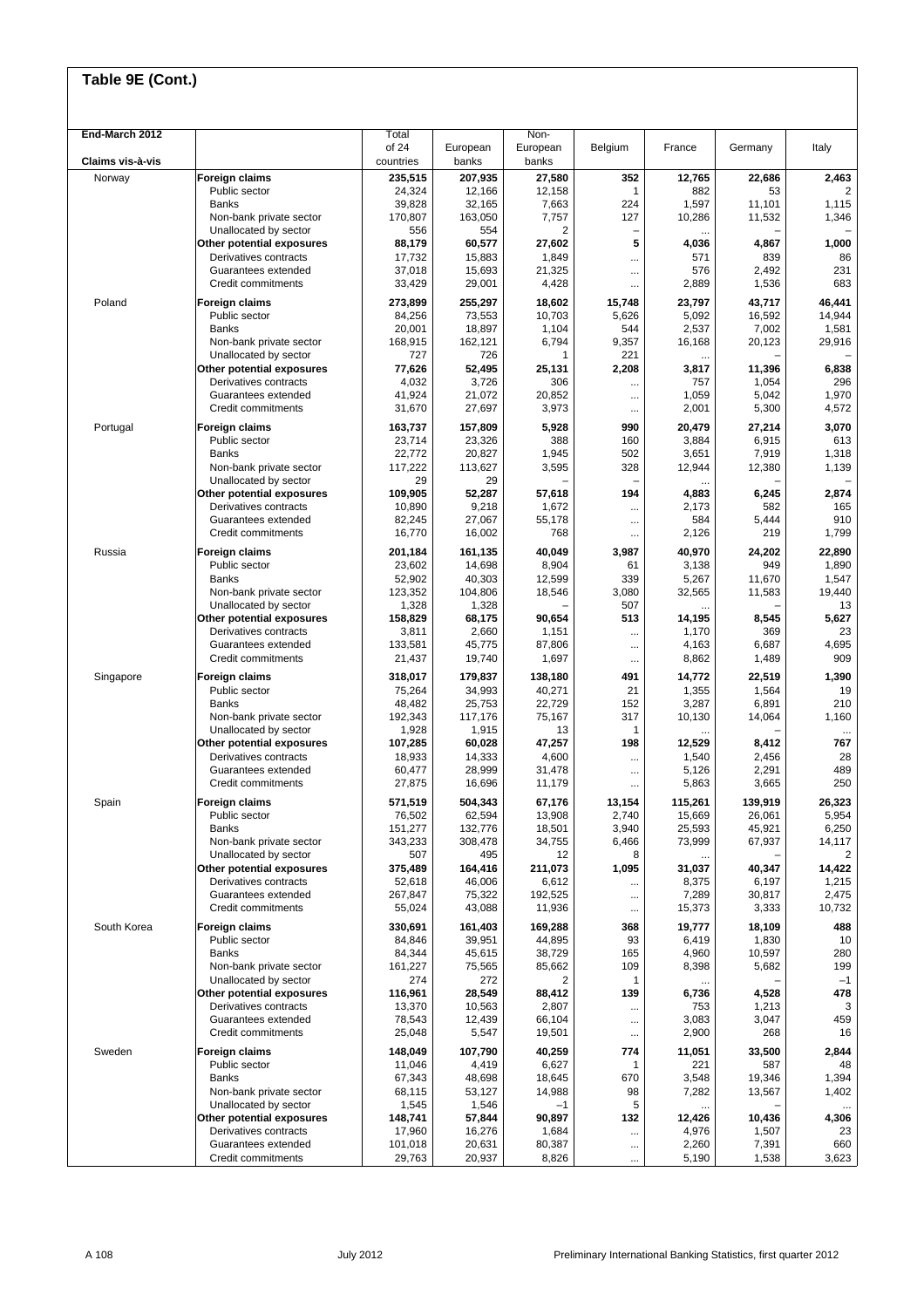## **Table 9E (Cont.)**

| Japan           | Spain         | Switzerland     | Turkey                                               | United          | United           | End-March 2012   |                                                    |
|-----------------|---------------|-----------------|------------------------------------------------------|-----------------|------------------|------------------|----------------------------------------------------|
|                 |               |                 |                                                      | Kingdom         | <b>States</b>    | Claims vis-à-vis |                                                    |
| 11,158          | 5,937         | 4,289           | 86                                                   | 9,617           | 12,442           | Norway           | Foreign claims                                     |
| 6,425<br>2,094  | 118           | 420<br>2,279    | $\overline{\phantom{0}}$<br>83                       | 959<br>3,048    | 5,435<br>3,003   |                  | Public sector<br><b>Banks</b>                      |
| 2,638           | 5,819         | 1,561           | 3                                                    | 5,611           | 4,004            |                  | Non-bank private sector                            |
| 1               |               | 29              | $\overline{a}$                                       | $-1$            |                  |                  | Unallocated by sector                              |
| 583<br>180      | 1,738         | 2,267           | $\overline{a}$<br>$\overline{a}$                     | 9,006           | 26,537           |                  | Other potential exposures<br>Derivatives contracts |
| 21              | 70<br>46      | 1,823<br>65     | $\overline{a}$                                       | 4,409<br>2,837  | 1,356<br>21,267  |                  | Guarantees extended                                |
| 382             | 1,622         | 379             | $\overline{\phantom{0}}$                             | 1,760           | 3,914            |                  | Credit commitments                                 |
| 4,111           | 24,480        | 1,156           | $\qquad \qquad$                                      | 7,792           | 14,024           | Poland           | <b>Foreign claims</b>                              |
| 3,135           | 5,767         | 273             | $\overline{a}$                                       | 4,243           | 7,195            |                  | Public sector                                      |
| 116<br>860      | 582<br>18,131 | 232<br>620      | $\overline{\phantom{0}}$<br>$\overline{\phantom{0}}$ | 676<br>2,873    | 969<br>5,860     |                  | <b>Banks</b><br>Non-bank private sector            |
| $\cdots$        |               | 31              | $\qquad \qquad -$                                    |                 |                  |                  | Unallocated by sector                              |
| 1,092           | 3,753         | 500             | $\overline{\phantom{0}}$                             | 7,078           | 23,998           |                  | Other potential exposures                          |
|                 | 262<br>507    | 69              | $\qquad \qquad -$                                    | 278             | 291              |                  | Derivatives contracts                              |
| 624<br>468      | 2,984         | 16<br>415       | $\qquad \qquad -$<br>$\qquad \qquad -$               | 6,616<br>184    | 20,215<br>3,492  |                  | Guarantees extended<br>Credit commitments          |
| 839             | 77,356        | 2,098           | 1                                                    | 19,644          | 4,840            | Portugal         | <b>Foreign claims</b>                              |
| 34              | 7,947         | 600             | $\qquad \qquad -$                                    | 1,632           | 354              |                  | Public sector                                      |
| 51              | 4,005         | 576             | $\mathbf{1}$                                         | 1,766           | 1,835            |                  | <b>Banks</b>                                       |
| 754             | 65,404        | 893<br>29       | $\overline{\phantom{0}}$<br>$\qquad \qquad -$        | 16,246          | 2,651            |                  | Non-bank private sector                            |
| <br>510         | 20,357        | 1,074           | $\overline{a}$                                       | 14,493          | 56,846           |                  | Unallocated by sector<br>Other potential exposures |
|                 | 2,771         | 536             | $\overline{a}$                                       | 2,909           | 1,538            |                  | Derivatives contracts                              |
| 100             | 6,792         | 237             | $\overline{a}$                                       | 11,044          | 55,000           |                  | Guarantees extended                                |
| 410             | 10,794        | 301             | $\qquad \qquad -$                                    | 540             | 308              |                  | Credit commitments                                 |
| 12,413          | 1,193<br>9    | 8,715<br>2,015  | 475<br>$\overline{\phantom{0}}$                      | 15,965<br>4,508 | 25,025           | Russia           | <b>Foreign claims</b>                              |
| 2,458<br>2,765  | 376           | 2,131           | 167                                                  | 5,867           | 6,332<br>8,638   |                  | Public sector<br><b>Banks</b>                      |
| 7,190           | 808           | 4,266           | 307                                                  | 5,590           | 10,055           |                  | Non-bank private sector                            |
| $\ddotsc$       |               | 303             | 1                                                    |                 |                  |                  | Unallocated by sector                              |
| 1,077<br>87     | 276           | 1,817<br>174    | 11<br>$\overline{\phantom{0}}$                       | 21,726<br>698   | 89,153<br>1,050  |                  | Other potential exposures<br>Derivatives contracts |
| 645             | 160           | 196             | 11                                                   | 20,029          | 86,791           |                  | Guarantees extended                                |
| 345             | 116           | 1,447           | $\qquad \qquad -$                                    | 999             | 1,312            |                  | Credit commitments                                 |
| 40,811          | 642           | 27,617          | 19                                                   | 88,941          | 63,986           | Singapore        | <b>Foreign claims</b>                              |
| 6,793           | 32            | 6,423           | $\overline{\phantom{0}}$                             | 23,722          | 20,681           |                  | Public sector                                      |
| 3,432<br>30,586 | 87<br>523     | 3,707<br>15,686 | 19<br>$\qquad \qquad -$                              | 7,818<br>57,401 | 15,409<br>27,896 |                  | <b>Banks</b><br>Non-bank private sector            |
|                 |               | 1,801           | $\qquad \qquad -$                                    |                 |                  |                  | Unallocated by sector                              |
| 12,709          | 1,018         | 7,770           | 9                                                    | 18,541          | 28,416           |                  | Other potential exposures                          |
| 707<br>5,174    | 84<br>763     | 2,802<br>4,482  | $\qquad \qquad -$<br>9                               | 6,678<br>7,786  | 2,563<br>22,982  |                  | Derivatives contracts<br>Guarantees extended       |
| 6,828           | 171           | 486             |                                                      | 4,077           | 2,871            |                  | Credit commitments                                 |
| 21,361          |               | 19,474          | 204                                                  | 84,763          | 41,803           | Spain            | Foreign claims                                     |
| 8,595           |               | 1,959           |                                                      | 4,109           | 4,334            |                  | Public sector                                      |
| 2,741           |               | 8,651           | 204                                                  | 15,970          | 14,109           |                  | <b>Banks</b>                                       |
| 10,026<br>$-1$  |               | 8,618<br>246    | $\qquad \qquad -$<br>$\qquad \qquad -$               | 64,685<br>$-1$  | 23,360           |                  | Non-bank private sector<br>Unallocated by sector   |
| 3,933           |               | 8,222           | 8                                                    | 56,480          | 205,971          |                  | Other potential exposures                          |
| 249             |               | 4,348           | 4                                                    | 19,083          | 5,931            |                  | Derivatives contracts                              |
| 346<br>3,338    |               | 596<br>3,278    | 4<br>$\qquad \qquad -$                               | 29,819<br>7,578 | 191,662<br>8,378 |                  | Guarantees extended<br>Credit commitments          |
| 47,978          | 727           | 14,993          | $\overline{\phantom{0}}$                             | 97,423          | 94,683           | South Korea      | <b>Foreign claims</b>                              |
| 8,050           | 32            | 4,447           | $\overline{a}$                                       | 23,882          | 31,933           |                  | Public sector                                      |
| 10,769          | 91            | 3,775           | $\overline{\phantom{0}}$                             | 22,835          | 16,617           |                  | <b>Banks</b>                                       |
| 29,159          | 604           | 6,504           | $\overline{a}$                                       | 50,706          | 46,133           |                  | Non-bank private sector                            |
| 4,143           | 706           | 267<br>2,457    | $\overline{\phantom{0}}$<br>75                       | 9,950           | 78,729           |                  | Unallocated by sector<br>Other potential exposures |
| 335             | 386           | 1,881           | $\overline{\phantom{0}}$                             | 4,457           | 1,955            |                  | Derivatives contracts                              |
| 1,152           | 320           | 451             | 75                                                   | 3,925           | 60,401           |                  | Guarantees extended                                |
| 2,656           |               | 125             | $\overline{\phantom{0}}$                             | 1,568           | 16,373           |                  | Credit commitments                                 |
| 14,276<br>4,203 | 2,585<br>3    | 11,499<br>807   | 22<br>$\qquad \qquad -$                              | 16,393<br>2,070 | 20,667<br>1,877  | Sweden           | <b>Foreign claims</b><br>Public sector             |
| 2,473           | 380           | 5,550           | 22                                                   | 7,369           | 12,543           |                  | <b>Banks</b>                                       |
| 7,601           | 2,202         | 4,994           | $\qquad \qquad -$                                    | 6,955           | 6,247            |                  | Non-bank private sector                            |
| $-1$            |               | 148             | $\overline{\phantom{0}}$                             | $-1$            |                  |                  | Unallocated by sector                              |
| 1,448<br>45     | 607<br>80     | 2,334<br>1,428  | $\overline{\phantom{0}}$<br>$\overline{\phantom{0}}$ | 16,955<br>5,475 | 88,789<br>1,453  |                  | Other potential exposures<br>Derivatives contracts |
| 127             | 112           | 186             | -                                                    | 8,257           | 79,842           |                  | Guarantees extended                                |
| 1,276           | 415           | 720             | $\qquad \qquad -$                                    | 3,223           | 7,494            |                  | Credit commitments                                 |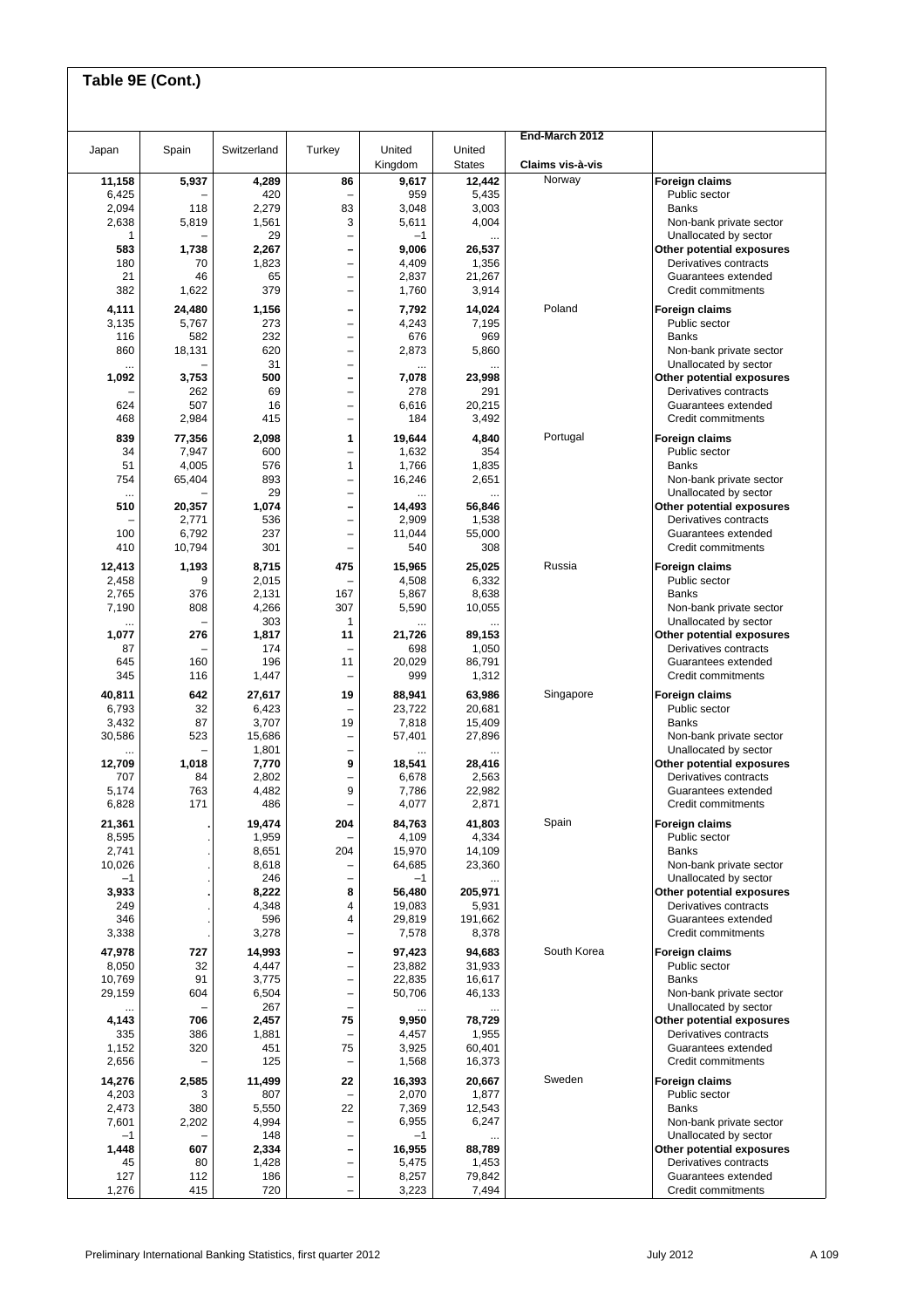## **Table 9E (Cont.)**

| End-March 2012       |                           | Total     |           | Non-      |           |         |         |         |
|----------------------|---------------------------|-----------|-----------|-----------|-----------|---------|---------|---------|
|                      |                           | of 24     | European  | European  | Belgium   | France  | Germany | Italy   |
| Claims vis-à-vis     |                           | countries | banks     | banks     |           |         |         |         |
| Switzerland          | Foreign claims            | 345,431   | 223,097   | 122,334   | 1,666     | 53,061  | 51,359  | 12,545  |
|                      | Public sector             | 70,927    | 33,365    | 37,562    | 36        | 2,256   | 5,467   | 53      |
|                      | <b>Banks</b>              | 108,831   | 71,950    | 36,881    | 1,106     | 17,425  | 19,721  | 2,890   |
|                      | Non-bank private sector   | 165,372   | 117,485   | 47,887    | 491       | 33,380  | 26,171  | 9,545   |
|                      | Unallocated by sector     | 301       | 297       | 4         | 33        |         |         | 57      |
|                      | Other potential exposures | 362,607   | 228,771   | 133,836   | 3,185     | 40,395  | 40.571  | 14,048  |
|                      | Derivatives contracts     | 96,552    | 84,910    | 11,642    | $\cdots$  | 3,653   | 13,290  | 687     |
|                      | Guarantees extended       | 183,688   | 80,793    | 102,895   | $\cdots$  | 17,942  | 19,706  | 5,551   |
|                      | Credit commitments        | 82,367    | 63,068    | 19,299    |           | 18,800  | 7,575   | 7,810   |
| Turkey               | Foreign claims            | 188,620   | 160,833   | 27,787    | 2,742     | 25,543  | 19,649  | 5,762   |
|                      | Public sector             | 36,736    | 30,043    | 6,693     | 41        | 3,906   | 2,259   | 569     |
|                      | <b>Banks</b>              | 49,427    | 34,014    | 15,413    | 2,530     | 4,885   | 6,999   | 2,814   |
|                      | Non-bank private sector   | 102,297   | 96,616    | 5,681     | 172       | 16,752  | 10,391  | 2,371   |
|                      | Unallocated by sector     | 160       | 160       |           | $-1$      |         |         | 8       |
|                      | Other potential exposures | 128,471   | 63,167    | 65,304    | 581       | 9.606   | 10,649  | 5,280   |
|                      | Derivatives contracts     | 4,061     | 3,337     | 724       | $\cdots$  | 424     | 434     | 157     |
|                      | Guarantees extended       | 100,940   | 38,172    | 62,768    | $\ddotsc$ | 4,843   | 7,170   | 4,136   |
|                      | Credit commitments        | 23,470    | 21,658    | 1,812     |           | 4,339   | 3,045   | 987     |
| United Kingdom       | <b>Foreign claims</b>     | 2,824,365 | 1,754,988 | 1,069,377 | 30.698    | 246,410 | 459,768 | 44,780  |
|                      | Public sector             | 244,735   | 99,284    | 145,451   | 524       | 12,367  | 7,100   | 190     |
|                      | <b>Banks</b>              | 732,089   | 510,251   | 221,838   | 12.809    | 126.653 | 135,107 | 22.226  |
|                      | Non-bank private sector   | 1,829,165 | 1,127,097 | 702,068   | 17,198    | 107,390 | 317,561 | 22,363  |
|                      | Unallocated by sector     | 18,376    | 18,356    | 20        | 167       |         |         |         |
|                      | Other potential exposures | 2,423,421 | 1,425,835 | 997,586   | 19,992    | 332,302 | 233,588 | 170,074 |
|                      | Derivatives contracts     | 833,130   | 717,056   | 116,074   | $\ddotsc$ | 46,410  | 141,801 | 12,394  |
|                      | Guarantees extended       | 1,093,686 | 344,017   | 749,669   |           | 224,274 | 46,371  | 4,495   |
|                      | Credit commitments        | 496,605   | 364,762   | 131,843   |           | 61,618  | 45,416  | 153,185 |
| <b>United States</b> | <b>Foreign claims</b>     | 5,608,513 | 3,559,231 | 2,049,282 | 22,861    | 563,405 | 502.257 | 33.658  |
|                      | Public sector             | 1,419,132 | 707,125   | 712,007   | 2,328     | 165,649 | 20,049  | 2,917   |
|                      | Banks                     | 846,592   | 666,079   | 180,513   | 10,000    | 61,965  | 131,568 | 9,994   |
|                      | Non-bank private sector   | 3,285,814 | 2,129,114 | 1,156,700 | 10,470    | 335,791 | 350,640 | 20,747  |
|                      | Unallocated by sector     | 56,975    | 56,913    | 62        | 63        |         |         |         |
|                      | Other potential exposures | 2,529,792 | 2,128,392 | 401,400   | 23,962    | 461,159 | 375,932 | 75.111  |
|                      | Derivatives contracts     | 913,744   | 867,627   | 46,117    | $\cdots$  | 154,317 | 103,728 | 4,011   |
|                      | Guarantees extended       | 712,412   | 637,693   | 74,719    | $\ddotsc$ | 162,994 | 153,570 | 13,665  |
|                      | Credit commitments        | 903,636   | 623,072   | 280,564   | $\ddotsc$ | 143,848 | 118,634 | 57,435  |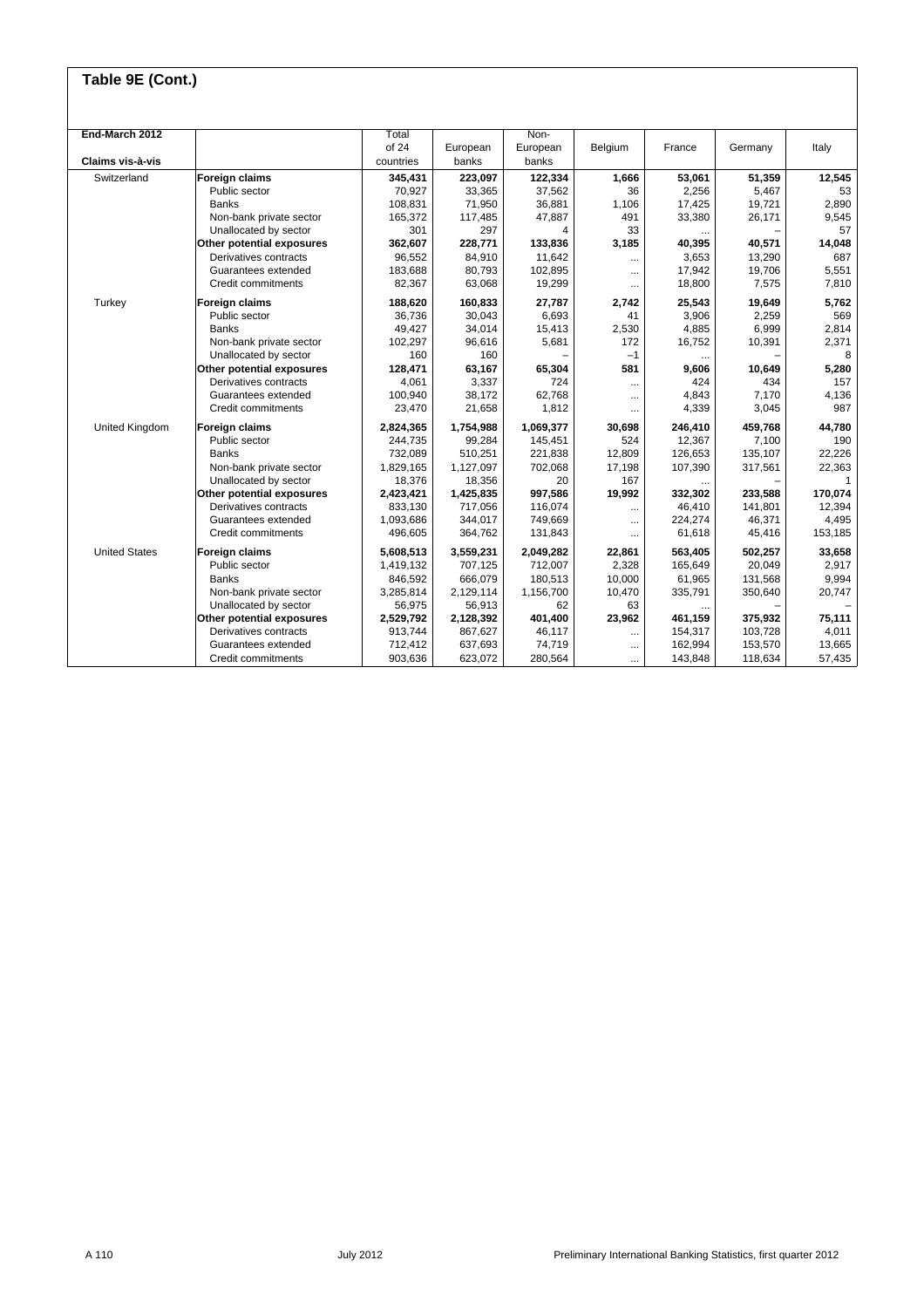| Table 9E (Cont.) |         |             |                          |           |               |                      |                           |
|------------------|---------|-------------|--------------------------|-----------|---------------|----------------------|---------------------------|
|                  |         |             |                          |           |               |                      |                           |
|                  |         |             |                          |           |               | End-March 2012       |                           |
| Japan            | Spain   | Switzerland | Turkey                   | United    | United        |                      |                           |
|                  |         |             |                          | Kingdom   | <b>States</b> | Claims vis-à-vis     |                           |
| 27,789           | 8,002   |             | 545                      | 55,603    | 75,834        | Switzerland          | <b>Foreign claims</b>     |
| 674              | 2,313   |             |                          | 20,515    | 36,772        |                      | Public sector             |
| 7.734            | 1,062   |             | 537                      | 16,468    | 18,499        |                      | <b>Banks</b>              |
| 19,381           | 4,626   |             | 8                        | 18,619    | 20,563        |                      | Non-bank private sector   |
|                  | 1       |             | $\overline{\phantom{0}}$ | 1         |               |                      | Unallocated by sector     |
| 6,817            | 6,960   |             | 72                       | 79,605    | 117,462       |                      | Other potential exposures |
| 940              | 1,564   |             | 58                       | 50,740    | 7,731         |                      | Derivatives contracts     |
| 1,850            | 1,330   |             | 14                       | 14,691    | 96,546        |                      | Guarantees extended       |
| 4,027            | 4,066   |             |                          | 14,174    | 13,185        |                      | Credit commitments        |
| 5,387            | 19,370  | 4,435       |                          | 30,463    | 19,569        | Turkey               | <b>Foreign claims</b>     |
| 2,103            | 6,667   | 546         |                          | 5,779     | 4,586         |                      | Public sector             |
| 1,944            | 509     | 2,668       |                          | 8,301     | 11,295        |                      | <b>Banks</b>              |
| 1,340            | 12,193  | 1,165       |                          | 16,384    | 3,688         |                      | Non-bank private sector   |
|                  | 1       | 56          |                          | $-1$      |               |                      | Unallocated by sector     |
| 446              | 6.723   | 3,358       |                          | 12,197    | 64,675        |                      | Other potential exposures |
|                  | 41      | 1,271       |                          | 617       | 721           |                      | Derivatives contracts     |
| 214              | 2,357   | 150         |                          | 10.410    | 62,377        |                      | Guarantees extended       |
| 232              | 4,325   | 1,937       |                          | 1,170     | 1,577         |                      | Credit commitments        |
| 175,375          | 415,966 | 200,316     | 3,377                    |           | 661,599       | United Kingdom       | Foreign claims            |
| 34,260           | 43,109  | 19,407      |                          |           | 74,667        |                      | Public sector             |
| 43,488           | 22,515  | 79,687      | 2,489                    |           | 110,080       |                      | <b>Banks</b>              |
| 97,627           | 350,342 | 83,637      | 860                      |           | 476,852       |                      | Non-bank private sector   |
|                  |         | 17,585      | 28                       |           |               |                      | Unallocated by sector     |
| 29,624           | 160,806 | 230,776     | 833                      |           | 871,733       |                      | Other potential exposures |
| 6,711            | 93,808  | 163,072     | 619                      |           | 70,644        |                      | Derivatives contracts     |
| 5,149            | 3,931   | 42,412      | 214                      |           | 719,505       |                      | Guarantees extended       |
| 17,764           | 63,067  | 25,292      |                          |           | 81,584        |                      | Credit commitments        |
| 1,240,732        | 209,376 | 778,181     | 4,440                    | 1,124,772 |               | <b>United States</b> | <b>Foreign claims</b>     |
| 456,364          | 35,787  | 171,866     | 90                       | 278,849   |               |                      | Public sector             |
| 88,988           | 16,068  | 171,667     | 3,393                    | 146,998   |               |                      | <b>Banks</b>              |
| 695,380          | 157,520 | 377,991     | 953                      | 698,924   |               |                      | Non-bank private sector   |
|                  | 1       | 56,657      | $\overline{4}$           | 1         |               |                      | Unallocated by sector     |
| 187,898          | 88,551  | 302,336     | 404                      | 647,176   |               |                      | Other potential exposures |
| 14,004           | 20,848  | 142,120     | 221                      | 364,233   |               |                      | Derivatives contracts     |
| 27,212           | 9,835   | 64,289      | 183                      | 183,674   |               |                      | Guarantees extended       |
| 146,682          | 57,868  | 95,927      |                          | 99,269    |               |                      | Credit commitments        |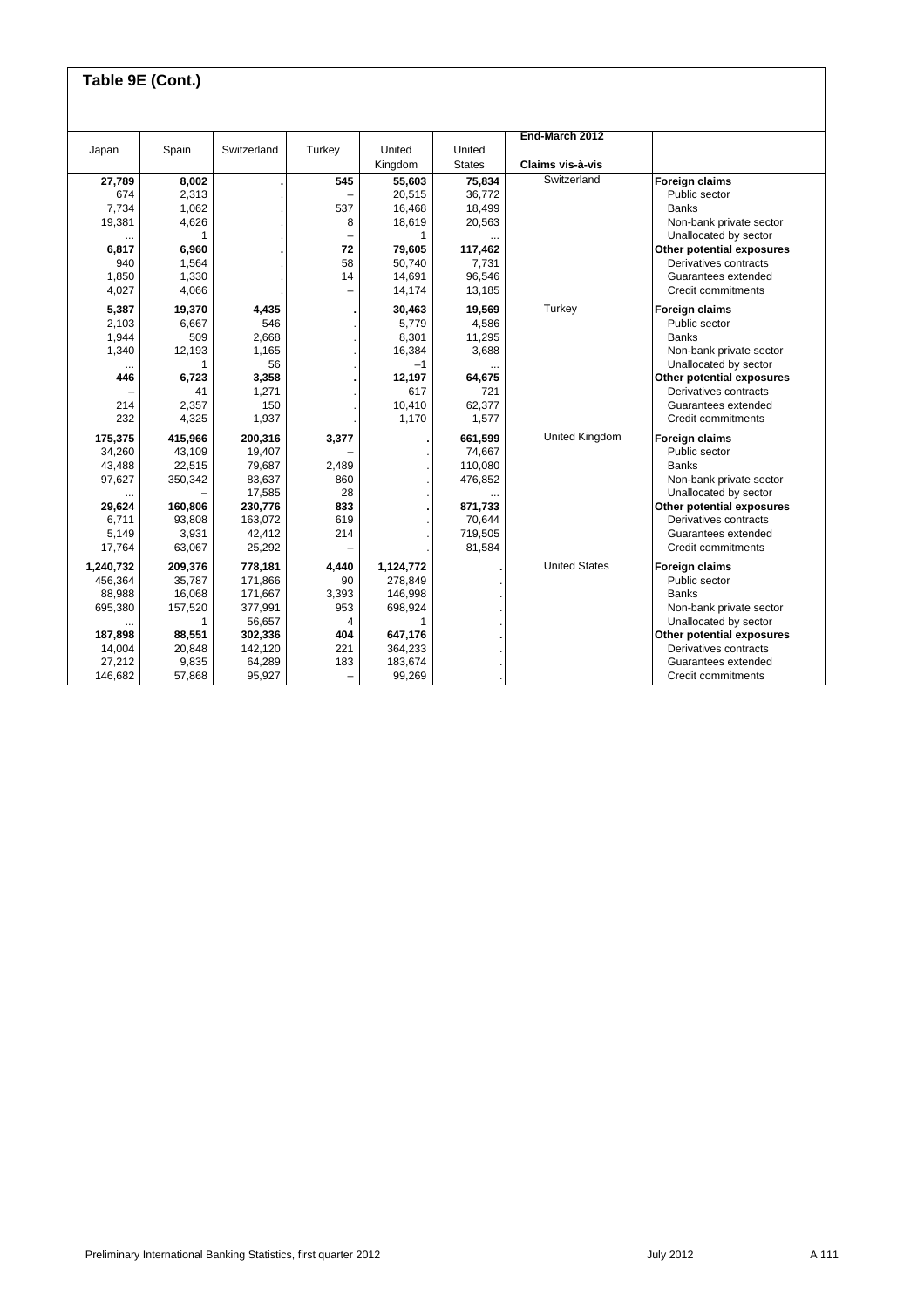# Notes to tables

Note: Data for the most recent period are provisional. Data on changes in stocks have been calculated by converting the relevant stocks into their original currencies using end-of-period exchange rates and subsequently converting the changes in stocks into US dollar amounts using period average rates. Flow or turnover data have been calculated by converting flows and turnover in original currencies into US dollar amounts using period average exchange rates.

#### **Locational Banking Statistics**

- Tables 1–8 The data in Tables 1–8 (the *locational* BIS banking statistics) cover banks' unconsolidated gross international on-balance sheet assets and liabilities. The data are based on the residence of the reporting institution and therefore measure the activities of all banking offices residing in each reporting country. Such offices report exclusively on their own unconsolidated business, which thus includes international transactions with any of their own affiliates (for data on the BIS consolidated banking statistics, see Table 9). BIS reporting banks include banks residing in the G10 countries, Australia, Austria, the Bahamas, Bahrain, Bermuda, Brazil, the Cayman Islands, Chile, Chinese Taipei, Cyprus, Denmark, Finland, Greece, Guernsey, Hong Kong SAR, India, Indonesia, Ireland, Isle of Man, Jersey, Korea, Luxembourg, Macao SAR, Malaysia, Mexico, the Netherlands Antilles, Norway, Panama, Portugal, Singapore, South Africa, Spain and Turkey. Locational by residence statistics of the latest quarter for Bahamas and Curacao relate to 2011Q4. Locational data on other instruments for Finland for 2011 Q4 and 2012 Q1 relate to 2011Q3. Detailed information on breaks in series in the locational banking statistics is available on the BIS website under http://www.bis.org/statistics/ breakstables17.pdf and http://www.bis.org/statistics/breakstables8.pdf .
- Table 1 Local positions in foreign currency are available from all reporting banks except those in the United States. For Hong Kong SAR and Singapore, local positions include interbank business only ("Local" refers to positions vis-à-vis residents).
- Tables 2–4 JOM refers to Japanese offshore market and "Others" in brackets for Japan refers to Japan excluding JOM. IBFs refers to International banking facilities and "Others" in brackets for the United States refers to US excluding IBFs.
- Tables 3 A–B The data on external loans and deposits are derived from reporting as such or calculated by subtracting separately reported data on positions other than loans and deposits from total external assets and liabilities. The only exception are Bahrain, the Netherlands Antilles and Isle of Man, which do not provide this information separately. Their data on international loans and deposits therefore equal the data on external assets and liabilities shown in Tables 2 A–B.
- Tables 5 The positions in domestic currency (item A) cover all reporting countries, except Bahrain, the Netherlands Antilles and Singapore, while those in foreign currency (item B) only relate to reporting countries that provide a detailed currency breakdown. The foreign currency positions of countries (Hong Kong SAR, Macao SAR, the Netherlands Antilles and Singapore) that do not supply sufficient currency detail are shown in the item "unallocated" (item C).
- Table 5 B Claims on non-banks include the positions of banks in the United States and their offshore branches vis-à-vis official monetary authorities.
- Table 5 C Excludes, on the assets side, the positions of banks in the United States and their offshore branches, which are indistinguishably included under positions vis-à-vis non-banks.
- Table 5 D The data cover all reporting banks, except those in the United States. For Hong Kong SAR and Singapore, local positions relate to interbank business only.
- Table 6 A Positions vis-à-vis Switzerland and vis-à-vis Germany include those vis-à-vis the BIS and ECB respectively. The residual item for Africa & Middle East includes the positions of banks in the United States vis-à-vis regional OPEC countries (including Bahrain).The "Other" item for developed European countries comprises the Faeroe Islands, Greenland and San Marino, which have been merged together due to only partial reporting by reporting central banks.

For reasons of confidentiality, positions vis-à-vis certain countries may be included under the residual or unallocated items.

- Tables 7 A–B See notes to Tables 3 A–B. In the case of the reporting country Singapore, the breakdowns of international loans and deposits by vis-à-vis country have been partly estimated.
- Tables 8 A–B The data in principle cover reporting banks' cross-border positions in all currencies plus local positions in foreign currency. Figures for Latin America include the Caribbean area. Positions vis-à-vis "related offices" cover cross-border positions only. In the case of banks in Canada, such positions are given for Canadian banks only.

Claims on official monetary authorities of banks in the United States and their offshore branches are included under positions vis-à-vis non-banks.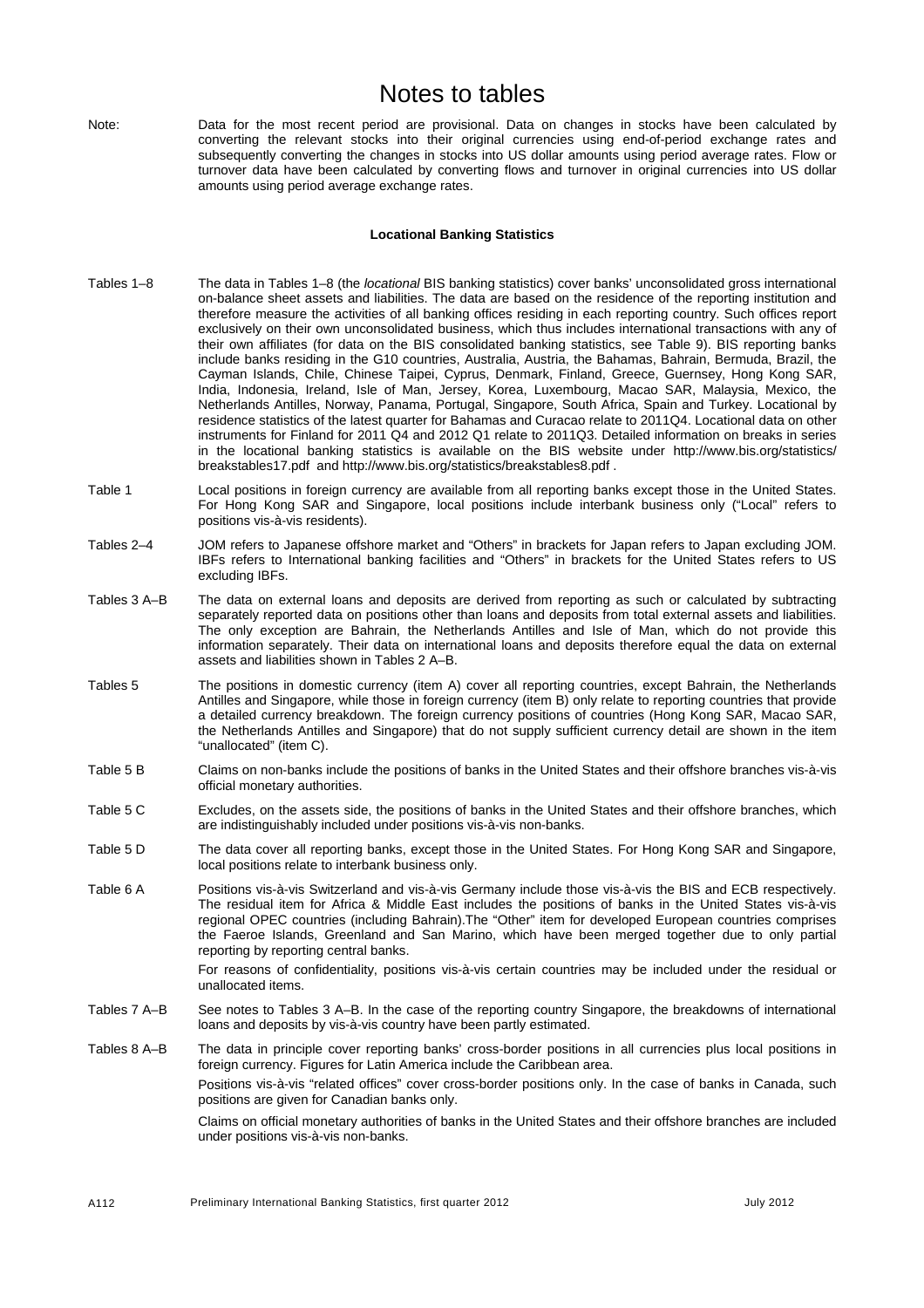### **Consolidated Banking Statistics**

Tables 9 The *consolidated statistics* are based mainly on the country of incorporation of the reporting institutions and measure the international lending activities of banks' head offices in the reporting countries and all their offices at home and abroad, with positions between offices of the same bank being netted out. In addition, foreign banks in reporting countries are requested to supply information about their international lending activities on an unconsolidated basis. The reporting countries comprise the G10 countries plus Australia, Austria, Brazil, Chile, Chinese Taipei, Denmark, Finland, Greece, Hong Kong SAR, India, Ireland, Luxembourg, Mexico, Norway, Panama, Portugal, Singapore, Spain, and Turkey.

> The data in Tables 9 A–B cover BIS reporting banks' worldwide consolidated contractual claims that are not adjusted for risk mitigants, such as guarantees and collateral. In addition, table 9A shows in column Q, as net risk transfers, aggregates on the reallocation of claims from the country of the immediate counterparty to that of the ultimate risk (ie a third-party guarantor or the head office of a legally dependent branch).

> The data in Tables 9 A cover both foreign and international claims, while 9 B -E covers foreign claims only. International claims are defined as BIS reporting banks' cross-border claims in all currencies plus the local claims of their foreign affiliates in foreign currency. Foreign claims include in addition, reporting banks' foreign affiliates local claims in local currency, as shown below.



Note: The shaded area indicates claims excluded from the consolidated banking statistics; bold italics indicate claims published within the consolidated banking statistics.

 The data on individual nationality groups of reporting banks may differ from data published in national sources because the data presented relate to consolidated claims of domestically owned banks only, while published national sources may in certain cases cover the unconsolidated claims of local subsidiaries and branches of foreign banks as well.

Item "Other" for developed European countries comprises the Faeroe Islands, Greenland and San Marino. Austria and Portugal report on a partially consolidated basis.

Detailed information on breaks in series in the consolidated banking statistics are available on the BIS website under http://www.bis.org/publ/breakstables.pdf.

- Table 9.1 This table provides consolidated country risk exposures of domestically owned banks by selected individual reporting countries, both on immediate borrower basis and on an ultimate risk basis. The total of 24 reporting countries includes Austria, Chile, Chinese Taipei, Greece, Finland, India, Ireland, Norway, Turkey, Spain and Sweden which are not listed individually in the Table. These 24 countries submitted both sets of data (immediate borrower basis and on an ultimate risk basis) as of current reporting quarter.
- Table 9.2 This table provides, as of current reporting quarter, claims of domestically owned banks in 24 BIS reporting countries on selected vis-à-vis countries. The reporting countries comprises Australia, Austria, Belgium, Canada, Chile, Chinese Taipei, Finland, France, Germany, Greece, India, Ireland, Italy, Japan, the Netherlands, Norway, Portugal, Singapore, Spain, Sweden, Switzerland, Turkey, the United Kingdom and the United States, which submitted both sets of data. Foreign claims on an immediate borrower basis and net risk transfers may not add up to foreign claims on ultimate risk basis as some of the reporting countries do not provide full vis-à-vis country positions of net risk transfers.